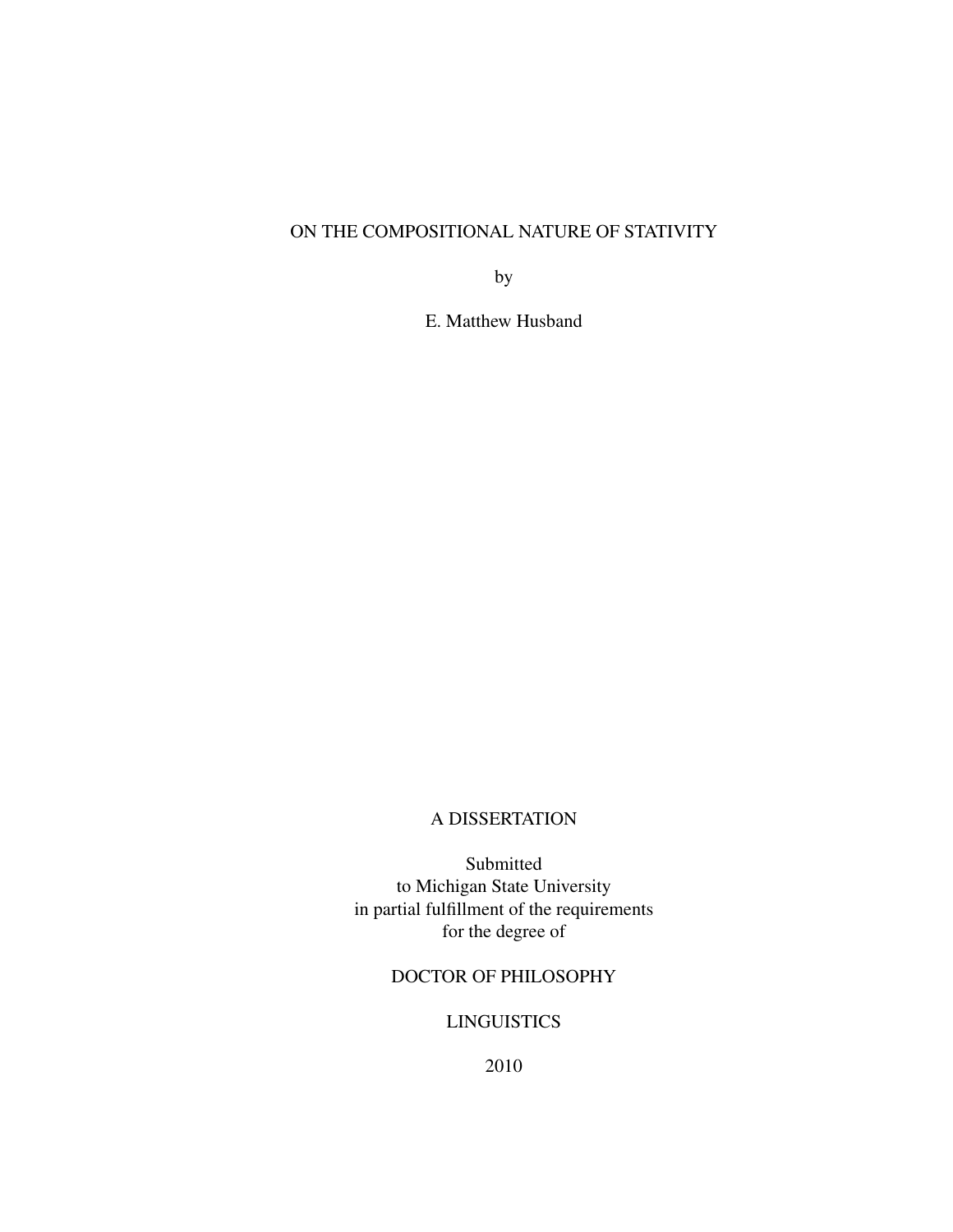#### ABSTRACT

### ON THE COMPOSITIONAL NATURE OF STATIVITY

by

#### E. Matthew Husband

Since at least Verkuyl (1972), aktionsart has been considered a property of phrasal configurations minimally resulting from a combination of a predicate and its internal argument. This has been demonstrated most clearly in the literature on telicity where certain predicate-argument configurations allow for a telic interpretation while others permit only an atelic interpretation. The properties shared by nominals and events and the manner of their composition has been the source of much debate, leading to a rich literature on the composition of events. Largely left out of this debate, however, has been the role that arguments might play, if any at all, in the composition of states.

This dissertation explores the role arguments and predicates play in determining the availability of an existential interpretation of a stative subject, one property distinguishing between the stage-level and individual-level behavior of predicates. It develops a theory of aktionsart in which quantization, the opposition of quantized and homogeneous structures, plays a central role in determining the aspectual behavior of stative predicates. It argues that the distinction between stage-level and individual-level states is determined compositionally, taking into account properties of the predicate, both verbal and adjectival, and its arguments.

I begin by observing two empirical puzzles which affect the availability of existential interpretation: the effects of internal arguments in verbal statives first observed in Fernald (1994) and the scale structure effects of adjectival predicates. Pursuing an analogy between the availability of existential interpretation in states and telicity in events, I explore the possible role verbs in stative predicates play in determining the existential interpretation of their subject, ultimately arguing that there are no individual-level or stage-level verbs.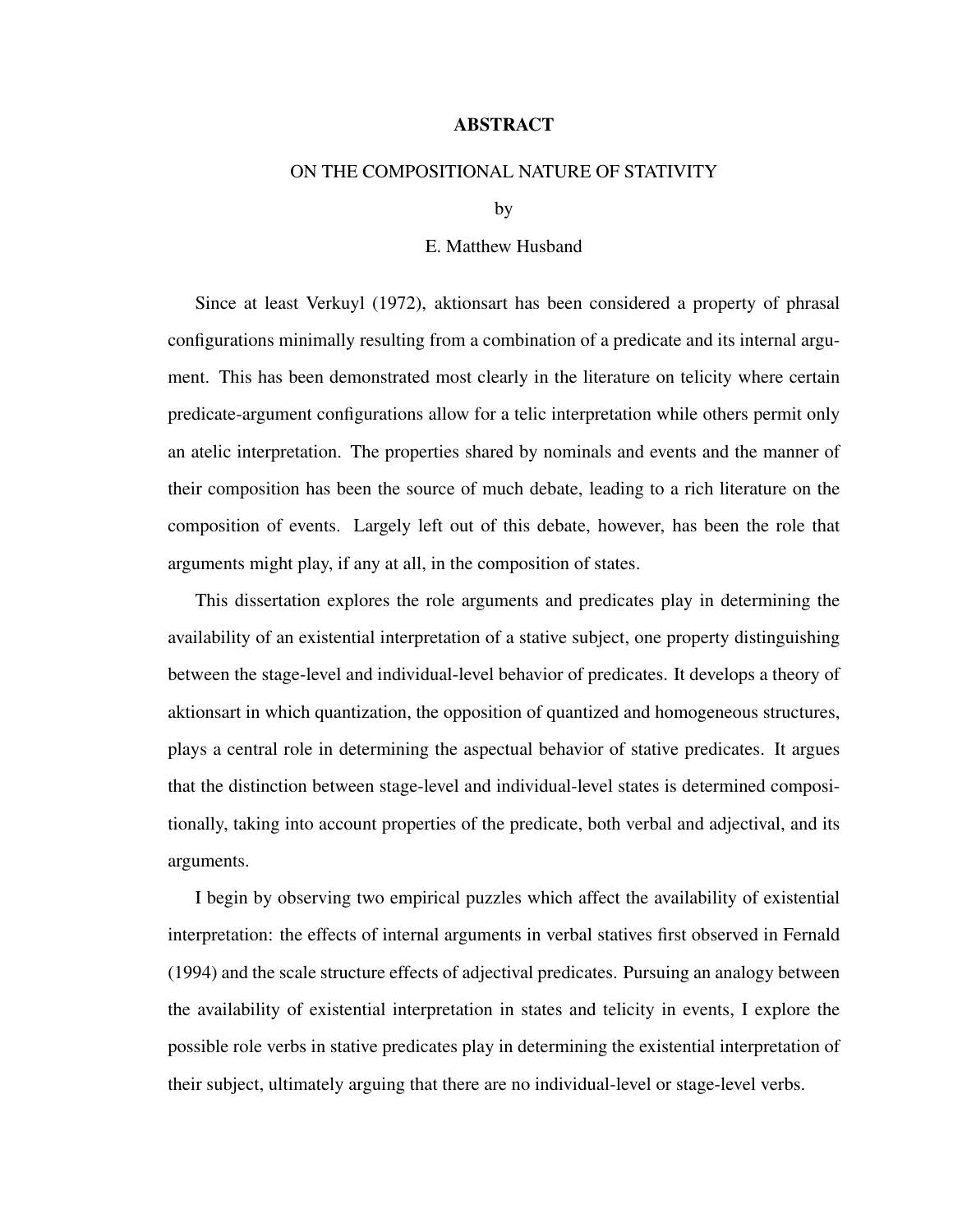I then turn to the role played by verbal arguments in stative predicates. I propose, in opposition to topic-comment theories of the internal argument effects, that the quantization of the object of transitive stative verbs determines whether they license an existential interpretation of their subject. Predicates with quantized objects license an existential interpretation, while those with homogeneous objects do not. Given the structural analogy between the availability of existential interpretation and telicity, I propose that stative and eventive predicates are composed by the same mechanisms, with the distinction between states and events arising from the selectional restrictions on Voice, following Kratzer (1996, 2004).

I then turn to adjectival predicates and the observation that their scale structure influences the availability of existential interpretation. I demonstrate that scale structure is a type of quantization (closed scales are quantized; open scales are homogeneous) and argue that this compositionally determines their stage-level/individual-level behavior. I further consider the role arguments play in determining the availability of existential interpretation, observing that, as with telicity, the quantization of arguments affects a predicate's stage-level/individual-level behavior.

The dissertation closes with an overview of its content and presents a highly speculative discussion on the role played by quantization in language and the possible role it may play in vision, suggesting that quantization may be a core component of cognition more generally.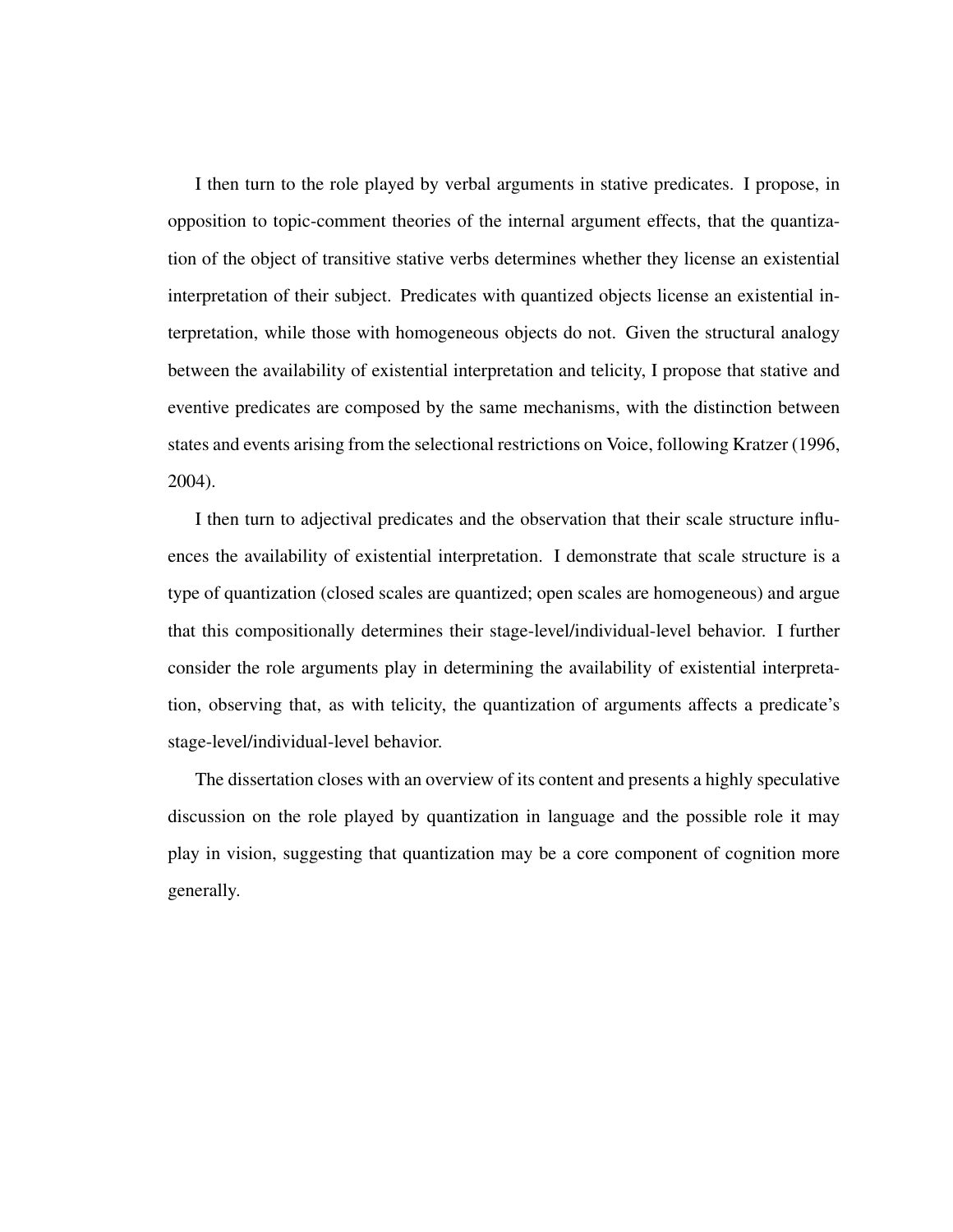Copyright by E. Matthew Husband 2010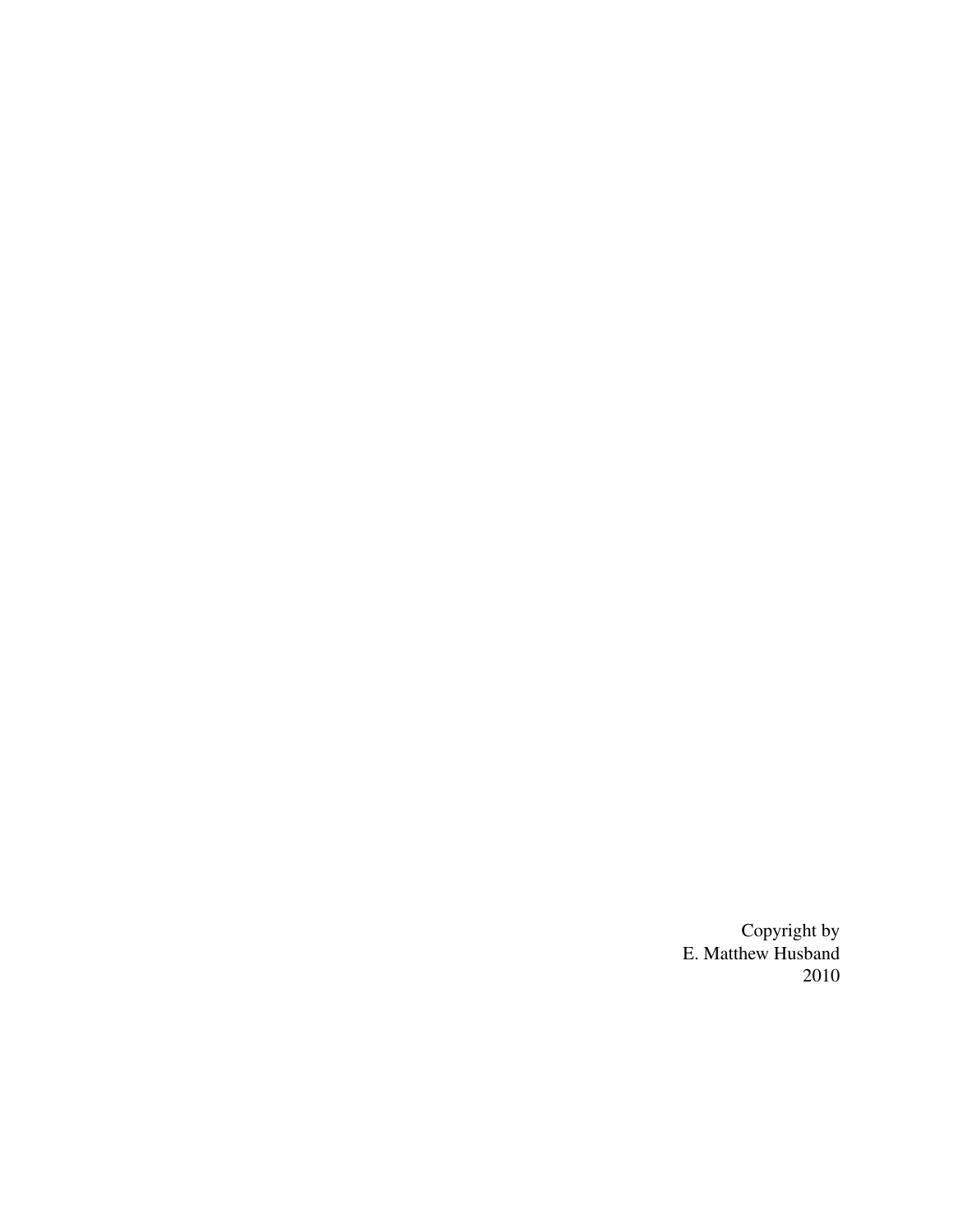To Whiskey McMurders and the Big Ol' Appalachian Titties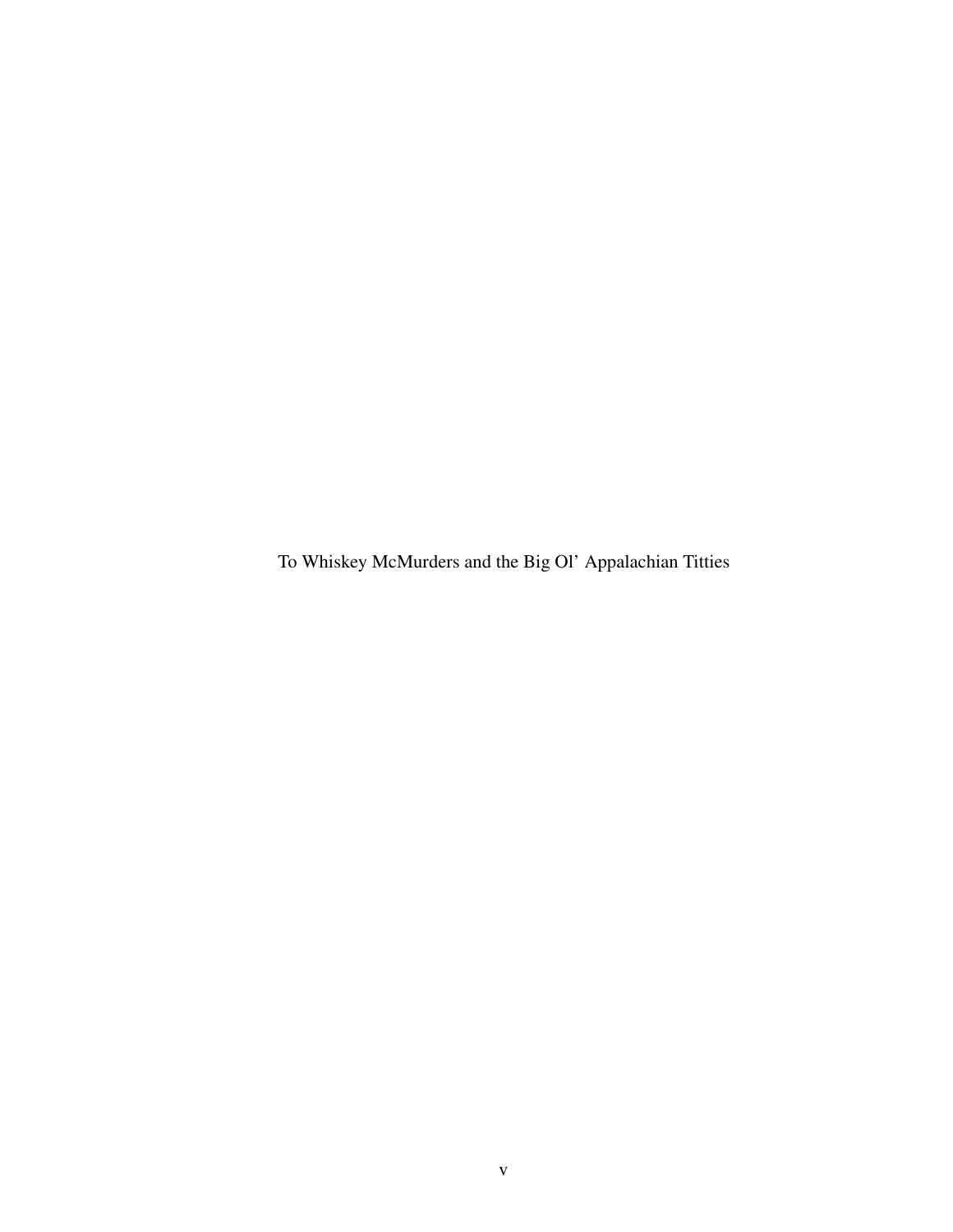### ACKNOWLEDGEMENTS

Oh god, where to even begin. . . This has been seven years long in coming and, because of that, I have seven years worth of thanks to dole out. So sit back and get comfortable, because this could get long.

First and foremost, I must thank my advisor Marcin Morzycki, who I basically harassed by email before he had even arrived at Michigan State. He let me come into his office, take over extraordinarily long periods of his time with some ungrounded crazy theoretical idea of mine, and, without complaint, guide me towards some reasonable, empirical hypotheses. Any real insight this thesis may have, intentional or otherwise, is due in great part to his questions, patience, and general enthusiasm for the field. In addition to being wonderful one-on-one, Marcin also knitted those of us interested in semantics at Michigan State into a productive and lively group which has been a fruitful source of discussion and commentary. I want to also thank my other committee members, Alan Munn, Cristina Schmitt, and Alan Beretta, for their guidance, questions, and criticism. This dissertation is much the better for it. In addition, my reading (and rereading and rereading) of Hagit Borer's two *Structuring Sense* volumes inspired many of the ideas found in this dissertation and I would be remiss to not mention the serious intellectual debt owed to her right up front.

In another life quite close to this one, this dissertation would have been on my research in language processing. I would like to extend my gratitude to Fernanda Ferreira who first introduced me to psycholinguistics and has always been encouraging and helpful. The Eyelab, alongside the Department of Psychology and the Cognitive Science Program, was a second academic home at Michigan State, and I wouldn't be where I am now if it wasn't for their generosity and guidance. Linnaea Stockall has been my long time collaborator and every bit of our work together has benefited from her sharp insights. (And so help us, but we will have that paper published soon!) I was also fortunate to collaborate with David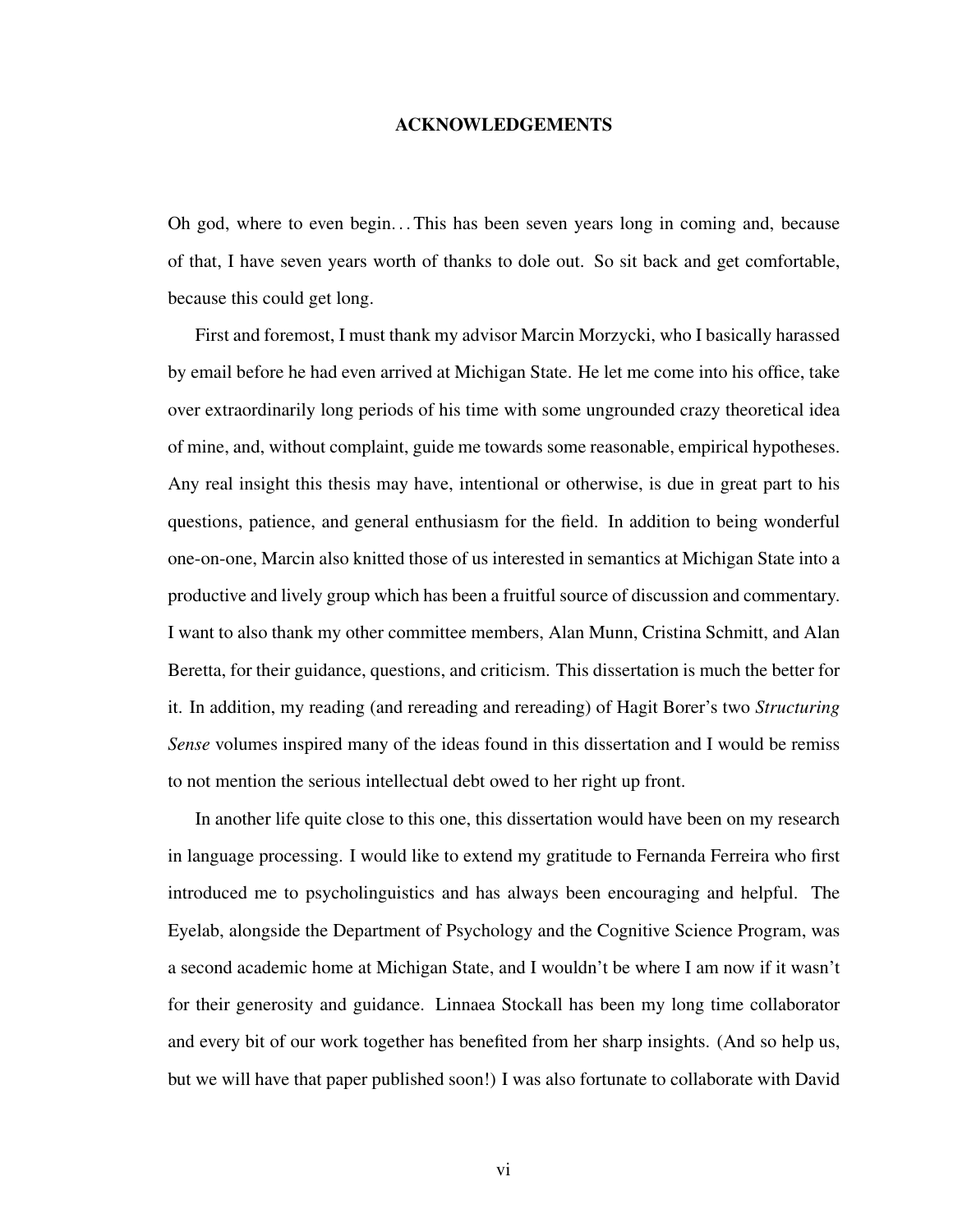Zhu (and Lisa Kelly!) who introduced me to fMRI and has been extremely generous with his time and funding to help get what may have seemed like a fool's errand of a project off the blackboard, into the scanner, and hopefully into publication soon! Finally, I was very fortunate to spend Spring 2007 in the Department of Linguistics and the Cognitive Neuroscience of Language Laboratory at the University of Maryland, College Park, working with David Poeppel and Colin Phillips, who have been both inspiring and encouraging  $-I$ can only hope to one day be just half as cool as these two.

A great majority of the actual writing of this dissertation took place in Department of Cognitive and Linguistic Sciences at Brown University during my first real faculty job – a special thanks to Polly Jacobson and Sheila Blumstein for giving me the opportunity to teach in the ivy league! Polly Jacobson, in particular, has been such a wonderful colleague with great enthusiasm for the field and always willing to share her wisdom with me about all things semantics or otherwise. The ideas presented in this dissertation have benefited from her advice and comments.

I would also like to thank Connie Hood, my undergraduate mentor, who was instrumental in shaping the person I am still becoming. I honestly don't know where I would be today if it wasn't for her drive to reach the best in each of her students so each of us could catch a glimpse of it ourselves.

A great big thanks to all those friends who have shared a part of the wacky ride. The dysfunctional family, Mareika Wieth, Monica Castelhano, Chris Velarde, Tom Wagner (hey ol' roomie!), and its extended members Sian Beilock, Laurie Carr, Lisa Helder Babcock, and Kim Fenn. Our adventurous Sunday breakfasts of pomegranate pancakes and long walks on the beach ahead of Tom and Monica kept me balanced during those first bunch of years. The MSU linguists and those guilty by association, Steve Johnson, Greg Johnson, Ai Matsui, Irina Agafonova, Jan Anderssen, Olga Eremina, Chris Tremlett, Tara Savannah Sanchez, Isabel Alvarez-Sancho, Tania Soriano Aquino, and Angelika Kraemer – thank you for the judgments, the laughs, and the camaraderie. The old Eyelab members,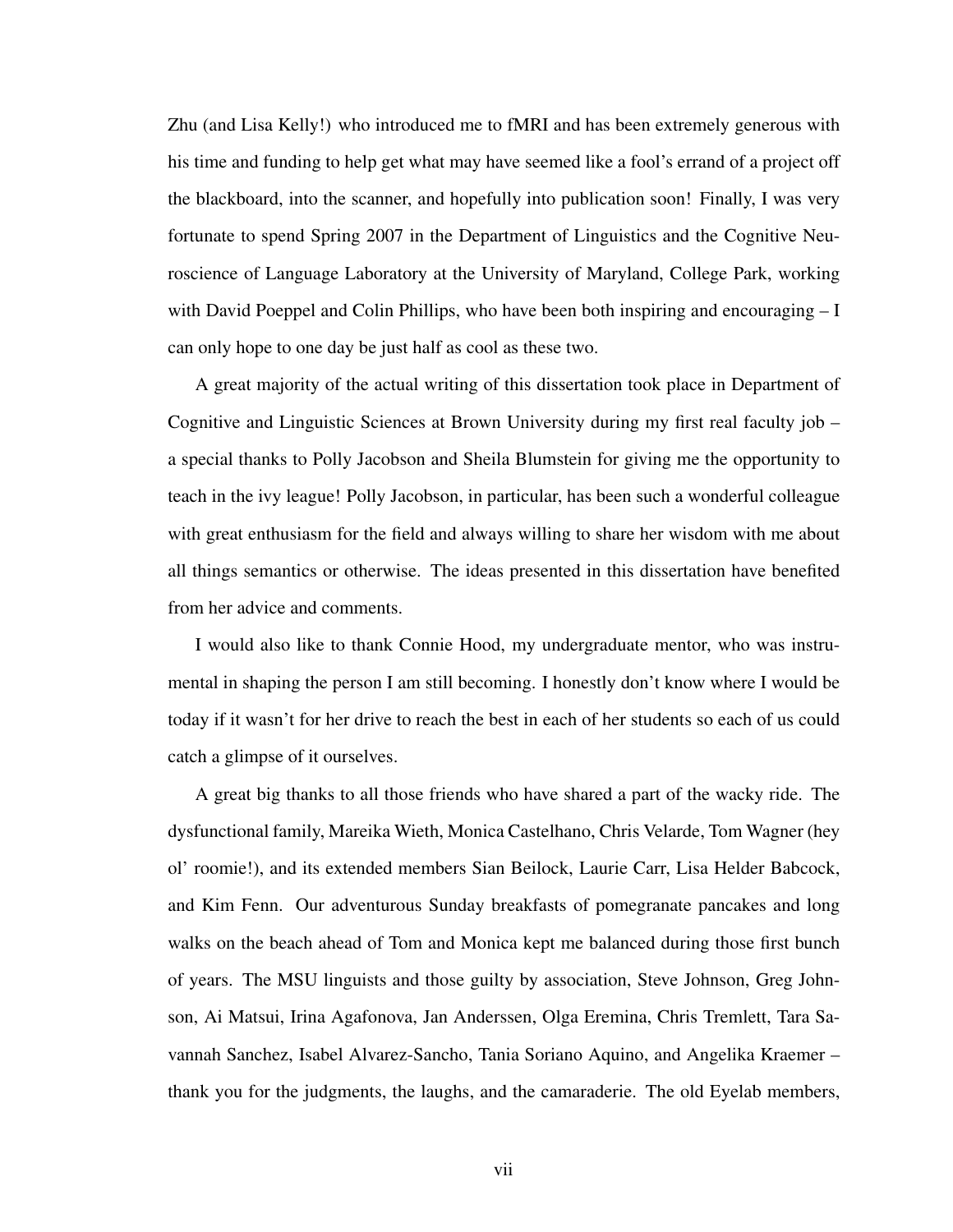Paul Engelhardt, Nikole Patson Huffman, Ben Swets, Karl Bailey, Aaron Pearson, Dan Gajewski, and Alena Patsenko (and our research assistants, Samantha Bissell, Timothy Bond, Lisa Davis, and Twila Starosciak, without whom nothing would have gotten accomplished) – Psych Research is sorely missed. And those who I see far too infrequently, Annie Gagliardi, Brian Dillion, Ming Xiang, Jon Brennan, Kiel Christianson, Thomas Farmer, Elizabeth Smith, Emma Cunningham, Alexis Wellwood, Lisa Levinson, Craige Roberts, Judith Tonhauser, and Adam Szczegielniak – I hope to conference with you all soon.

A special thanks to Terje Lohndal for giving me feedback on an earlier draft of this behemoth – where you find the time, I'll never know – and Micalee Sullivan, punk rocker, derby girl, 1950's housewife, labor historian, and Sunday bruncher. We'll be hitting up Golden Harvest, or Pablo's, when I get back in town. And last, but certainly not least, I raise a Monday Mojito to Julie Delgado who has truly worked miracles for me behind the bureaucratic curtains of Michigan State – I'm looking forward to having many cups of coffee on your couch again.

This dissertation would not have been possible without the climate of Espresso Royal Cafe (my 'first' office), The Peanut Barrel, or the Greater Lansing Hash House Harriers – I'll be joining you all with chalk in hand very soon.

And finally, I want to thank my mom, dad, and sister. Thank you for always being there with your support, guidance, and love.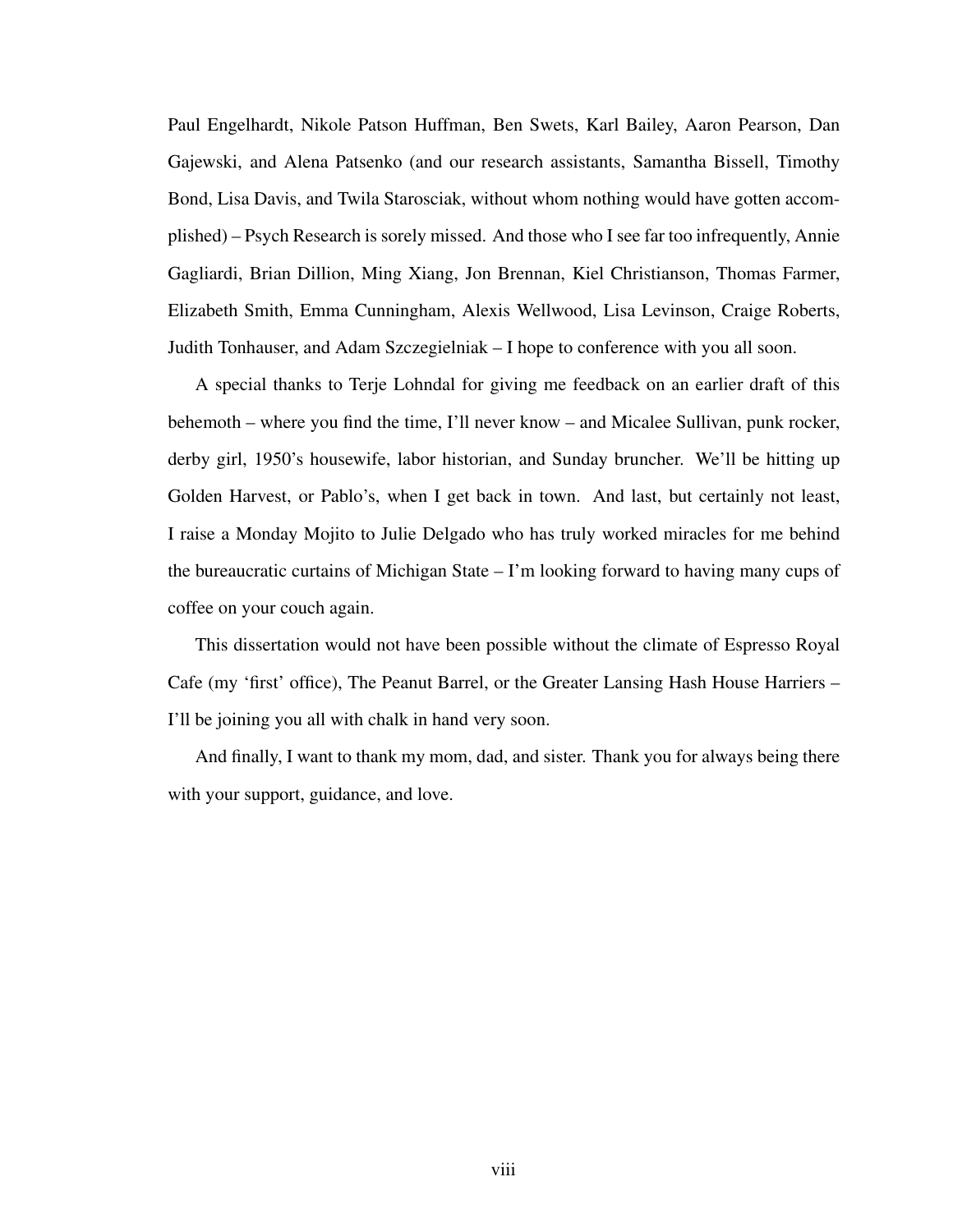# TABLE OF CONTENTS

|                  |       |                                                                         | xii          |
|------------------|-------|-------------------------------------------------------------------------|--------------|
|                  |       |                                                                         |              |
| <b>CHAPTER 1</b> |       |                                                                         | 1            |
| 1.1              |       |                                                                         | $\mathbf{1}$ |
| 1.2              |       |                                                                         | 8            |
|                  | 1.2.1 |                                                                         | 10           |
|                  |       | 1, 2, 1, 1                                                              | 11           |
|                  |       | Existential Interpretation of Subjects<br>1.2.1.2                       | 12           |
|                  |       | A Note on the Aspectual Nature of Existential Interpretation<br>1.2.1.3 | 14           |
|                  | 1.2.2 | Restriction on Locative and Temporal Modification                       | 15           |
|                  | 1.2.3 |                                                                         | 17           |
|                  | 1.2.4 | Stativity and Stage-level/Individual-level Predicates                   | 18           |
| 1.3              |       | Two Observations for Stage-level/Individual-level Predicates            | 20           |
|                  | 1.3.1 |                                                                         | 21           |
|                  | 1.3.2 |                                                                         | 23           |
| 1.4              |       | Previous Theories of Stage-level/Individual-level Predicates            | 26           |
|                  | 1.4.1 | Distinctions in the Domain of Individuals $\ldots$ ,                    | 26           |
|                  | 1.4.2 |                                                                         | 28           |
|                  |       | 1.4.2.1                                                                 | 28           |
|                  |       | 1.4.2.2                                                                 | 30           |
|                  | 1.4.3 |                                                                         | 31           |
|                  | 1.4.4 |                                                                         | 36           |
|                  |       | 1.4.4.1                                                                 | 36           |
|                  | 1.4.5 |                                                                         | 37           |
| 1.5              |       |                                                                         | 40           |
| 1.6              |       |                                                                         | 41           |
| <b>CHAPTER 2</b> |       | STATES AND COMPOSITIONALITY                                             | 43           |
| 2.1              |       |                                                                         | 44           |
| 2.2.             |       |                                                                         | 49           |
| 2.3              |       | Other Relationships between Telicity and Existential Interpretation     | 53           |
|                  | 2.3.1 |                                                                         | 54           |
|                  |       | 2.3.1.1                                                                 | 54           |
|                  |       | Achievement (Telic) Verbs<br>2.3.1.2                                    | 56           |
|                  | 2.3.2 |                                                                         | 60           |
|                  |       | Individual-level (Generic-only) Verbs<br>2.3.2.1                        | 60           |
|                  |       | Stage-level (Existential-only) Verbs<br>2.3.2.2                         | 63           |
|                  |       | 2.3.2.3                                                                 | 64           |
| 2.4              |       |                                                                         | 74           |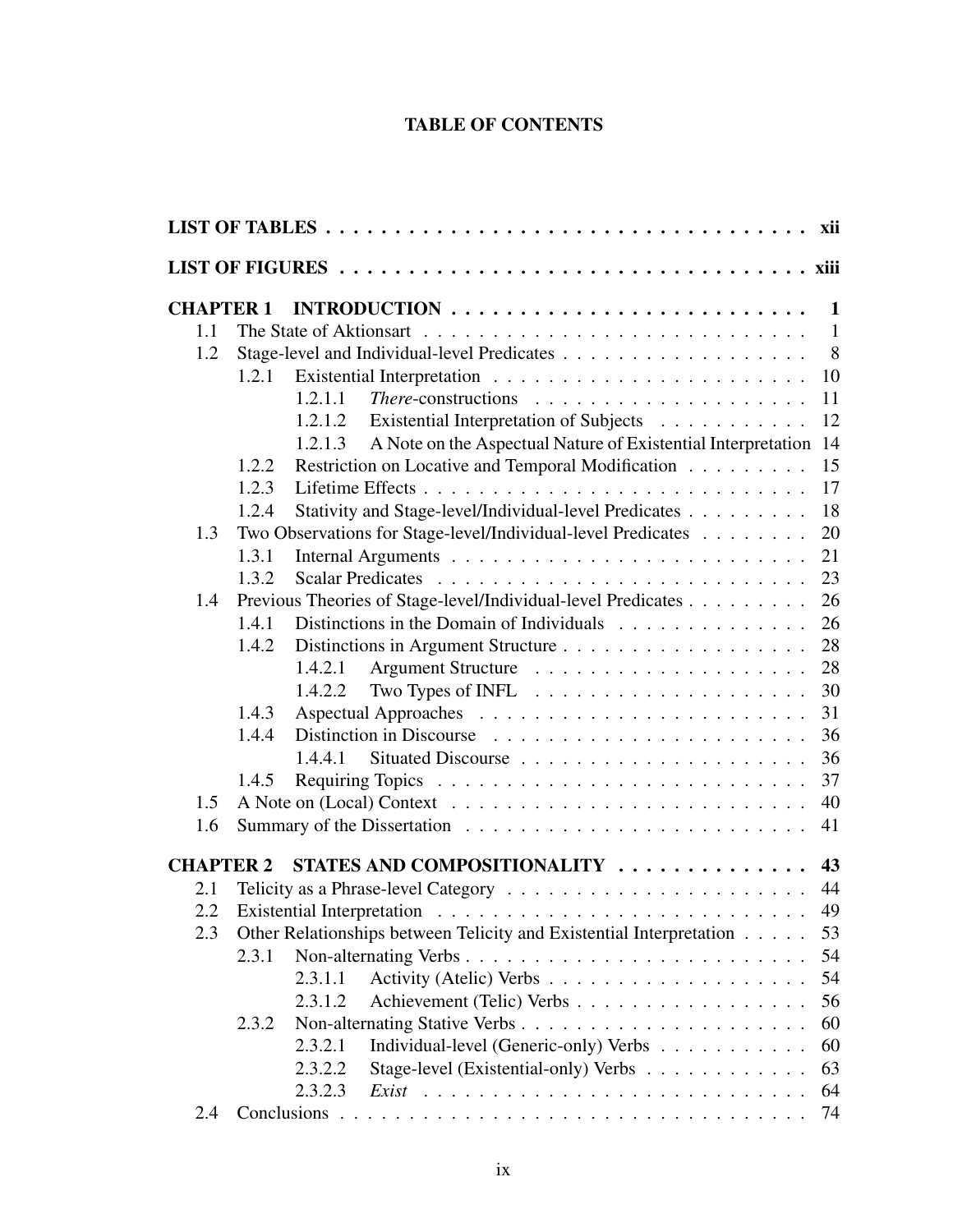| <b>CHAPTER 3</b> |       | THE ARGUMENTS OF STATIVES                                                                   | 76 |
|------------------|-------|---------------------------------------------------------------------------------------------|----|
| 3.1              |       |                                                                                             | 76 |
| 3.2              |       |                                                                                             | 78 |
|                  | 3.2.1 |                                                                                             | 78 |
|                  | 3.2.2 |                                                                                             | 81 |
|                  |       | 3.2.2.1                                                                                     | 81 |
|                  |       | 3.2.2.2                                                                                     |    |
|                  | 3.2.3 | The Range of Non-Subject Arguments 94                                                       |    |
|                  |       | 3.2.3.1                                                                                     |    |
| 3.3              |       | Temporal Interpretation of Stage-level/Individual-level Predicates 100                      |    |
|                  | 3.3.1 |                                                                                             |    |
|                  | 3.3.2 |                                                                                             |    |
|                  | 3.3.3 | The Aspectual Nature of Existential Interpretation 106                                      |    |
|                  |       | 3.3.3.1                                                                                     |    |
|                  |       | Predicates of Individuals vs. Predicates of Events 109<br>3.3.3.2                           |    |
|                  | 3.3.4 |                                                                                             |    |
| 3.4              |       | Part Structure and Stage-level/Individual-level Predicates 112                              |    |
|                  | 3.4.1 |                                                                                             |    |
|                  |       | 3.4.1.1<br>Features and the Plus Principle 113                                              |    |
|                  |       | Towards a Compositional Account 117<br>3.4.1.2                                              |    |
|                  | 3.4.2 |                                                                                             |    |
|                  |       | VP-internal Composition of States 121<br>3.4.2.1                                            |    |
|                  |       | Evidence for Quantization in Stative VPs 123<br>3.4.2.2                                     |    |
|                  |       | Introducing the Subject 124<br>3.4.2.3                                                      |    |
|                  |       | Evidence for Voice in Stative Predicates 127<br>3.4.2.4                                     |    |
|                  |       | Returning to Temporal Interpretation 131<br>3.4.2.5                                         |    |
| 3.5              |       |                                                                                             |    |
| <b>CHAPTER 4</b> |       | <b>ADJECTIVAL PREDICATES AND SCALE STRUCTURES 134</b>                                       |    |
| 4.1              |       |                                                                                             |    |
| 4.2              |       | Scale Structure and Stage-level/Individual-level Predicates 136                             |    |
|                  | 4.2.1 |                                                                                             |    |
|                  |       | 4.2.1.1<br>Scale Closure $\ldots \ldots \ldots \ldots \ldots \ldots \ldots \ldots 139$      |    |
|                  |       | 4.2.1.2                                                                                     |    |
|                  |       | The Positive Form $\ldots \ldots \ldots \ldots \ldots \ldots \ldots 144$<br>4.2.1.3         |    |
| 4.3              |       |                                                                                             |    |
|                  | 4.3.1 |                                                                                             |    |
|                  |       | Issues for the Measure of Change 156<br>4.3.1.1                                             |    |
|                  |       | 4.3.1.2<br>Interim Conclusion $\ldots \ldots \ldots \ldots \ldots \ldots \ldots \ldots 162$ |    |
|                  | 4.3.2 |                                                                                             |    |
|                  |       | The Part Structure of Scales 165<br>4.3.2.1                                                 |    |
|                  |       | 4.3.2.2                                                                                     |    |
|                  | 4.3.3 |                                                                                             |    |
|                  |       | 4.3.3.1<br>Deriving Adjectival Predicates: Two Approaches 171                               |    |
|                  |       | 4.3.3.2<br>A Note on Silent Locatives 178                                                   |    |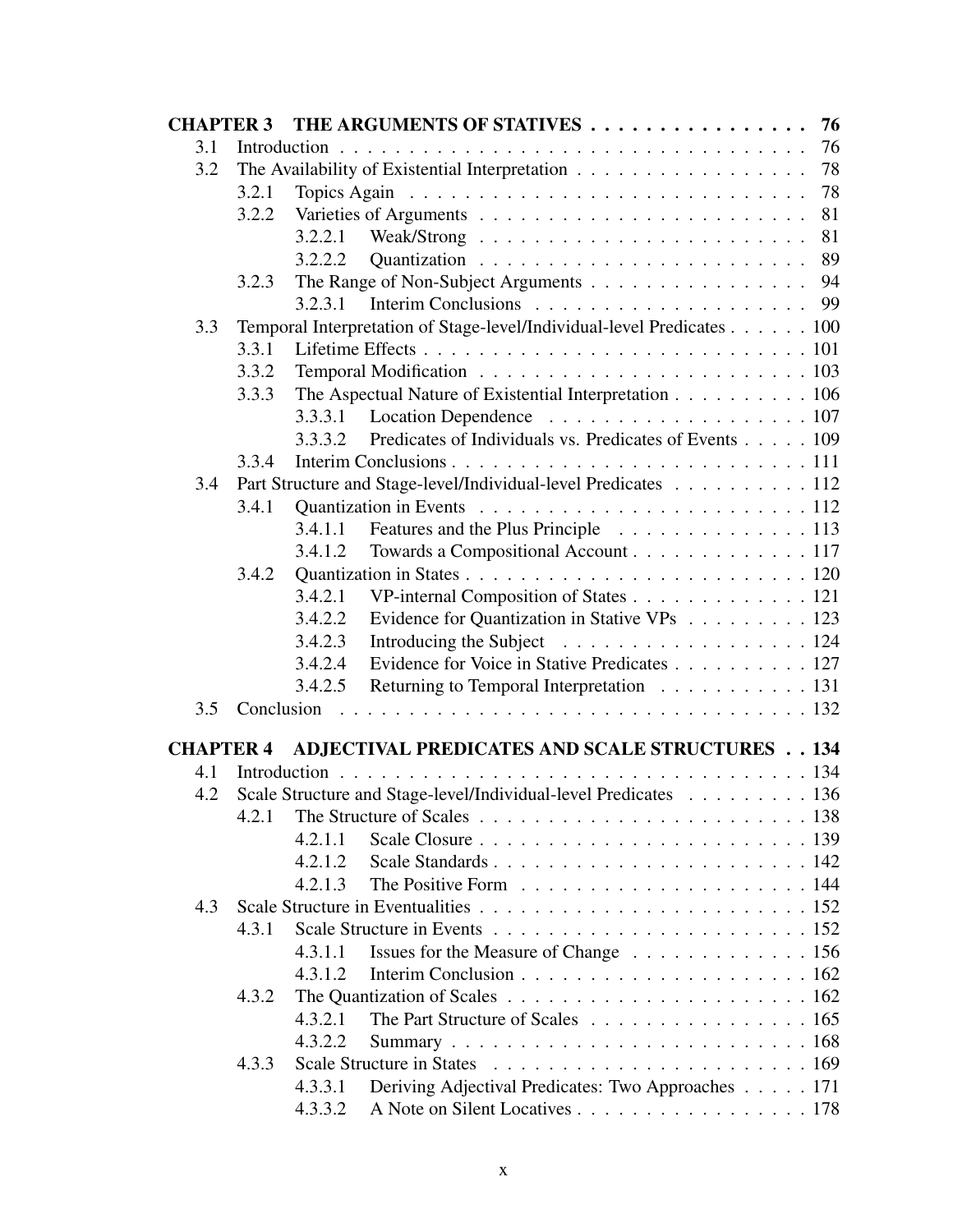| 4.4.1 Adjectival Arguments and Alternations 181   |
|---------------------------------------------------|
|                                                   |
|                                                   |
| CHAPTER 5 CONCLUSIONS AND SPECULATIONS 186        |
|                                                   |
|                                                   |
|                                                   |
| 5.3.1 Nominal Reference and the Visual System 191 |
|                                                   |
|                                                   |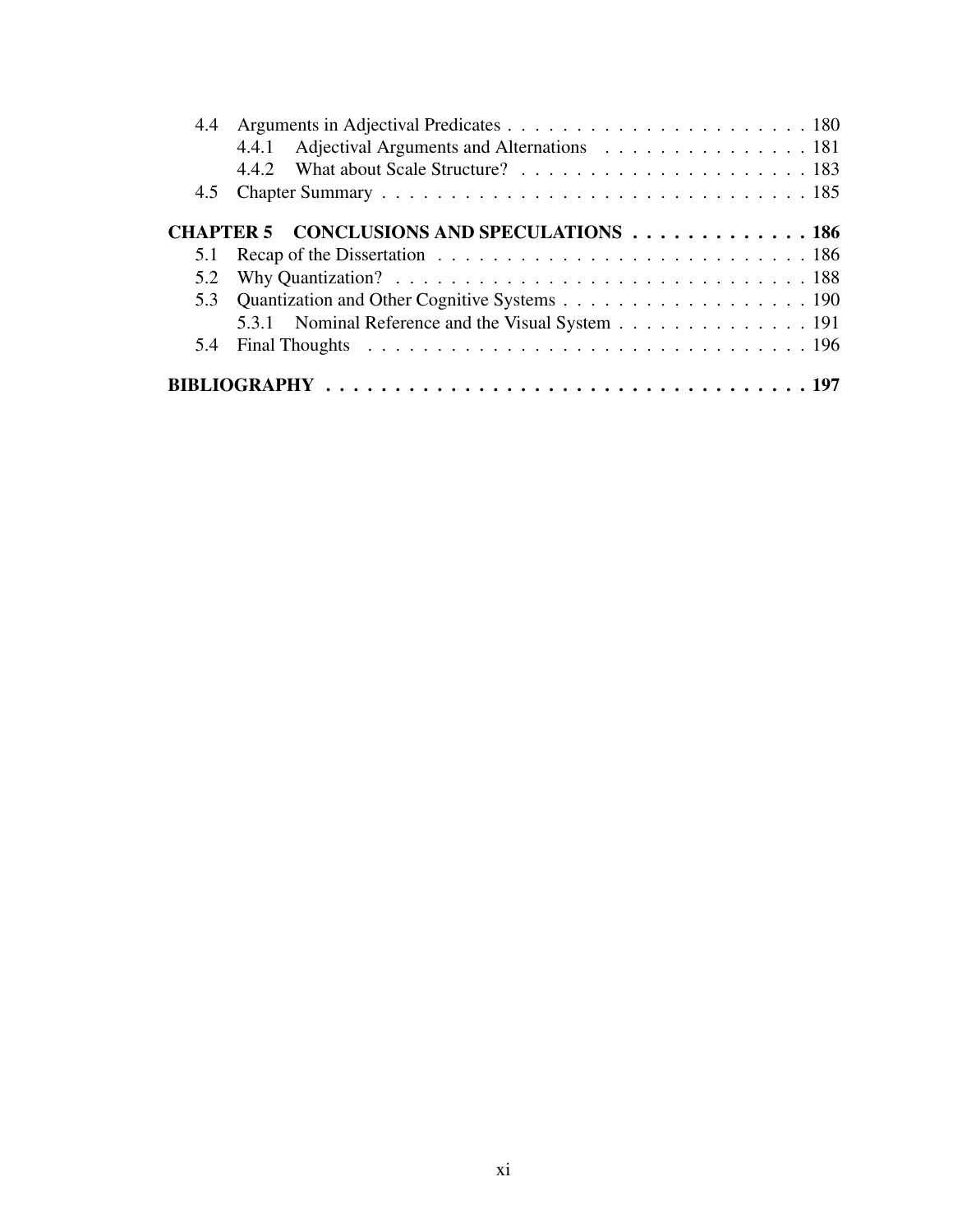# LIST OF TABLES

| 1.1 |                                                                                      |
|-----|--------------------------------------------------------------------------------------|
| 1.2 |                                                                                      |
| 1.3 |                                                                                      |
| 1.4 |                                                                                      |
| 2.1 |                                                                                      |
| 3.1 | The Relationship between Objects, Subjects, and Topicality in Transitive Statives 80 |
| 3.2 |                                                                                      |
| 3.3 |                                                                                      |
| 3.4 | Comparison of Predictions for Weak/Strong and Quantization Distinctions 95           |
| 3.5 | Summary of Object Effects on Existential Interpretation of Subjects 100              |
| 4.1 | Summary for Positive and Negative Adjective Judgments 141                            |
| 4.2 |                                                                                      |
| 5.1 |                                                                                      |
| 5.2 |                                                                                      |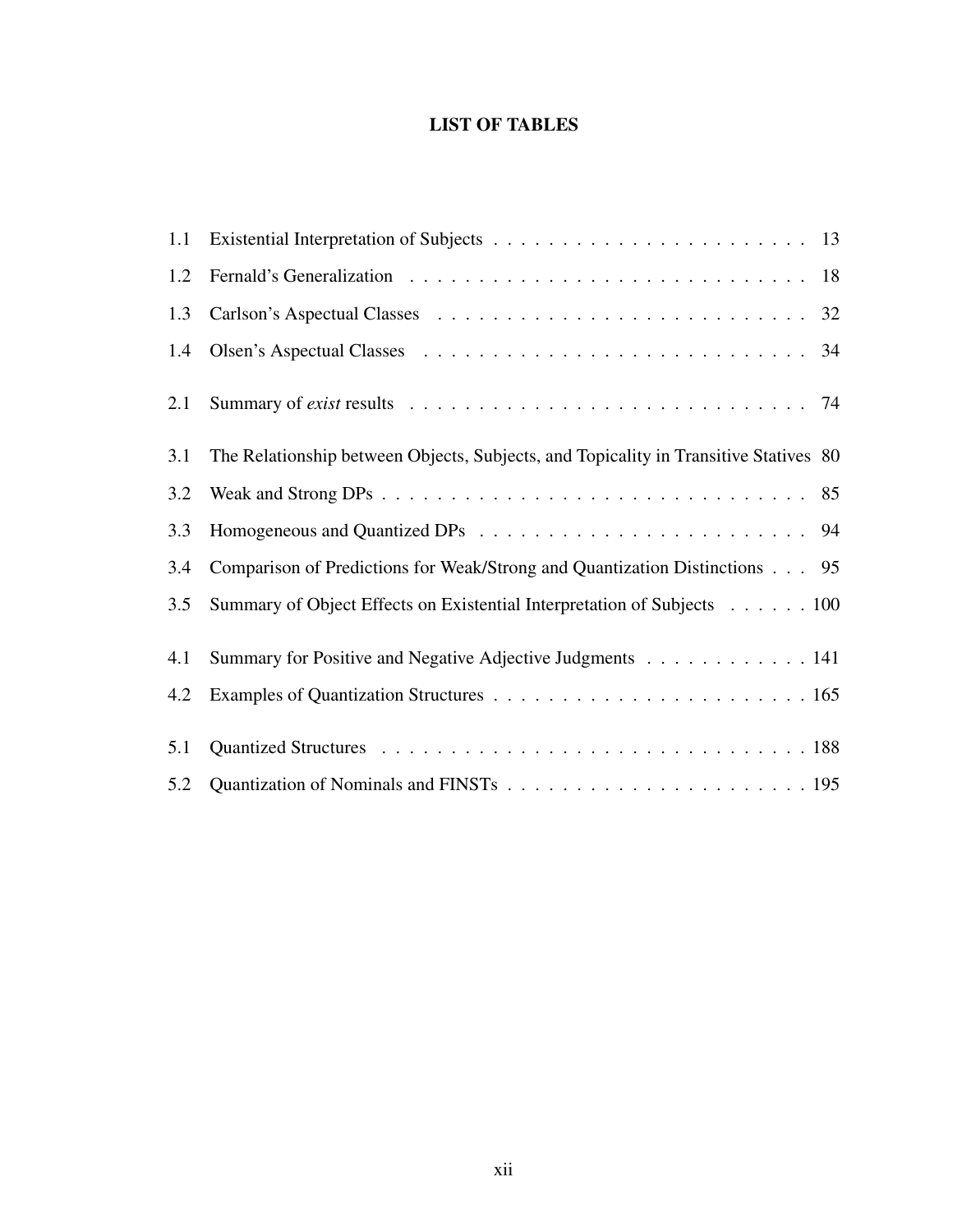# LIST OF FIGURES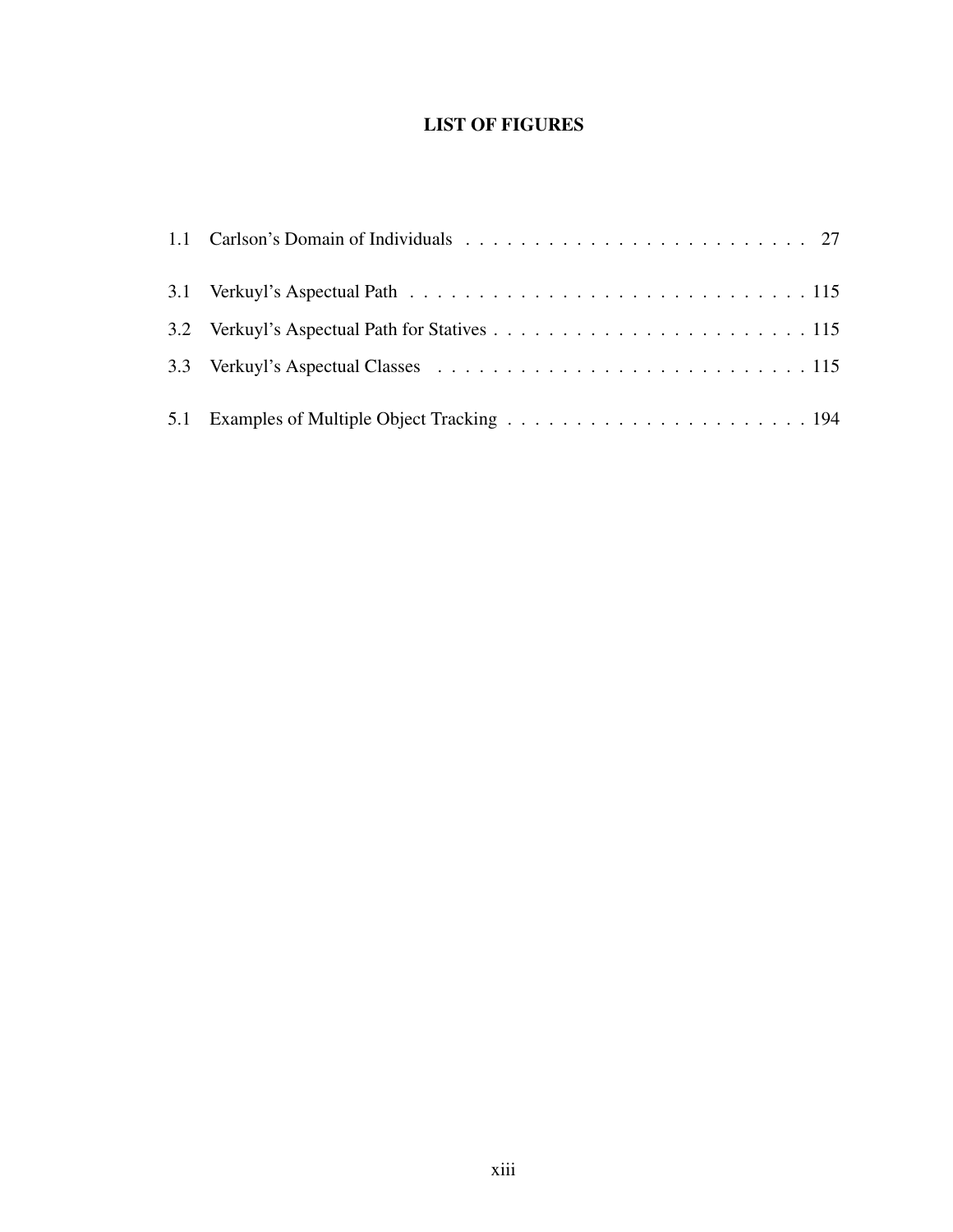### Chapter 1

### INTRODUCTION

# 1.1 The State of Aktionsart

How are arguments related to their verbs and what consequences result from such a relationship? Explorations of questions like these have flourished into a variety of linguistic theories that have focused on argument structure and its relationship to eventualities.<sup>1</sup> The perhaps surprising link between argument structure and eventualities goes back to observations made since at least Verkuyl  $(1972)^2$ , and nowhere has this observation been more clear than in the literature arising out of research concerned with the syntactic and semantic properties of telicity. For instance, lacking an internal argument, the event of reading in (1a) is interpreted without any natural endpoint, a so called atelic or durative interpretation. As such, the endpoint of the event cannot be measured by *in an hour* because there is no endpoint to the event. Adding an internal argument, however, does not necessarily change the interpretation of a reading event; example (1b) is also durative as there is no specified amount of literature or books being read and again *in an hour* cannot be used. Only certain types of internal arguments, like those found in (1c) provide a natural endpoint to the reading event by specifying the amount of reading to be done, i.e. the reading is over when

<sup>1</sup>The literature on aspect is a terminological nightmare. The term *aspect* itself is taken to cover at least two very different phenomena. The first of these, interested in the distinction between perfective and imperfective aspect, is referred to, alternatively, as grammatical aspect, outer aspect, or viewpoint aspect. The second of these, interested in the temporal contour of an eventuality, is referred to as lexical aspect, inner aspect, or situation aspect. Each of these terms presupposes a particular treatment of aspectual phenomena; as such, I will avoid them throughout. As this dissertation focuses on the second of these two phenomena, I will use the term *aktionsart* to remain neutral, taking this is be a technical term with no presupposed analysis. I also follow Bach (1981, 1986) in using the term *eventualities* to refer to both events and states.

 ${}^{2}$ Earlier research, such as Allen (1966), had observed this link between argument structure and eventualities; however, Verkuyl was the first to systematically study this link.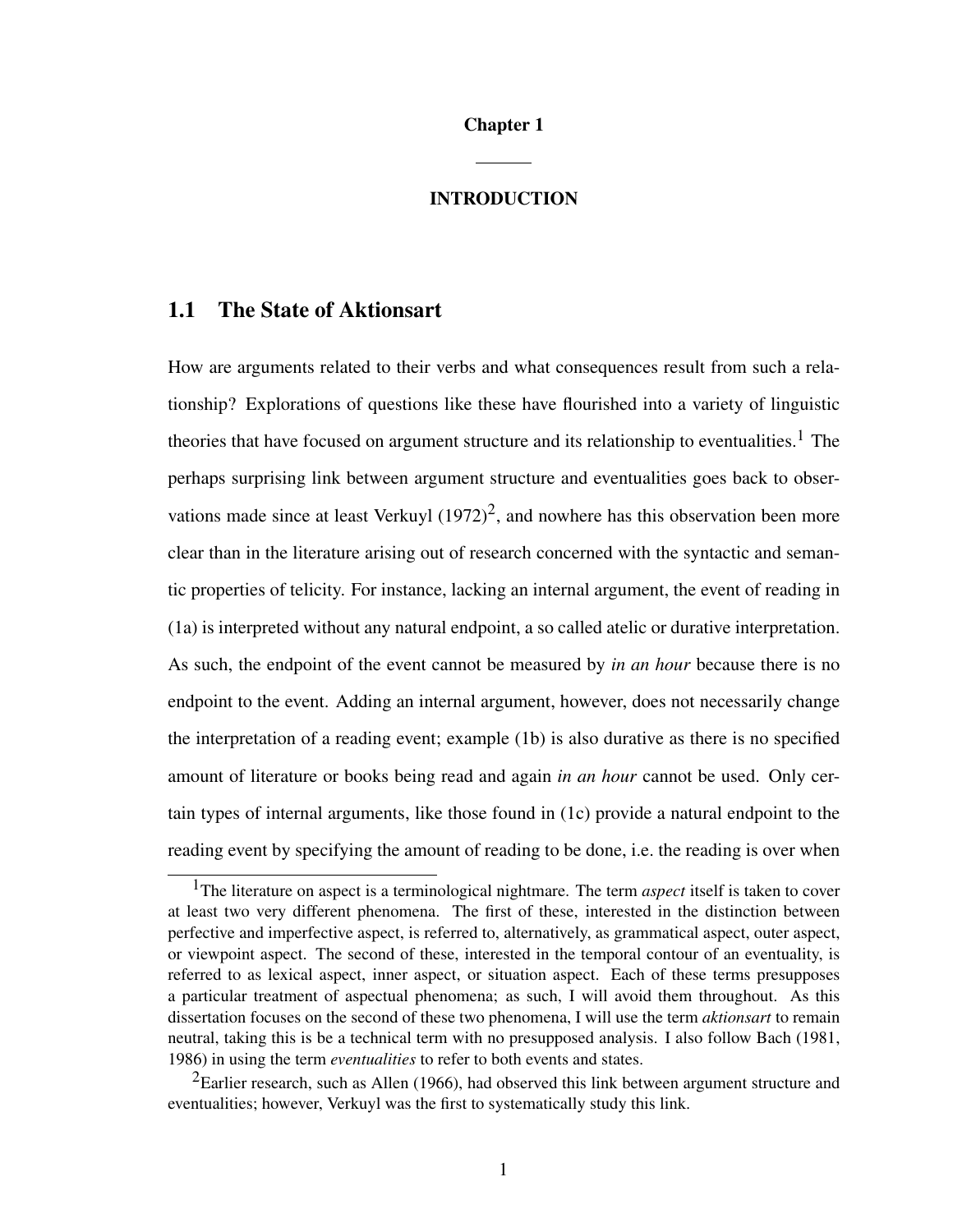a/every/the/three/those books are finished. This is a telic or terminative interpretation and now, the endpoint of the event can be measured by *in an hour*. 3

- (1) a. John read for an hour/\*in an hour.
	- b. John read literature/books for an hour/\*in an hour.
	- c. John read a/every/the/three/those book(s) #for an hour/ in an hour.

To account for the effect arguments have on the aspectual interpretation of a sentence, Verkuyl (1972) argued that telicity, originally taken to be a property of verbs, should be properly defined over VPs. This strongly suggests an analysis in which a predicate is constructed from not only properties of its head but also from properties of its internal arguments.<sup>4</sup> Because of this, theories of argument structure, as theories of how arguments are related to predicates, have been central to our understanding of the representation and composition of eventualities.

This effect that arguments have on the aspectual interpretation of a predicate has been the source of a continuing debate as to how "non-temporal" arguments, in Verkuyl's (1993) words, affect "temporal" predicates. As first proposed in Verkuyl (1972), terminative interpretations emerge in only those predicates whose arguments have a certain property which has been called Verkuyl's Generalization.

(2) Verkuyl's Generalization:

Telic interpretation can only emerge in the context of a direct argument with property

 $\alpha$ . (Borer, 2005c)

Work on how to characterize property  $\alpha$  and the consequences of Verkuyl's Generalization on the composition of arguments with their predicates has been the focus of much

 $3$ These tests for telicity go back to at least Dowty (1979). Under a single event interpretation, the acceptability of *for X time* modification, without an iterative or incompletive interpretation, diagnoses durative (i.e. atelic) interpretation, while the acceptability of *in X time* modification of a potential endpoint diagnoses terminative (i.e. telic) interpretation. Note that modification of atelic predicates by *in X time* is unacceptable; whereas, modification of telic predicates by *for X time* is acceptable, but requires further contextual support (Piñón, 2008; Smollett, 2005).

<sup>&</sup>lt;sup>4</sup>Verkuyl and others have also observed effects of external arguments on the aspectual behavior of sentences. See Section 3.4.2.3, fn. 23 for examples and some discussion.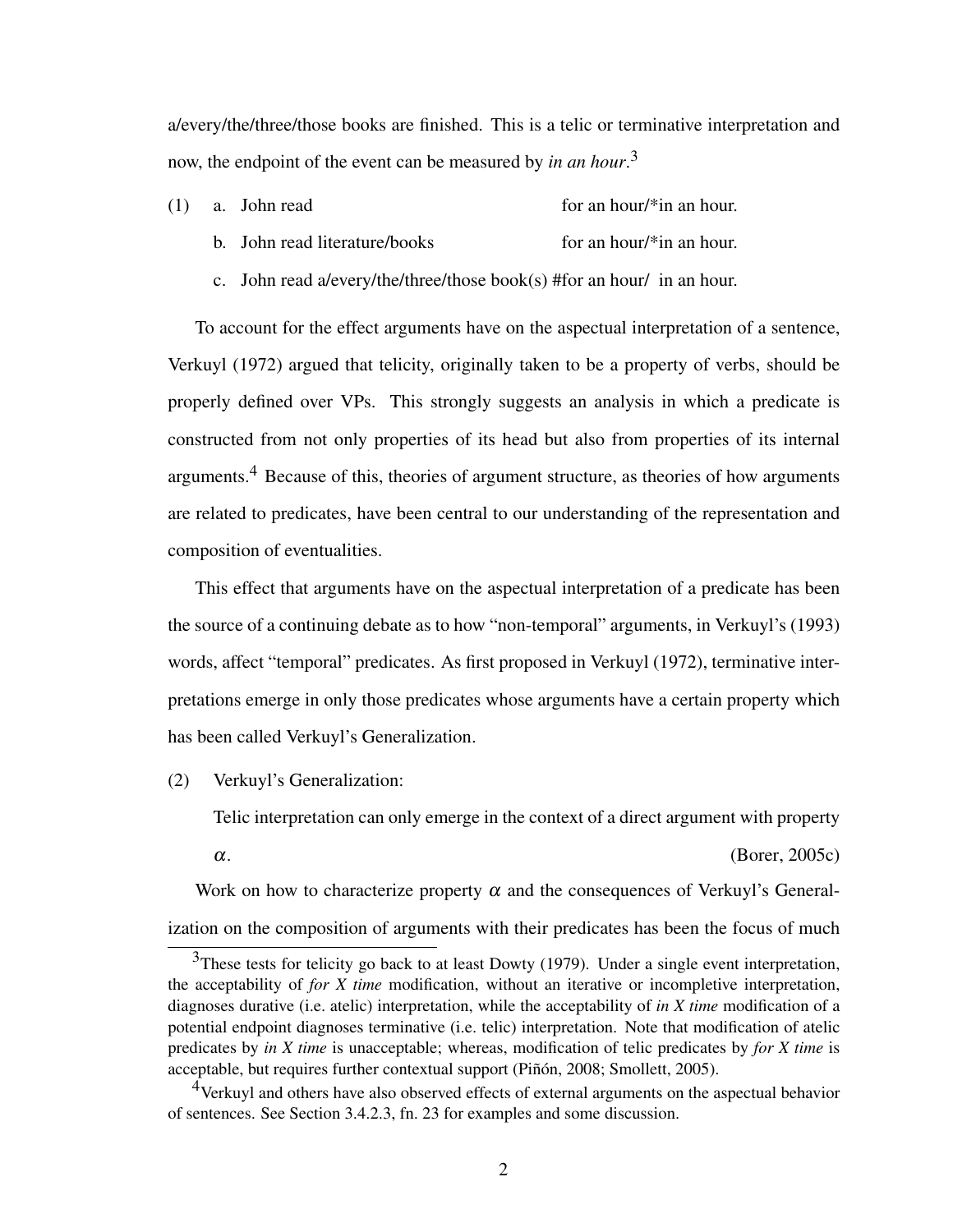interest and has generated a lot of study and debate on the relationship between argument structure and event predicates in both syntactic and semantic theory (Bach, 1986; Bennett and Partee, 1978; Borer, 1994, 1998, 2005b; Dowty, 1979, 1991; Filip, 1999; Hinrichs, 1985; Kiparsky, 1998; Kratzer, 2004; Krifka, 1989, 1992, 1998; Link, 1998; MacDonald, 2006, 2008a,b; Ramchand, 1997, 2008; Rosen, 1999; Rothstein, 2004; Schmitt, 1996; Smith, 1997; Tenny, 1994; Thompson, 2006; Travis, 2005; Verkuyl, 1972, 1993, 1999, 2005; Winter, 2006; Zagona, 2005; Zwarts, 2005, and many others).

Largely left out of this debate has been the role properties of arguments might play, if any at all, in the properties of stative predicates. In the traditional view of aktionsart, events have received almost all of the attention while states are often given only passing note. This is in part because states are often taken to be of a unified aspectual type in the major theories of aktionsart. Vendler (1957) introduced his very influential four-part classification of aktionsart which argued for three types of events (activities, accomplishments, and achievements), while states remained a single aspectual type. Verkuyl (1993), departing somewhat from Vendler, also organized his aspectual typology with states as a uniform type apart from processes and events (the latter corresponding to Vendler's accomplishments and achievements). While both of these theories lead naturally to questions concerning the relationships between their different aspectual types, especially among events, they have obscured the possibility that states themselves may be more complex. Questions about the effect arguments may have on a stative predicate's interpretation may therefore have been ignored because stative arguments *prima facie* cannot affect their interpretation as there is only one type of state.

Particularly interesting are cases where states are explicitly given multiple subtypes. A striking instance of this is Bach (1986), which represents an early attempt to capture a connection between the mass/count distinction in nominals and telicity in events. Drawing on work by Carlson (1981), Bach's classification of eventualities included, in addition to the variety of nonstate aktionsart (processes, protracted events, happenings, and culminations),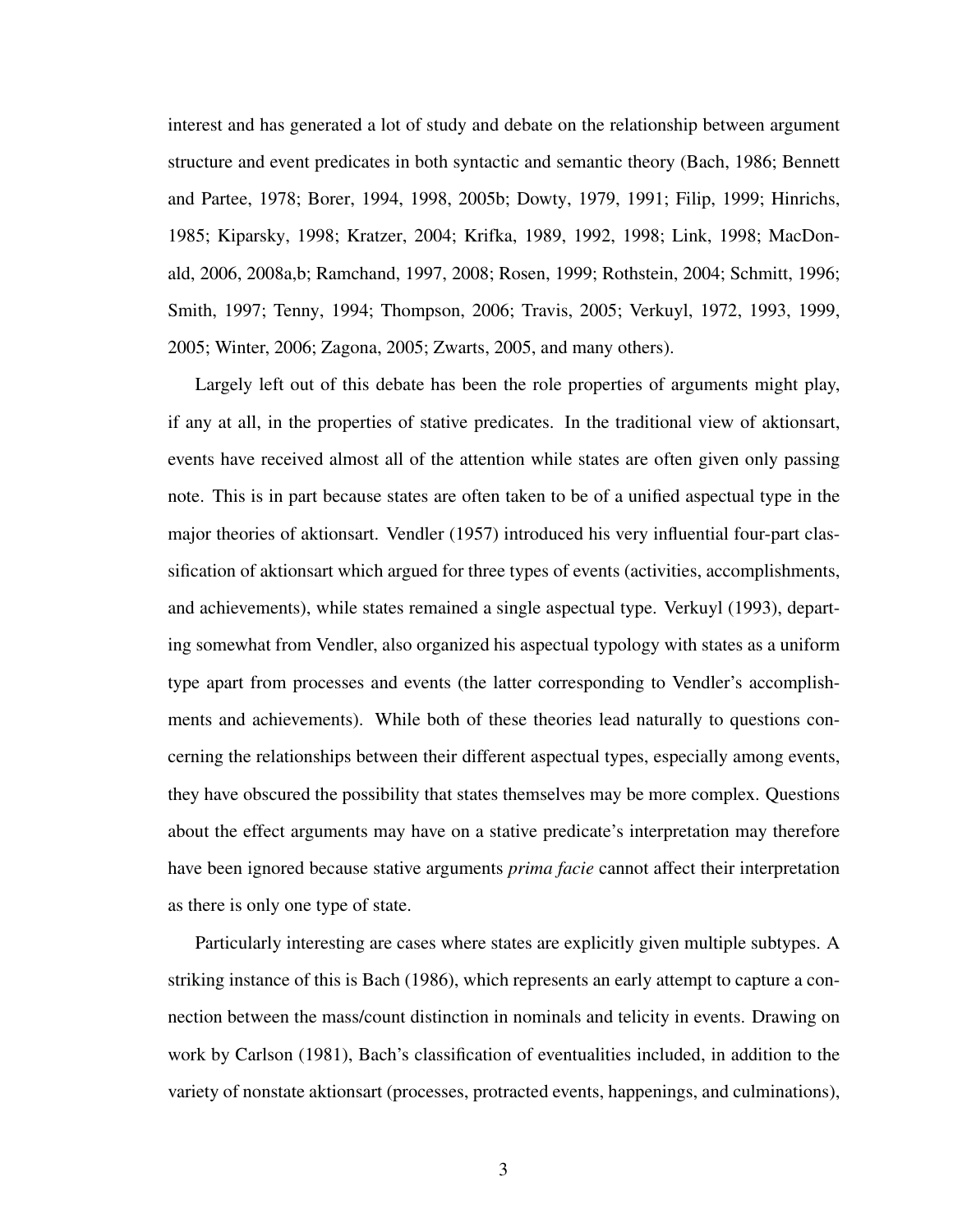two types of stative aktionsart: dynamic states given in (3a) and static states given in (3b). Interestingly, Bach (1986), focusing exclusively on a relationship between count/mass arguments and telicity, proposes a system for events but never returns to a discussion of how his algebra of event(-ualitie-)s might serve to distinguish between these two types of states.

- $(3)$  a. sit, stand, lie + LOC
	- b. be drunk, be in New York, own x, love x, resemble x

Dowty (1979) also pointed out examples suggesting complexity within stative predicates in his work on aktionsart. He distinguishes between three types of statives (interval statives, momentary stage-predicates, and object-level statives) and argues that the truthconditions of interval statives depend on an interval rather than on a moment, whereas the truth-conditions of momentary stage-predicates and object-level statives depend only on moments, i.e. they are true at an interval and for all moments within that interval. Dowty even notes the role of the subject as part of his discussion of interval statives, suggesting that the progressive of these is sensitive to whether the referent of the subject is movable in space. However, this is taken to be a property of the particular lexical items, i.e. the *sit-stand-lie* class, and throughout his discussion of these differences, Dowty says nothing about the role arguments play in these types of statives.

- (4) a. Interval Statives: *sit-stand-lie* class of stage predicates
	- b. Momentary Stage-Predicates: *be on the table*, *be asleep*
	- c. Object-Level Statives: *know*, *like*, *be intelligent*, etc.

A second possible reason for the lack of discussion of types of states may be the underlying ontological commitments of much of the work on eventualities. Starting with Dowty (1979), much of the research on lexical meanings has assumed, at least implicitly, that states (perhaps via some understanding of 'states of affairs') are the semantic primitives for lexical semantics. However, proposals which argue for subtypes of states challenge the possibility of states being semantic primitives. If states have subtypes they cannot neces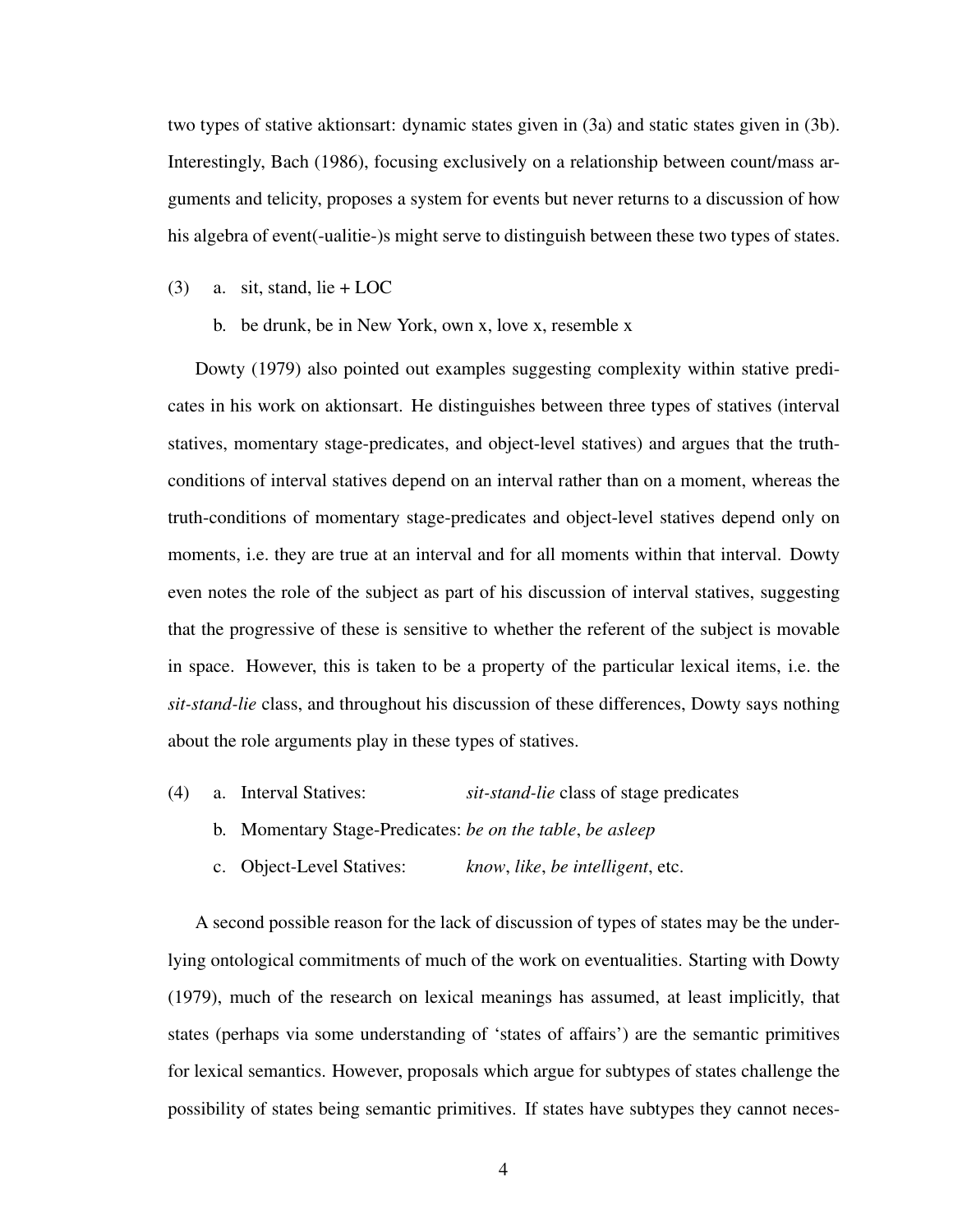sarily be taken to be the semantic primitives of lexical meaning as they themselves would no longer be primitive.

Rothstein (2004) represents a particularly recent and explicit example of this approach. Her work returns to Dowty's aktionsart and proposes that states are the most basic lexical type with all other types of aktionsart built up from them through a variety of operators as shown in (5). These operators may be thought of as establishing relationships between different states (or states of affairs) which are represented in the domain of eventualities which *e* ranges over.<sup>5</sup> Since states are predicates without additional operators, they relate directly to the domain of eventualities which can consist only of states. What the operators then do is construct events out of (multiple) states. However, if there are multiple types of states, the domain of eventualities as a domain consisting of states (of affairs) becomes less direct, requiring that more be said about how the domain of eventualities is represented.<sup>6</sup>

- (5) a. State: λ*e*.*P*(*e*)
	- b. Activity:  $\lambda e.(\text{DO}(P))(e)$
	- c. Accomplishment: λ*e*.(BECOME(*P*))(*e*)
	- d. Achievement:  $[e = (e_1 \sqcup^S e_2) \& (DO(P))(e_1) \& Cul(e) = e_2]$

A final case where our current theoretical mechanisms obscure the possible role which arguments play in stative predicates is the in way stative predicates are typically formalized. Often, researchers present stative predicates as a unified predicate even when they take overt arguments. For example, Krifka et al. (1995) refer to a class of lexical statives whose representations are provided in (6). These representations take the internal argument of

 $6$ Dowty (1979) gives the following examples for each of the Vendlerian verb classes:

- (i) a. State: know, believe, have, desire, love
	- b. Activity: run, walk, swim, push a cart, drive a car
	- c. Accomplishment: paint a picture, make a chair, deliver a sermon, draw a circle, push a cart, recover from illness
	- d. Achievement: recognize, spot, find, lose, reach, die

<sup>&</sup>lt;sup>5</sup>Indeed, whether the domain of eventualities consists entirely of states (of affairs) or has a sortal distinction between states and events is an open question.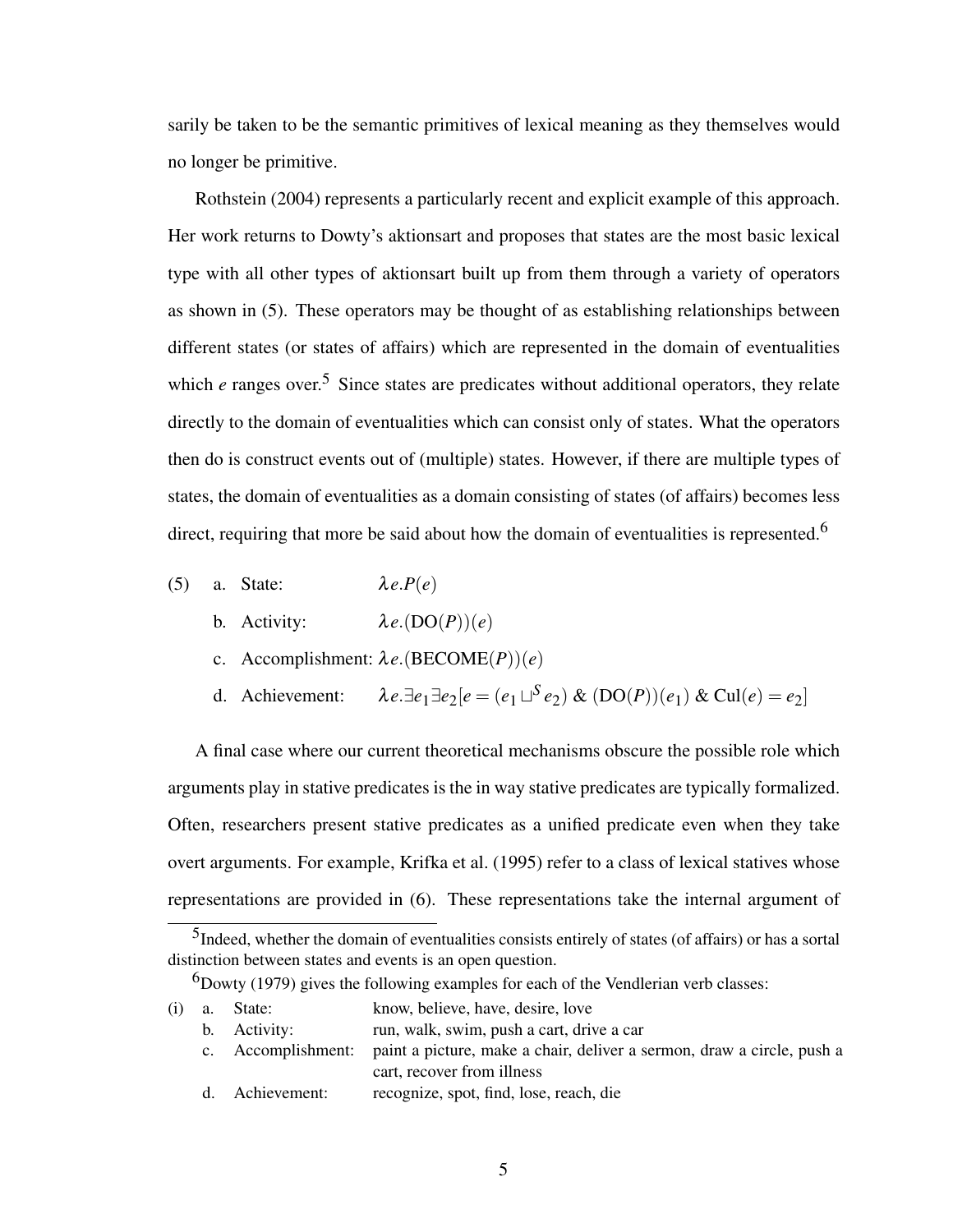statives to be somehow fused with the predicate itself, suggesting that *know.French* is some kind of unified representation unlike an alternative representation such as (7). It is, however, likely not the case that the lexicon stores forms like  $known. French(x)$  where the argument *French* is taken to be stored directly with *know*. 7 Instead, the lexical form is likely closer to  $know(y)(x)$ . While these fused forms are often taken as a simplification and may be useful when the distinction of argument and predicate is not directly relevant; taken seriously, fused forms suggest that the internal argument of statives is not an argument, but instead a core part of the predicate. $8$ 

- (i) a. Han anbefalte rullestol. He recommended wheelchair 'He recommended a wheelchair.'
	- b. Jeg kan lese bok, jeg. I can read book I 'As for me, I can read a book'
- (ii) a. \*Ulven drepte okse. Wolf-the killed bull
	- b. \*Hun vasket sykkel ren. She washed bicycle clean

<sup>8</sup>Things become more difficult for the copular forms as the predicate in these cases is often argued to be the adjective itself, as in (ia). Regardless of whether (ia), (ib), or (ic) is the right form, by not separating arguments from predicates, these logical forms may obscure the treatment of arguments in stative predicates.

- (i) Mary is infertile.
	- a. infertile(m)
	- b. be.infertile(m)
	- c. be(infertile)(m)

<sup>7</sup>There are several studies on 'semantic incorperation' which suggest that perhaps for certain cases a fused formalism is the proper representation. However, one of the key features of these cases is that they are not fully productive. Carlson (2009), citing examples of Norwegian singular bare object constructions from Borthen (2003), reports that such constructions are only licensed if the predicate and object denote a 'conventional situation type', which Carlson, citing Borthen, defines as "a property, state, or activity that occurs frequently or standardly in a given contextual frame, and has particular importance or relevance in this frame as a recurring property". The examples in (i), which may be thought of as "multi-word lexical items", are natural and acceptable while the examples in (ii) are not because the examples in (i) are supported by an idisyncratic meaning.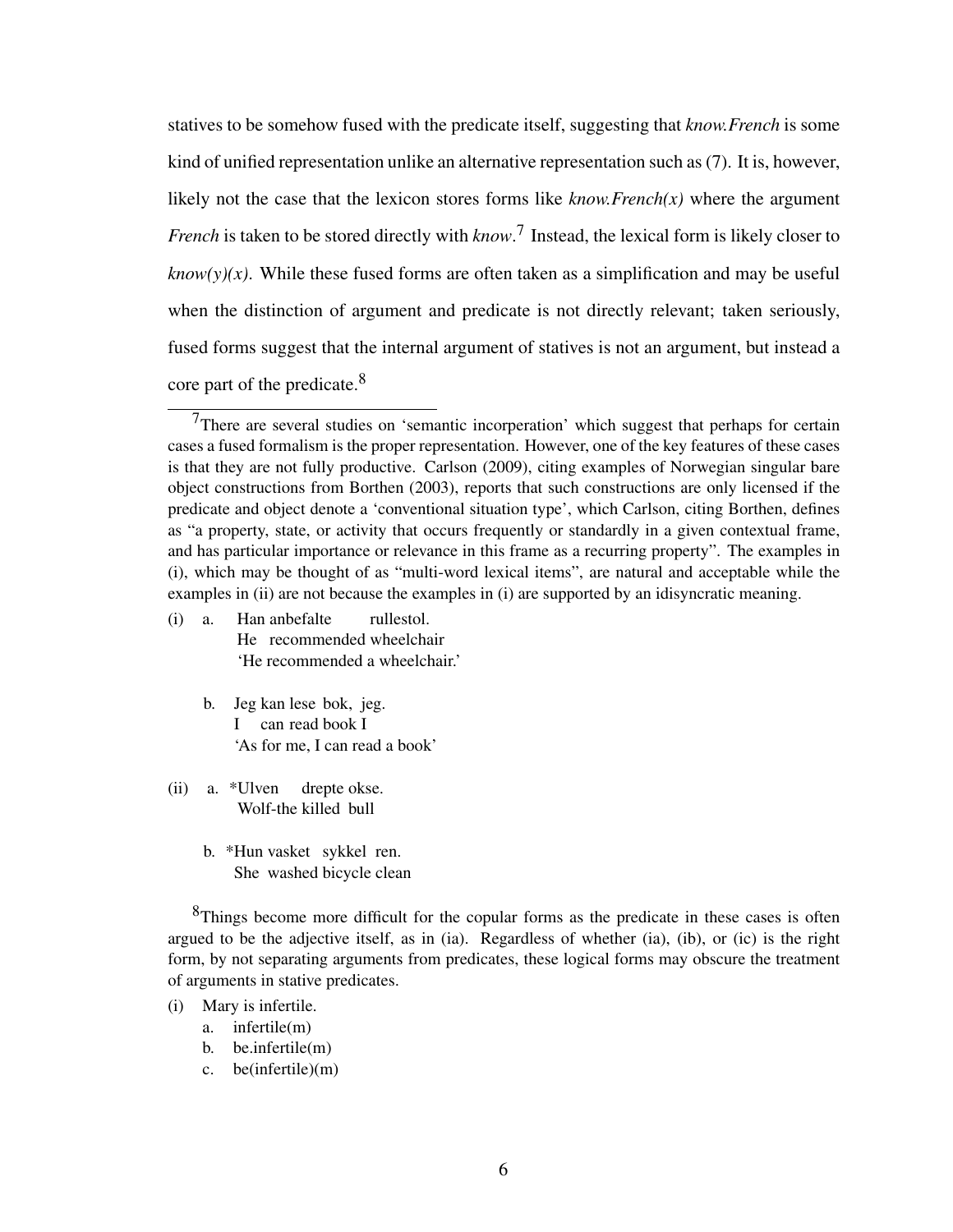| (6) |  | a. John knows French. |  | know.French(j) |
|-----|--|-----------------------|--|----------------|
|-----|--|-----------------------|--|----------------|

|  |  | b. John loves Mary. | love.Mary(j) |
|--|--|---------------------|--------------|
|--|--|---------------------|--------------|

- (7) a. John knows French. know(French)(j)
	- b. John loves Mary.  $love(m)(i)$

Perhaps as a result of overlooking stative predicates, research into the aktionsart of states has remained underdeveloped, especially compared to that of events. However, several researchers aside from Dowty (1979) and Bach (1986) have focused on the possibility that there are multiple types of stative aktionsart. For instance, Olsen (1994, 1997) uses a feature theory of aktionsart to argue that in addition to states (+durative) there is a class of stage-level states (+telic, +durative). A similar separation for types of states has also been motivated from empirical observations. Spanish has been particularly useful in this respect. Luján (1981), for instance, argues that the copula *ser* and *estar* mark aspectual distinctions between imperfective and perfective and requiring an undelimited or delimited period of time for their interpretation, respectively. Nishida (1994) argues that the reflexive clitic *se* is an aspectual marker and uses its distribution with certain stative verbs to propose that states are divided into non-dynamic non-delimited states and a non-dynamic delimited states in a manner similar to events (see also Marín and McNally (2005, to appear) on *se* in psychological predicates). In Chinese, Chang (2003) proposes that the particle *le*, typically taken to be a perfectivity marker, also cuts the class of states into a class of bounded states and a class of unbounded states.

Here, I follow the broad program of these and other researchers who challenge the assumption of a unified class of states in aktionsart. States vary systematically in their interpretation and that variation is related to their aspectual interpretation. In this dissertation, I will be interested in fleshing out one possible distinction within states which has received broad interest in the literature, that of stage-level/individual-level predicates.<sup>9</sup> In

<sup>&</sup>lt;sup>9</sup>The stage-level/individual-level classification of predicates can be found under sev-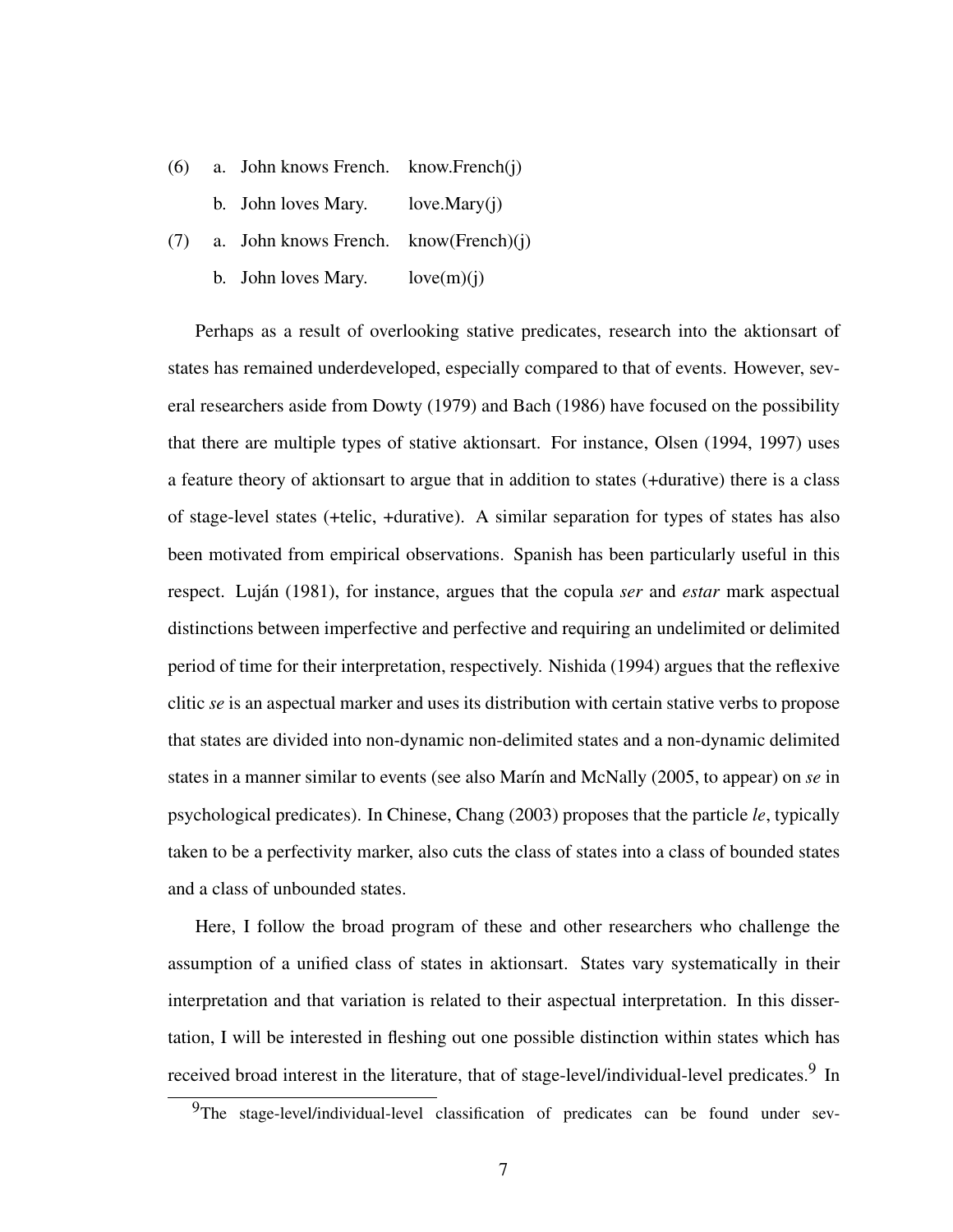pursuing this distinction within states, several surprising and interesting possibilities will arise, including a configurational account of stative interpretation, a linking of existential interpretation to temporal constitution, and the suggestion that quantization forms a core distinction in natural language.

This chapter focuses on two broad points. First, I introduce the stage-level/individuallevel distinction and argue that the distinction between stage-level and individual-level predicates is aspectual in nature. Second, I provide initial evidence which suggests that certain properties of stage-level/individual-level predicates manifest themselves under two different grammatical conditions, the type of internal arguments and underlying scalar properties – both phenomena which affect the telicity of eventive predicates. I then review several theories of stage-level/individual-level predicates, but conclude that none of them provide an explanation for the alternation of stage-level/individual-level behaviors due to internal arguments or scale structure. Finally, I end the introduction with a word of caution concerning the contextual and coercive behavior of the stage-level/individual-level distinction and provide a road map for the remainder of the dissertation.

# 1.2 Stage-level and Individual-level Predicates

Under one classic description, predicates are taken to express properties which are ascribed to individuals. Given the variety of different types of properties, many different classifications can be made. Of these, the distinction between stage-level and individual-level predicates has endured as a grammatically relevant predicate classification.

First identified in Milsark (1974) as a difference between state-descriptive and property properties<sup>10</sup> but more often referred to using Carlson's (1977) labels of stage-level

eral other guises often depending on the focus of the research, including essence/accident, bounded/unbounded, state-descriptive/property. The bounded/unbounded distinction in particular is common in research where the temporal interpretation of states is under scrutiny.

<sup>&</sup>lt;sup>10</sup>Several other earlier works also noted a distinction roughly related to that of stagelevel/individual-level predicates. While looking for English correlations to Spanish *ser* and *estar*, Bolinger (1973) notes several grammatical environments distinguishing between what he calls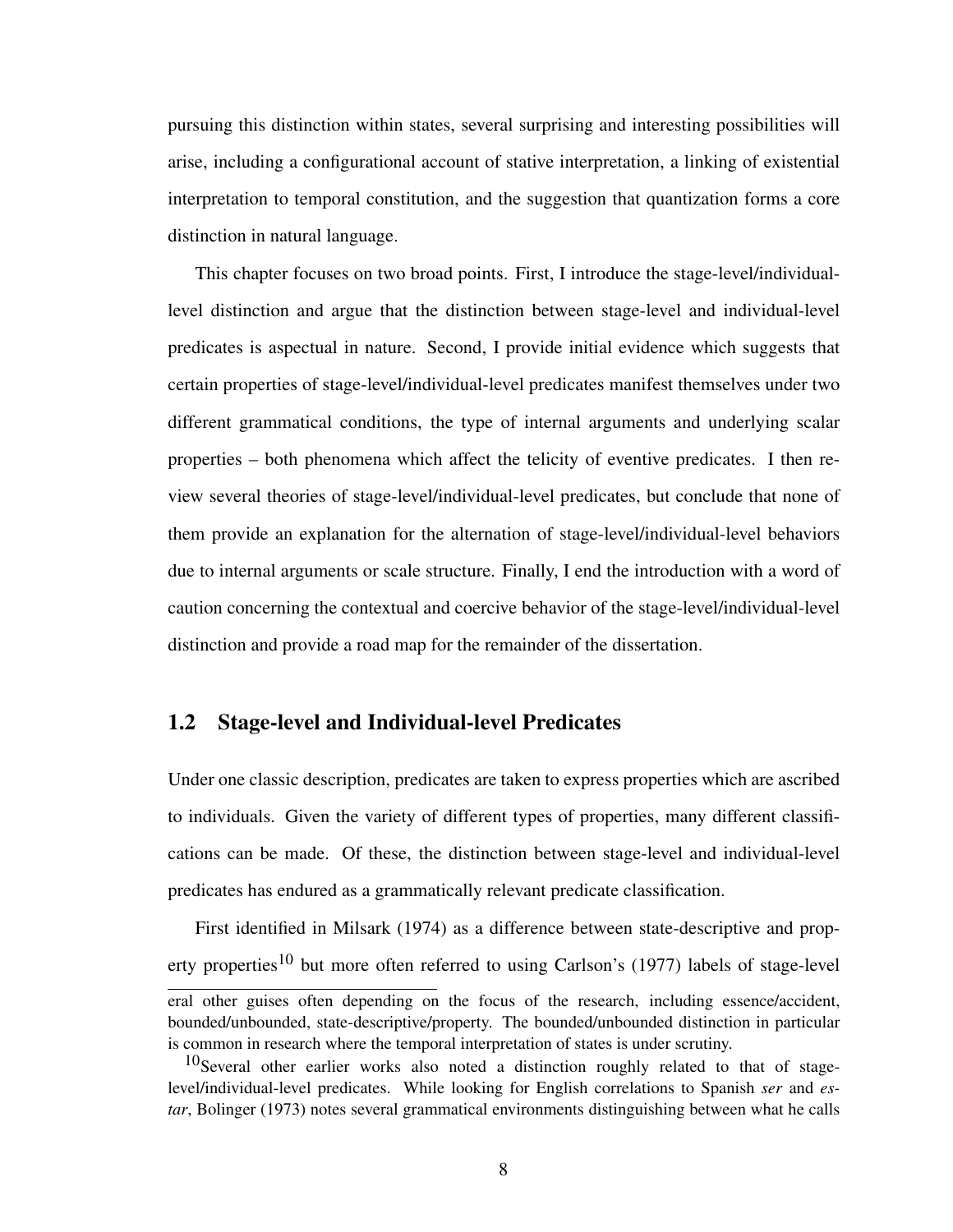and individual-level predicates, these two types of predicates have generated much work on the syntax-semantics interface (Arche, 2006; Bennis, 2000, 2004; Chierchia, 1995; Diesing, 1992; Fernald, 1994, 2000; Glasbey, 1997, 2007; Higginbotham and Ramchand, 1997; Hoekstra, 1992; Jäger, 1997, 1999, 2001; Kratzer, 1988/1995; Kratzer and Selkirk, 2007; Ladusaw, 1994; Landau, 2006, 2009; Magri, 2006, 2009; Maienborn, 2004; Marín, 2009, 2010; McNally, 1994, 1998b; Mittwoch, 2007; Musan, 1995, 1997; Ramchand, 1997; Schmitt, 1992, 1996; Stowell, 1991; Stump, 1985, and many others).

The distinction between stage-level/individual-level predicates has been demonstrated to have wide applicability in a variety of grammatical environments, some more prominent than others. In general, individual-level predicates are often far more restrictive in the variety of grammatical environments they can tolerate. For instance, only stage-level predicates are found in the coda of *there*-constructions (Milsark, 1974, 1977) and in the restriction of *when*-conditionals (Carlson, 1979; Kratzer, 1988/1995). They can be the complement of perception verbs (Carlson, 1977) and may function as depictive predicates (Rapoport, 1991; McNally, 1994) and also as post-nominal adjectives (Bolinger, 1967; Larson, 1998). Absolutive adjuncts and conditionals, while allowing for both stage-level and individual-level predicates, show a contrast in interpretation (Stump, 1985; Iatridou, 2000). The subjects of stage-level/individual-level predicates also show a difference in interpretation; only stagelevel predicates license an existential interpretation of bare plural and indefinite singular subjects and a cardinal interpretation of weak quantifier subjects (Milsark, 1974, 1977; Carlson, 1977). Additionally, the subjects of individual-level predicates in the past tense are subject to lifetime effects, where subjects are inferred to be dead (Kratzer, 1988/1995; Musan, 1995).

Abstracting away from the particulars above, many of the grammatical environments appear to be sensitive to whatever aspectual nature is ascribed to stage-level/individuallevel predicates that captures the intuitive temporary nature of stage-level predicates com-

*essence* and *accident* predicates. Additionally, Lasnik and Fiengo (1974) pointed out syntactic facts related to indefinites in *characteristic* (individual-level) predicates.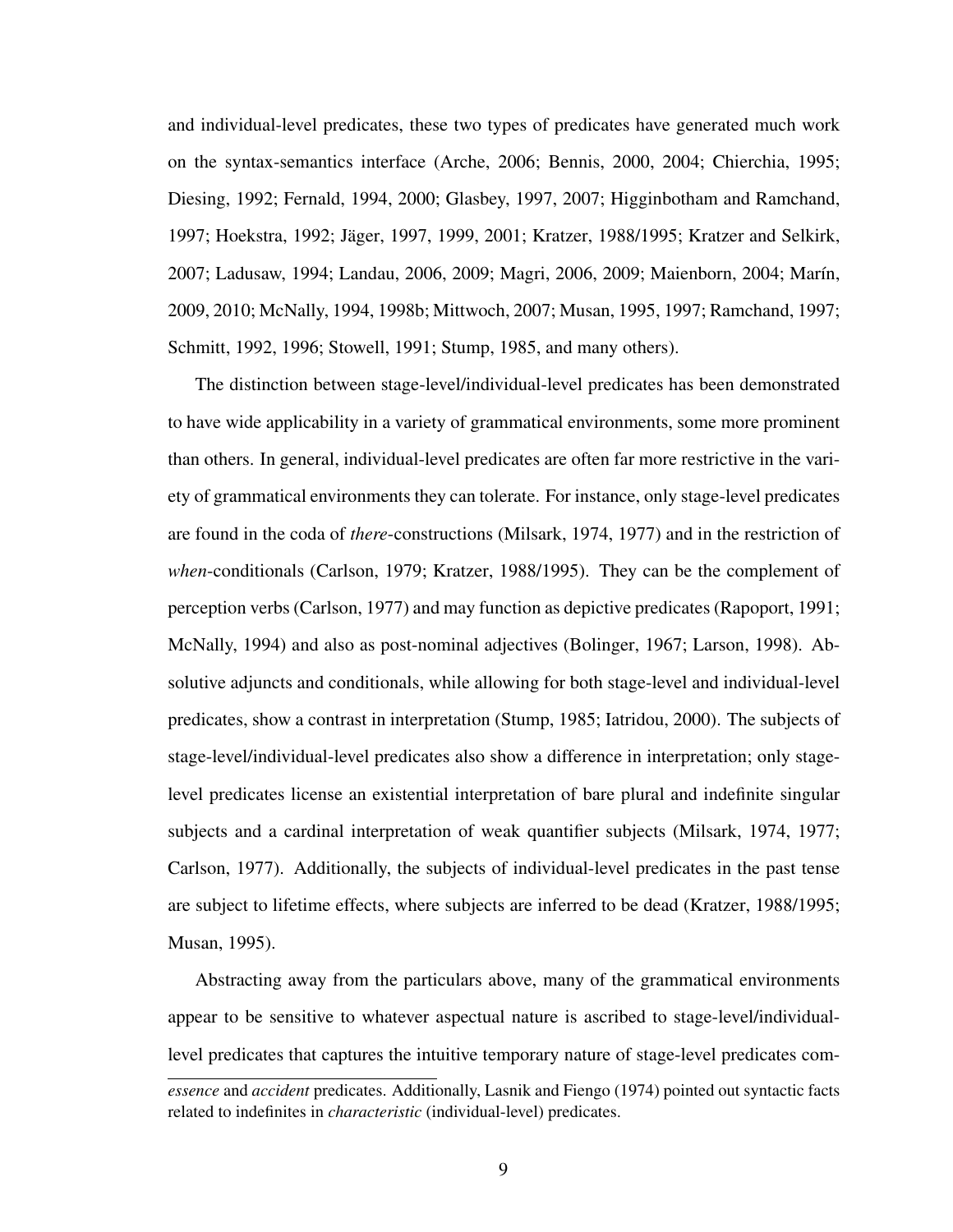pared to the relative permanency of individual-level predicates. Indeed, it may be natural to think of these temporal distinctions as a part of a predicate's aktionsart. However, the connection between stage-level/individual-level predicates and aktionsart has been unclear.<sup>11</sup> This may be in part due to the typical characterization of stage-level/individual-level predicates as a distinction about individuals, whether properties of individual are essential or accidental, or whether they are permanent or temporary. This characterization was presented in Carlson's (1977) classical treatment of stage-level/individual-level predicates which focused on a revision of the domain of individuals. However, what makes a property permanent or temporary (or essential or accidental) may be more about the temporal characteristics of properties than about individuals themselves.

For the purposes of this dissertation, I focus here on a few core distributional and interpretative properties which are arguably most relevant to the aspectual nature of stagelevel/individual-level predicates: existential interpretation, restrictions on locative and temporal modification, and lifetime effects. I also preview the analysis of existential interpretation as an aspectual issue.

### 1.2.1 Existential Interpretation

Existential interpretation will be of primary concern in this dissertation and thus deserves some initial discussion. First, one might ask what it means to say that an argument receives an existential interpretation. Essentially, existential interpretation is an interpretation where a new individual who was not presupposed in the context or shared as part of the common ground is introduced into the discourse. As such, existential interpretation may be best understood in opposition to generic, presupposed, or quantificational interpretations.

There are two primary means of diagnosing the presence of existential interpretation:

 $\frac{11}{11}$ Mittwoch (2007) considers the exclusion of stage-level/individual-level distinction in the literature on aktionsart to be a historical accident; Milsark's (1974) and Carlson's (1977) introduction of the distinction came well after Vendler's (1957) four-part aspectual classification had become standard in the field.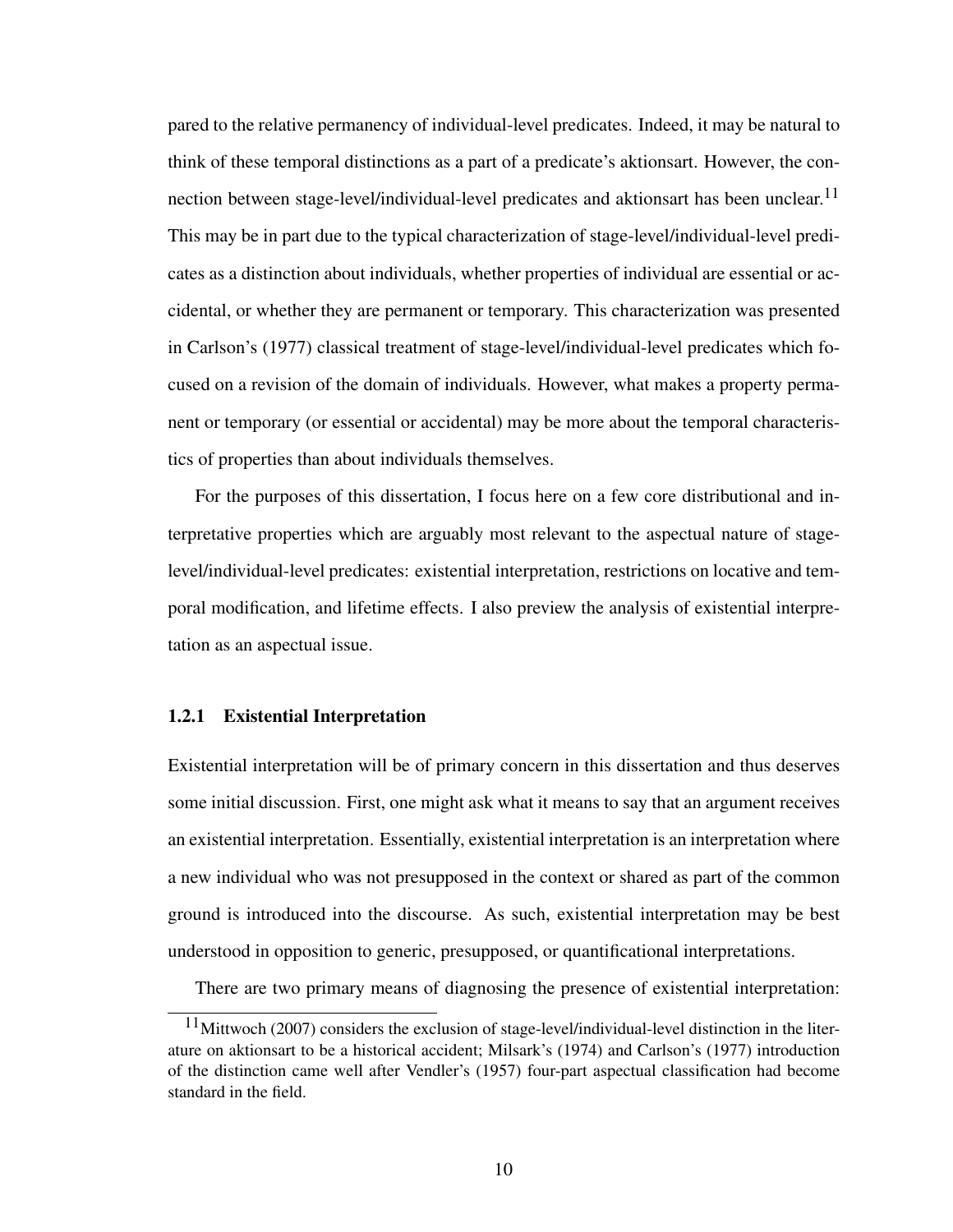*there*-constructions and the existential interpretation of subjects.

### 1.2.1.1 *There*-constructions

The initial classification of stage-level/individual-level predicates began with Milsark's (1974) observations on the existential *there*-construction. He noted that certain predicates are unacceptable in the coda of *there*-constructions, leading him to a partition in the types of predicates now referred to as the stage-level/individual-level distinction. For instance, predicates like *sick*, *drunk*, and *open* are all permitted as codas of *there*-constructions, while *intelligent, tall, and wooden are not.*<sup>12</sup>

- (8) a. There were people sick.
	- b. There were people drunk.
	- c. There were doors open.
- (9) a. \*There were people intelligent.
	- b. \*There were people tall.
	- c. \*There were doors wooden.

In addition to adjectival predicates, verbal predicates show similar behaviors.

- (10) a. There were people watching the movie.
	- b. There were people spending money.
	- c. There were doors being opened.
- (11) a. \*There were people owning the movie.
	- b. \*There were people owing money.
	- c. \*There were doors containing mail slots.

Arguably, the use of *there*-constructions often provides the most robust test for stage-

level/individual-level predicates. However, there are draw backs to this construction, par-

 $12$ The examples in (8) made have an initial oddness associated with them. The inclusion of a locative can improve the acceptability of these constructions. Note in addition that locatives fail to rescue the examples in (9). See Section 1.2.2 for further discussion on locatives in stagelevel/individual-level predicates.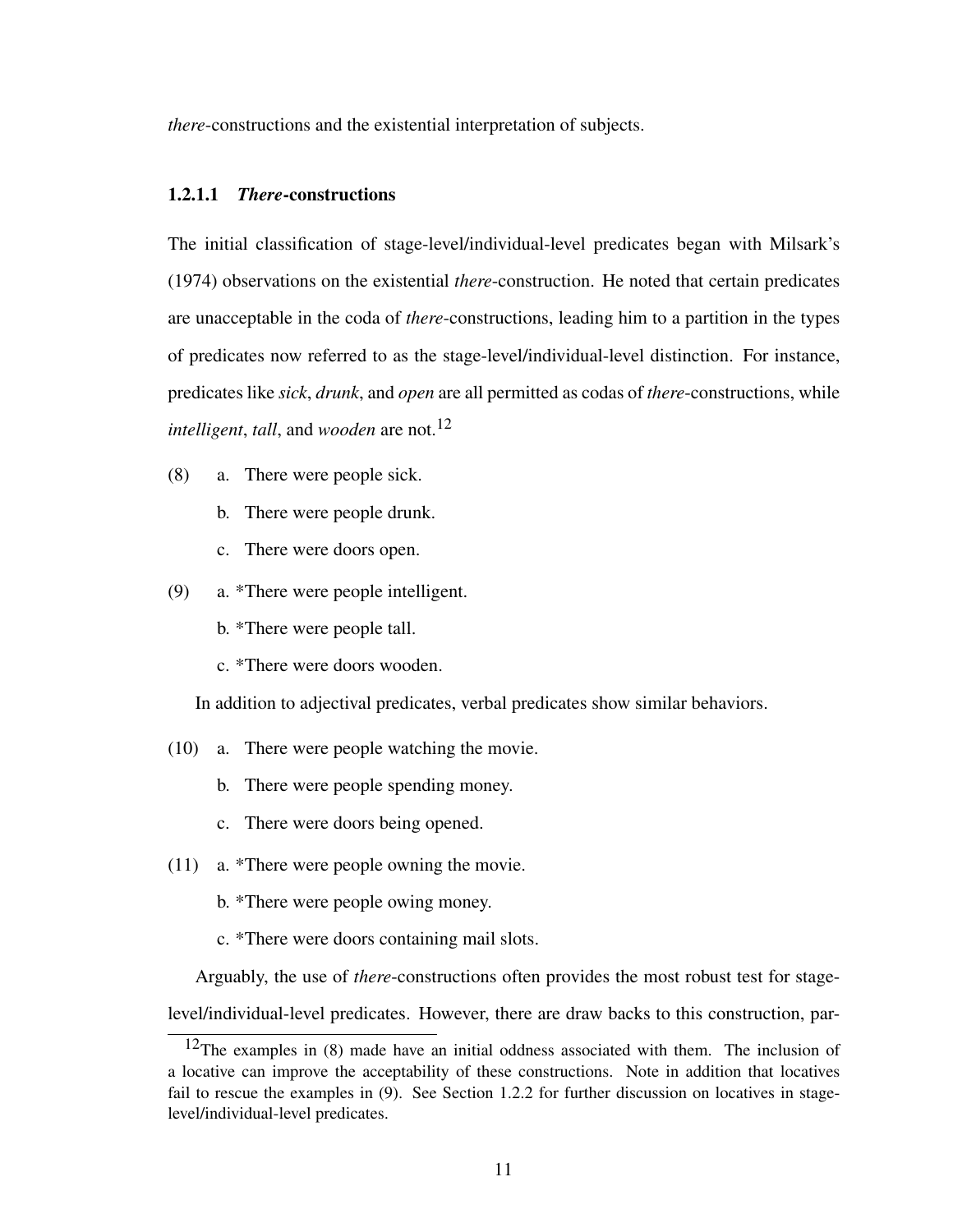ticularly when it comes to stative predicates which are independently known to resist the progressive. For instance, the acceptability of (10c) is arguably more degraded than (10a) and (10b) and it strongly favors an eventive interpretation. However, *there*-constructions are not the only grammatical environment sensitive to the stage-level/individual-level distinction, as we will explore in the following sections.

#### 1.2.1.2 Existential Interpretation of Subjects

Another restriction of *there*-constructions revolves around the type of subject which is acceptable in their post-verbal position. Those nominals which are blocked from appearing as subjects of *there*-constructions have come to be called strong, while those which are allowed as subjects of *there*-constructions are called weak. Predominately, this distinction between strong and weak nominals is linked to the type of determiner which heads the nominal; for instance, the determiners *every*, *most*, and *the* given in (12a) are examples of strong determiners while the determiners *many*, *several*, and *three* given in (12b) are examples of weak determiners.

- (12) a. \*There were every/most/the people in the room.
	- b. There were many/several/three people in the room.

Interestingly, the distinction between strong and weak determiners is also active in the subject position of stage-level/individual-level predicates as a contrast in the interpretations they can receive. While strong subjects are never interpreted existentially, weak subjects can be. However, whether a weak subject receives an existential interpretation is conditioned by the type of predicate: weak subjects of stage-level predicates can receive an existential interpretation, but weak subjects of individual-level predicates cannot. This pattern of subject interpretation is summarized in Table 1.1.

Consider the following examples which have bare plural subjects, a type of weak nominal. As noted by Carlson (1977), bare plural subjects can exhibit an ambiguity in their interpretation; they may either be existential or generic. In a stage-level predicate like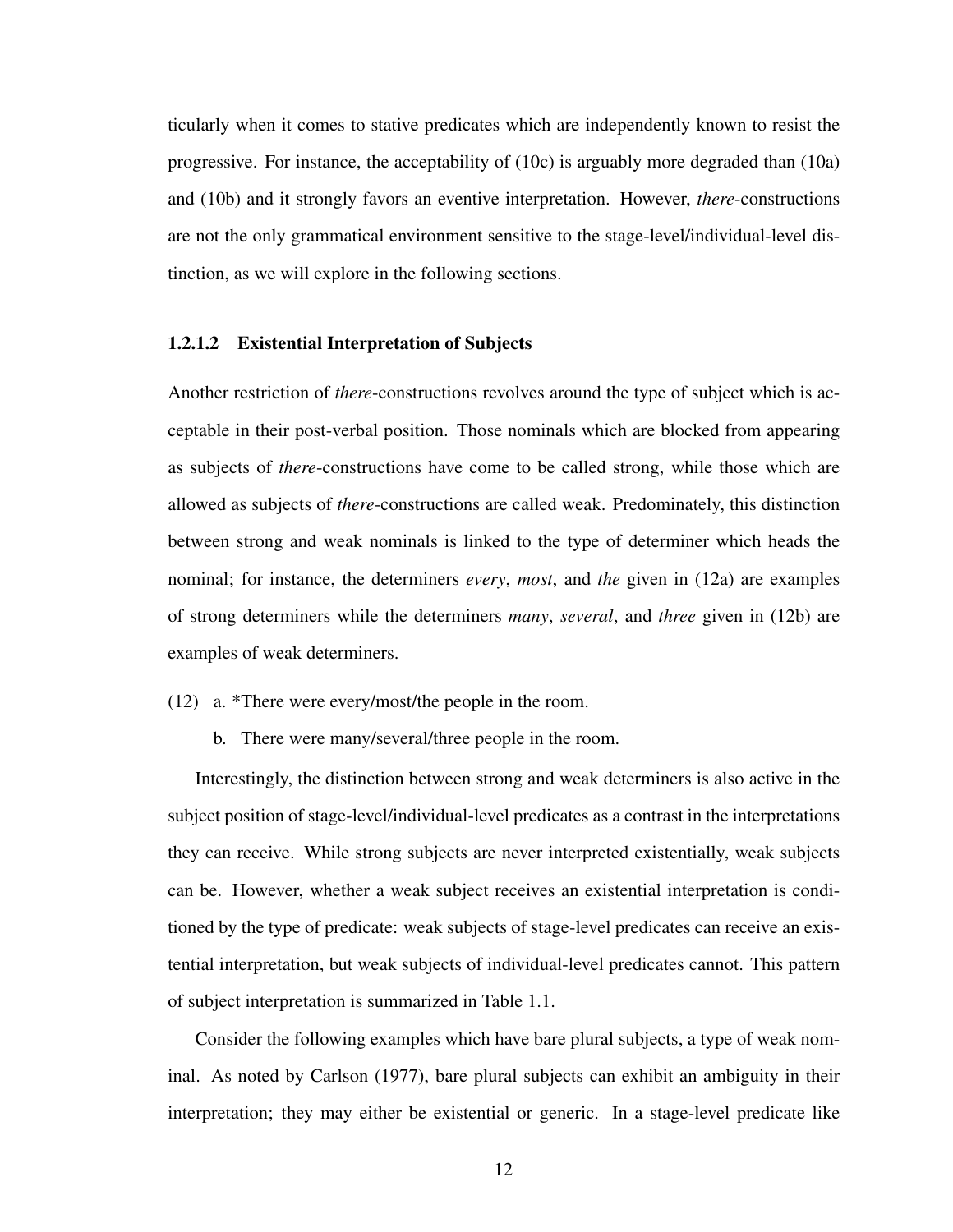|              | Stage-level Pred. Individual-level Pred. |
|--------------|------------------------------------------|
| Strong Subj. |                                          |
| Weak Subj.   | ж                                        |

Table 1.1: Existential Interpretation of Subjects

*available*, the bare plural is ambiguous. (13a) can mean that there are particular firemen which are available or that firemen in general are available. However, bare plural subjects of individual-level predicates like *altruistic* have no ambiguity and can only be interpreted generically. (13b) can only mean that altruism is true of firemen generally with no particular firemen in mind.

- (13) a. Firemen are available. (existential possible)
	- b. Firemen are altruistic. (generic only)

Other weak subjects behave like bare plurals in that they have an ambiguous interpretation with stage-level predicates, related again to the availability of an existential interpretation. In (14a), *several firemen* for instance can be interpreted partitively to mean either several out of all the firemen or can be interpreted to mean the firemen are several in number. Note again that this ambiguity disappears under individual-level predicates. In (14b), *several firemen* can only mean several out of all the firemen are altruistic.

- (14) a. Many/several/three firemen are available. (cardinal possible)
	- b. Many/several/three firemen are altruistic. (partitive only)

Finally, singular indefinite subjects deserve special mention. Ignoring a kind interpretation of the singular indefinite, these subjects are unacceptable in individual-level predicates. As acceptability judgments may at times be more sensitive to the presence of an existential interpretation when a particular interpretation is difficult to diagnose, singular indefinites will prove useful to clarifying whether particular stative predicates license an existential interpretation.

(15) a. A fireman is available.

b. #A fireman is altruistic.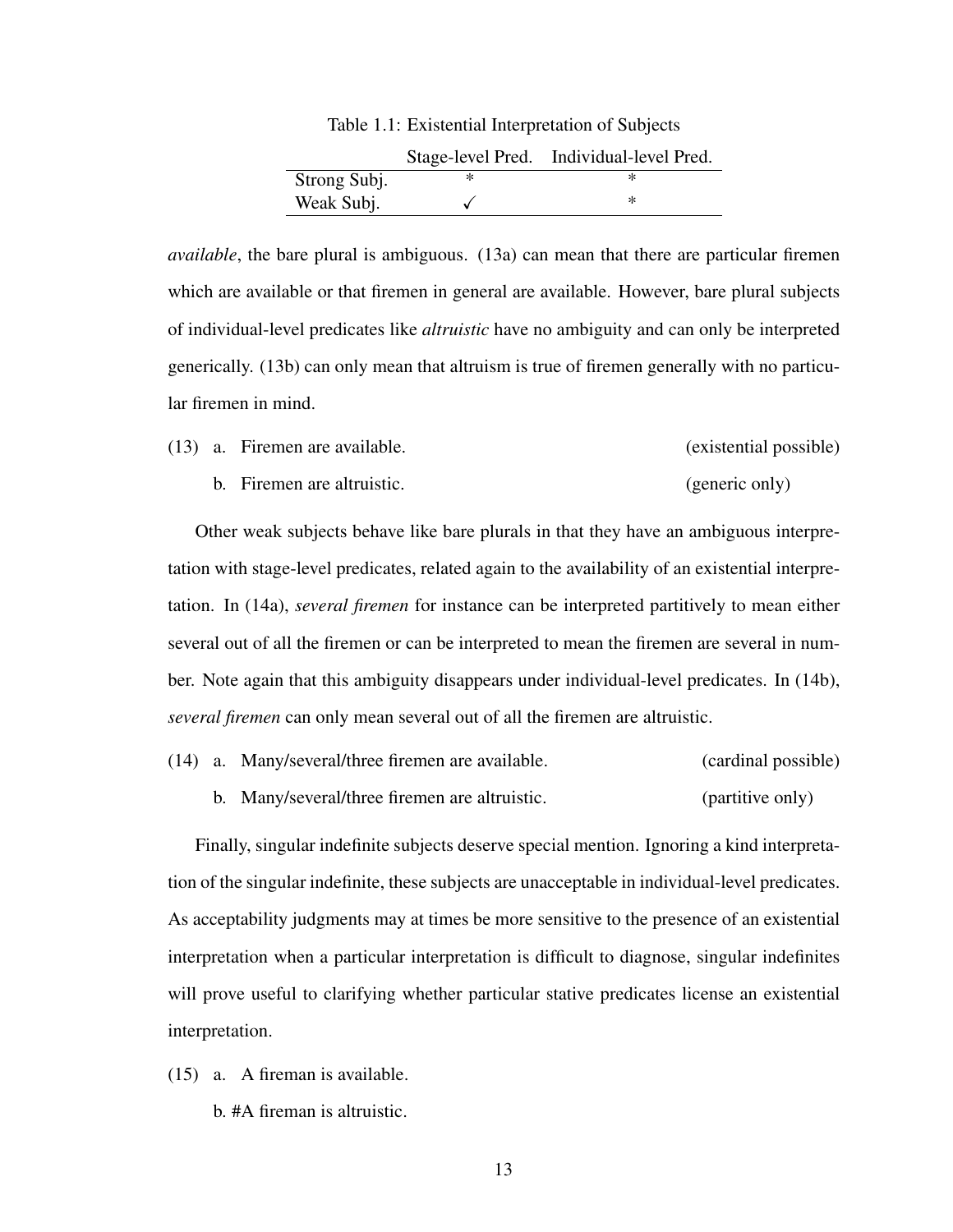One of the primary concerns throughout this dissertation will be capturing conditions in which an existential interpretation of a bare plural or indefinite subject is available, though as we will see, conditions which license an existential interpretation have further consequences for the interpretation of all subjects.

#### 1.2.1.3 A Note on the Aspectual Nature of Existential Interpretation

Underlying all of this discussion of existential interpretation is an implicit question to be addressed presently: why is the availability of an existential interpretation for subjects relevant to a theory of aktionsart? While not immediately obvious, I take data concerning the existential interpretation of subjects to be an issue of aktionsart; as such, something should be said as to why this is the case. What is it about the existential interpretation of subjects that makes it aspectually relevant?

Going back to at least Carlson (1977), the domain of individuals has been argued to contain not only *individuals* as they are typically conceived but also to contain *stages of individuals*. Carlson (1977), following Quine (1960), takes stages of individuals to be "roughly, a spatially and temporally bounded manifestation of something" with individuals being "(at least) that whatever-it-is that ties a series of stages together to make them stages of the same thing" (p. 115). Thus individuals are in a real sense spatio-temporally structured as they are the "whatever-it-is" that binds stages together, and are thus aspectually relevant. We can think of stages of individuals as representing the internal temporal structure of individuals, so while we often take aktionsart to be about the internal temporal structure of eventualities, a real case can and should be made for the same kind of characterization of individuals.

But even if the domain of individuals is taken to have two sortals, i.e. individuals and stages of individuals, and stages of individuals represent the internal temporal constitution of an individual, how does existential interpretation play a role? In brief, I take existential interpretation to be the result of the predication of a particular stage of an individual; since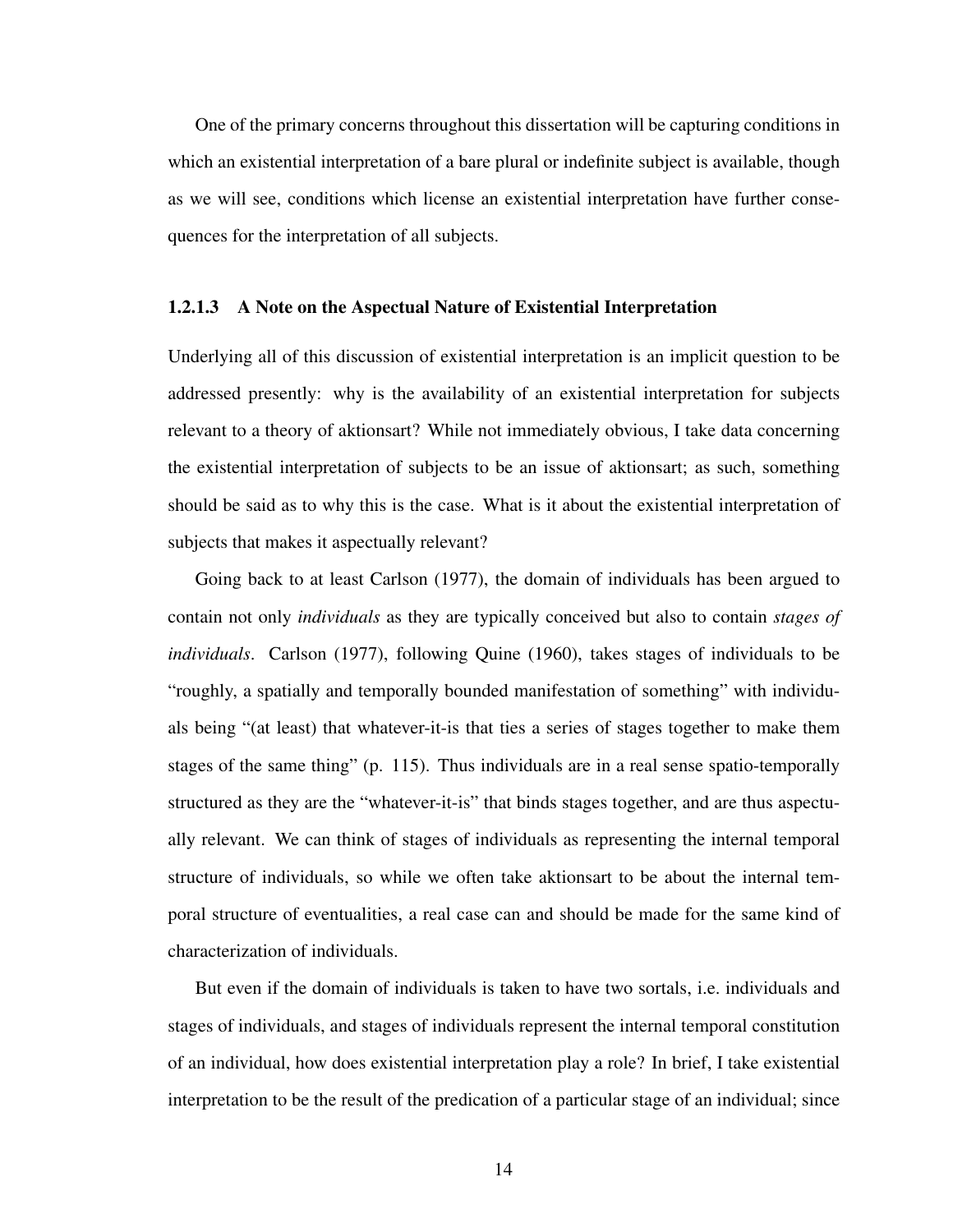these stages are spatio-temporal in nature, their existence is guaranteed.<sup>13</sup> That is, their realization in space-time requires them to existence. As such, evidence from the availability of an existential interpretation will be taken to relate to the way a predicate relates to the temporal structure of an individual, and thus is relevant for inferring a difference in the aspectual structure of predicates. As we will see in the following sections, this difference in aspectual structure also illuminates what might be thought of as more natural aspectual phenomenon of stage-level/individual-level predicates, i.e. the licensing locative and temporal modifiers and the case of lifetime effects. I will discuss these issues in more detail in Section 3.3.3.

#### 1.2.2 Restriction on Locative and Temporal Modification

Returning to the broad properties of stage-level/individual-level predicates that will be important throughout this dissertation, we move on to locative and temporal modification. Individual-level predicates are highly restricted in the types of locative and temporal modifiers they will allow, as seen in the contrast between (16a) and (16b). Indeed, the only interpretation given in (16b) is that altruism is a variable property of John which is only present when he is in the house – arguably a type of coercion which I will return to in Section 1.5.

(16) a. John is available in the house.

b. #John is altruistic in the house.

Temporal modifiers show a similar restriction, as seen in the contrast between (17a) and (17b). Again, the only interpretation allowed to (17b) is one where John's altruism is variable, present today, but maybe not yesterday or tomorrow.

<sup>&</sup>lt;sup>13</sup>Certainly however it is possible to talk of stages of individuals that we know do not exist, such as unicorns or Santa Claus. Therefore, this claim ultimately needs to be weakened to say that existence is guaranteed in some possible world. As I will primarily be concerned with only an extensional viewpoint for this dissertation, I will ignore the possible intensional interpretations a full account will surely require. Thanks to Marcin Morzycki for making this point explicit.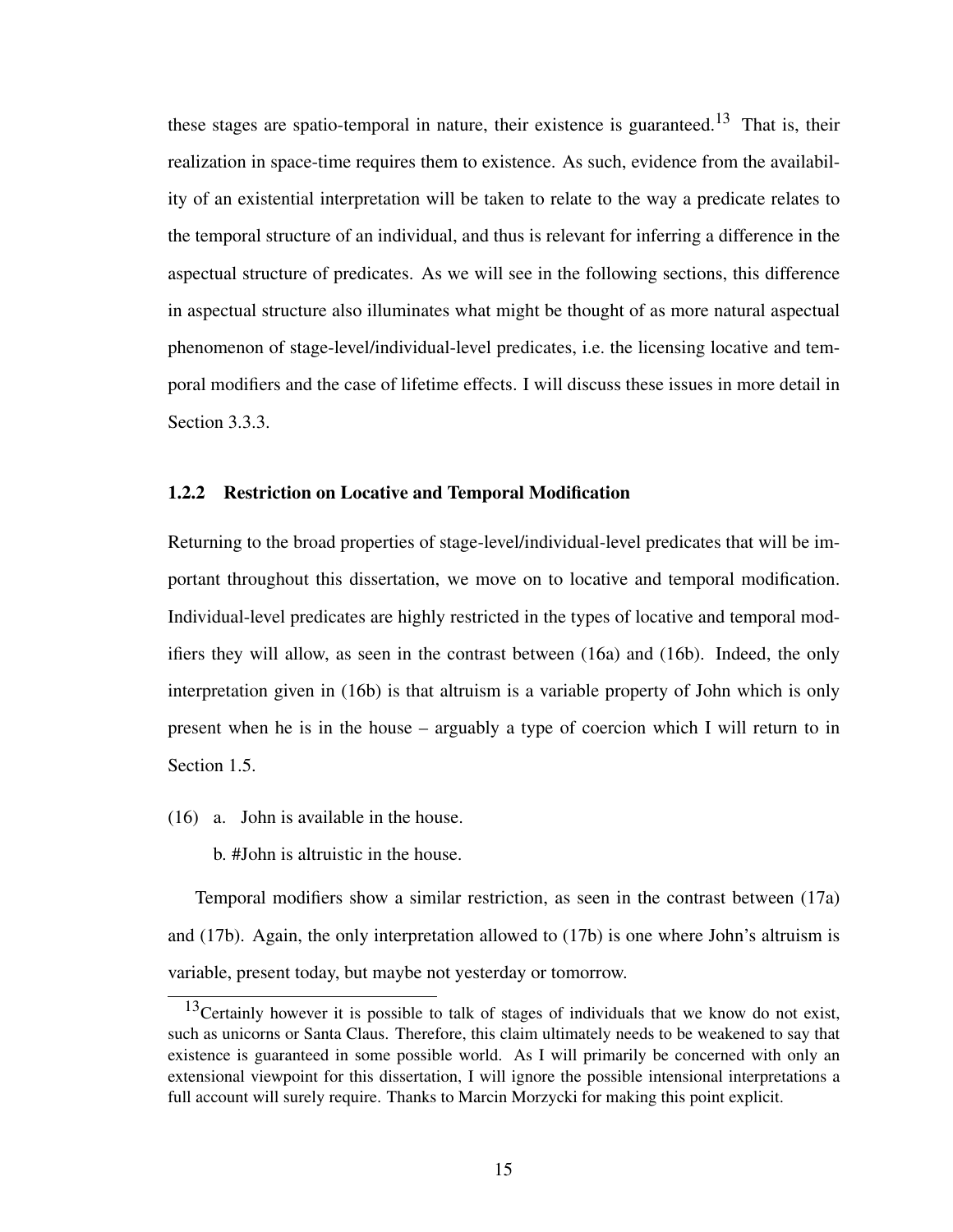(17) a. John is available today.

b. #John is altruistic today.

Certain exceptions to this restriction have been observed in the literature. Percus (1997) notes examples like (18) where individual-level predicates appear to allow temporal modifiers if they provide a reasonable context for the individual-level property. He argues that we interpret these kinds of sentences in the "basic context", i.e. our world knowledge, when they are presented out of the blue. Since our world knowledge tells us that properties like being tall tend to be stable over time, only those modifiers which are acceptable with this kind of stability will be licensed.<sup>14</sup>

(18) a. #John was tall yesterday.

b. John was tall in his youth.

Percus (1997) also points out that context itself can license the presence of a temporal modifier. Although (19a) is odd out of context, when placed in a context that suspends our world knowledge about the stability of intelligence, use of (19a) is acceptable.

(19) a. #John was intelligent yesterday.

- b. John had a quite serious accident early this morning. Although he was intelligent yesterday, I am afraid that today he is to all intents and purposes a vegetable.
- c. A: I finally spoke to John this morning. What an idiot. He has no creativity, no spark of originality, not even any common sense. Nothing.

B: That's pretty bizarre. He was intelligent yesterday.

Locatives and temporal modifiers have also formed an important part of the treatment of stage-level predicates. Kratzer and Selkirk (2007), following Jäger (2001), proposed that silent locatives may play a role in the existential interpretation of stage-level predicates. I will return to the role of locatives in stage-level/individual-level predicates in Sections 3.3.2, 3.4.2.5, and 4.3.3.2.

<sup>&</sup>lt;sup>14</sup>How we know the stability of a property is a question I will return to in Section 3.3.2.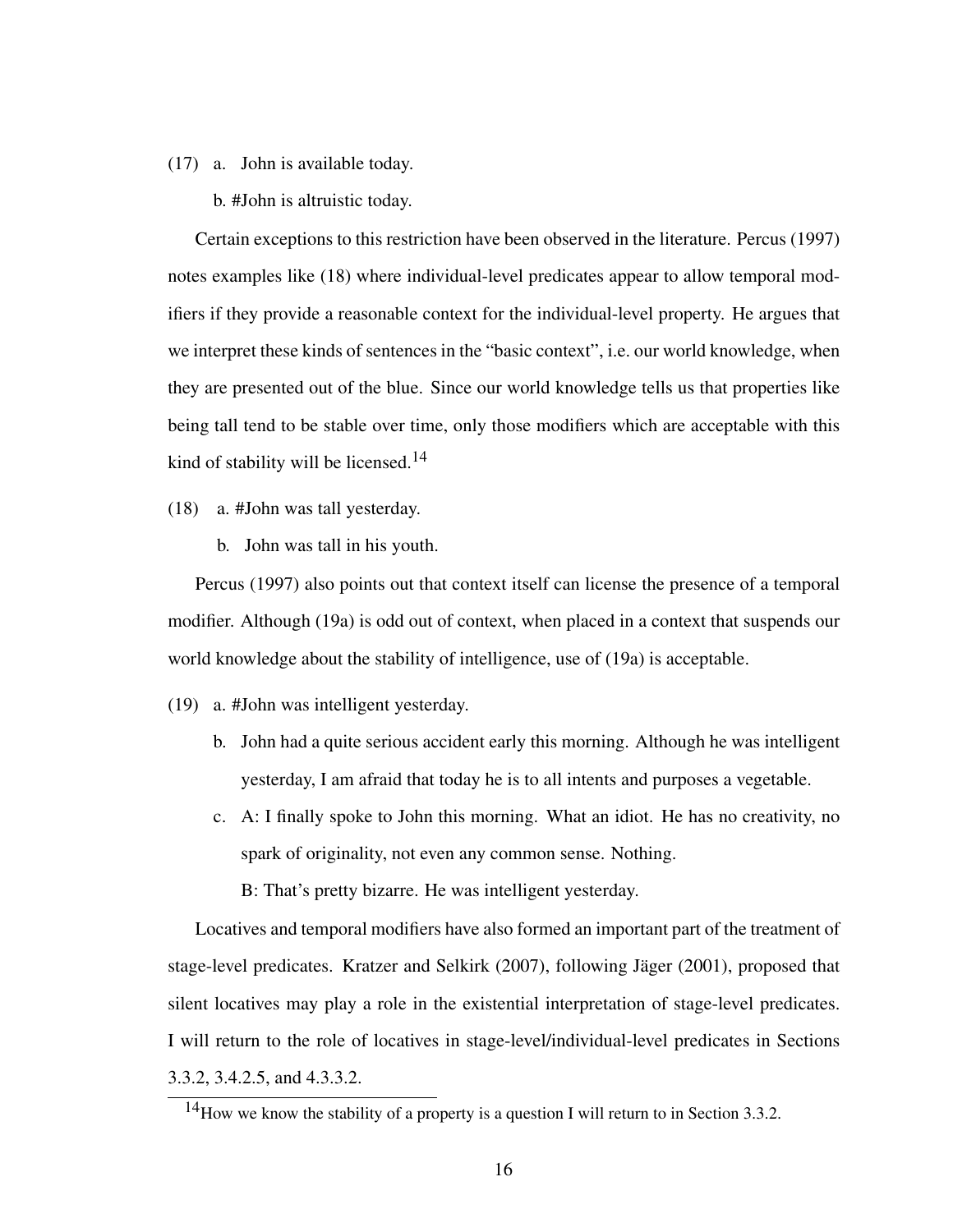### 1.2.3 Lifetime Effects

In the past tense, the subject of an individual-level predicate is inferred to be dead at utterance time (Kratzer, 1988/1995; Magri, 2009; Mittwoch, 2007; Musan, 1995, 1997).<sup>15</sup>

(20) a. John is from Cardiff.  $\rightsquigarrow$  John is alive.

b. John was from Cardiff.  $\rightsquigarrow$  John is dead.

Kratzer (1988/1995) takes lifetime effects to be semantic in nature, resulting from the binding of an individual by the past tense operator. Her representation of (20b) is given in (21).

(21) [before-now(John<sub>3</sub>)] &  $[from-Cardiff(he_3)]$ 

This position has been challenged by Musan (1995, 1997) and Magri (2009) who have argued for a pragmatic account of lifetime effects. Musan (1997), for instance, proposes to capture lifetime effects though a conversational implicature, given in (22b). She notes that predicates in the past tense assert that a situation is over, and since individual-level predicates hold throughout an individual's lifetime, the past tense of an individual-level predicate triggers a conversational implicature based on informativeness: if the subject were still alive, it would be more informative to use the present tense instead of the past tense.

- (22) a. Gregory was from America.
	- b. Since being from America is a property that, if it holds of an individual at all, holds of that individual over its entire lifetime, and since the speaker has implicated that Gregory's beings from America is over, the speaker has implicated furthermore that Gregory is dead.

<sup>&</sup>lt;sup>15</sup>I use  $\rightsquigarrow$  to indicate that this is a type of pragmatic inference, not an entailment. See Musan (1997), Mittwoch (2007), and Magri (2009) who make the case for this inference being either a presupposition or implicature.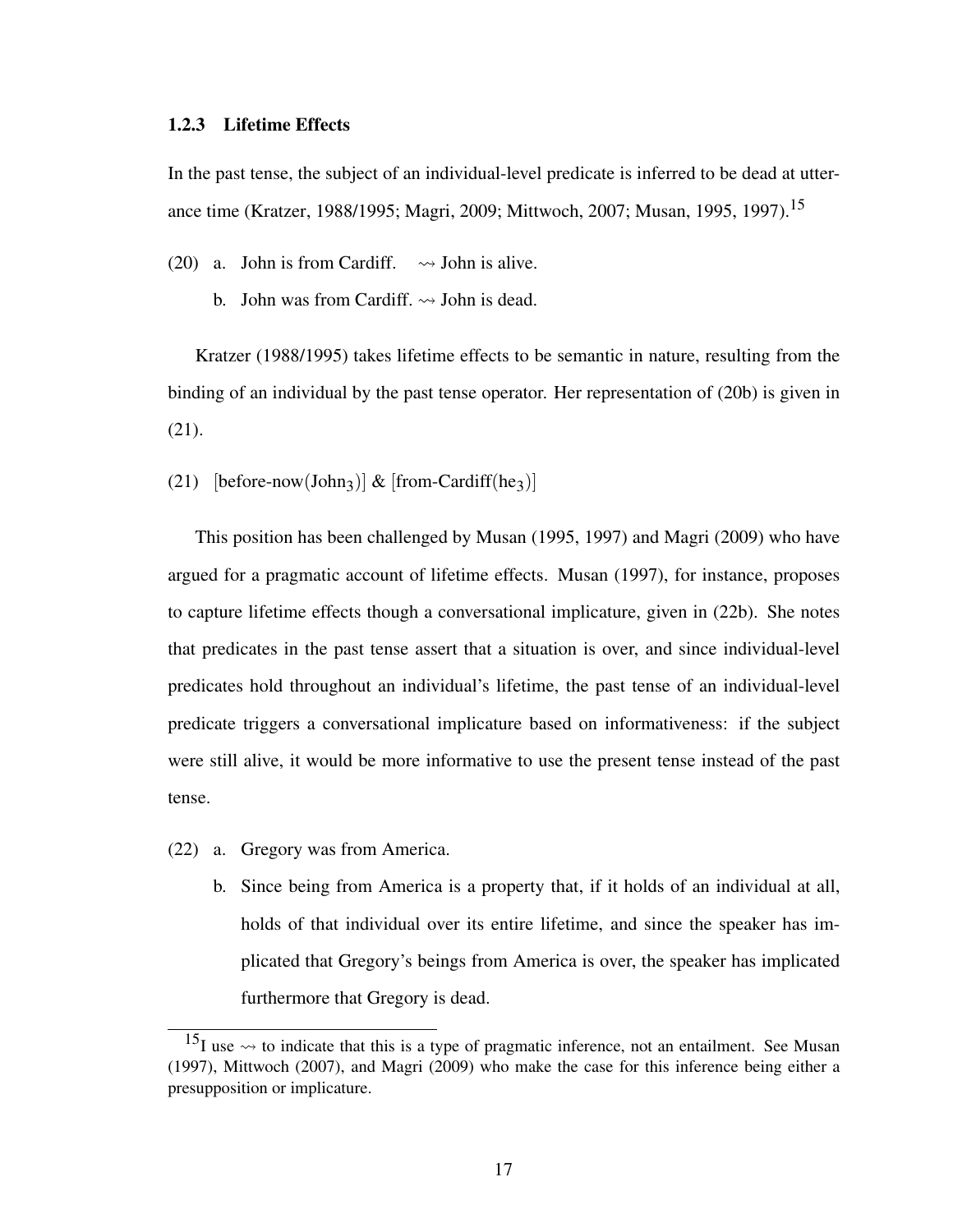Whether semantic or pragmatic, lifetime effects are an unique aspectual phenomenon of stage-level/individual-level predicates. I will return to lifetime effects in Sections 3.3.1 and 3.4.2.5.

### 1.2.4 Stativity and Stage-level/Individual-level Predicates

A final point should be made concerning stage-level/individual-level predicates and their role in stativity. Fernald (2000) notes that all individual-level predicates are stative while stage-level predicates may be either stative or eventive.<sup>16</sup> I will refer to this observation as Fernald's Generalization, which is summarized in the following table.

(23) Fernald's Generalization:

All eventive predicates are stage-level predicates, and all individual-level predicates are stative predicates.

|                  | Stative Eventive |
|------------------|------------------|
| Stage-level      |                  |
| Individual-level | ж                |

Table 1.2: Fernald's Generalization

Fernald's Generalization is important in that, as he observes, we cannot collapse the stage-level/individual-level distinction to one between stative and eventive predicates. That stage-level/individual-level predicates interact with aktionsart is actually our first clue to the aspectual nature of the distinction itself.

Lakoff (1970) proposed several tests to distinguish states from nonstates. States occur in the present tense without receiving a habitual interpretation as in (24) and are blocked from occurring in the progressive and wh-clefts, as in  $(25)$  and  $(26)$ , respectively.<sup>17</sup> The

<sup>16</sup>This claim has been challenged by Kearns (2003) and Arche (2006). As I will be primarily interested in states throughout this disseration, I will accept Fernald's Generalization here, setting aside the case of its validity for future research.

 $^{17}$ Lakoff (1970) proposed several other tests, though these were later criticized as being more about agentivity than about stativity.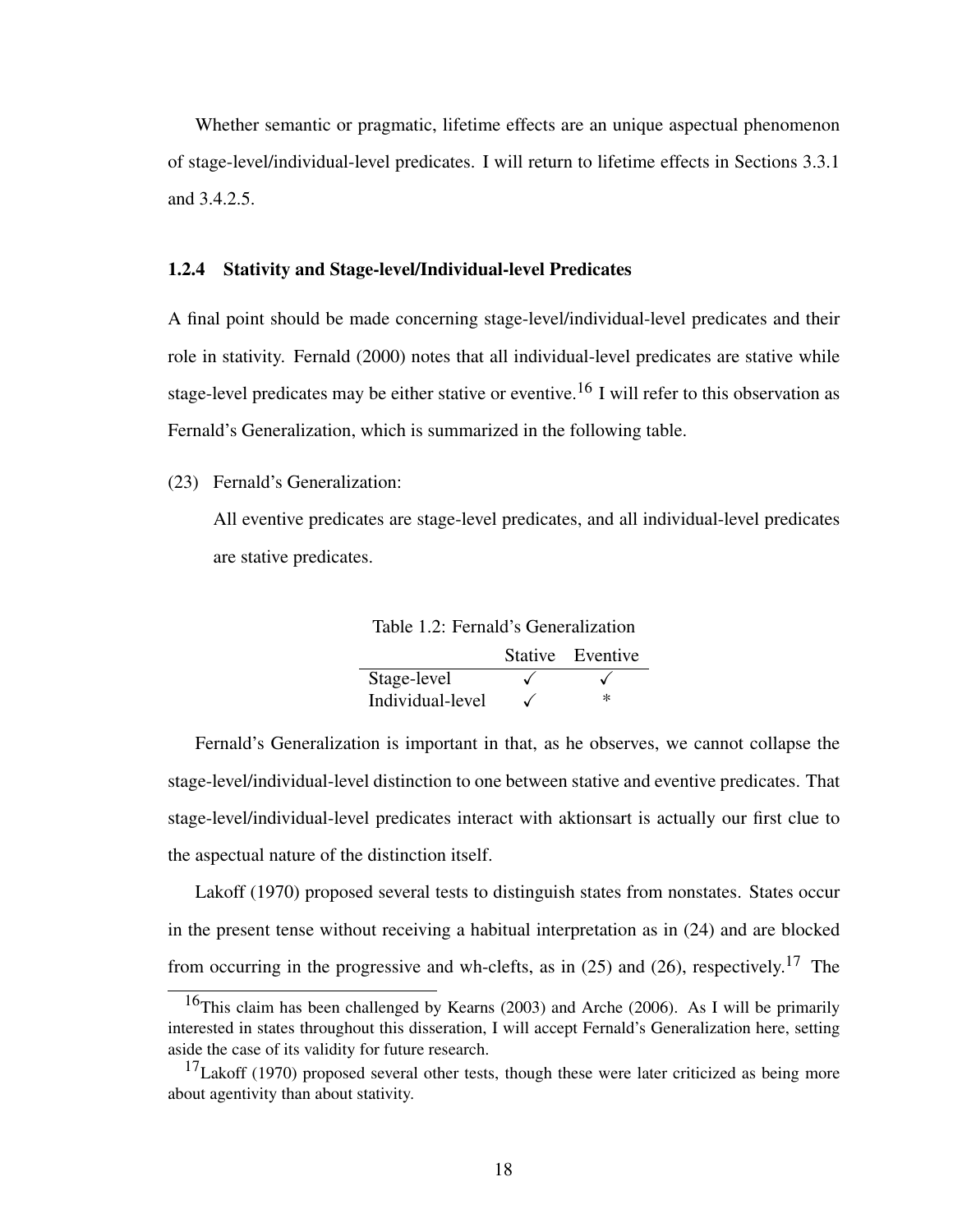following examples are taken from Katz  $(2008).<sup>18</sup>$ 

- (24) Present Tense
	- a.??John kisses Mary.
	- b. John appreciates Mary.

### (25) Progressive

- a. John is kissing Mary.
- b. \*John is appreciating Mary.
- (26) Wh-clefts
	- a. What John did was kiss Mary.
	- b. \*What John does is appreciate Mary.

Both stage-level and individual-level predicates can be stative. They can both occur in the present tense without a habitual interpretation as in (27a) and (28a) and are blocked from occurring in the progressive as in (27b) and (28b) and in wh-clefts as in (27c) and (28c).

### (27) Stage-level Stative Predicate

- a. John is available.
- b. #John is being available.
- c. #What John did was be available.

<sup>18</sup>Katz (2008) maintains that the present tense is crucial to stativity. In particular, for verbs like *think* which are ambiguous between eventive and stative interpretations, the present tense forces a stative interpretation. In the present tense, these verbs become incompatible with manner adverbial modification, another hallmark of stativity. As such, throughout this dissertation, I will try to keep examples in the present tense to avoid unwanted eventive interpretations from arising.

<sup>(</sup>i) a. John thinks (\*worriedly) that the sky is blue. (stative) b. John is thinking (worriedly) about Mary. (eventive) c. What John did was think (worriedly) about Mary. (eventive)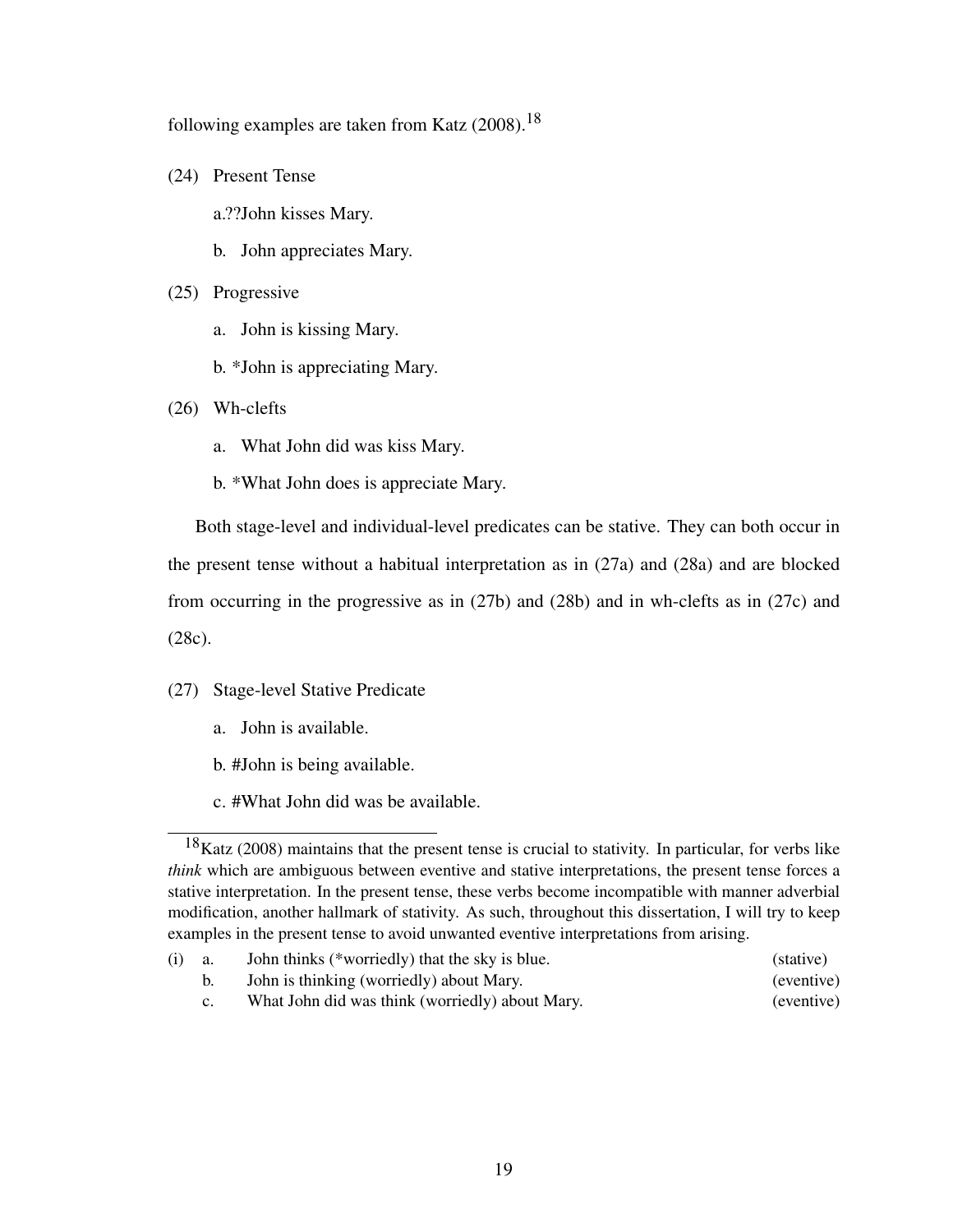- (28) Individual-level Stative Predicate
	- a. John is altruistic.
	- b. #John is being altruistic.
	- c. #What John did was be altruistic.

### 1.3 Two Observations for Stage-level/Individual-level Predicates

Previous analyses of the stage-level/individual-level distinction have to one extent or another appealed to lexical-semantic properties of predicates, for instance proposing a sortal distinction (Carlson, 1977), a distinction between their argument structures (Diesing, 1992; Kratzer, 1988/1995), or that they carry different presuppositions (Mittwoch, 2007). However, several lines of evidence cast doubt on capturing the stage-level/individual-level distinction as a lexical distinction. The main line of evidence comes from the variable behavior of predicates. Systematic variable behavior has often lead researchers to posit different types of structural distinctions. For stage-level/individual-level predicates, many researchers have noted that predicates which are argued to be of one type can be "coerced" into behaving like the other: stage-level predicates may behave as individual-level, as in (29), and individual-level predicates may behave as stage-level, as in (30) (Escandell-Vidal and Leonetti, 2002; Fernald, 1999, 2000; Green, 2000).<sup>19</sup>

- (29) a. Same goes jogging after work.
	- b. Hakeem plays basketball for a living.

<sup>19</sup>Harley and Noyer (2000), discussing examples of stage-level/individual-level coercion along side other cases, argue that the oddness of examples like (i) is due entirely to encyclopedic knowledge.

<sup>(</sup>i) #Mary sometimes has green eyes.

Harley and Noyer also argue that there is no need to encode the stage-level/individual-level distinction in the formal features or licensing conditions of the syntax for such cases; however, it is not clear then under their account why *sometimes* forces stage-level behavior if *(has) green eyes* doesn't, i.e. how is it that functional items force certain interpretations that lexical items cannot if there is nothing grammatically encoded about the stage-level/individual-level distinction?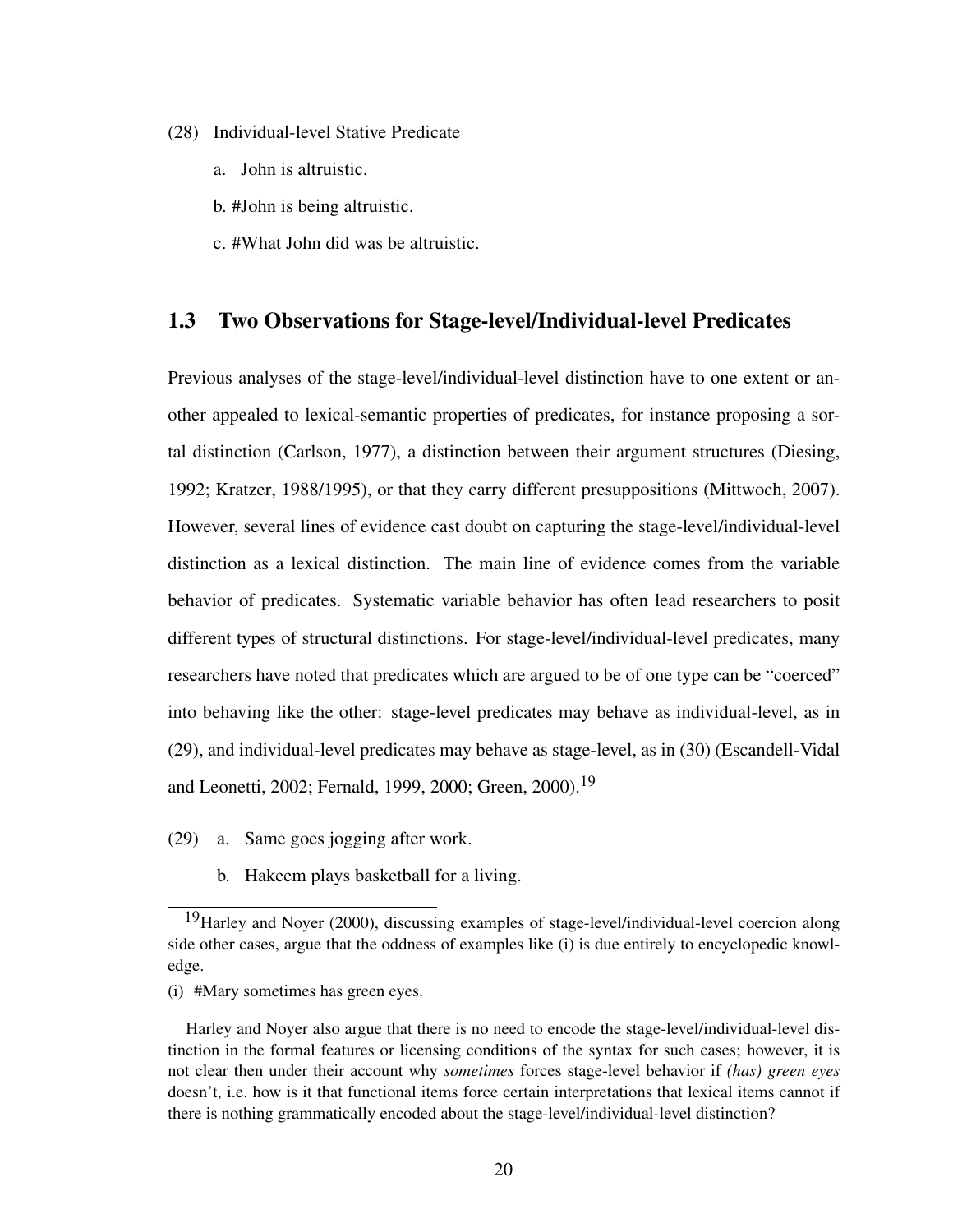(30) a. Nancy is rarely clever.

- b. Maria is occasionally blond.
- c. Suddenly, John knew the answer.

Kratzer (1988/1995) also notes the variable behavior of stage-level/individual-level predicates and makes the following suggestion.

If a distinction between stage-level and individual-level predicates is operative in natural language, it cannot be a distinction that is made in the lexicon of a language once and for all. ... This being said, we will make use of the convenient classifications just the same. As long as we are careful, no harm is likely to result from this simplification. (Kratzer, 1988/1995, 125–126)

Certainly there are cases where Kratzer's simplification is useful, but it is clear that a theory which does not predict the variable behavior of the stage-level/individual-level predicates is not capturing their full import. Also, if examples like (29) and (30) were the only evidence for variable behavior, a strong case could still be made for lexicalizing whatever it is that classifies predicates as stage-level or individual-level by capturing the apparent variable behavior through composition with the kinds of adverbals which appear necessary for coercion cases. However, two further observations concerning the variable behavior of stage-level/individual-level predicates prompts a more drastic reconsideration.

### 1.3.1 Internal Arguments

The first comes from Fernald (1994, 2000) who observed that predicates alternate between stage-level and individual-level interpretations based on their internal argument.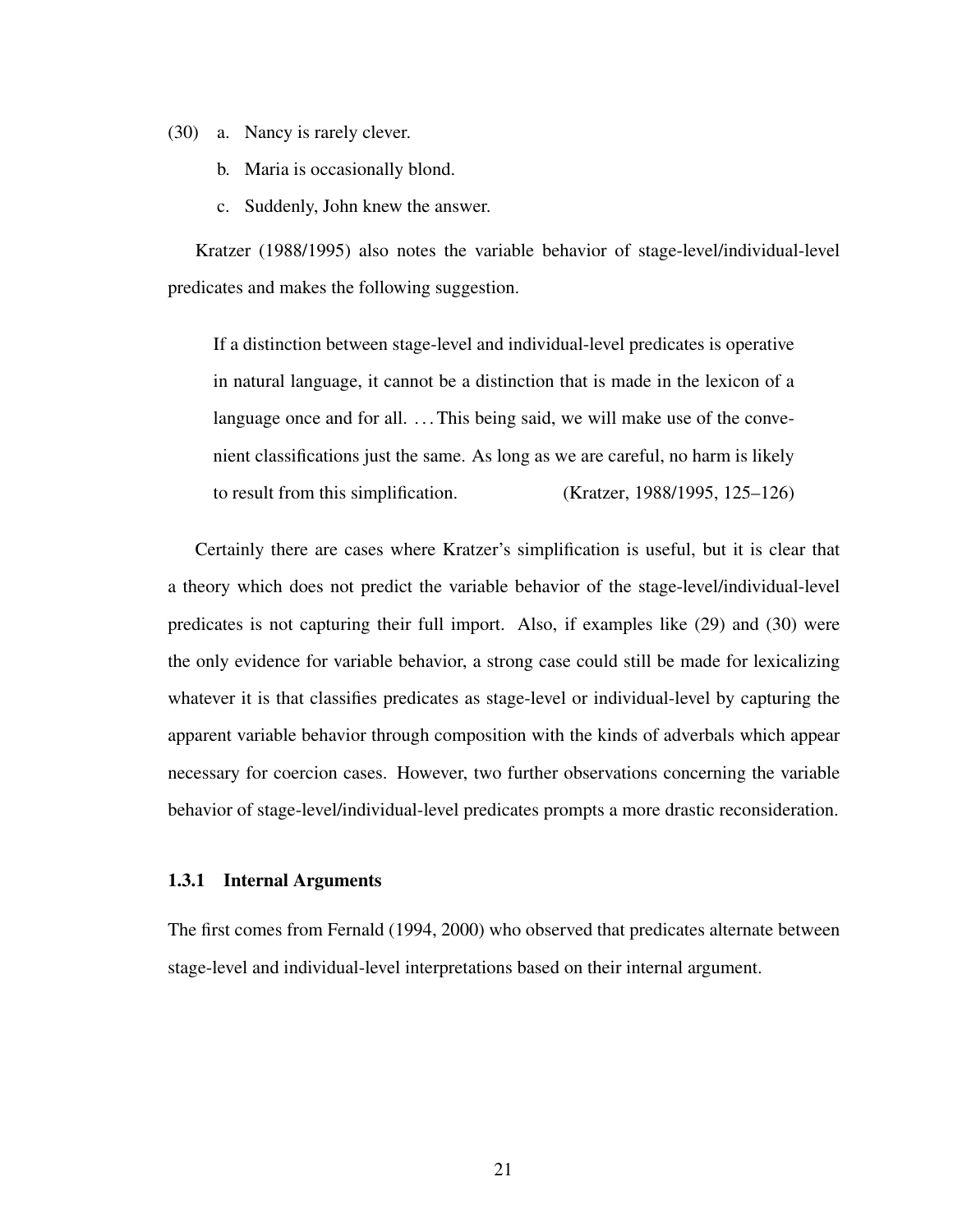| (31) |    | a. Monkeys live in trees.          | (generic only)         |
|------|----|------------------------------------|------------------------|
|      |    | b. Monkeys live in that tree.      | (existential possible) |
| (32) |    | a. Tycoons own banks.              | (generic only)         |
|      |    | b. Tycoons own these banks.        | (existential possible) |
| (33) |    | a. Villages sit on riverbanks.     | (generic only)         |
|      |    | b. Villages sit on this riverbank. | (existential possible) |
| (34) |    | a. Students know answers.          | (generic only)         |
|      | b. | Students know this answer.         | (existential possible) |

The (a) examples behave as individual-level predicates while the (b) examples behave as stage-level predicates; bare plurals in subject position cannot receive an existential interpretations for (a) predicates, while (b) predicates allow an existential interpretation of bare plurals in subject position. Changing the internal argument from a bare plural to a demonstrative affects the type of predicate. For transitive stative verbs, bare plural internal arguments lead to individual-level predicates and demonstrative internal arguments lead to stage-level predicates.

The effect of the internal argument on the type of predicate is reminiscent to the effect internal arguments have in eventive predicates.

- $(35)$  a. John solved problems  $*in$  an hour.
	- b. John solved these problems in an hour.
- $(36)$  a. Mary built houses  $*in$  an hour.
	- b. Mary built this house in an hour.

The (a) examples here are considered to be atelic since they are incompatible with *in X time* modifiers, while the (b) examples here are considered to be telic since they are compatible with *in X time* modifiers. Examples such as these have led researchers to the conclusion that telicity is not encoded into verbs themselves, but instead emerges from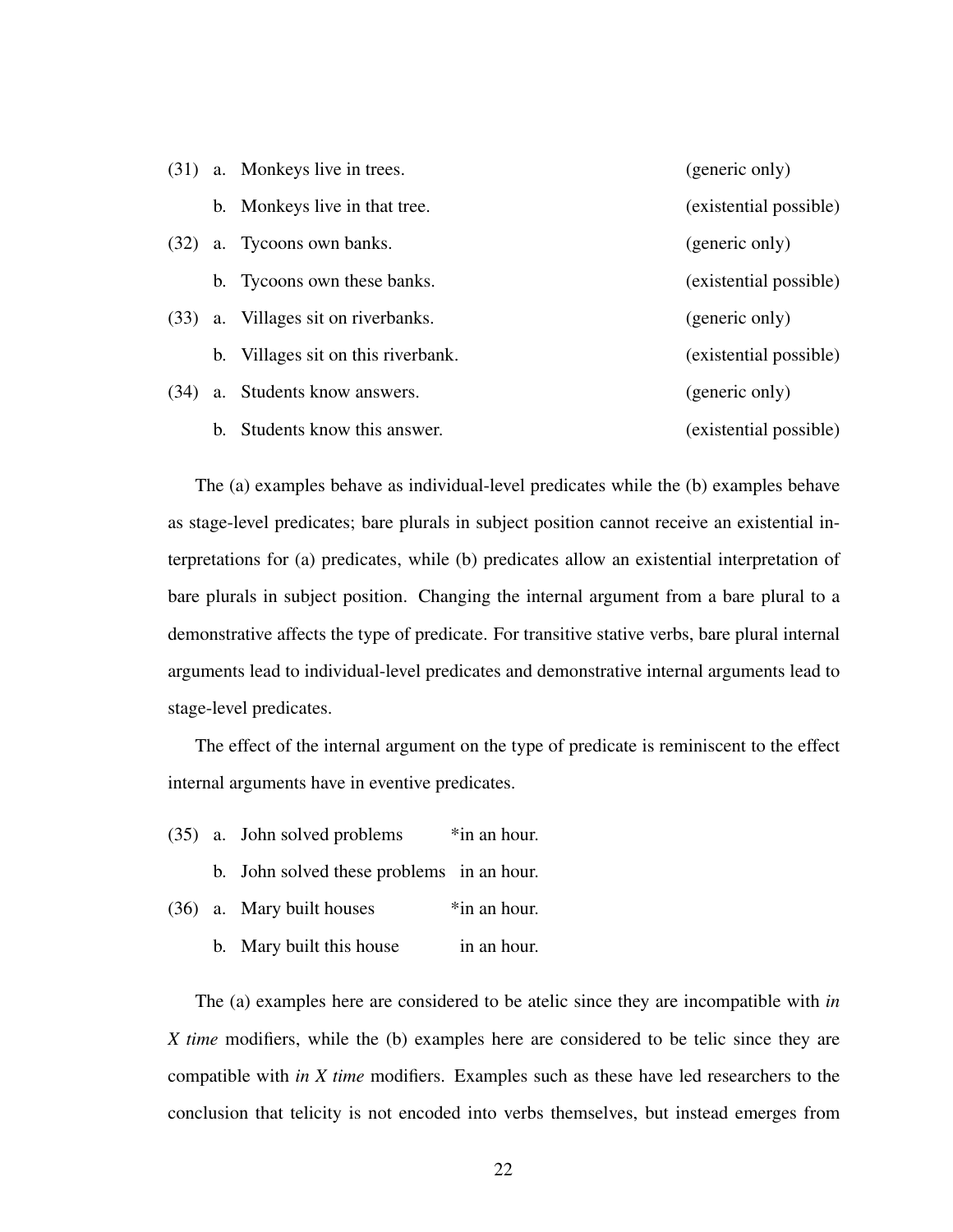the type of syntactic structure these verbs are embedded in. In a similar manner then, the data from (31) to (34) strongly argues for a similar compositional analysis of the stagelevel/individual-level distinction, one in which the internal argument and the verb compose together to determine the type of their predicate.

Chapters 2 and 3 will examine the effect of the internal argument on the stage-level/individuallevel behavior of a predicate, following in large part the analogy between telicity and the availability of an existential interpretation.

### 1.3.2 Scalar Predicates

A second observation is that the scale structure of adjectival predicates also influences stage-level/individual-level behavior.

|      | (37) a. Whiskey bottles are brown. | (generic only)         |
|------|------------------------------------|------------------------|
|      | b. Whiskey bottles are full.       | (existential possible) |
| (38) | a. Norwegians are tall.            | (generic only)         |
|      | b. Norwegians are drunk.           | (existential possible) |
| (39) | a. Rules are immoral.              | (generic only)         |
|      | b. Rules are necessary.            | (existential possible) |

Here again, the (a) examples behave like individual-level predicates while the (b) examples behave like stage-level predicates; bare plural subjects cannot receive an existential interpretation for (a) predicates while (b) predicates allow an existential interpretation. What is of interest here is that the (a) predicates all come from open-scale adjectives whereas the (b) predicates all come from closed-scale adjectives. These differences can been seen using tests which are sensitive to the scale structure of adjectives (Kennedy and McNally,  $2005$ ).<sup>20</sup>

 $20$ These modifiers have multiple interpretations. The relevant interpretation here is one of degree, such that *the whiskey bottle is half brown* cannot be interpreted as *the degree of the whiskey bottle's brownness is half*, as compared to *the whiskey bottle is half full* which can mean *the degree of the whiskey bottle's fullness is half*.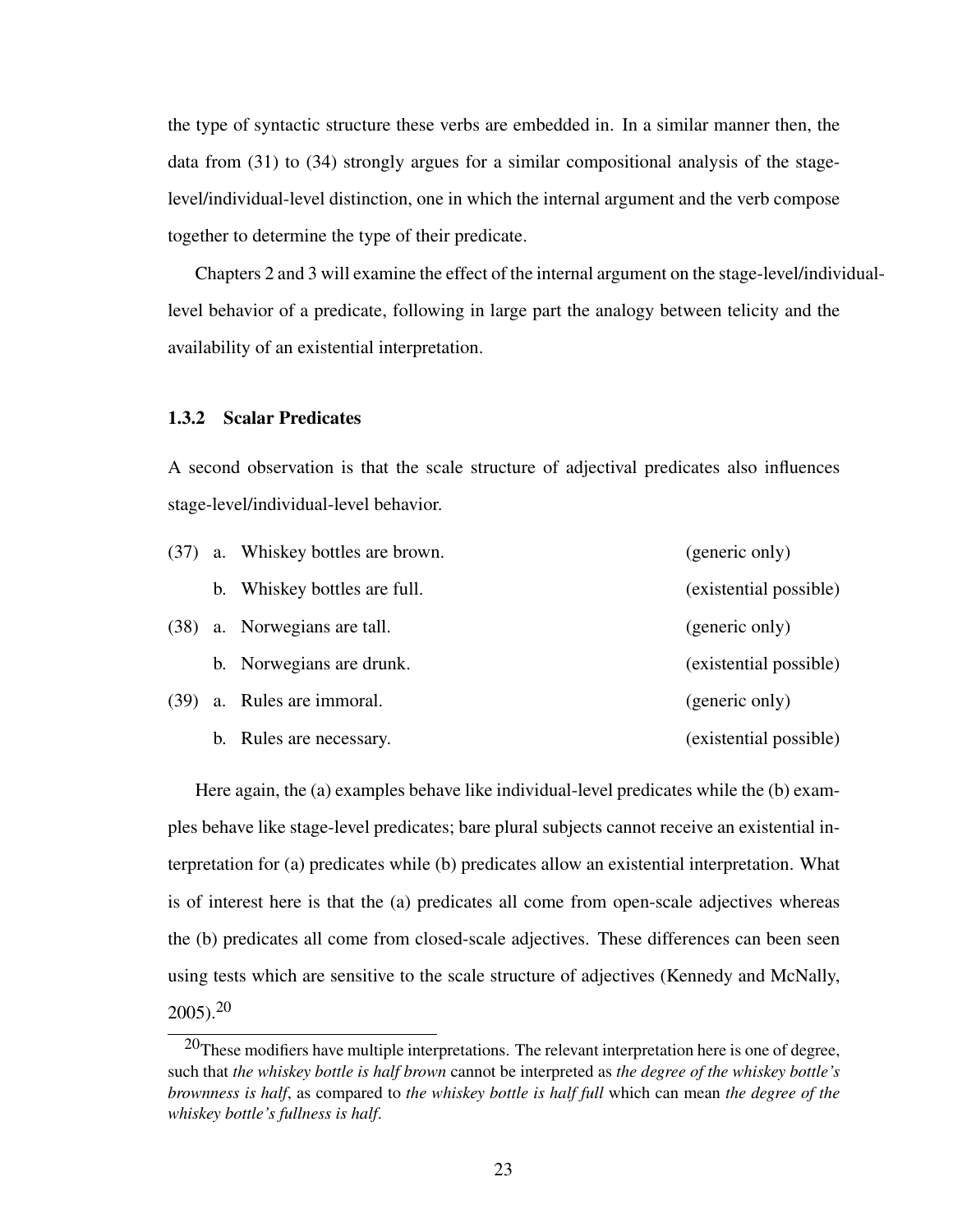- (40) a. #half/mostly/completely brown/tall/immoral
	- b. half/mostly/completely full/drunk/necessary

Also, there is convergence between the availability of an existential interpretation and telicity when it comes to properties of scale structure. Working on issues concerning degree achievements in a series of papers, Hay et al. (1999), Kennedy and Levin (2002), and Kennedy and Levin (2008) have proposed that scale structure affects the resulting telicity of eventive predicates. Closed-scale adjectives, for instance, can provide a telic endpoint which otherwise would have to be provided contextually, as seen with the imperfective paradox in which an imperfective entails the perfective, an indication of atelic interpretation.

- (41) a. They are widening the road.  $\rightarrow$  They have widened the road.
	- b. They are lengthening the rope.  $\rightarrow$  They have lengthened the rope.
- (42) a. They are straightening the rope.  $\rightarrow$  They have straightened the rope.
	- b. The tub is emptying.  $\rightarrow$  The tub has emptied.

Although predicative adjectives form a large class of stative predicates, the effect of the scale structure of these adjectives on their stative interpretations has not been widely explored. Interestingly, Holtheuer's (2009) experimental work in acquisition of *ser/estar* has recently demonstrated that children make strong connections between a predicate's scale structure and its use as a stage-level or individual-level predicate. *Ser* and *estar* are Spanish copula verbs which appear to correlate with individual-level and stage-level predicates, respectively (Arche, 2006; Bolinger, 1973; Luján, 1981; Marín, 2009, 2010; Roby, 2007; Schmitt, 1992, 2005). As such, certain adjective only occur with *ser*, as in (43a), and others only occur with *estar*, as in (43b), arguably because these adjectives are individual-level and stage-level.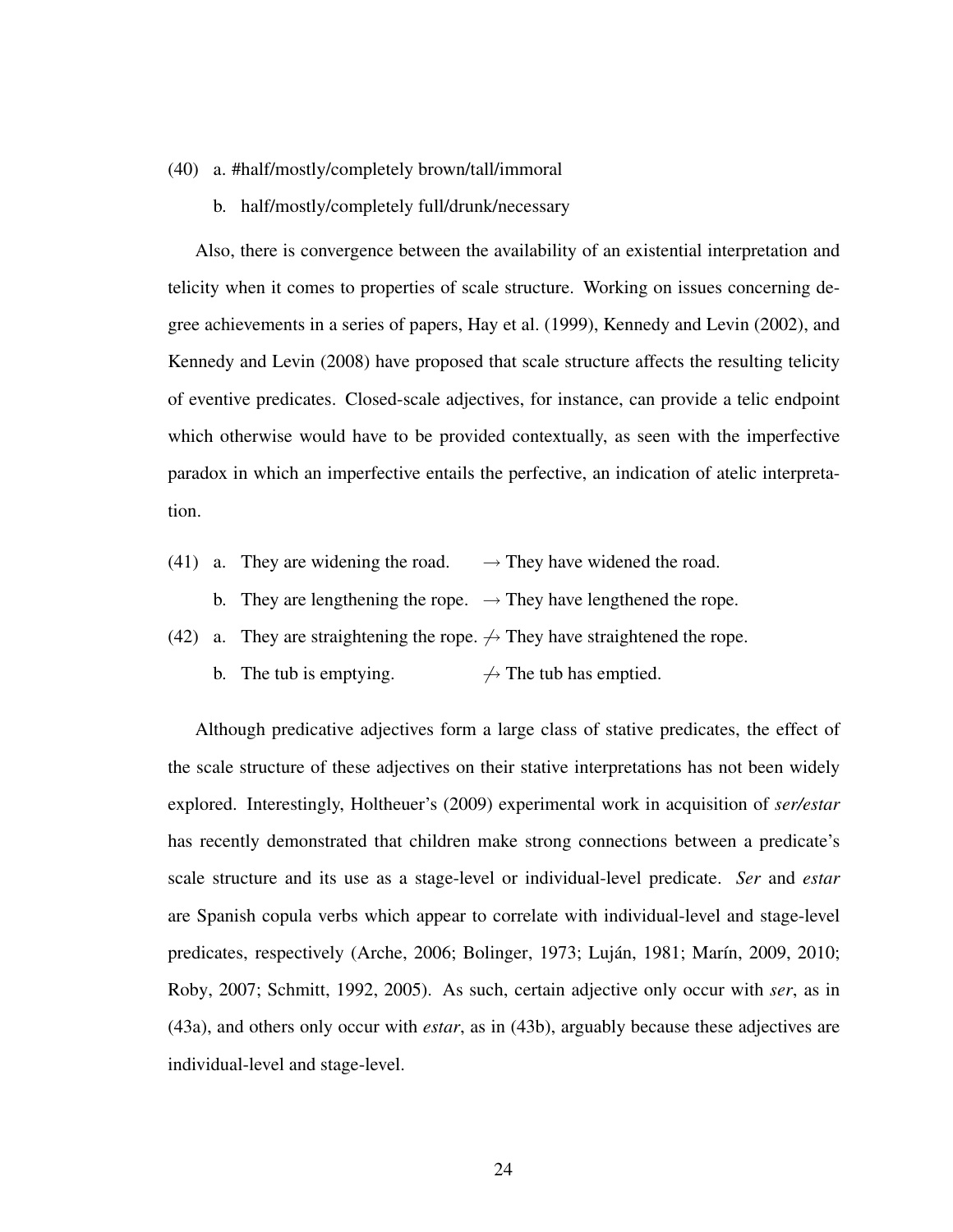(43) a. Juan \*es/está peinado/cansado. Juan ser/estar combed/tired.

'Juan is combed/tired.'

b. Juan es/?está inteligente/sincero. Juan ser/estar intelligent/sincere.

'Juan is intelligent/sincere.'

However, many adjectives can occur with both *ser* and *estar*, as in (44). Interestingly, however, the interpretation of these sentences changes depending on which copula is present. Thus, *María es bonita* means that Maria is a pretty person, but *María está bonita* means that Maria is pretty right now. Why some adjectives show this flexibility and others do not has been a puzzle and one source of on going debate in the literature.

(44) María es/está bonita/alegre/callada. Maria ser/estar pretty/happy/quiet

'Maria is pretty/happy/quiet.'

Holtheuer's research brings another piece to the puzzle. She discovered that children have a strong tendency to use *ser* with open-scale adjectives and *estar* with closed-scale adjectives. While use of *ser* and *ester* is not an absolute indicator of a predicate's type (Schmitt, 1992, and others), Holtheuer's discovery provides some empirical motivation to the initial observations above concerning the relationship of scale-structure of stagelevel/individual-level predicates.

The question to ask then is why scalar structure matters in adjectival predicates? One proposal, coming from Kennedy and McNally (1999), is the existence of a mapping between the scale structure of the adjective and the eventuality structure of the predicate, the consequences of which are the differences in stage-level/individual-level behavior. This analysis presupposes that adjectives encode their scale structure. However, while the effect of scale structure seem at first glance to be evidence for the lexical nature of stagelevel/individual-level predicates, scale structure itself is also known to be variable, even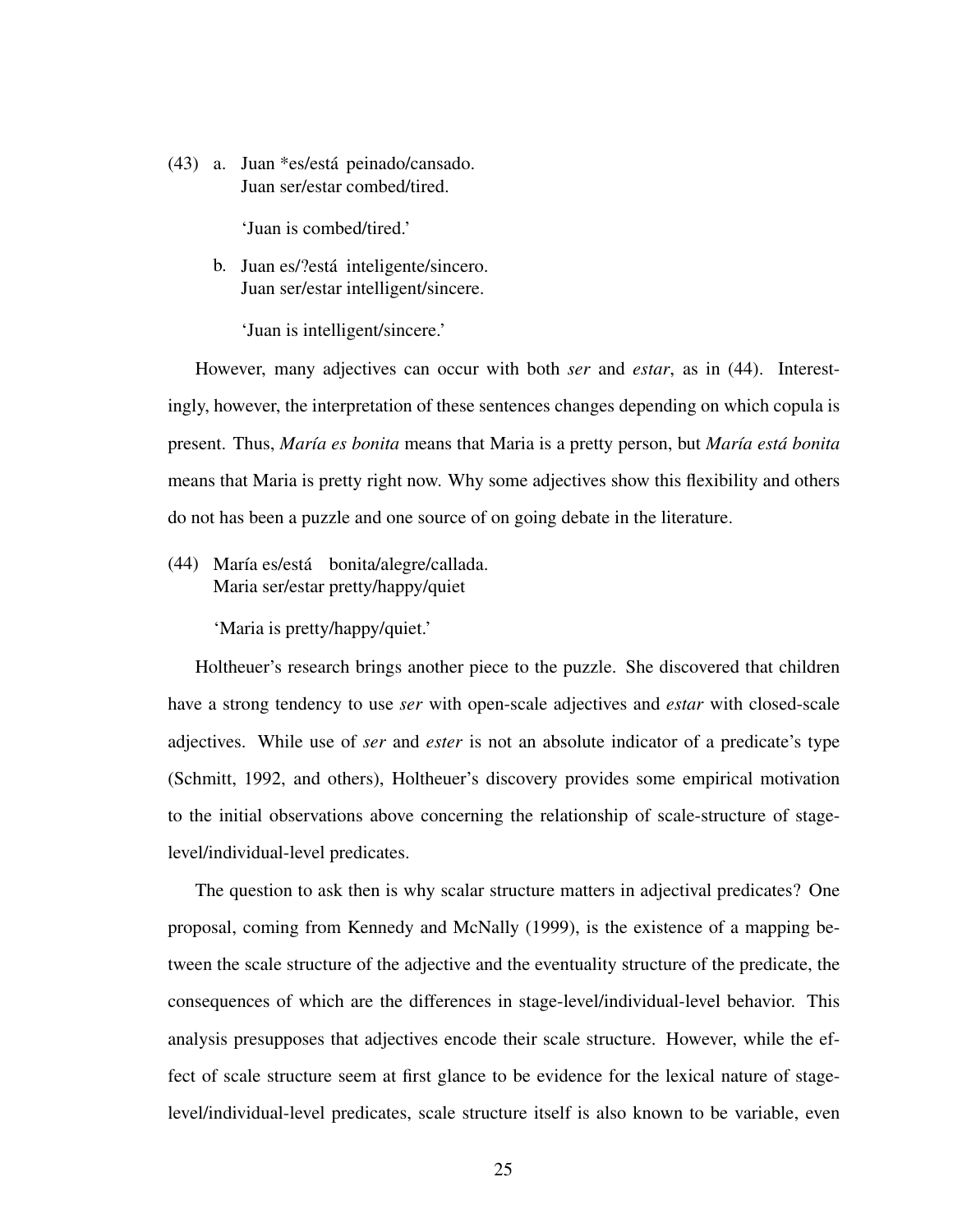within a single adjective. As such, a more radical explanation may be that the structure which embeds adjectives whose meanings are compatible with closed-scale structure licenses the eventuality structure for telic and stage-level interpretation.

Chapter 4 will examine the effect of scale structure on the stage-level/individual-level behavior of a predicate, again following the analogy between telicity and the availability of an existential interpretation.

# 1.4 Previous Theories of Stage-level/Individual-level Predicates

Since first discussed in the literature, the stage-level/individual-level distinction has maintained its status as an interesting, relevant, and difficult natural language distinction to analyze. The following sections outline some of the most influential theories concerning stage-level/individual-level predicates, each discussion a different level of representation thought to influence stage-level/individual-level behaviors.

#### 1.4.1 Distinctions in the Domain of Individuals

Carlson (1977) coined the terms stage-level and individual-level in his discussion about bare plurals as briefly discussed above. He proposed that the domain of individuals is partitioned into three sortal types: kinds, objects, and stages. Objects are the usual individual sort, such as those picked out by proper names and most common noun phrases. Stages related to objects as a spatio-temporal manifestation of an object. According to Carlson, noun phrases do not refer to stages directly, but instead, when we are using stage-level predicates, we are making claims about stages. Finally, kinds are related to objects and stages in that they tie objects and stages of the same kind together. Bare plurals, according to Carlson, denote kinds. The following figure provides an illustration of Carlson's idea and the relationship between kinds (K), objects (O), and stages (S).

Carlson uses these sortal type distinctions in the domain of individuals to distinguish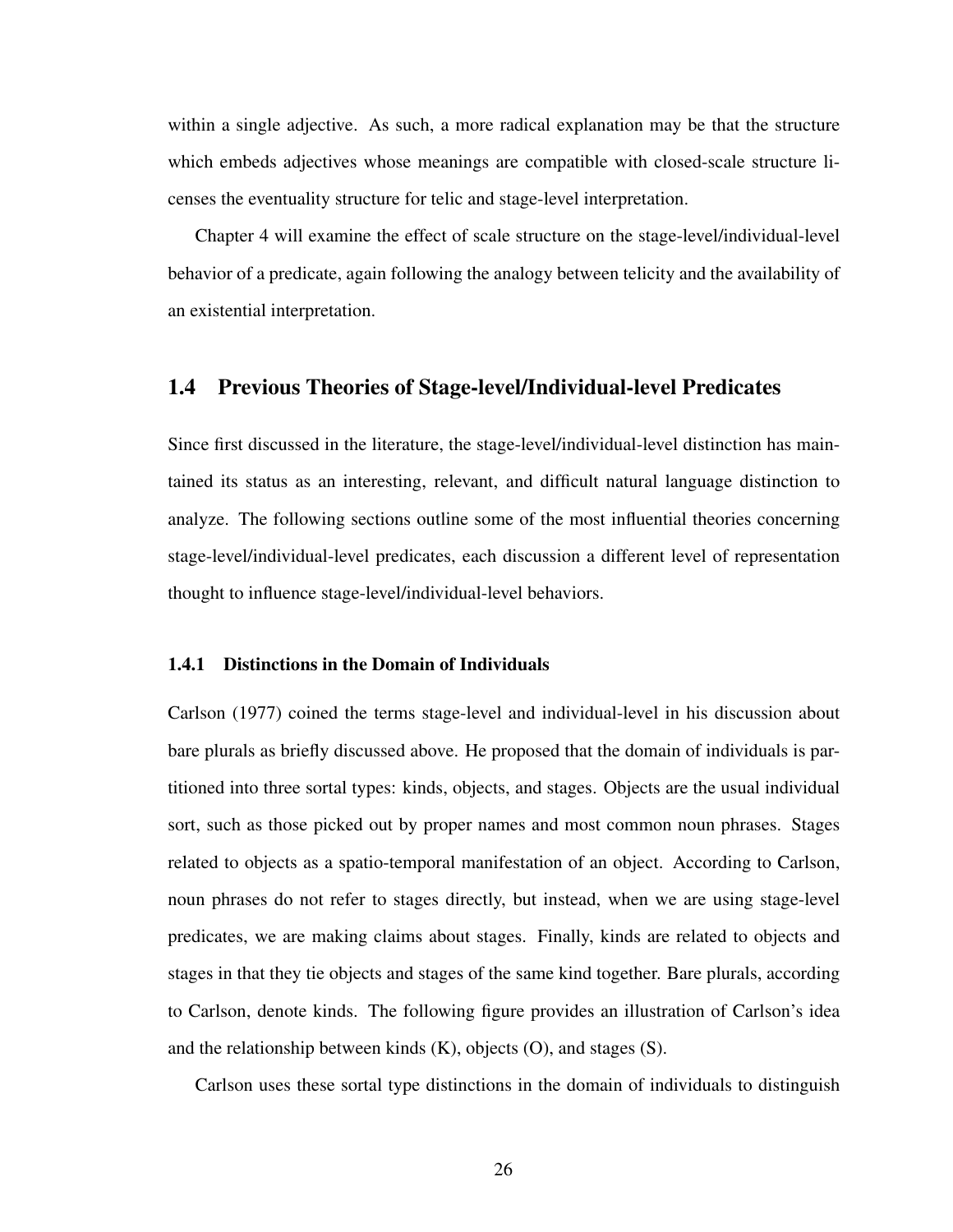Figure 1.1: Carlson's Domain of Individuals



between stage-level and individual-level predicates. Roughly, stage-level predicates take stages as their arguments; whereas, individual-level predicates take either objects or kinds as their arguments. Given this relationship, Carlson refers to the collection of objects and kinds as individuals.

The denotation of an individual-level predicate like *altruistic* is given in (45b). As a predicate of individuals, *altruistic* takes an object or kind as its argument. Since *John* represents an object, the predicate applies to it straightforwardly.

- (45) a. John is altruistic.
	- b. altruistic(j)

Since no noun phrase has stages as its denotation, interpreting a stage-level predicate is not straightforward. To address this, Carlson introduces a relation *R* (standing for realize) which mediates between stages and individuals. Thus predicates like *available* which take stages as their arguments apply indirectly to the denotation of their subject. The stage-level interpretation is given in (46b) where  $y^s$  is a variable ranging over stages.

- (46) a. John is available.
	- b.  $\exists y[R(y^s, j) \& \text{available}(y^s)]$

Carlson (1977) does not make mention of the possible effects internal arguments or scale structure can have on the stage-level/individual-level distinction. In order to capture this alternation, Carlson's theory would have to be sensitive to the properties of internal arguments and the scale structure of adjectives. Certainly, the kind of lexicalist approach he advocates would need drastic revision, as predicates themselves encode whether they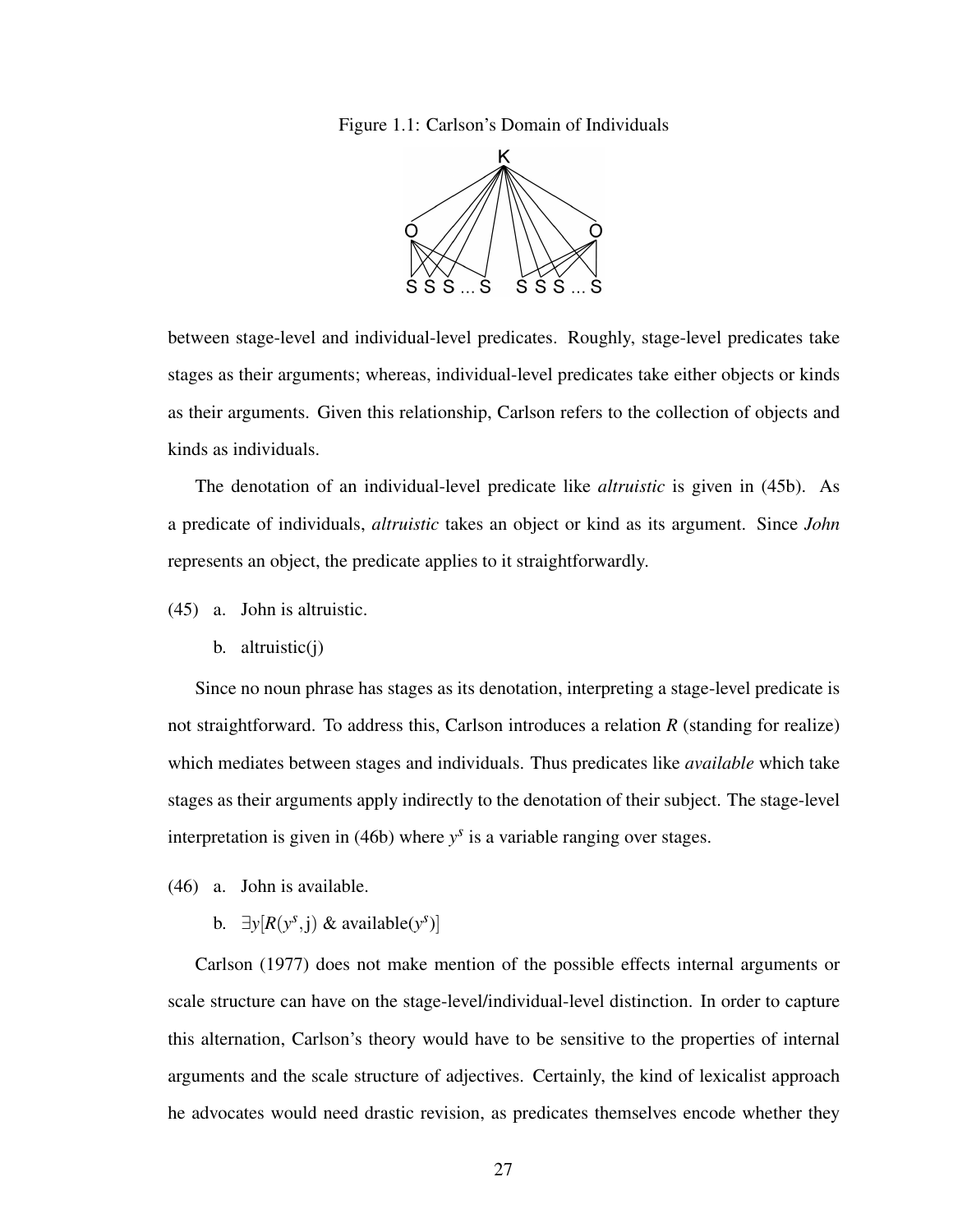are predicates of individuals or predicates of stages. As such, Carlson's theory appears to be unable to handle the two observations in Section 1.3.

### 1.4.2 Distinctions in Argument Structure

The focus of the analysis of the stage-level/individual-level distinction changed from a sortal distinction within the domain of individuals to a property of predicates with Kratzer (1988/1995) and Diesing (1992). The key insight of both frameworks is a syntactic view of the scope of existential closure, captured by the Mapping Hypothesis.

(47) The Mapping Hypothesis

Material from the VP is mapped into the nuclear scope.

Material from the IP is mapped into a restrictive clause.

In both proposals, unselective existential closure applies to the nuclear scope of a sentence. Therefore, unbound variables that are VP-internal receive an existential interpretation as they are mapped into the nuclear scope. Unbound variables that are outside the VP, however, are mapped to the restrictive clause and must be bound by some other operator; otherwise, they lead to ungrammaticality.

Concerning stage-level/individual-level predicates, the subjects of stage-level predicates are argued to be VP-internal and are subject to existential closure. Subjects of individual-level predicates, however, are argued to be base generated outside the VP and are not subject to existential closure. Kratzer and Diesing each formulated a different approach to stage-level/individual-level predicates which manipulates argument structure to account for the structural position of subjects with respect to the VP-IP divide.

## 1.4.2.1 Argument Structure

Kratzer (1988/1995) approaches the problem of stage-level/individual-level predicates by arguing that stage-level predicates contained an extra variable in their denotation which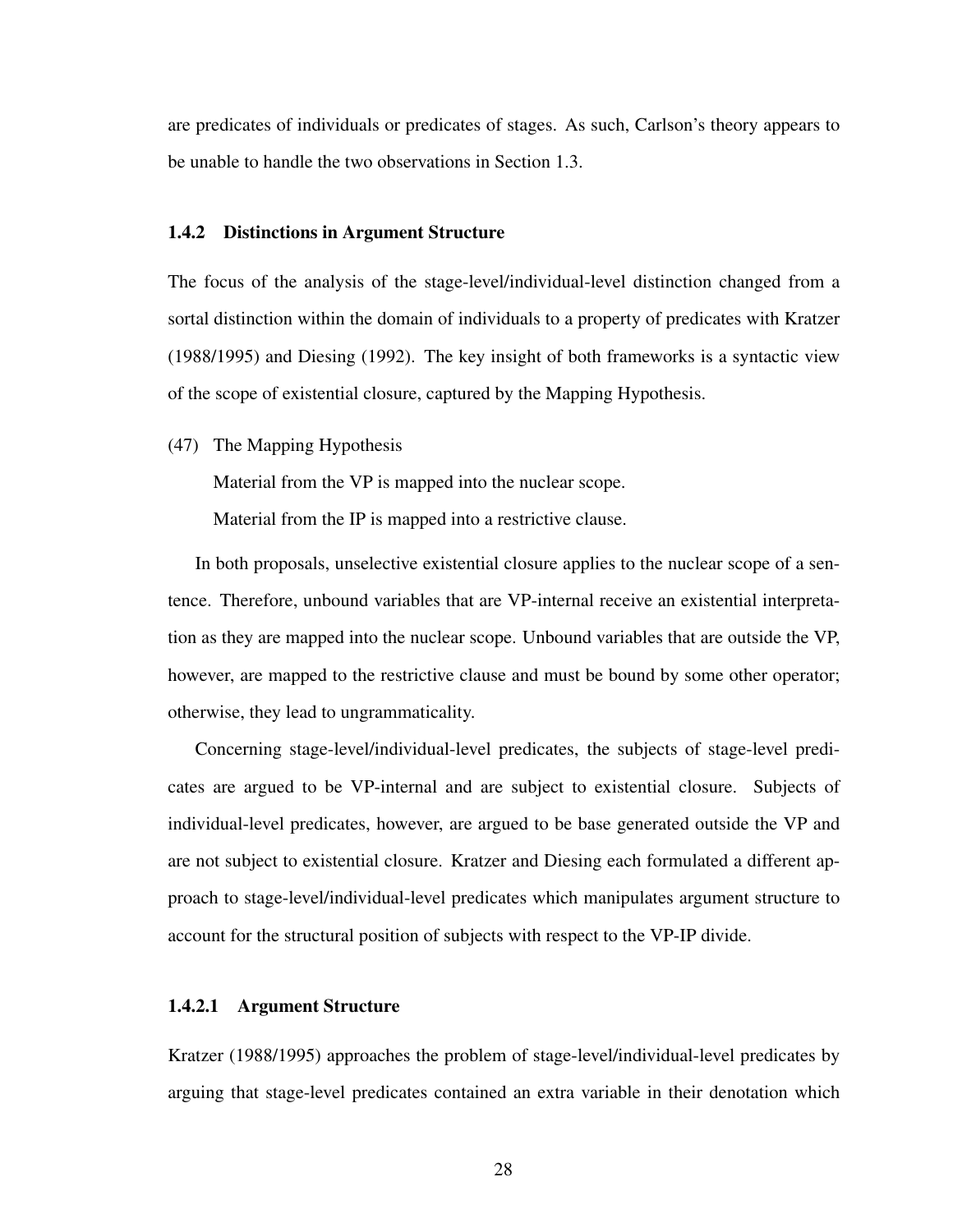individual-level predicates lack, namely a Davidsonian variable. The primary claim made is that the Davidsonian variable in stage-level predicates, which ranges over spatiotemporal locations, is the external argument of the predicate. Kratzer uses the externality of the Davidsonian argument in stage-level predicates to force all its other arguments to project VP-internally, adopting Williams's (1981) argument linking theory in which all arguments except the external argument are base generated within the VP. Since the subject of stagelevel predicates is not considered the external argument, it projects within the VP and becomes subject to existential closure. Lacking a Davidsonian variable, the subjects of individual-level predicates are marked as external arguments, project outside of the VP, and are not subject to existential closure. Lexical entries for a stage-level predicate and an individual-level predicate are given in (48a) and (48b) respectively. The argument which is underlined is the external argument, where *location* stands for the Davidsonian argument for stage-level predicates.

- (48) a. available  $\langle$  location, theme $\rangle$ 
	- b. altruistic  $\langle$  theme $\rangle$

The extra argument of stage-level predicates derives many of the differences between stage-level and individual-level predicates, including capturing the availability of an existential interpretation.

Concerning the effect of internal arguments and scale structure on the availability of an existential interpretation, Kratzer's system would require the internal argument to affect the inclusion of the Davidsonian variable in the argument structure of the predicate; however, such a mechanism would require a vast overhaul of the system as presented.<sup>21</sup>

<sup>&</sup>lt;sup>21</sup>Kratzer's system does have a point of sensitivity to the internal argument in the licensing of *when*-conditionals. She argues that the antecedent of a *when*-conditional requires quantification, and thus requires a variable to quantify over; otherwise, it is ruled out under vacuous quantification. Stage-level predicates have a Davidsonian argument to quantify over and thus are predicted to always be licensed in *when*-conditional antecedents, unlike individual-level predicates. Kratzer claims that individual-level predicates can be rescued if another variable is available for quantification, as with the indefinite subject in (ib) and the indefinite object in (ic).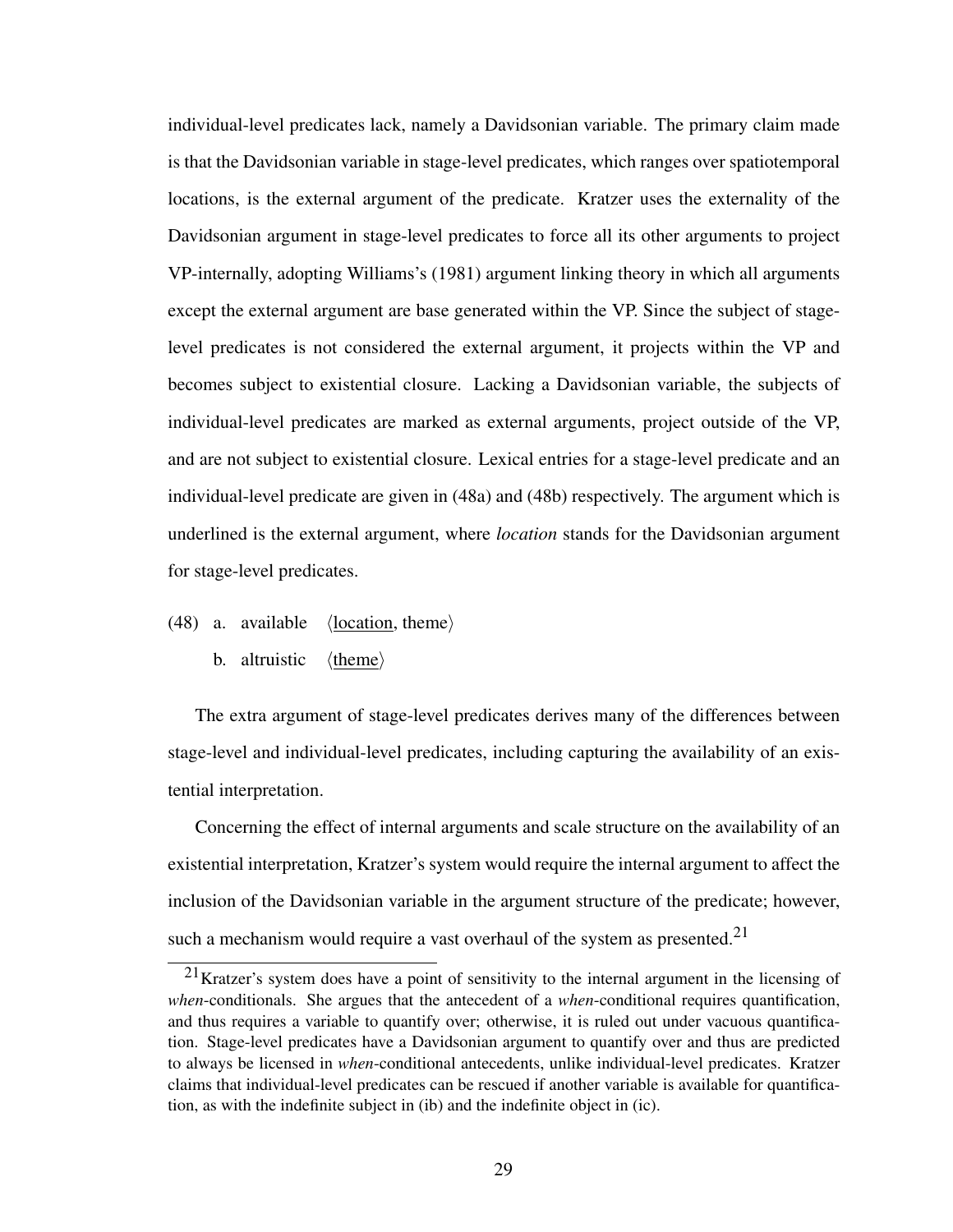## 1.4.2.2 Two Types of INFL

Diesing (1992) approaches the problem of stage-level/individual-level predicates by proposing two types of Infl, each which selects only one type of predicate. Raising Infl, shown in (49a), selects for stage-level predicates while control Infl, shown in (49b) selects for individual-level predicates.



Diesing derives the availability of an existential interpretation through the different properties of the two Infl. Raising Infl allows the subject to be base generated within the VP. As such, the subject may be VP-internal (via reconstruction) at LF and subject to existential closure. Control Infl requires the subject to be base generated outside the VP, as its usual VP-internal position is occupied by PRO. Since the subject is outside of the VP at LF, it is not subject to existential closure and must be bound by another operator.

Concerning the effect of internal arguments and scale structure on the availability of an existential interpretation, Diesing's system suffers from many of the same difficulties as Kratzer's system. While arguably less ridge than Kratzer's system, there is no explanation forthcoming which would seem to explain why the type of internal argument would change the predicate such that it would be selected by either a raising Infl (i.e. for a demonstrative object) or a control Infl (i.e. for a bare plural object).

<sup>(</sup>i) a. #When Mary knows French, she knows it well.

b. When a Moroccan knows French, she knows it well.

c. When Mary knows a foreign language, she knows it well.

d. When Mary speaks French, she speaks it well.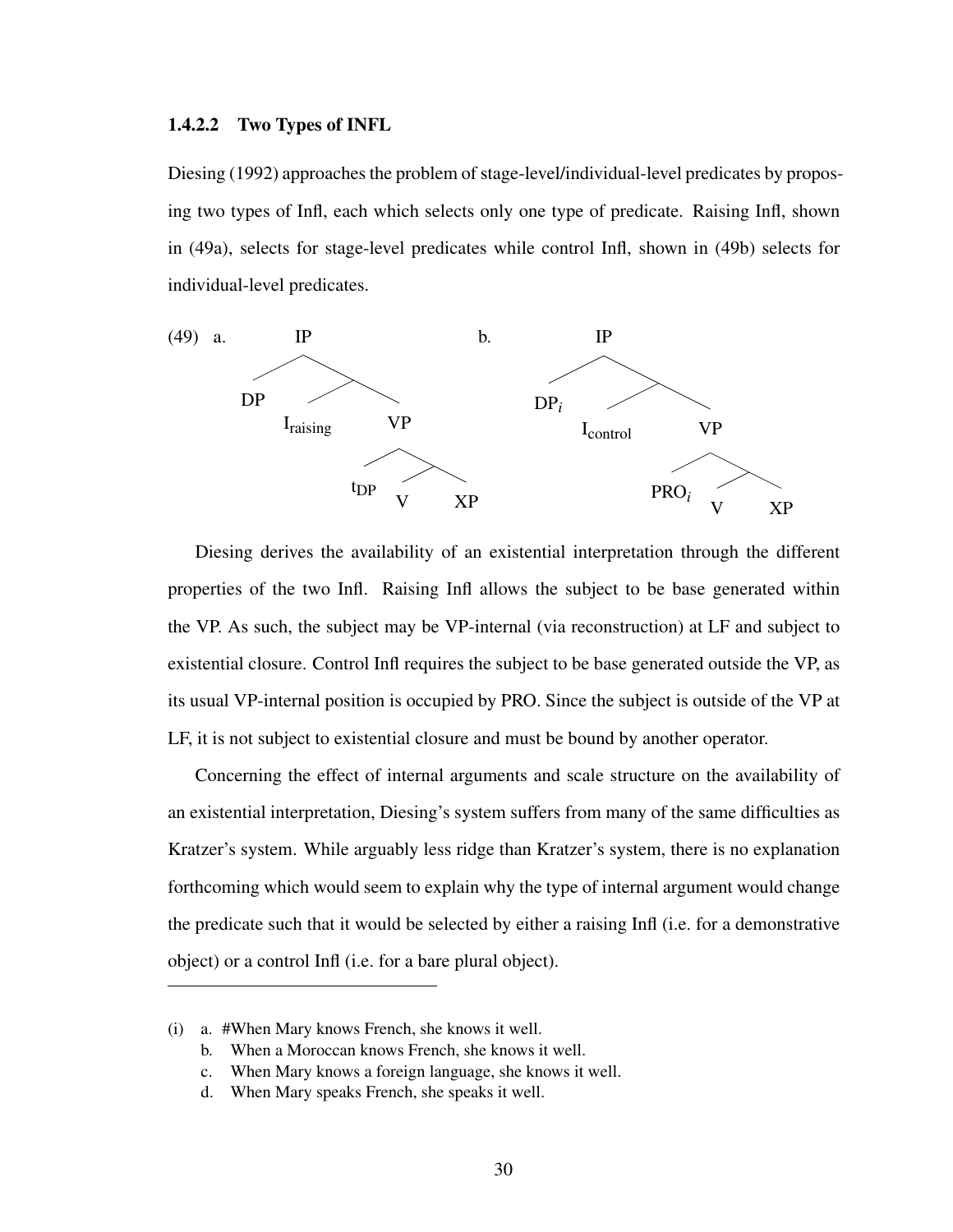#### 1.4.3 Aspectual Approaches

Though often apart from the particular concerns of stage-level/individual-level predicates, several researchers have considered stage-level and individual-level related phenomena in their aspectual classifications. Previous work has attempted to characterize the classification of aktionsart through a variety of parameters. Verkuyl (1993) for instance derived Vendler's (1957) aktionsart classes through two binary features: *continuousness*, or whether the eventuality has duration, and *boundedness*, or whether the eventuality has a natural terminal endpoint.

- (50) Verkuyl's (1993) Parameters of Aktionsart Classes
	- a. States: –continuous, –bounded
	- b. Activities: +continuous, -bounded
	- c. Accomplishments: +continuous, +bounded
	- d. Achievements: –continuous, +bounded

Other researchers have also proposed feature decompositions of the aktionsart classes (Carlson, 1981; Moens and Steedman, 1988; Hoeksema, 1983; Rothstein, 2004). Rosen (1999) summarized this work on parameterization of aktionsart by presenting the most common parameters for the various aktionsart classes. Here, *extended* is taken to be an eventuality with duration and *bounded* is taken to be an eventuality with a natural terminal endpoint.

- (51) Summary of Common Aktionsart Parameterizations
	- a. Extended: States, Activities, Accomplishments
	- b. Nonextended (momentaneous): Achievements
	- c. bounded (countable, definite): Accomplishments, Achievements
	- d. unbounded: States, Activities

Since these features do not allow for the subclassification of states, I focus on theories which break states down into two classes.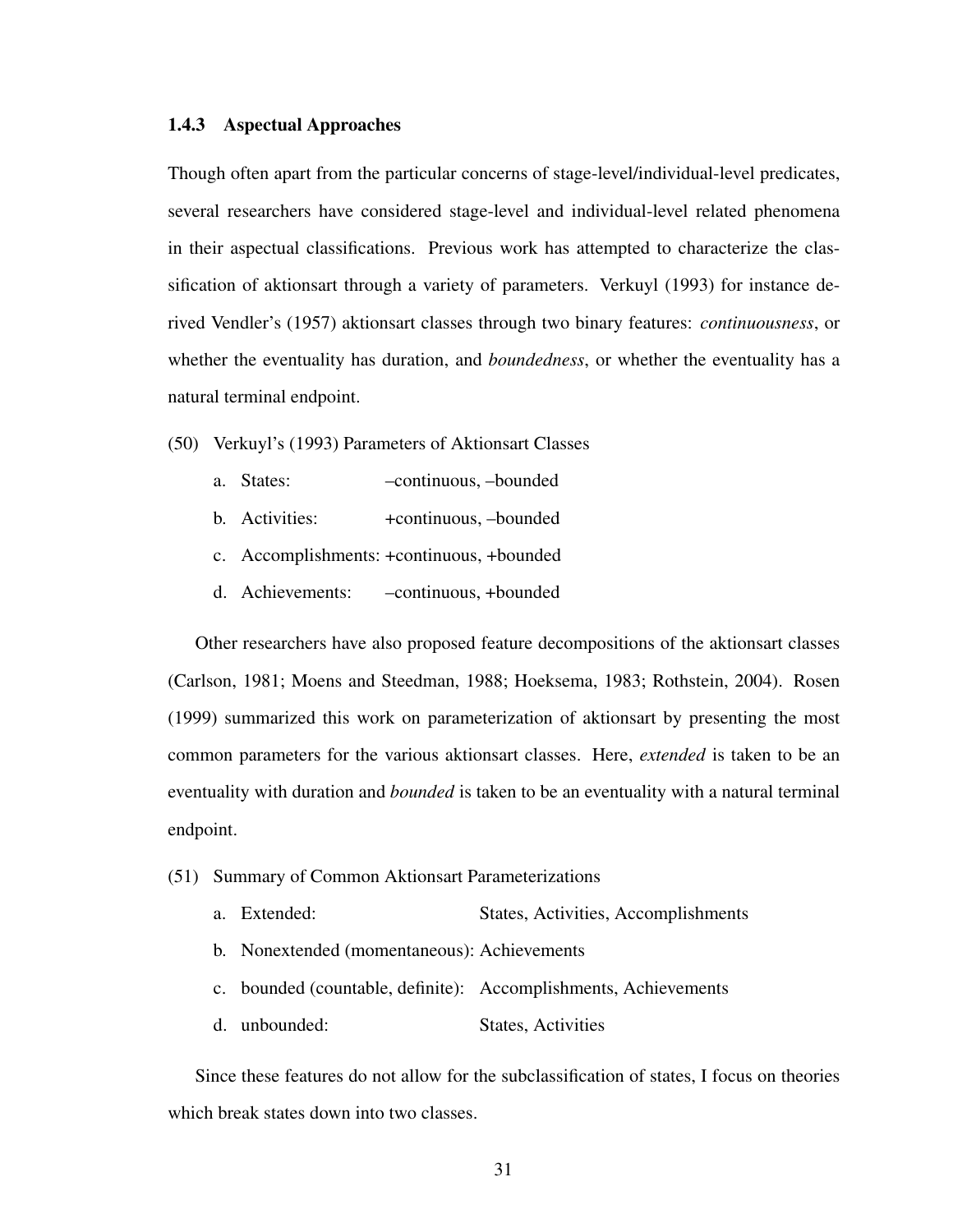I begin by taking a closer look at Carlson's (1981) aktionsart classification as she is one researcher who posits aspectual distinctions within states. She makes use of three linguistic tests to categorize predicates: momentaneous adverbials (*at once*, *at that (very) moment*, *at 8:30*), the progressive aspect, and durative adverbials (*for a while*, *from 1:00 to 10:00*, *all day (long)*). States in Carlson's theory are either stative or dynamic, and are emphasized in the following table.

| Classes        | Momentaneous | Progressive | Durative   |
|----------------|--------------|-------------|------------|
|                | adverbials   | aspect      | adverbials |
| Momentaneous   |              |             |            |
| <i>Stative</i> |              |             |            |
| Achievement    |              |             |            |
| Dynamic        |              | ┿           |            |
| Accomplishment |              |             |            |
| Activity       |              |             |            |

Table 1.3: Carlson's Aspectual Classes

If we examine the properties of the internal argument alternation with respect to Carlson's (1981) tests for her aktionsart classes, we find that those with demonstrative objects (stage-level states) fall into her Statives category, as shown in (52). They can occur with momentaneous adverbials and durative adverbials, and are unacceptable in the progressive. Those predicates with bare plural objects (individual-level states) however have no classification, as show in (53). They can occur with durative adverbials and are unacceptable in the progressive, but they are also unacceptable with momentaneous adverbials.<sup>22</sup>

 $22$ These stative predicates are presented in the past tense as this allows for natural interpretations of temporal modifiers to arise. Note that even in the past tense, they are unacceptable with manner adverbials (Katz, 2008).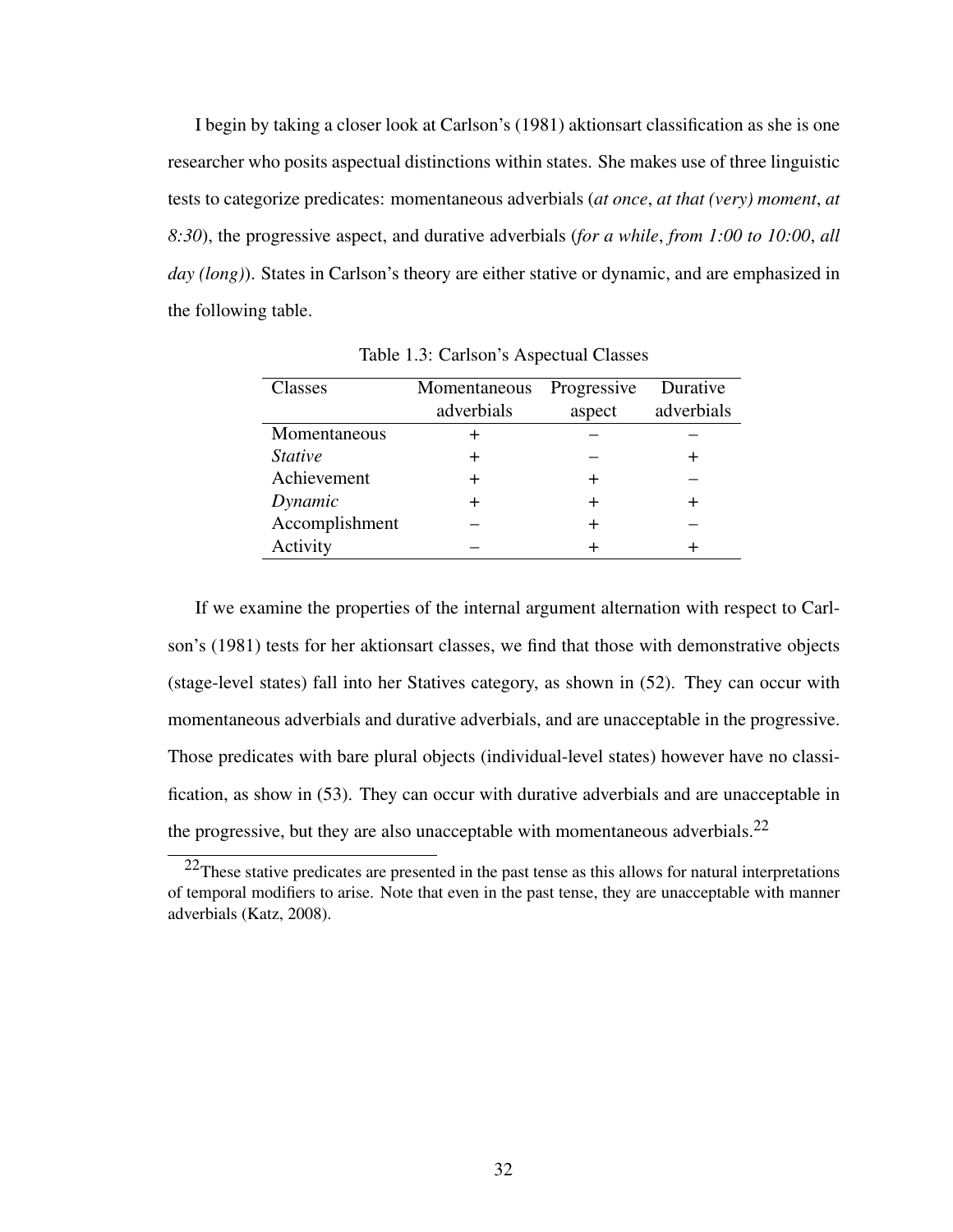- (52) a. George lived in these trees at 8:30.
	- b. John owned this bank at 8:30.
	- c.??George was living in these trees.
	- d. \*John was owning this bank.
	- e. George lived in these trees for a while.
	- f. John owned this bank for a while.
- (53) a. \*George lived in trees at 8:30.
	- b. \*John owned banks at 8:30.
	- c.??George was living in trees.
	- d. \*John was owning banks.
	- e. George lived in trees for a while.
	- f. John owned banks for a while.

Another parameterization of aktionsart which marks distinctions within states comes from Olsen (1994, 1997). His classification differs in two ways from that of Carlson (1981). First, his features are taken to be privative, that is they have only a positive value and are otherwise unmarked/unspecified in the representation. He also uses different tests and thus has different parameters: telic (iterativity when combined with durative adverbials), dynamic (*What happened/occurred/took place was. . .* , imperatives, progressive aspect), durative (durative adverbials and when-clauses). Olsen's theory divides states into two subclassifications: states and stage-level states.<sup>23</sup>

Applying Olsen's (1994) tests for aktionsart classes to the internal argument alternation, we find that both bare plural and demonstrative object predicates (individual-level/stagelevel states respectively) show the same behavior and are classified as states, as given in

<sup>23</sup>Olsen (1997) argues against Olsen's (1994) specific instances of stage-level states (*Michael is sick*) noting that their "telicity" is cancelable (*Michael is chronically sick with arthritis*). He maintains, however, that stage-level states with properties [+telic, +durative] should exist as these properties are not incompatible.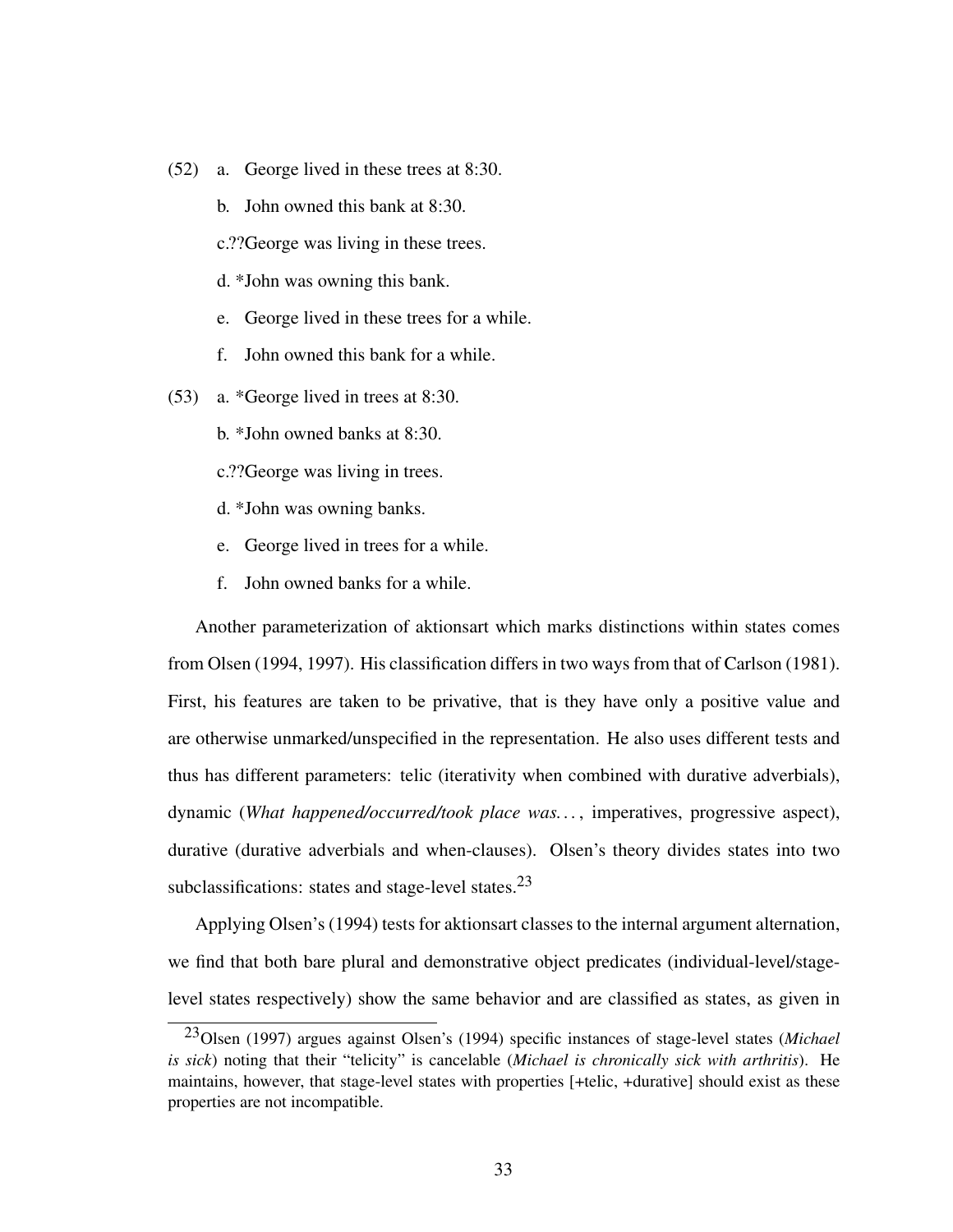| Classes           | Telic | Dynamic Durative |   | Examples    |
|-------------------|-------|------------------|---|-------------|
| <i>State</i>      |       |                  | ┿ | know, have  |
| Activity          |       | $\pm$            | ┿ | run, paint  |
| Accomplishment    |       |                  | ┿ | destroy     |
| Achievement       |       |                  |   | notice, win |
| Semelfactive      |       |                  |   | cough, tap  |
| Stage-level State |       |                  | ┿ | be sick     |
| Unattested        |       |                  |   |             |
| Unattested        |       |                  |   |             |

Table 1.4: Olsen's Aspectual Classes

(54) and (55).

- (54) a. George lived in these trees for years.  $\rightarrow$  iterative
	- b. John owned this bank for years.  $\rightarrow$  iterative
	- c. \*What happened was George lived in these trees.
	- d. \*What happened was John owned this bank.
	- e. George lived in these trees when he was young/for a while.
	- f. John owned this bank when market conditions were favorable/for a while.
- (55) a. George lived in trees for years.  $\rightarrow$  iterative
	- b. John owned banks for years.  $\rightarrow$  iterative
	- c. \*What happened was George lived in trees.
	- d. \*What happened was John owned banks.
	- e. George lived in trees when he was young/for a while.
	- f. John owned banks when market conditions were favorable/for a while.

The theories of aktionsart classification from both Carlson (1981) and Olsen (1994, 1997) fail to make a distinction between stage-level/individual-level states with respect to the internal argument alternation, though this may to be due to the particular tests chosen.

Concerned with the aspect of small clauses, Hoekstra (1992) proposes that the stagelevel/individual-level distinction is a parameter for aktionsart alongside dynamism and control (or agentivity). His aspectual classification, which to my knowledge is the only one to directly include the stage-level/individual-level distinction, is given in (56).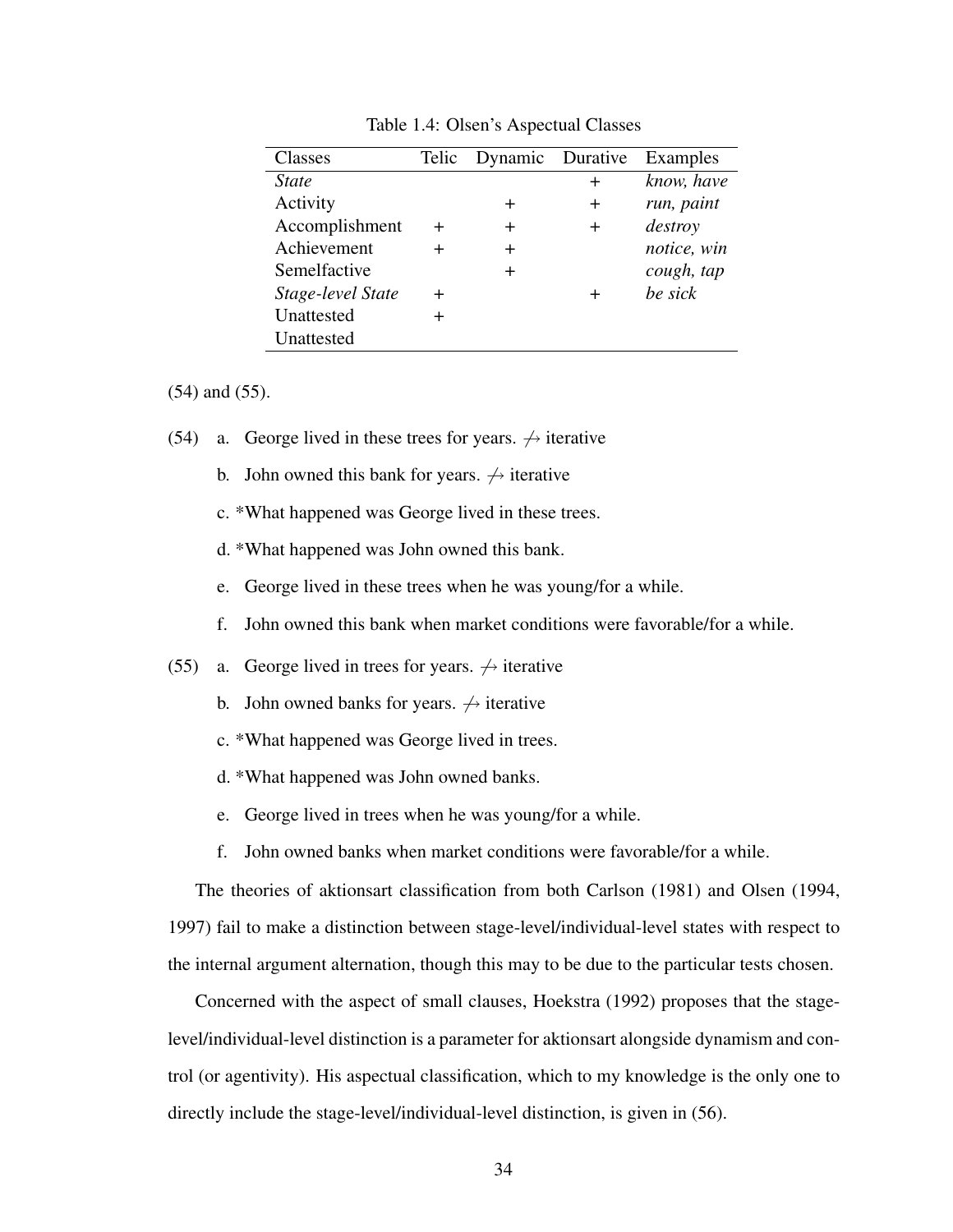

Hoekstra also discusses briefly the aspectual difference between stage-level and individuallevel aspect: "There is a certain unclarity as to the temporal structure of such states [i.e. individual-level states]: in principle, such states have a temporal extension in that they include all temporal slices of the individual they are predicated of" (159). He suggests that this property would make the temporal extent of individual-level aspect larger than other aktionsart classes. However, he also notes that temporal extension may be irrelevant for individual-level aspect. Given their behavior in the present tense, there temporal extent might be only a point, with the extension over other temporal slices taken only as an implicature. Hoekstra points to the unacceptability of the present tense when the temporal extension is given.

- (57) a. John knows French.
	- b. \*John knows French three years already.
	- c. John has known French three years already.

What Hoekstra takes at the aspectual distinction between stage-level and individuallevel predicates remains unclear; however, his viewpoint of adopting Carlson's (1977) characterization of the aspectual differences inherent in individuals as a characterization of the aspectual dimension of predicates is akin to the thesis being explored throughout this dissertation.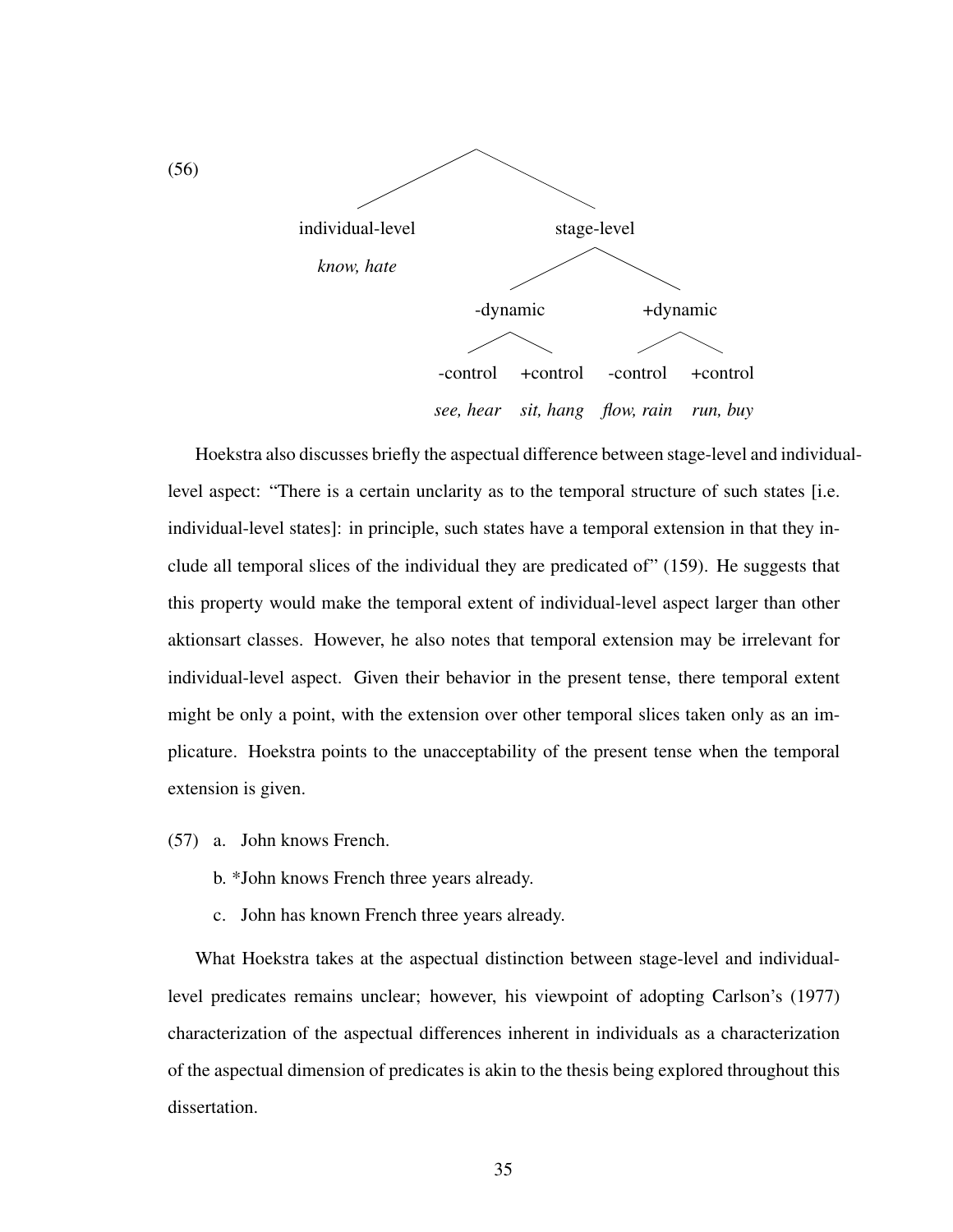## 1.4.4 Distinction in Discourse

The final theories concerning stage-level/individual-level predicates all share the common dimension of motivating discourse and information structure distinctions between stagelevel and individual-level predicates. In addition, all of the following theories have proposed explicit analyses of the internal argument alternation.

#### 1.4.4.1 Situated Discourse

Glasbey (1997), taking on Fernald's (1994) observations concerning the internal argument along with her own observations concerning the availability of existential interpretations, argues that the existential interpretation of subjects is a property of discourse context. She suggests that if the context supplies a situation which supports an existential interpretation of the subject, then the subject can receive an existential interpretation via inference. For instance, Glasbey observes that it is difficult to get an existential interpretation for the bare plural subjects in the examples in (58) in out-of-the-blue contexts, but when additional context sets up the "situatedness" of the scenario of these sentences, as in (59), an existential interpretation becomes available for the bare plural subjects *drinkers*, *men*, and *ministers*. She also argues that this is the case for discourse contexts alone, arguing that the bare plural *drinkers* can receive an existential interpretation even in (60).

- (58) a. Drinkers were under-age.
	- b. Men are bald.
	- c. Ministers are gay.
- (59) a. I was shocked to discover in the Red Lion last night that drinkers were under-age.
	- b. Men are bald as a result of using this brand of hair restorer.
	- c. In this church, ministers are gay.
- (60) John was shocked by his visit to the Red Lion. Drinkers were under-age, drugs were on sale, and a number of fights broke out while he was there.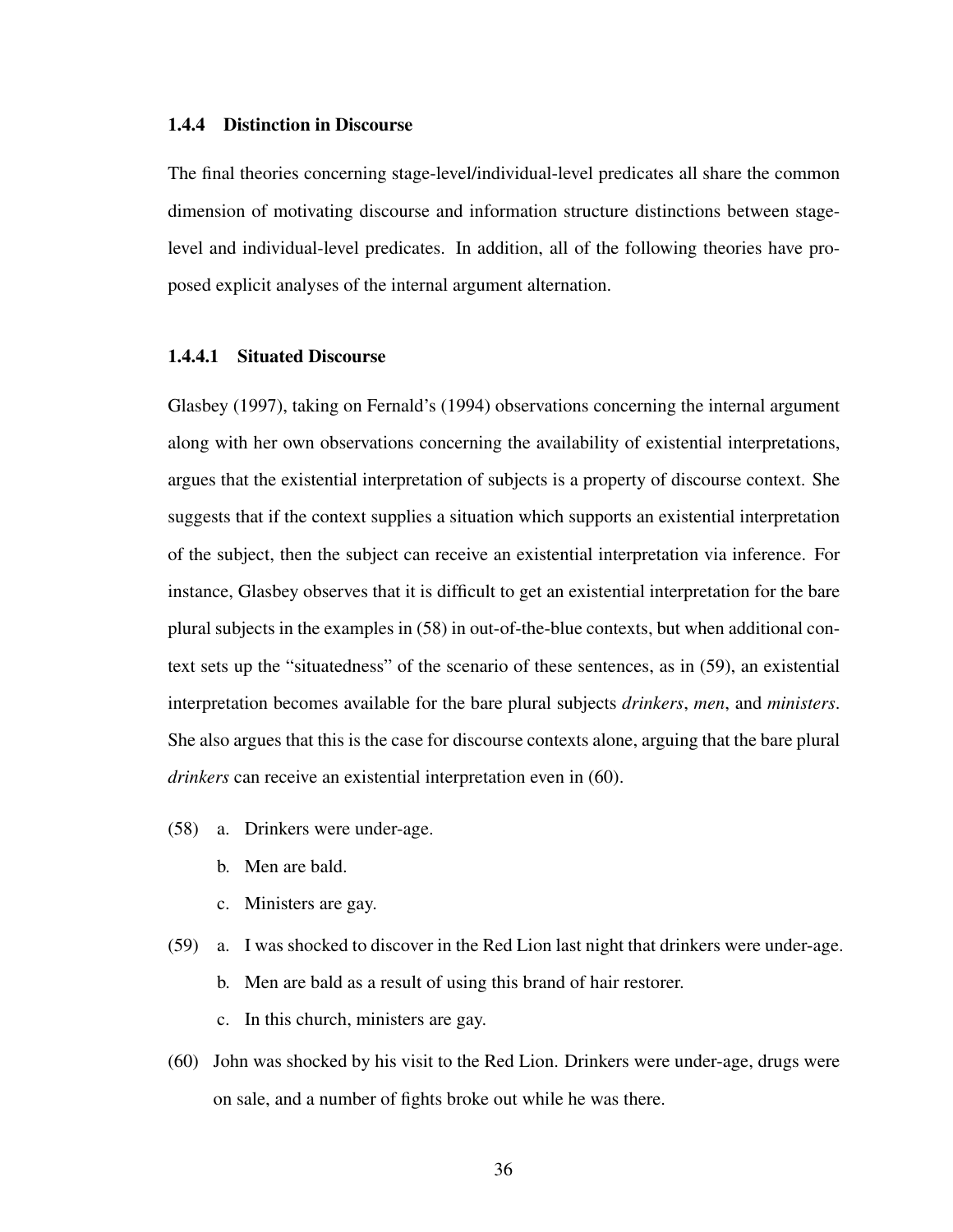Glasbey's approach to the effect of internal arguments on existential interpretation is to argue that demonstrative objects provide a situated discourse which licenses the inference for an existential interpretation. This approach is adopted by Fernald (2000) who uses it to maintain the core of the Kratzer/Diesing approach and not require him to argue for an analysis where non-verbal arguments may introduce their own Davidsonian variable.<sup>24</sup> Thus, Fernald's theory has the availability of an existential interpretation arise from multiple levels of representation. An existential interpretation can come from either the argument structure of the predicate via the Mapping Hypothesis, or they are inferred from the discourse context because other elements of the sentence require a situated interpretation, and thus introduce a specific situation into the discourse which licenses existential inference.

While these approaches speak towards the internal argument alternation found in stagelevel/individual-level predicates, two problems present themselves. First, it is not clear what types of internal arguments are predicted to give rise to a situated predicate, i.e. which are supported by a situation and which are not. Demonstratives are supported by a situation and bare plurals are not, but the property that distinguishes between demonstratives and bare plurals is not clear. How would this categorize other arguments, like indefinites or quantifiers? Second, it is unclear how a situation-theoretic approach accounts for the effect of scale structure on stage-level/individual-level predicates. In order to analyze scale structure effects as a discourse phenomenon, one would have to know why it is that closed scales relate to a specific situation but open scales do not.

## 1.4.5 Requiring Topics

Another approach which has been independently motivated in several papers focuses on the role played by information structure, specifically addressing the way stage-level/individuallevel predicates associate with topics (Heycock, 1994; Jäger, 2001; Lee, 1996, 2009).

 $^{24}$ Fernald (2000) notes that, by being referential, demonstratives, for instance, are not available to introduce a free variable into the representation.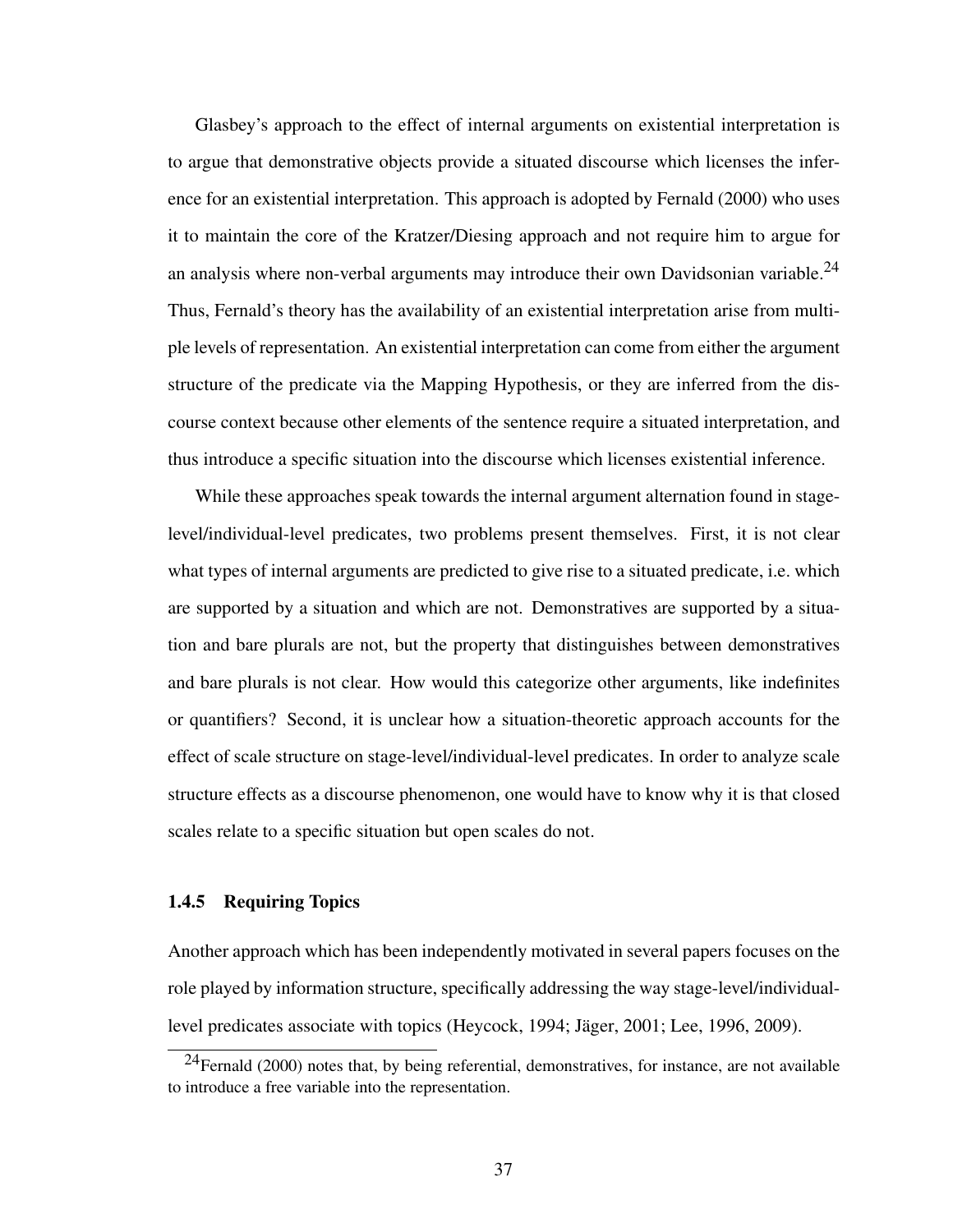Jäger (2001) provides a recent account of the role topics play in the stage-level/individuallevel distinction. He argues for the role of the discourse linking principle given in (61).

## (61) *Discourse Linking Principle*:

Every atomic clause has a topic.

For Jäger, the topic requirement may be met by either the presence of a strong nominal (i.e. one that is anaphoric to a previously introduced discourse referent), or, for stage-level predicates, the eventuality's location, which then acts as a default topic. Individual-level predicates lack this second option as they are incompatible with locatives (McNally, 1998b) and require their subject to be a topic when a strong non-subject argument is unavailable.

Kratzer and Selkirk (2007) adopt (61) and argue that the relationship between subject position and the stage-level/individual-level distinction given in Diesing (1992) follows from the requirement of a syntactically represented topic. In their account, for a "hard core" individual-level predicate like *spinnen* 'crazy', given in (62a), the topic can only be the subject *Quacksalber* 'quacks'. They argue that the subject *Quacksalber* 'quacks' must raise to topic position to satisfy the topic constraint. Being a topic then requires that *Quacksalber* 'quacks' be presupposed in the context, i.e. it is interpreted generically in outof-the-blue contexts. Additionally, Kratzer and Selkirk observe that the predicate must also receive a pitch accented.

(62) a. Ich vermute, dass Quácksalber spínnen. I suspect that quacks are.crazy (generic only)

'I suspect that quacks are crazy.'

b.  $[CP [TopieP Quacksalber<sub>i</sub> [TP t<sub>i</sub> [VP t<sub>i</sub> [V t<sub>V</sub>] spinnen<sub>V</sub>+V ]T ] Topic ] ]$ 

To account for the internal argument alternation, Kratzer and Selkirk follow Jäger's proposal that the strong non-subject argument acts as the topic. Thus, in (63a), the topic is the object PP *in diesem Baum* 'in these trees' and the subject *Affen* 'monkeys' may remain low, be non-topicial, and the predicate can be deaccented (63b). Similarly, in (63c), the topic is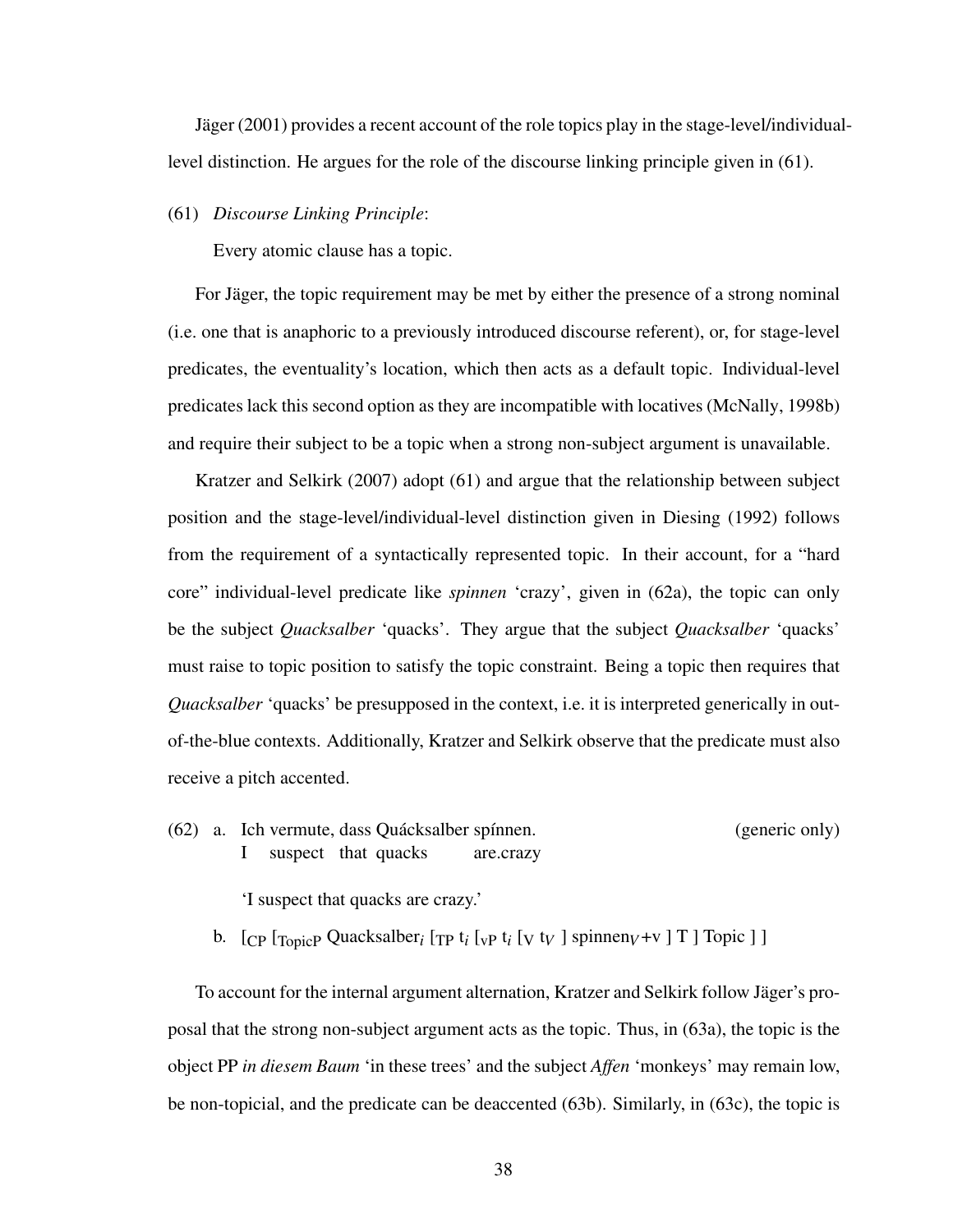a scrambled discourse-given object *dieses Haus* 'this house' and the subject *Maffiosi* 'mafia members' may remain low, be non-topicial, and the predicate can be deaccented (63d).

(63) a. Ich glaube, dass in diesem Baum *Áffen* I think that in this.DAT tree monkeys live *leben*. (existential possible)

'I think that monkeys live in this tree.'

- b. [CP [TopicP in diesem Baum [TP [vP Affen [*V* tV ] leben*V* +v ] T ] Topic ] ]
- c. Ich weiss, dass dieses Haus *Maffiósi* I know that this house mafia.members own *besitzen*. (existential possible)

'I know that mafia members own this house.'

d.  $[CP [To price]\]$  dieses Haus  $[TP [VP]$  Maffiosi  $[V \text{ty}]\$  besitzen $V + V]$  T  $]$  Topic  $]$ 

Finally, for examples of stage-level predicates which have no strong non-subject argument, but whose subjects receive an existential interpretation, Kratzer and Selkirk adopt Jäger's proposal that the eventuality's location acts as the topic. They propose that a silent locative can be base generated in the topic position to satisfy the topic constraint. Thus, in (64a), the topic is a silent locative *pro* and the subject *der Rhine* 'the Rhine' may remain low, be non-topicial, and the predicate can be deaccented (64b). Alternatively for stage-level predicates, the subject can move to satisfy the topic requirement, as in (64c). A distinguishing feature between these two alternatives is the obligatory presence of a pitch accent on the predicate if the subject raises to the topic position.

(64) a. Ich hab' geträumt, dass (dann) der *Rhéin ausgetrocknet* I have dreamed that (then) the Rhine dried.up *ist*. is (existential possible)

'I dreamt that the Rhine dried up (then).'

- b. [CP  $[\text{TopicP} \, \text{pro/dann} \, [\text{TP} \, [\text{VP} \, \text{dep} \, \text{Rhine} \, \text{ausgetrocknet} \, \text{ist} \, ] \, v \, ] \, T ]$  Topic ] ]
- c.  $[\text{Cp }[\text{Topic}]\text{ der Rhine}_{i}[\text{TP }t_{i}[\text{VP }t_{i}]\text{ = }t_{i}]\text{ = }t_{i}[\text{VPR }t_{i}]\text{ = }t_{i}[\text{VPR }t_{i}]\text{ = }t_{i}[\text{VPR }t_{i}]\text{ = }t_{i}[\text{VPR }t_{i}]\text{ = }t_{i}[\text{VPR }t_{i}]\text{ = }t_{i}[\text{VPR }t_{i}]\text{ = }t_{i}[\text{VPR }t_{i}]\text{ = }t_{i}[\text{VPR }t_{i}]\text{ = }t_{i}[\text{VPR }t_{i}$

Although the topic account provides an analysis for the internal argument alternation, as with the situation-theoretic account, it is unclear how it would be extended to account for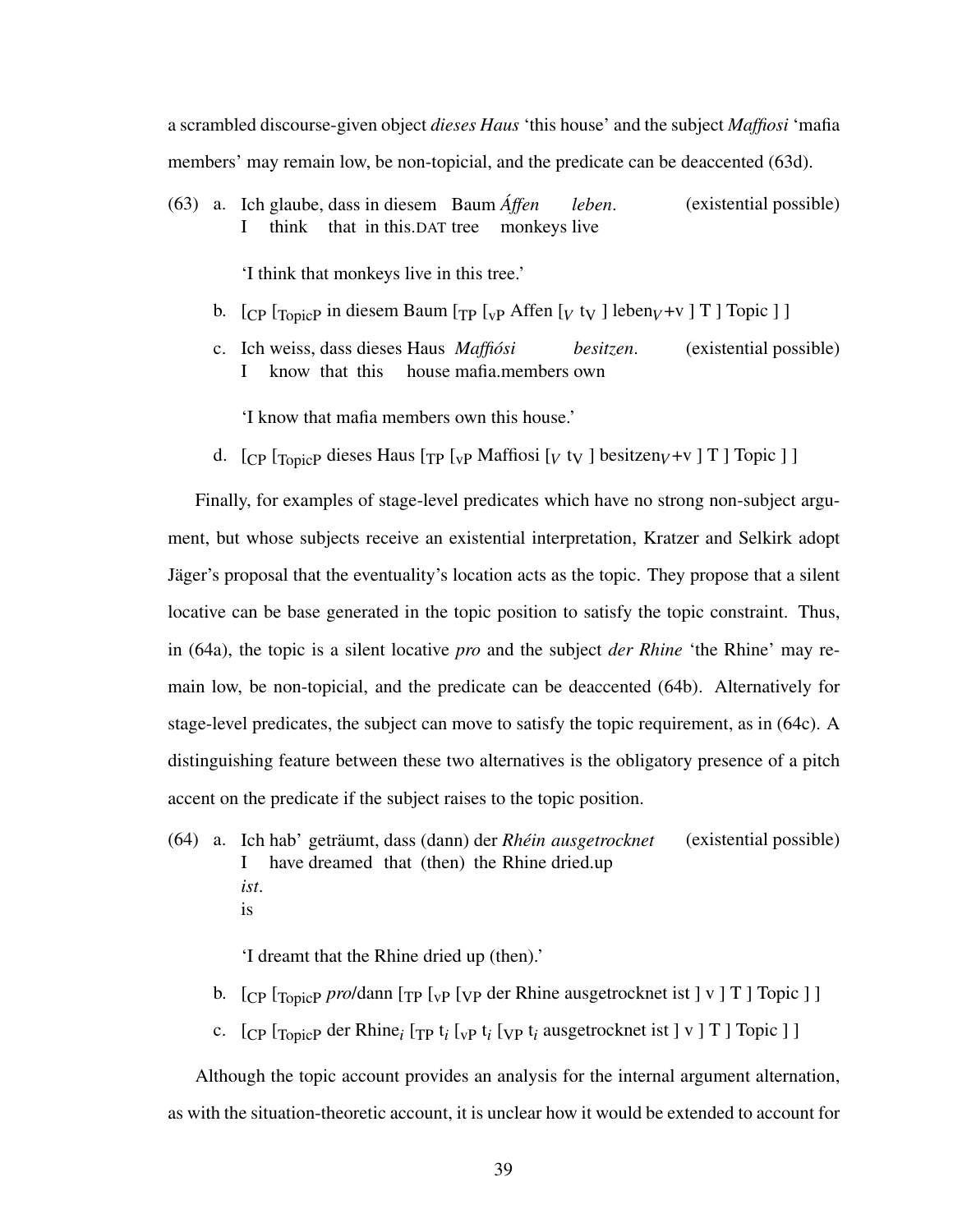the effect of scale structure on stage-level/individual-level predicates. In order to analyze scale structure effects as a topic phenomenon, one would have to know what it is about closed scales that satisfies the topic requirement and why open scales cannot do the same. However, it also provides us with a testable predication we will return to in Section 3.2. The topic account predicts that weak internal arguments should not lead to an existential interpretation of the subject as weak arguments cannot function as topics.

# 1.5 A Note on (Local) Context

As we have seen above, factors that are not of a direct concern in this dissertation do play a strong role in determining the stage-level/individual-level behavior of predicates. In particular, the variable behavior of predicates, their ability to be coerced, and the role context plays in licensing these shifts in interpretation matter a great deal and deserve special mention before continuing.

First and foremost, context plays a key factor in regulating the behavior of stagelevel/individual-level predicates. As mentioned previously, Percus (1997) provides strong evidence that even out-of-the-blue utterances are contextualized minimally by our world knowledge. He notes that the restriction on locative and temporal modifiers for individuallevel predicates reviewed in Section 1.2.2 is susceptible to contextual effects. Once a contexts is made available that suspends our typical world-knowledge understanding of the properties underlying individual-level predicates, the restrictions on them disappear. Percus provided a temporal example, but spatial examples are not hard to construct.

(65) a. #The paint is off-white in the living room.

b. Because of the quality of the lighting and the arrangement of our furniture, the paint is off-white in the living room, but ivory in the bedroom.

Glasbey's (1997) examples also strongly suggest that existential interpretations are susceptible to contextual manipulation. Local context may obviate even those cases like (62a)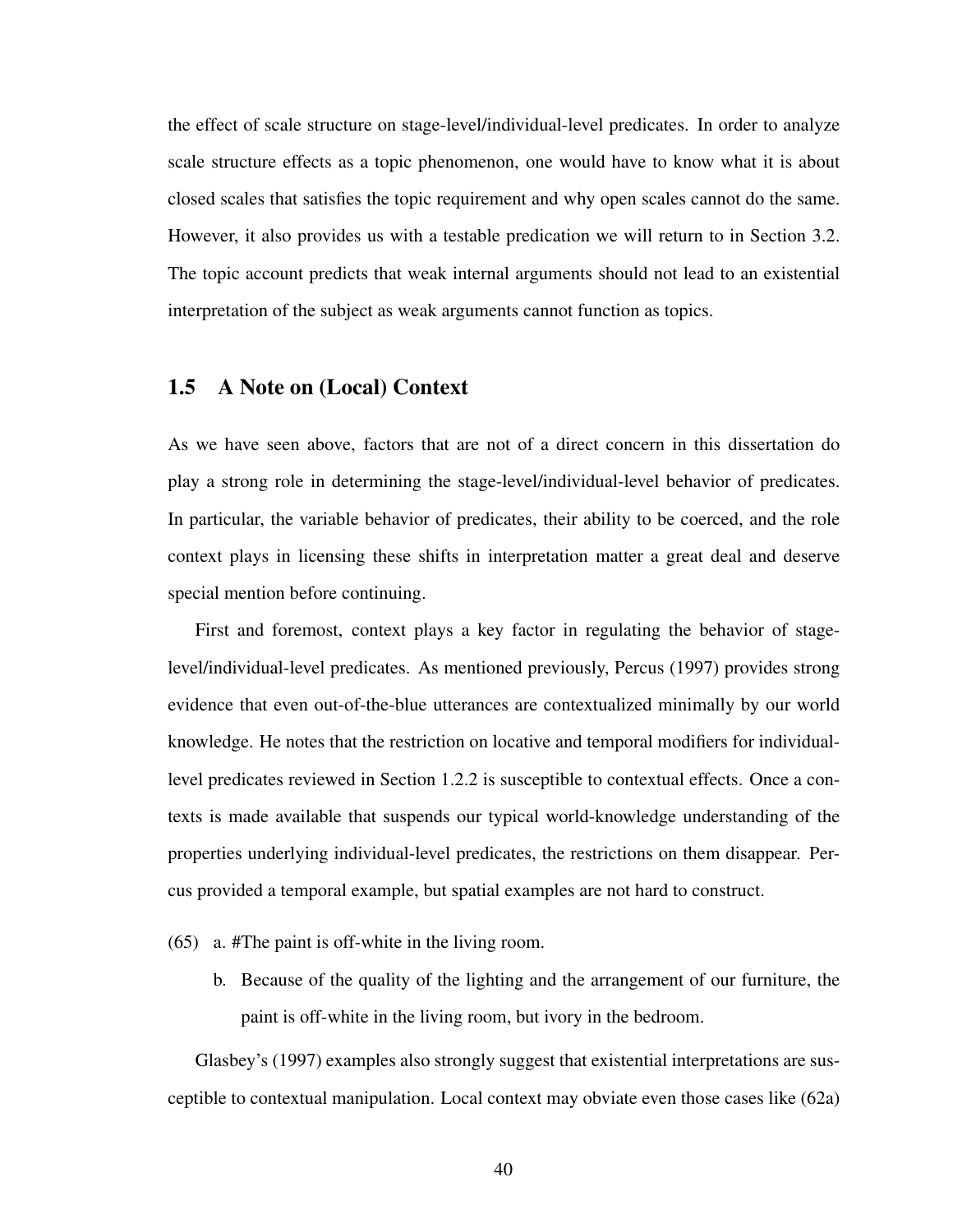which Kratzer and Selkirk (2007) argue require their subjects to raise to topic position to satisfy the topic condition. In out-of-the-blue contexts, an English equivalent to (62a), given in (66a), follows the same pattern as the German example. The subject does not remain low and cannot receive an existential interpretation, and additionally, locatives are blocked. However, adding a local context like (66b) allows the subject to remain low and receive an existential interpretation, and locatives are licensed.

- $(66)$  a. Mental health patients are crazy (\*there). (generic only)
	- b. Mark visited the mental health hospital today and he exclaimed to me that mental health patients are crazy (there)! (existential possible)

While the exact mechanism guiding the use of (local) context is outside the scope of this dissertation, certainly Kratzer and Selkirk's silent locative could play a key role. Indeed, context supports the presence of overt locatives like *there* in (66b), and the absence of an overt locative is certainly not enough evidence to say that no locative it present, as a covert locative could be. Kratzer and Selkirk's observation about deaccenting stage-level predicates suggests that prosody may be used as a further diagnostic for the presence of covert locatives.

So while this dissertation is focused on the VP-internal factors which affect stagelevel/individual-level predicates, care must be taken when considering judgments of the data. I will often be concerned with out-of-the-blue contexts because it is in these contexts that an existential interpretation is most difficult to get and is often unlicensed without the presence of certain VP-internal factors, but unobserved local contexts or silent temporal and locative elements may still be present and may, therefore, cloud judgments.

## 1.6 Summary of the Dissertation

The dissertation is structured as follows. In Chapter 2, I begin exploring the analogy between those factors which license an existential interpretation and telicity, arguing that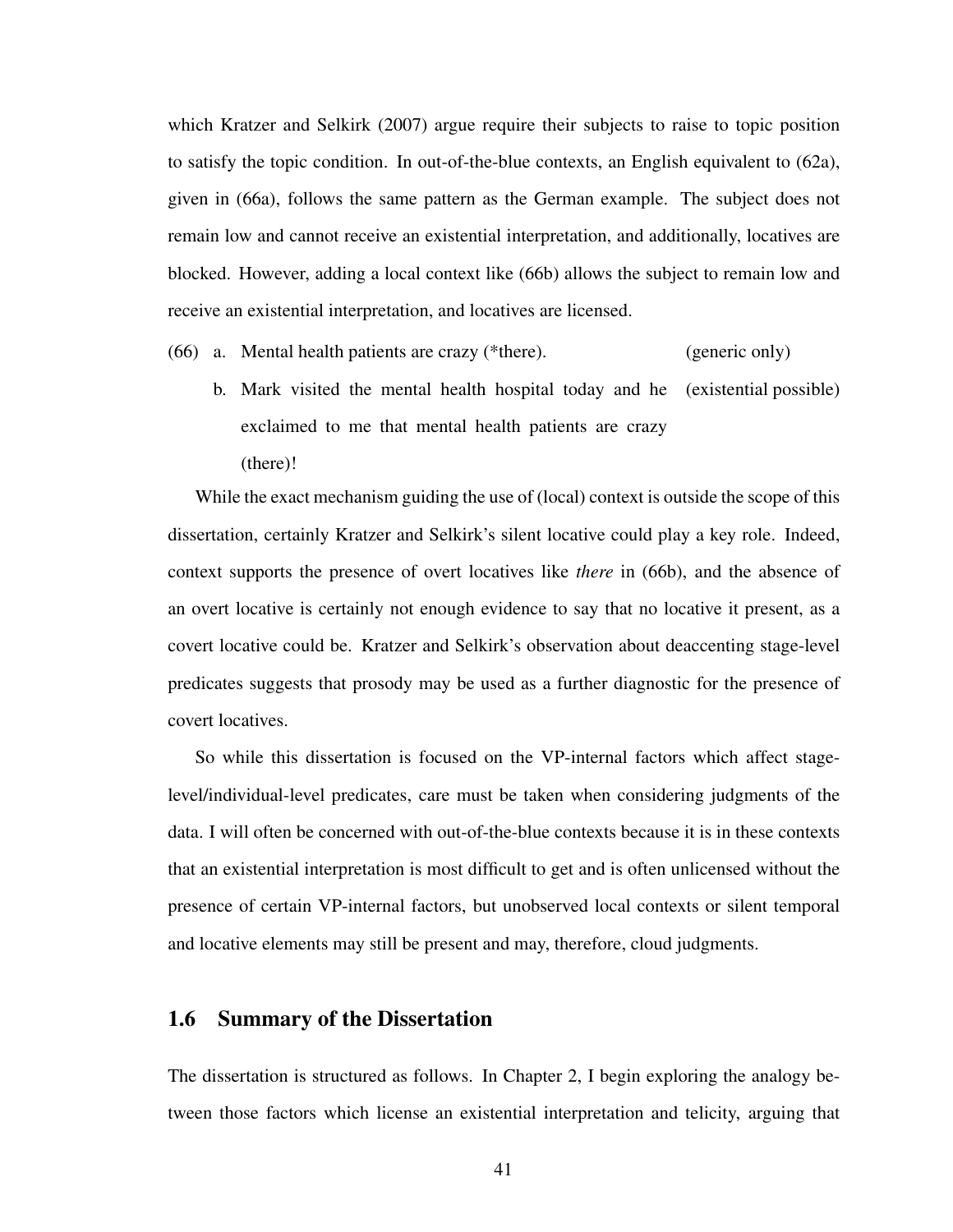stage-level/individual-level behavior is a property of the VP predicate and not verbs themselves. I further explore the properties which stative verbs may possess in analogy to eventive verbs which are argued to be insensitive to their internal arguments, e.g. activity and achievement verbs. In Chapter 3, I continue exploring the analogy between those factors which license existential interpretations and telicity by focusing on the type of internal argument which licenses an existential interpretation of the subject. I provide data arguing that quantization plays the key role in licensing an existential interpretation. I then propose a mechanism to capture the internal argument alternation through mapping to events and objects and explore the consequences of this mechanism for the aspectual characterization of states with respect to lifetime effects and temporal modification. In Chapter 4, I extend the analysis of verbal stative predicates to adjectival predicates. Here I argue that an adjective's scale structure is relevant to the stage-level/individual-level behavior of its predicate and provide an analysis of scale structure as a special case of quantized/homogeneous structures more generally. I turn also to the role that arguments play in determining stagelevel/individual-level behavior for adjectives which appear to have internal arguments. Finally, in Chapter 5, I conclude the major results of the dissertation and speculate on the role quantization plays in the grammar and cognition more widely.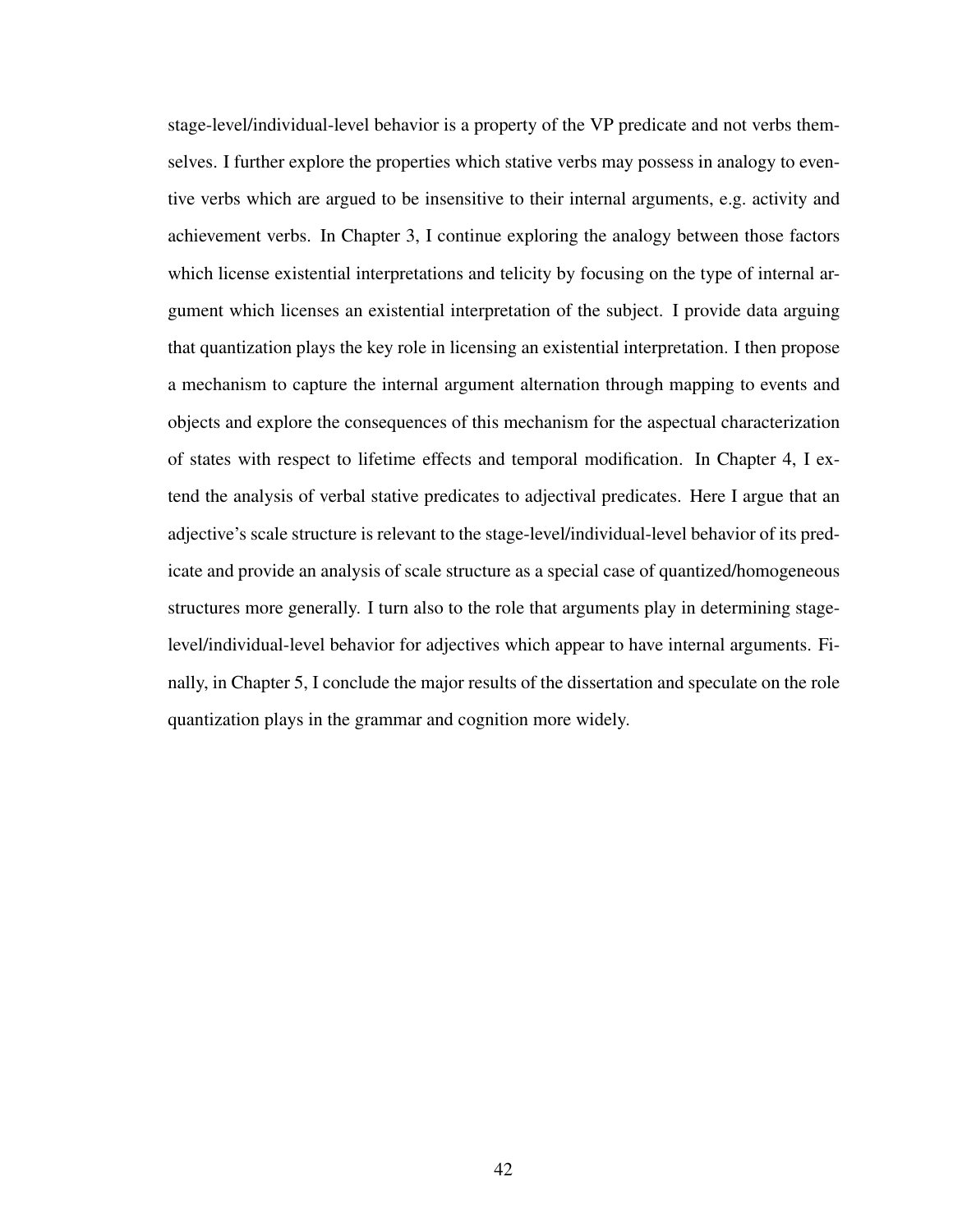## Chapter 2

# STATES AND COMPOSITIONALITY

The availability of an existential interpretation for subjects is intimately tied up with what has become known as the stage-level/individual-level distinction among predicates. Many researchers have taken the stage-level/individual-level distinction to be a lexical property of predicative heads, typically verbs and adjectives (Diesing, 1992; Kratzer, 1988/1995). However, in this chapter I will argue that the stage-level/individual-level distinction is not a lexical property of verbs. Instead, I will present an argument that the stage-level/individuallevel distinction is made at the phrase level by a configuration of the verb and its internal argument.

The heart of this chapter rests on the following observation concerning stative sentences extended from those made in Section 1.3.1. Bare plural subjects in predicates like (1a) may be interpreted existentially while those in predicates like (1b) and (1c) cannot.<sup>1</sup>

| (1) | a. Students understand this homework. | (existential possible) |
|-----|---------------------------------------|------------------------|
|     | b. Students understand homework.      | (generic only)         |
|     | c. Students understand.               | (generic only)         |

This data is very reminiscent of a contrast found in the traditional literature on telicity. Terminative modifiers like *in five minutes* are acceptable with predicates like (2a), but are blocked in predicates like (2b) and (2c).

<sup>&</sup>lt;sup>1</sup>Throughout this chapter, I will use judgments which primarily contrast in the interpretation of the bare plural. This intuition, however, is not always clear-cut, but for a majority of these sentences the singular indefinite can be substituted for the bare plural. Ignoring the possibility of a kind interpretation, this substitution displays a contrast in acceptability.

<sup>(</sup>i) a. A student understands this homework.

b. #A student understands homework.

c. #A student understands.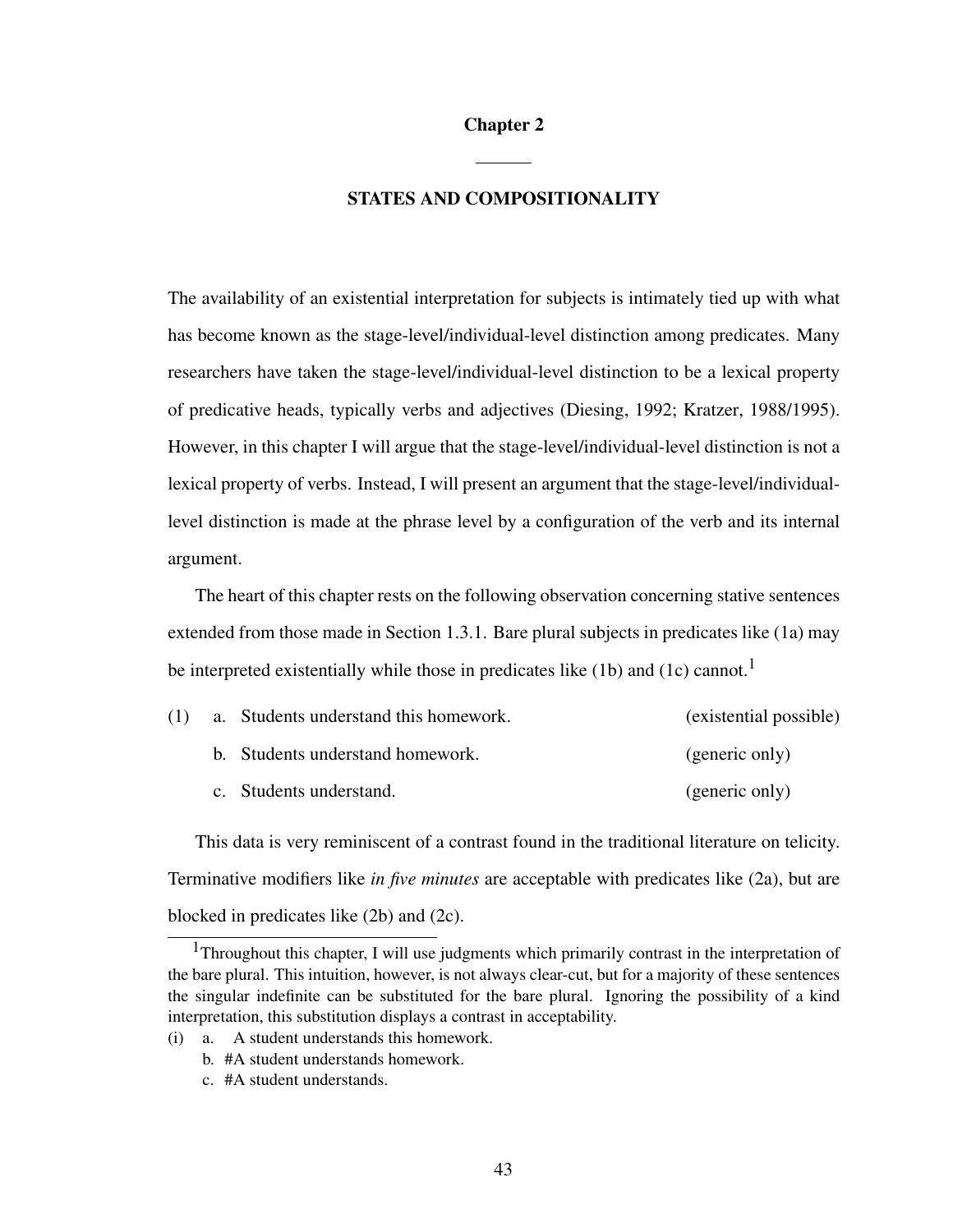(2) a. John read the book in five minutes.

- b. John read books \*in five minutes.
- c. John read  $*$ in five minutes.

The relationship between the examples in (1) and (2) is quite striking. What is it about the objects in (1a) and (2a) that license existential interpretations of subjects in stative predicates and telic interpretation in eventive predicates? Why would the lack of an object in (1c) and (2c) cause these predicates to fail to license existential interpretations of subjects and telic interpretation? And finally, the type of the object itself matters. Why do the particular objects in (1b) and (2b) lead these predicates to reflect the behavior of those whose objects are absence in  $(1c)$  and  $(2c)$  and not act in a way similar to  $(1a)$  and  $(2a)$ ?

I address these questions in turn. In this chapter, I set aside the distinction between the types of objects and focus on the account for the stage-level/individual-level behavior of predicates as a phrasal distinction.<sup>2</sup> I first return to the original arguments concerning the analysis of examples like (2) which were used to argue for a compositional understanding of telicity. Why was Verkuyl (1972) so persuasive and do his arguments carry over to the existential interpretation of subjects? I then turn to some structural analogies between telicity and existential interpretation. While the examples in (1) and (2) show alternation between existential interpretation and telicity, respectively, the literature on telicity has observed cases of non-alternating verbs. I review these claims and then turn to a possible case of a non-alternating stative verb, the verb *exist*.

# 2.1 Telicity as a Phrase-level Category

Verkuyl (1972) discussed telicity as a "compound category", one which is not specified at a terminal node like V, but instead is the result of a particular configurational category like

 $2$ Chapter 3 will delve into issues concerning the type of objects which license an existential interpretation of the subject.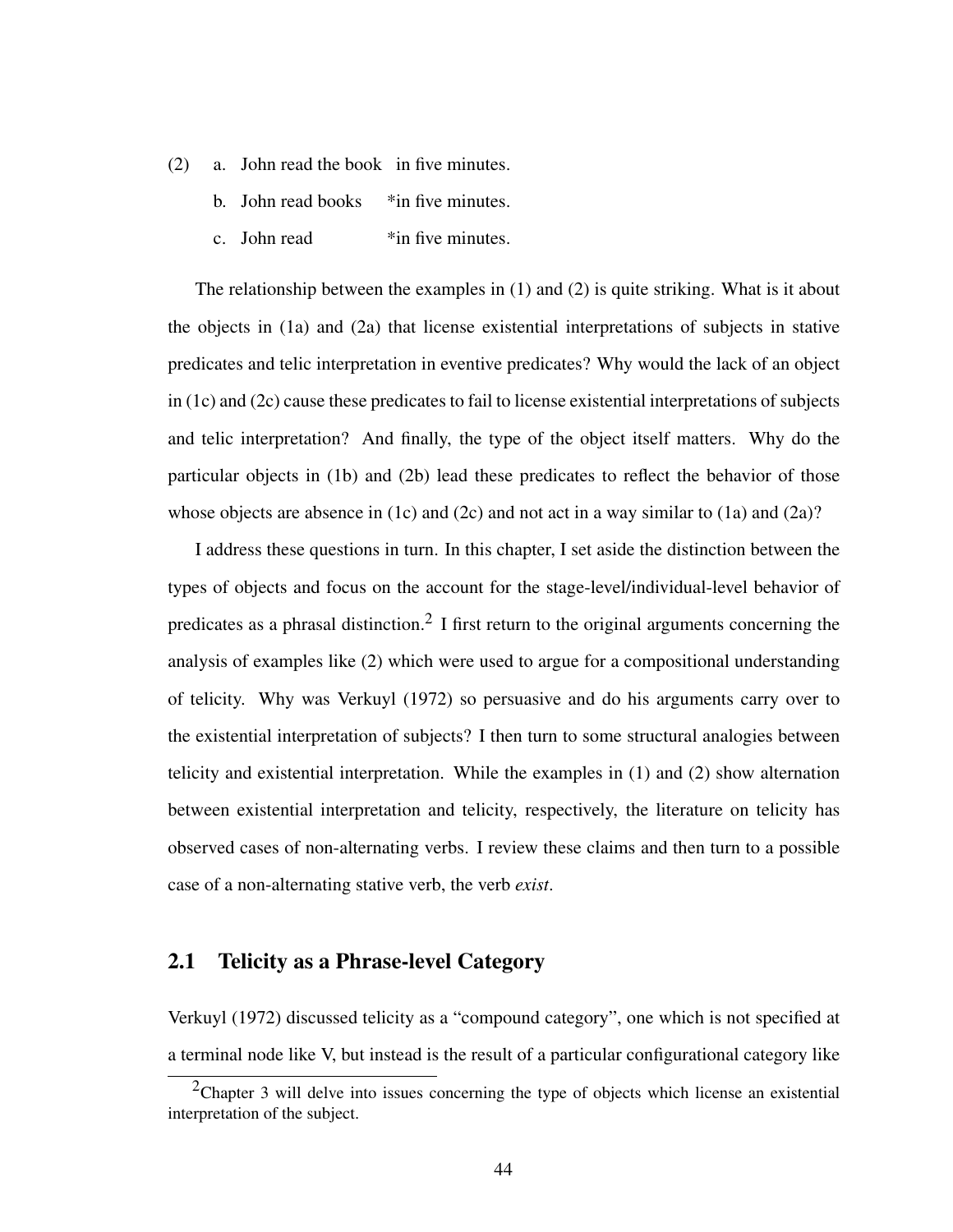- $VP<sup>3</sup>$
- (3) a. Mary walked three miles #for an hour.
	- b. Mary walked for an hour.

Verkuyl's reason for rejecting the verb as the locus of telicity followed from the consideration of several alternative analyses which I review below.

The first analysis supposed that *walk* is homophonous between two lexical items, one with a DURATIVE (atelic) feature and the other with a NONDURATIVE (telic) feature. Verkuyl quickly abandoned this analysis because it is unclear why there would be multiple lexical items for *walk*. In particular, positing multiple lexical entries fails to illuminate why the change between (3a) and (3b) is related to the presence or absence of *three miles* and not to a change reflected by the verb itself. To add to these complications, I further note, along with many others, that a large number of verbs participate in this alternation, suggesting that this alternation is far more systematic than a multiple lexical entry approach would suggest.

The second analysis maintained that *walk* is DURATIVE and suggested that the NON-DURATIVE feature is a part of *three miles*. For this analysis to work, there also has to be a rule which neutralizes the DURATIVE feature of the verb with the NONDURATIVE feature of the direct object. Verkuyl notes four difficulties with this analysis. First, this analysis suggests that aspect is not truly a "verbal" phenomenon if nonverbal constituents can receive aspectual features. Second, the analysis requires a rule which states that the nonverbal constituent's aspectual feature overrides the aspectual feature on the verb. More importantly, this analysis predicates that *three miles*, along with any other constituent which bears aspectual features, should express NONDURATIVE aspect in other sentences. However, Verkuyl

<sup>&</sup>lt;sup>3</sup>Verkuyl initially argued his point with the presence or absence of locatives in sentences like *Greetje walked (#from the Mint to the Dam) for hours* and then continued on to make his classic observations concerning the effects of objects on telicity. Here I walk through his original arguments using the presence or absence of an object as the example speaks more closely to the phenomenon of interest.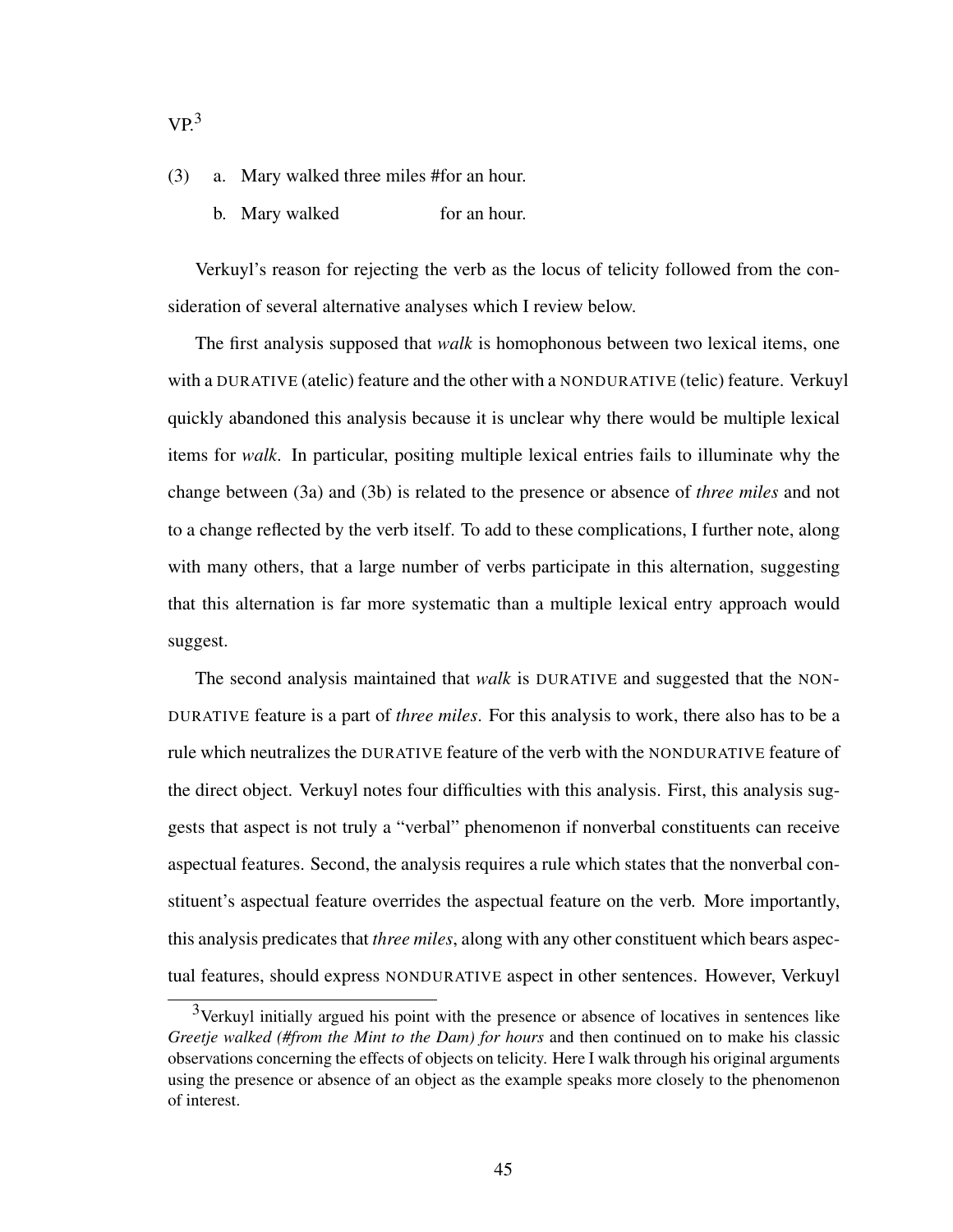notes that expressions like *three miles* do not always express a NONDURATIVE feature. In particular, *It's three miles to the nearest exit ramp* does not have a nondurative interpretation even though it has *three miles* as a constituent. Finally, this analysis misses an important generalization between nondurative aspect from nonverbal expressions like *three miles* and nondurative aspect from verbs like *fall* and *stumble*. Both of these express events which have iterative interpretations when combined with *for hours*; however, in one case the iterativity arises from the inherent NONDURATIVE feature of the verb while in the other the verb inherits a NONDURATIVE feature from its complement. The shared nondurative aspect reflected by shared iterative interpretations would have to be explained as a correspondence between the inherent NONDURATIVE verbal feature and an accidental NONDURATIVE feature coming from the verbal complement.<sup>4</sup> Since neither the verb itself nor its object can host aspectual features without conflict, Verkuyl proposes that aspect is part of the configurational category of the verb and its object, the VP.

In retrospect, several of these arguments may no longer be as important as they once were. Certainly many researchers have been arguing that nonverbal expressions *do* have aspectual features. Aspect has been extended productively to nouns, adjectives, and prepositions, arguing against the prevailing view that aspect is a purely verbal phenomenon (Jackendoff, 1991; Marín, 2009; Rijkhoff, 1991; Zwarts, 2005). Indeed, many of these analyses pursue generalizations and relationships between verbal and nonverbal domains. However, the core issue of aspect as a configurational category has remained.

Most intimately connected to the configurational argument for aspect was the role played by the object. For instance, (4e) which has no object has a non-iterative single event (i.e. durative) reading compared to both (4a) and (4b) which have objects and have iterative event (i.e. nondurative) readings. However, (4c) and (4d), which also have objects,

<sup>&</sup>lt;sup>4</sup>Indeed, Verkuyl's discussion of this hints at the special status of NONDURATIVE (telic) feature, as this determines the aspect of the predicate. More recent theory could have proposed that NON-DURATIVE is a privative feature, and that durative interpretation arises due to its absence (Olsen, 1994, 1997).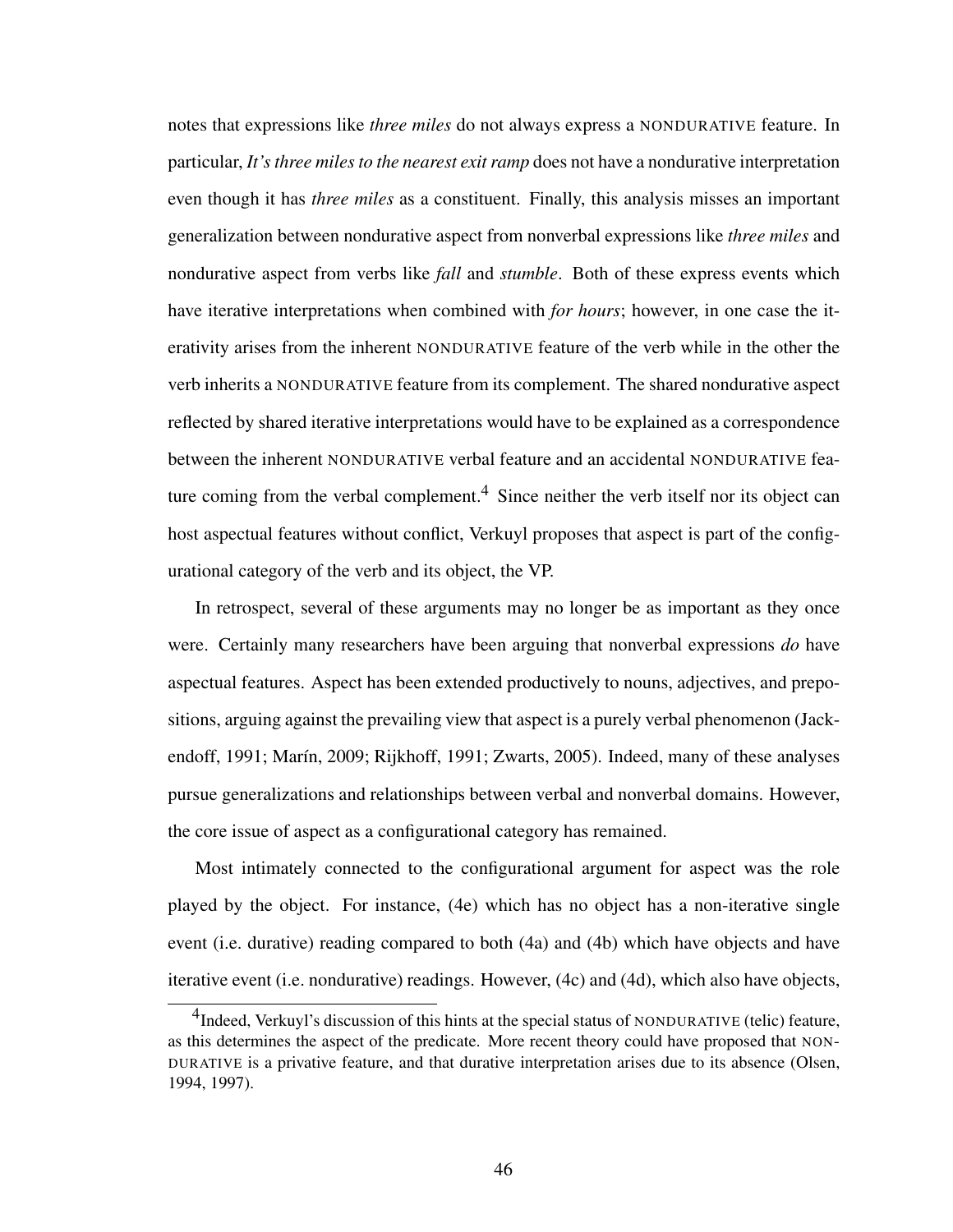pattern with (4e) in having a non-iterative single event reading.

(4) a. Robby read these two books #for an hour.

| b. Robby read a book     | #for an hour. |
|--------------------------|---------------|
| c. Robby read books      | for an hour.  |
| d. Robby read literature | for an hour.  |
| e. Robby read            | for an hour.  |

Verkuyl goes to much trouble to pull apart the differences between those objects which yield nondurative interpretations and those objects which yield durative interpretations. The opposition cannot be due to plural/singular as (4a) is plural and (4b) is singular but both yield nondurative interpretations, nor can be reduced to definite/indefinite as (4a) is definite and (4b) is indefinite, but again, both yield nondurative interpretations. However, the distinction between count (quantized) and noncount (nonquantized) objects<sup>5,6</sup> does correspond with the alternation in aspect.

Hinrichs (1985) makes a strong point concerning this relationship between the count/noncount distinction of nominals and telicity. He notes that the assumption of compositionality requires that the difference between the sentences in (4) is due to the way in which the denotation of the verb *eat* combines with the denotation of its object in each case. "Ceteris paribus, the difference in event type must be due to the semantic difference between mass and count noun semantics."

Finally, Verkuyl also observes that the intervening preposition in pseudo-intransitive sentences like (5a) and (5b), which correspond to (4a) and (4b) respectively, yields durative aspect.<sup>7</sup> The connotive alternation given in (5c) and (5d) also shows similar effects for prepositions.

<sup>5</sup>Noncount object include both mass noun and bare plural objects.

 $6$ Verkuyl (1972) also argues that the opposition of (4b) and (4c) requires the count/noncount distinction to be made at a node other than the noun. It is now common to analyze the count/noncount distinction as a syntactic distinction (Ritter, 1991, 1995).

 $<sup>7</sup>$ It is important to note that not all prepositions block nondurative (telic) interpretation. Some</sup> prepositions in fact license telic interpretation regardless of the type of object.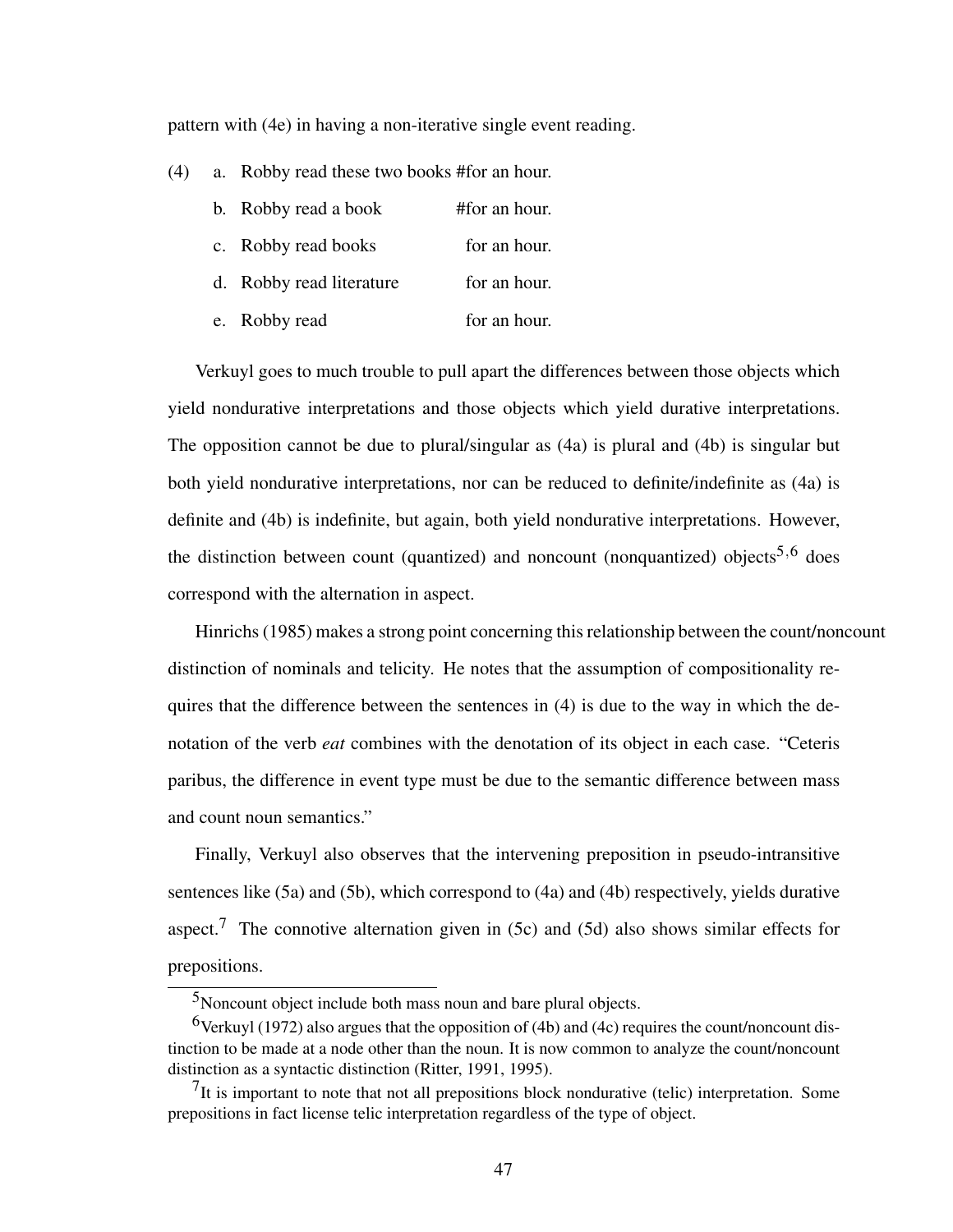(5) a. Robby ate from two sandwiches for an hour.

|  | b. |  |  | Robby ate from a sandwich | for an hour. |
|--|----|--|--|---------------------------|--------------|
|--|----|--|--|---------------------------|--------------|

- c. Robby ate at two sandwiches for an hour.
- d. Robby ate at a sandwich for an hour.

Verkuyl incorporates these observations into the configuration of aspect by ultimately arguing that nondurative (telic) aspect results from the configuration of a verb with an object of specified quantity of x, where specified quantity of x underlies the count/noncount distinction.

(6) Nondurative aspect:  $[\nabla \Psi]$   $[\nabla \Psi]$  Specified QUANTITY OF X ] ]

In much subsequent work, determining whether a phrase is a specified quantity or not has become the focus of extensive research and gone under a variety of names, including specified quantity of  $\alpha$  ( $\pm$ SQA) (Verkuyl, 1993), quantization (Krifka, 1989, 1992, 1998), boundedness (Kiparsky, 1998), and quantity (Borer, 2005a,b). I will set aside the particular details distinguishing these proposals for the time being, returning to them in Chapters 3 and 4.

(i) a. Robby wrote up two papers #for an hour.

Interestingly, the prepositions which license telic interpretation have a different syntactic behavior from those which block telic interpretation. This may suggest that prepositions like *from* introduce their objects while prepositions like *up* may not.

- (ii) a. Robby wrote up two papers #for an hour.
	- b. Robby wrote two papers up #for an hour.
	- c. Robby drank from two beers for an hour.
	- d. \*Robby drank two beers from for an hour.

b. Robby wrote up papers #for an hour.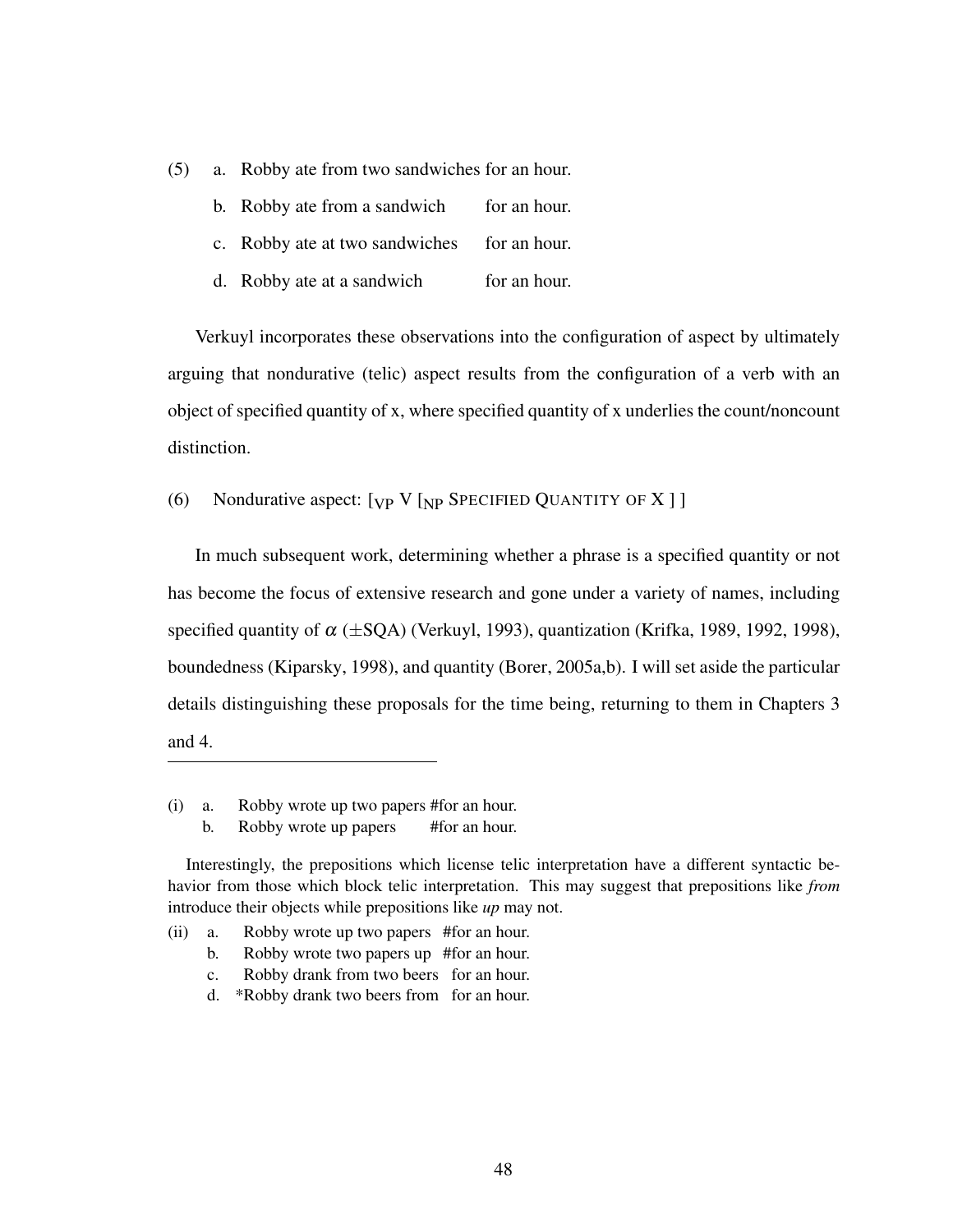## 2.2 Existential Interpretation

We are now in a position to consider some initial analyses of  $(1a)$  and  $(1c)$ , repeated in  $(7)$ below. As a reminder, the bare plural subject in (7a) can receive an existential interpretation, but cannot in (7b).

|  | (7) a. Students understand this homework. | (existential possible) |
|--|-------------------------------------------|------------------------|
|  | b. Students understand.                   | (generic only)         |

The first analysis to pursue assumes that the availability of an existential interpretation in (7b) comes from the predicate *understand* (Kratzer, 1988/1995). Let us assume that *understand* is an individual-level predicative head since the bare plural subject in (7b) cannot receive an existential interpretation. Assuming this to be on the right track, we would expect all instances of *understand* to behave as individual-level predicates. However, the presence of an existential interpretation in (7a) is not predicted. Continuing to assume that the stage-level/individual-level distinction is a property of predicative heads then leads us to propose that *understand* is homophonous between two lexical items, differing only in whether they are stage-level or individual-level. The *understand* in (7a) is stage-level and the *understand* in (7b) is individual-level.

Clearly the assumption that the stage-level/individual-level distinction is part of predicative heads gets us into trouble. It leads us to two separate lexical entries differing only in this distinction, but more importantly it fails to illuminate why the change between (7a) and (7b) is related to the presence or absence of *this homework* instead of a change reflected on *understand*.

The second analysis maintains the core assumption that predicative heads are stagelevel or individual-level, but adds that non-predicative expressions are also stage-level or individual-level. Therefore, in addition to *understand* being individual-level, we assume that *this homework* is stage-level and that there is a rule stating that a stage-level object overrides a individual-level predicative head. Let's consider this analysis in light of some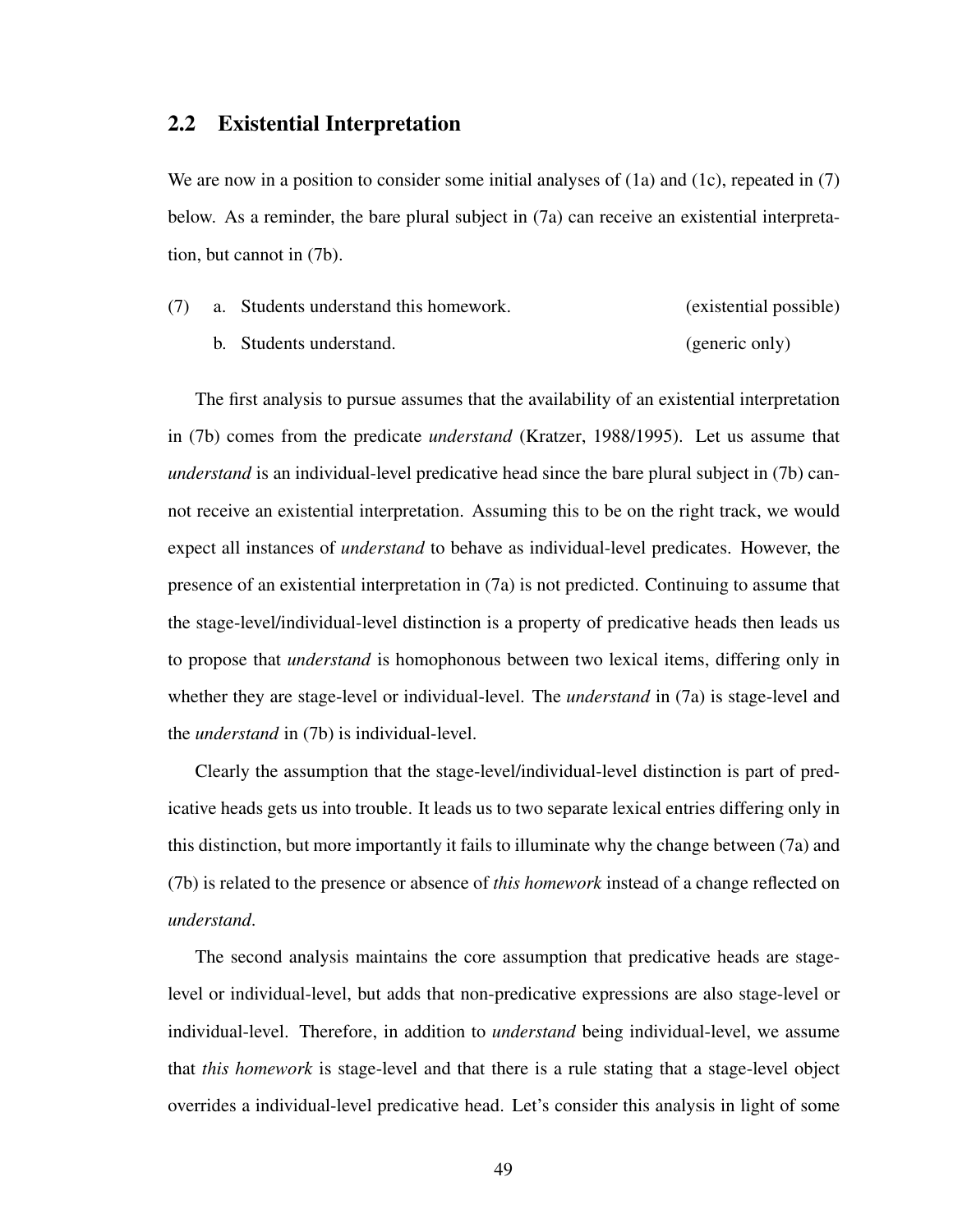of Verkuyl's objections to this analysis for telicity.

One of those objections, as applied here, would be that by allowing non-predicative phrases to be stage-level or individual-level, we lose the observation that this is a distinction between predicates. Indeed, it is not clear how the stage-level/individual-level distinction would distinguish non-predicative phrases like *this homework* from others, such as *homework*, *two homeworks*, *homeworks*, *every homework*, etc. For instance, by not being predicative, we have no way of observing whether *this homework* could license an existential interpretation of an argument. However, other characteristics of the stagelevel/individual-level distinction such as temporariness or preceptability could apply. Perhaps *this homework* is not temporary in any intuitive sense although many stage-level predicates are characteristically temporary, but it can appear in the complement of perception verbs, *John saw this homework*, another characteristic of stage-level predicates. So this objection raises important questions and clarifications. What are the core observations about stage-level/individual-level predicates which could apply to non-predicative expressions were it to be extended to them?

Assuming that the stage-level/individual-level distinction was successfully extended to non-predicative phrases, the next objection concerns the addition of a rule which projects the object's stage-level status over that of the verb's individual-level status. Why, for instance, would non-predicative phrase features projected over predicative head features and not the other way around? Does this work the same way regardless of the verb's features or the object's features? Of course, there are many possible ways to maneuver. Perhaps this rule only operates over individual-level verbs, or perhaps expressions are only marked stage-level in the lexicon and individual-level interpretation arises from the absence of a stage-level lexical item. Regardless of the direction one takes, however, a principled explanation of why these patterns are this way would be required, and not just a stipulation of rules.

Finally, one of the more interesting predictions this analysis makes is that that *this*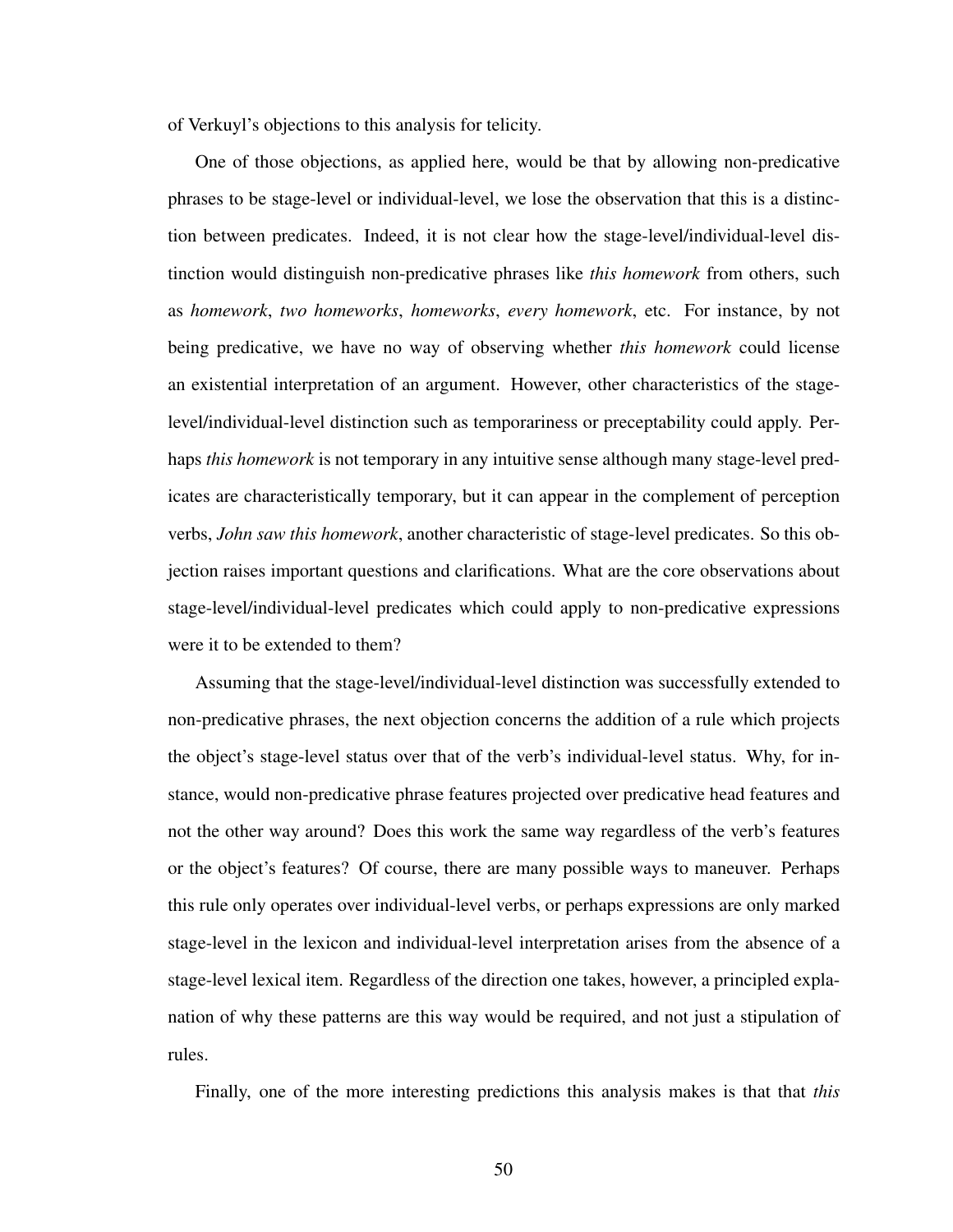*homework* should always express stage-level properties in sentences. Consider the following observation. Putting *this homework* in a position where a bare plural subject fails to receive an existential interpretation, such as the sentence *Homework sucks*, also results in a sentence in which the subject fails to receive an existential interpretation. In the sentence *This homework sucks*, the homework in question is presupposed and does not receive an existential interpretation. So much like the case for telicity, *this homework* does not always behave like it is stage-level.

Having applied the arguments of Verkuyl (1972), are we in a position to claim that the stage-level/individual-level distinction is neither a property of verbs nor a property of objects, and thus should be treated as a phrase-level distinction? Though the evidence leans in favor of a phrase-level analysis, many possibilities still remain that could rescue a lexicallevel analysis of the stage-level/individual-level distinction. In particular, the availability of existential interpretation could be linked to argument expression and transitivity of the verb. However, there is an important observation to consider: the type of the object matters to the availability of existential interpretation. Turning to the type of the object in more detail, note that (8) which has an object like (7a) is still unable to assign an existential interpretation to its subject.

## (8) Students understand homework. (generic only)

If we follow Hinrichs (1985) again, we are lead to the conclusion that the difference between these sentences must be due to the way in which the denotation of *understand* combines with the denotation of these objects. That the ability to license an existential interpretation of subjects is linked to both the presence of an object and, when present, the particular type of the object provides us with strong evidence that this phenomenon is compositional and not a fact about the lexical entry of *understand*.

As to what types of objects matters for the licensing of an existential interpretation of subjects, we will return to the role played by the object in more detail in the next chapter

51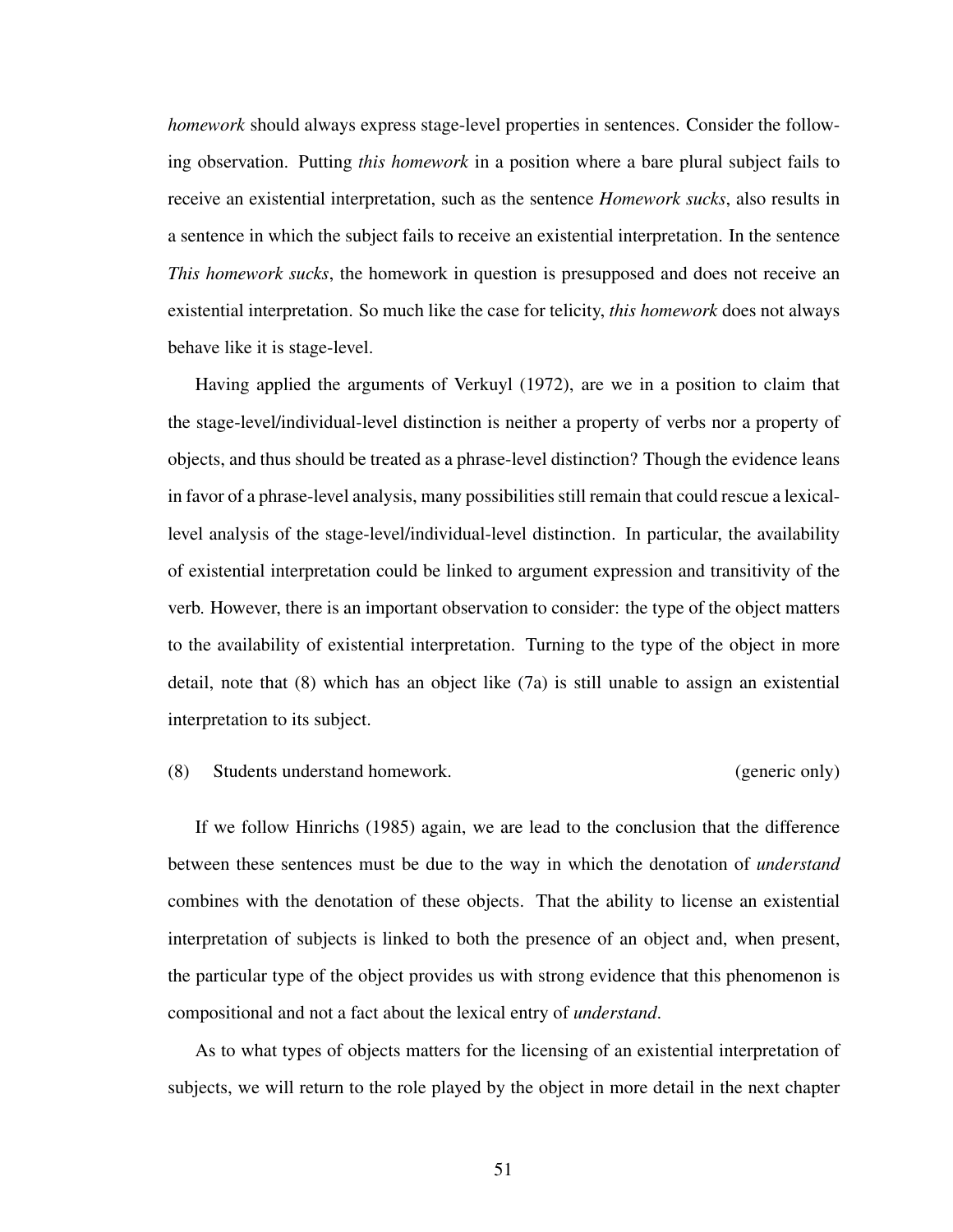where I will argue that quantization is operative in the domain of stative predicates and is reflected in their ability to license an existential interpretation of their subjects.

The final observation which Verkuyl made concerning the phrase level behavior of telicity concerned what he called pseudo-intransitive sentences. For these sentences, the properties of the object introduced through a preposition did not affect the telicity of the predicate. The same could hold true for the availability of an existential interpretation of subjects in stative predicates.

Many stative verbs obligatorily require the presence of a preposition in transitive constructions, including *belong to*, *consist of*, *depend on*, *live in*, and *matter to*. However, each of these examples alternates in their availability of an existential interpretation of subjects.

| (9) | a. Students belong to this club.                  | (existential possible) |
|-----|---------------------------------------------------|------------------------|
|     | b. Students belong to clubs.                      | (generic only)         |
|     | (10) a. Skin cream consists of these ingredients. | (existential possible) |
|     | b. Skin cream consists of ingredients.            | (generic only)         |
|     | $(11)$ a. Laws depend on this election.           | (existential possible) |
|     | b. Laws depend on elections.                      | (generic only)         |
|     | (12) a. Monkeys live in these trees.              | (existential possible) |
|     | b. Monkeys live in trees.                         | (generic only)         |
|     | (13) a. People matter to this company.            | (existential possible) |
|     | b. People matter to companies.                    | (generic only)         |

Transitive *believe* takes either a direct object or a prepositional object; however, again both of these forms show the alternation. $8$ 

| (i) a. |  | Philosophers think about these crazy ideas in language. |  |  |  | (habitual) |
|--------|--|---------------------------------------------------------|--|--|--|------------|
|--------|--|---------------------------------------------------------|--|--|--|------------|

- b. Philosophers think about crazy ideas in language. (habitual)
- c. Philosophers think these crazy thoughts about language. (stative: existential possible)
- d. Philosophers think crazy thoughts about language. (stative: generic only)
- 

<sup>8</sup>Transitive *think* can also take a direct object or prepositional object, but the same comparisons cannot be made since the direct object form is stative while the prepositional object form is habitual.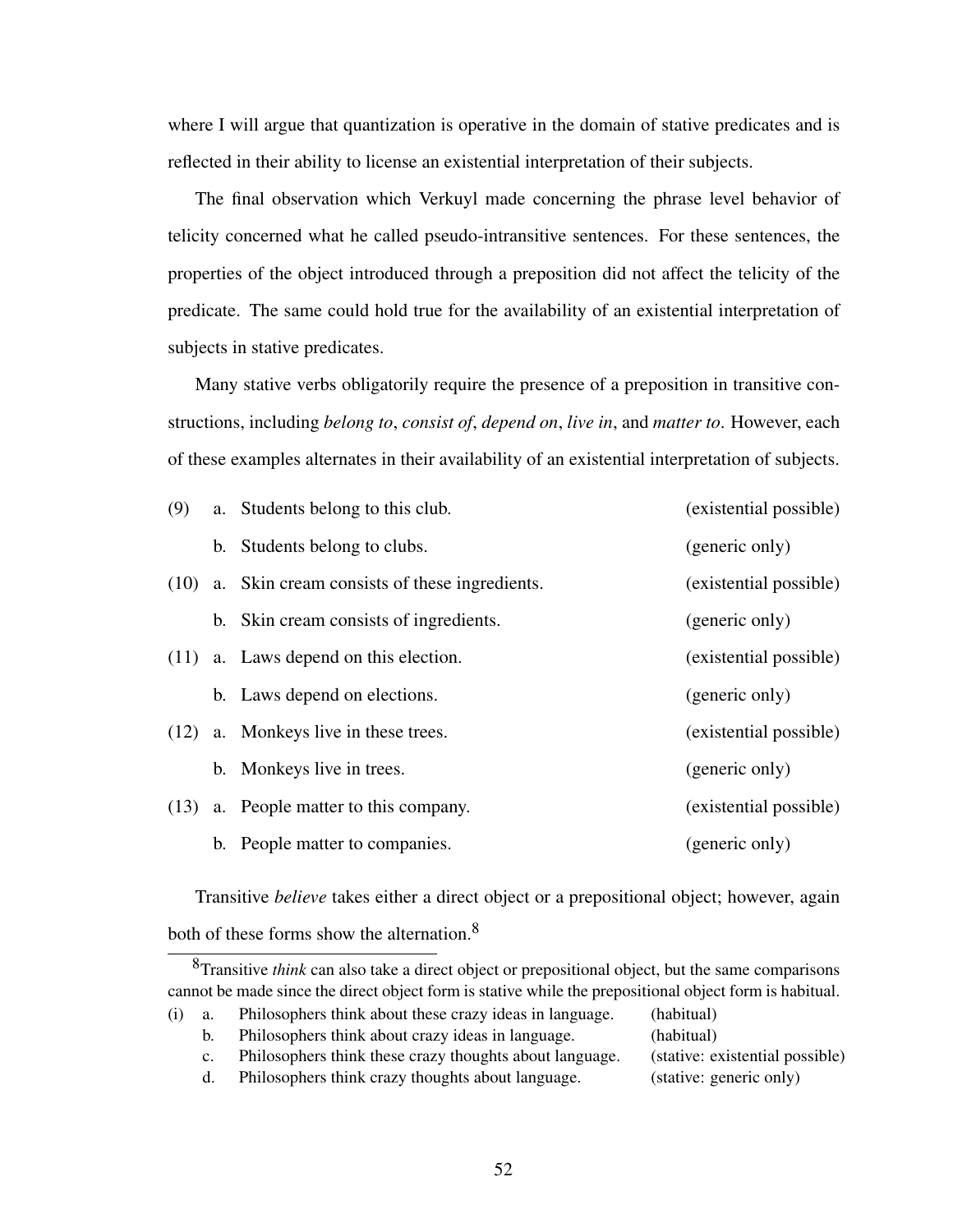|  | (14) a. Linguists believe in this theory about language. | (existential possible) |
|--|----------------------------------------------------------|------------------------|
|  | b. Linguists believe in theories about language.         | (generic only)         |
|  | c. Linguists believe this theory about language.         | (existential possible) |
|  | d. Linguists believe theories about language.            | (generic only)         |

These observations suggest that the preposition in stative predicates may not be related to their objects in the same manner as the prepositions in eventive examples like those (5) are.<sup>9</sup>

Summing up, Verkuyl's initial observations about telicity as a configurational category can be made about the availability of an existential interpretation for subjects in stative predicates. The most convincing line of evidence comes from the interaction between the verb and its object. In particular, those stative predicates which lack an object are unable to license an existential interpretation. However, the mere presence of an object it not sufficient; only certain types of objects are able to license an existential interpretation. I will return to the role objects play in licensing an existential interpretation in Chapter 3.

# 2.3 Other Relationships between Telicity and Existential Interpretation

If there is a tighter connection between telicity and existential interpretation, then we expect other parallel behaviors to arise. Here I will explore the possibility that the availability of

- c. Laws depend on this election.
- d. \*Laws depend this election on.
- e. Monkeys live in these trees.
- f. \*Monkeys live these trees in.

As the role of prepositions in stative predicates is not a main concern of this dissertation, I set these observations aside for future consideration.

<sup>&</sup>lt;sup>9</sup>Observe also that these prepositions cannot follow the object, similar to those prepositions which do not affect telicity mentioned in fn. 7.

<sup>(</sup>i) a. Linguists believe in this theory.

b. \*Linguists believe this theories in.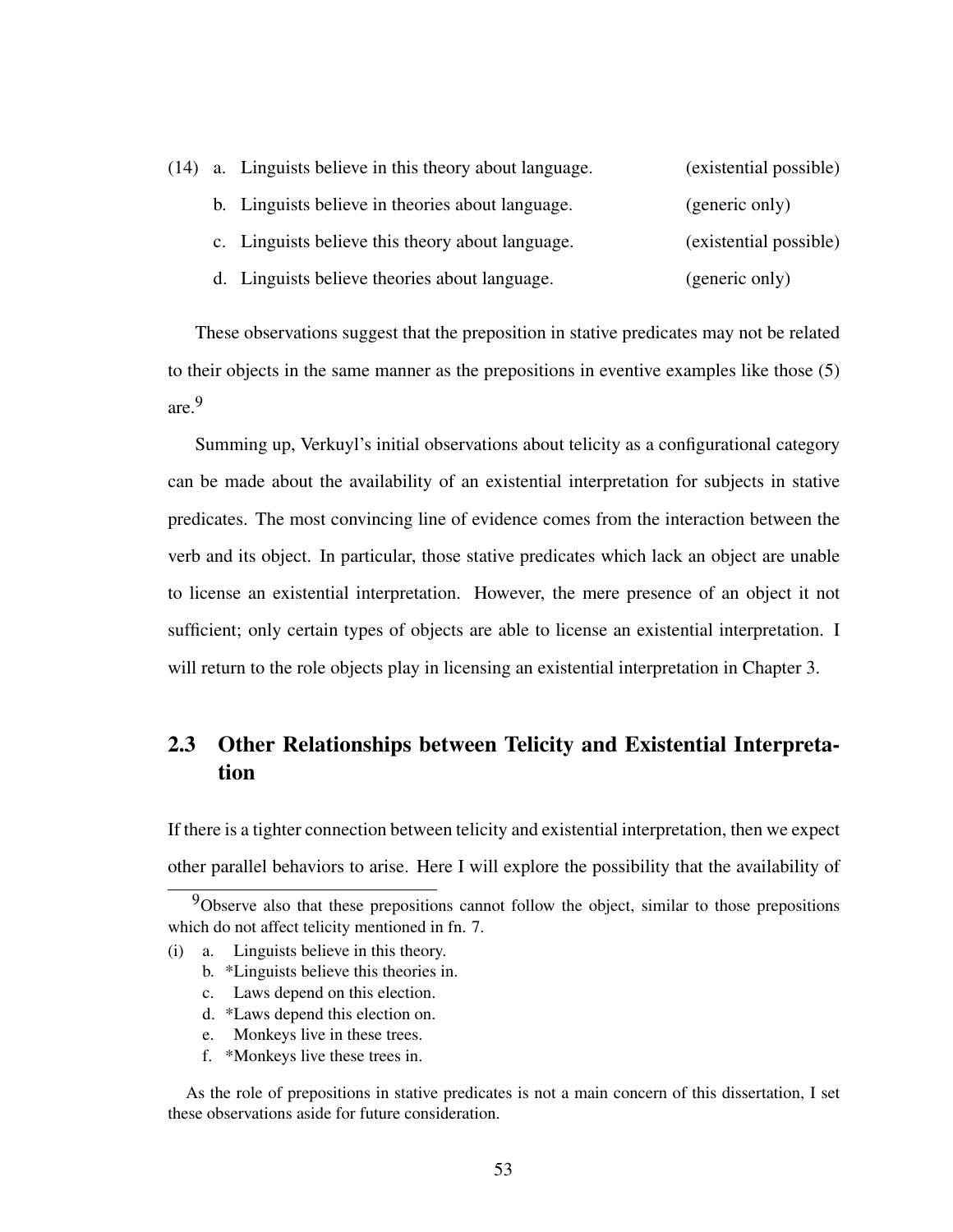an existential interpretation may depend only on the particular stative verb. I first review the literature on telicity that concerns those verbs which block the alternation of telicity based on their objects. I then turn my attention to *prima facie* cases of stative verbs which block the alternation of existential interpretation based on their objects.

#### 2.3.1 Non-alternating Verbs

In the literature on telicity, there are cases where verbs do not follow the pattern of (2) and appear to be insensitive to their objects. One class is activity verbs and another is achievement verbs. I review both in turn below, starting first with the class of activity verbs whose predicates appear to receive an atelic interpretation even in the presence of a quantized object, and then turning to the class of achievement verbs whose predicates appear to receive a telic interpretation even without a quantized object.

#### 2.3.1.1 Activity (Atelic) Verbs

A classical issue for the compositional analysis of telicity is verbs like *push* and *pull* which, regardless of their object, appear to remain durative in their interpretation. Even with a quantized object like *the cart*, as in (15), the predicate appears to remain atelic, blocking *in X time* modifiers and accepting *for X time* modifiers.

- (15) a. Kim pushed the cart \*in five minutes/for five minutes.
	- b. Kim pulled the cart \*in five minutes/for five minutes.

Kiparsky (1998), Schein (2002), and Borer (2005b), however, all claim that the prototypical activity verbs, like *push* and *pull*, are sensitive to their internal argument. I summarize the arguments of Schein (2002) and Borer (2005b) below.

Schein (2002) notes that context plays an enormous role in the interpretation of these sentences. He notes that examples like (16a) are unacceptable if the cannon is moving linearly towards the Union battery. However, if the cannon is being rotated to face the Union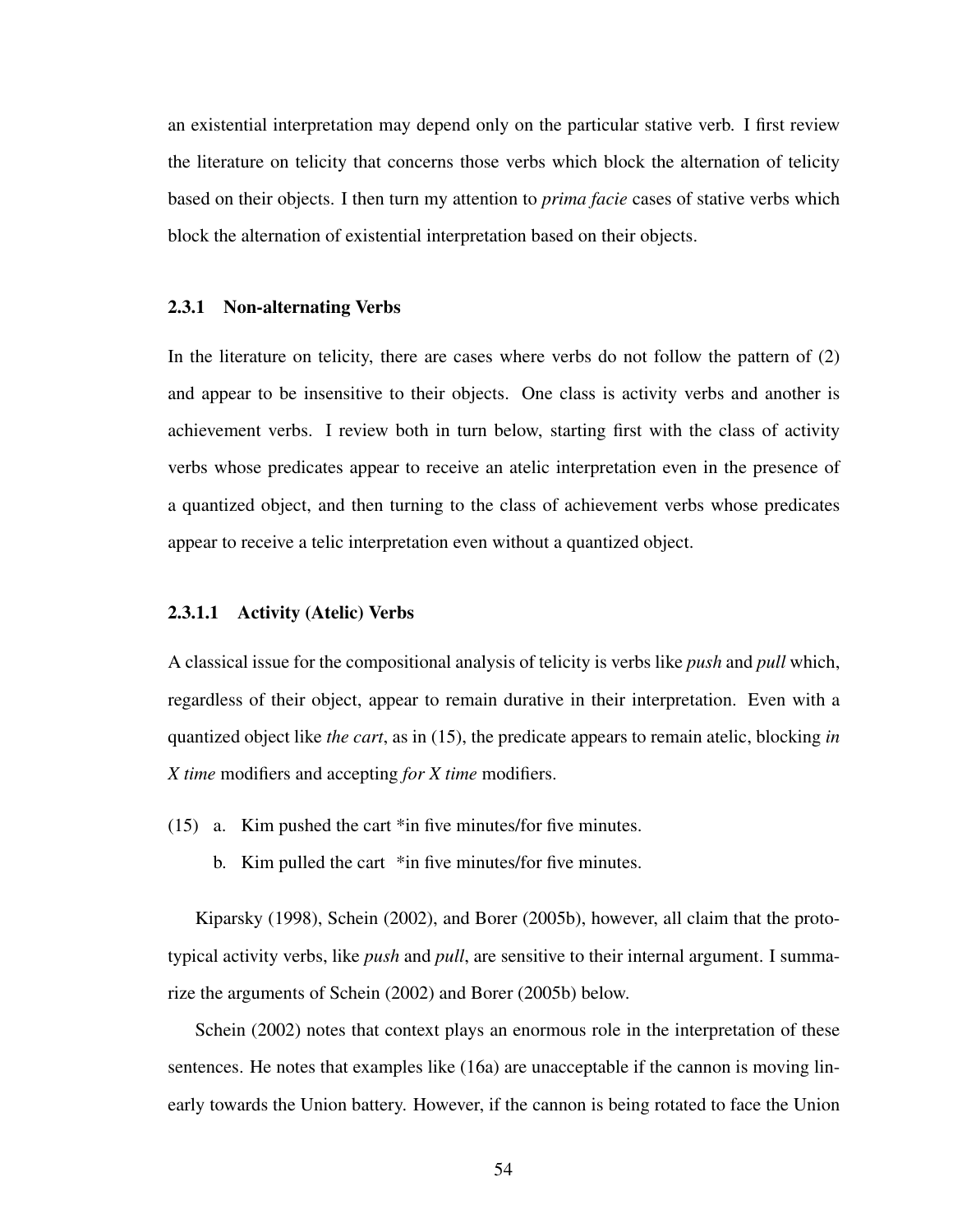battery, then (16a) is acceptable. Note that the same is true of example (16b). This observation demonstrates that activity verbs like *heave* and *push* can have telic interpretation.

- (16) a. Johnny Reb heaved the cannon toward the Union battery in ten seconds.
	- b. Johnny Reb pushed the cannon toward the Union battery in ten seconds.

Borer (2005b) points out that with *push* and *pull*, a telic interpretation is easily available given objects like buttons, ropes, and levers; the examples in (17) are most naturally interpreted as iterative events.<sup>10</sup> She notes that our world knowledge of pushing buttons and pulling ropes is filled with telic events whereas pushing carts is not. This leads her to claim that there is nothing necessary or sufficient in *push* or *pull* which forces a telic or atelic interpretation.

- (17) a. Kim pushed the button/the lever #for five minutes.
	- b. Kim pulled the rope/the lever #for five minutes.

To this evidence, I add evidence coming from the interpretation of coordinated predicates (Kamp, 1979; Partee, 1984). When coordinated, two telic predicates give rise to a sequential interpretation. As such, the truth-conditions for (18a) and (18b) are distinct. Coordination of two atelic predicates, however, allows for a simultaneous reading. (19a) and (19b) could be truth-conditionally equivalent (though a sequential interpretation is also available).

|  | (18) a. The vase broke and fell. | (sequential only)       |
|--|----------------------------------|-------------------------|
|  | b. The vase fell and broke.      | (sequential only)       |
|  | $(19)$ a. Kim ran and sang.      | (simultaneous possible) |
|  | b. Kim sang and ran.             | (simultaneous possible) |

It should be noted that this test does not obviate the importance of the object. The truth-conditions of (20a) and (20b) are distinct, while those of (21a) and (21b) are not.

 $10$ Borer (2005b) notes, however, that these predicates are ambiguous between a telic and atelic interpretation.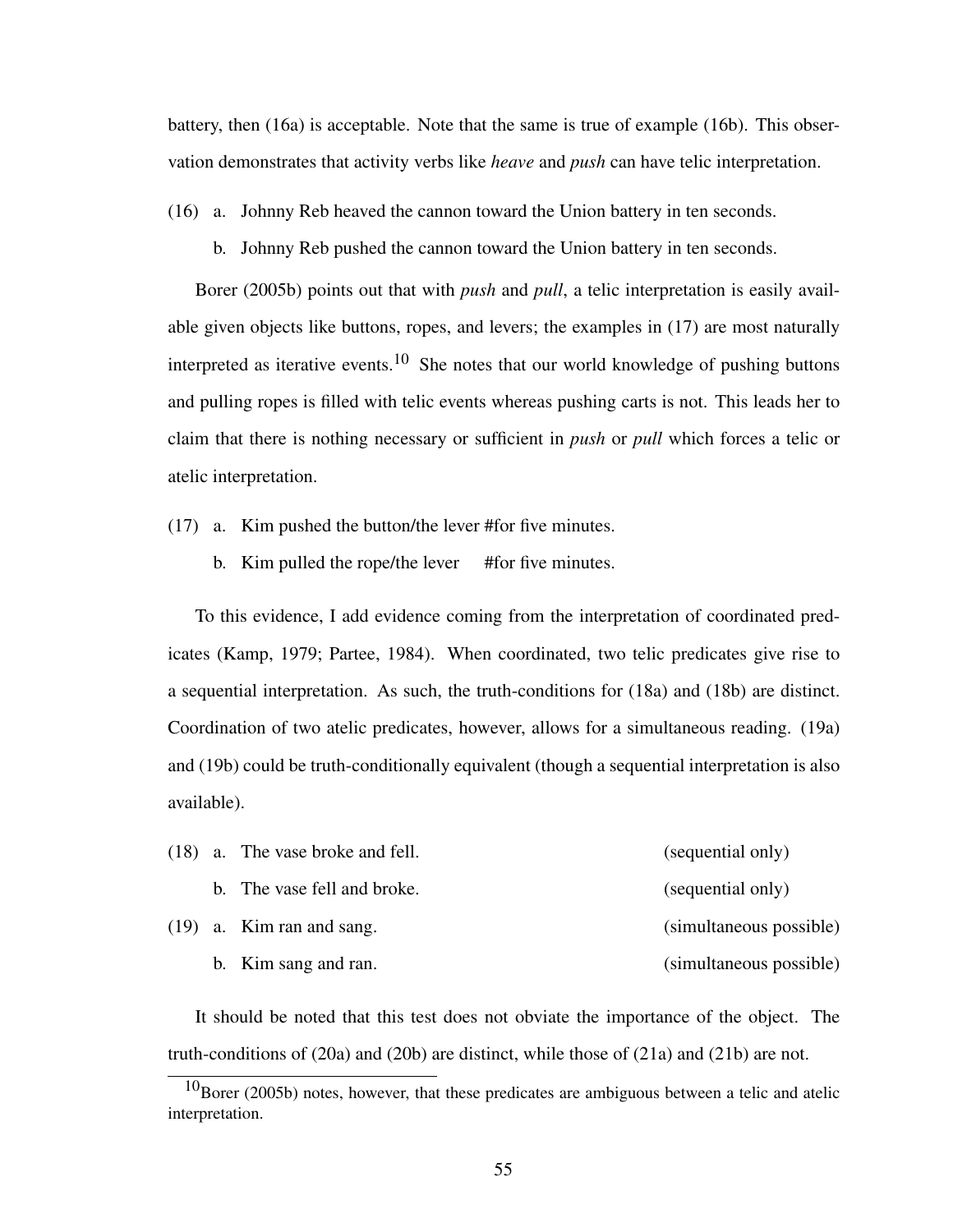|  | (20) a. Terry read and sang the music. | (sequential only)       |
|--|----------------------------------------|-------------------------|
|  | b. Terry sang and read the music.      | (sequential only)       |
|  | $(21)$ a. Terry read and sang music.   | (simultaneous possible) |
|  | b. Terry sang and read music.          | (simultaneous possible) |

When coordinated, *push* and *pull* mirror this behavior of depending on their internal argument for their interpretation. (22a) and (22b) are most naturally is interpreted as sequential (abet iterative) events and not as a single event; whereas, (23a) and (23b) are interpreted as simultaneous, describing a single event.

|  | (22) a. Kim pushed and pulled the cart. | (sequential only)       |
|--|-----------------------------------------|-------------------------|
|  | b. Kim pulled and pushed the cart.      | (sequential only)       |
|  | (23) a. Kim pushed and pulled carts.    | (simultaneous possible) |
|  | b. Kim pulled and pushed carts.         | (simultaneous possible) |

Taken together, activity verbs do not provide evidence for a class of verbs which are not sensitive to their objects. However, as the review above demonstrates, caution is in order. Verbs which do not appear to alternate may in fact allow for alternation under very particular circumstances. Understanding the nature of these circumstances is part of what the theory of aktionsart should provide us.

## 2.3.1.2 Achievement (Telic) Verbs

The status of achievement verbs has, like their activity counterparts, elicited controversy in the literature. Achievements are reported to differ from accomplishments in terms of their punctuality, and it is this punctuality that arguably underlies their telic interpretation. Demonstrating that achievements are not punctual would provide the first line of evidence against their inherent telicity. Evidence for their punctuality traditionally comes from the unavailability of the progressive, which has been the classic test distinguishing states and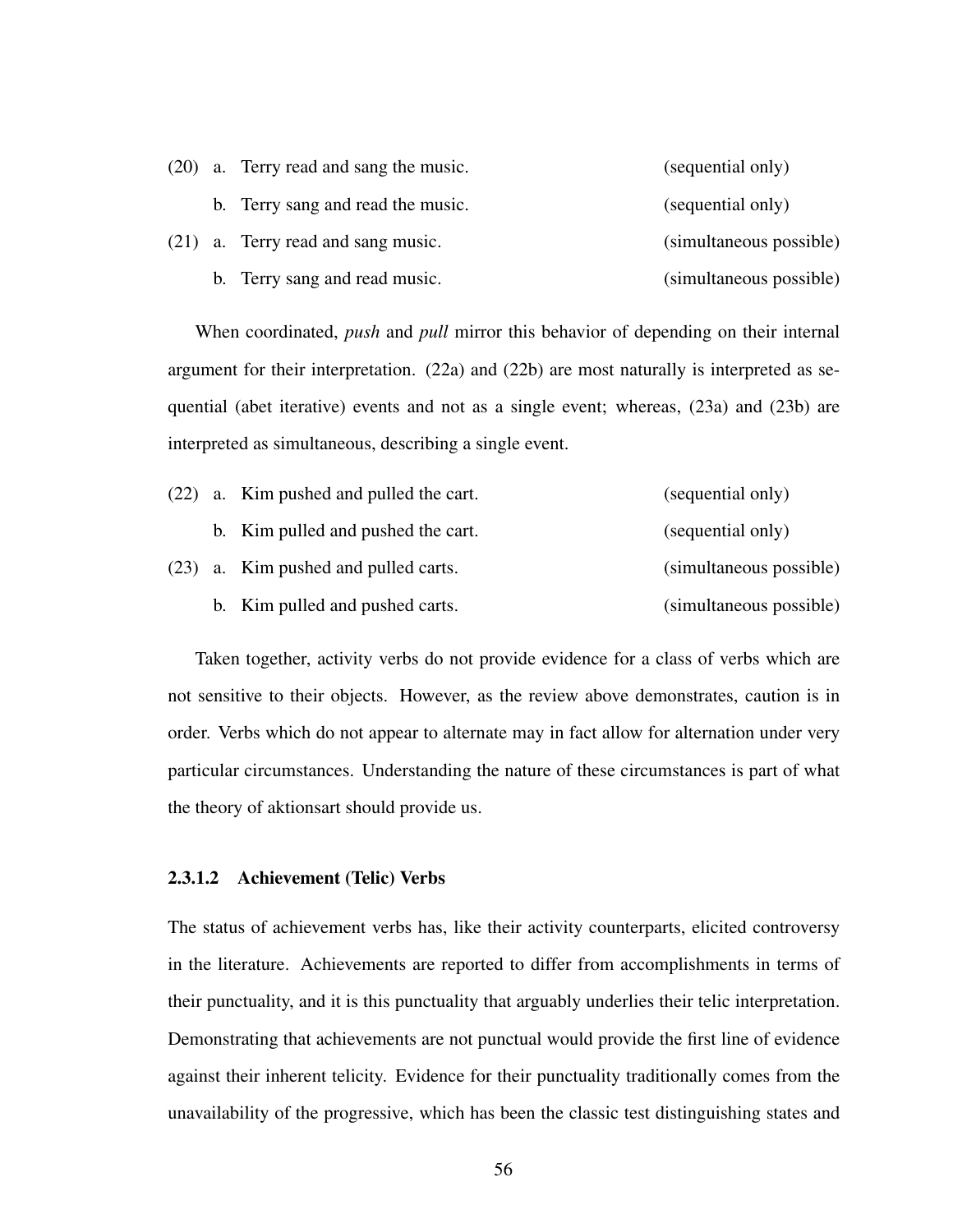achievements from activities and accomplishments. However, many examples like (24) exist to counter this claim.

- (24) a. He is leaving.
	- b. He is arriving.

Rothstein (2004) also notes that achievements in the progressive do not entail their simple past versions as in (25). This failure of entailment, called the imperfective paradox, is also found for accomplishments (26) and has been argued to reflect the intermediate stages leading up to the culmination of a telic event. These examples, then, suggest that achievements may have intermediate stages and therefore cannot be truly punctual.

- (25) a. The plane was landing.  $\rightarrow$  The plane landed.
	- b. Jane was reaching the summit.  $\rightarrow$  Jane reached the summit.
- (26) a. Mary was building a house.  $\rightarrow$  Mary built a house.
	- b. Jane was writing a paper.  $\rightarrow$  Jane wrote a paper.

The seminal observations in Mittwoch (1991) challenge the view that the existence of progressive achievements in (24) denies the underlying punctuality of achievements. First, some achievement verbs like *notice* and *spot* in (27) simply do not admit a progressive interpretation. Second, aspectual verbs like *still*, *stop*, and *finish* in (28), which are sensitive to the activity progression, do not take achievement complements.

- (27) #She is noticing/spotting the eagle.
- (28) a. #He is still arriving.
	- b. #She stopped arriving.
	- c. #She finished leaving.

Rothstein (2004) observed further distinctions between progressive achievements and other types of progressives. She noted that progressive achievements like (29a) have a "slow motion" reading (brought out with the addition of *just* or *finally*). Progressive accomplishments like (29b) lack this reading. Also, progressive achievements can be para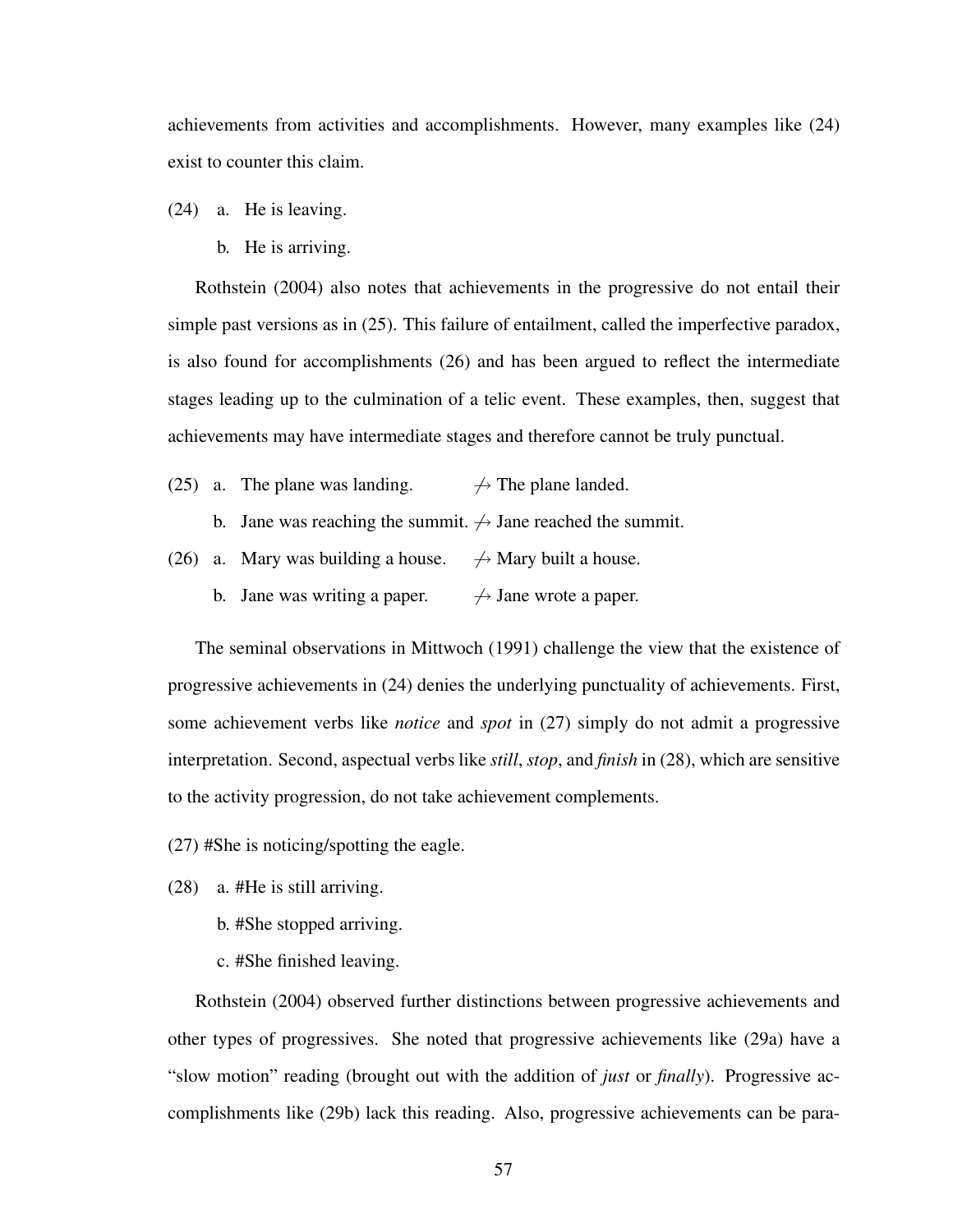phrases with *about to* without a furturative interpretation. (30b) is a good paraphrase of (30a), whereas (30d) is not a paraphrase of (30c).

(29) a. Jane is (just/finally) reaching the summit.

- b. Jane is (just/finally) building a house.
- (30) a. The train is arriving at the station.
	- b. The train is about to arrive at the station.
	- c. Jane is building a house.
	- d. Jane is about to build a house.

Related more strongly to the telic interpretation of achievements is their insensitivity to their internal arguments. Mittwoch (1991) observes these effects in both the conjunction test used in Verkuyl (1989) and the interpretation of *for X time*. As Verkuyl noted, (31a) requires that there were two printing events, the first on Saturday and the second on Sunday. Similarly, (31b) may have a two event interpretation, but it also has a one event interpretation in which the computer has been working constantly all weekend.

- (31) a. The computer printed a paper on Saturday and on Sunday. (two events only)
	- b. The computer ran on Saturday and on Sunday. (one event possible)

What Mittwoch pointed out is that sentences with achievement verbs like *strike* and *notice* in (32) only admit a two event interpretation, even when their objects allow atelicity when paired with non-achievement verbs as in (33). The same facts hold true with *for X time*. The sentences in (34) are only good on iterative interpretations although these objects allow continuous interpretations as in (35).

- (32) a. The prospector struck oil on Saturday and on Sunday. (two events only) b. Mary noticed ink on her sleeve on Saturday and on Sunday. (two events only)
- (33) a. The prospector pumped oil on Saturday and on Sunday. (one event possible) b. The machine produced ink on Saturday and on Sunday. (one event possible)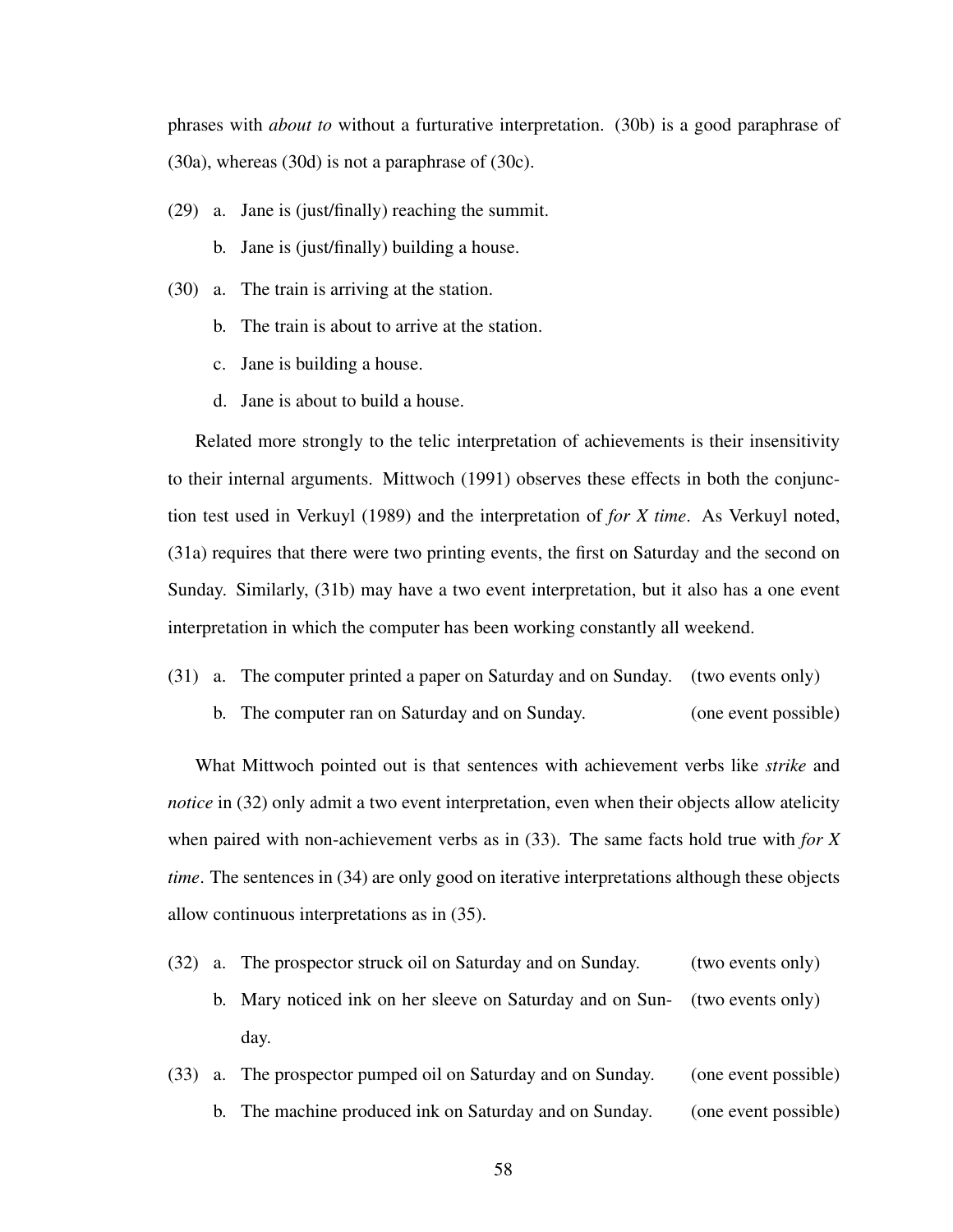- $(34)$  a. The prospector struck oil #for two weeks.
	- b. Mary noticed ink on her sleeve #for five minutes.
- $(35)$  a. The prospector pumped oil for two weeks.
	- b. The machine produced ink for five days.

Returning to the examples of progressive achievements, Mittwoch's observation makes a predication about the entailment patterns of the imperfective paradox. Progressive achievements with bare objects should still fail to entail their simple past counterparts, whereas non-achievement verbs with bare objects should now entail their simple past counterparts. This prediction is born out. Certainly, the process of finding oil or receiving ink can be interrupted such that no oil was actually ever found and no ink was actually ever received.

(36) a. The prospector was finding oil.  $\rightarrow$  The prospector found oil.

| Mary was receiving ink. | $\rightarrow$ Mary received ink. |
|-------------------------|----------------------------------|
|                         |                                  |

- (37) a. Mary was eating cake.  $\rightarrow$  Mary ate cake.
	- b. Jane was drinking coffee.  $\rightarrow$  Jane drank coffee.

Finally, Mittwoch claims that there are no simple intransitive verbs other than achievement verbs that are unequivocally telic in their interpretation.<sup>11</sup> The following examples are taken from Borer (2005b).

- (38) a. Lava erupted (from Vesuvius) on Sunday and on Monday. (two events only)
	- b. Poisonous gas exploded in Fairfax on Sunday and on Monday. (two events only)

<sup>11</sup>Importantly, given the sensitivity of verbs to their *internal* arguments, one must be careful that these are unergative verb (which do not have an internal argument) and not unaccusative verbs (which do). As evidence, *erupt* and *explode* do not participate in the causative alternation, as in (i). Thus, in no way is *lava* or *poisonous gas* a subject derived from an internal argument position in (38).

<sup>(</sup>i) a. \*Vesuvius erupted lava.

b. \*The bomb exploded poisonous gas in Fairfax.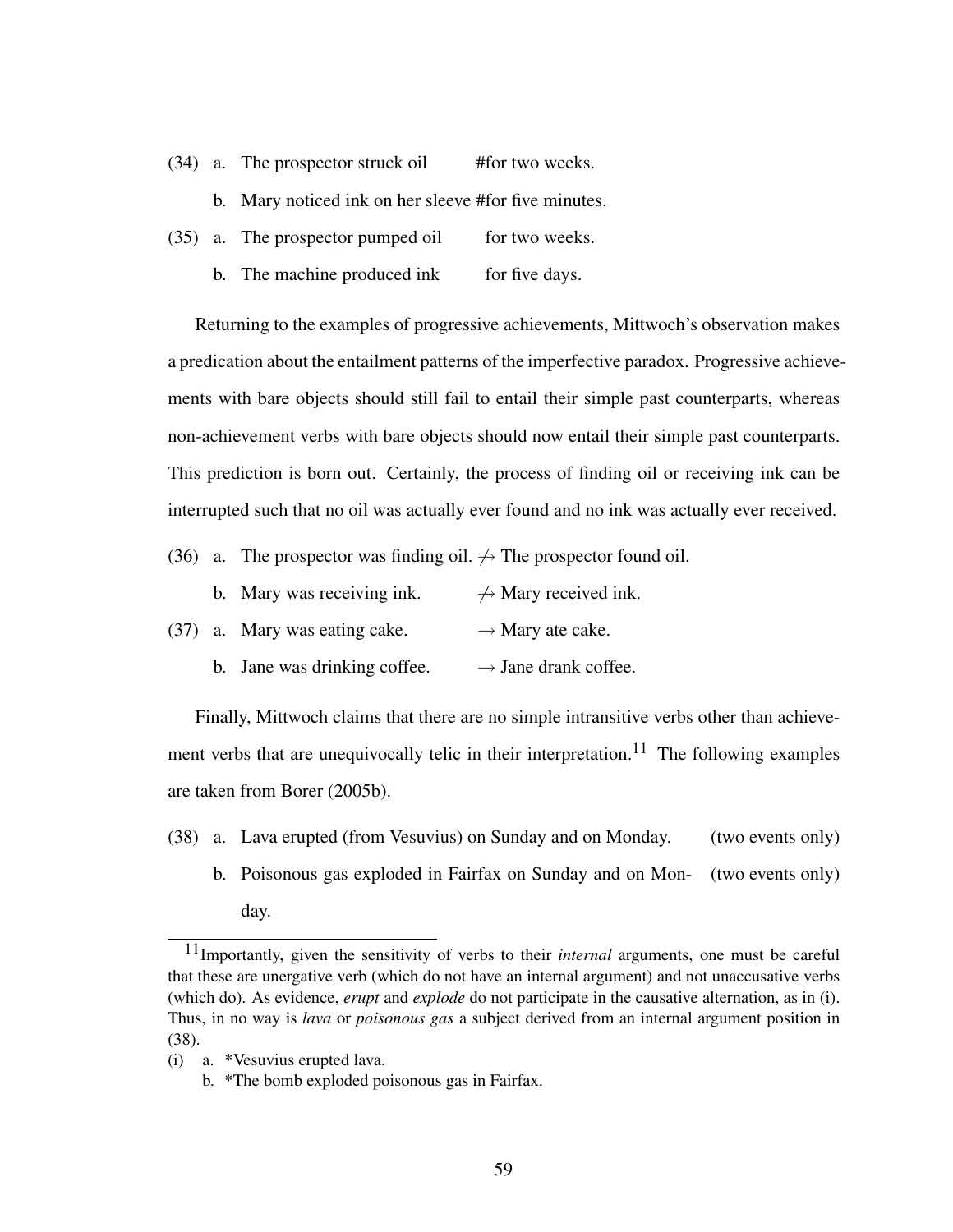Considering the evidence above, there is reasonable support for the class of achievement verbs. This class of verbs always admits a telic interpretation for the sentences they are found in. Furthermore, this class of verbs blocks atelic interpretations of their sentences.

#### 2.3.2 Non-alternating Stative Verbs

As we saw in Section 2.2, the presence of an internal argument may affect a predicate's ability to license an existential interpretation of its subject. A natural question to ask, in parallel with telicity, is whether there are stative verbs which either license or fail to license an existential interpretation of their subject regardless of their internal argument. I will first consider the possibility of individual-level verbs, those verbs whose predicates fail to license an existential interpretation of their subjects even in the presence of demonstrative objects. I will then turn to the possibility of stage-level verbs, those verbs whose predicates license an existential interpretation of their subjects even without an object at all.

# 2.3.2.1 Individual-level (Generic-only) Verbs

Although evidence for activity verbs has consistently been overturned in the literature, it is possible that, in analogy with the possible existence of activity verbs whose predicates are atelic regardless of their internal argument, we might find stative verbs whose predicates obligatorily fail to assign an existential interpretation to their subjects. The skepticism of the existence of activity verbs in light of Section 2.3.1.1 should be tempered, here, as the realm of stative predicates may not behave like eventive predicates.

As part of a larger project aimed at separating out the subproperties of stage-level/individuallevel predicates, Jäger (1997; 2001) proposes that a predicate's ability to license an existential interpretation of its subject is an property independent from other classic stagelevel/individual-level behaviors. These studies are useful here in that they delimit the cases where we would most likely expect to find verbs whose predicates fail to license an existential interpretation of their subjects as they have been independently claimed to not

60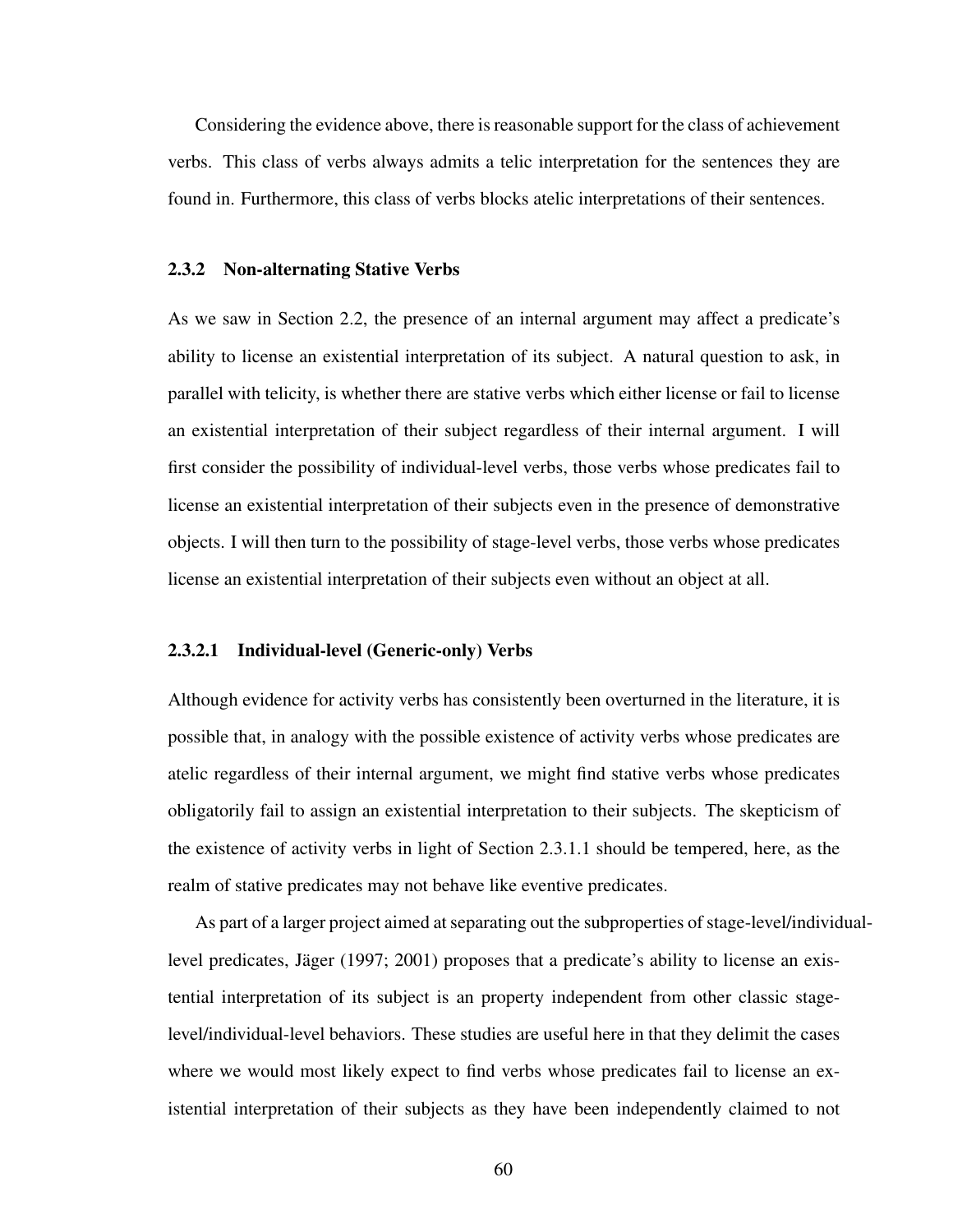license an existential interpretation even when they allow for other stage-level behaviors like transitoriness and perceptability.

The first of these cases is the verb *tower*. Jäger (2001) observes that the verb *tower* has a strongly preferred generic interpretation as shown in (39a) and predicates over the lifetime of its subject as in (39b), both characteristic of individual-level predicates. However, this verb is allowed in the complement of perception verbs as in (39c), a property of stage-level predicates.

- (39) a. Skyscrapers tower over the Empire State Building. (generic strongly preferred)
	- b. Next year, the new skyscraper will tower over the Empire State Building.

 $\rightarrow$  The skyscraper does not exist yet.

c. We saw the World Trade Center tower over the Empire State Building.

We are immediately interested in the judgment concerning the availability of an existential interpretation in (39a). Although judgments are claimed to strongly favor generic interpretation, the question for us is whether an existential interpretation is possible at all. Certainly in the context given in (40), (39a) seems to allow an existential interpretation.

(40) The Empire State Building stands at 1250 feet and was the tallest building in the world for over 40 years after its construction. But man's ambition for bigger and taller has lead the the construction of 15 taller buildings. Nowadays, skyscrapers tower over the Empire State Building.

The verb *tower* also can been seen to alternate in its ability to license an existential interpretation given its internal argument. The sentence in (41a) with a demonstrative object allows for a clear existential interpretation, but with a bare plural as in (41b), the ability to license an existential interpretation is blocked. Even when embedded in contexts like that in (40), (41b) cannot license an existential interpretation.

|  | (41) a. Skyscrapers tower over this building. | (existential possible) |
|--|-----------------------------------------------|------------------------|
|  | b. Skyscrapers tower over buildings.          | (generic only)         |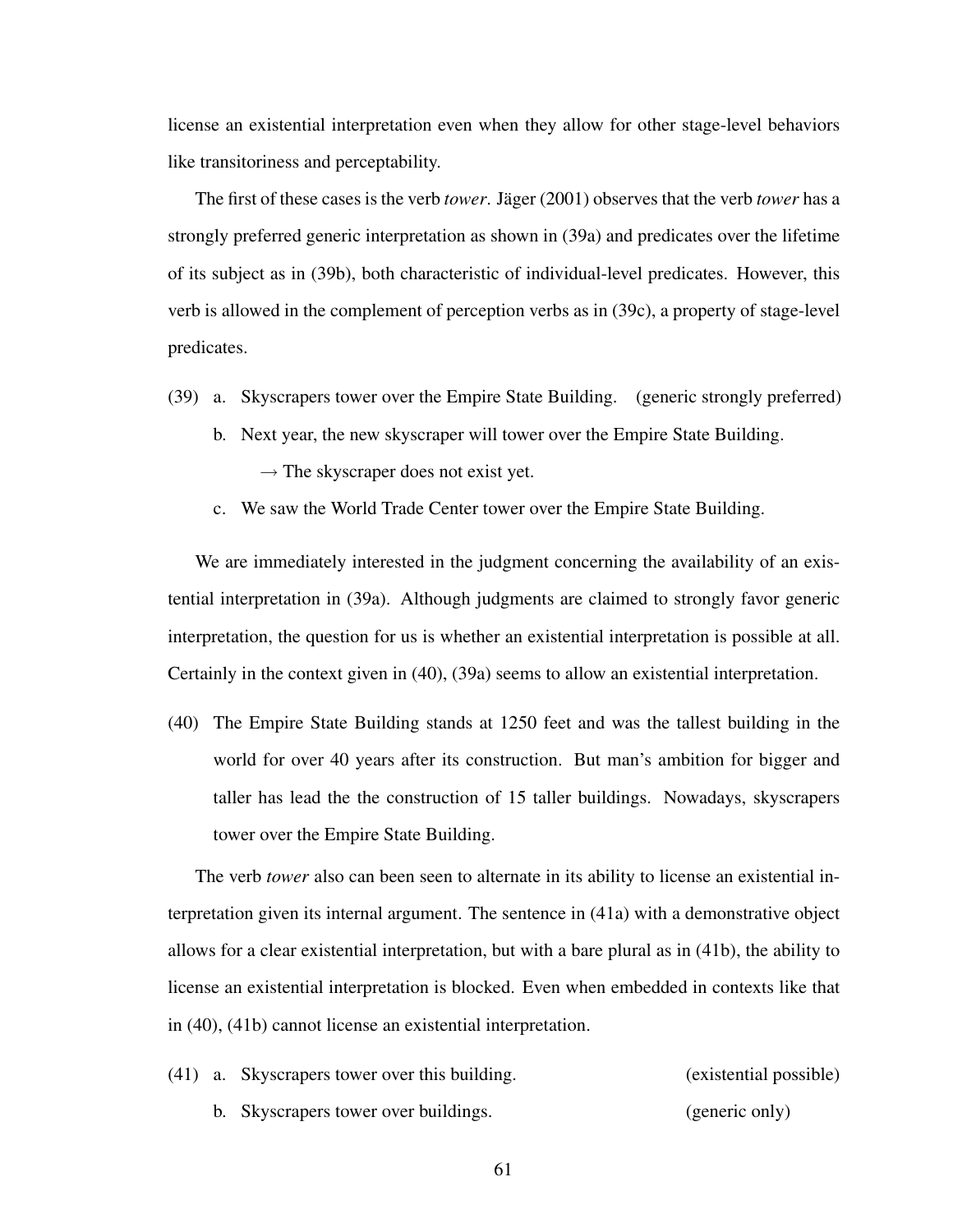The next case to consider is main verb *have*. Jäger (2001) gives the following examples to show that *have* cannot license an existential interpretation of its subject (42a) and cannot be the complement of a perception verb as in (42b), both properties of typical individuallevel predicates. However, main verb *have* does not predicate over the lifetime of its subject as in (42c), a characteristic of stage-level predicates.

(42) a. Kids have toys. (generic only)

- b. #We saw the kid have a toy.
- c. Bill had a new toy last week, but he lost it.  $\rightarrow$  Bill is dead.

Importantly, the failure of existential interpretation in (42a) may be due to the properties of the object in Jäger's example. Bare plurals, as discussed above, block existential interpretations of subjects. Placing this example in a context like (43) shows that an existential interpretation is not available for the subject when the object is a bare plural, but when the object is a demonstrative, an existential interpretation is available.

(43) Not knowing what to get for my niece's 4th birthday, I bought her a doll. After she opened my present she wailed "I hate dolls!" The mothers around the room were a bit surprised and said that their children all had this doll and so I mentioned to my niece, "Kids have #toys/this toy."

Interestingly, with main verb *have* we find that inalienably possessed objects are degraded with demonstrative objects. This form of *have* is argued to have the prototypical behavior of an individual-level predicate (Jäger, 2001). The effect of inalienably possessed objects may related to observations by Borer (2005a,b) concerning the role that world knowledge plays in determining whether an interpretation licensed by the grammar is filtered out through extra-linguistic processes.

- (44) a.??Swedes have those blue eyes.
	- b. Swedes have blue eyes. (generic only)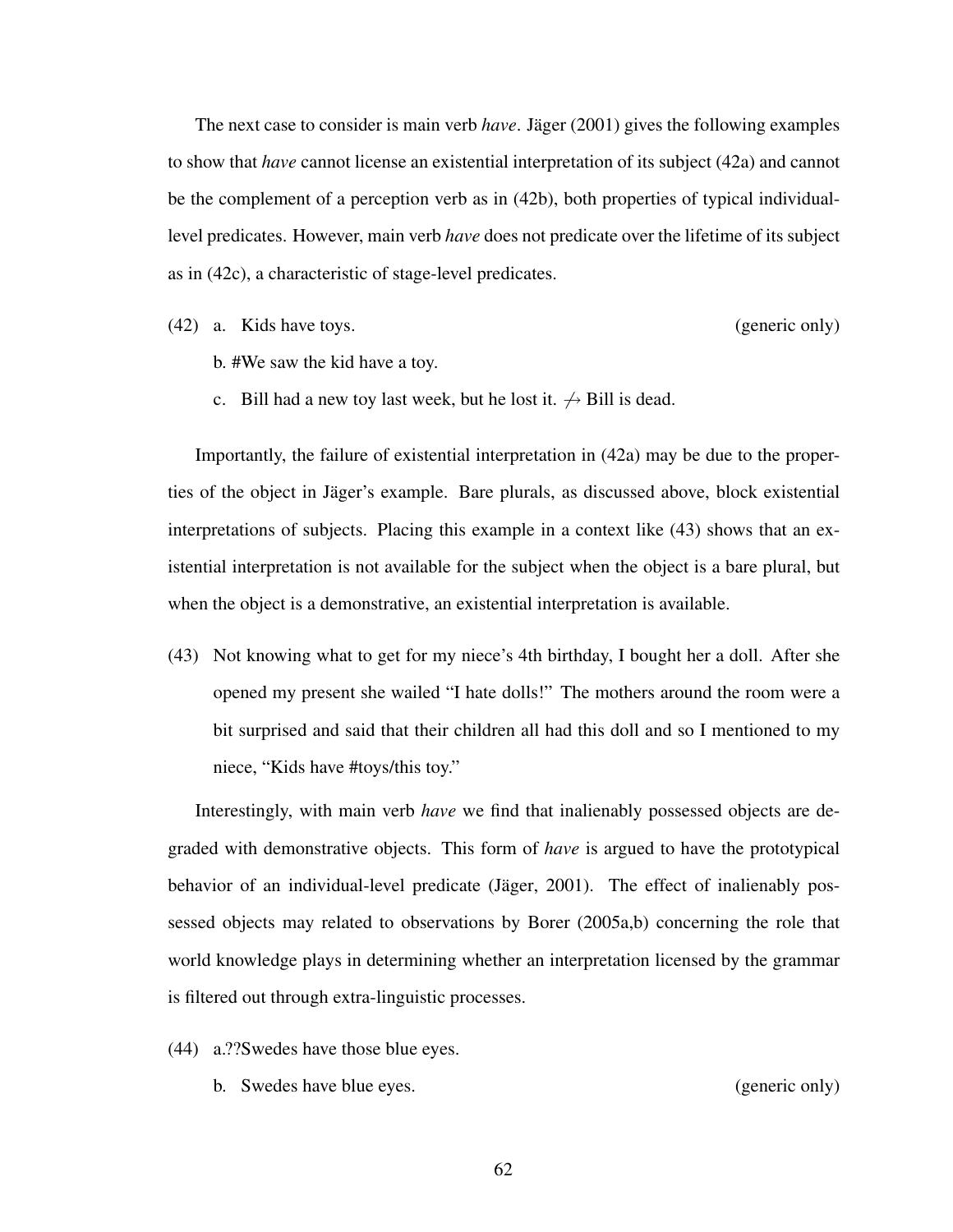As found with activity verbs, the stative verbs reviewed here, which are arguably the best candidates for true individual-level verbs, do not block an existential interpretation regardless of the properties of their objects. As it stands, we may suspect, as stated in (45) and in accord with the failure to find true activity verbs, that there are no individual-level stative verbs, i.e. stative verbs which block an existential interpretation of their subject regardless of their object.

(45) There are no individual-level (generic-only) verbs.

# 2.3.2.2 Stage-level (Existential-only) Verbs

Concerning the existence of true stage-level verbs, the most natural place to start with, in analogy with the literature on achievement verbs, is to ask if there are cases of intransitive stative verbs whose predicates always license an existential interpretation of their subject. Intransitive stative verbs provide the most extreme case since they do not have objects at all and therefore, if an intransitive stative verb whose predicate always licensed existential interpretation of its subject was found, it would provide a strong case for the existence of stage-level verbs more generally. The examples in (46) are all intransitive statives, but each of these fail to license an existential interpretation.

|  | $(46)$ a. Causes matter. | (generic only) |
|--|--------------------------|----------------|
|  | b. Lawyers stink.        | (generic only) |
|  | c. Exams suck.           | (generic only) |

There is, however, a *prima facie* case of an intranstive stative verb whose predicate appears to license an existential interpretation of its subject, namely *exist*. Intuitively, the example in (47) requires the existence of individual electrons and, therefore, appears to license an existential interpretation of its subject.

(47) Electrons exist.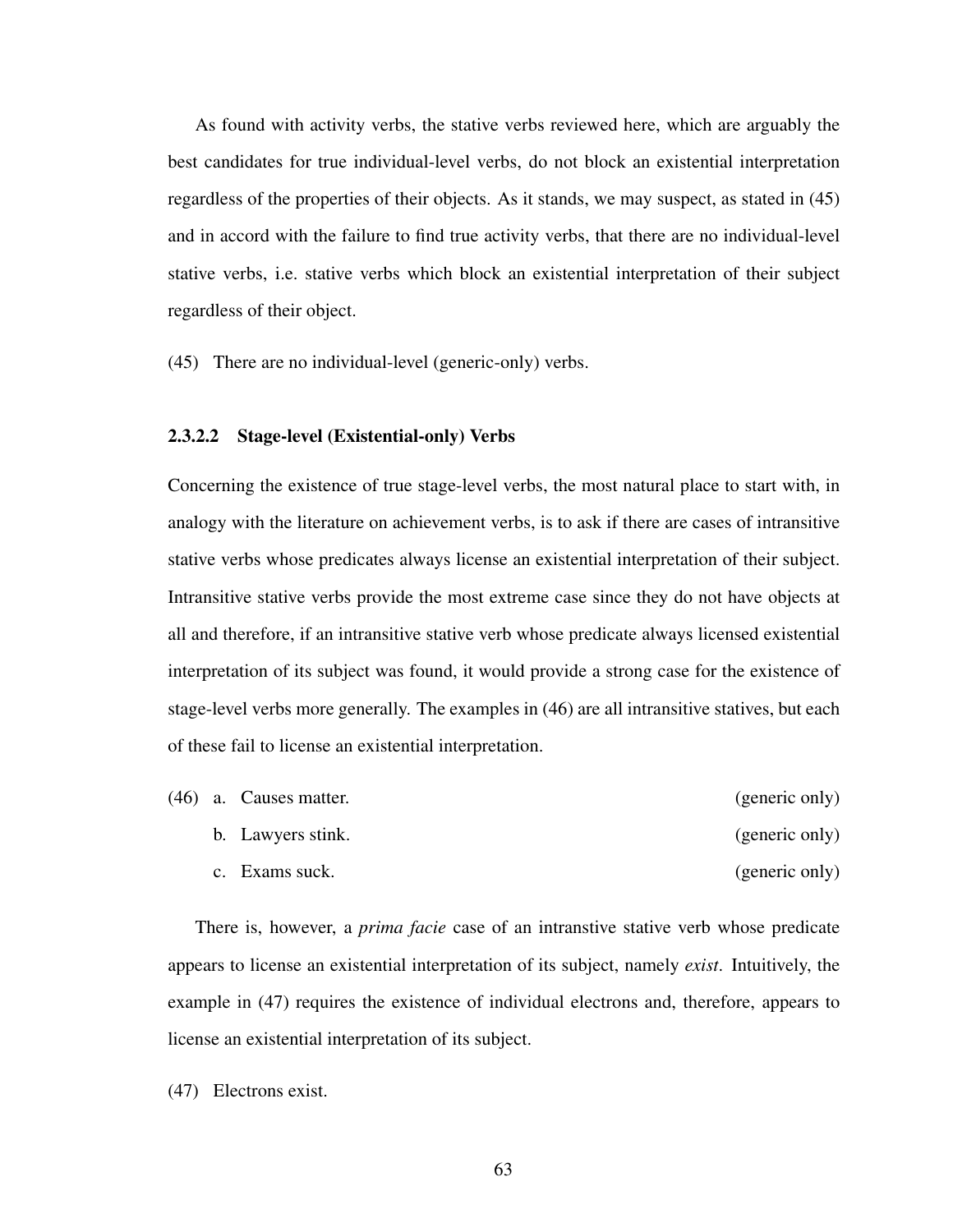Below, I will examine the evidence concerning *exist* and its ability to license an existential interpretation of its subject.

## 2.3.2.3 *Exist*

Before exploring the hypothesis that *exist* is always able to license an existential interpretation of its subject, we want to make sure that *exist* is a stative predicate. The tests below support the stativity of *exist*. It does not receive a habitual interpretation in the present tense (48a) and is odd in the progressive (48b) and in pseudo-clefts (48c). Therefore, if *exist* does in fact license an existential interpretation of its subject, it could not be claimed to be due to *exist* being an eventive predicate.

(48) a. Electrons exist. (non-habitual)

- b. #Electrons are existing.
- c. #What electrons do is exist.

Turning to the interpretive properties of *exist*, there is an intuition that *exist* requires the existence of individuals and, therefore, licenses an existential interpretation of its subject. However, Moltmann (2009) argues that bare plural subjects refer to kinds with the predicate *exist* and not to individuals. She points to data coming from scope, relative clause modification, anaphora, aspectual/temporal modifiers, locatives, and singular indefinites to support her claim. I assess and extend her arguments below.

Scope Moltmann observes that bare plural subjects do not take scope over negation in *exist* predicates.

|  | (49) a. Dinosaurs do not exist anymore. | $(*BP > \neg)$ |
|--|-----------------------------------------|----------------|
|  | b. Two dinosaurs do not exist anymore.  | $(two > \neg)$ |

Existential bare plurals, however, are independently known to exhibit narrow scope. Carlson (1977) notes that (50a) has only a contradictory reading, while (50b) has a contra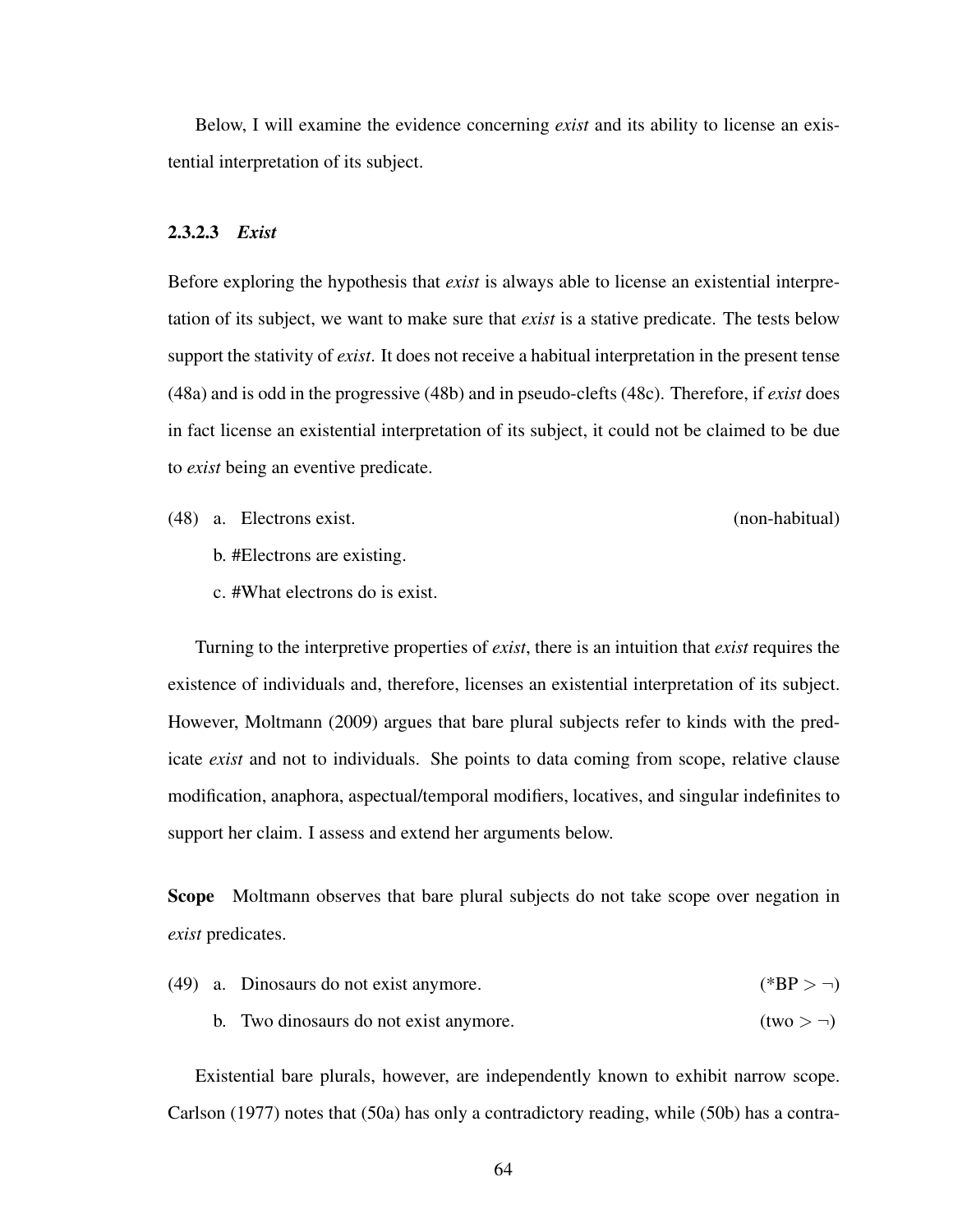dictory reading only on a narrow scope reading. If *a man* takes scope over negation, then a noncontradictory reading can be recovered.<sup>12</sup>

- (50) a. Men are in this room and men are not in this room. (contradiction only)
	- b. A man is in this room and a man is not in this room. (noncontradiction possible)

Similar scope phenomena can be observed in *exist* predicates. (51a) has only a contradictory reading, while (51b) has both a contradictory and noncontradictory reading.

- (51) a. Dinosaurs exist in Africa and dinosaurs do not exist (contradiction only) in Africa.
	- b. Some dinosaurs exist in Africa and some dinosaurs (noncontradiction possible) do not exist in Africa.

This supports Moltmann's observation that *dinosaurs* in (49a) has narrow scope, but as this test is about the representation of bare plurals, and not predicate types, it does not reveal anything deep about the predicate *exist*.

Relative Clause Modification Moltmann also argues that the bare plural subject of *exist* predicates can be modified with a kind-referring relative clause as in (52). She takes this as further evidence that *exist* is kind-referring.<sup>13</sup>

(52) Dinosaurs which used to be widespread in Europe do not exist anymore.

However, the bare plural subjects of the sentences in (53) also are modified with kindreferring relative clauses even though their main clause is eventive and requires an existential interpretation. Thus (52) also does not demonstrate that *exist* is a kind-referring predicate.

 $12$ While this judgment is widely held, it has not been uncontroversial. McNally (1998b, fn. 4) reports a claim by Chierchia that the entity/quantifier-type interpretation is only strongly dispreferred for bare plurals, as opposed to impossible.

 $^{13}$ E.T. Cunningham (p.c.) also notes that the relative clauses given in these examples are typically non-restrictive. Restrictive relative clauses, however, also demonstrate the same behavior with bare plural subjects.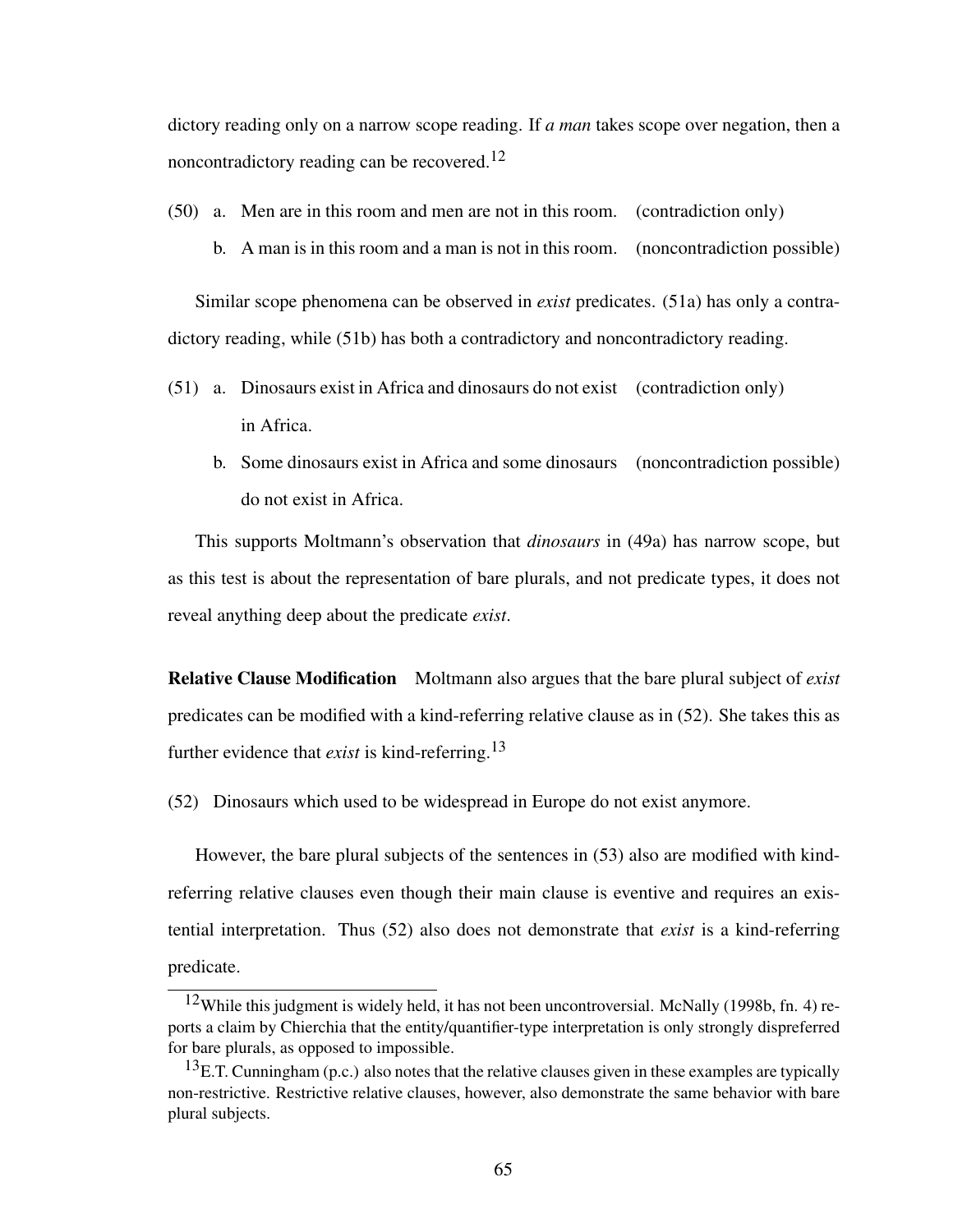- (53) a. Peacocks which are widespread in India can now be seen in the local zoo.
	- b. Smallpox which use to be widespread all over the world can now be found only in the CDC.

These examples with relative clause modification are similar to observations of conjoined predicates attributed to Schubert and Pelletier (1987) in Krifka et al. (1995). Although the examples in (54) conjoin a kind-referring predicate to an existential predicate, they are acceptable. Therefore, conjoining an *exist* predicate with a kind-referring or existential predicate also cannot help us determine the predicate type of *exist*.

- (54) a. Peacocks are widespread in India and can now be seen in the local zoo.
	- b. Smallpox use to be widespread all over the world and is now found only in the CDC.

Downward Entailments Krifka et al. (1995) supplied other diagnostics for generic expressions. In upward-entailing environments, an existential subject can be replaced with a less informative subject without making the sentence false as in (55a). This is not possible with generic subjects as in (55b). Using this test with *exist* sentences like (56), we seem to find evidence that the subject is interpreted existentially.

- (55) a. Berber lions escaped from the zoo.  $\rightarrow$  Lions escaped from the zoo.
	- b. Berber lions are extinct.  $\rightarrow$  Lions are extinct.
- (56) Berber lions exist.  $\rightarrow$  Lions exist.

But, as Krifka et al. (1995) notes, this test is only valid for kind-referring stage-level predicates. Replacement of *lions* for *Berber lions* in a kind-referring individual-level predicate like (57) does not block the entailment.

(57) Berber lions are well adapted to cold weather.  $\rightarrow$  Lions are well adapted to cold weather.

As such, this test cannot be used to determiner the stage-level/individual-level status of *exist*.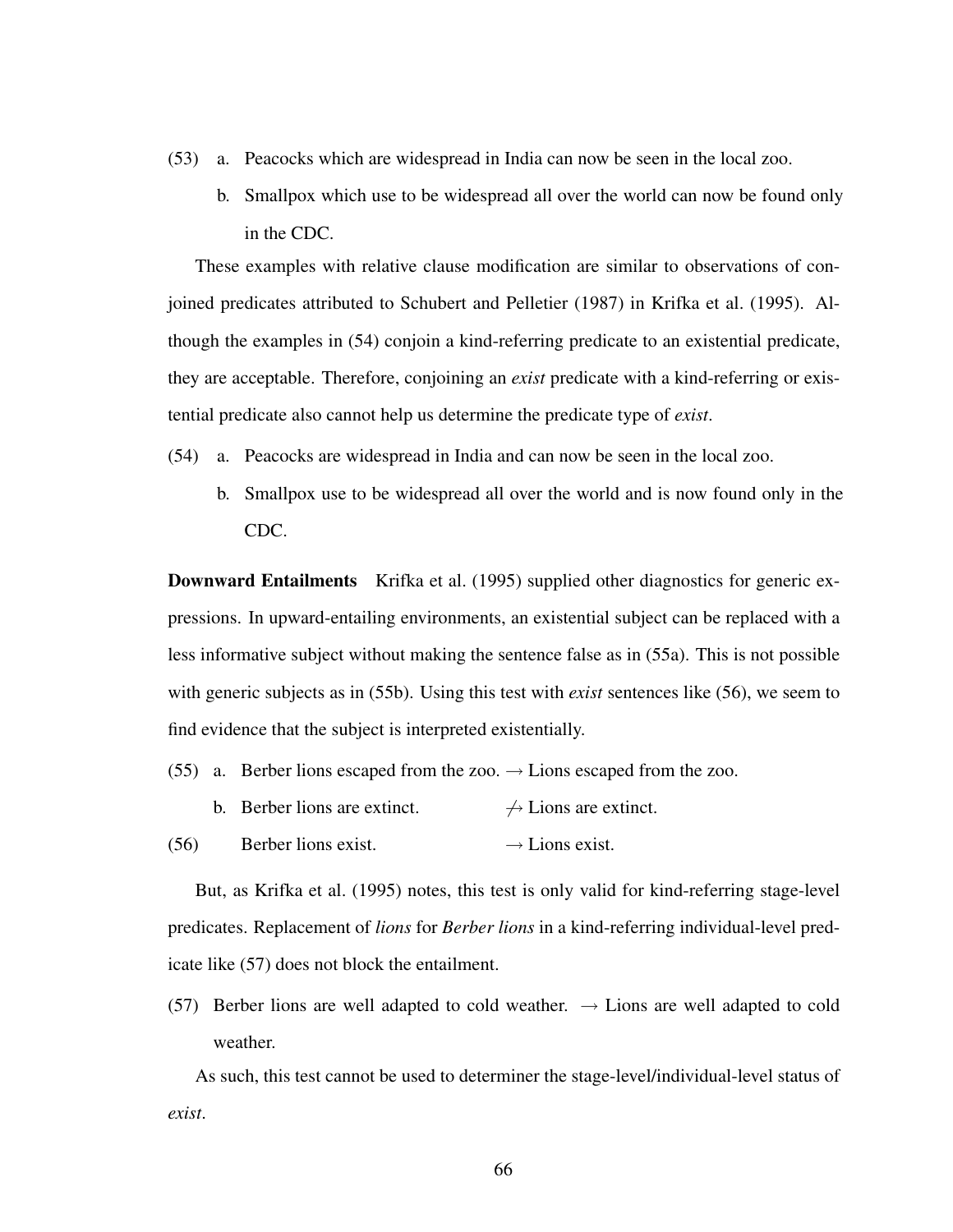Anaphora Moltmann argues that anaphora behave differently with bare plurals when compared to existential nominals. In (58a), *they* stands for the entire kind, whereas *they* in (58b) can only stand for particular instances of the kind. She claims that particular instances are not suitable for the predicate *once did exist*. For clarification of her judgment, note that replacement of *they* with *three dinosaurs* in (59) yields an unacceptable sentence.

- (58) a. Dinosaurs<sub>*i*</sub> do not exist. But they<sub>*i*</sub> once did exist.
	- b. Three dinosaurs<sub>*i*</sub> do not exist. \*But they<sub>*i*</sub> once did exist.
- (59) #Three dinosaurs once did not exist.

What appears to be going on here is that bare numerals are unacceptable as the subjects of negated *exist* predicates. Indeed, it is unclear to me that the first sentence in (58b) is itself acceptable. However, given better supporting context, bare plurals in negated *exist* predicates become acceptable.

(60) Thanks to the miracles of modern medicine, three babies that once did not exist now do.

However, even putting these difficulties aside, Carlson (1977) noted that it is possible to have anaphoric connections between kind-referring and existential bare plurals. In (61a), *raccoons* is kind-referring, but *they* is existential. The reverse holds in (61b). *Raccoons* has an existential interpretation while *them* is kind-referring.

(61) a. May hates raccoons<sub>i</sub> because they<sub>i</sub> stole her sweet corn.

b. Raccoons<sub>*i*</sub> stole May's sweet corn, so she now hates them<sub>*i*</sub> with a passion.

In addition, Carlson-esque examples which makes clear connections to Moltmann's examples in (58) can be constructed, as in (62).

(62) John found dodos<sub>*i*</sub>, although they<sub>*i*</sub> were believed to not exist.

As such, it is not clear whether *they* in (58a) is referring to a kind or not. Tests using anaphora do not appear to make a clear distinctions between kind-reference and existential interpretation.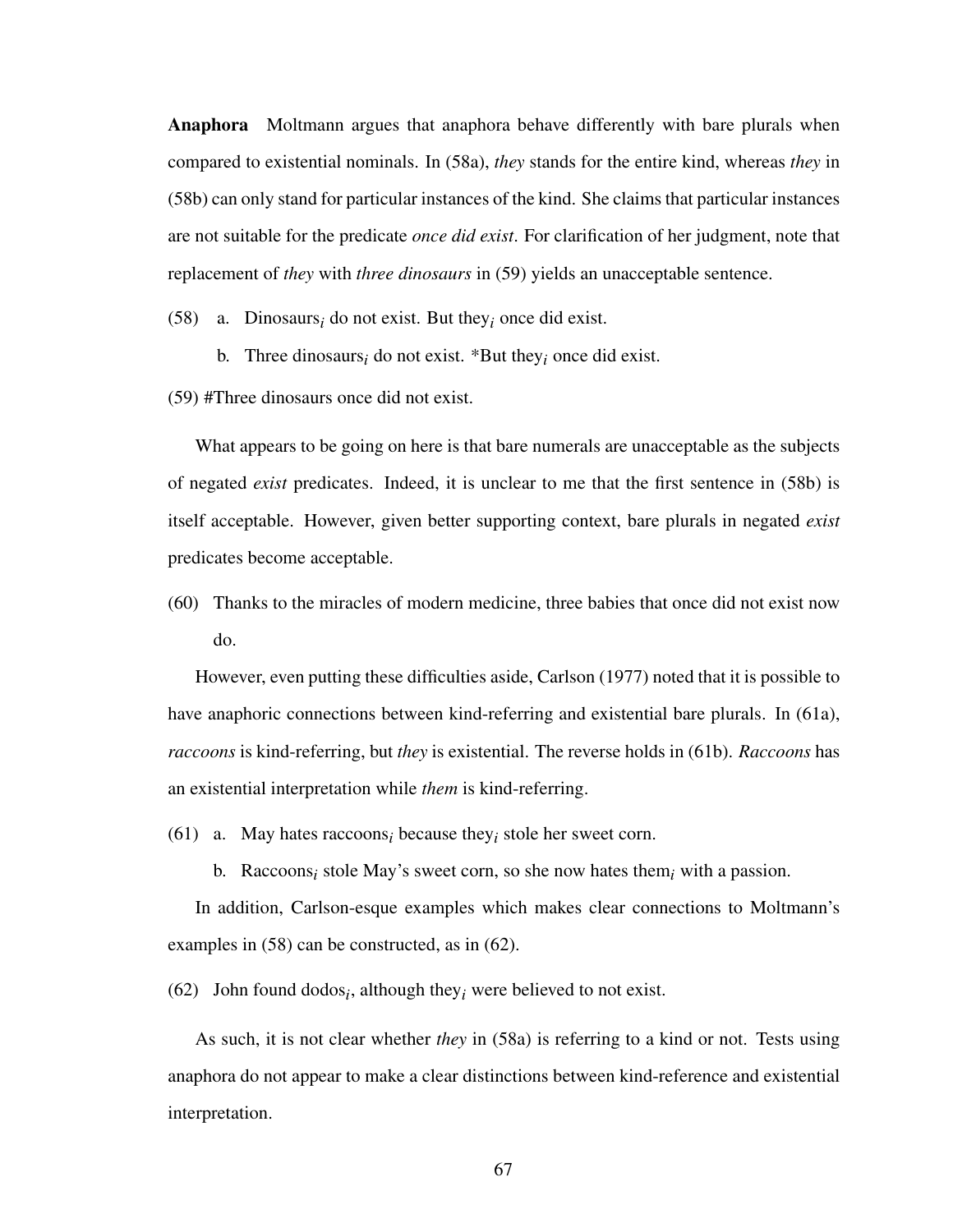Evidence from reflexives, however, has been argued to provide a stronger test for distinguishing between kind-referring and existential NPs as reflexives are argued to enforce coreference between the two argument positions. The contrast between the examples in (63), coming from Krifka et al. (1995) who attribute the observation to Rooth (1985), is argued to strongly demonstrate that the bare plural *Martians* is kind-referring.

- (63) a. At the post-WW III peace meeting, Martians*i* presented themselves*i* as almost extinct.
	- b. #At the post-WW III peace meeting, some Martians*i* presented themselves*i* as almost extinct.

Modifying this example slightly, we find the same contrast between (64a) and (64b).

(64) a. After man's first landing on Mars, Martians*i* presented themselves*i* as existing. b. #After man's first landing on Mars, some Martians*i* presented themselves*i* as existing.

So while pronominal anaphora do not appear to give clear results concerning the predicate type of *exist*, we do find evidence for *exist* as a kind-referring expression using reflexive anaphora.

Temporal Modifiers and Aspectual Verbs Moltmann goes on to argue that the temporal modifiers and aspectual predicates in (65) operate over the life-span of the kind and not the life-span of particular individuals. This claim seems true. Particular individual dolphins may be born or die, but the truth of (65a) and (65b) is preserved as long as one individual dolphin exists. Similarly, the truth-conditions of (65c) and (65d) require that no single individual dinosaur exists.

- (65) a. Dolphins still exist.
	- b. Dolphins continue to exist.
	- c. Dinosaurs no longer exist.
	- d. Dinosaurs ceased to exist.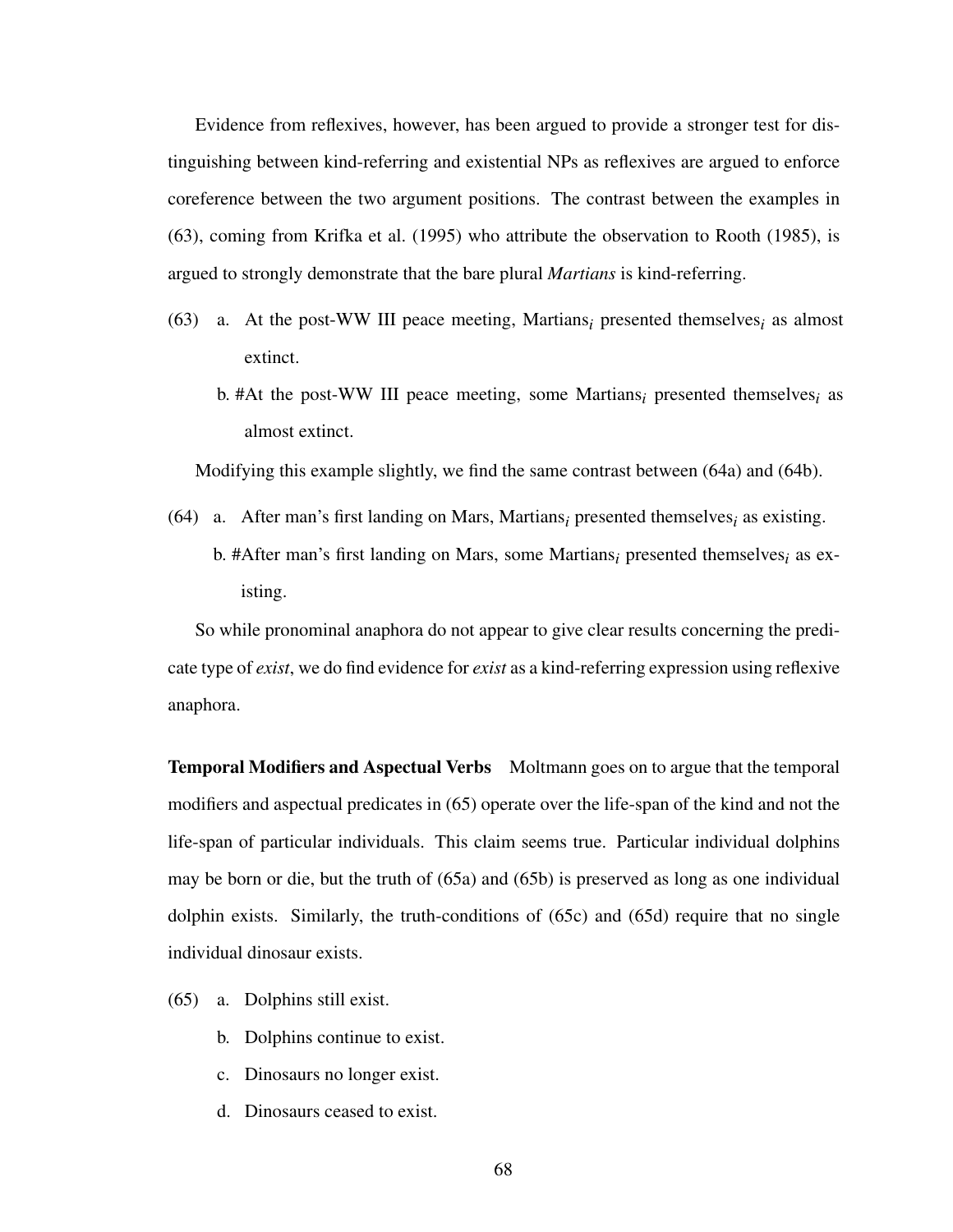In addition to providing more evidence that *exist* is a kind-referring predicate, these examples point out an important relationship between kinds and individuals. While kinds are not directly related to any particular individual, they still share a relationship with their instances. What might be responsible for the *prima facie* intuition that *exist* licenses an existential interpretation may in fact be tied to this relationship between kinds and individuals.

Locative Modifiers Moltmann also observes that, in general, *exist* predicates resist locative modification, a hallmark of individual-level predicates.

- (66) a. #The man we talked about yesterday exists in another city. b. #Mary does not exist in Germany.
- (67) a. #Every cat we talked about yesterday exists in this city.

b. #Most people mentioned in this book exist in Germany.

(68) a.?#Five million people exists in that country.

b.?#Three scientists exist in the other laboratory.

Nor can the locative be implicitly understood. *Exist* sentences without locatives, like *the man we talked about/five million people exist(s)*, are not restricted to a particular location. This is true even though, if asked, we would naturally infer that the man and the five million people are located somewhere.<sup>14</sup>

There is a straightforward pragmatic account of these contrasts. Since existence is location independent, i.e. something that individuals have regardless of location, there is a stronger statement to be made than the sentence with a locative, namely, the same sentence without the locative modifier (McNally, 1998b). If, however, the location is somehow tied to the existence of the individual (i.e. the individual's existence is location-dependent), then locative modification should become acceptable. This predication is born out given examples like (69).

<sup>14</sup>Naturally, this location inference does not extend to abstract entities. *The freedom of the Iraqi people exists* does not require freedom to be located in space.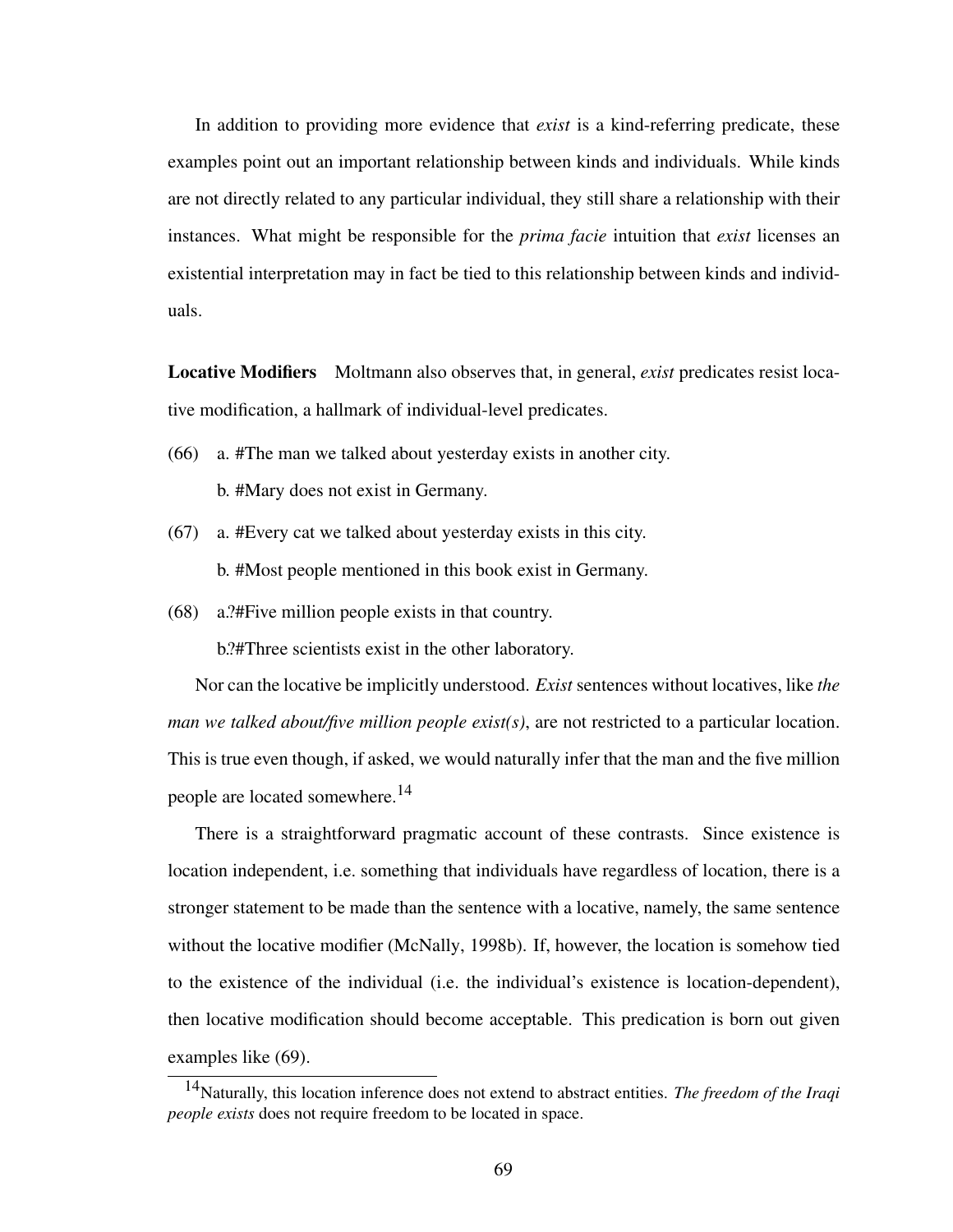(69) Here at CERN we have these particles that exist only inside this special containment field. If the field were to collapse, the particles would cease to exist.

Another place where locative modification is acceptable is with bare plurals and mass nouns.

- (70) a. Giraffes exist only in Africa.
	- b. Syphilis does not exist in Europe anymore.

Moltmann argues that these examples are acceptable because *exist* "applies to a kind *k* just in case there are some instances of *k* at the location in question" (33). This restriction on locative modification can be seen when we consider the truth conditions of *exist* sentences. The truth conditions of (71a) and (71b) have nothing to do with whether the kind *life* or *unicorns* exist anywhere. Instead they are only concerned with whether instance of the kind *life* or *unicorns* are found on Mercury.

- (71) a. Life does not exist on Mercury.
	- b. Unicorns exist on Mercury.

The *usually* test for generic interpretation found in Krifka et al. (1995) also interacts in an interesting way with locative modifiers. Sentences with generic subjects that are modified with *usually* exhibit only a "slight" change in meaning, while sentences with existential subjects that are modified with *usually* exhibit a "drastic" change in meaning. However, for *exist* sentences, *usually* modification is blocked.

(72) a. Dolphins exist.

b. #Dolphins usually exist.

Interestingly, *exist* sentences with locative modifiers allow *usually* modification. Since the meaning change between (73a) and (73b) is slight, this suggests that even with locative modifiers, *exist* behaves as an individual-level predicate that cannot license an existential interpretation of its subject.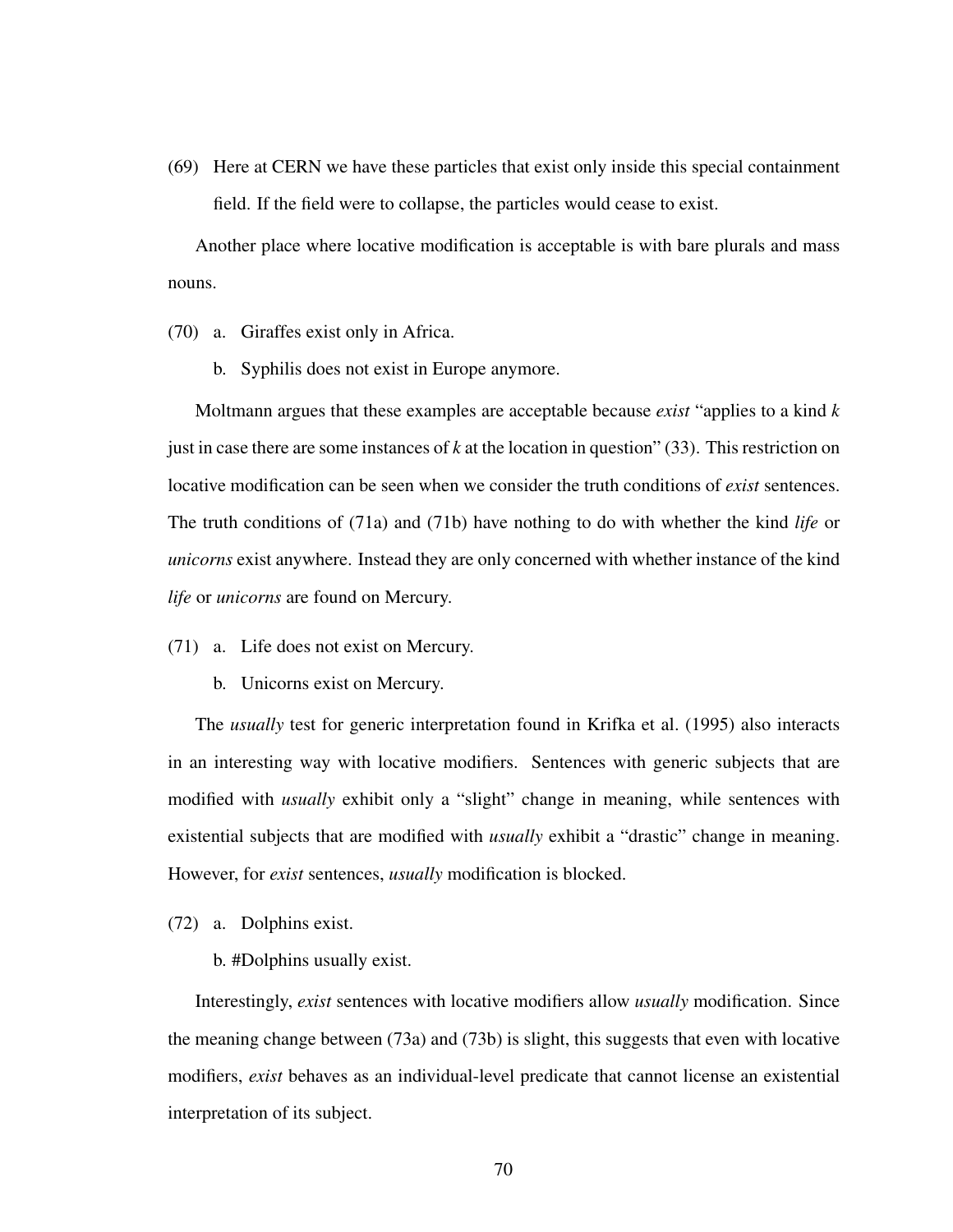(73) a. Dolphins exist in the Puget Sound.

b. Dolphins usually exist in the Puget Sound.

The behavior of *exist* with locatives, thus, is indicative of an individual-level predicate.

Weak Subjects Most importantly for Moltmann's claim is the observation that singular indefinites and other existential expressions like reduced 'some' (*sm*) are unnatural as subjects of *exist*.

(74) a. #A giraffe exists.

b. #Sm giraffe exists.

As this class of expressions requires an existential interpretation and are acceptable as the subjects of stage-level predicates, this observation lends strong support to the claim that *exist* cannot license an existential interpretation of its subject.

Well-established Kinds Krifka et al.'s (1995) "well-established kinds" test for generic interpretation adds to the evidence for the individual-level behavior of *exist* predicates with respect to their subjects. Since *the Coke bottle* names a well-established kind, (75a) is acceptable. Oddness arises in (75b), however, since there is no well-established kind referred to by *the green bottle*.

(75) a. The Coke bottle exists.

b. #The green bottle exists.

This observation extends to cross-linguistic facts concerning syntactic features of subjects. French marks this distinction by its determiner. The definite determiner *les* marks generic interpretation and *de* marks an existential interpretation. Moltmann notes that both *les* and *de* subjects are allowed in *exist* predicates as in (76), but only if the nominal denotes a natural class. In (77),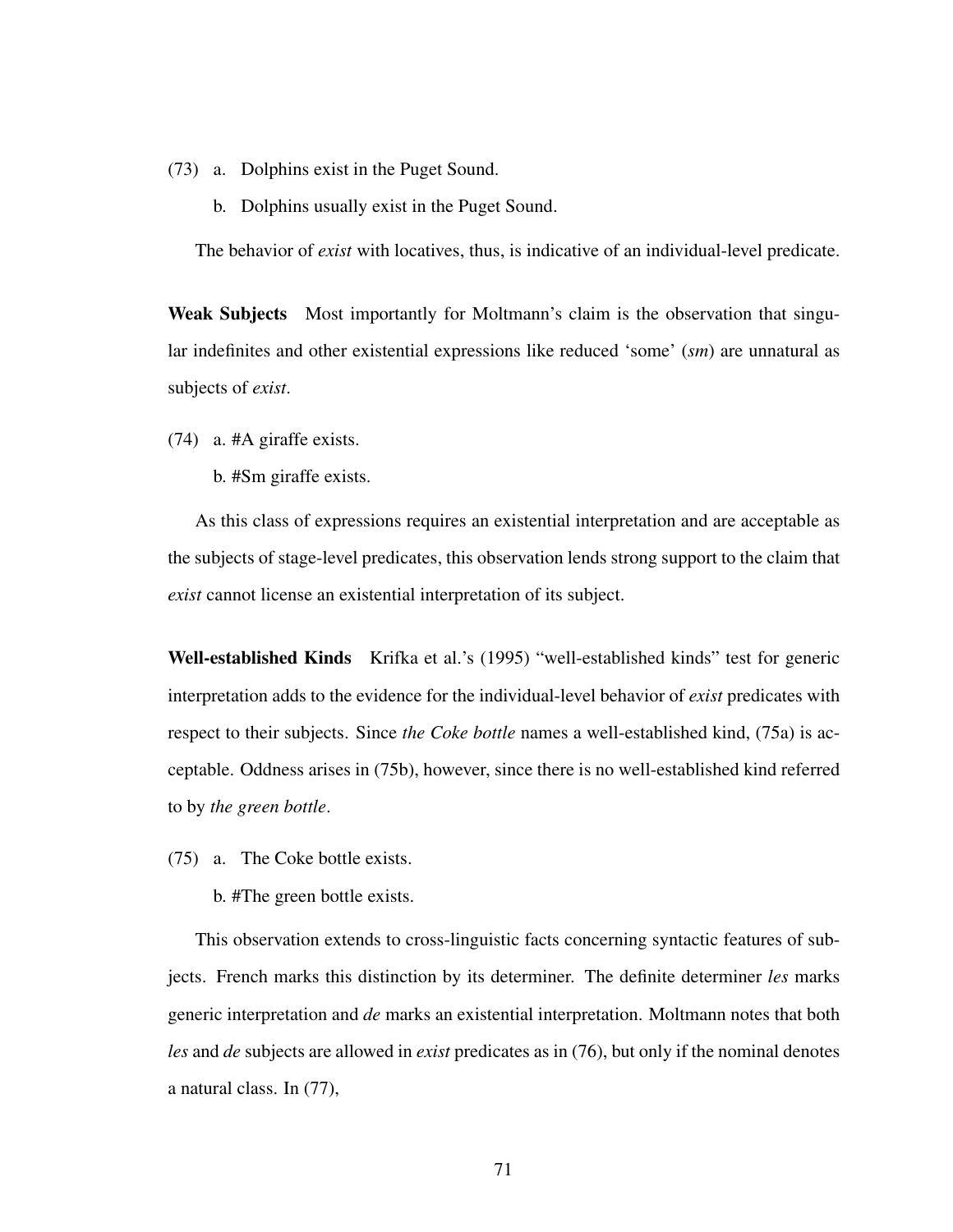(76) a. Les nombres naturels existent. LES numbers natural exist

'The natural numbers exist.'

b. De nombres naturels existent. DE numbers natural exist

'The natural numbers exist.'

(77) a. \*Les nombres primes entre LES numbers prime between 10 and 15 exist 10 et 15 existent.

'The prime numbers between 10 and 15 exist.

b. De nombres primes entre DE numbers prime between 10 and 15 exist 10 et 15 existent.

'The prime numbers between 10 and 15 exist.

In addition to evidence from French, Krifka et al. (1995) note that Japanese *-wa/-ga* marking also distinguish between generic and existential interpretations.

In Japanese, generic subjects are marked with *-wa* and existential subjects are marked with *-ga*. Interestingly, Japanese also has two verbs for *exist*. The first, *sonzaisuru* 'exist' appears to be more like English *exist*, while the second *iru/aru* 'exist' is consistently glossed as a *there*-construction.<sup>15</sup>

<sup>15</sup>*iru* is used for animate subjects and *aru* is used for inanimate subjects.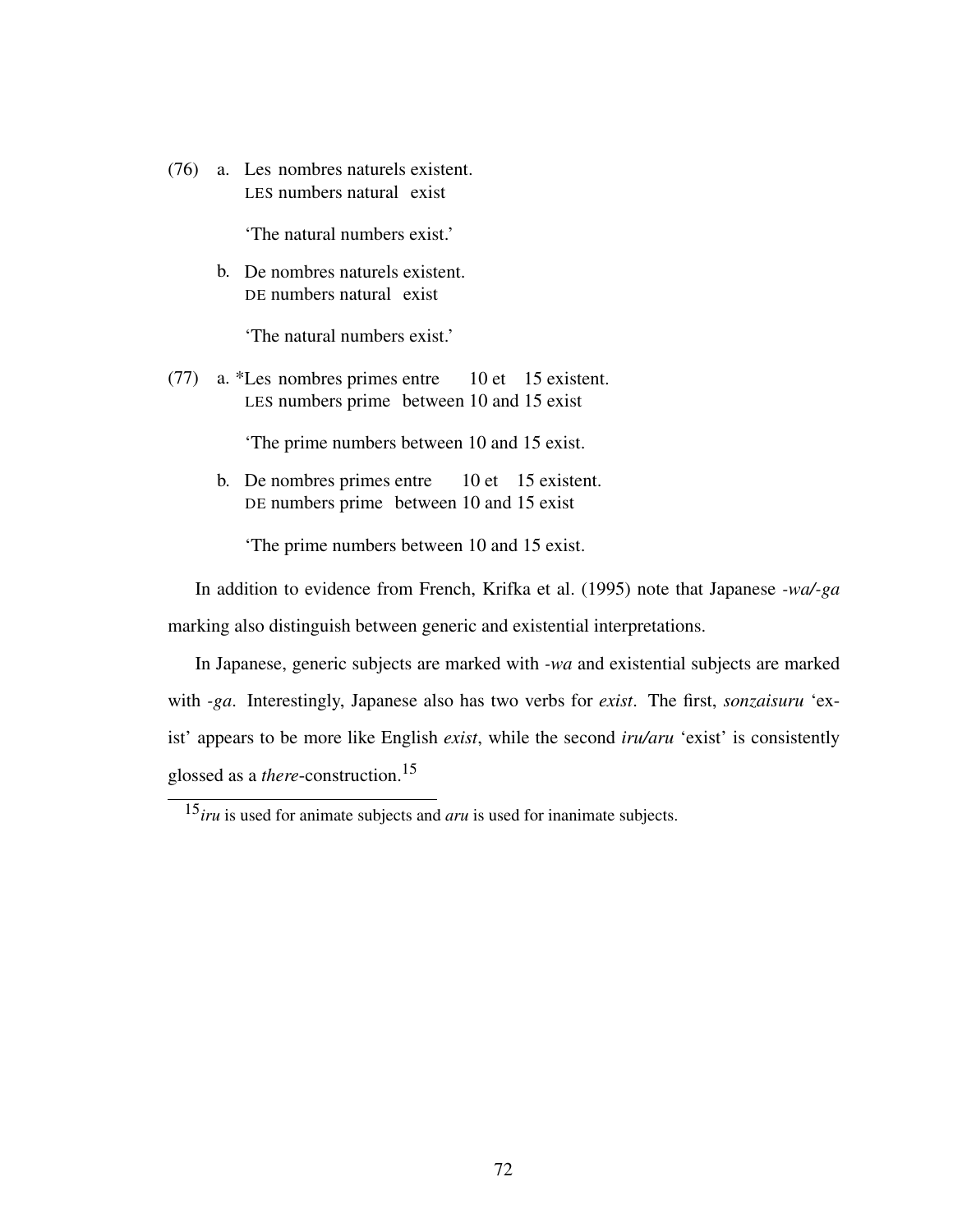$(78)$  a. tiger-ga exist Tora-ga iru.

'A tiger exists.'

b. Tora-wa iru. tiger-wa exist

'Tigers exist.'

c. Tora-ga sonzaisuru. tiger-ga exist

'Tigers exists.'

d. Tora-wa sonzaisuru. tiger-wa exist

'Tigers exist.'

If we look at evidence from well-established kinds, a similar contrast emerges.

(79) a. Koora-no-botoru-wa/#ga sonzaisuru. Coke-GEN-bottle-wa/ga exist

'The Coke bottle exists.'

b. Midoriiro-no-botoru-#wa/ga sonzaisuru. green-GEN-bottle-wa/ga exist

'The green bottle exists.'

Similar to previous examples of *exist* predicates with locatives, *sonzaisuru* 'exist' also

resists locative modification.

(80) ?Koora-no botoru-wa teeburu-no ue-ni Coke-GEN bottle-TOP table-GEN top-LOC exist sonzaisuru.

'The Coke bottle exists on the table.'

Thus, Krifka et al.'s (1995) "well-established kinds" test can be used to further deter-

mine that *exist* does not license an existential interpretation of its subject.

The following table sums up the evidence concerning existential interpretation in *exist* predicates.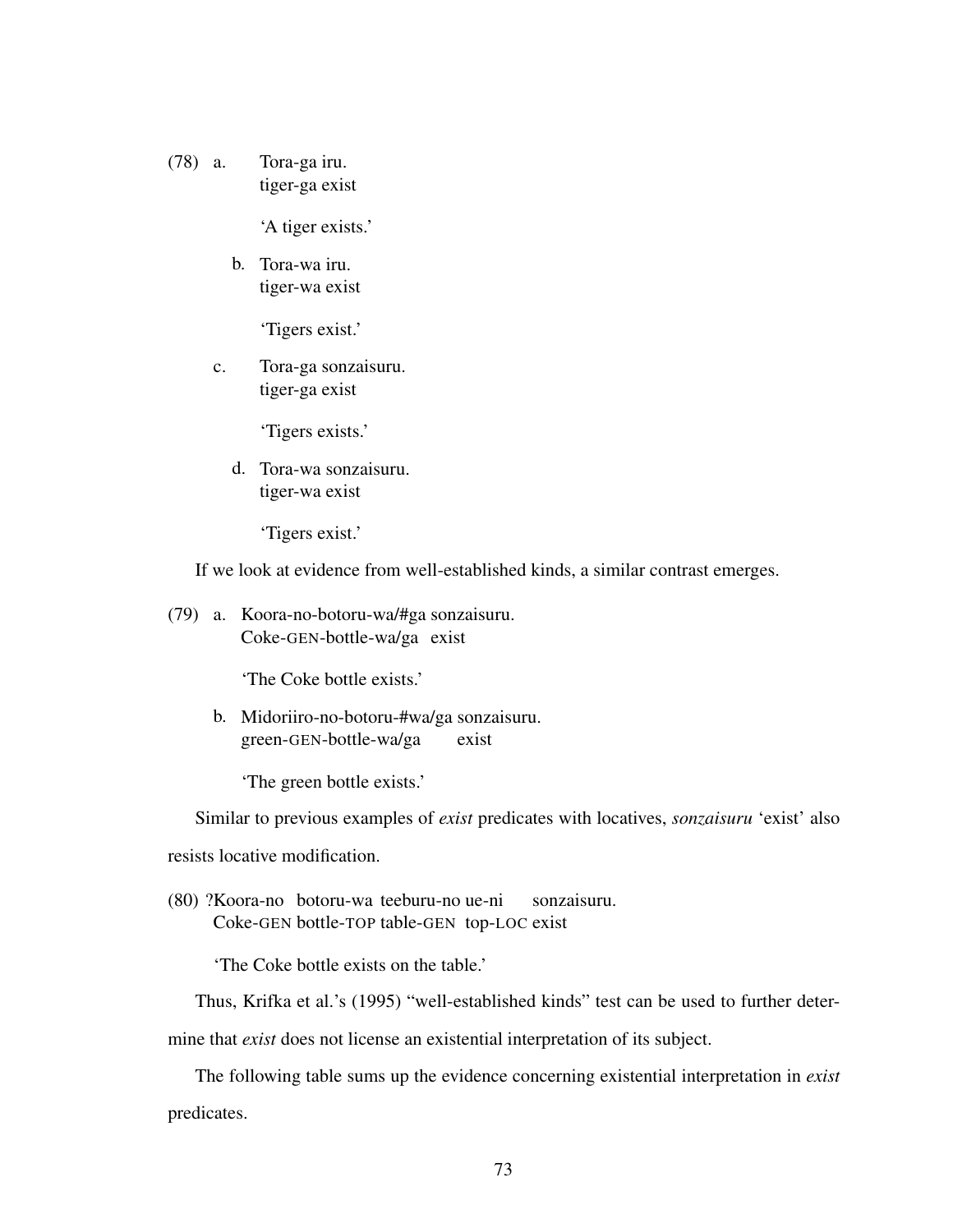|                           | <b>Existential Interpretation</b> |
|---------------------------|-----------------------------------|
| Scope                     | N/A                               |
| <b>Relative Clause</b>    | N/A                               |
| Downward Entailment       | N/A                               |
| Anaphora                  |                                   |
| Pronouns                  | N/A                               |
| Reflexives                | ∗                                 |
| <b>Temporal Modifiers</b> | ∗                                 |
| <b>Locative Modifiers</b> | *                                 |
| <b>Weak Subjects</b>      | *                                 |
| Well-established Kinds    | ∗                                 |

Table 2.1: Summary of *exist* results

As we can see, there is no evidence for *exist* to license an existential interpretation of its subject, and thus at this point we have no evidence yet for the existence of stage-level verbs. As with individual-level verbs, we could make the claim in (81) that there are no stage-level verbs. Unlike events, where there was evidence for a class of verbs which do not alternate there telicity (i.e. achievement (telic) verbs), in states we have no evidence yet of a class of verbs which do not alternate in their ability to license an existential interpretation of their subject.

(81) There are no stage-level (existential-only) verbs.

# 2.4 Conclusions

In this chapter, I have put forward an argument against marking the stage-level/individuallevel distinction for predicative heads. This analysis draws on a striking correspondence between the availability of an existential interpretation and telicity. Like telicity, the availability of an existential interpretation appears to be governed by the type of object the predicate has if it has one at all. Predicates without objects fail to license an existential interpretation of their subject, and even with objects, a predicate may fail to license an existential interpretation, as appears to be the case when the object is a mass noun or a bare plural.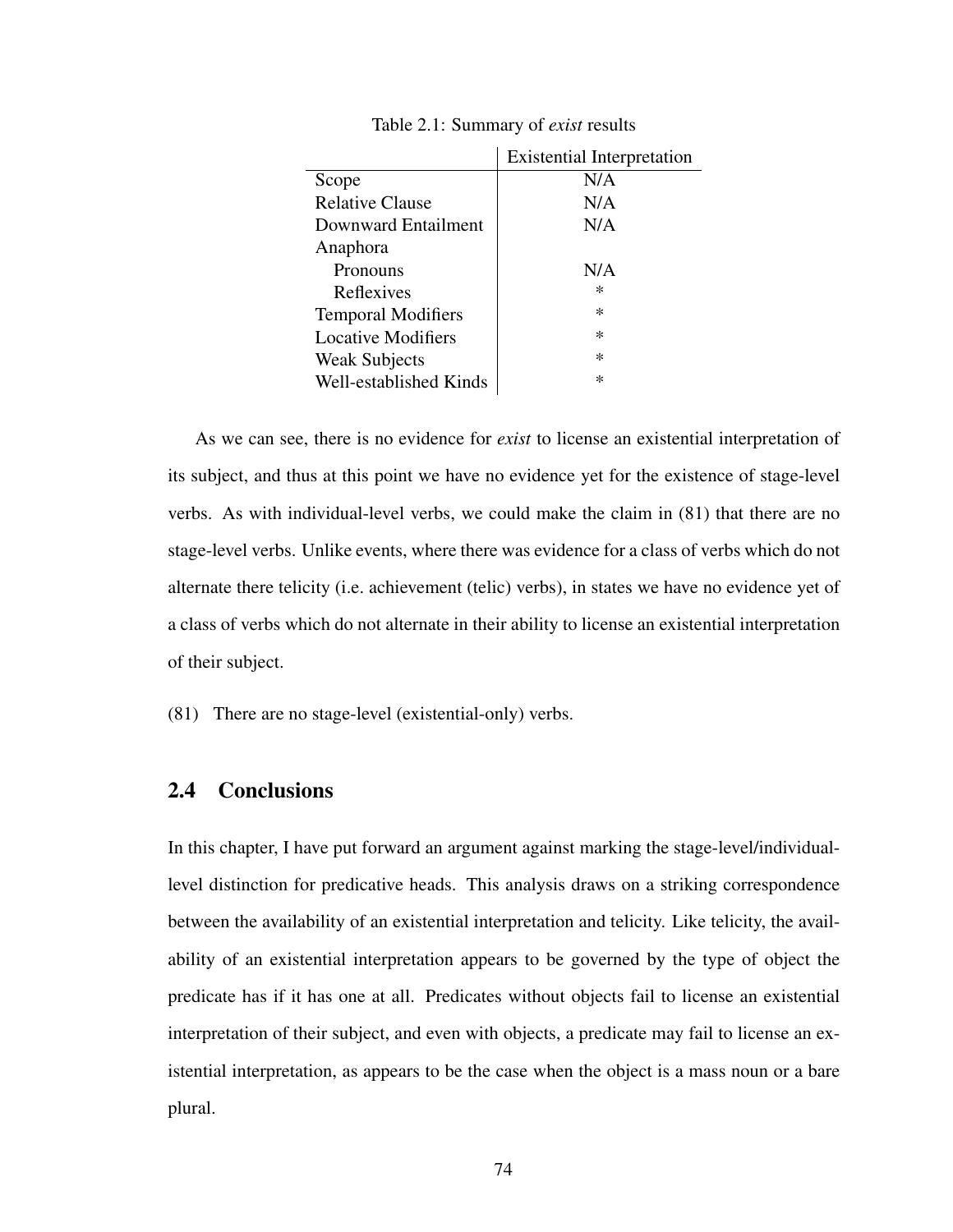The correspondence between the availability of an existential interpretation and telicity also lead to the interesting hypothesis that some stative verbs might not vary in their ability to license an existential interpretation. Some verbs could show individual-level behavior even with demonstrative objects or show stage-level behavior regardless of, and even in the absence of, an object. Concerning the possibility of individual-level verbs, I explored several verbs which are claimed to be unable to license an existential interpretation, but found that under the strongest condition for an existential interpretation, the presence of a demonstrative object, these predicates all licensed an existential interpretation. Concerning the possibility of stage-level verbs, I argued that the strongest evidence comes from intransitive stative verbs and the *prima facie* candidate supporting this hypothesis was the verb *exist*. However, after examining several lines of evidence, I argued that *exist*, in fact, does not license an existential interpretation of its subject and is not a stage-level verb.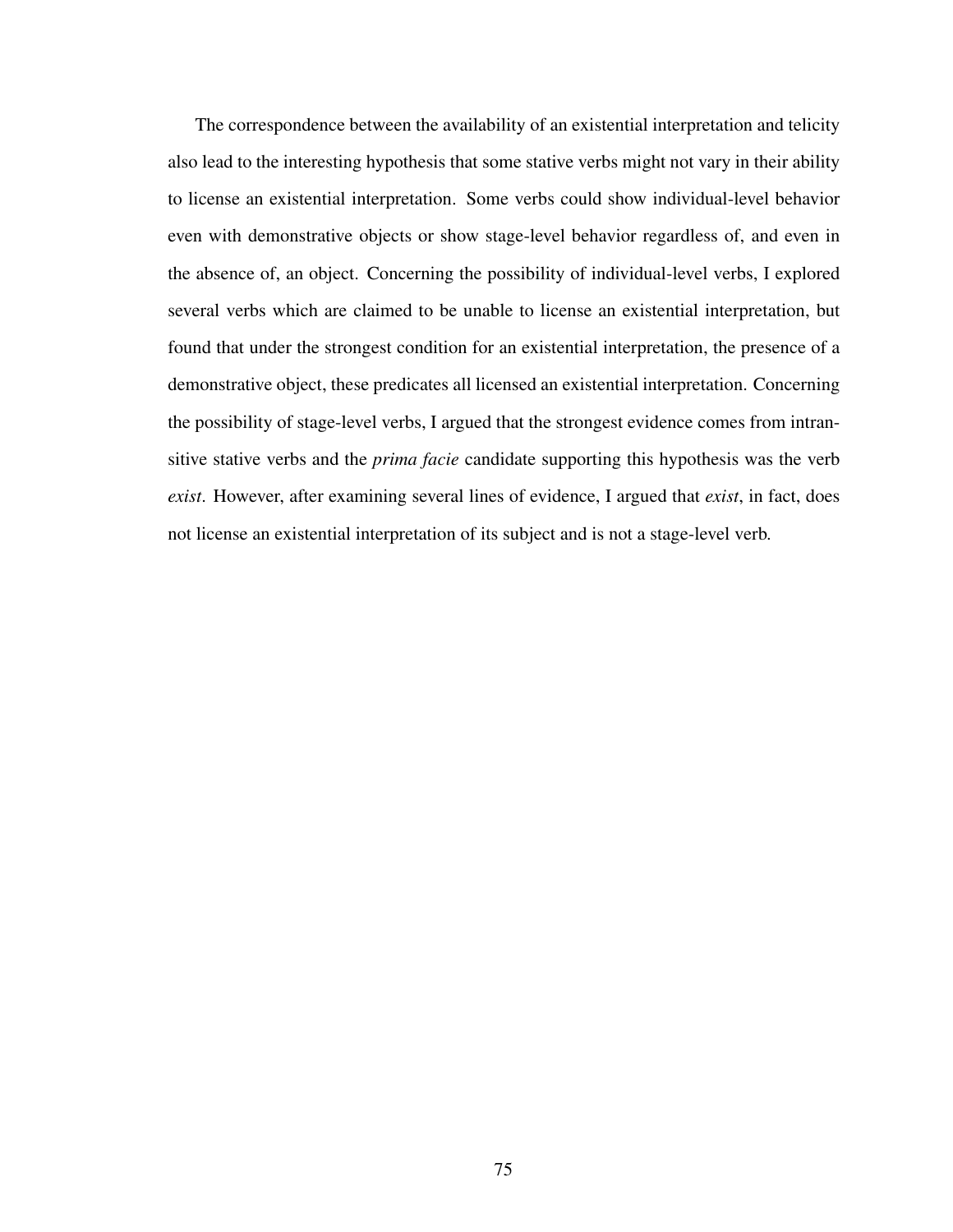# Chapter 3

# THE ARGUMENTS OF STATIVES

# 3.1 Introduction

The received wisdom concerning a predicate's type is that it is stored as part of its lexical representation (Diesing, 1992; Kratzer, 1988/1995). The heads of stage-level predicates are stage-level, the heads of individual-level predicates are individual-level, and sentences with these predicates behave in a manner dictated by the type of its head. As we have seen in Chapter 2, however, there are good arguments for making the stage-level/individuallevel distinction at a phrasal level. As I argued there, perhaps the strongest argument for this position comes from evidence that the presence and type of internal argument affects whether a predicate behaves as a stage-level or individual-level predicate. It is to this argument that we now turn.

As a reminder, Fernald's (1994) observation concerned the availability of an existential interpretation of a subject. He noted that for transitive stative verbs, a demonstrative object licensed an existential interpretation while a bare plural object failed to license an existential interpretation. His examples are repeated in (1) and (2).

| (1) | a. Monkeys live in trees.       | (generic only)         |
|-----|---------------------------------|------------------------|
|     | b. Tycoons own banks.           | (generic only)         |
| (2) | a. Monkeys live in these trees. | (existential possible) |
|     | b. Tycoons own this bank.       | (existential possible) |

As discussed previously, many have taken this observation to argue that the presence of a strong non-subject argument licenses an existential interpretation of the subject; however, while bare plurals are weak arguments and demonstratives are strong arguments, there are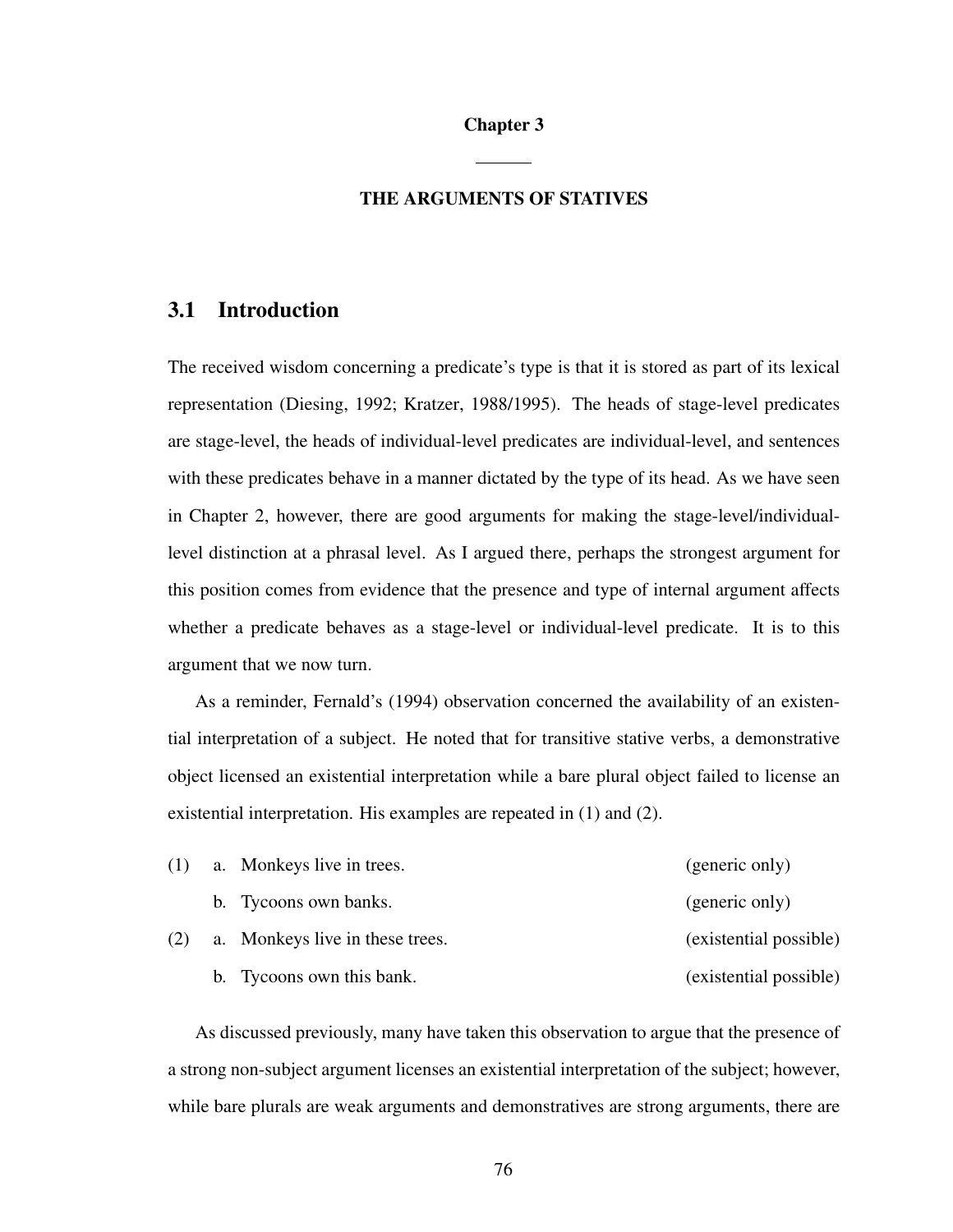other characteristics which distinguish these two types of nominals. The goal of this chapter is to discover what object types license the availability of an existential interpretation and provide an analysis which captures this effect.

This chapter is organized in the following manner. In Section 3.2, I will review the distinction between weak and strong and compare it to the distinction between quantized and homogeneous, the latter being strongly connected to the theory of telicity.<sup>1</sup> Importantly, the weak/strong distinction and the quantized/homogeneous distinction make different predictions concerning the availability of an existential interpretation. By observing the behavior of a wide range of object types, I will conclude that quantization, and not weak/strong, makes the proper characterization of the objects which both fail to license an existential interpretation and those which license an existential interpretation. In Section 3.3, I will then explore this result in the broader terms of the temporal interpretation of stage-level/individual-level predicates and conclude that the availability of an existential interpretation is, itself, a matter of aspect. This will lead me propose that stage-level predicates are quantized, applying to a quantized stage of an individual, while individual-level predicates are homogeneous, applying to homogeneous stages of an individual, i.e. the individual itself. In Section 3.4, I propose a compositional analysis to capture the relationship between the quantization of the object and the interpretation of the predicate and its subject. I will argue that stative and eventive VPs are composed via the same mechanisms, while the compositional characteristic distinguishing states and events is their relationship to their subject. Stative predicates map their part structure onto their subject, deriving the subject's interpretation. Finally, I conclude this chapter in Section 3.5.

<sup>&</sup>lt;sup>1</sup>I will be assuming definitions from Borer (2005a,b) for quantization (*quantity* in her terms) and not those of Krifka (1998). I will continue to use the term quantized to refer to those predicates which Borer would call quantity, and will use the term quantization to refer to the quantized/homogeneous distinction.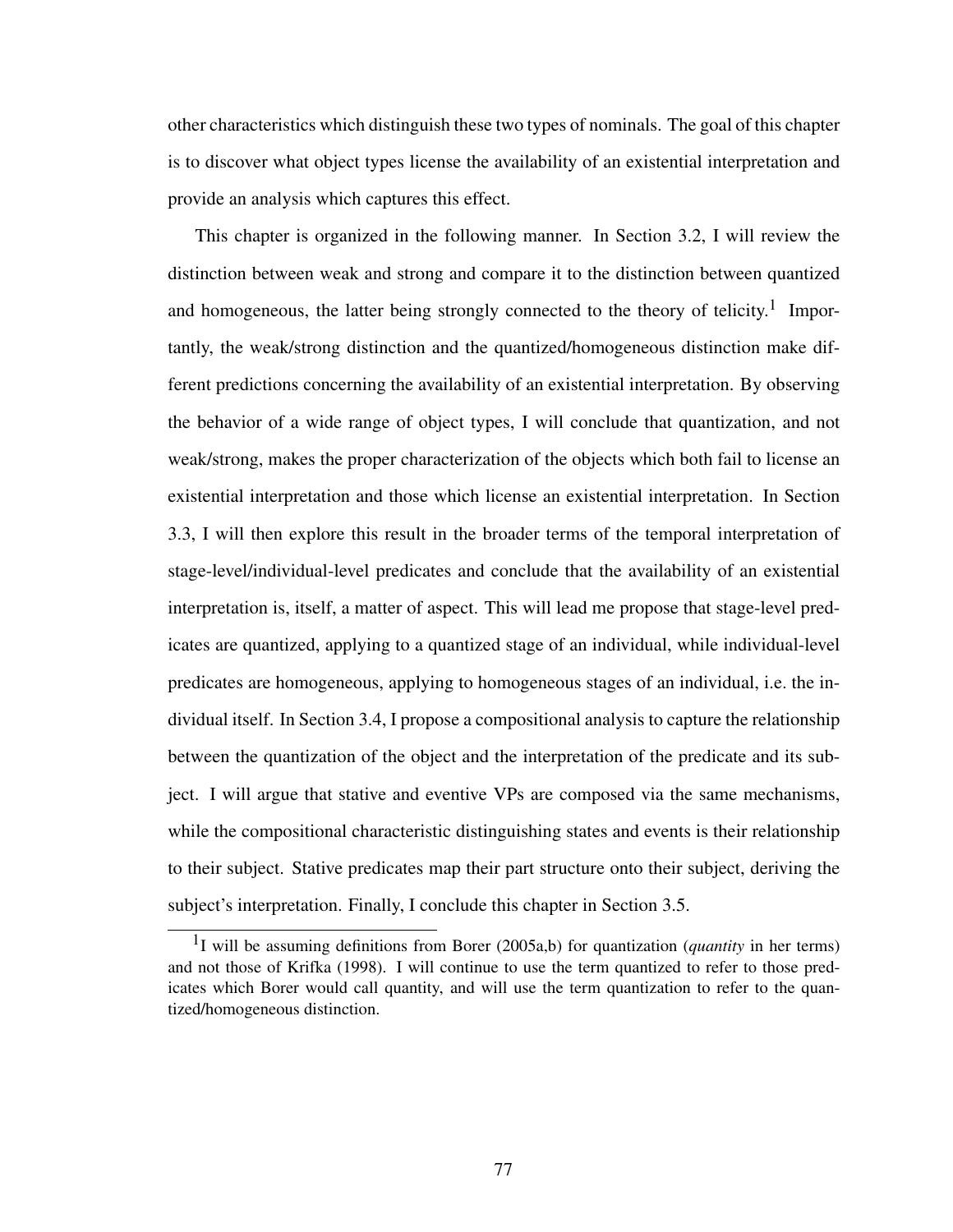# 3.2 The Availability of Existential Interpretation

The argument of this chapter is not only that the stage-level/individual-level distinction is made at a phrasal level, but also that particular types of arguments, when present, determine the behavior of the predicate. Previous theories which have discussed the availability of an existential interpretation have, at least implicitly, proposed that the correct distinction between those objects which license an existential interpretation and those which fail to do so is the distinction between strong and weak arguments.

In this section I first establish that topic accounts for stage-level/individual-level predicates predict the weak/strong distinction as the relevant distinction for the availability of an existential interpretation. I then review the weak/strong distinction and the case for quantization, observing where these two distinctions make different predictions concerning the availability of an existential interpretation. Finally, I will provide data which argues that, as in the case of telicity, quantization makes the right distinction concerning the availability of an existential interpretation.

## 3.2.1 Topics Again

Previous theories directly addressing the alternation of existential interpretation have argued for Jäger's (2001) discourse linking principle requiring every clause to have a topic. Here I will focus on Kratzer and Selkirk (2007) as an explicit proposal concerning the syntactic representation of topics and the consequences for the availability of an existential interpretation.

As noted in Section 1.4.5, Kratzer and Selkirk (2007) propose that for transitive statives, the object can satisfy the requirement for a syntactically represented topic. Examples from object scrambling in German make this more visible; when the object is demonstrative, as in (3), the object scrambles to TopicP, becoming topical, and the embedded subject remains low and non-topical. For both (3a) and (3c), the italicized section is understood as all-new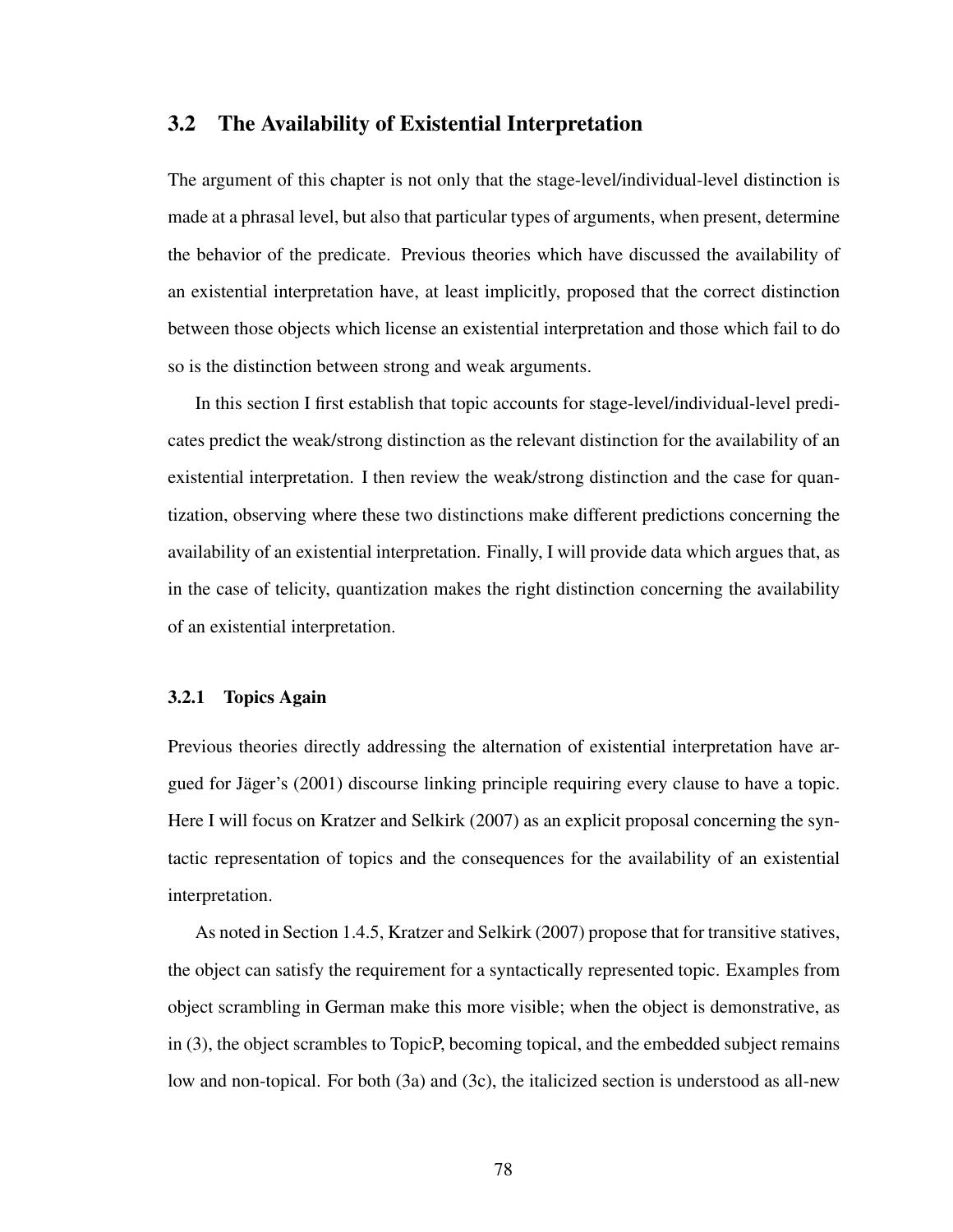and the bare plural subject, as part of the all-new part of the utterance, can receive an existential interpretation. Finally, the predicate can be deaccented in both cases.

(3) a. Ich glaube, dass in diesem Baum *Áffen* I think that in this.DAT tree monkeys live *leben*. (existential possible)

'I think that monkeys live in this tree.'

- b.  $[CP [Toopic] in theorem Baum [TP [VP] After [V] (V) ] (e) then [VP] T ] Topic ] ]$
- c. Ich weiss, dass dieses Haus *Maffiósi* I know that this house mafia.members own *besitzen*. (existential possible)

'I know that mafia members own this house.'

d.  $[CP [Toopic P]$  dieses Haus  $[TP [VP]$  Maffiosi  $[V \text{ty} ]$  besitzen $V + V ] T ]$  Topic  $[]$ 

While Kratzer and Selkirk do not provide examples where the object is a bare plural, these are easily elicited as in (4) and (5). Interestingly, constructions with bare plural objects resist scrambling and are dispreferred compared to their unscrambled versions. Given the analysis pursued by Kratzer and Selkirk, since object scrambling is a way of topicalizing the object (i.e. having appear in TopicP), weak objects like bare plurals are unable to scramble because they are unable to be topics.

(4) a. Ich glaube, dass Affen I think that monkeys in trees in Bäumen leben. live 'I think that monkeys live in trees.' (generic only) b. ?Ich glaube, dass in Bäumen Affen I think that in trees monkeys live leben.

'I think that monkeys live in trees.'

c.  $\left[$ <sub>CP</sub>  $\left[$ <sub>Topic</sub>p Affen<sub>*i*</sub>  $\left[$ <sub>TP</sub> t<sub>*i*</sub>  $\left[$ <sub>V</sub>P t<sub>*i*</sub>  $\left[$ <sub>V</sub>P Bäumen leben<sub>V</sub>  $\right]$  v  $\left]$  T  $\right]$  Topic  $\left]$   $\right]$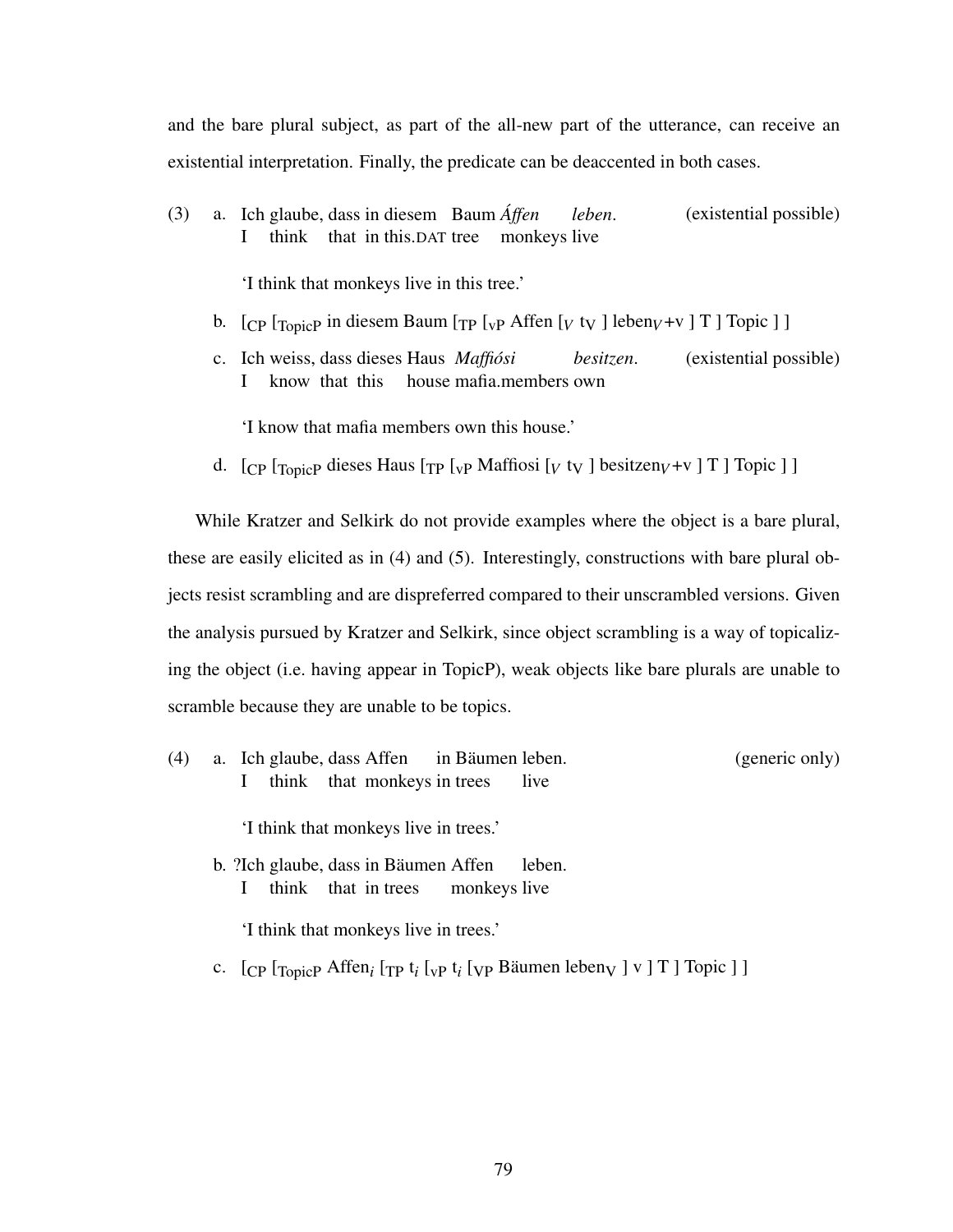|  |  | (5) a. Ich weiss, dass Maffiosi      | Häuser besitzen. | (generic only) |
|--|--|--------------------------------------|------------------|----------------|
|  |  | I know that mafia.members houses own |                  |                |

'I know that mafia members own houses.'

b. ?Ich weiss, dass Häuser Maffiosi I know that houses mafia.members own besitzen.

'I know that mafia members own houses.'

c.  $\left[$ <sub>CP</sub>  $\left[$ <sub>Topic</sub>P Maffiosi<sub>*i*</sub>  $\left[$ <sub>TP</sub> t<sub>*i*</sub>  $\left[$ <sub>VP</sub> t<sub>*i*</sub>  $\left[$ <sub>VP</sub> Häuser besitzen<sub>V</sub>  $\right]$  v  $\right]$  T  $\right]$  Topic  $\left]$   $\right]$ 

An important part of this analysis is that the requirement of a syntactically represented topic can only be met by a strong object, i.e. those arguments which are presupposed in the discourse. Jäger (2001) argues that an existential interpretation of a subject depends in part on the presence of a strong object and Kratzer and Selkirk (2007) likewise assume a similar role for weak and strong arguments in their analysis as well. Thus both accounts argue for the relationship between objects, subjects, and topicality summarized in Table 3.1. For the case of weak objects, the subject is required to satisfy the topic requirement and thus cannot receive an existential interpretation.<sup>2</sup> However, when the object is strong, it can satisfy the topic requirement and, if weak, the subject can receive an existential interpretation.

Table 3.1: The Relationship between Objects, Subjects, and Topicality in Transitive **Statives** 

|        | Object Subject | Topic             | Existential Interpretation of Subject |
|--------|----------------|-------------------|---------------------------------------|
| Strong | Strong         | Subject or Object |                                       |
| Strong | Weak           | Subject only      |                                       |
| Weak   | Strong         | Object only       |                                       |
| Weak   | Weak           | Subject only      | ∗                                     |

<sup>&</sup>lt;sup>2</sup>As reviewed in Section 1.4.5, both Jäger (2001) and Kratzer and Selkirk (2007) also propose that a silent locative can satisfy the topic requirement. I set this option aside for now, noting however that judgments may be affected by the presence of silent locatives.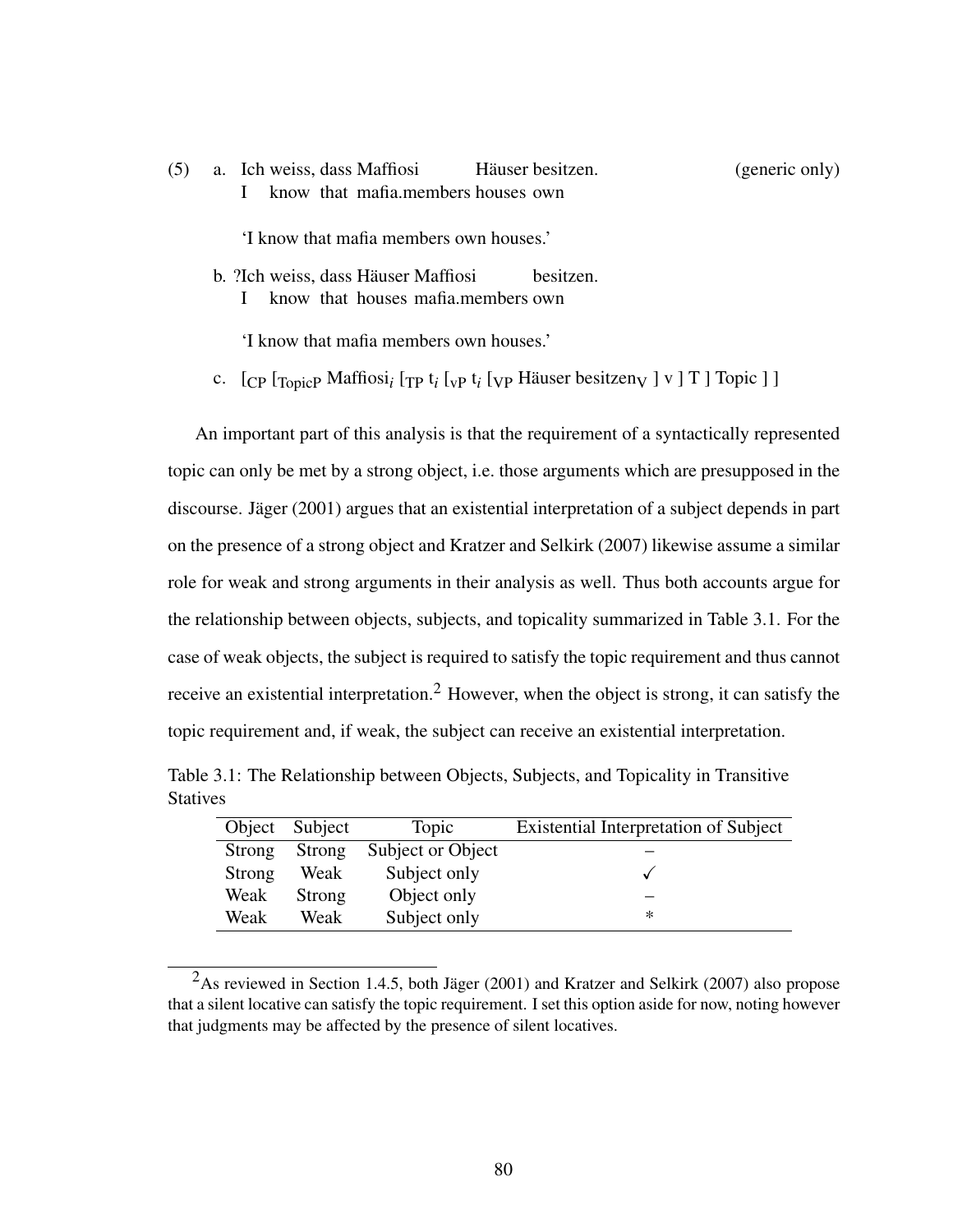#### 3.2.2 Varieties of Arguments

Topic accounts for the availability of an existential interpretation predict that a subject can only receive an existential interpretation if a strong non-subject argument is available to satisfy the topic requirement. This prediction requires that the distinction between the kinds of objects which license an existential interpretation of their subjects and those which fail to license an existential interpretation of their subject be made by the weak/strong distinction.

For the data available in the literature, this appears to be the case. Demonstrative objects are strong and license an existential interpretation of their subject, and bare plural objects are weak and fail to license an existential interpretation of their subject. However, demonstratives and bare plurals are also distinguished by a number of other distinctions. Here, I contrast the weak/strong distinction with the promising distinction between quantized and homogeneous nominals. This distinction is promising because the quantization of nominals is thought to be relevant for establishing telicity, and as discussed previously, the availability of an existential interpretation and telicity appear to have many analogous characteristics worth exploring.

The goal of the following sections is to clarify the status of both the weak/strong distinction and of quantization to identify clear cases where the two positions make competing predications concerning which objects license the availability of an existential interpretation.

### 3.2.2.1 Weak/Strong

Milsark (1974, 1977) introduced the weak/strong distinction to account for the definiteness restriction of DPs in English existential *there*-constructions. Milsark classified those determiners which are acceptable in *there*-constructions as weak and those which are unacceptable in *there*-constructions as strong. He also argued for the often standard assumption that weak determiners are non-quantificational (i.e. cardinal) whereas strong determiners are quantificational by proposing that the function of existential *there*-constructions was to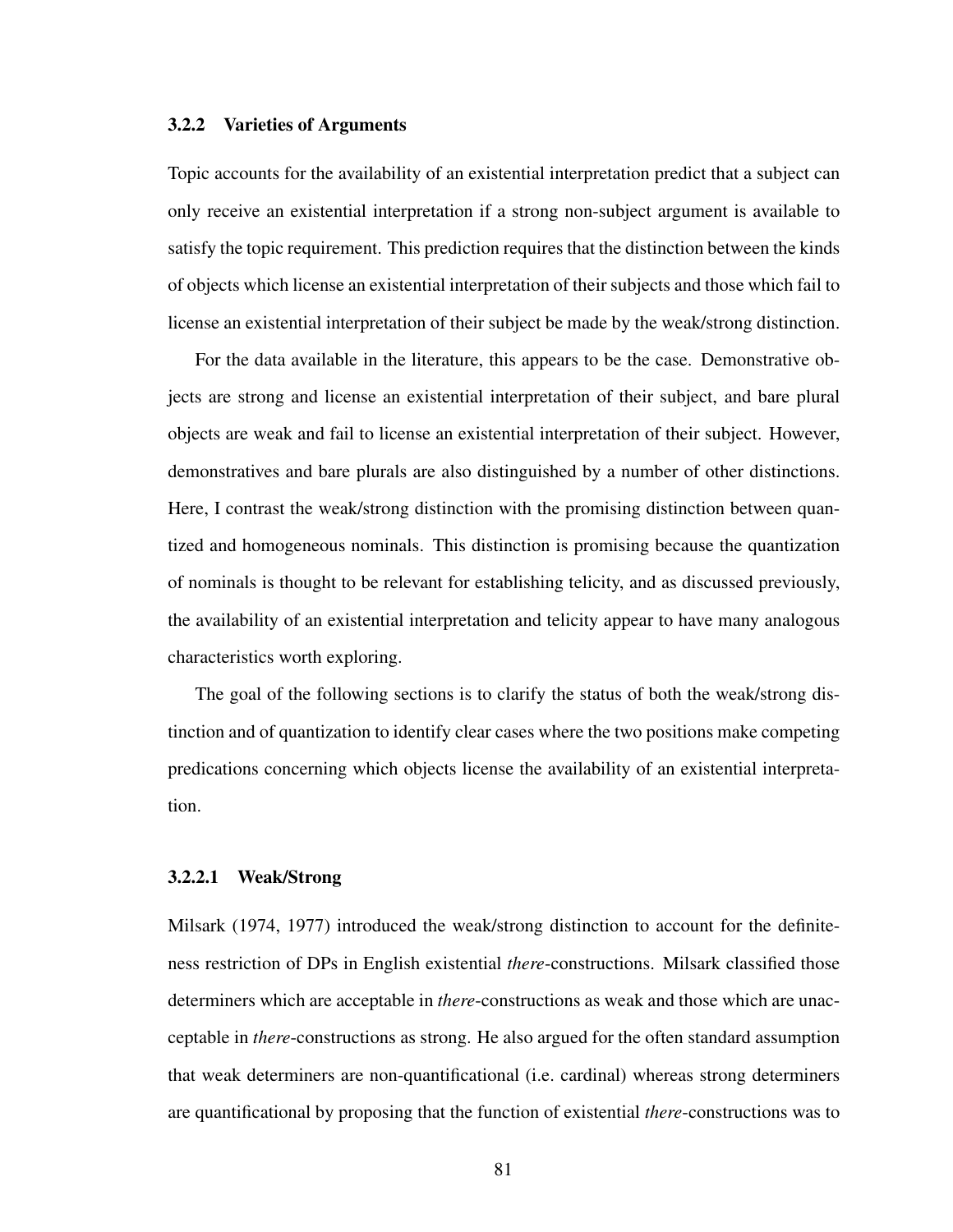existentially quantify the post-verbal DP. Those DPs which are already quantificational cannot occur in existential *there*-constructions because of their inherent quantificational status (perhaps a species of Kratzer's (1988/1995) more general ban on vacuous quantification).

(6) a. \*There were every/most/the people in the room.

b. There were many/several/three people in the room.

Since Milsark's proposal, several theories have been proposed which refine and clarify the standard account, particularly with respect to the status of weak DPs.

Diesing (1992) and de Hoop (1996) maintain the idea that strong DPs are quantificational and propose that weak DPs are interpreted as variables, adopting proposals made in Heim (1982) and Kamp (1984). As such, the weak/strong distinction for both Diesing and de Hoop is characterized as an issue of interpretation. Diesing (1992) proposes that strong DPs are presuppositional, and de Hoop (1996) proposes that strong DPs are referential, partitive, generic, or generic collective (all types of presuppositional interpretation).

Weak DPs, as variables, must be bound to receive an interpretation, and thus weak DPs must have narrow scope. However, the proposal that weak DPs denote variables does not capture the wide scope possibilities for indefinites. Compare, for instance, the existential interpretation of a bare plural, which requires narrow scope, to that of the indefinite which may take wide scope (McNally and Van Geenhoven, 1998). To account for these wide scope indefinites, Diesing and de Hoop would have to require the indefinite to be quantificational. However, quantificational DPs are also know to exhibit restrictive scope, typically bounded by the clause, unlike indefinites. This suggests that treating weak DPs as variables is on the wrong track.

| (7) | a. Marta must read articles this weekend.       | $(*BP > must)$ |
|-----|-------------------------------------------------|----------------|
|     | b. Marta must read an article this weekend.     | (an > must)    |
| (8) | a. The meeting was not attended by professors.  | $(*BP > not)$  |
|     | b. The meeting was not attended by a professor. | (a > not)      |

82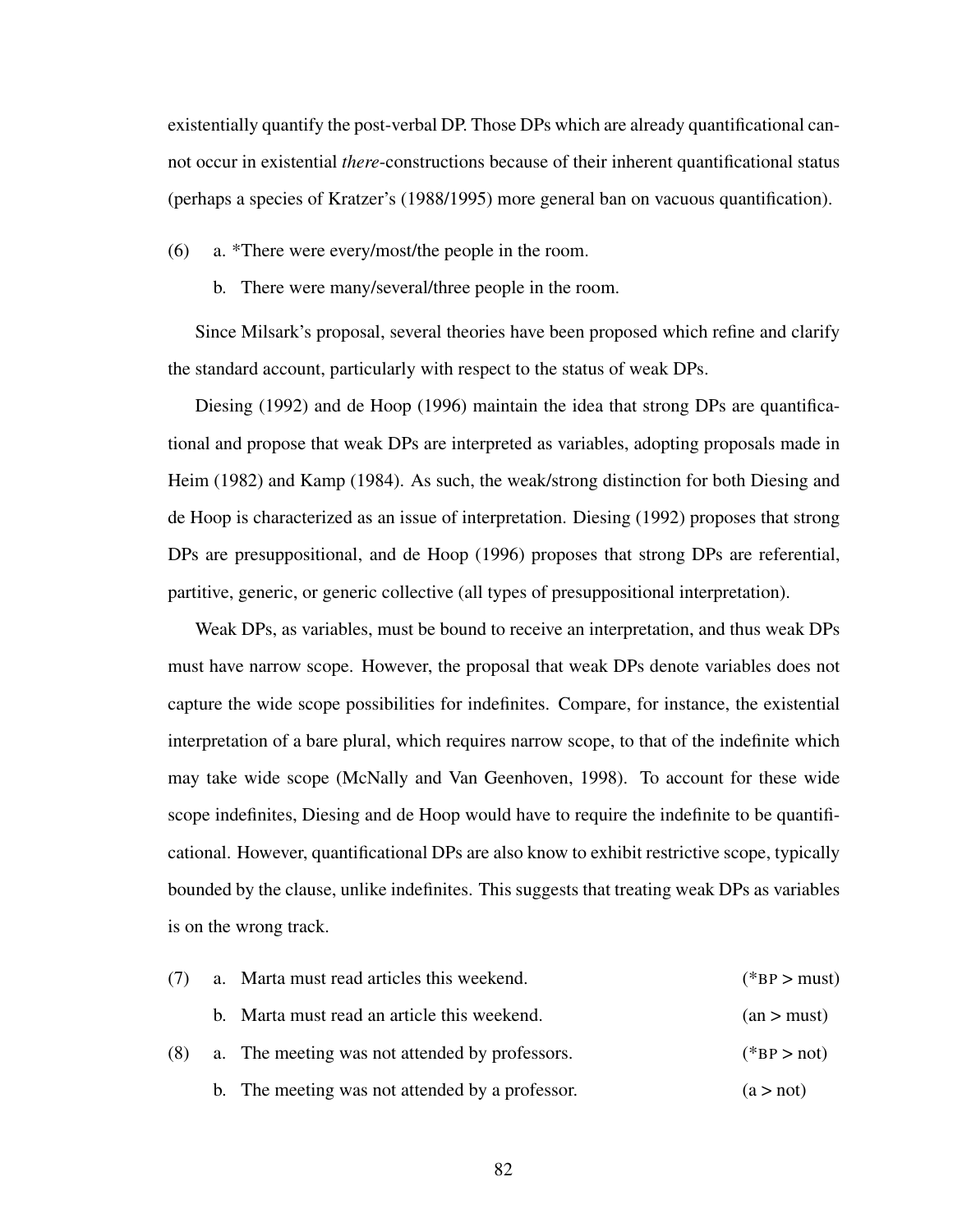More recently, several researchers have argued for a different type-theoretic difference in the weak/strong distinction. Strong DPs are still claimed to be quantificational, type  $\langle\langle e,t\rangle, t\rangle$ , but weak DPs are argued to be property denoting, type  $\langle e,t\rangle$  (Ladusaw, 1994; Dobrovie-Sorin, 1997; McNally, 1998a).

McNally (1998a) begins with the assumption that DPs are not a single uniform type, but instead are divided into those which are quantificational and those that are not. She follows observations made in by Partee (1987) which noted that a type-shift from quantifiers to properties ( $\langle \langle e, t \rangle, t \rangle \rightarrow \langle e, t \rangle$ ) using (9) does not always generate well-defined properties. McNally proposes that those quantifiers which lack well-defined property denotations form the set of strong DPs. This is because the determiners of these quantifiers are relations and thus cannot be treated as one place predicates and cannot be used to identify an individual.

(9)  $BE(\alpha) = \lambda x[\alpha(\lambda y[y = x])]$ , where  $\alpha$  is a set of sets of individuals, type  $\langle \langle e, t \rangle, t \rangle$ .

Following McNally's proposal, the determiners in (10a) are weak as they may denote properties, and the determiners in (10b) are strong as they do not denote properties. Partee (1987) demonstrates that the determiners in (10a) have a well-defined property denotation. Application of *BE* to *the bicycle* yields the singleton set consisting of a unique bicycle. McNally argues that the determiners in (10b) typically yield the empty set. Although welldefined when applied to a singleton set, these quantifiers are typically ruled out by pragmatic requirements that the set they are applying to have more than one member. She also proposes that English (existential) bare nominals denote properties as they have a different syntax from DPs in general since they lack a determiner.<sup>3</sup>

# (10) a. the/this/these

#### b. each/every/most/both

If the determiners in (10a) are weak, a question arises as to why they are typically blocked from occuring in *there*-constructions. McNally argues that there is a pragmatic

 $3$ McNally and Van Geenhoven (1998) note bare nominals in Romance languages all appear to denote properties.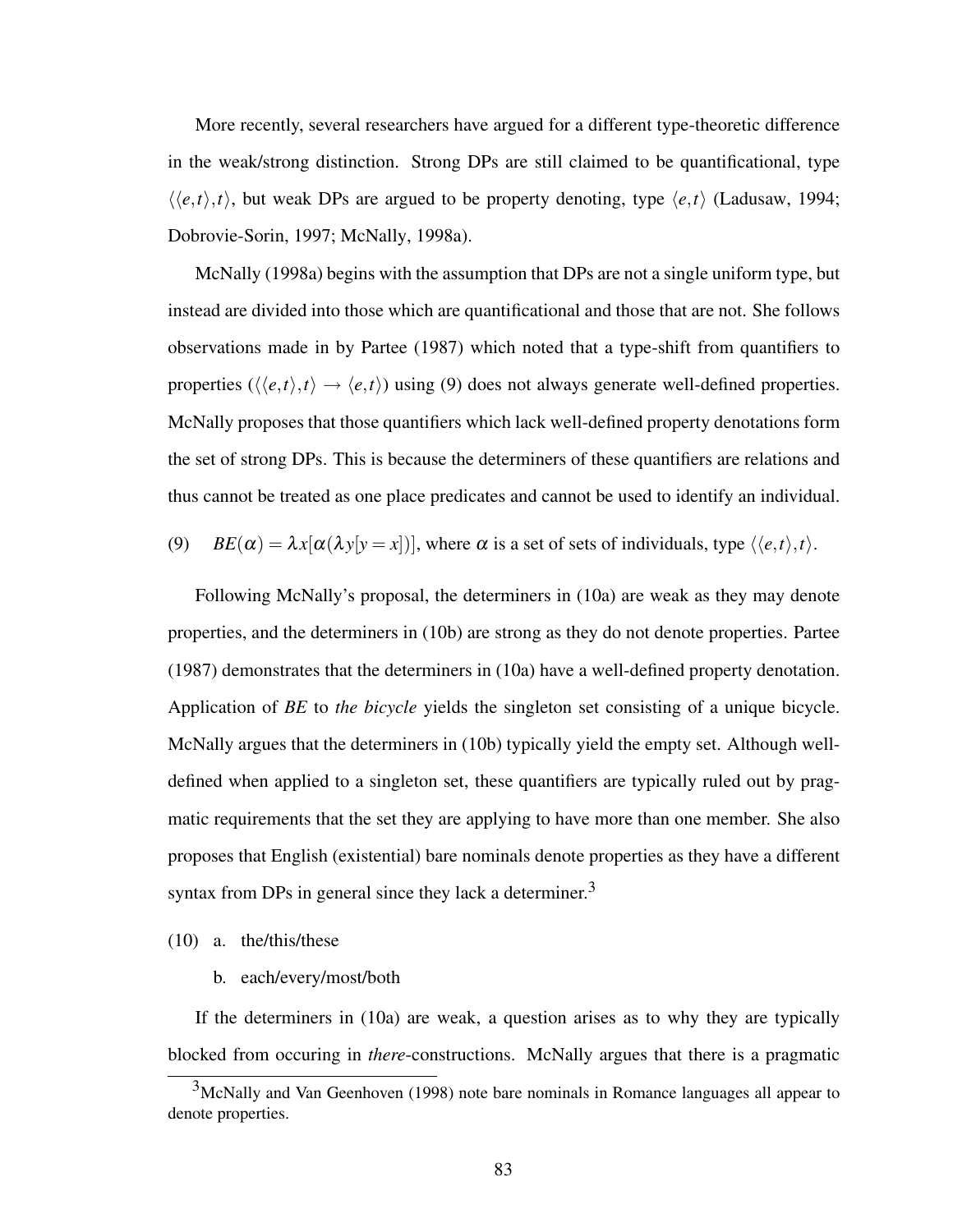condition which requires the DP to introduce a novel referent to the discourse. As such, definites of many types are blocked from appearing in *there*-constructions because they presuppose a discourse referent.

In addition, McNally observes that even necessarily quantificational determiners in (10b) which she argues are strong are not always prohibited from appearing in *there*constructions. Those cases in which quantify over "non-particulars" are acceptable.

(11) a. \*There was every doctor at the convention.

b. There was every kind of doctor at the convention.

- (12) a. \*There were most books in his library.
	- b. There were most sorts of books in his library.
- (13) a. \*There were both bottles for sale.
	- b. There were both varieties of wine for sale.
- (14) a. \*There was each question on the exam.
	- b. There was each kind of question on the exam.

Quantification over non-particulars in *there*-constructions also affects the scope possibilities of the quantifier. Examples like this lead McNally to argue that the distinction between weak and strong DPs does not rest solely on the semantics of determiners themselves.

- (15) a. I would be surprised if there weren't some questions answered (\*some > NEG) in the press conference.
	- b. I would be surprised if there weren't some kind of question he (some > NEG) had expected on the exam.

Ultimately, this suggests that the weak/strong distinction is much more difficult to diagnose than usually thought. However, following McNally's (1998a) observations about the pragmatic conditions required for a property denotation of definites and keeping in mind the special status of non-particulars, the weak/strong distinction partitions the class of DPs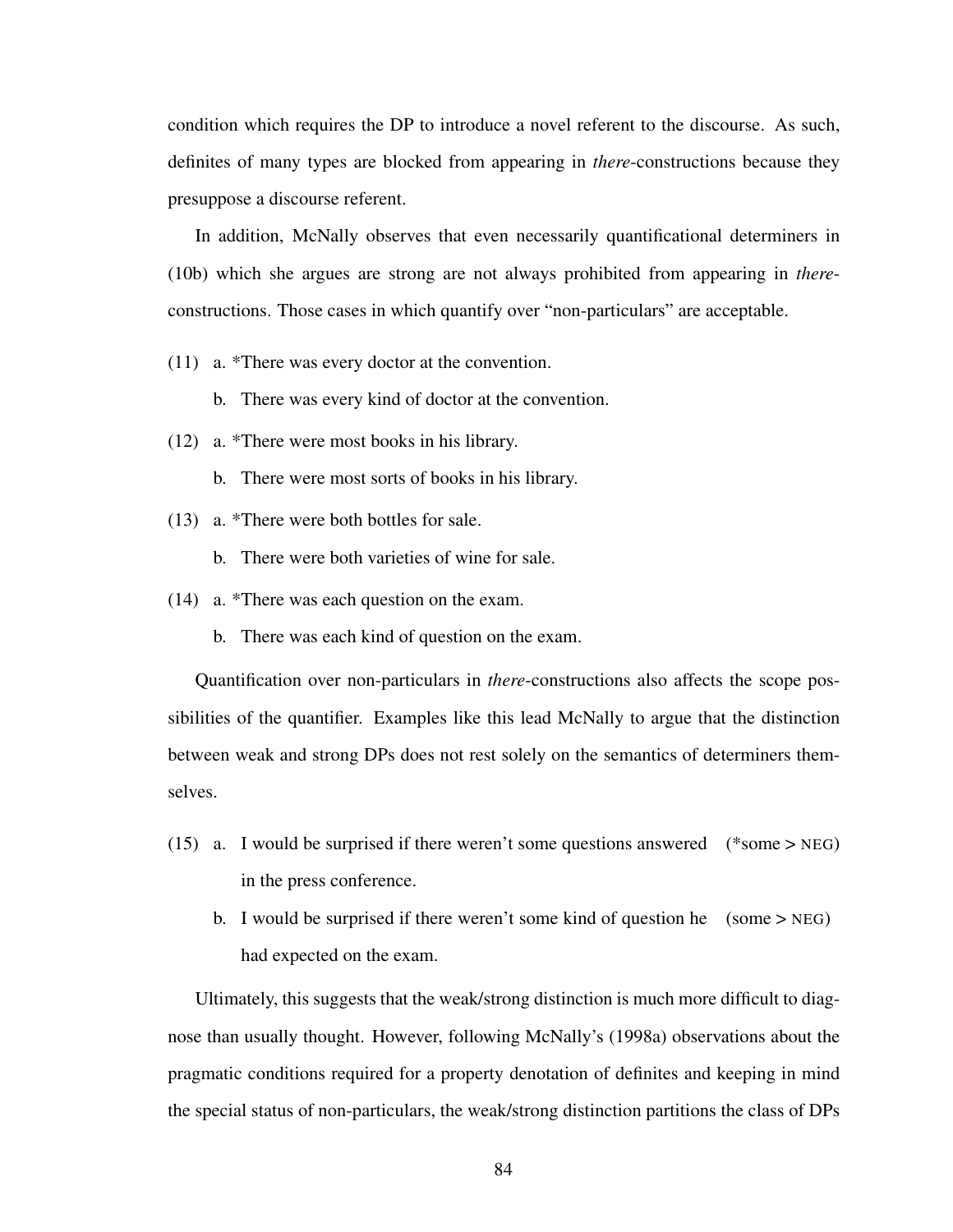as in Table 3.2. Note that I continue to make use of the standard labels for determiners for ease of exposition.

|             |        | Weak        |            |             | Strong     |            |
|-------------|--------|-------------|------------|-------------|------------|------------|
| <b>Mass</b> | Bare   | Bare        | Weak       | Weak        | Strong     | Strong     |
| Noun        | Plural | Numeral     | Determiner | Quantifier  | Determiner | Quantifier |
| land        | trees  | three trees | a tree     | many trees  | the tree   | every tree |
| silverware  | houses | two houses  | a house    | some houses | the house  | each house |

Table 3.2: Weak and Strong DPs

A Note on the Weak/Strong Distinction and Telicity Given the importance of the analogy between telicity and existential interpretation being made throughout this dissertation, I turn for a moment to de Hoop (1996) who argues that the weak/strong distinction is relevant to telicity. de Hoop is primarily concerned with a theory which relates case marking to the interpretation of noun phrases. In particular, she claims that (structural S-structure) accusative case marks quantificational DPs while (structural D-structure) partitive case marks DPs which are "interpreted as part of the predicate" (102). As such, de Hoop is interested in examples from Finnish like (16) which bare either partitive (weak) or accusative (strong) case. However, she, like others, observe that in Finnish DPs can occur with partitive case and still be interpreted as quantificational, such as (16a). To address this, de Hoop suggests that when the object bares accusative case as in (16b), the sentence is taken to be about both the subject and the object, i.e. that the president did the shooting and the bird was shot. However, when the object bares partitive case as in (16a), the sentence is taken to be about the event, i.e. the president shot at a bird. The suggestion, it seems, is that accusative case licenses a definiteness about the object that the partitive case does not.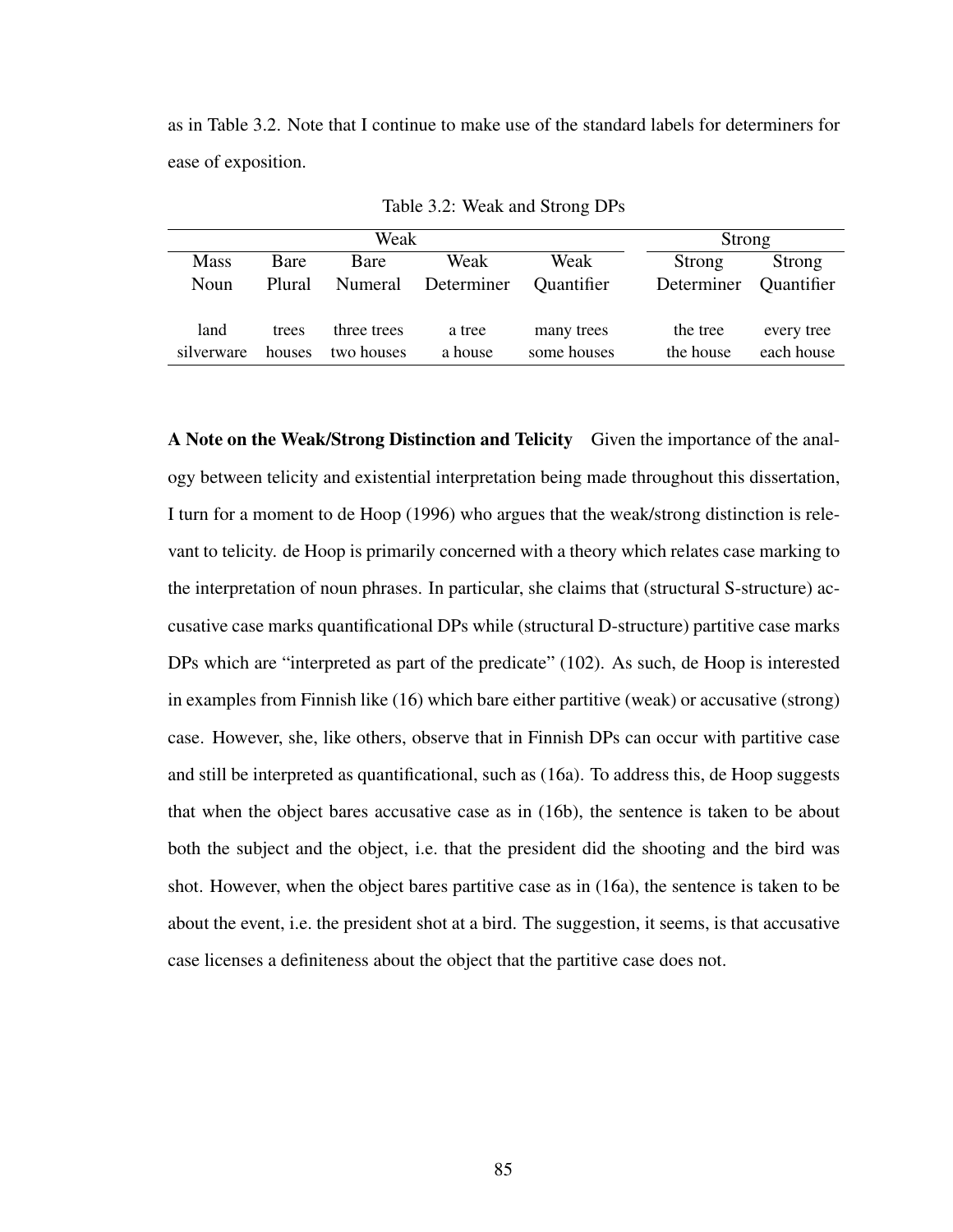(16) a. Presidentti ampui lintua president shot bird.PRT

"The president shot at a/the bird"

b. Presidentti ampui linnun president shot bird.ACC

"The president shot a/the bird"

de Hoop also notes that verbs with intrinsic atelicity in Finnish, like those in (17), are subcategorized for partitive case and that resultative predicates (those with perfective particles, presumably *valmiiksi*) like (18) only take accusative case.

(17) a. Ajattelen think.1ST.SG you.PRT sinua.

'I think of you.'

b. Minä rakastan sinua. I love you.PRT

'I love you.'

(18) Chris maalasi taulun Chris painted picture.ACC ready valmiiksi

'Chris finished painting the picture.'

Examples (16) through (18) demonstrate a tight relationship between telicity and case marking. However, if case marking is also tightly related to the weak/strong interpretation of noun phrases, we would also predict a tight relationship between telicity and the weak strong distinction, such that either the telicity of a predicate constrains the range of interpretations a noun phrase can receive or the interpretation of a noun phrase can shift the telicity of a predicate.

de Hoop provides some evidence concerning the predicted relationship between telicity and noun phrase interpretation through the behavior of perfective particles.<sup>4</sup> She observers

<sup>&</sup>lt;sup>4</sup>Whether perfective particles in English and Hungarian reflect aktionsart or grammatical aspect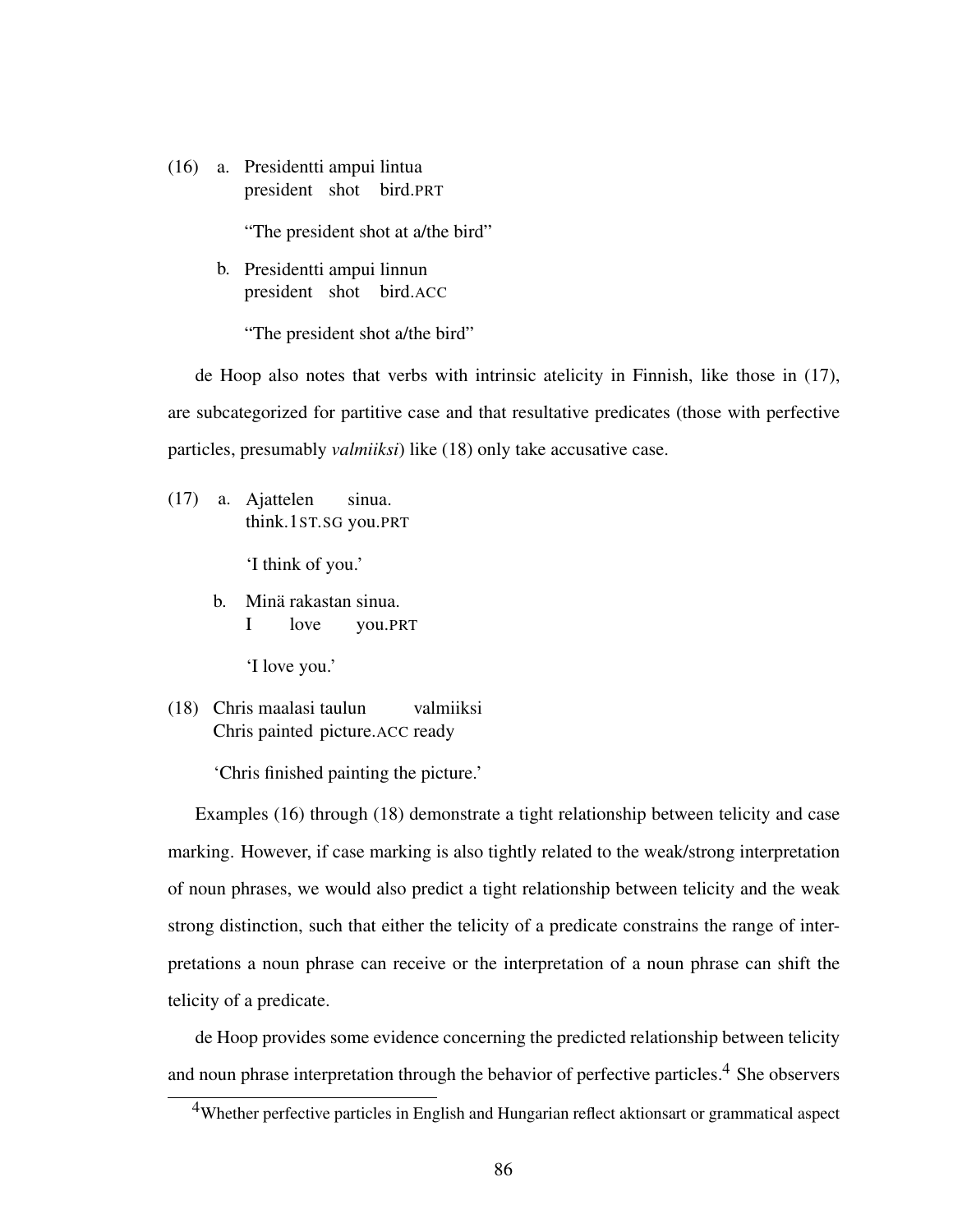that perfective particles are sensitive to the presence of objects in both English and Hungarian. For both languages, examples (19) and (21) demonstrate that objects of certain verbs are optional; however, this optionality disappears in the presence of a perfective particle, as in examples (20) and (22).

- (19) a. Jane is drinking wine.
	- b. Jane is drinking.
- (20) a. Jane is drinking up wine.
	- b. \*Jane is drinking up.
- (21) a. Ildikó evett Ildikó eat.3<sup>rd</sup>.sg.past.<mark>INDEF cake</mark> tortát

'Ildikó was eating a cake.'

b. Ildikó evett Ildikó eat.3<sup>rd</sup>.sg.past.indef

'Ildikó was eating.'

(22) a. Ildikó meg-evett Ildikó eat.3<sup>rd</sup>.sg.past.indef cake tortát

'Ildikó eats up/has eaten up a cake.'

b. \*Ildikó meg-evett Ildikó eat.3<sup>rd</sup>.sg.past.indef

This restriction on objects is similar to what is observed in the general literature on telicity. For many optionally transitive verbs, absence of an object triggers atelicity as in (23). As such, the obligatory presence of objects with perfective particles may be related to the telic requirements of perfective particles. However, this observation does not address the core issue about the relationship between telicity and noun phrase interpretation; at issue is whether telicity places restrictions on the interpretations objects can receive.

is not addressed in de Hoop (1996). Certainly, the English examples (20) and (24) suggest that bare nominals are not blocked by the presence of *up* alone – the progressive with *up* in (20) allows for bare nominals while they are unacceptable in the simple (perfective) past with *up* in (24).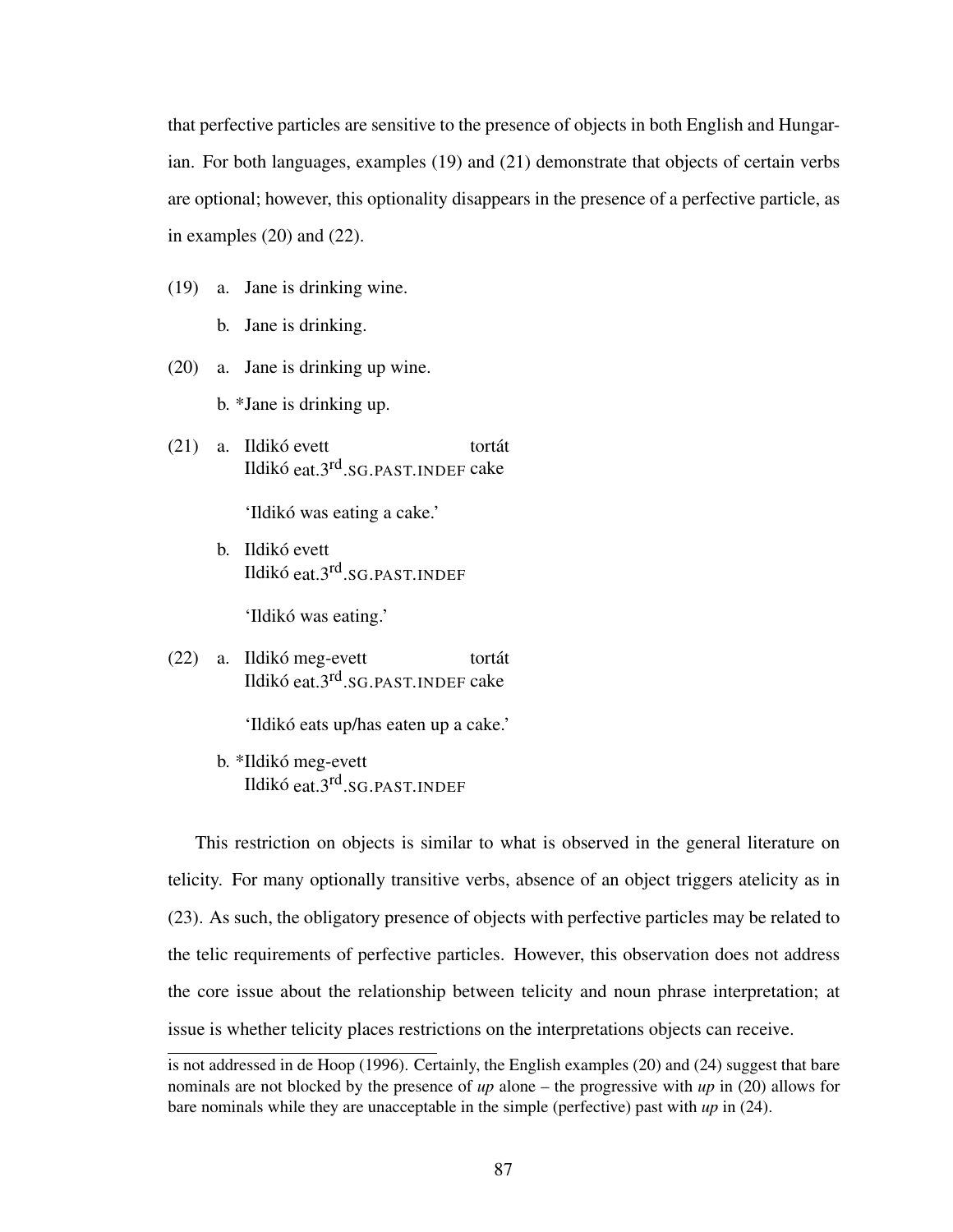(23) a. John drank the beer in an hour.

- b. Mary ate the cake in an hour.
- c. John drank  $\#$ in an hour.
- d. Mary ate #in an hour.

To address the issues of noun phrase interpretation, de Hoop further observes that perfective particles cannot co-occur with indefinite objects, as in  $(24)$  and  $(25)$ .<sup>5</sup>

(24) a. Jane drank up the wine.

b. \*Jane drank up wine.

(25) a. A fiu eszik kenyeret the boy ate bread

'The boy ate (some) bread'

b. \*A fiu meg-eszik kenyeret the boy PERF-ate bread

'The boy ate up (some) bread'

de Hoop also reports examples from Szabolcsi (1986) that perfective particles obviate the definiteness restriction of certain verbs in Hungarian. Certain verbs, like *talál* 'find' do not allow definite objects, as shown by the acceptability difference between (26a) and (26b). However, this definiteness restriction is obviated by the presence of the perfective particle *meg*, given in (26c).

The difference between the interpretation of (26a) and (26c) concerns the existence of the object. In (26a), the existence of two pens is taken to be the result of what Mari did, whereas in (26c), Mari successfully located two pens whose existence was independent from what Mari did. Szabolcsi (1986) characterizes the difference between these examples in the following way: in (26a) *két tollat* 'two pens' has only an existential interpretation, whereas in (26c) *két tollat* 'two pens' can be either existential or presupposed.

 $5$ de Hoop (1996) takes bare nominals to "behave as the weakest among weak NPs" (95).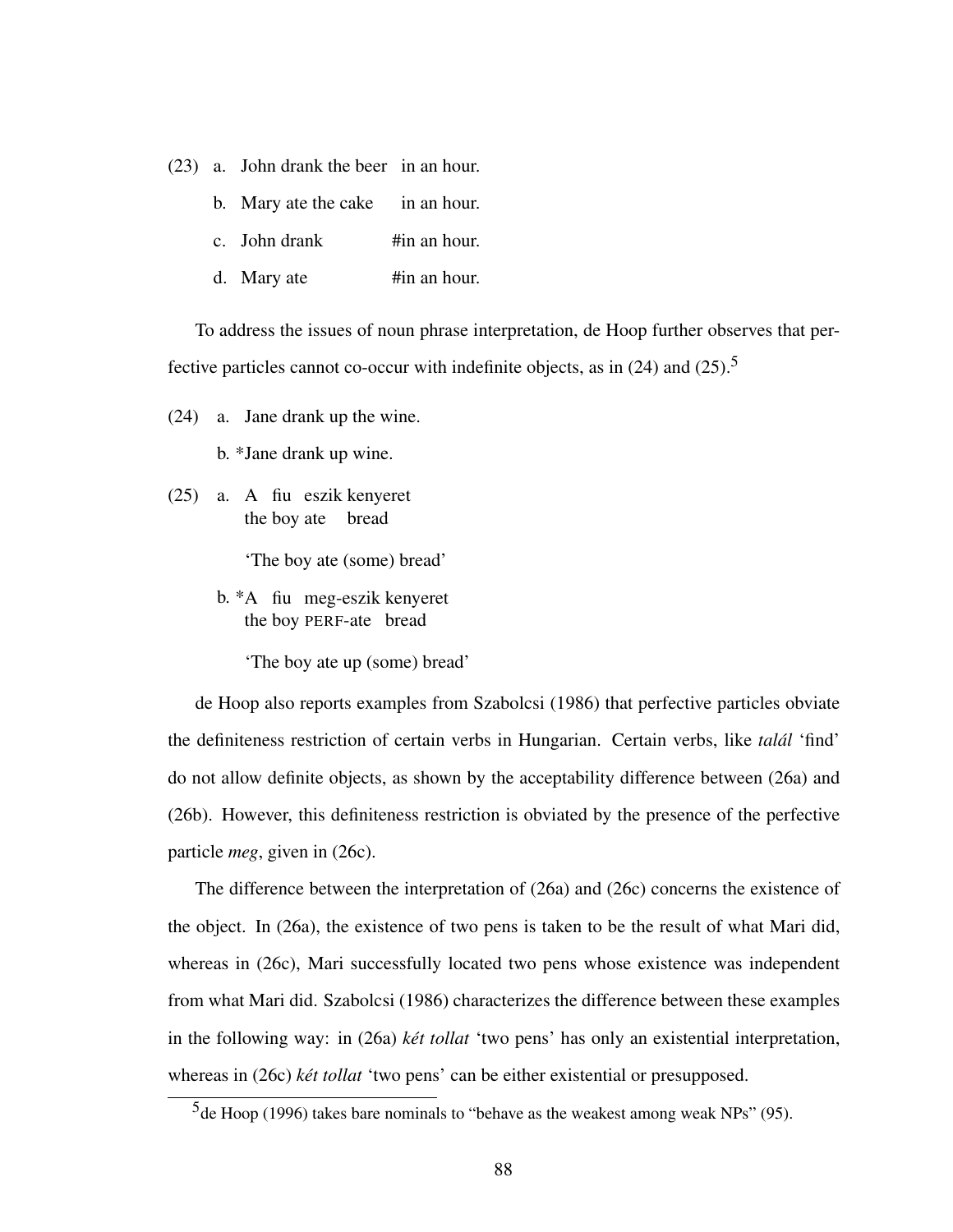(26) a. Mari talált tollat Mari found pen.ACC / two pen.ACC / (some) milk.ACC / két tollat / (némi) tejet.

'Mari found a pen/two pens/(some) milk.'

b. \*Mari talált(a) a tollat Mari found the pen.ACC / Peter's pen.ACC / every pen.ACC / Péter tollat / minden tollat.

'Mari found the pen/Peter's pen/every pen.'

c. Mari meg-talált(a) a tollat Mari PERF-found the pen.ACC / két pen.ACC / két tollat.

'Mari found the pen/two pens.'

Taken together, de Hoop (1996) says that "the connection between resultative [telic] aspect and strength of the object seems far from coincidental" (95). She suggests that objects of telic predicates are strong regardless of their other characteristics, and that objects of atelic predicates (and indefinite objects in general) have a weak reading, and proposes that strong and weak case reflects an object's *affectedness* in the sense of Tenny (1987). However, de Hoop also issues a word of caution about relating weak/strong objects and telicity, noting that the object *two glasses of wine* in (27), for instance, is not required to have a partitive or referential (strong) reading; indeed, an existential interpretation may be preferred.

(27) Jane is drinking up two glasses of wine.

Ultimately, this suggests that factors apart from the weak/strong interpretation of noun phrases play an important part in determining telicity, including specified (quantized) and unspecified (homogeneous) quantity, to which we now turn.

### 3.2.2.2 Quantization

Verkuyl (1972) proposed that an argument's quantization is the relevant factor determining the telicity of a predicate. Specified quantities trigger telic interpretation while unspecified quantities fail to trigger telic interpretation. The exact characteristics of specified or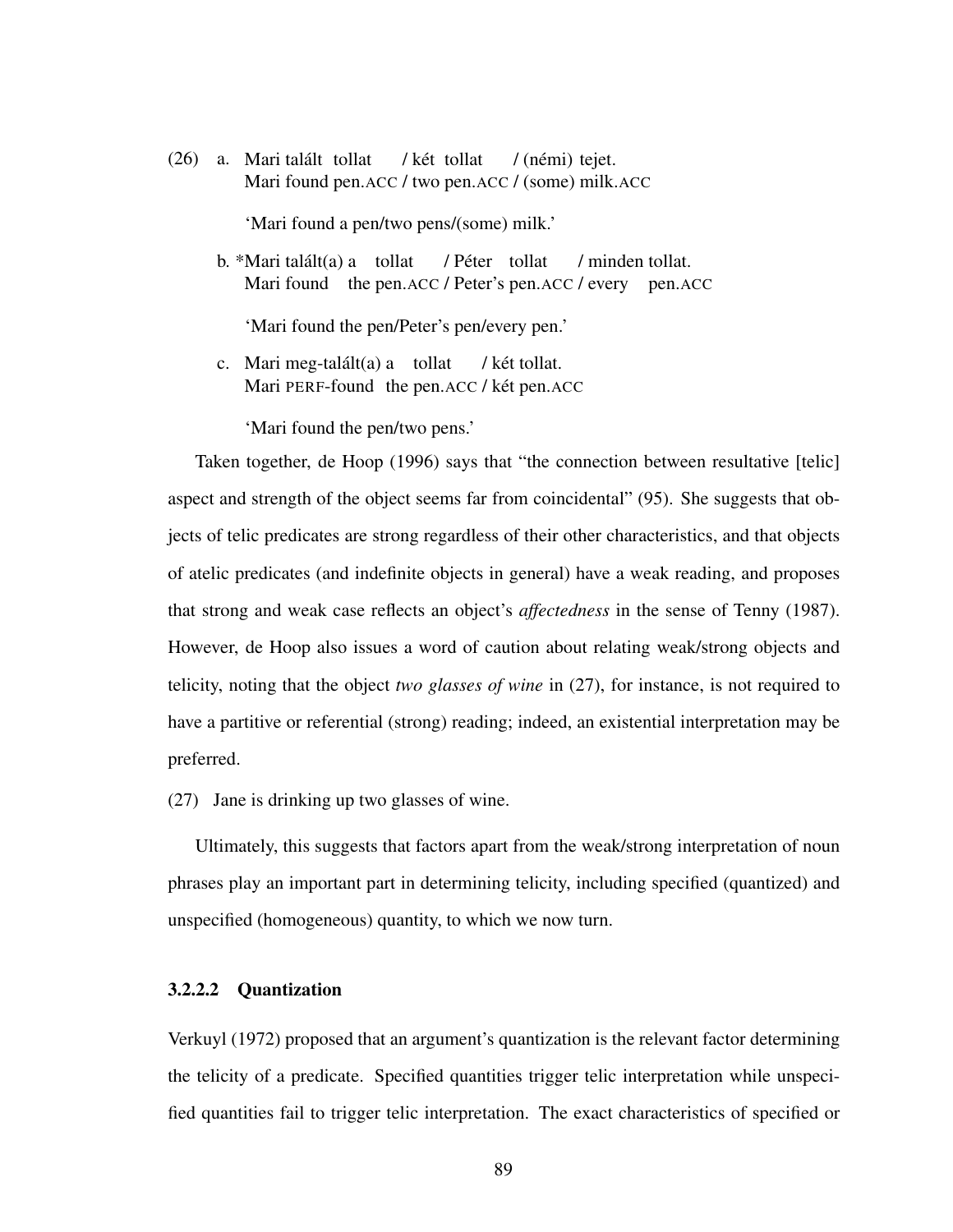unspecified quantity nominals became one necessary condition for a proper description of telicity. A semantic characterization of quantization came from an application of mereological (a.k.a. part) structure of nominals and events. The intuition, spelled out in Bach (1986), is that whatever the property is that characterizes the difference between specified and unspecified quantity arguments, it is also the property charactering the telicity of events. Thus in part, an attempt to characterize the property which distinguishes between telic and atelic predicates generally is also suppose to capture the property distinguishing nominals which trigger telic and atelic interpretations.

Krifka, over the course of a series of papers (Krifka, 1989, 1992, 1998), proposed one of the earliest systematic theories for quantization and characterized predicates as *quantized* (specified quantity) and *cumulative* (unspecified quantity). A quantized expression is one whose part-structure has no proper subpart and a cumulative expression is one whose partstructure allows the sum of two elements to also fall under the same expression. Krifka's definitions for *quantized* and *cumulative* are given in (28a) and (28b) respectively.<sup>6</sup>

(28) a. *Quantized*:

 $\forall X \subseteq U_P[\text{QUA}_P(X) \leftrightarrow \forall x, y[X(x) \& X(y) \rightarrow \neg y \leq_P x]$ 

X is *quantized* iff for all x and y both with property X, y is not a proper part of x.

b. *Cumulative*:

∀*X* ⊆ *UP*[CUM*P*(*X*) ↔ ∃*x*, *y*[*X*(*x*) & *X*(*y*) & ¬*x* = *y*] & ∀*x*, *y*[*X*(*x*) & *X*(*y*) → *X*(*x*⊕*y*)]] X is *cumulative* iff there exists x and y both with property X (and y is distinct

from  $x$ ) such that for all  $x$  and  $y$  if  $x$  and  $y$  have property  $X$ , then the sum of  $x$  and y also has property X. (Krifka, 1998)

 $<sup>6</sup>$ Krifka's (1998) system has further requirements, including incremental themes, uniqueness of</sup> objects and events, and object-event mappings. It in, in particular, these tight relationships between objects and events which lead to problems in his theory, especially those cases where the partstructure of the object can, in no clear way, directly "measure out" the event, such as *climb the mountain*, *mow the lawn*, or *shoot the bear*.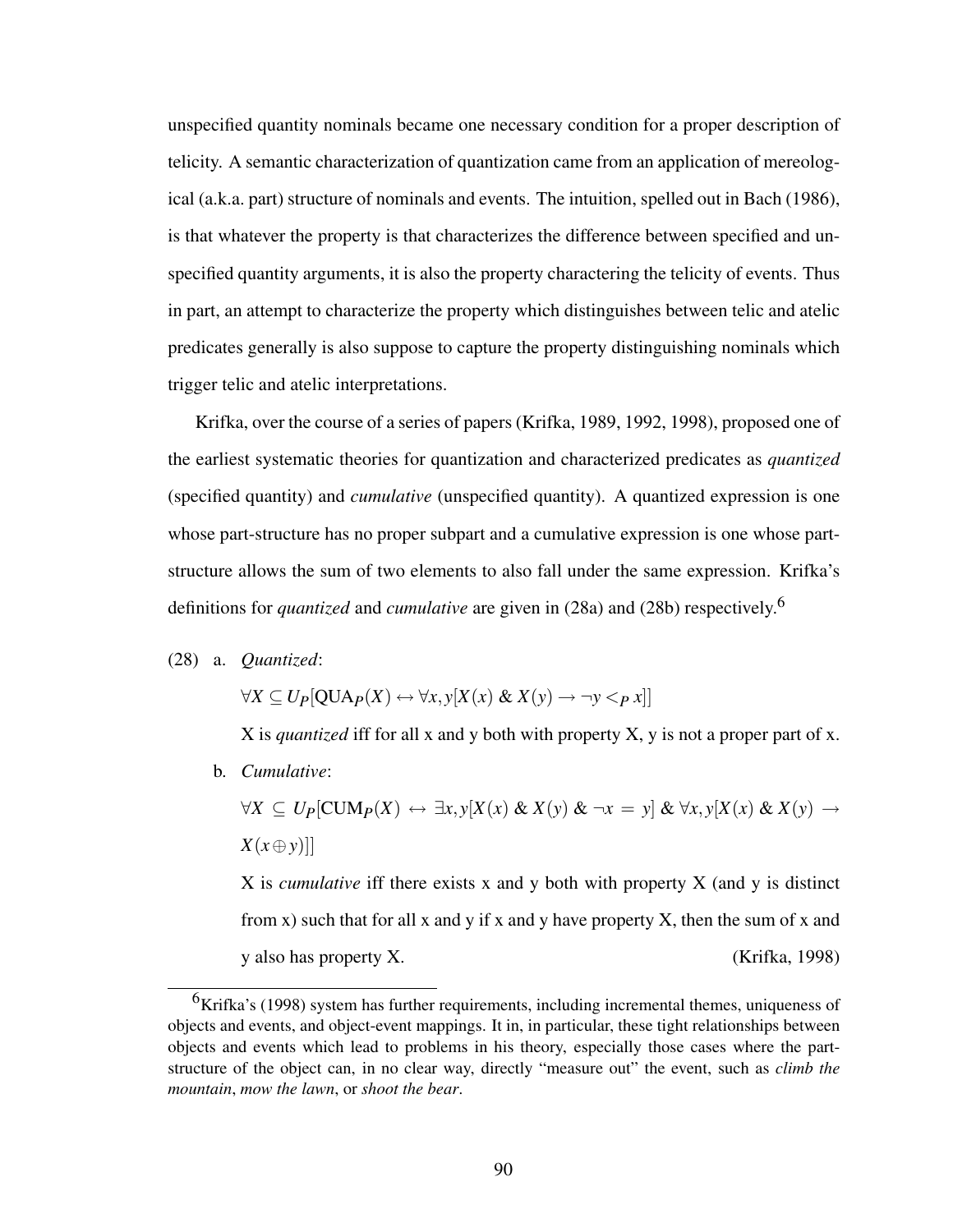Krifka's (1998) definitions of quantized and cumulative expressions successfully capture several types of objects which trigger telic interpretation. A sample of these is given in italics in (29). However, one problem for these definitions is that they fail to capture all of the objects which trigger telic interpretations. Examples of objects which fail to meet Krifka's definition of quantized, but nevertheless do trigger telicity, are given in italics in (30).

| (29) | a. John read <i>three books</i>                        | in two days. |
|------|--------------------------------------------------------|--------------|
|      | b. John read <i>the book</i>                           | in two days. |
|      | c. John read every book                                | in two days. |
|      | d. John read <i>a book</i>                             | in two days. |
| (30) | a. John read <i>some books</i>                         | in two days. |
|      | b. John read <i>more than three books</i> in two days. |              |
|      | c. John read at least three books                      | in two days. |
|      | d. John read several books                             | in two days. |

e. John read *many books* in two days.

Another problem facing Krifka's system is that, while no expression can be both quantized and cumulative (since cumulativity of an expression requires the existence of at least two distinct parts which both fall under the expression), some expressions fail to be either quantized or cumulative, such as *less than three books*, which is not cumulative (if you have two books and another two books, both fall under *less than three books*, but their sum does not fall under *less than three books* as it is four books) or quantized (if you have two books, it an its one book parts fall under *less than three books*, but the one book parts are a proper part of the two books). Cases like this leave the predictions for whether *less than three books* triggers telic or atelic interpretation unclear at best, though *less than three books* does lead to telic interpretation as given in (31) and thus should ultimately be a specified quantity.

(31) John read less than three books in several days.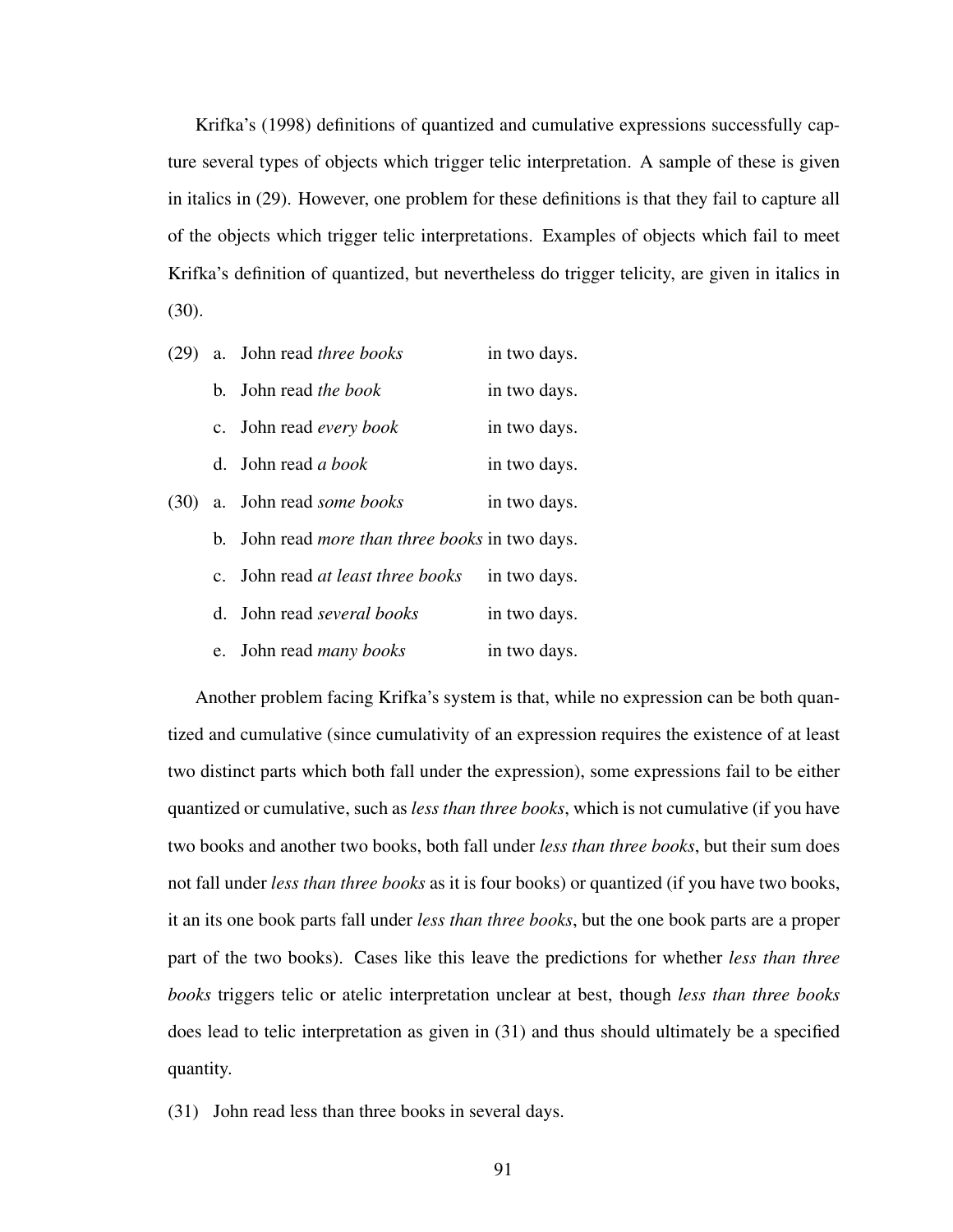Kiparsky (1998), exploring the relationship between telicity and case in Finnish, improved on Krifka's system by defining a bounded (specified quantity) expression as the failure for that expression to be unbounded (unspecified quantity). He proposed that an unbounded expression must be *divisive*, *cumulative* and not *diverse*. A divisive expression is one whose non-atomic parts have a proper part which also falls under the expression. A cumulative expression is one where every proper superset also falls under the expression. Finally, a diverse expression is one where any two elements falling under the expression cannot be proper subsets of one another. Kiparsky's definitions for divisive, cumulative, and diverse are given in (33a), (33b), and (33c) respectively.

- (32) P is *unbounded* iff P is *divisive* and *cumulative* and not *diverse*.
- (33) a. P is *divisive* iff  $\forall x$ [ $P(x) \& \neg \text{atom}(x) \rightarrow \exists y[y \subset x \& P(y)]]$ P is *divisive* iff for all non-atomic x with property P, there is a proper subset y of x with property P.
	- b. P is *cumulative* iff  $\forall x$ [ $P(x) \& \neg \text{sup}(x, P) \rightarrow \exists y$ [ $x \subset y \& P(y)$ ]] P is *cumulative* iff for all x with property P where x is not a maximal element with property P, there is a proper subset y of x with the property P.
	- c. P is *diverse* iff  $\forall x, y$ [ $P(x) \& P(y) \& x \rightarrow y \rightarrow \neg x \subseteq y \& \neg y \subseteq x$ ]

P is *diverse* iff for all x and y with property P where x is distinct from y, x is not a proper subset of y nor is y a proper subset of x. (Kiparsky, 1998)

Kiparsky's approach also addresses the problem of unclassified expressions found in Krifka's system by requiring that failure of divisiveness or cumulativity or not-diverseness results in an expression being bounded. This correctly captures *less than three books*, which fails to be cumulative, but still has problems capturing other examples which Krifka's system also failed to capture, given in (30). This includes expressions like *more than three books*. For Krifka's system, this expression is cumulative, and it is also cumulative in Kiparsky's system. However, at issue is whether *more than three books* is divisive. If, for instance you have five books, then there is a proper subset which also falls under *more than*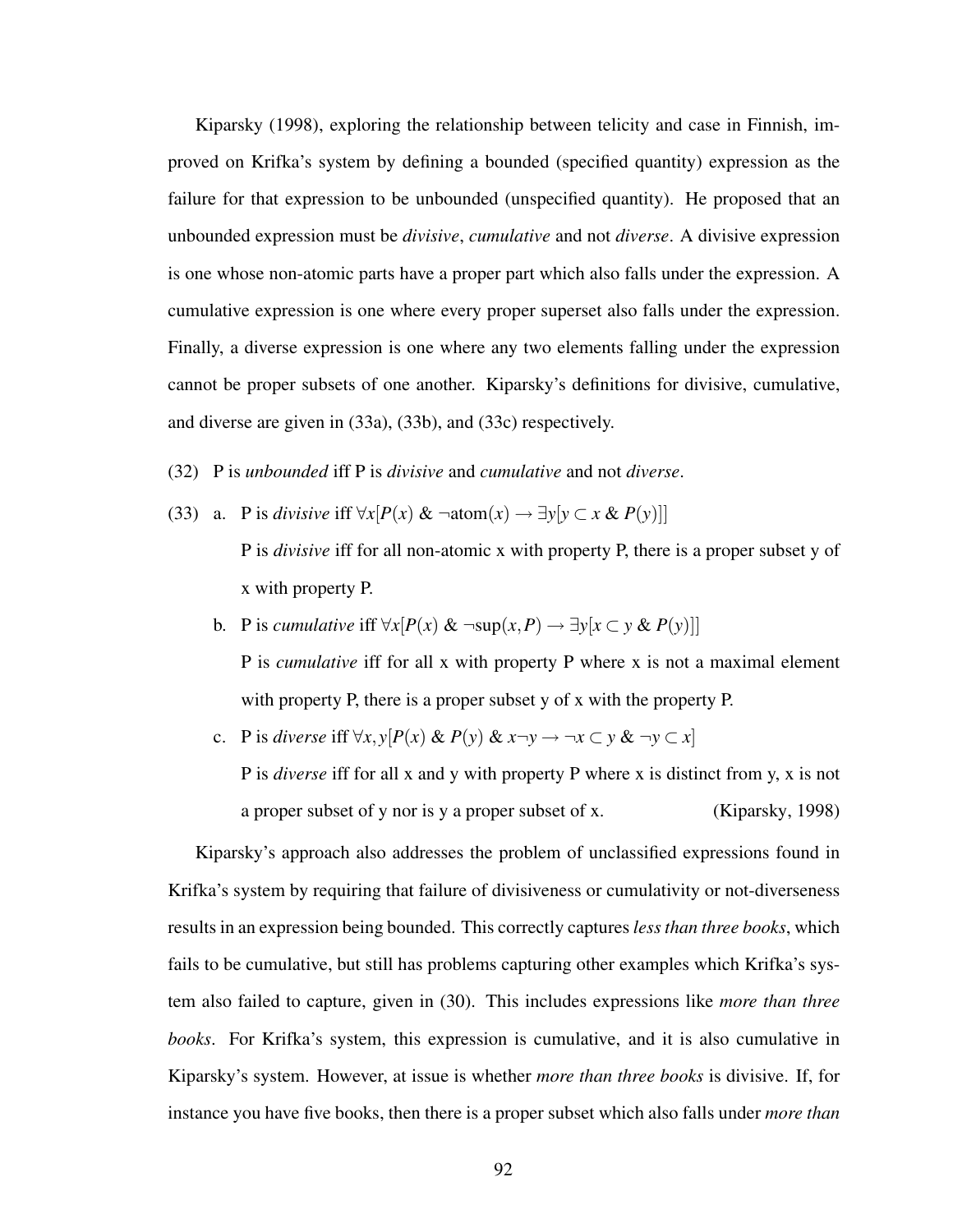*three books*, namely a subset of four books.

Borer (2005a,b) offers a refinement of Kiparsky's idea that the failure of a property necessary for unspecified quantity leads to specified quantity and of Krifka and Kiparsky's definitions. She proposes that homogeneous (unspecified quantity) expression are both *cumulative* and *divisive*, and that failure of either of these properties gives rise to a quantized (specified quantity) expression.<sup>7</sup> Her definition of divisiveness relaxes the universal requirements found in Krifka's (1998) definitions for quantization (such that *more than three books* when subtracted from *more than three books* may not give rise to *more than three books* is sufficient to make the expression quantized).

- (34) a. *Quantity*: P is *quantity* iff P is not *homogeneous*.
	- b. *Homogeneous*: P is *homogeneous* iff P is *cumulative* and *divisive*.
		- i. P is *cumulative* iff  $\forall x, y$ [ $P(x) \& P(y) \rightarrow P(x \cup y)$ ]

P is *cumulative* iff for all x and y with property P, the union of x and y also has property P.

ii. P is *divisive* iff ∀*x*[*P*(*x*) → ∃*y*[*P*(*y*) & *y* < *x*] & ∀*x*, *y*[*P*(*x*) & *P*(*y*) & *y* <  $x \rightarrow P(x-y)$ ]]

P is *divisive* iff for all x with property P there is a proper part y of x which also has property P, and for all x and y with property P if y is a proper part of x then the subtraction of y from x also has property P. (Borer, 2005a,b)

- (i) a. Kim ate apples this afternoon \*in an hour
	- b. Pat built houses  $\ddot{\text{m}}$  at three months.
	- c. My kid sister drew circles \*in half an hour.

 $7B$ orer (2005a,b) takes a particular stand on the role plural morphology plays in interpretation, noting that the interpretation of bare plurals in (i) are compatible with an interpretation in which "no single complete apple has been eaten (but, say, a number of chunks from assorted apples, perhaps no more than one), no whole house was built (by *Pat* or anybody else), and my kid sister's drawing gave rise to assorted arcs and incomplete circles, none which actually qualifies as a circle" (Borer, 2005a, 120–121). She goes on to argue that the plural morpheme acts only as a dividing function over mass, creating all possible divisions of a mass, including divisions with zero individuals, those with incomplete individuals, and normal individuals.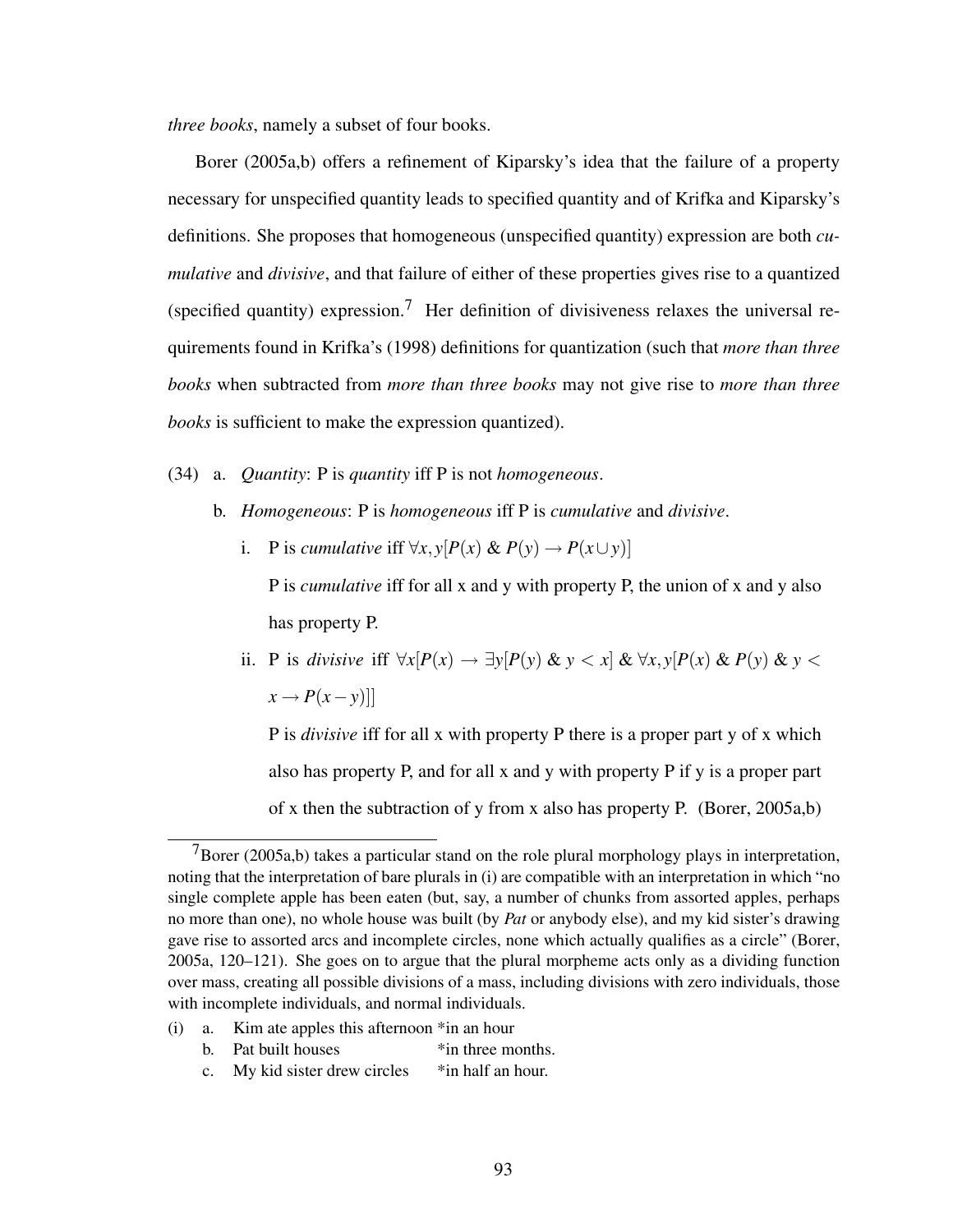Like Kiparsky (1998), Borer's system does not suffer from the problem of unclassified expressions found in Krifka's system, and also captures expressions like *more than three books* which, while cumulative, fail to be divisive (five books and its proper subpart of four books both fall under *more than three books*, but their subtraction leaves behind one book, which does not fall under *more than three books*).

For this dissertation, I adopt Borer's system of quantization, here referred to as the distinction between quantized and homogeneity, as a working definition of what counts as specified and unspecified quantity. Given her definitions for quantized (a.k.a. quantity in her terms), I propose that the quantization distinction partitions the class of DPs as in Table 3.3.

| Homogeneous |        |             |            | Quantized   |            |            |
|-------------|--------|-------------|------------|-------------|------------|------------|
| <b>Mass</b> | Bare   | Bare        | Weak       | Weak        | Strong     | Strong     |
| Noun        | Plural | Numeral     | Determiner | Quantifier  | Determiner | Quantifier |
| land        | trees  | three trees | a tree     | many trees  | the tree   | every tree |
| silverware  | houses | two houses  | a house    | some houses | the house  | each house |

Table 3.3: Homogeneous and Quantized DPs

### 3.2.3 The Range of Non-Subject Arguments

As a reminder, the current data concerning the role that non-subjects arguments play in licensing an existential interpretation of subjects has hinged on the difference between bare plural objects which fail to license an existential interpretation of their subjects and demonstrative objects which license an existential interpretation of their subjects. The claim in the literature is that this difference derives from the weak/strong distinction and thus researchers have proposed that the existential interpretation of a subject is linked to a topic requirement (Heycock, 1994; Jäger, 2001; Kratzer and Selkirk, 2007; Lee, 1996, 2009). While, indeed, bare plural objects are weak and demonstrative objects are strong, they are also distinguished on a number of other characteristics which could act at the source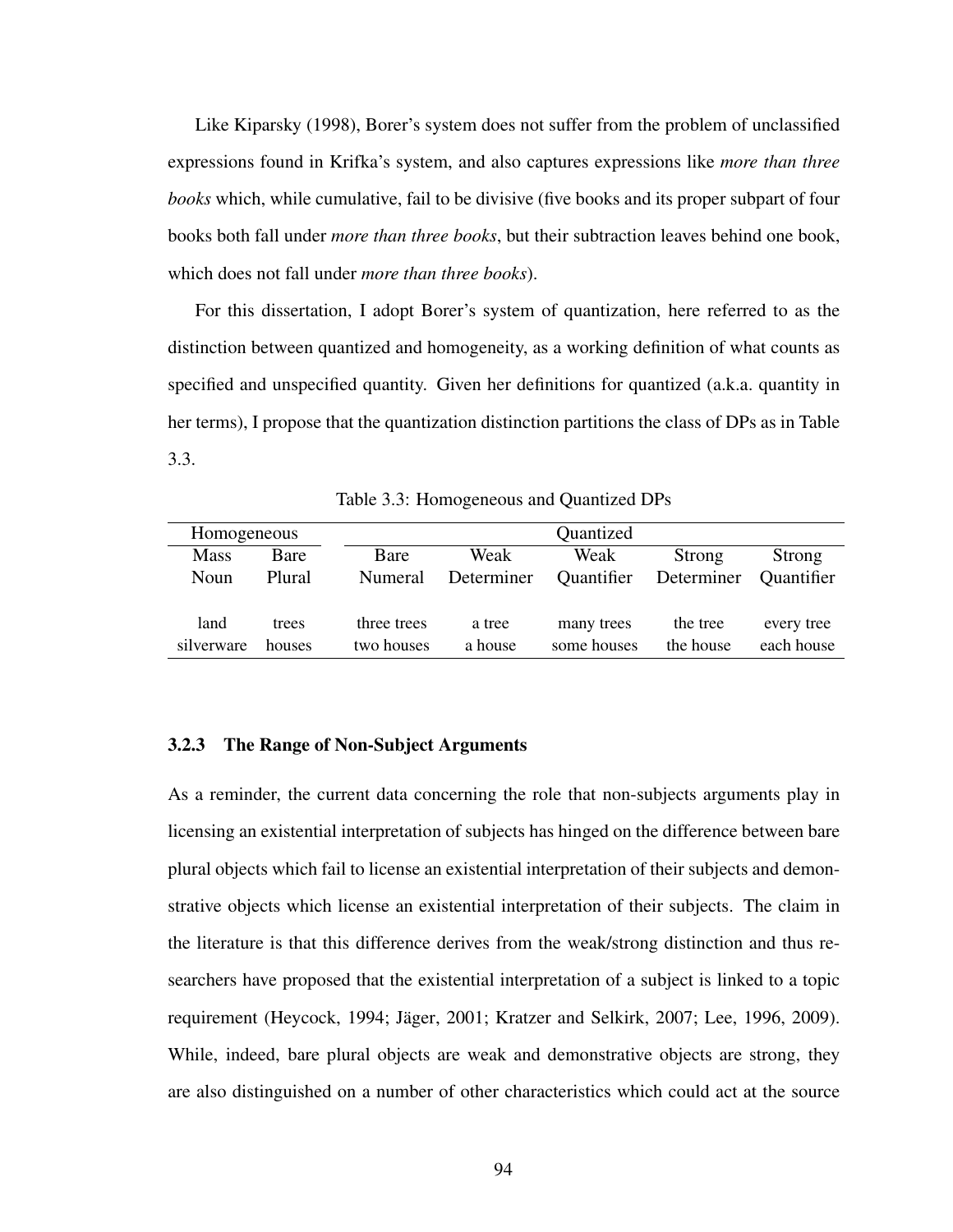of distinguishing stage-level and individual-level behavior, including notably the quantized/homogeneous distinction: bare plural objects are homogeneous and demonstrative objects are quantized. However, the data in the literature has not gone beyond bare plural and demonstrative and thus has not examined the data which would distinguish between these two positions.

Here, I observe the effects a wider range of non-subject objects have on the availability of an existential interpretation of subjects. Given the different partitions of DPs by the weak/strong distinction and the quantized/homogeneous distinction, the following predictions emerge which clearly distinguish between theories which rely on the weak/strong distinction to explain the availability of an existential interpretation for subjects and the one under development here which takes quantization as the core distinction. First, both weak/strong and quantization predict a failure of existential interpretation when the object is a mass noun or bare plural. Also, both weak/strong and quantization predict that strong determiners or quantifiers will license an existential interpretation. Where the two differ is on the so called weak DPs: bare numerals, weak determiners, and weak quantifiers. By the weak/strong distinction, these objects should fail to license an existential interpretation because they are weak, but by quantization, these objects should license an existential interpretation because they are quantized. A summary of these predictions is given in Table 3.4.

| Table 3.4: Comparison of Predictions for Weak/Strong and Quantization Distinctions |
|------------------------------------------------------------------------------------|
|------------------------------------------------------------------------------------|

|                       | Mass Noun or       | Bare Numeral, Weak        | <b>Strong Determiner</b> |
|-----------------------|--------------------|---------------------------|--------------------------|
|                       | <b>Bare Plural</b> | Determiner, or Quantifier | or Quantifier            |
| weak/strong           | generic only       | generic only              | existential possible     |
| quantized/homogeneous | generic only       | existential possible      | existential possible     |

The following examples, ordered by Ladusaw's (1994) determiner construal, explore the interpretation of bare plural subjects with a broader range of DP objects than has been previously used. As a reminder, bare plural subjects can be interpreted either generically (such that they refer to the kind, typically part of common knowledge) or existentially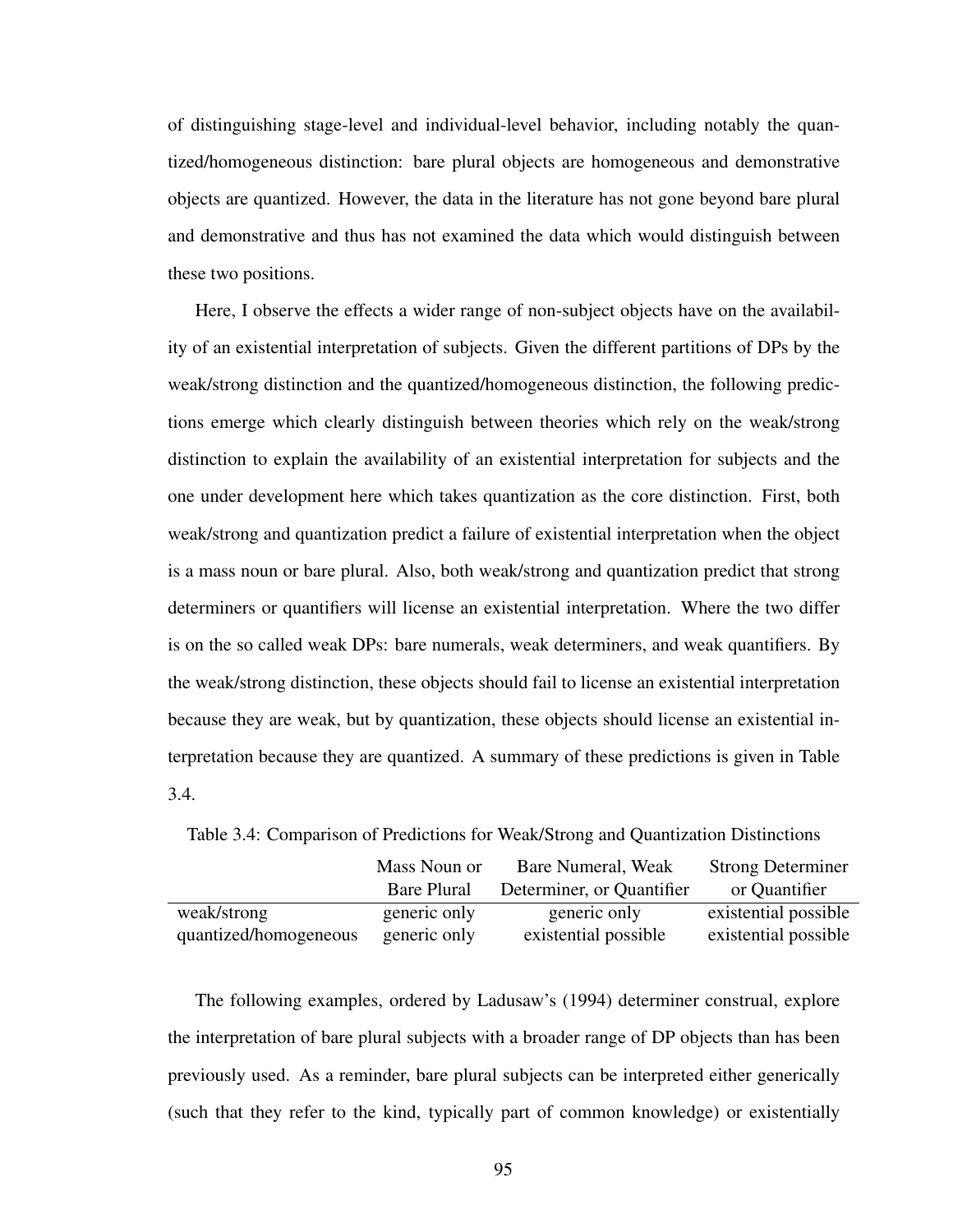(where they introduce a set of individuals into the discourse).

Examples (35) and (36) makes use of mass nouns and bare plurals respectively. These nominals are both weak and homogeneous. Examples (37) to (40) make use of bare numerals, weak determiners, and weak quantifiers. These nominals are weak, but quantized. Examples (41) to (44) make use of strong determiners and strong quantifiers. These nominals are strong and quantized. Of particular interest then is the status of bare numerals, weak determiners, and weak quantifiers as they test the different predications the weak/strong distinction and quantization make concerning the availability of an existential interpretation. If the availability of an existential interpretation is related to the weak/strong distinction of objects, then we expect examples in (38) to (40) to behave like examples (35) and (36) in failing to license an existential interpretation of their subjects. If the availability of an existential interpretation is related to the quantization of non-subject arguments, then we expect examples in (38) to (40) to behave like examples (41) and (44) in allowing an existential interpretation of their subjects.

|  | (35) a. Monkeys live on land.          | (generic only)          |
|--|----------------------------------------|-------------------------|
|  | b. Tycoons own silverware.             | (generic only)          |
|  | (36) a. Monkeys live in trees.         | (generic only)          |
|  | b. Tycoons own banks.                  | (generic only)          |
|  | (37) a. Monkeys live in three trees.   | (?existential possible) |
|  | b. Tycoons own two banks.              | (?existential possible) |
|  | (38) a. Monkeys live in a tree.        | (?existential possible) |
|  | b. Tycoons own a bank.                 | (?existential possible) |
|  | (39) a. Monkeys live in several trees. | (existential possible)  |
|  | b. Tycoons own several banks.          | (existential possible)  |
|  | (40) a. Monkeys live in many trees.    | (existential possible)  |
|  | b. Tycoons own many banks.             | (existential possible)  |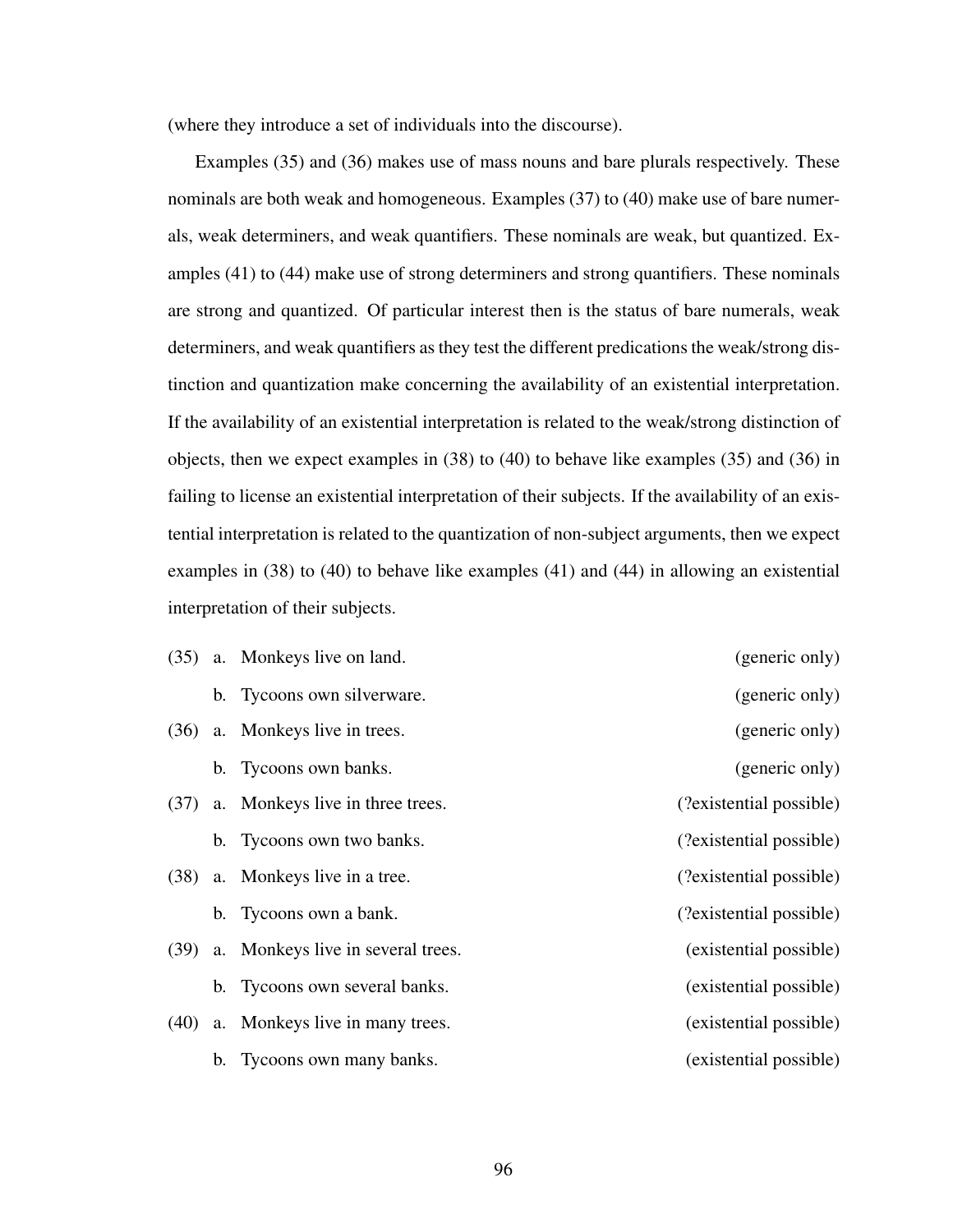| (41) |    | a. Monkeys live in the tree.    | (existential possible) |
|------|----|---------------------------------|------------------------|
|      |    | b. Tycoons own the bank.        | (existential possible) |
| (42) |    | a. Monkeys live in these trees. | (existential possible) |
|      | b. | Tycoons own this bank.          | (existential possible) |
| (43) |    | a. Monkeys live in every tree.  | (existential possible) |
|      |    | b. Tycoons own every bank.      | (existential possible) |
| (44) |    | a. Monkeys live in each tree.   | (existential possible) |
|      |    | b. Tycoons own each bank.       | (existential possible) |

Following the hypothesis, mass noun (35) and bare plural (36) objects fail to license an existential interpretations of subjects. This is these cases, even if we provide contexts which are strongly biased for an existential interpretation, such as those in (45) which make it clear that the likely reference of the object is available, these sentences can only provide a generic interpretation to their subjects.<sup>8</sup> Also following the hypothesis, definite (41) and demonstrative (42) objects and those objects with strong quantifiers (43, 44) license an existential interpretation of their subjects.

- (45) a. Monkey Context: "Behind my house is mangrove forest."
	- b. Tycoon Context: "In this city there are over 50 privately owned banks."

Concerning those determiners which distinguish between the weak/strong distinction and quantization, we find that they broadly behave like examples (41) to (44) in licensing an existential interpretation of their subjects. Weak quantifiers (39, 40) are clear on allowing an existential interpretation of subjects. Bare numeral (37) and weak determiner (38) objects pose more challenge, though certain contexts allow for an existential interpretation. Given the clear behavior concerning weak quantifiers and the possible existential interpretations licensed by weak determiners and bare numerals, the distinction that makes the right

<sup>&</sup>lt;sup>8</sup>These contexts can also be used in other cases where the object's referent is murky; however, they are not appropriate for all cases. In particular, where they violate the uniqueness/maximality presupposition of the definite, these contexts cannot be used.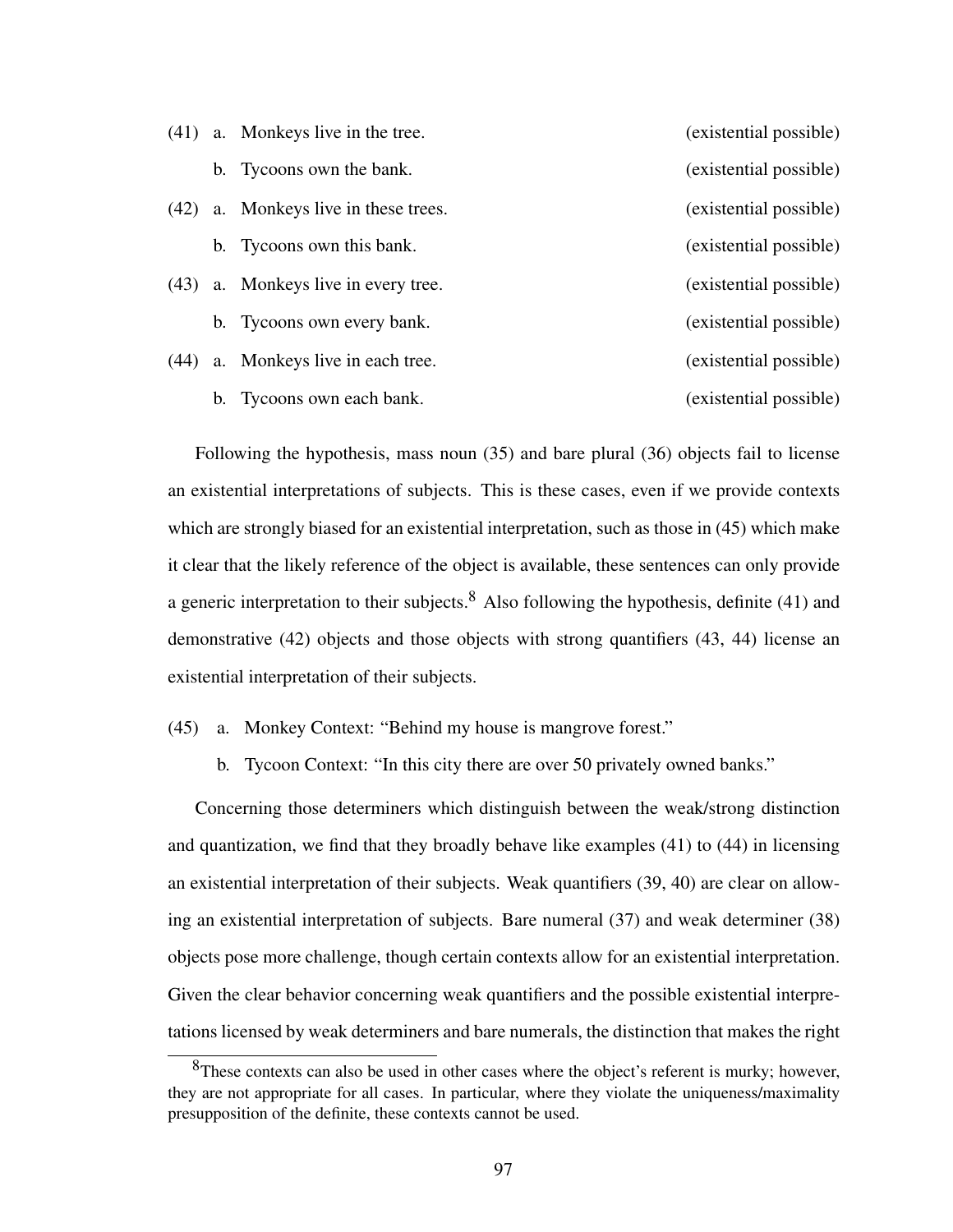predictions concerning which objects license an existential interpretation of subjects is that of quantization.

Acceptability judgments using singular indefinites confirm the interpretative judgments in (35) to (44). As above, mass (46) and bare plural (47) objects are unacceptable with a singular indefinite subject, reflecting their inability to license an existential interpretations of subjects. The observations for definite (52) and demonstrative (53) objects and those objects with strong quantifiers (54, 55) are also similar to the above examples. They are acceptable with a singular indefinite subject, reflecting their ability to license an existential interpretations of their subjects.

Also as above, the determiners which distinguish between the weak/strong distinction and quantization also broadly behave like examples (52) to (55) in acceptability of singular indefinite subjects. Weak quantifiers (50, 51) show full acceptability. Bare numeral (48) and weak determiner (49) objects are less clear, though certain contexts increase their acceptability. Given the clear behavior concerning weak quantifiers and the possible behavior of weak determiners, the distinction that appears relevant to triggering the existential interpretation of subjects is quantization.

- (46) a. \*A monkey lives on land.
	- b. \*A tycoon owns silverware.
- (47) a. \*A monkey lives in trees.
	- b. \*A tycoon owns banks.
- (48) a. ?A monkey lives in three trees.
	- b. ?A tycoon owns two banks.
- (49) a. ??A monkey lives in a tree.
	- b. ?? A tycoon owns a bank.<sup>9</sup>
- (50) a. A monkey lives in several trees.
	- b. A tycoon owns several banks.<sup>10</sup>

<sup>&</sup>lt;sup>9</sup>When these sentences are presented in a list, their acceptability improves (Schmitt, 1996).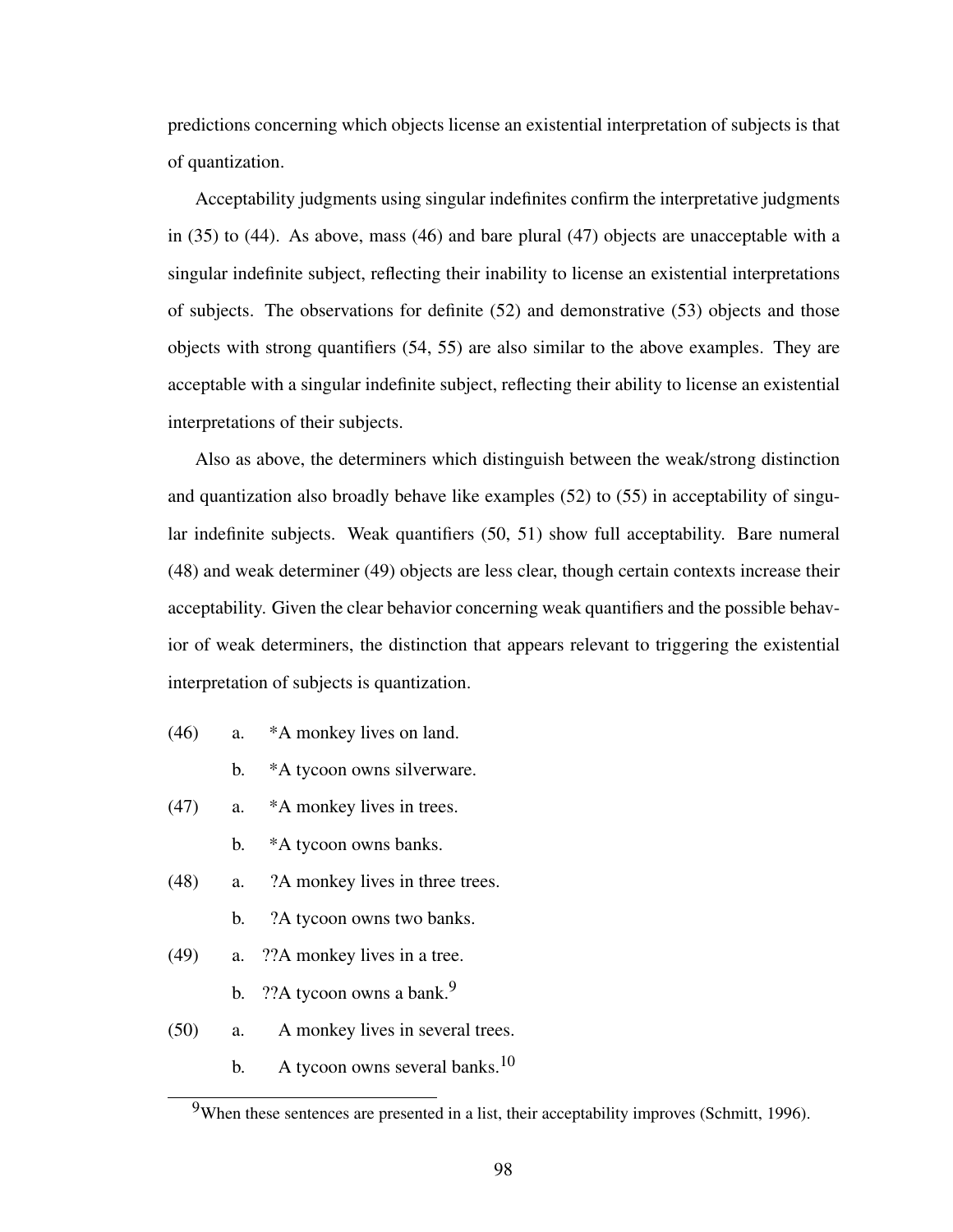- (51) a. A monkey lives in many trees.
	- b. A tycoon owns many banks.
- (52) a. A monkey lives in the tree.
	- b. A tycoon owns the bank.
- (53) a. A monkey lives in this tree.
	- b. A tycoon owns these banks.
- (54) a. A monkey lives in every tree.
	- b. A tycoon owns every bank.
- (55) a. A monkey lives in each tree.
	- b. A tycoon owns each bank.

The data concerning the interpretation of bare plural subjects and acceptability of singular indefinite subjects falls into two broad classes. The first class includes those with a mass (35, 46) or a bare plural (36, 47) object. This class completely blocks existential interpretations as seen by their failure to license an existential interpretation of their subject and their unacceptability with indefinite subjects. The second class includes all others. Within this class, weak determiner objects (*a/an* and bare numerals) are generally less acceptable, though an existential interpretation is possible. Weak quantifier (*several*, *many*), strong determiner, and strong quantifier objects are fully acceptable with licensing an existential interpretation.

#### 3.2.3.1 Interim Conclusions

The following table summarizes the effect objects have on subject interpretation for transitive stative predicates.

This split in the types of object DPs is not a split between weak and strong. Instead, quantization makes the right classification of those objects which license an existential interpretation of their subject and those which fail to do so. Quantized object DPs allow

<sup>10</sup>Alan Munn (p.c.) notes a preference for a partitive reading on sentences with *several* and *many*.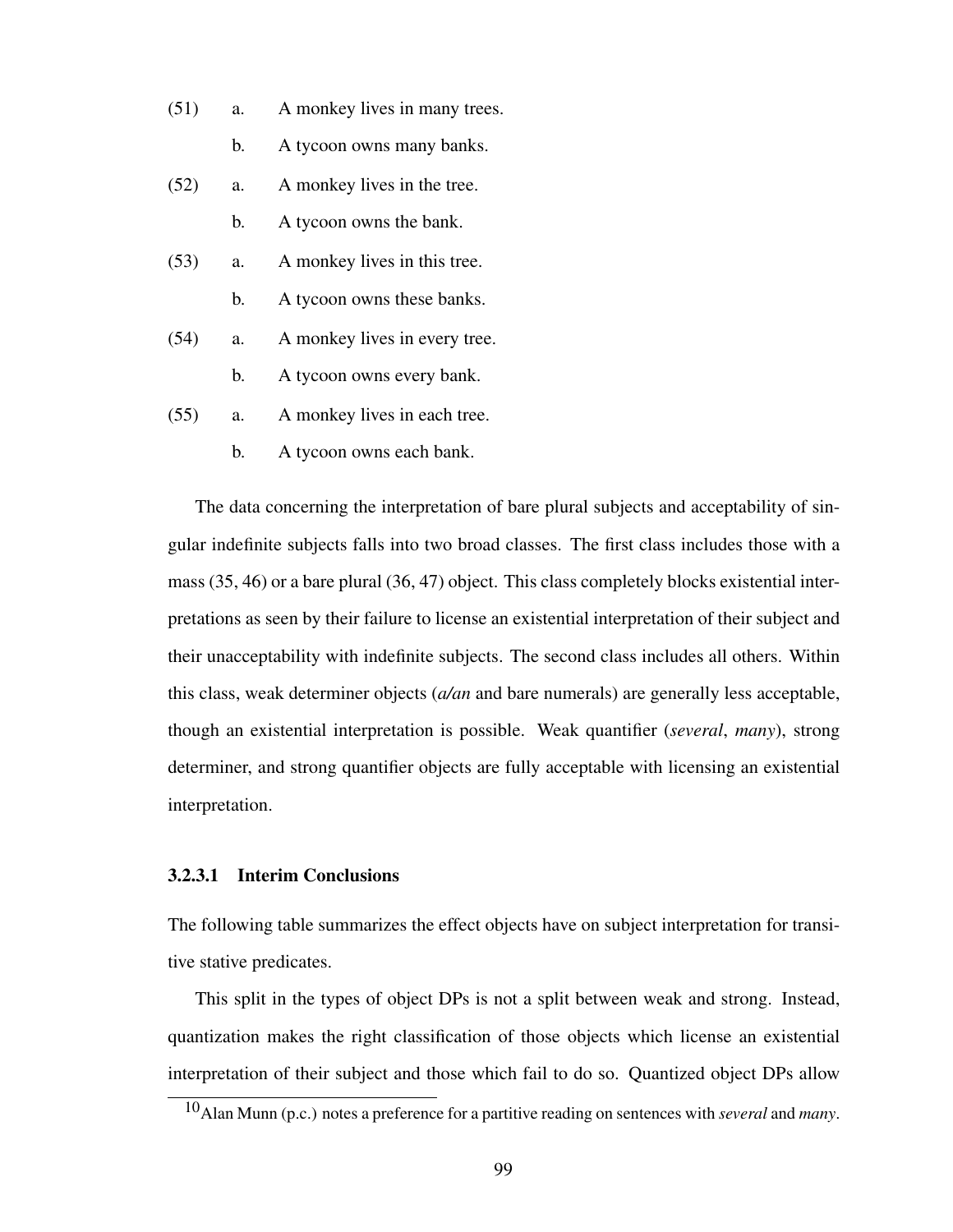|                     | Mass Noun or | Bare Numeral,          | Weak Quantifier, Strong  |
|---------------------|--------------|------------------------|--------------------------|
|                     | Bare Plural  | Weak Determiner        | Determiner or Quantifier |
| <b>Bare Plural</b>  | generic only | ?existential possible? | existential possible     |
| Singular Indefinite |              |                        |                          |

Table 3.5: Summary of Object Effects on Existential Interpretation of Subjects

for an existential interpretation; homogeneous object DPs do not. As such, theories which have relied on the weak/strong distinction, including theories which link the availability of existential interpretations to a topic requirement, are missing the full range of the evidence for the availability of existential interpretations of subjects in stative predicates. What is needed, then, is a theory in which quantization plays a key role in the lives of stative predicates. Of course, there are theories of telicity which at their core are theories about quantization in events. If states are also strongly related to quantization, then a more unified theory of aktionsart is possible and the domains of events and states may ultimately be more related than previously thought.

Important questions remain. First, what is the possible role of quantization for existential interpretation? Second, how does a quantized object affect the interpretation of the subject? And finally, what are the consequences of quantization for the aspectual characterization of states? These questions will occupy us in the next sections.

# 3.3 Temporal Interpretation of Stage-level/Individual-level Predicates

The central thesis of this dissertation is that stage-level/individual-level predicates are cases of aktionsart and are provide a division in the what is otherwise considered a unified classification of states. An important question to ask then is what makes stage-level/individuallevel predicates aspectual? Since aktionsart is typically taken to be about the internal temporal structure of an eventuality, we begin by asking how the temporal interpretation of stage-level predicates differs from that of individual-level predicates.

Stage-level predicates are often described as temporary or unstable. Individual-level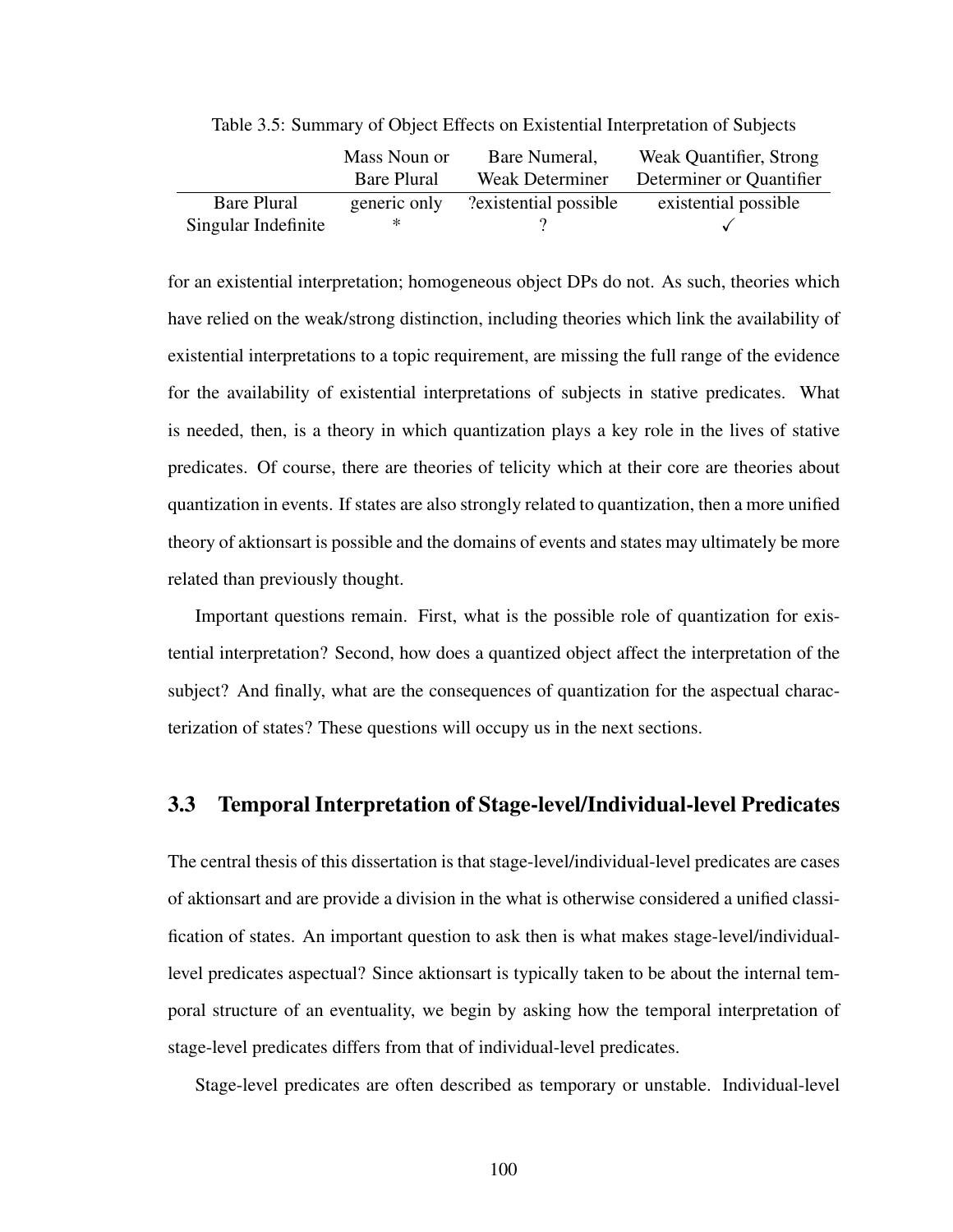predicates, on the other hand, are often described as permanent or stable. While it is well known that these descriptions are only approximate and that counter-examples are readily available in the literature, they form an initial conception of a difference in temporal structure of stage-level/individual-level predicates.

One way to think about the difference between permanency or stability is to consider how these distinctions might be given a model-theoretic analysis. Returning to the analogy of states with events, one of the observations made in the literature on telicity is that the same definitions for the quantization of nominals also operate over events. Telic events are quantized; atelic events are homogeneous. In the next sections I present evidence that phenomena related to the temporal interpretation of stage-level/individual-level predicates can be understood in terms of quantization. Ultimately, the evidence points us in the following direction: the aspectual nature of stage-level/individual-level states is related to the internal temporal organization of their subject.

#### 3.3.1 Lifetime Effects

One observation concerning the temporal interpretation of stage-level/individual-level predicates comes from the different implications they have for the lifetime of their subjects discussed initially in Section 1.2.3 (Kratzer, 1988/1995; Magri, 2006, 2009; Mittwoch, 2007; Musan, 1995, 1997).

Kratzer (1988/1995) originally noted lifetime effects by observing that examples like (56a) have two interpretations depending on which argument is bound by the tense operator. For the first interpretation, represented in (56b), roughly means that Henry changed his nationality. Here, tense acts as a predicate over a Davidsonian argument, which, for Kratzer, makes this a stage-level predicate. The second interpretation, represented in (56c), does not have a Davidsonian argument to predicate over, and must instead predicate over the individual Henry, with the meaning that the individual Henry is located in the past and has the property of being French. However, since Henry is located in the past, there is also the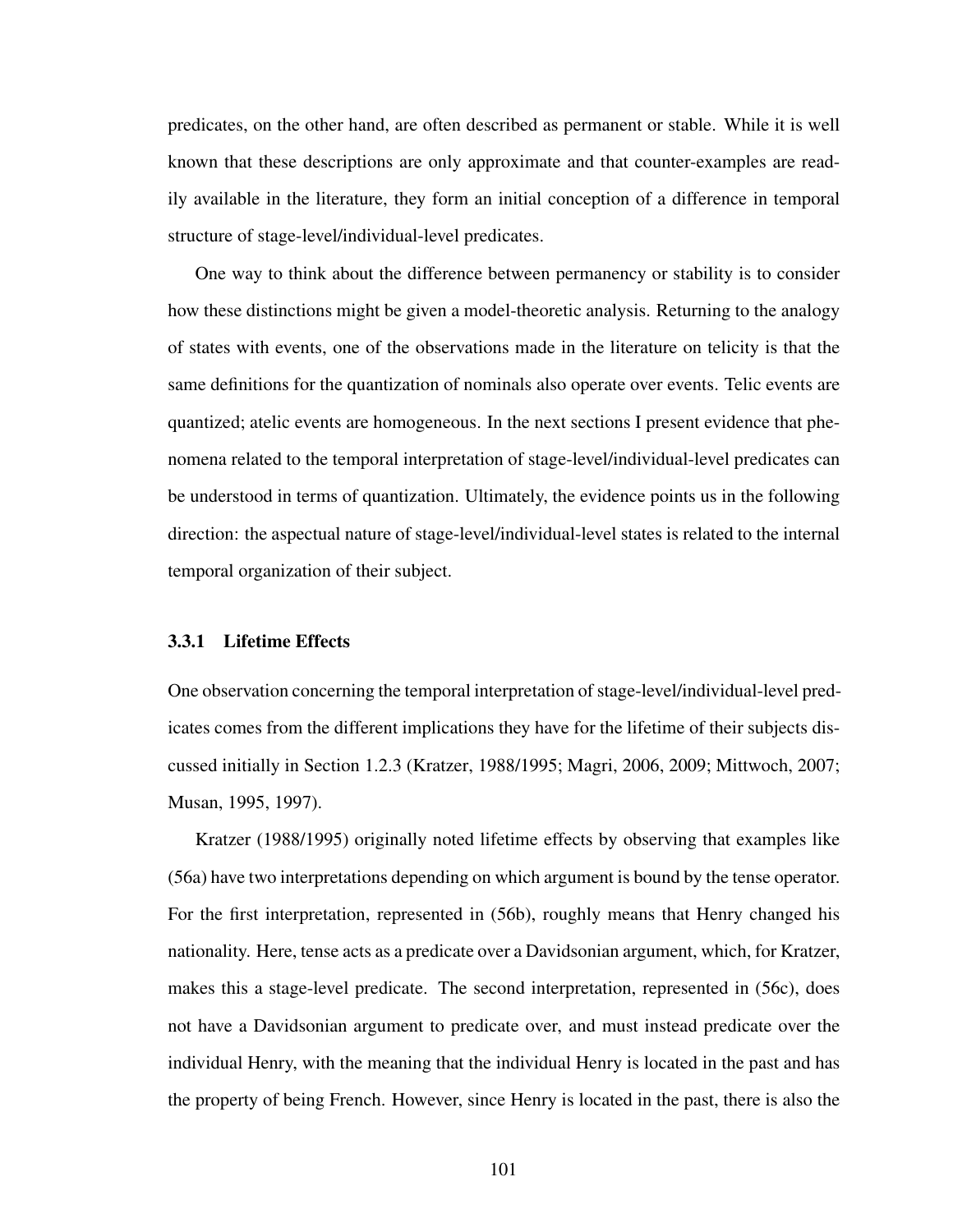interpretation that Henry is dead.

- (56) a. Henry was French.
	- b. [before−now(*l*)] & [French(Henry,*l*)]
	- c.  $[before now(Henry<sub>3</sub>)] & [French(he<sub>3</sub>)]$

Further work has argued that lifetime effects are pragmatic (Magri, 2006, 2009; Maienborn, 2004; Mittwoch, 2007; Musan, 1995, 1997; Percus, 1997). Musan (1997), for instance, captures lifetime effects through a conversational implicature. She argues that predicates in the past tense assert that a situation is over, and since individual-level predicates hold throughout an individual's lifetime, the past tense of an individual-level predicate triggers a conversational implicature due to informativity: if the subject was still alive, it would be more informative to use the present tense.

(57) Gregory was from America.  $\rightsquigarrow$  Gregory is dead.

Several questions arise concerning Musan's approach. For instance, how does a speaker know that the predicate *be from America* triggers a lifetime effect? How does this speaker come to this knowledge, and how, for instance, would this be learned such that such uniformity occurs among speakers? Most of the literature supports a view that this is part of our world knowledge about these predicates,  $^{11}$  but for states that are compositionally determined, such as those under investigation here, world knowledge cannot be the right factor. Where, for instance, would we locate the knowledge that a predicate holds over an individual's lifetime in transitive states? Is it a part of the verb's meaning? Does it somehow arise from the verb's arguments? Or should we suspect that it arises somehow from the configuration of verbs with particular types of arguments?

<sup>11</sup>Most of the literature has focused on adjectival predicates which arguably have a strong world knowledge component. However, I will pursue an alternative account in Chapter 4 linking at least some of the temporal behavior of adjectives to their underlying scale structure, suggesting that even for adjectival predicates, lifetime effects may be derived from semantic structure.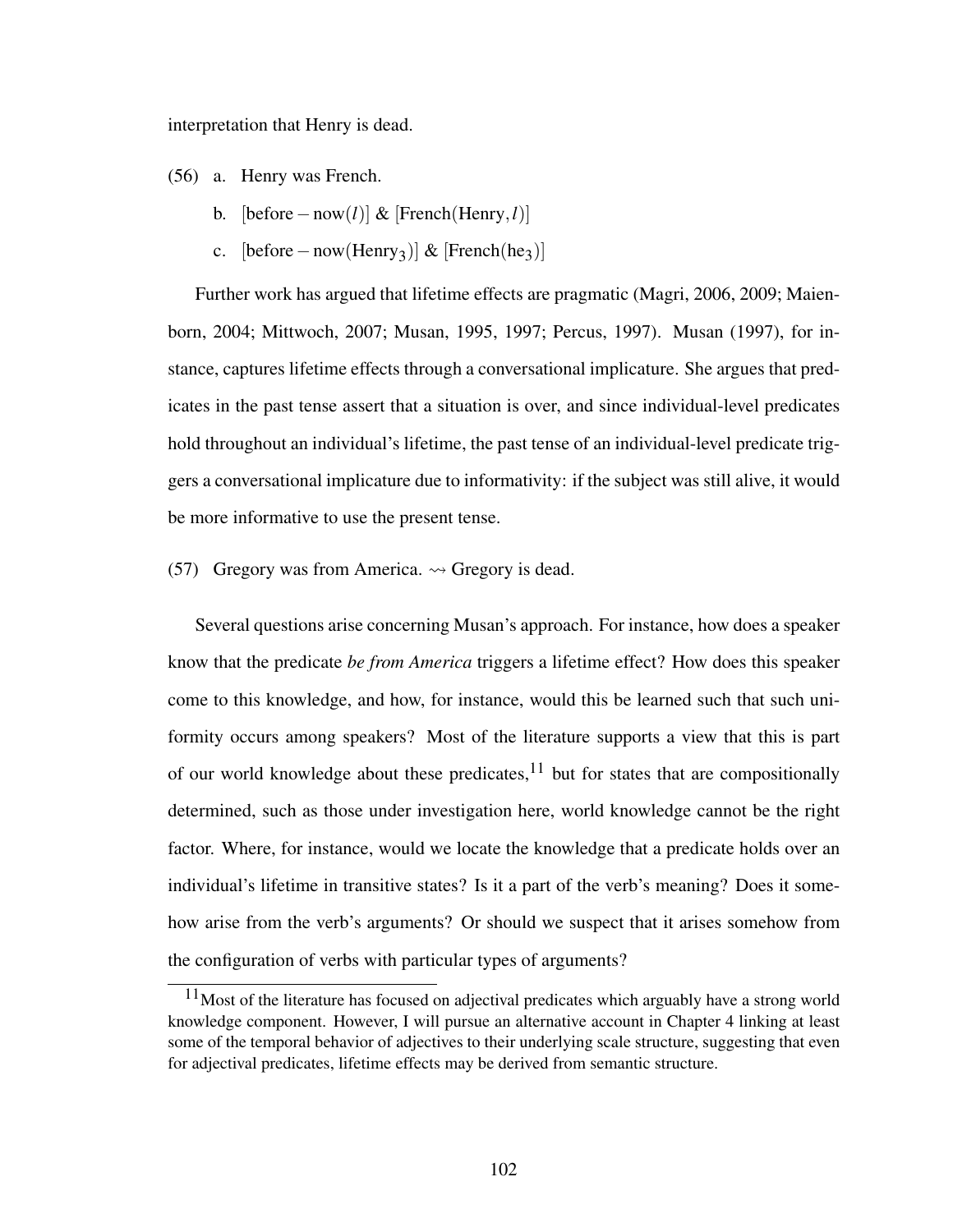While lifetime effects may derive ultimately from pragmatic considerations, the pragmatic computations rest on the properties of the semantic representations. Here, I propose that it is the homogeneity of predicates which can give rise to lifetime effects.

Consider the following examples and recall that bare plural objects fail to license an existential interpretation of their subject while demonstrative objects are able to license an existential interpretation of their subject. For bare plural objects, given in (58), there is a strong lifetime implication. However, for demonstrative objects, given in (59), the lifetime implication is greatly weakened if there at all. The quantization of the object not only affects the availability of an existential interpretation of subjects, but also appears to be linked to the lifetime effects of the subject.

- (58) a. George lived in trees.  $\rightsquigarrow$  George is dead.
	- b. John owned banks.  $\rightsquigarrow$  John is dead.
- (59) a. George lived in this tree.  $\leftrightarrow$  George is dead.
	- b. John owned this bank.  $\rightarrow$  John is dead.

This provides our first piece of evidence that the availability of an existential interpretation may be aspectual in nature. Recall that for transitive eventive verbs (ignoring achievement verbs), atelicity arises when their internal argument is homogeneous, and this atelicity is governed by the same homogeneity defining the homogeneous class of nominals. Suppose the same option is available for transitive stative verbs. The homogeneity of the internal argument in (58) and its effects on both the availability of an existential interpretation and lifetime effects is not coincidental. Instead, it suggest that we seek a theory which relates these processes together.

#### 3.3.2 Temporal Modification

A second observation concerning the temporal interpretation of stage-level/individual-level predicates comes from the different restrictions they place on temporal modification, al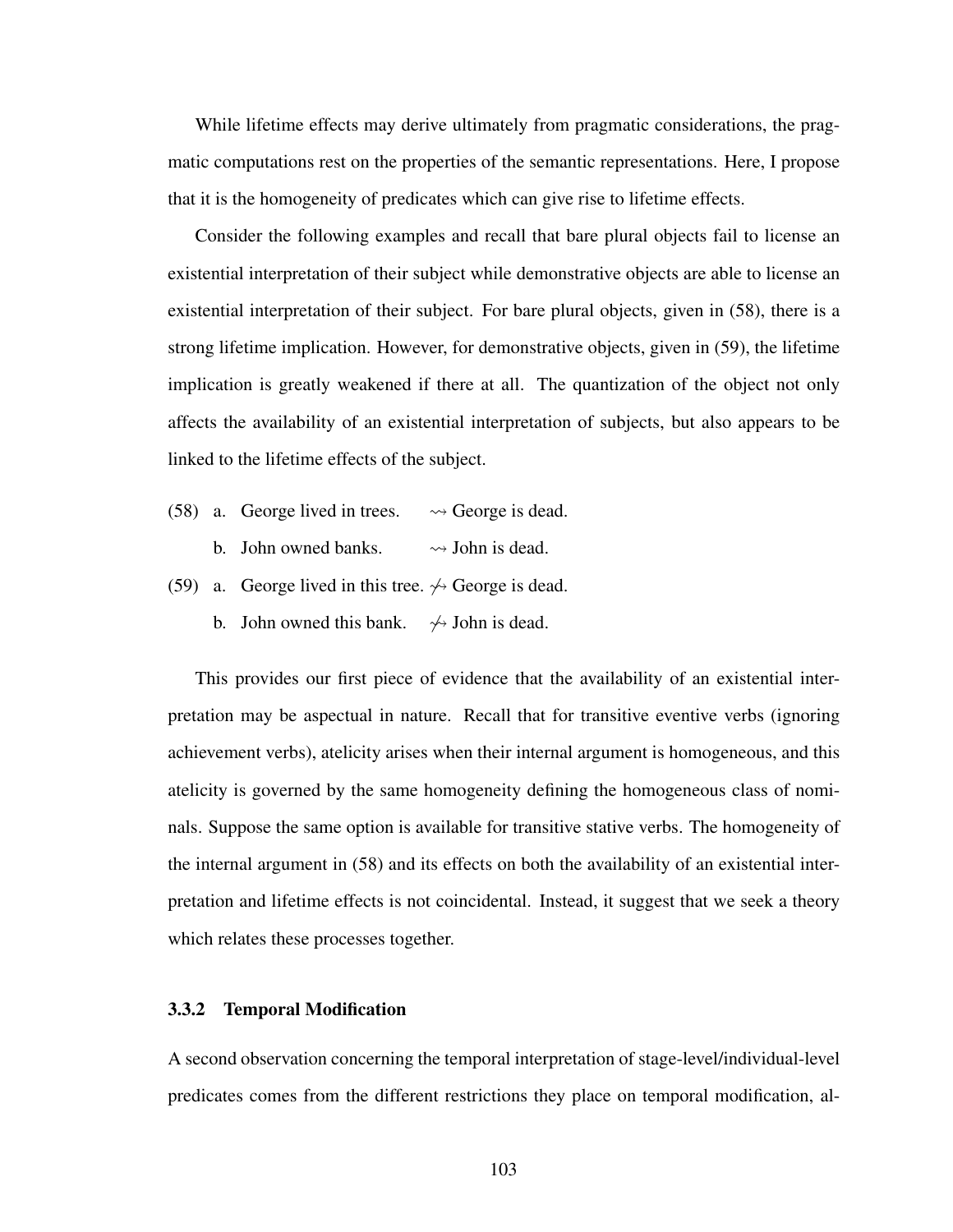ready discussed in Section 1.2.2. In general, individual-level predicates place tight restrictions on temporal modification. Most temporal modifiers cannot appear with individuallevel predicates. Example (60a) is typical of individual-level predicates. However, Percus (1997) observed that some temporal modification was acceptable with certain individuallevel predicates. Although the predicate is still individual-level, given a proper span of time, a temporal modifier like *in his adulthood* in (60b) can be acceptable.

#### (60) a. #John was tall yesterday.

b. John was tall in his adulthood.

Percus argued that examples like (60b) show that individual-level predicates are not incapable of receiving temporal modification. Instead, he proposes that examples like (60a) are blocked because they are "out-of-the-blue" utterances. All utterances are interpreted with respect to some context, and for Percus, out-of-the-blue utterances are no different. However, since they are given no local context, Percus suggests that we evaluate them with respect to our global context, i.e. our world knowledge. What our world knowledge tells us about individual-level predicates is that they denote properties of individuals which tend to be stable from one time point to another. Percus, following Chierchia (1995), defines tendential stability as in (61).

(61) *P* is tendentially stable iff  $\forall s_1, s_2 \in Wd$ ,  $x$ ,  $[P(s_1)(x) = 1 \& s_2$  follows  $s_1$  temporally  $\& P(s_2)(x)$  is defined]  $\rightarrow P(s_2)$ (Percus, 1997)

What Percus concludes is that properties which tend to not change from one situation to the next (i.e. those which tend to be stable over time) are not acceptable with temporal modifiers because these modifiers run afoul of our world knowledge about these properties. However, there are at least two ways to obviate the restriction of temporal modification by individual-level predicates. The first is to use a temporal modifier which establishes a period of time that is compatible with our world knowledge about the property, such as (60b). The second way is to provide a local context which suspends the temporal stability of the property. Examples (62a) and (62b) are provided by Percus to do just that. In both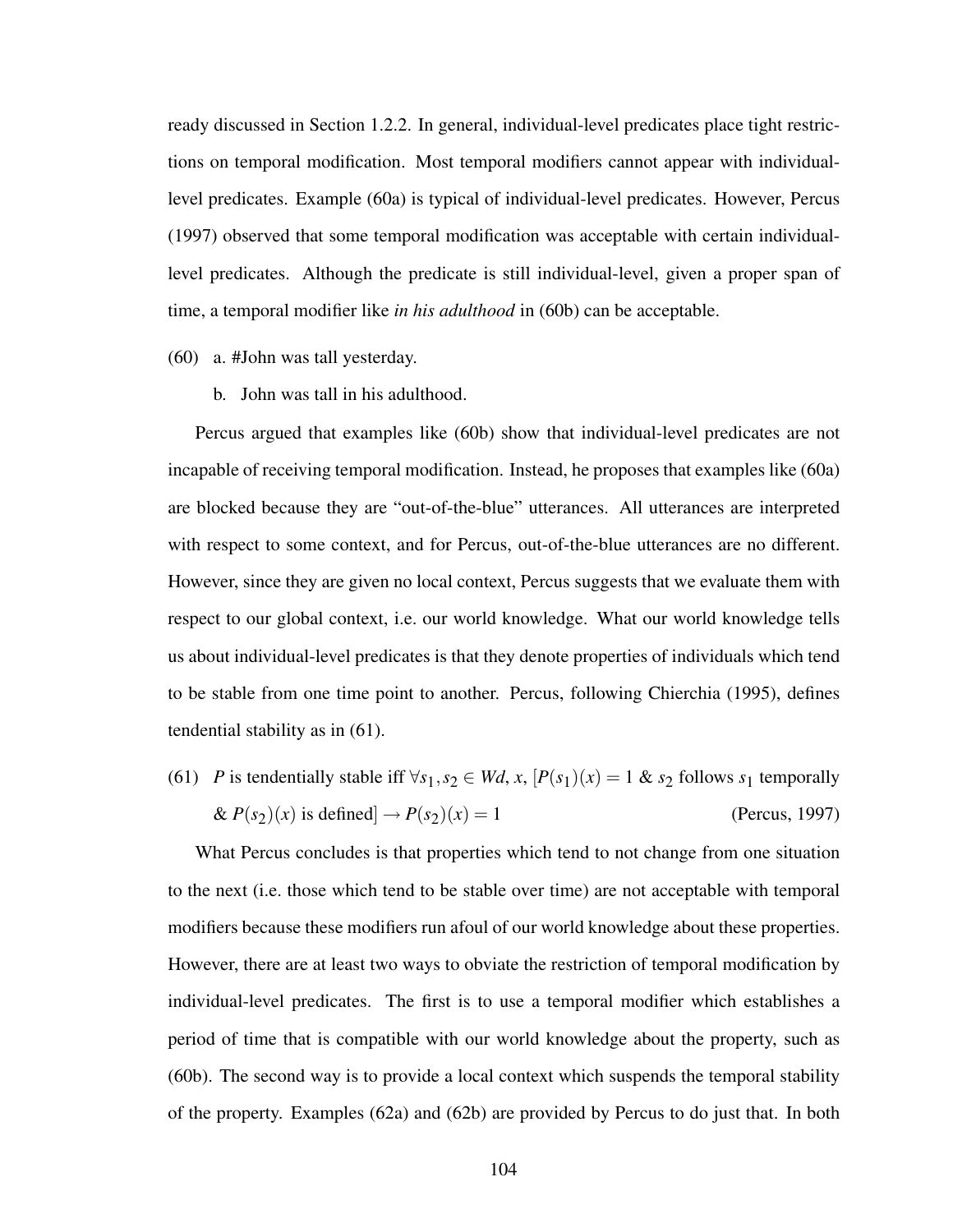cases, *intelligent* is an individual-level, as temporally stable, property, but the local context supports a suspension of our assumptions of its stability for their particular cases.

- (62) a. John had a quite serious accident early this morning. Although he was intelligent yesterday, I am afraid that today he is to all intents and purposes a vegetable.
	- b. A: I finally spoke to John this morning. What an idiot. He has no creativity, no spark of originality, not even any common sense. Nothing.

B: That's pretty bizarre. He was intelligent yesterday.

Concerning temporal stability and the restrictions it places on individual-level predicates, the same questions arise which I put forth concerning the pragmatic account of lifetime effects. For instance, how do we know that a property like *tall* or *intelligent* tends to be stable, and where do we locate this knowledge in compositionally derived states? While I do not disagree with the spirit behind Percus (1997), properties like temporal stability should be derived from the semantic representation of these predicates. As with lifetime effects, I propose that a predicate is treated as temporally stable if it is homogeneous.

Take the following examples into consideration and again recall that bare plural objects fail to license an existential interpretation of their subjects while demonstrative objects are able to license an existential interpretation of their subjects. For bare plural objects, the restriction on temporal modification is enforced, as in (63). However, the restriction on temporal modification is again, greatly weakened if present at all in examples with demonstrative objects, as in (64). So, as with lifetime effects, the quantization of the object, which effects the availability of an existential interpretation, also affects the restriction on temporal modification.

(63) a. #John owned banks yesterday.

b. #George lived in trees yesterday.

- (64) a. John owned this bank yesterday.
	- b. George lived in this tree yesterday.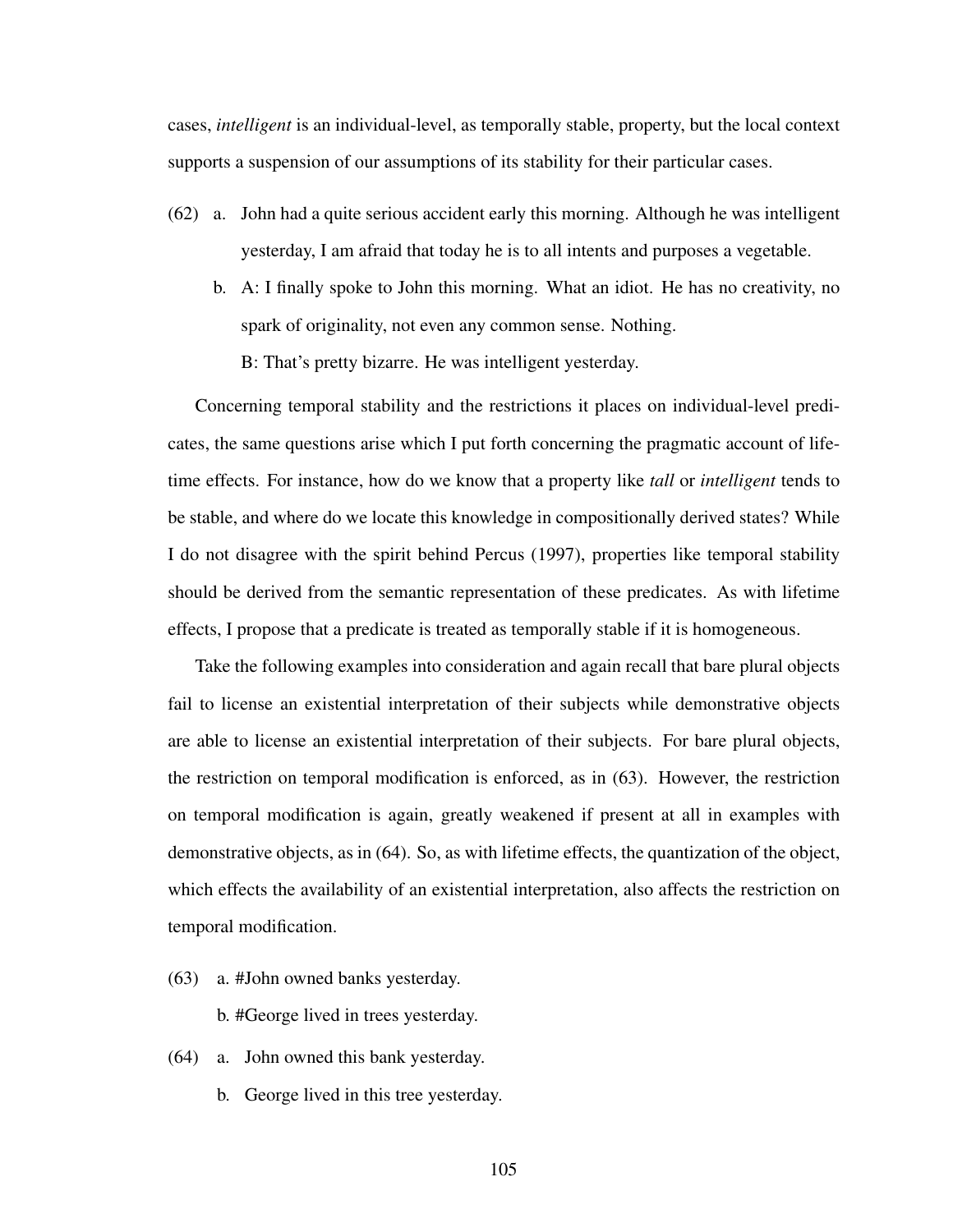This provides the second piece of evidence that existential interpretation may be aspectual in nature. The quantization of the internal argument, which affects the availability of an existential interpretation of its subject, appears to also drive the temporal stability of the predicate itself. Together with lifetime effects, these effects support an aspectual view of the availability of existential interpretation of subjects.

#### 3.3.3 The Aspectual Nature of Existential Interpretation

Phenomena like lifetime effects and temporal stability both make easy connections to notions of aspect and temporal structure. Existential interpretation, however, is much less clear. How could something like existential interpretation be linked to aspect and temporal structure? To make the connection, I turn to a literature which proposes that stagelevel predicates are location and time dependent while individual-level predicates are not. Research on the location and time (in-)dependence of stage-level/individual-level predicates has made interesting links to the types of judgments that predicates support. Stagelevel predicates are thought to support thetic judgments, which are judgments about events. Individual-level predicates are said to support categorical judgments, which are judgments about individuals. Much of this work leads to the distinction between stage-level and individual-level predicates as a distinction between predicates of events and predicates of individuals. However, other literature has made the claim that, in general, stative predicates are predicates of individuals (Higginbotham and Ramchand, 1997; Ramchand, 1997; Raposo and Uriagereka, 1995). With that in mind, I will propose that stative predicates are predicates of individuals, and that the temporal structure of the individual is relevant to the aspectual nature of these predicates.

I will first turn to a notion of location dependence. This will be followed by a proposal that all stative predicates are about stages of individuals.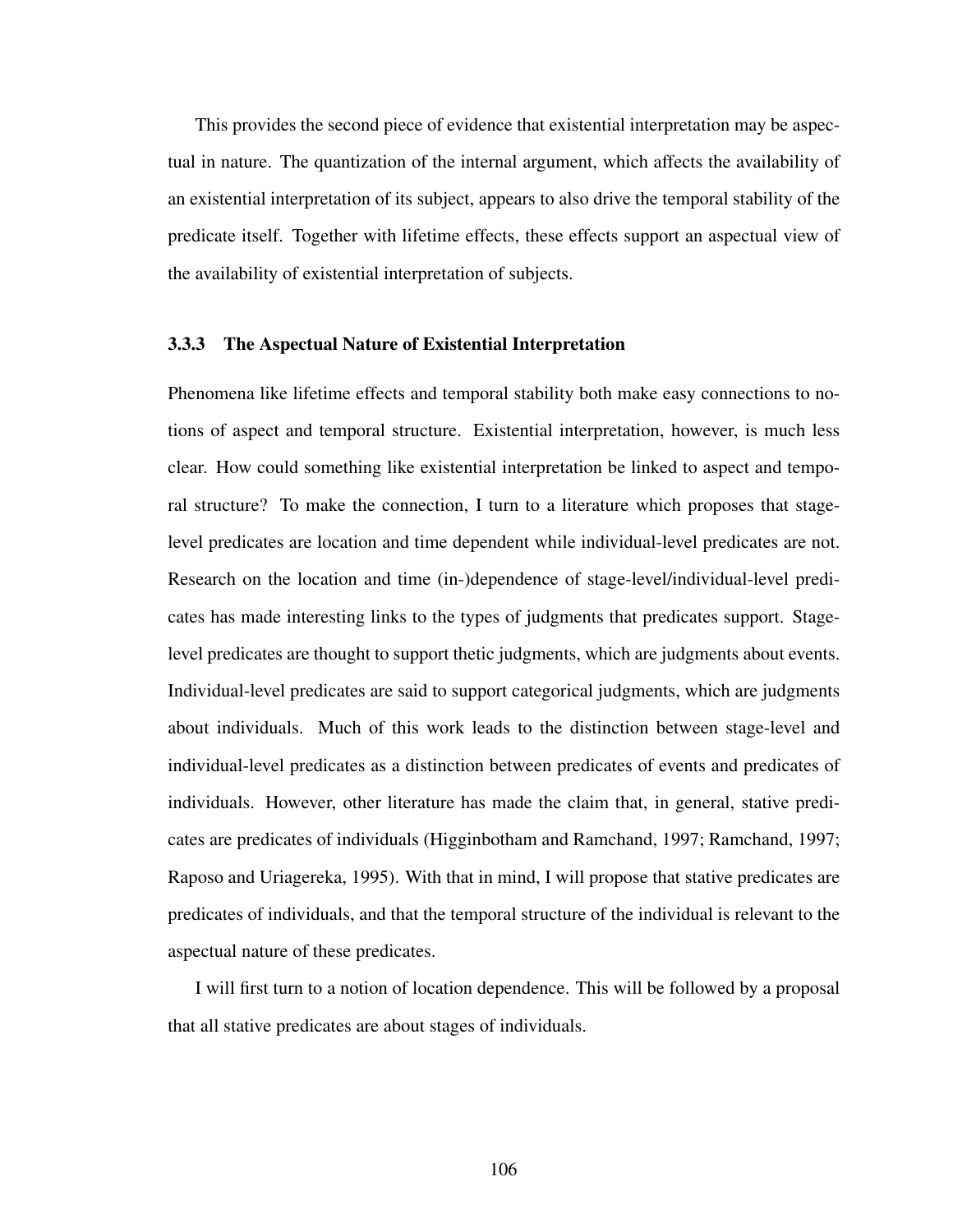#### 3.3.3.1 Location Dependence

Concerning the licensing of existential interpretations for bare plurals and indefinites, Mc-Nally (1998b) focuses on location independence and the individuation of individuals, drawing upon insights from Ladusaw (1994), Krifka et al. (1995), and Chierchia (1995).<sup>12</sup> Mc-Nally's first concern is to establish what thetic judgments are and how linguistic forms correlate with them. Following a series of papers by Kuroda (1972, 1992), she proposes that a thetic sentence is a complex description of an event. Discourse referents are introduced by a thetic sentence by the existential entailments of the sentence and not by an act of reference. For instance, the thetic sentence "*A cat is sleeping there* requires the existence of a particular sort of eventuality to support its truth; this eventuality necessarily contains a cat"  $(296)$ <sup>13</sup>

She further observes that with certain bare plural subjects, given in (65), locative stative constructions fail to license an existential interpretation of their subject, while in others, given in (66), an existential interpretation is possible.<sup>14</sup> Thus the examples in (65) do not support thetic judgments. McNally notes that the bare plural subjects in (65) share a special relationship with the locative; they remain invariant across arbitrary changes in locations of the individuals (i.e. holes in pants). So while the locative properties of individuals are generally transitory, the individuals are location dependent in these particular cases.

 $12$ Dobrovie-Sorin (1997) also relates closely to the fundamental insights coming from this research with her ideas of space-localization.

<sup>&</sup>lt;sup>13</sup>Glasbey (1997) makes a similar proposal concerning situated discourse. See Section 1.4.4.1 for further discussion.

<sup>&</sup>lt;sup>14</sup>An analysis of locative states and the availability of existential interpretation is outside the scope of this dissertation. However, if Jäger (2001) and Kratzer and Selkirk (2007) are on the right track concerning the possible function of covert locatives in licensing existential interpretation reviewed in Section 1.4.5, then one possible proposal would be that covert locatives are sensitive to properties of location dependence.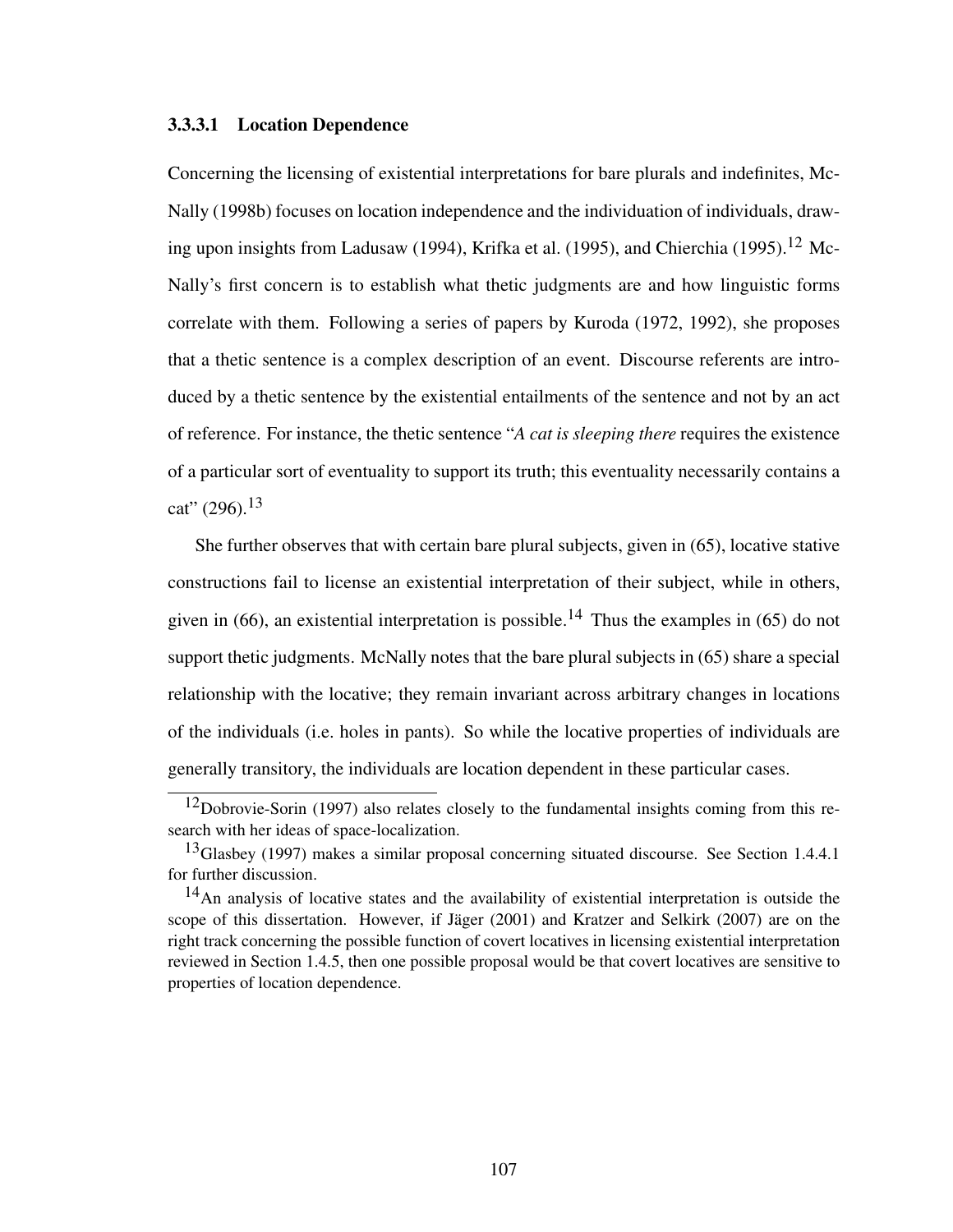- (65) a. Holes were in those pants.
	- b. Dents were under the driver's side windows.
	- c. Space was on the counter.
	- d. Pains are in my arm.
	- e. Riots were in the square.

|  | $(66)$ a. Coins were in those pants.               | (existential possible) |
|--|----------------------------------------------------|------------------------|
|  | b. Dead bugs were under the driver's side windows. | (existential possible) |
|  | c. Mace was on the counter.                        | (existential possible) |
|  | d. Pins are in my arm.                             | (existential possible) |
|  | e. Rioters were in the square.                     | (existential possible) |

Based on examples like (65), McNally formulates a definition for location independence given in (67), and draws from it a relationship between the location independence of an eventuality and thetic sentences, given in  $(68)$ <sup>15</sup>

(67) An eventuality *e* is *location independent* for an entity *x* bearing a role *R* in *e* at interval  $t$  iff  $\Gamma l$ *.in*(*x*,*l*,*t*)  $\rightarrow$   $[R(x,e) \& in(e, l, t)].$ 

For generic locations *l*, if an entity *x* is in *l* at *t*, then *x* bears a relation *R* to *e* and *e* is also in *l* at *t*. (McNally, 1998b)

(68) If an eventuality *e* is location independent for any participant *x* in *e* (with respect to the relevant role and interval), then *e* cannot be described in a thetic sentence.

A question still remains: what is it about location independence that precludes an indirect means of introducing discourse referents via existential entailment which thetic sentences permit? McNally claims that since location independence is defined with respect to an individual, the individuation of the individual in question is logically prior to making an

<sup>&</sup>lt;sup>15</sup>Interestingly, the observations made in McNally (1998b) lead her to propose that the explanation for the interpretation of bare plurals cannot be made at the lexical level–a proposal very much in line with the theory being pursued here.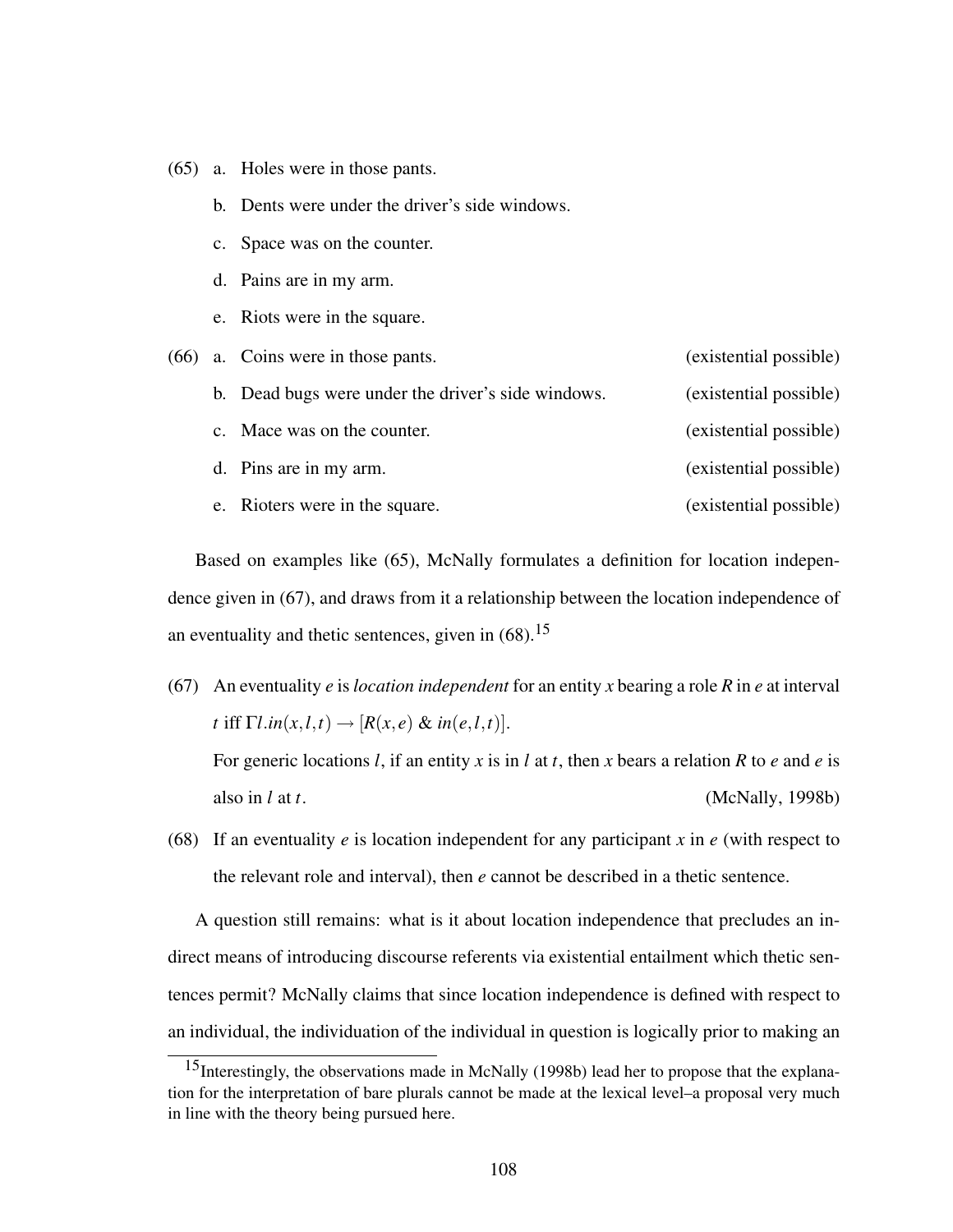assertion of location independence. Thus individuals which are not already in the discourse cannot have location independent assertion made about them.<sup>16</sup>

Consider the following two examples, taking *tall* as location independent. Uttering *Mary is tall*, for instance, requires the speaker to believe that *Mary* is an individual for which *tall* is location independent. According to (67), the speaker must be able to generalize over *Mary* in various locations and must also assume that the characteristic *tall* will be accommodated into the common ground. As such, *Mary* needs to be represented as an individuated entity in the context. By uttering *a woman is tall*, the speaker again is asserting that the entity *a woman* is the sort of individual for which *tall* is location independent. The speaker is also assuming that the characteristic *tall* is asserted only of entities for which *tall* is a location independent property and that this will be accommodated into the context. Additionally, the speaker either cannot successfully individuate the individual woman or considers individuation irrelevant to represent the individual linguistically for the purposes of the utterance. McNally (1998b) claims that these commitments are in conflict with one another since location independence requires that an entity be individuated.

Given McNally's arguments, we may still ask what representation allows the speaker to generalize over an individual in various locations. Returning to Carlson (1977), I propose that the process of generalizing over an individual at various locations requires that individual to be represented as stages; that is, as spatio-temporal slices of that individual. For a predicate to be location independent then is for it to apply to the stages of an individual regardless of the spatio-temporal slice being used. However, representing the stage of an individual in this manner is tantamount to representing the individual itself.

#### 3.3.3.2 Predicates of Individuals vs. Predicates of Events

Ladusaw (1994) and McNally (1998b) both point to categorical sentences (expressing cat-

<sup>16</sup>McNally (1998b) casts this proposal in terms of existential interpretations as property-denoting DPs. See Section 3.2.2.1 for further discussion.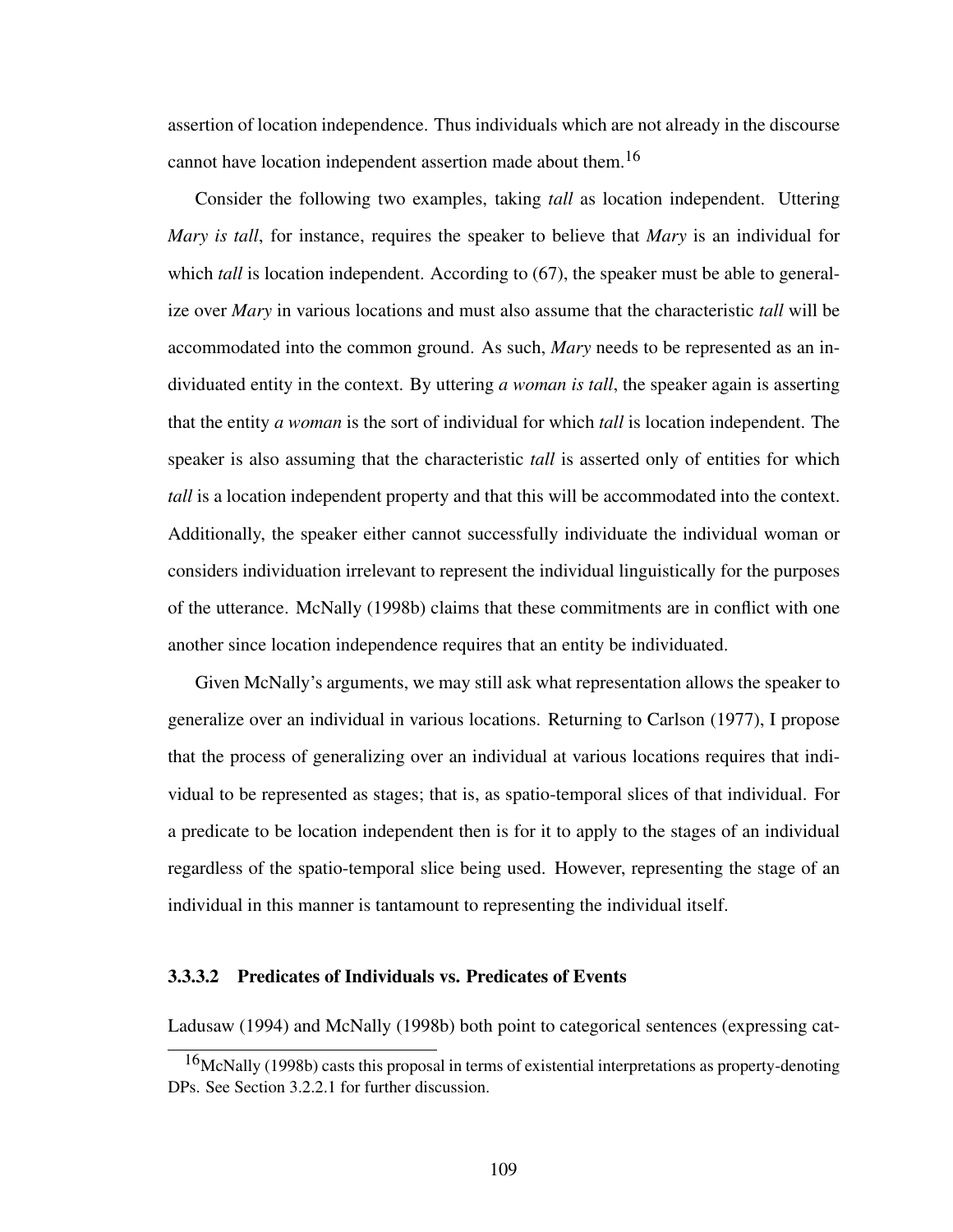egorical judgments) as being "about" individuals while thetic sentences (expressing thetic judgments) are "about" events. Assuming that individual-level predicates are categorical and stage-level predicates are thetic, this amounts to saying that individual-level predicates are "about" individuals and stage-level predicates are "about" events.

But what of stage-level states in particular? One of the intuitions shared in the literature on states is that they are always about an individual (Higginbotham and Ramchand, 1997; Ramchand, 1997; Raposo and Uriagereka, 1995). As such, stage-level events may be about events, but stage-level states cannot be so. Suppose that we assume that all stative predicates are about individuals in some way. What would be needed is a way of always talking about individuals. Carlson (1977) provides us with such a system. What is stagelevel about stage-level states is that they are about some stage of an individual. In contrast, what is individual-level about individual-level states is that they are, in a sense, about all the stages of an individual. Taking these about-statements to be related to an ontology that represents individuals as stages, we can recast the generalizations of Ladusaw (1994) and McNally (1998b) as in (69).

- (69) a. Stage-level predicates are statements "about" a stage of an individual.
	- b. Individual-level predicates are statements "about" all the stages of an individual, i.e. the individual itself.

What, then, does (69) tell us about the representation of stative predicates and their relationship to aktionsart?

Consider the role of quantization in determining the behavior of a transitive stative predicate. Transitive stative predicates which behave like stage-level predicates are those which have quantized objects. They are also those which are "about" a stage of an individual. Suppose that what a stage of an individual is is a quantized representation of that individual. Then (69a) amounts to saying that stage-level predicates are statements about a quantized stage of an individual. On the other hand, transitive stative predicates which behave like individual-level predicates are those which have homogeneous objects. They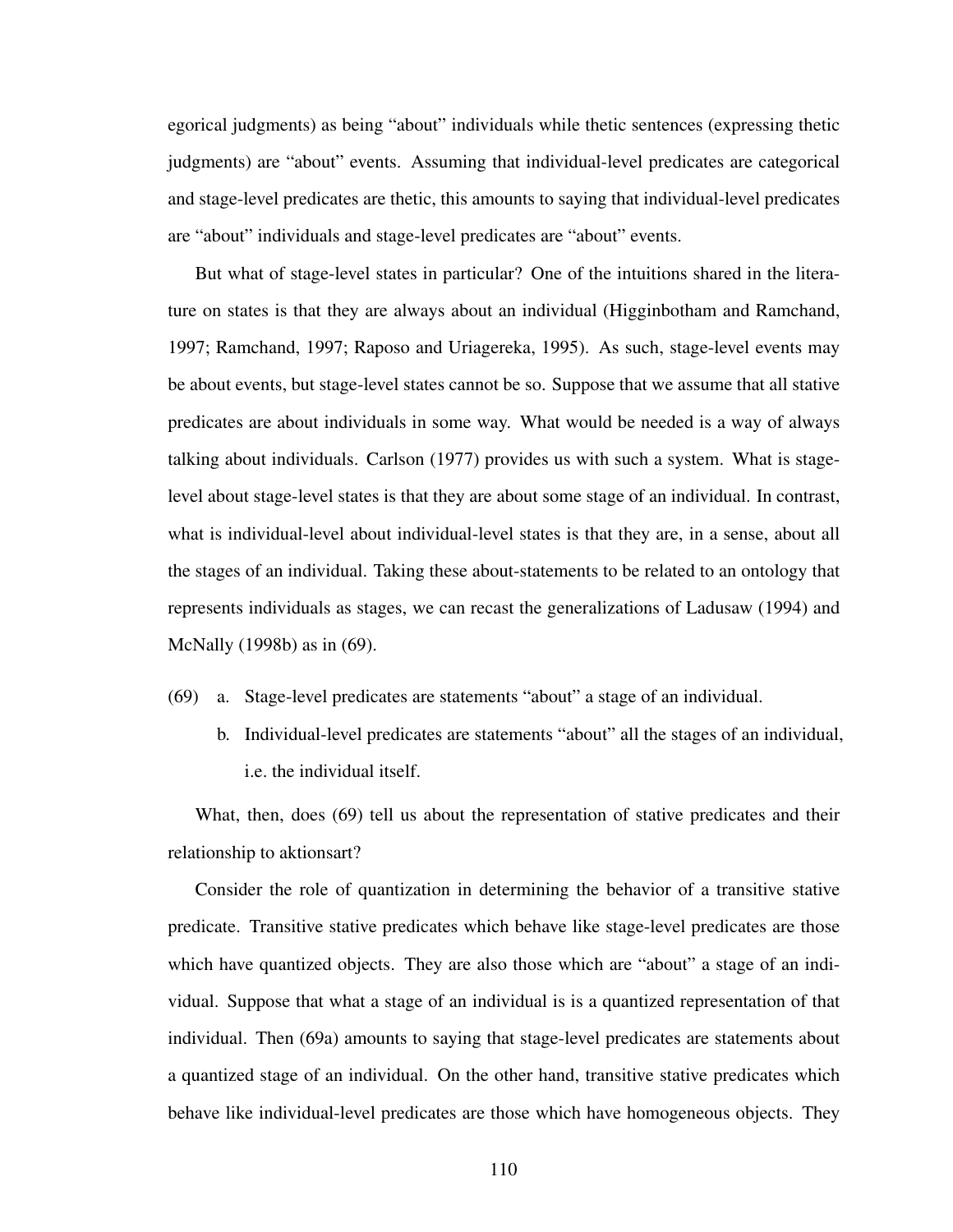are also those which are "about" all the stages of an individual, i.e. the individual itself. Suppose that what an individual itself is is a homogeneous representation of the individual. Then (69b) amounts to saying that individual-level predicates are statements about homogeneous stages of an individual.

What is aspectual about stative predicates then is how they predicate over their subject. Stage-level predicates predicate over a quantized stage of an individual, while individuallevel predicates predicate over homogeneous stages of an individual. This reflects the internal temporal structure of individuals. Note that this also simplifies what we take the arguments of predicates to be. Under the theory being explored here, the arguments of predicates are only of a single sort, i.e. stages of individuals. Individuals themselves are only indirectly accessed then by means of a homogeneous predicate.

# 3.3.4 Interim Conclusions

In the above sections, I have observed that, for transitive stative predicates, taking a wider range of object types in to consideration demonstrates that the availability of existential interpretations of subjects is conditioned by the quantization of the object. This observation then lead me to propose that quantization, not the weak/strong distinction, is a the core of stage-level/individual-level predicates. I then proposed that this same distinction operates in related phenomena of stage-level/individual-level predicates, such as lifetime effects and temporal modification. As these temporal phenomena were also affected by the quantization of the object, I proposed that the availability of existential interpretations of subjects is aspectual in nature. Finally, I reviewed proposes which linked location dependence to existential interpretation. Once recast in terms of stages of individuals, I proposed that quantization determines how a predicate relates to its subject. Stage-level predicates are about a quantized stage of an individual, and individual-level predicates are about homogeneous stages of an individual. In this manner, stage-level/individual-level predicates are aspectual; they are about the internal temporal structure of individuals.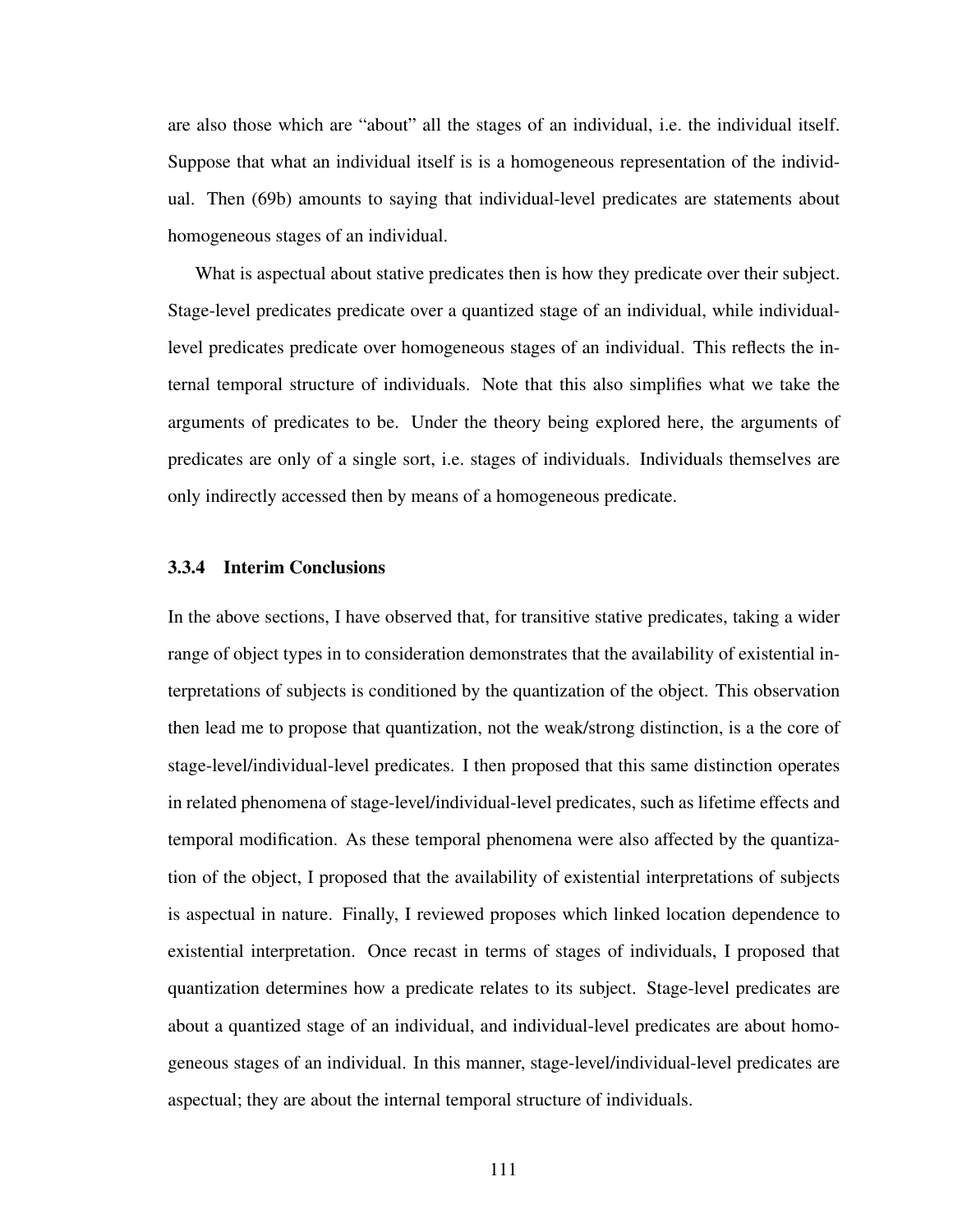In the next section, I propose an analysis to compositionally build transitive stative predicates which relies on these observations.

# 3.4 Part Structure and Stage-level/Individual-level Predicates

How is it that stative predicates, and in particular the availability of existential interpretations, are sensitive to the quantization of their internal argument? Returning to events and telicity, there is now a standard assumption that the telicity of certain predicates is the result of a combination of the verb with its internal argument; that is, the interaction between the quantization of internal arguments and telicity of predicates can be compositionally determined (Bach, 1986; Borer, 2005a,b; Kiparsky, 1998; Kratzer, 2004; Krifka, 1989, 1992, 1998; Link, 1998; Verkuyl, 1972, 1993, 1999). In the following sections, I will review how internal arguments compositionally determine the telicity of eventive predicates. I will then propose that the same mechanisms used to compose eventive predicates also compose stative predicates. Of course, telicity and availability of existential interpretations are not the same – telicity is ultimately a property of events and existential interpretations are, roughly, properties of individuals. To capture this difference, I will propose that the functional head which introduces the external argument, Voice in Kratzer (1996), is responsible for relating the aspectual structure of individuals and events. For eventive predicates, this amounts to an individual-to-eventuality mapping, but for stative predicates, this mapping is from eventualities to individuals.

## 3.4.1 Quantization in Events

Much of the theoretical work surrounding telicity has been done to describe and explain how the internal argument can determine the telicity of a predicate. Here, I review three theories of telicity, focusing primarily on how they account for the composition of the internal argument and verb to construct telic and atelic interpretations.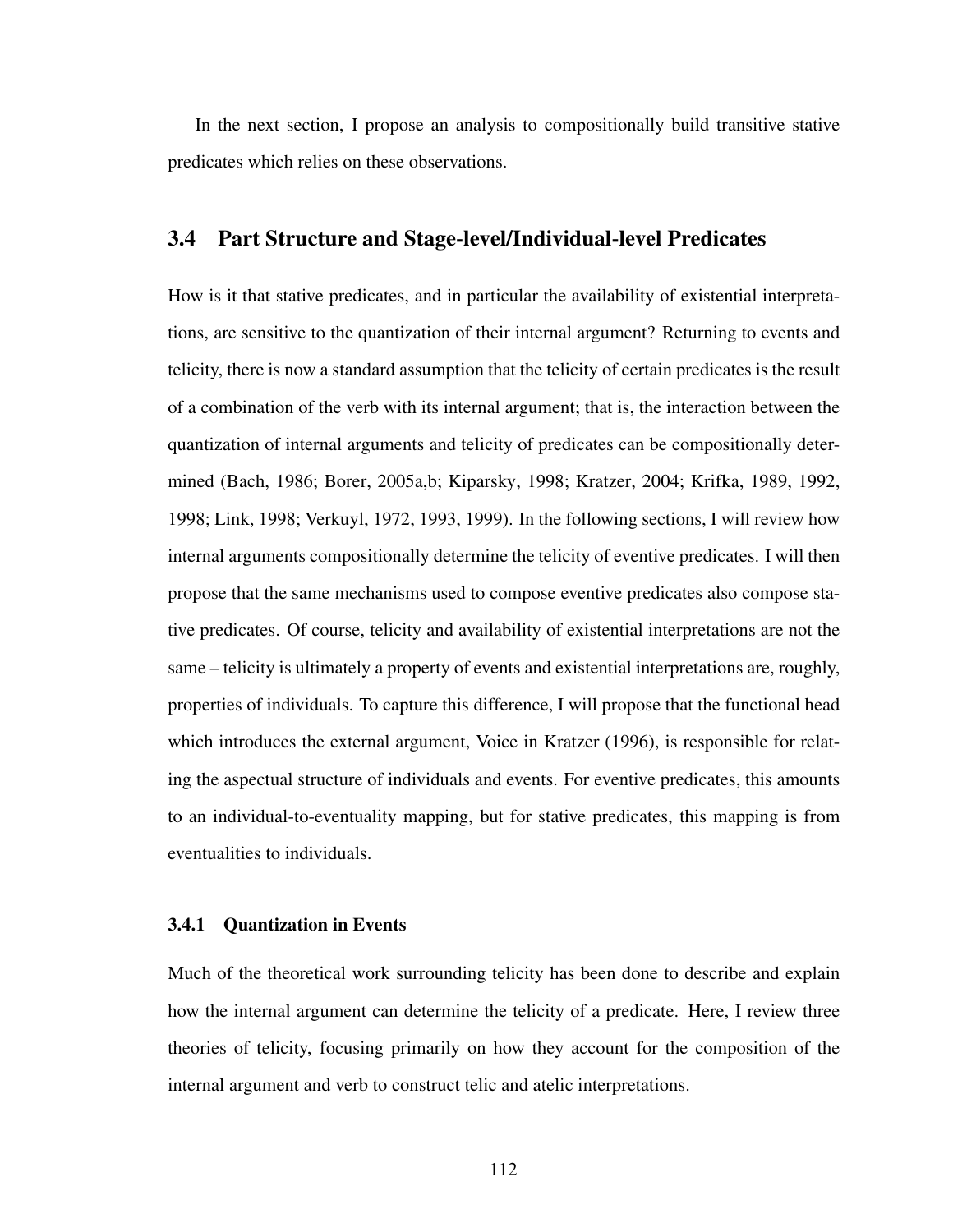#### 3.4.1.1 Features and the Plus Principle

Verkuyl (1972) first proposed that telicity was a compositional phenomenon; that certain VP configurations admitted durative (atelic) or nondurative (telic) interpretations. He argued that certain verbal categories combined with (un)specified quantity of mass to produce durative an nondurative aspect. While certain verbal categories were featured in Verkuyl (1972) (including *state* versus *change* which he noted as important and relevant verbal criteria), much of the work focused on an opposition between specified and unspecified quantity.

Verkuyl (1993) continued in this vein and proposed that two semantic features were responsible for the composition of telicity. The first, carried by verbs, is  $\pm$ ADD-TO, and the second, carried by DPs, is  $\pm$ SQA. The composition of these two features to create durative  $(-T)$  or terminative  $(+T)$  interpretations is given in (70). +ADD-TO represents a verb's dynamic characteristics, such that eventive verbs are +ADD-TO and stative verbs are  $-\text{ADD-TO.}$  +SQA represents a DP with a specified quantity of  $\alpha$  and  $-\text{SQA}$  represents a DP with an unspecified quantity of  $\alpha$ .





Verkuyl proposes the plus principle, given in (71), to account for the behavior of aspectual composition. The aspectual 'atoms' are the verb and its arguments which bare the aspectual features  $\pm$ ADD-TO and  $\pm$ SQA. Verbs are lexically specified for ADD-TO as part of their meaning, but DPs, as another 'configurational' category, require their own compositional account for their SQA specification. In Verkuyl (1993), whether a DP is plus or minus SQA depends on whether cardinality information is available in its denotation. Those DPs whose cardinality is undetermined (or zero via the empty set) are –SQA; other-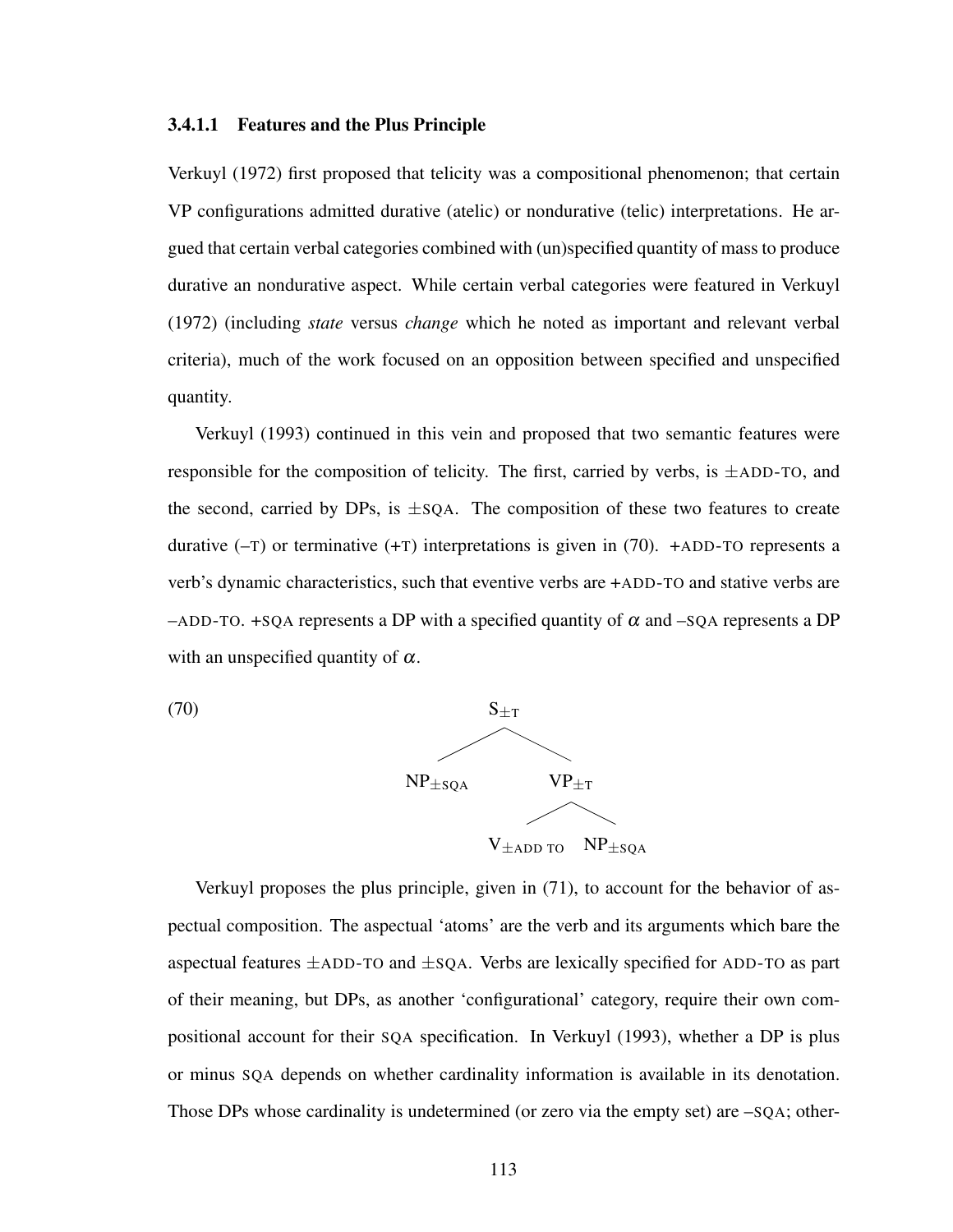wise, a DP has a cardinality and is +SQA. Abstracting away from particular difficulties, the definitions for determining  $\pm$ SQA are given in (72)

- (71) *The Plus Principle*: Terminative aspect, +T, requires that all aspectual 'atoms' are plus-values.
- (72) a. Bounded: A set *S* is *bounded* if there is an  $m \in \mathbb{Z}^+$  such that for all  $x_i \in S$ ,  $i \leq m$ .
	- b. Specified Quantity: A DP denotes a *specified quantity* of *A* in *E* relative to *B* iff *A*∩*B* is bounded.
	- c. Unspecified Quantity: A DP denotes an *unspecified quantity* of *A* in *E* relative to *B* iff either a)  $A \cap B = \emptyset$ , or b)  $A \cap B$  cannot be determined. (Verkuyl, 1987)

The plus principle, along with the asymmetry inherent in the syntactic characterization of VPs, gives the following analyses in (73).

| (73) | a.          | $\vert$ $\vert$ $\vert$ | Mary |                                                                                                   | $[\text{vp} \quad \text{walk} \quad \text{three miles} \quad ]$      |              |
|------|-------------|-------------------------|------|---------------------------------------------------------------------------------------------------|----------------------------------------------------------------------|--------------|
|      |             | $+T$                    |      | $+SQA$ $\Big _{+T}$ $+ADD-TO$ $+SQA$                                                              |                                                                      |              |
|      | b.          | $\overline{\mathsf{c}}$ |      | Mary [ <sub>VP</sub> walk miles                                                                   |                                                                      |              |
|      |             |                         |      | $\begin{bmatrix} -T & +SQA & \end{bmatrix}$ +ADD-TO -SQA                                          |                                                                      | $\mathbf{H}$ |
|      | $c_{\cdot}$ | $\vert_{\mathcal{S}}$   |      |                                                                                                   | Children $[\text{vp}$ walk three miles $]$                           |              |
|      |             |                         |      | $\begin{bmatrix} -T & -SQA & \end{bmatrix}$ + $\begin{bmatrix} +T & +ADD-TO & +SQA \end{bmatrix}$ |                                                                      |              |
|      | d.          | $\overline{\mathsf{c}}$ |      |                                                                                                   | Mary $[\text{vp} \quad \text{save} \quad \text{three miles} \quad ]$ |              |
|      |             |                         |      | $\begin{vmatrix} -T & +SQA \end{vmatrix}$ $\begin{vmatrix} -T & -ADD-TO & +SQA \end{vmatrix}$     |                                                                      |              |
|      |             |                         |      |                                                                                                   |                                                                      |              |

Verkuyl proposes that –ADD-TO verbs, i.e. stative verbs, are insensitive to the quantization information carried by their DPs, a clear difference to +ADD-TO verbs, i.e. eventive verbs, which are sensitive to the quantization information carried by their DPs. He relates the insensitivity of stative verbs to quantization to the construction of a path for aspectual interpretation. Verkuyl argues that +ADD-TO verbs represent a set of temporal indices generated by a successor function *s*. This allows the construction of a path,  $l_x$  which is maps each subpart of the DP to a new temporal index. These subparts are determined by the cardinality of the DP, and the aspectual interpretation is determined by whether the path is bounded or not. The construction of an aspectual path for +ADD-TO verbs is shown in Figure 3.1.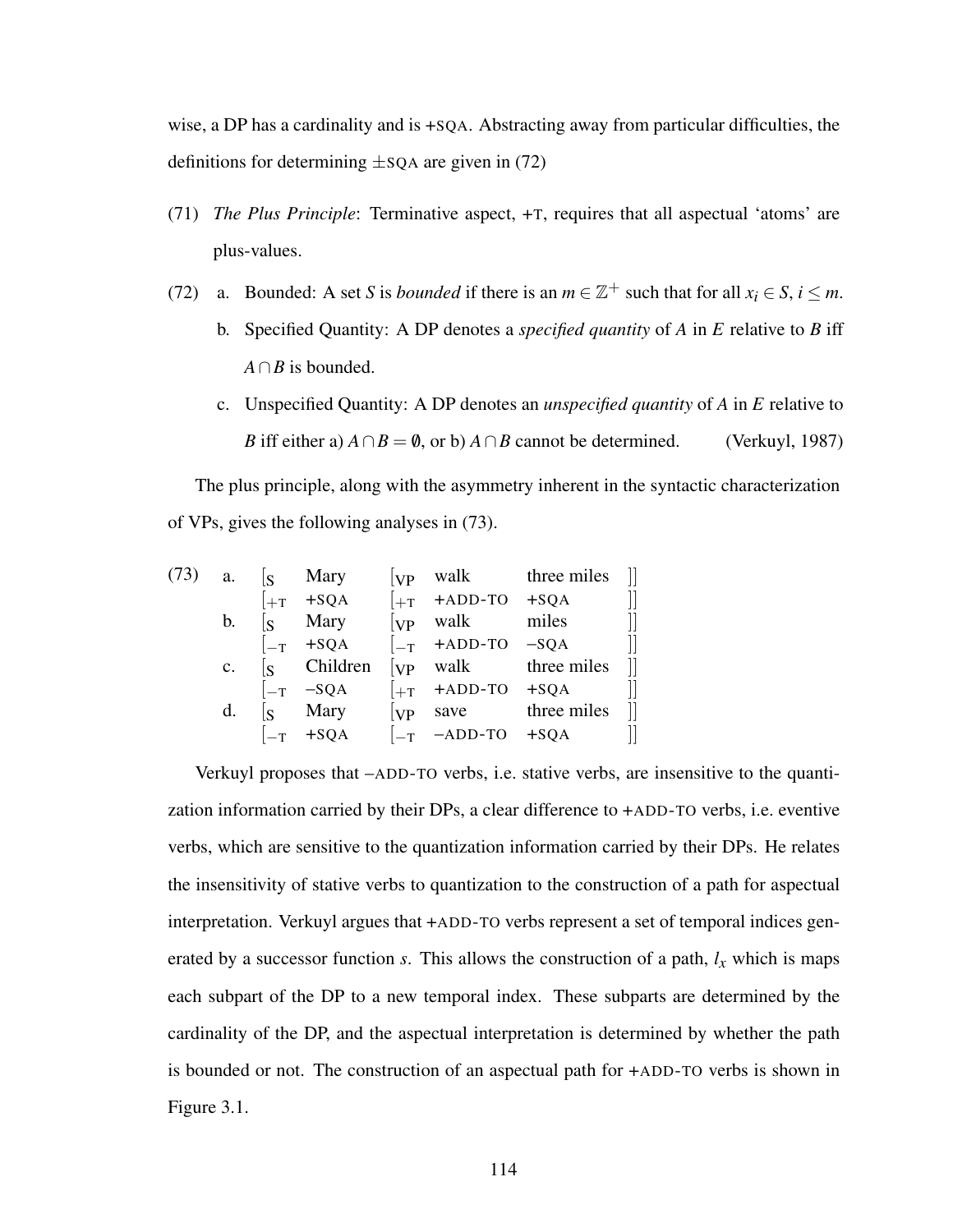

–ADD-TO verbs, however, do not create a true aspectual path because they do not represent a set of temporal indices. The temporal index of a –ADD-TO verb (if they have one at all) is just zero, indicating that they have no dynamic progression. Verkuyl suggests that the aspectual "path" created by a stative verb maps all the subpart of the DP to the same temporal index. Schematically, this is shown in Figure 3.2.

Figure 3.2: Verkuyl's Aspectual Path for Statives



Verkuyl's plus principle leads to an interesting aspectual classification given in Figure 3.3. The relationship between Verkuyl's aspectual classes and the Vendlerian classes is as follows: states are states, processes are activities, and events are accomplishments/achievements.<sup>17</sup>



Figure 3.3: Verkuyl's Aspectual Classes

 $17$ Verkuyl (1989) maintains that there are no true achievement verbs, taking issue with their punctuality. However, the behavior of achievement verbs with –SQA DPs suggests that more needs to be said about why this class of verbs always heads a telic predicate. See Section 2.3.1.2 for further discussion of this important issue.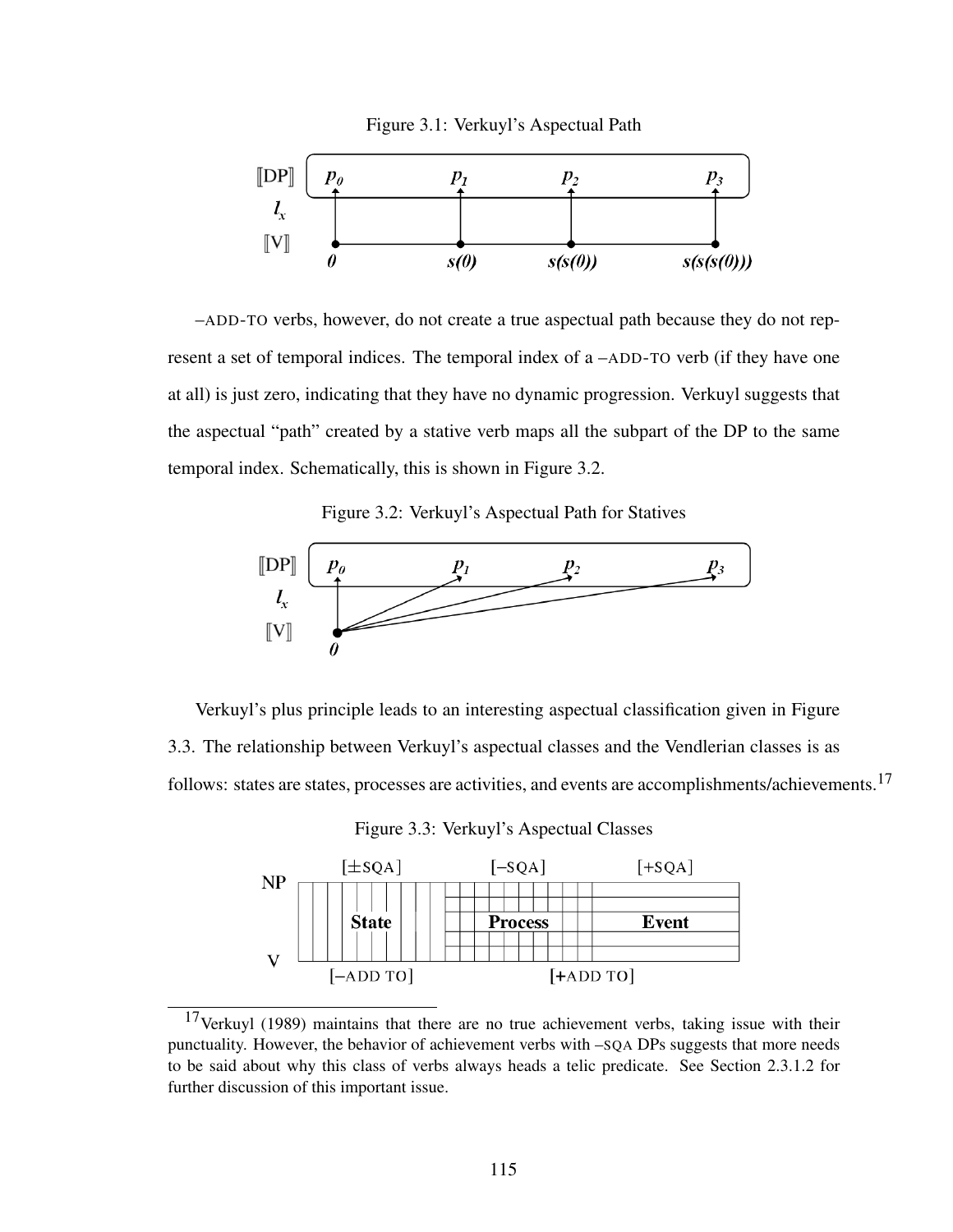Verkuyl's approach leaves little room for distinguishing any aspectual behavior of stagelevel/individual-level statives as all stative predicates are –ADD-TO, and –ADD-TO verbs are not affected by their argument's SQA. To address this short coming in Verkuyl's theory, a modification of his core aspectual features would likely be necessary.

One option would be to interpret –ADD-TO in a different manner, maintaining Verkuyl's insight about states having only one temporal index, but allowing the quantization of the object to affect the subject's interpretation. A second approach, would be to add another aspectual feature which captures the behavior of stative predicates, leaving open, for now, an account of how all three features interaction.

Roby (2007) represents a specific implementation of this second approach, examining the aspectual classification of states using Spanish *ser* and *estar*. He proposes a modification of Verkuyl's aspectual composition by adopting the aspectual feature,  $\pm$ PERF 'perfective', taken from Luján (1981), to Verkuyl's analysis. Luján proposed that *estar*-predicates are +PERF as they "must be interpreted as inherently referring to a delimited time period" as given in (74a), and *ser*-predicates are –PERF as "their temporal reference is with respect to an undelimited period of time, covering a number of distinct occasions or delimited time periods" (165) as given in (74b).

- (74) a. +PERF:  $A(x)$  at time t<sub>*j*</sub>
	- b.  $-PERF: A(x)$  at times  $t_j \dots t_{j+k}$ (Luján, 1981, 177)

Roby proposes that Verkuyl's plus principle also operates in copular sentences, suggesting that a perfective state arises when all the relevant 'atoms' for perfective have plusvalues. However, Roby notes the following examples in (75) which he analyzes in (76). Although (75a) has a –PERF feature, the sentence is given a perfective interpretation by the simple preterite aspect. Thus, unlike the plus-principle cases for telicity where minus valued feature on any atom leads to atelicity, grammatical aspectual marking seems to override all lower imperfectivity. Similarly, (75b), while appearing to follow the plus principle by delivering an imperfective interpretation, also appears to be driven by the im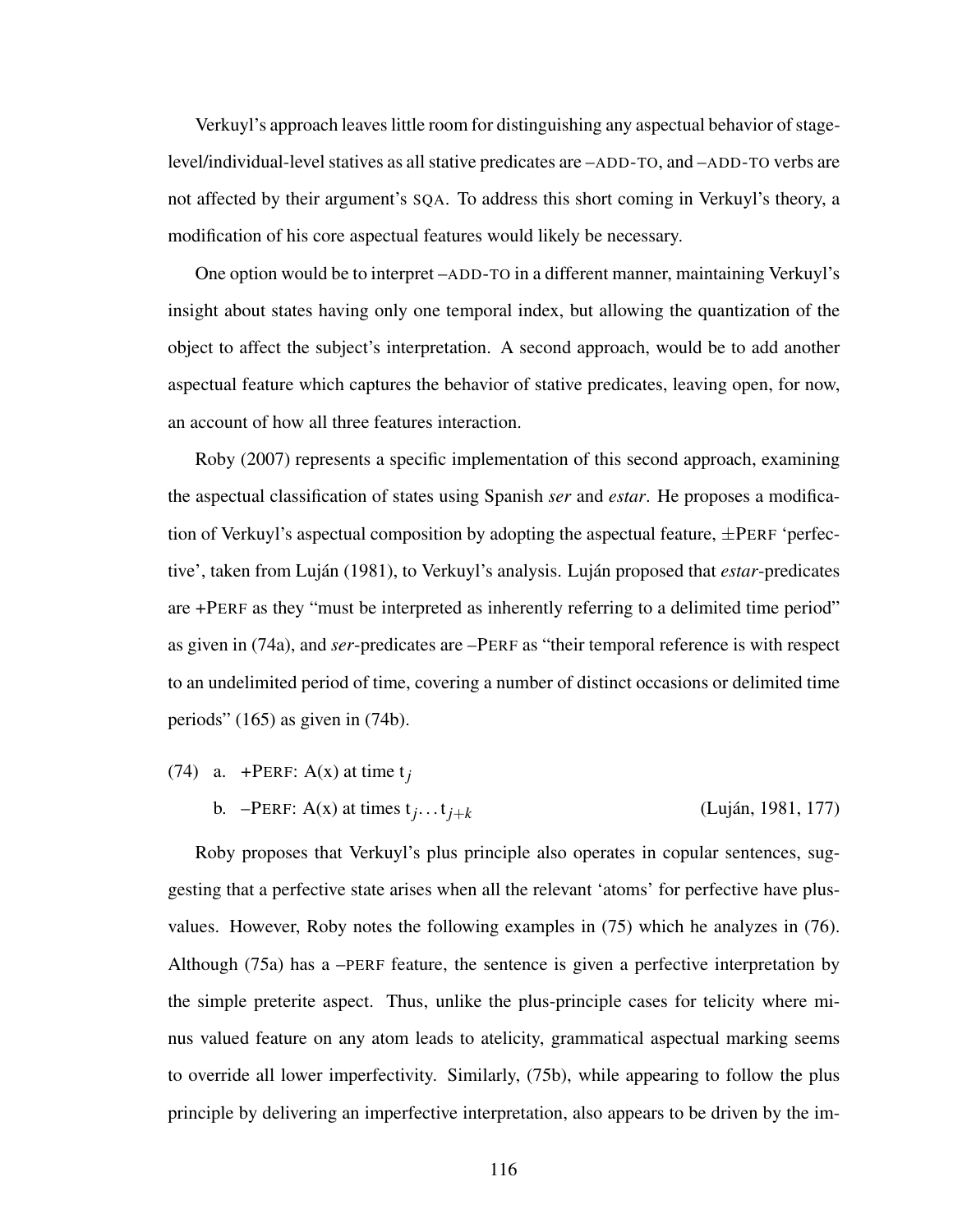perfect preterite aspect. As Roby discusses, (75b) carries a habitual interpretation, and thus maintains its underlying perfective state.

|      |    |                 |                          | (75) a. El Imperio Romano fue próspero.<br>the empire roman $\text{ser.3}^{\text{rd}}$ . PRET prosperous |          |                  |             |    |
|------|----|-----------------|--------------------------|----------------------------------------------------------------------------------------------------------|----------|------------------|-------------|----|
|      |    |                 |                          | 'The Roman Empire was prosperous.'                                                                       |          |                  |             |    |
|      |    |                 |                          | b. Maribel estaba cansada (a veces).<br>Maribel estar.3 <sup>rd</sup> .IMP tired (sometimes)             |          |                  |             |    |
|      |    |                 |                          | 'Maribel was tired (sometimes).'                                                                         |          |                  |             |    |
| (76) |    | a. $\mathbf{I}$ | <b>INFL</b>              | El Imperio Romano $ _{VP}$ ser                                                                           |          |                  | próspero [] |    |
|      |    |                 | $[+PERF$ +PERF +SQA      |                                                                                                          |          | $[-PERF - PERF]$ |             | 11 |
|      | b. |                 | <sub>IP</sub> INFL Mária |                                                                                                          | VP       | estar            | cansada     | jj |
|      |    |                 | $-PERF$ -PERF +SQA       |                                                                                                          | $+$ PERF | $+PERF$          |             | 11 |

While this approach attempts to build a bridge between Verkuyl's system and the aspectual interpretation of states, there are clear difficulties which need resolution. In particular, the plus-principle which Verkuyl argues for in the calculation of telicity, does not appear to operate over features like  $\pm$ PERF. Given that the plus-principle forms a core assumption of Verkuyl's aspectual composition, the exceptional behavior of  $\pm$ PERF casts serious doubt on Roby's theory. A much deeper explanation for the behavior of features like  $\pm$ PERF is needed to truly connect the aspectual interpretation of states and events together under this type of analysis.

# 3.4.1.2 Towards a Compositional Account

A series of influential papers by Krifka developed an implementation of mapping the quantization of an internal argument to its event (Krifka, 1989, 1992, 1998) by relating the temporal structure of the event and the part structure of the object through their  $\theta$  role. This  $\theta$  role expresses an incremental theme which allows for the partitioning of an event into subparts; a property Tenny (1994) argued for as a "measuring out" or delimiting of an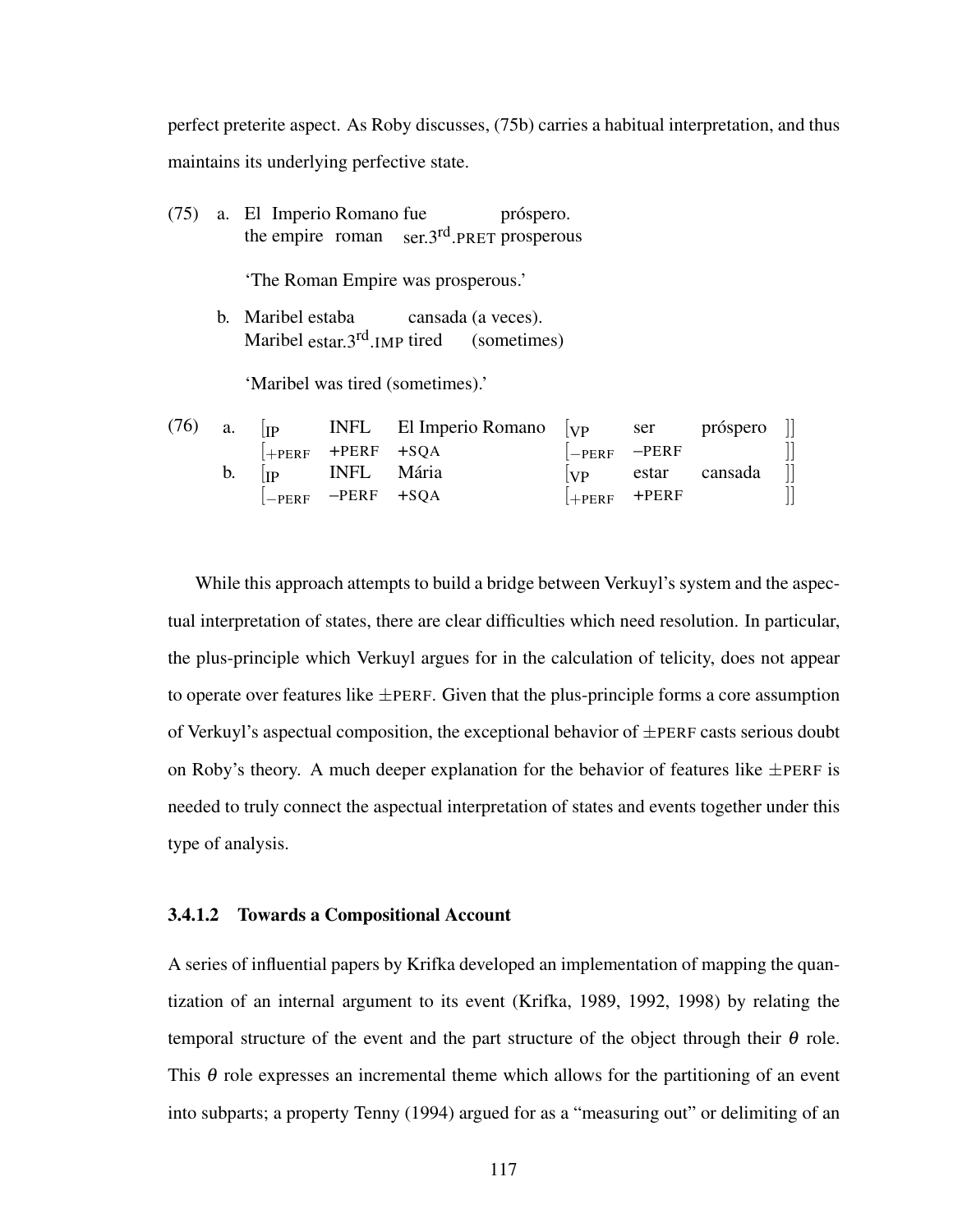event. Krifka (1998) proposes that incremental themes have the following properties given in (77) which ensures a proper mapping between objects and events.

(77) a. Uniqueness of Objects

There can be no two distinct objects which bare relation  $\theta$  to the same event.

$$
\forall x \in U_P \forall e, e' \in U_E[\theta(x, e) \& e' \leq_E e \rightarrow \exists! y [y \leq_P x \& \theta(y, e')]]
$$

b. Uniqueness of Events

There can be no two distinct events which bare relation  $\theta$  to the same object.

$$
\forall x, y \in U_P \forall e \in U_E[\theta(x, e) \& y \leq_P x \rightarrow \exists! e'[e' \leq_E e \& \theta(y, e')]]
$$

c. Mapping to Objects

If an event bares relation  $\theta$  to an object, any subpart of that event bares relation  $\theta$  to some subpart of that object.

$$
\forall x \in U_P \forall e, e' \in U_E[\theta(x, e) \& e' \leq_E e \rightarrow \exists y [y \leq_P x \& \theta(y, e')]]
$$

d. Mapping to Events

If an object bares relation  $\theta$  to an event, any subpart of that object bares relation  $\theta$  to some subpart of that event.

$$
\forall x, y \in U_P \forall e \in U_E[\theta(x, e) \& y \leq_P x \rightarrow \exists e'[e' \leq_E e \& \theta(y, e')]] \quad \text{(Krifka, 1998)}
$$

Krifka regulates the relationship between telicity and quantization as in (78). He argues that a quantized predicate is clearly telic; the predicate does not apply to any proper part of the event, and thus the only 'part' of an event which a telic predicate applies to is the event itself.

$$
(78) \quad \forall X \subseteq U_E[\text{TEL}_E(X) \leftrightarrow
$$

 $\forall e, e' \in U_E[X(e) \& X(e') \& e' \leq e \rightarrow \text{INI}_E(e', e) \& \text{FIN}_E(e', e)]$ 

Telicity is the property of an event predicate *X* that applies to event *e* such that all the parts of *e* that fall under *X* are initial and final parts of *e*.

Kratzer (2004) adopts the idea of object-event mapping from Krifka (1998) to construct a compositional account for telicity. Following work suggesting a tight link between accusative case and telicity, she proposes a division of labor between the semantics of case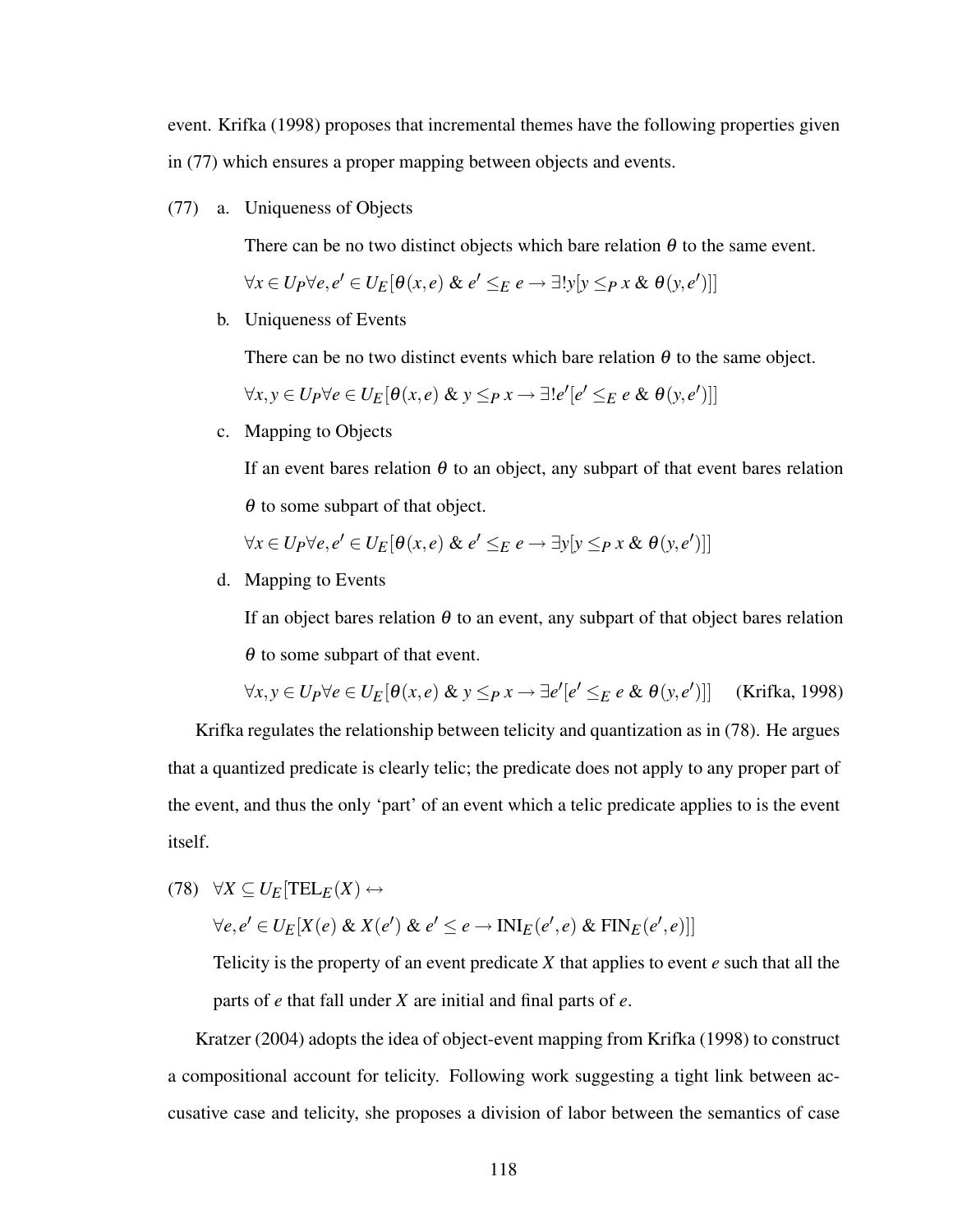and verbal roots. The verbs that Kratzer analyzes are all eventive verbs which permit alternations of telicity. The event argument of these verbs range over "activities and processes" (390), which we might take to be Bach's (1986) processes and events.<sup>18</sup>

(79) a. 
$$
[\text{climb}] = \lambda x \lambda e \text{.climb-up}(x)(e)
$$

b.  $\llbracket \text{shoot} \rrbracket = \lambda x \lambda e$ .shoot-at $(x)(e)$ 

She also proposes that accusative case, as an interpretable feature, contains the conditions for telicity based on the part structure of the DP baring this case. This denotation encodes Krifka's (1998) mapping to events, linking his proposal more directly to the compositional semantics.<sup>19</sup> The measure function introduced avoids the problems inherent on

- (i) a. *E<sub>e</sub>*: the set of events with join operations  $\sqcup_e$  and partial ordering  $\leq_e$ .
	- b.  $A_e \subseteq E_e$ : atomic events
	- c. *D<sub>e</sub>*  $\subseteq$  *A<sub>e</sub>*: bits of process with join  $\sqcup_p$  and partial ordering  $\leq_p$ .
	- d.  $\propto$  and  $\circ$ : temporal relations, strictly precedes and overlaps, respectively on *E*<sup>*e*</sup> × *E*<sup>*e*</sup>.
	- e. *h<sub>e</sub>*: homomorphism  $\langle E_e, \sqcup_e, \leq_e, \infty, \circ \rangle \rightarrow \langle D_e, \sqcup_p, \leq_p, \infty, \circ \rangle$  such that  $h_e(\alpha) = \alpha$  iff  $\alpha \in D_e$ ,  $h_e(\alpha \sqcup_e \beta) = h_e(\alpha) \sqcup_p h_e(\beta)$ , and  $\alpha R \beta \rightarrow h_e(\alpha) R' h_e(\beta)$  for  $R = \leq_e, \infty, \infty$ and  $R = \leq_p, \infty, \circ$

Presumably the verbs used in Kratzer (2004) then have their event arguments range over *Ee*, having access to both processes and (atomic) events, similar to Bale and Barner's (2009) proposal that most nouns range over Bach's (1986) individuals and "portions of matter" (7).

While not analyzed by Kratzer (2004), the denotations of achievement verbs may shed light on their behavior with respect to their internal arguments. Recent work by Barner and Snedeker (2005) on the mass/count distinction observes that mass nouns which are not able to occur with functional count structures like plural and *many*, such as *furniture*, are able to provide count meanings in comparatives. Using observations of this type, Bale and Barner (2009) propose that the denotation of these "mass" nouns are strictly atomic, and thus cannot occur in functional count structures which map non-individual semi-lattices to individual semi-lattices. Given this kind of proposal, one promising avenue would be to assume that the event argument of achievement verbs ranges only over sets of atomic events,  $A_e$ , and thus are not sensitive to the quantization of their internal argument because they do not have Bach-style processes in their denotations. As the denotation of achievement verbs is not the main focus of this dissertation, I set this analysis aside for future consideration.

<sup>19</sup>Naturally, Kratzer (2004) inherits some of the problems from Krifka's system, in particular those DPs which are quantized, but also divisive, may have part-structures which will generate subevents of the same type. I set those aside as the core issue is the role that case places in the composition of telicity.

 $18$ Bach (1986) constructed an algebra of events which proposed a difference between atomic events and "bits of process" (8), which are related to one another through a homomorphism, *he*, given in (i).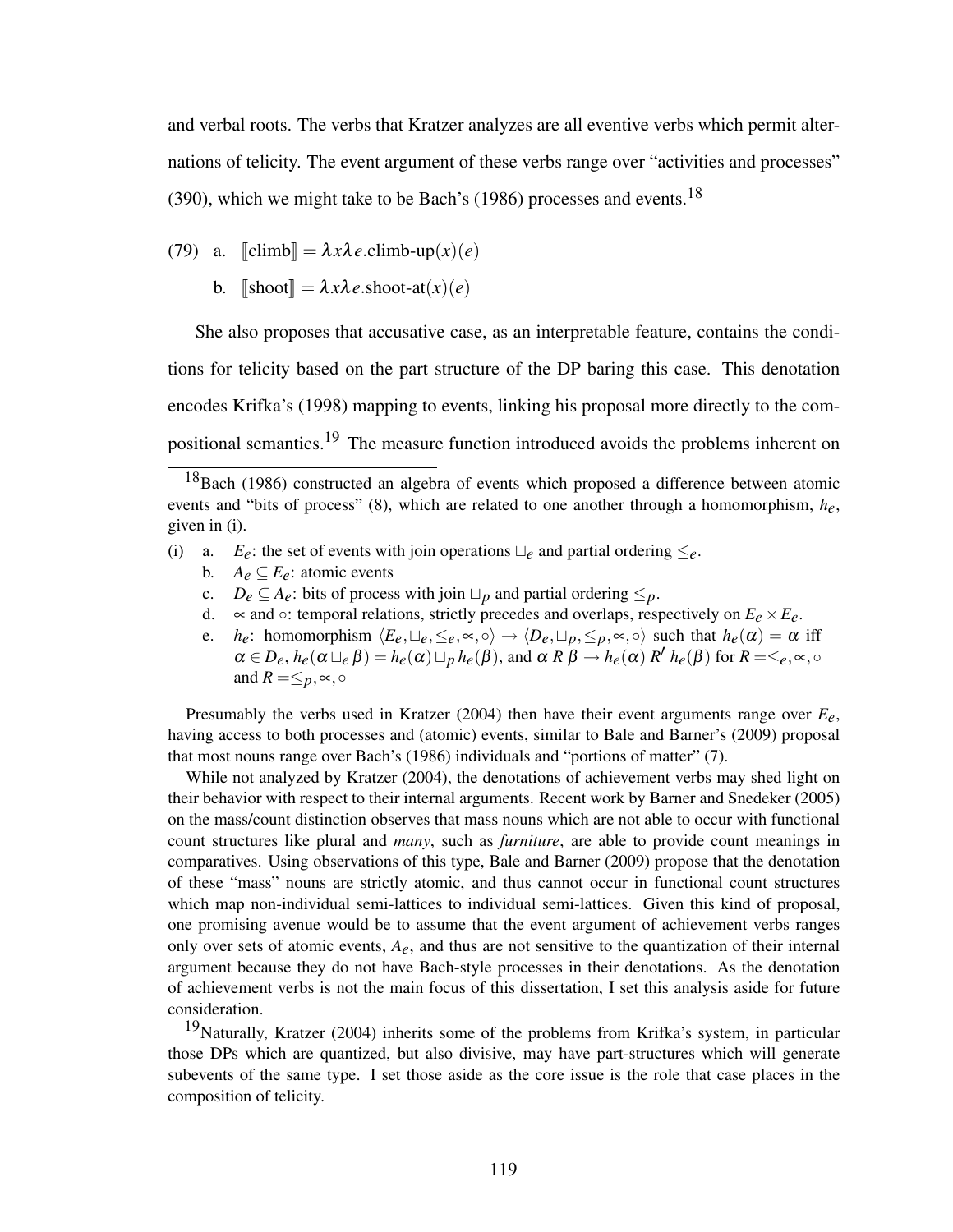a material-only part-structure account by establishing the appropriate measure of the object relevant to the object to event mapping.

(80)  $\left[acc\right] = \lambda R_{\langle e, \langle s, t \rangle} \rangle \lambda x \lambda e[R(x)(e) \& \exists f[\text{measure}(f) \& \forall x'[x' \leq f(x) \rightarrow \exists e'[e' \leq$  $e \& R(x') (e')$ ]]]]

The composition of events is motivated by the type of [ACC]. Having an uninterpretable case feature [ACC], the object DP enters into an agreement relation with the interpretable verbal inflectional feature [ACC] which forces displacement of the DP. The index left behind is interpreted as a trace, with its binder index coming from the agreement relationship. The kind of structure Kratzer assumes is given in (81).



The telicity of the event then is determined by the object to event mapping given by the meaning of accusative case and the quantization of the object DP. Quantized DPs, lacking subparts which fall under their extension, will not create a series of subevents which bare the same *R* relation to the subpart of the object.

#### 3.4.2 Quantization in States

Having reviewed the way in which an eventive verb and its object compose to license telicity, I now turn to an analysis of (transitive) stative predicates. The analysis to be proposed here will capture several observations. First, there are striking similarities between the VPs of events and states. As such, the internal semantic composition of VPs should operate in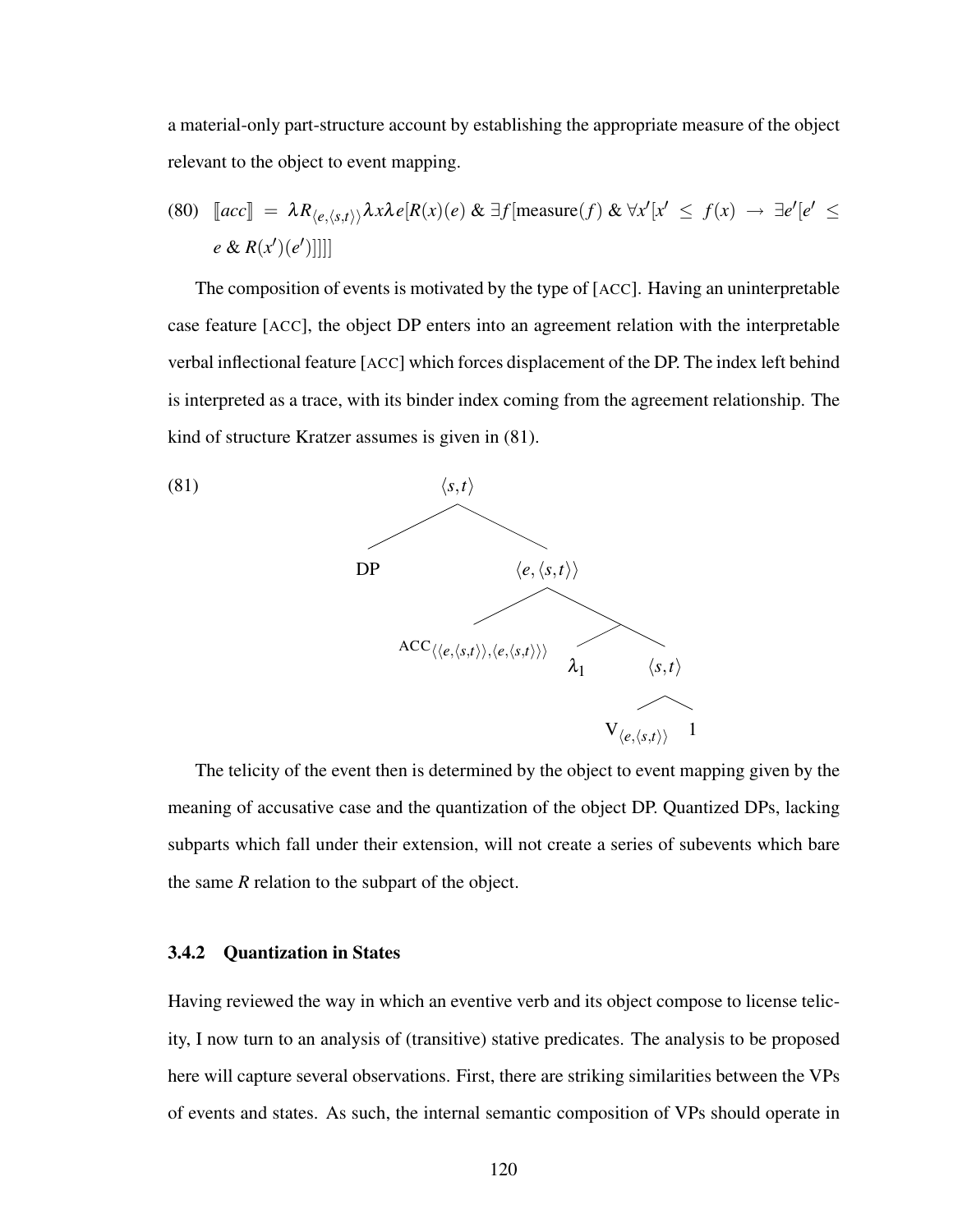the same way given that the alternation in interpretation due to the internal argument for both events and states is related to quantization. This means that the analysis should capture the idea that quantized arguments lead to delimited eventualities. Secondly, while eventive VPs are properties of events, I have argued that stative VPs are properties of individuals. Thus the semantic composition above VP differs between stative and eventive predicates. What is needed is a way to maintain that the internal workings of stative VPs are similar to the cases of eventive VPs; however, unlike eventive VPs which are properties of events and map their properties to that event, stative VPs are properties of individuals and map their properties to that individual.

Several options present themselves. One option is to put conditions on the  $\theta$  role for stative subjects, similar to those argued for in Krifka (1998). A second is to encode the kind of mapping to objects into the functional structure which is related to the subject. I will be pursuing this second option, following work by Marantz (1984), Kratzer (1996), and Pylkkänen (2002) which assumes that the external argument is not a true argument of the verb. Instead, it is introduced through a functional head labeled Voice.

# 3.4.2.1 VP-internal Composition of States

I propose that composition inside the stative VP follows Kratzer (2004) along the analysis of (81). In this manner, the VPs of stative and eventive predicates are composed together by the same mechaisms. Through the mapping to events encoded in the semantics of case, the eventuality argument will receive the part-structure of the argument. Examples of a homogeneous stative VP and a quantized stative VP are given in  $(82)$  and  $(83)$  respectively.<sup>20</sup>

 $^{20}$ In the following derivations, I suppress Kratzer's measure  $f$  to assist in the clarity of exposition as measure *f* is not directly at issue. For Kratzer, measure *f* indicates "the assumption that there is some general cognitive mechanism that determines a range of functions that map the referents of certain direct objects into concrete or abstract 'measuring rods' that are associated with those referents in some way or other" (394). Certainly some mileage could be gained by considering the "measuring rods" applicable in stative predicates, but as this is not the main focus of this dissertation, I set it aside for future consideration.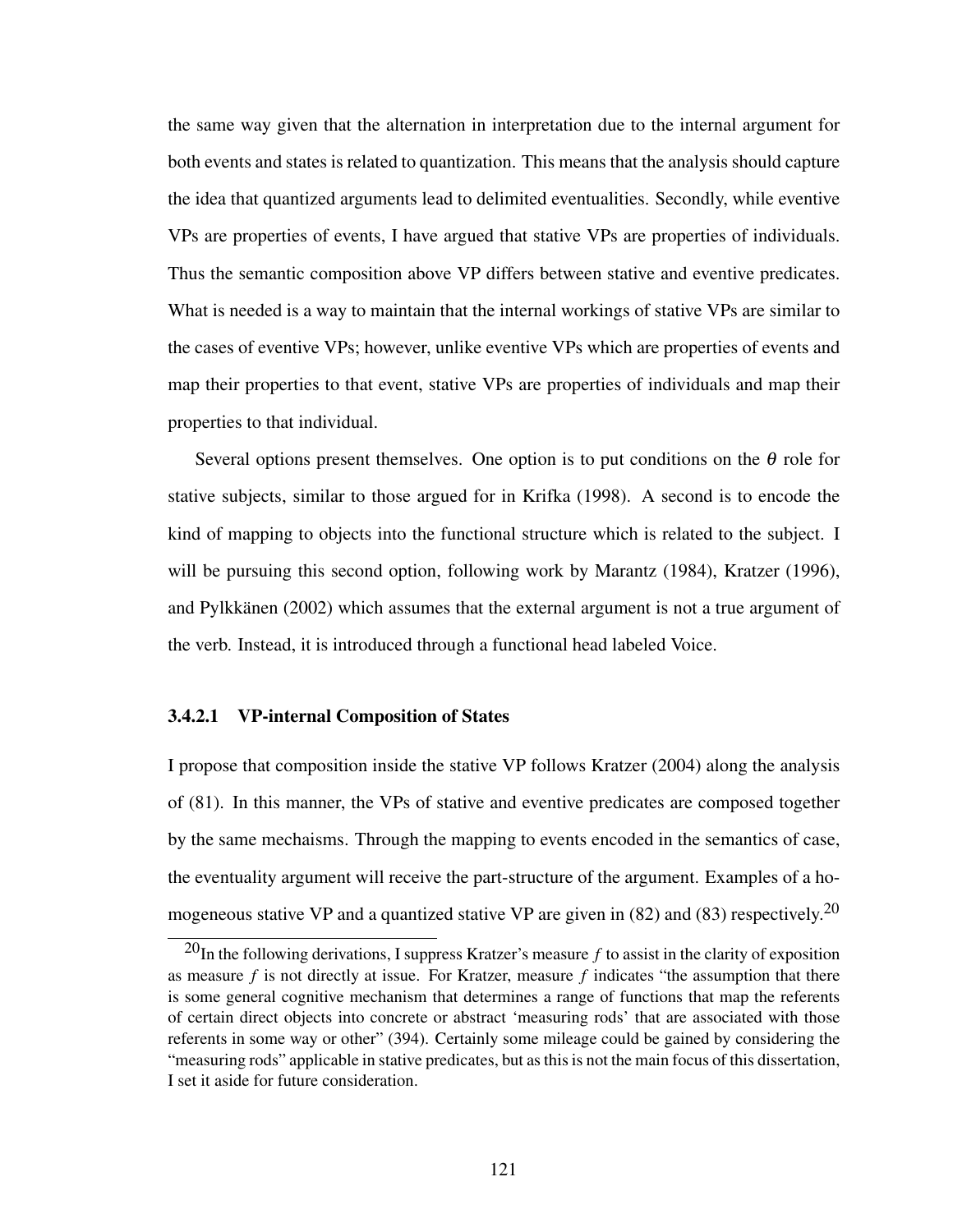- (82) a.  $\sqrt{\text{own} \text{ banks}}$  =  $\lambda s$ [own(banks)(*s*) &  $\forall x'[x' \leq$  banks  $\rightarrow \exists s'[s' \leq s \& \text{ own}(x')(s')]]$ ]
	- b.  $\left\| \text{live in trees} \right\| =$  $\lambda s[$ live-in(trees)(*s*) &  $\forall x'[x' \leq \text{trees} \rightarrow \exists s'[s' \leq s \& \text{ live-in}(x')(s')]]]$
- (83) a.  $\sqrt{\text{own}}$  this bank  $\Vert =$

 $\lambda s$ [own(this-bank)(*s*) &  $\forall x'[x' \le \text{this-bank} \rightarrow \exists s'[s' \le s \& \text{ own}(x')(s')]]$ ]

b. [live in these trees]  $=$ 

 $\lambda s$ [live-in(these-trees)(*s*) &  $\forall x'[x' \leq \text{these-trees} \rightarrow \exists s'[s' \leq s \& \text{ live-in}(x')(s')]$ ]]

For a homogeneous state like (82a), the bare plural object *banks* has subparts which are also *banks*. This is because *banks*, as a bare plural, is divisive, and thus has some proper part which is also *banks*. What accusative case then does is map the part structure of *banks* to the part structure of the state *s* by stating the existence of substates *s'* which are ownings of the parts of *banks*. Since *banks* has unbounded numbers of (proper) parts which are also banks, an unbounded number of (proper) substates s' are asserted. This mapping then leads to a homogeneous state because its internal argument is also homogeneous.

For a quantized state like (83a), the demonstrative object *this bank* does not have subparts which are also *this bank*. This is because *this bank* fails to be divisive, and thus there is no proper part which is also *this bank*. <sup>21</sup> What accusative case does here is the same as above, map the part structure of *this bank* to the part structure of the state *s* by stating

(i) a. John solved less than five problems in an hour.

b. Tycoons own less than five banks. (existential possible)

<sup>21</sup>Of course, *this bank* also fails to be cumulative. While outside the scope of this dissertation, I would like to point out that one limitation of the mapping to events inherited by Kratzer (2004) concerns expressions which are divisive but fail to be cumulative, like *less than five apples*. These expressions are quantized, triggering telic interpretations as in (ia) and licensing an existential interpretation for their subjects as in (ib), but since the mapping to events is concerned with subparts only and not superparts, this formulation misses these examples.

Borer (2005b) notes that a consequence of weakening the conditions for quantization is "incompatible with the complete mapping of sub-events to sub-parts of the object, and the converse, as argued by Krifka" with his Mapping to Objects and mapping to events conditions (148).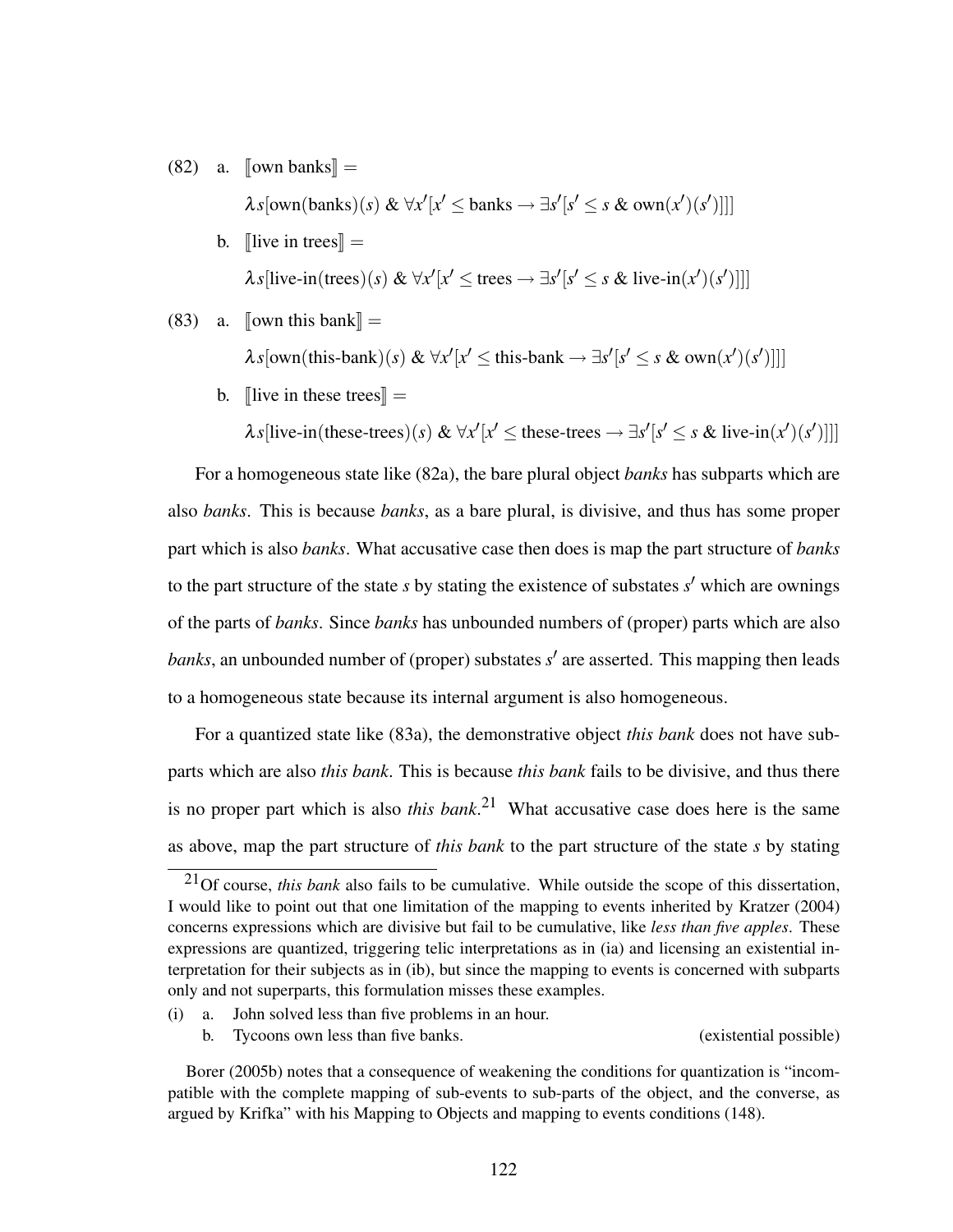the existence of substates s' which are ownings of the parts of *this bank*. Since *this bank* has only one part, the only substate  $s'$  asserted is the one identical with the state  $s$ . This mapping then leads to a quantized state because its internal argument is also quantized.

# 3.4.2.2 Evidence for Quantization in Stative VPs

Returning again to the analogy between states and events, Hinrichs (1985) argues that adverbs like *twice* are sensitive to the telicity of their predicate. They are acceptable with telic predicates, like (84a), but are claimed to be blocked by atelic predicates, like (84b).

(84) a. John solved a problem twice.

b. \*John solved problems twice.

Given the argument that *twice* is sensitive to the presence of quantization in telic predicates, we would expect a similar contrast to emerge in stative predicates.<sup>22</sup> Ouantized statives like (85a) with *twice* should be acceptable, but homogeneous statives like (85b) with *twice* should not be. However, a contrast in acceptability does not emerge.

(85) a. John owned this house twice.

b. John owned houses twice.

Before claiming this as a counter-example to the claim that stative VPs are homogeneous or quantized; however, let's first review the initial contrast in Hinrichs (1985). First, (84b) is acceptable under an interpretation where John has participated in two separate sandwich-eating events. Similarly, (84a) also has this two event interpretation, though a one event interpretation is clearly possible.

<sup>22</sup>Borer (2005b), following work in Bach (1981) and Mourelatos (1978), claims that quantized adverbials like *twice* coerce stative predicates into eventive predicates. While stative predicates with *twice* may more easily lend themselves to an eventive interpretation, they do behave as statives under the tests for stativity given in Section 1.2.4, as given in (i). The frame setting phrase *in this book* has been added to allow for multiple instances of the state in the present tense.

<sup>(</sup>i) a. In this book, John loves Mary twice last summer.

b. \*In this book, John is loving Mary twice last summer.

c. \*In this book, what John does is love Mary twice last summer.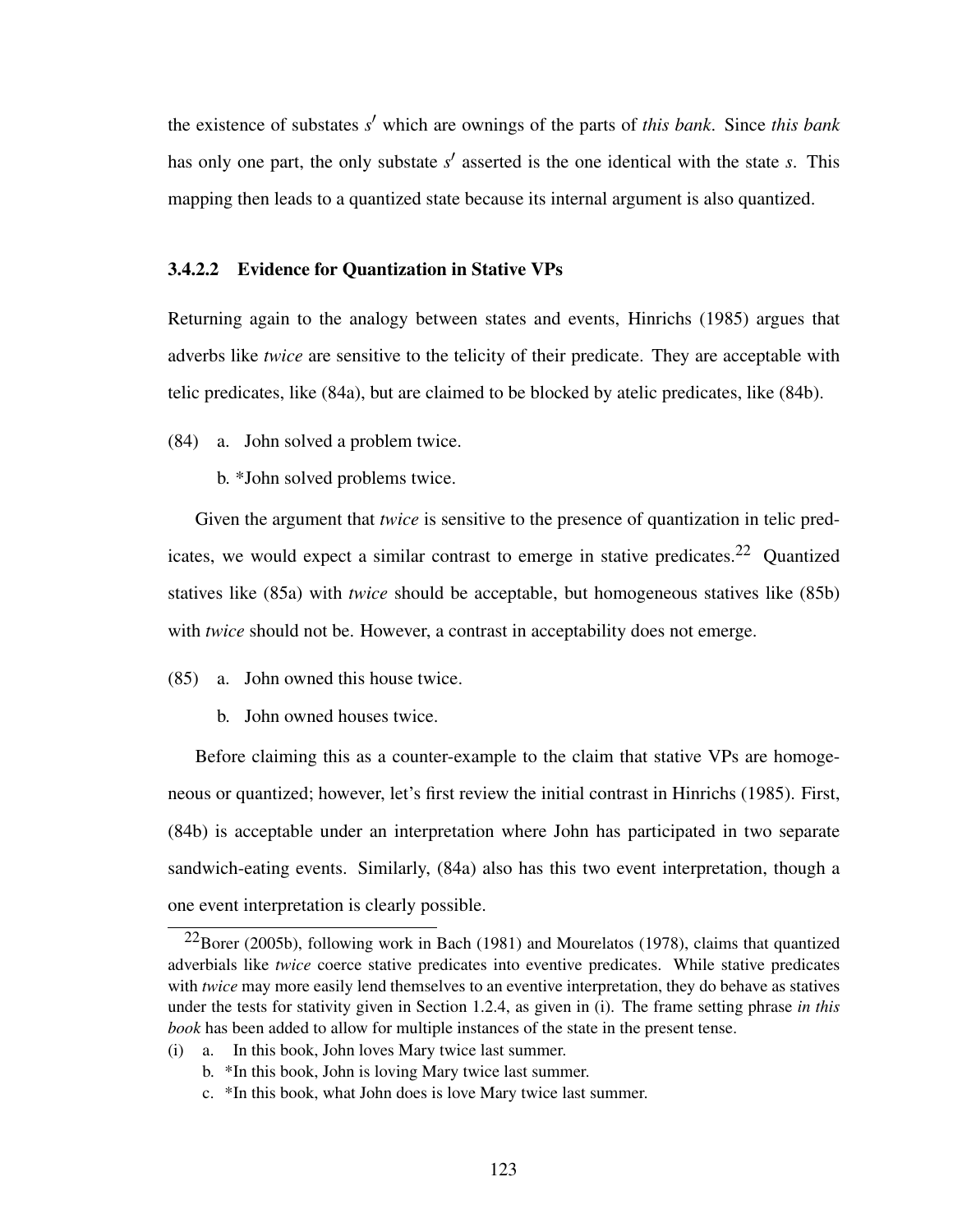In the same way, there is a contrast between (85b) and (85a) that is similar to that between (84b) and (84a). (85b) is acceptable under an interpretation where John has been in two separate house-owning states. (85a) also has this two state interpretation, though clearly, John could have been in a single house-owning state of which there are two substates of owning-this-house. In the first case, John is in a house-owning state regardless of the number of houses he owns; whereas, in the second case, John must own this particular house to be in the own-this-house state. Thus, analyzing the acceptable interpretation of (84b) helps clarify the interpretational difference between (85b) and (85a). It seems then that *twice* is sensitive to the quantization of stative predicates.

#### 3.4.2.3 Introducing the Subject

At the point of the VP, we still have a property of eventualities. Following Marantz (1984); Kratzer (1996) and Pylkkänen (2002), I assume that the external argument is not a true argument of the verb. Instead, the external argument is introduced by a set of functional heads, called Voice heads. The denotations of these heads are composed with meaning of a predicate by the compositional rule of Event Identification, given in (86), which allows one to add conditions to the eventuality, as in (87).

(86) Event Identification:



An interesting proposal that Kratzer makes about Event Identification is that its operation is constrained by selectional restrictions; namely, that the aktionsart of the predicates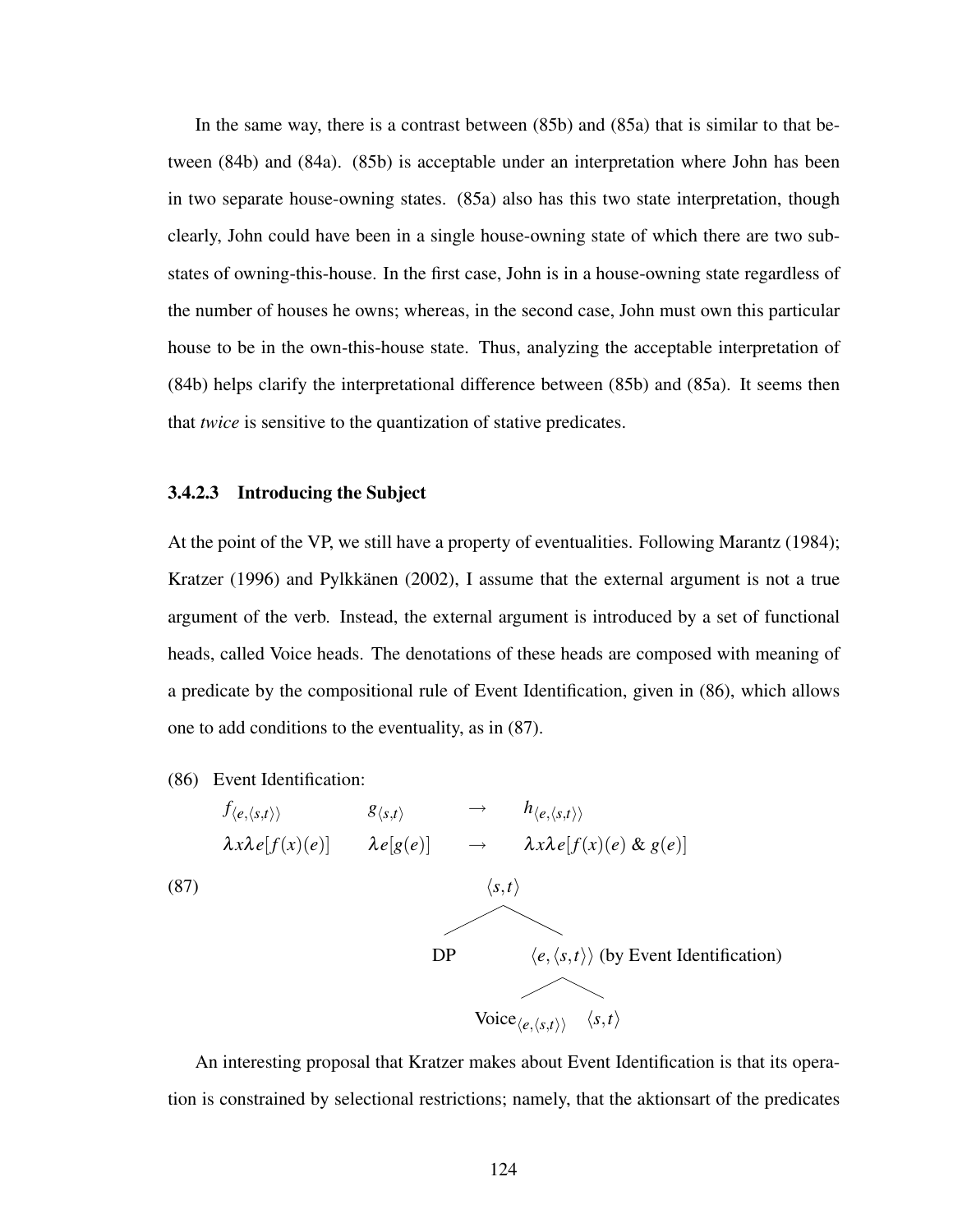it is combining together must be of the same type. She suggests that the connection between  $\theta$  roles, such as Agent or Holder, and aktionsart, like events and states, comes about because of this selectional restriction. As such, eventive VPs can only combine with eventive predicates, and stative VPs can only combine with stative predicates. For eventive predicates, Kratzer proposes that the external argument is introduced by an eventive Voice head, given in (88a). For stative predicates, Kratzer proposes that the external argument is introduced by a different Voice head, given in (88b).

- (88) a.  $[\text{Voice}_E] = \lambda x \lambda e[\text{Agent}(x)(e)]$ 
	- b.  $[\text{Voice}_S] = \lambda x \lambda s[\text{Holder}(x)(s)]$

Recall that the availability of existential interpretation of the subject, i.e. the external argument, of stative predicates is related to the quantization of the predicate, here identified by the quantization of the object much in the same way that eventive predicates are identified. To understand the manner in which quantization information from the object can affect the subject, I propose an extension of Kratzer's stative Voice head which includes a mapping to objects, à la Krifka (1998) and in the spirit of Kratzer's (2004) accusative case, given in  $(89)$ <sup>23</sup>. The stative Voice head does two jobs. First, as in Kratzer (1996), it relates the external argument to the eventuality via its  $\theta$  role. In addition, it maps the part-structure of the eventuality to the argument's part-structure. For every substate, there has to be a part of the subject which relates to that substate's temporal trace.

(89) 
$$
\llbracket \text{Voice}_{S} \rrbracket = \lambda x \lambda s [\text{Holder}(x)(s) \& \forall e' [e' \le e \rightarrow \exists x' [x' \le x \& \text{Holder}(x')(s')]]]
$$

- (i) a. Settlers crossed the desert for years.
	- b. #The settlers crossed the desert for years. (Dowty, 1989)

(ii) a. Water leaked through the roof for an hour. b. #A gallon of water leaked through the roof for an hour.

(iii) [Voice<sub>E</sub>] = 
$$
\lambda x \lambda e
$$
[Agent(*x*)(*e*) &  $\forall x'[x' \le x \rightarrow \exists e'[e' \le e \& \text{Agent}(x')(e')]]$    
Mapping to Events

 $^{23}$ Examples like those in (i) and (ii) suggests that a similar mapping appears to also be needed in events, although it is a mapping to events as the part-structure of the subject affects the part-structure of the event, given in (iii).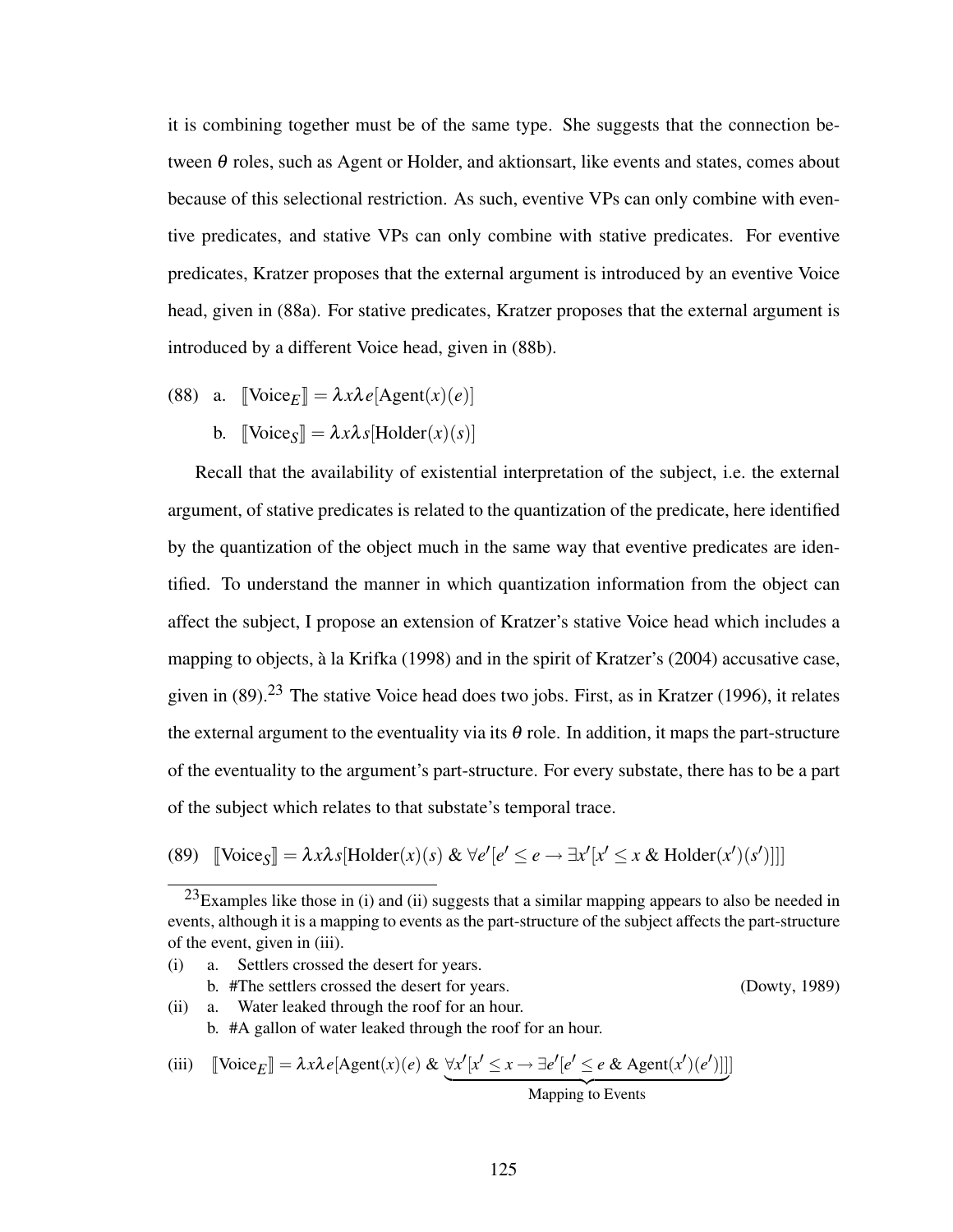The full composition of a transitive stative predicate is given in (90). A stative VP is composed in the same manner as eventive VPs following Kratzer (2004) and given in (81). The presence of accusative case constructs a mapping to events between the partstructure of the object and the part-structure of the state. The external argument is then added via composition of the stative Voice head to the stative VP by Event Identification and a mapping to objects is constructed between the part-structure of the state and the part-structure of the subject.



Examples following from (82) and (83) are given in (91) and (92), respectively. In both cases, the stative voice head introduces the subject as the Holder of the state and also introduces a mapping to objects, i.e. from the state to the subject. For homogeneous states like (91a), the state consists of a (dense) part structure of substates, each an owning of banks, as discussed above. The mapping to objects then asserts the existence of a stage, i.e. a part, of the subject for each of these substates such that that stage of the subject is the holder of that substate. For quantized states like (92a), the state consists of a single state, an owning of this bank, as discussed above. The mapping to objects asserts the existence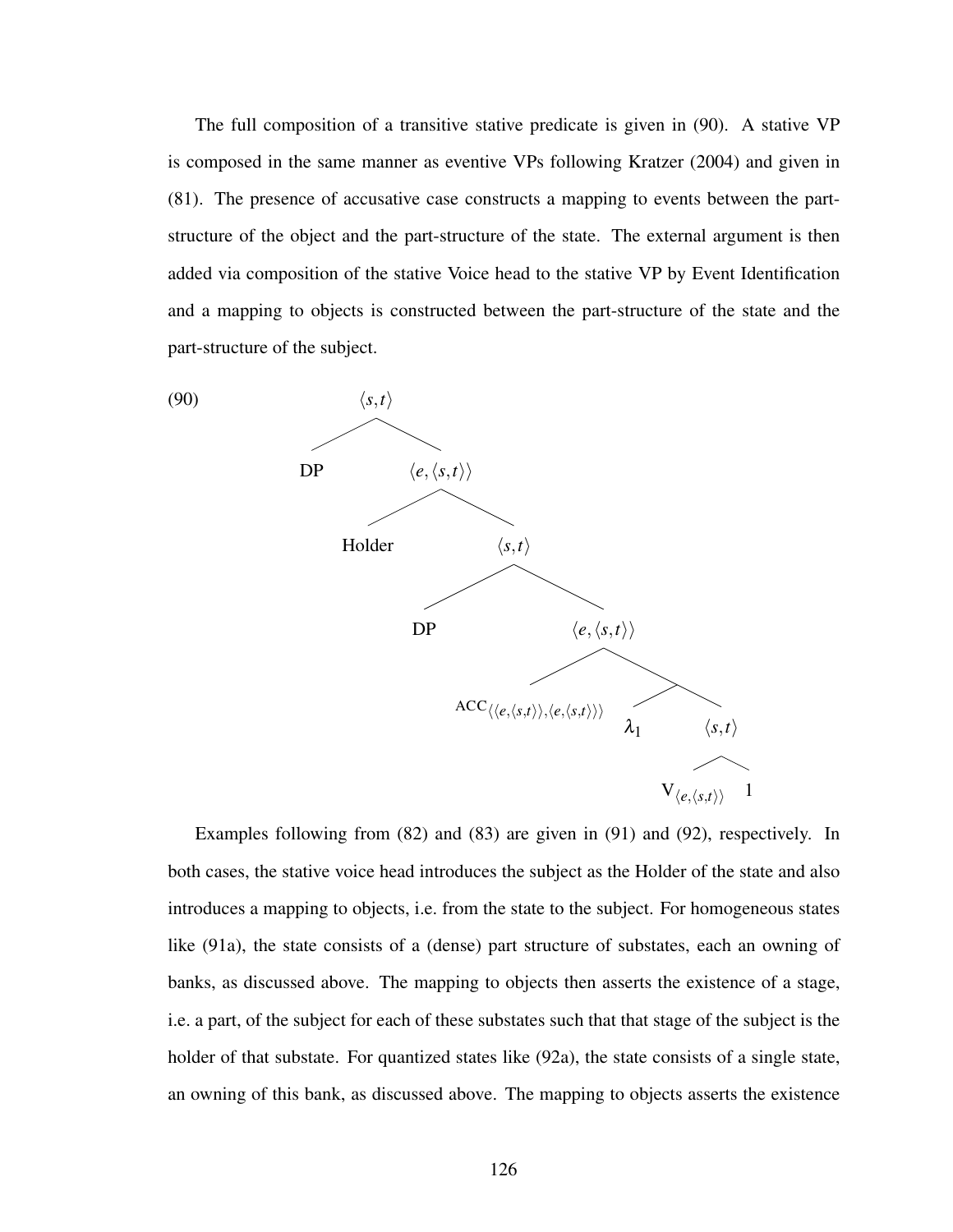of a stage of the subject for each substate, but since there is only one substate, namely, the state itself, only one stage of the subject is asserted as the holder of that state.

- (91) a.  $[\text{Tycoons own banks}] = \lambda s[\text{Holder(Tycoons})(s) \& \forall s'[s' \le s \rightarrow \exists x'[x' \le s$ Tycoons & Holder(*x'*)(*s'*)]] & [own(banks)(*s*) &  $\forall x'[x' \leq$  banks  $\rightarrow \exists s'[s' \leq$  $s \& \text{own}(x')(s')$ ]]]]
	- b. [Monkeys live in trees] =  $\lambda s$ [Holder(Monkeys)(*s*) &  $\forall s'[s' \leq s \rightarrow \exists x'[x' \leq s']$ Monkeys & Holder(*x'*)(*s'*)]] & [live-in(trees)(*s*) &  $\forall x'[x' \leq \text{trees } \rightarrow \exists s'[s' \leq \text{forest}$ *s* & live-in $(x')(s')$ ]]]]
- (92) a. [Tycoons own this bank] =  $\lambda s$ [Holder(Tycoons)(*s*) &  $\forall s'$ [ $s' \leq s \rightarrow \exists x'$ [ $x' \leq$ Tycoons & Holder $(x')(s')$ ]] &  $[own(this-bank)(s)$  &  $\forall x'[x' \leq this-banks \rightarrow$  $\exists s'[s' \leq s \& \text{ own}(x')(s')]]]]$ 
	- b. [Monkeys live in trees] =  $\lambda s$ [Holder(Monkeys)(*s*) &  $\forall s'[s' \leq s \rightarrow \exists x'[x' \leq s']$ Monkeys & Holder(*x'*)(*s'*)]] & [live-in(these-trees)(*s*) &  $\forall x'[x' \leq$  these-trees  $\rightarrow$  $\exists s'[s' \leq s \& \text{ live-in}(x')(s')]]]$

This analysis proposes that Voice is responsible for the availability of existential interpretation of subjects. In the next section, I provide evidence that the presence of Voice can be detected in stative predicates and that it is responsible for providing the mapping to objects between the state and the subject argument.

#### 3.4.2.4 Evidence for Voice in Stative Predicates

In addition to introducing the external argument, Kratzer (1996) also proposes that Voice projects only when accusative case is assigned to the object. One source of evidence for this position comes from different types of nominalizations, which she argues can be used to detect the presence of Voice. Drawing on work by Abney (1987), Kratzer proposes that nominalizing affixes like *-ing* attach to different syntactic levels of the extended verbal projection. Thus, different types of gerunds are formed by nominalizing different segments of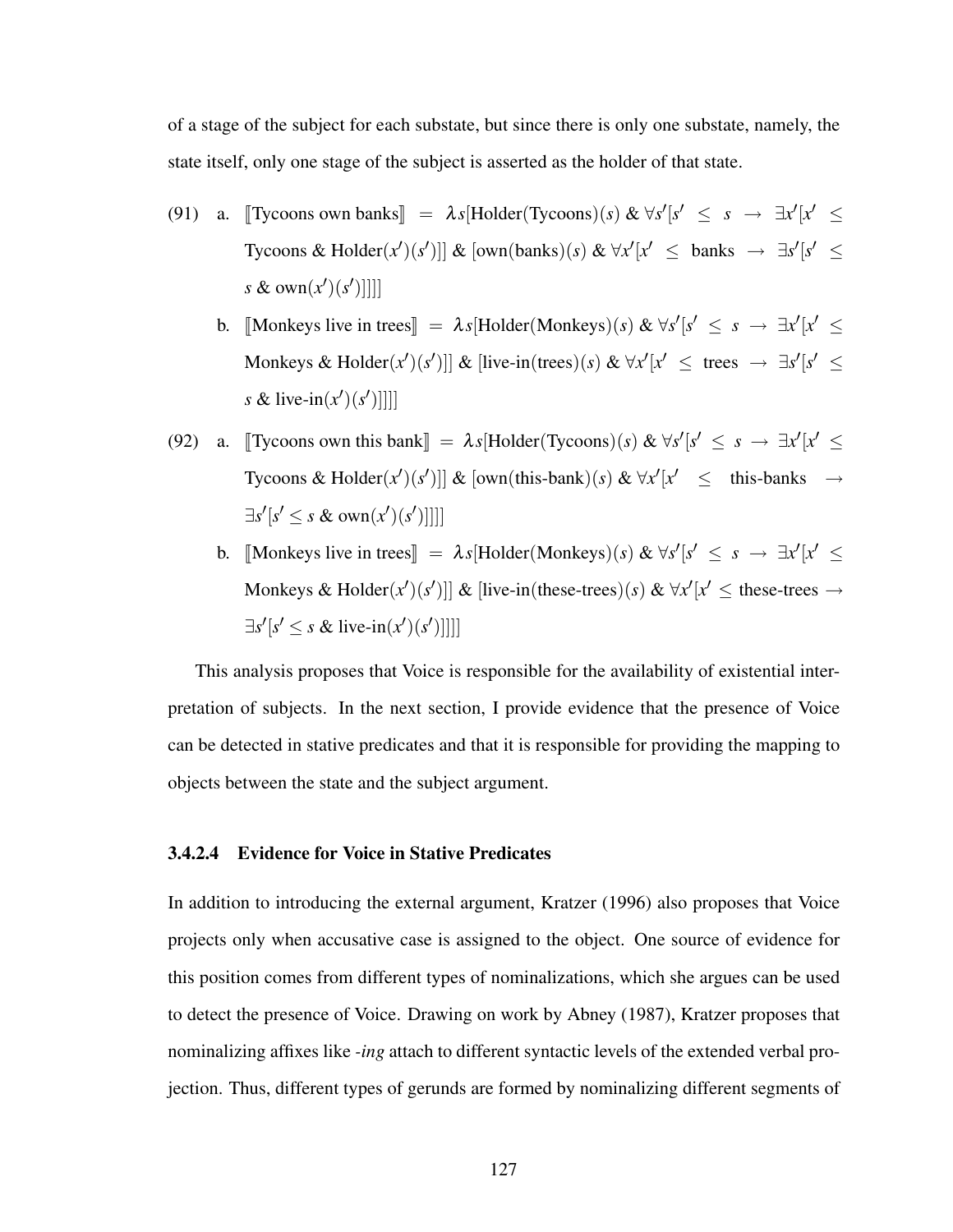the verb's extended projection. Two of these possible gerundive constructions are relevant for our purposes here: possessive gerunds and *of* gerunds.

Possessive gerunds result from *-ing* attaching to the VP. In these cases, accusative case is assigned to the object and, according to Kratzer, Voice must project as in (93).<sup>24</sup> *of* gerunds result from *-ing* attaching to the verb. This prevents the assignment of accusative case to the object and thus also blocking Voice, as given in (94).



 $24$ The structure in (93) assumes that the external argument is generated in Spec-VoiceP and then moves to form the genitive DP, possibly for reasons of case.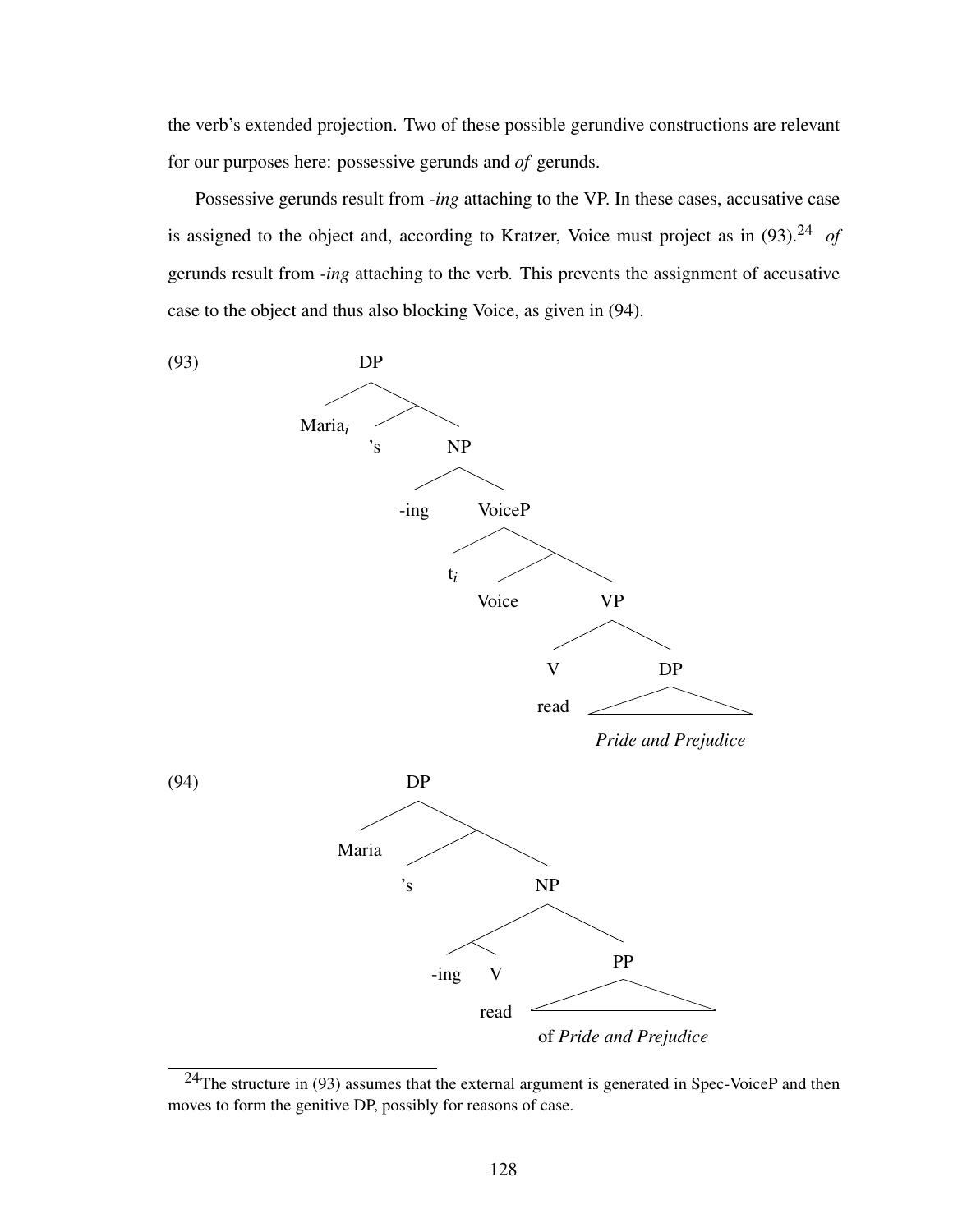What will be of particular interest here is the range of interpretations the genitive subject DPs can express. For possessive gerunds, the genitive DP must express the agent relation to the event, given in (95). It must be the case that Maria was the agent of the reading *Pride and Prejudice* event. However, for *of* gerunds, the genitive DP may express "a general notion of relatedness of which the agent relation is but a special case" (Kratzer, 1996, 128) to the event, given in (96). That is, Maria may have only attended a reading of *Pride and Prejudice* and we are using that to identify the event.

- (95) We remember Maria's reading *Pride and Prejudice*.
	- a. Maria is the Agent of the reading *Pride and Prejudice* event.
	- b. \*Maria is only related to the reading *Pride and Prejudice* event.
- (96) We remember Maria's reading of *Pride and Prejudice*.
	- a. Maria is the Agent of the reading *Pride and Prejudice* event.
	- b. Maria is only related to the reading *Pride and Prejudice* event.

Since I, along with Kratzer, have argued that stative predicates also introduce their external argument by means of Voice, a question to ask is whether the same kind of examples can be used to detect the presence of Voice in statives. In (98) and (99), I present evidence that demonstrates the presence of Voice in stative predicates. (97) acts as a context for the second possible interpretation of these sentences. The possessive gerund in (98) requires that Glenn Beck be the holder of a state of hating Obama. However, the *of* gerund in (99), while allowing Glenn Beck to be the holder of a state of hating Obama, also allows for a general notion of relatedness of Glenn Beck to a state of hating Obama. Indeed, example (99) would be true even if Glenn Beck has no feelings at all towards Obama given (99). However, that would be false for example (98).

(97) We all know that sometimes political pundits fake their personal feelings when speaking to their base. You know, anything for the rating!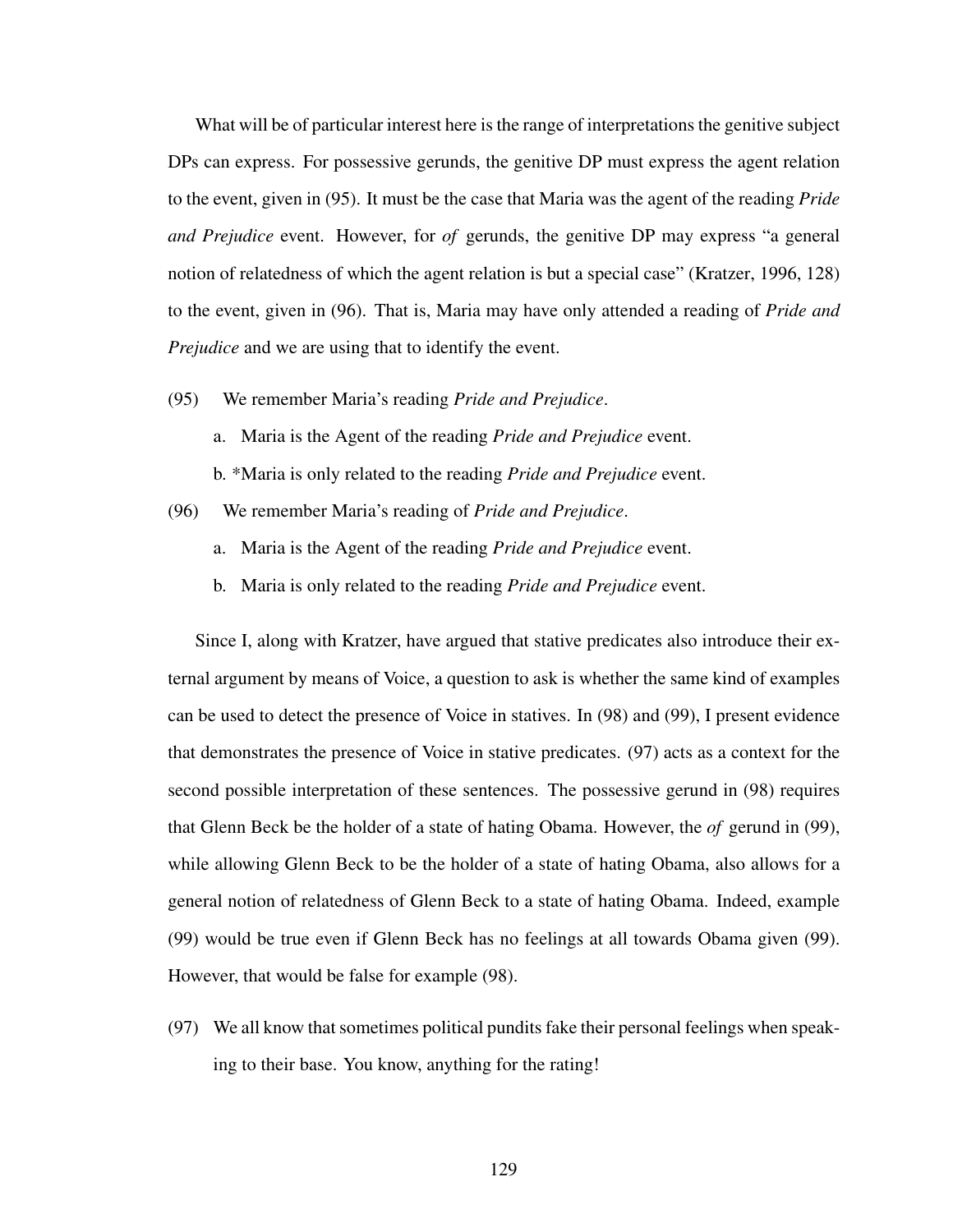- (98) Glenn Beck's hating Obama was contagious.
	- a. Glenn Beck is the Holder of the hating Obama state.
	- b. \*Glenn Beck is only related to the hating Obama state.
- (99) Glenn Beck's hating of Obama was contagious.
	- a. Glenn Beck is the Holder of the hating Obama state.
	- b. Glenn Beck is only related to the hating Obama state.

Having demonstrated that gerunds can be used to detect the presence of Voice not only in eventive predicates, but also in stative predicates, two further predictions arise from the hypothesis that Voice is the locus of the mapping to objects which affects the availability of existential interpretation of subjects. First, by assigning accusative case to their objects, possessive gerunds should alternate in the availability of existential interpretation given the quantization of their object. Second, by not assigning accusative case to their objects, *of* gerunds should not alternate in the availability of existential interpretation given the quantization of their object. Furthermore, the genitive subjects of *of* gerunds, lacking Voice (and accusative case), should be unable to license existential interpretation because they are unable to construct the mapping to objects necessary for existential interpretation. This predicts that *of* gerunds not only should fail to alternate in existential interpretation, they also should only allow a generic interpretation of their subject.

While the judgments of the interpretation of bare plural subjects is difficult in these sentences, to the extent these judgments are clear at all, all of the predictions are born out. The possessive gerunds in (100) alternate in the availability of existential interpretation. A demonstrative object licenses an existential interpretation, and a bare plural object fails to license an existential interpretation. The *of* gerunds in (101) fail to alternate. Both the demonstrative object and the bare plural object fail to license an existential interpretation for their subject.<sup>25</sup>

<sup>25</sup>Many thanks to E.T. Cunningham for her clear judgments on these data.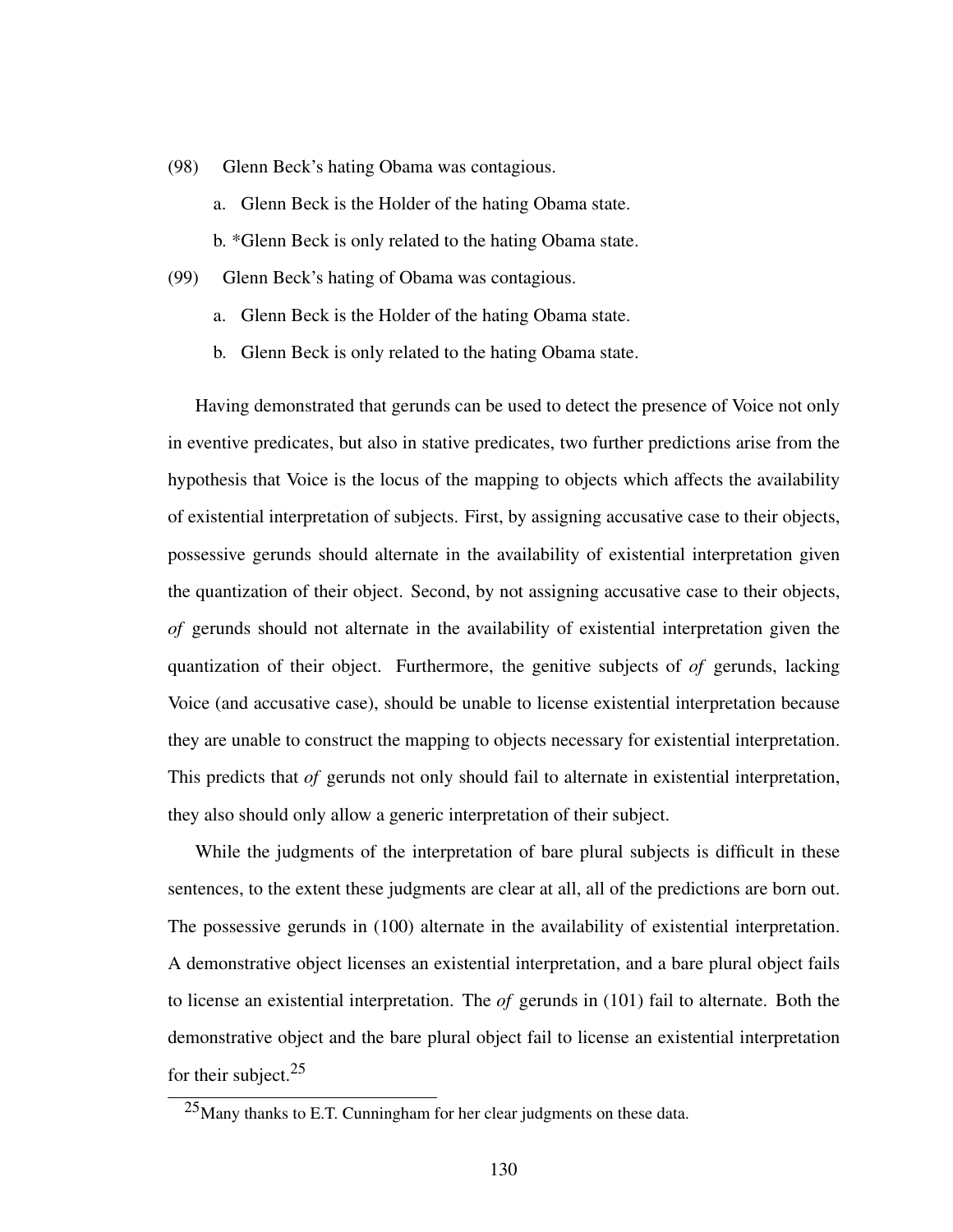| (100) a. News anchors' hating these politicians was contagious.      | (existential possible) |
|----------------------------------------------------------------------|------------------------|
| b. News anchors' hating politicians was contagious.                  | (generic only)         |
| $(101)$ a. News anchors' hating of these politicians was contagious. | (generic only)         |
| b. News anchors' hating of politicians was contagious.               | (generic only)         |

While preliminary, these results suggest that Voice acts as a locus for the existential interpretation of subjects. I propose that by providing a mapping to objects, Voice imparts the part structure of the state onto its external argument.

#### 3.4.2.5 Returning to Temporal Interpretation

Given the proposal that stage-level predicates are quantized predicates and individual-level predicates are homogeneous predicates, I want to now return briefly to the temporal phenomena of stage-level/individual-level predicates from Section 3.3 to clarify how this approach illuminates both lifetime effects and temporal modification.

Lifetime Effects As a reminder, lifetime effects arise when an individual-level predicate is used in the past tense, with the implication that the subject is no longer live. The question I asked there was how do we know that a predicate carries a lifetime effect, especially given complex stative predicates of the type under study here. My proposal is that lifetime effects are derived from the quantization of the predicate. Since individual-level predicates are homogeneous predicates, they apply to homogeneous stages of the subject, i.e. the individual itself. Lifetime effects arise in these cases because all of the stages of the individual are put in the past. However, stage-level predicates, which do not carry lifetime effects, as quantized predicates, apply to a quantized stage of the subject, i.e. a stage of the individual. Lifetime effects do not arise because only some stage of the individual is put in the past.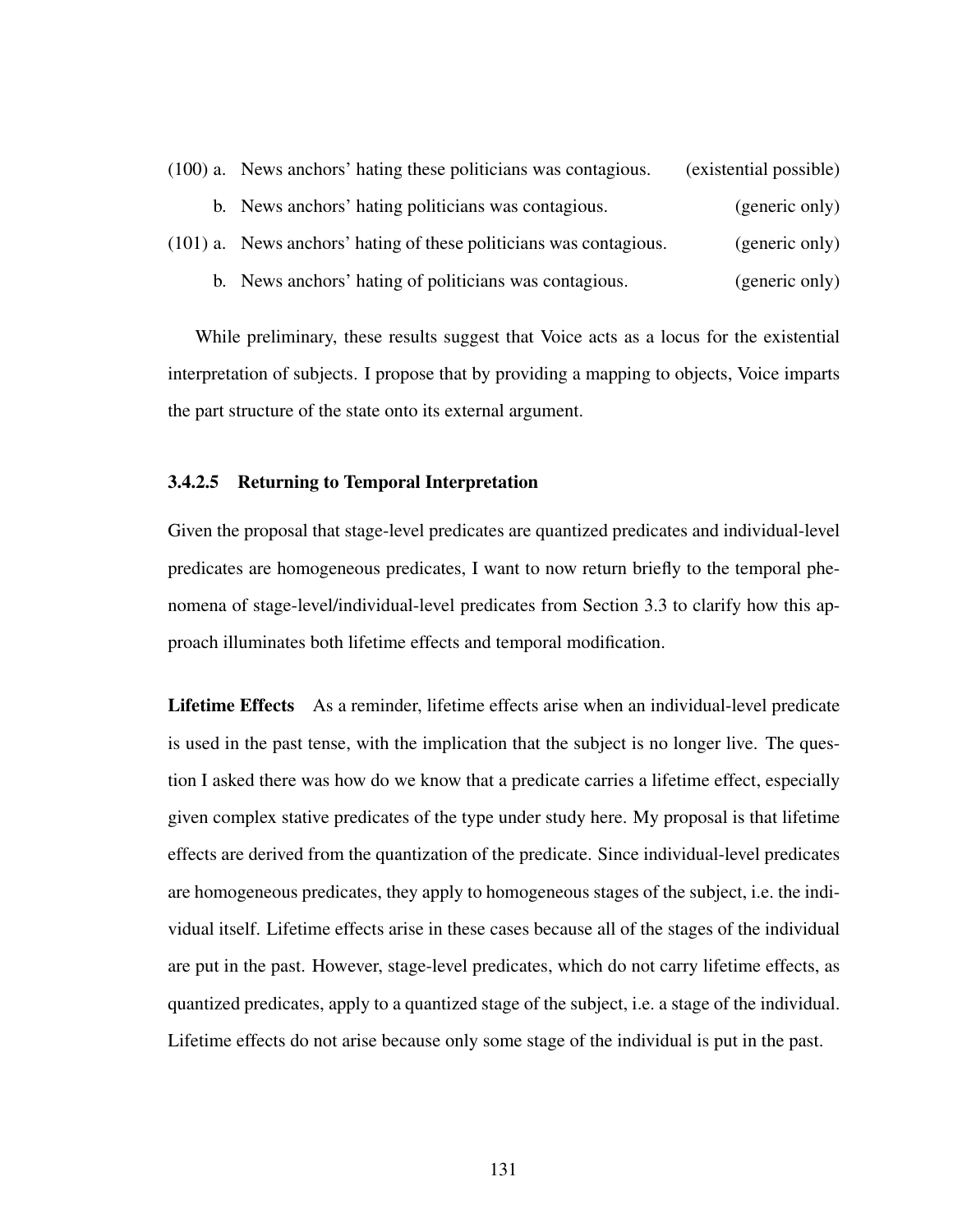Temporal Modification Following Percus (1997), the temporal stability of a predicate conditions the types of temporal modification they allow. Again, the same question arises: How do we know when a predicate is temporally stable, especially given complex stative predicates? Here, the same reasoning can be applied; temporal stability is derived from the quantization of the predicate. Individual-level predicates, which tend to be stable, are homogeneous states. Given cumulativity, the temporal contour of a homogeneous state is open ended and extends indefinitely. Thus only those temporal modifiers which can encompass these indefinite temporal extensions can modify individual-level predicates. Stage-level predicates on the other hand, which tend to not be stable, are quantized states. As such, they have multiple distinct instances, which are not open ended and can come and go. Thus the range of temporal modification for stage-level predicates is much wider than individual-level predicates.

## 3.5 Conclusion

In this chapter, I have delved into the role objects play in the availability of existential interpretations of subjects. I argued that topic requirements predict that strong objects license existential interpretations and weak objects fail to do so. However, investigation of a wider range of objects demonstrated that the quantization of objects, and not their weak/strong status, better classifies the availability of existential interpretations: quantized objects license existential interpretations and homogeneous objects fail to do so. This result suggested that quantization may be a unifying force in aktionsart, as telicity is also conditioned by quantization. I then observed that the same quantization distinctions of objects affected related temporal phenomena in stage-level/individual-level predicates. Predicates with quantized objects do not give rise to lifetime effects while those with homogeneous objects do, and predicates with quantized objects are more easily modified by temporal modifiers than those with homogeneous objects. I proposed that the availability of existential interpretations, like lifetime effects and temporal modification, is an aspectual phenomenon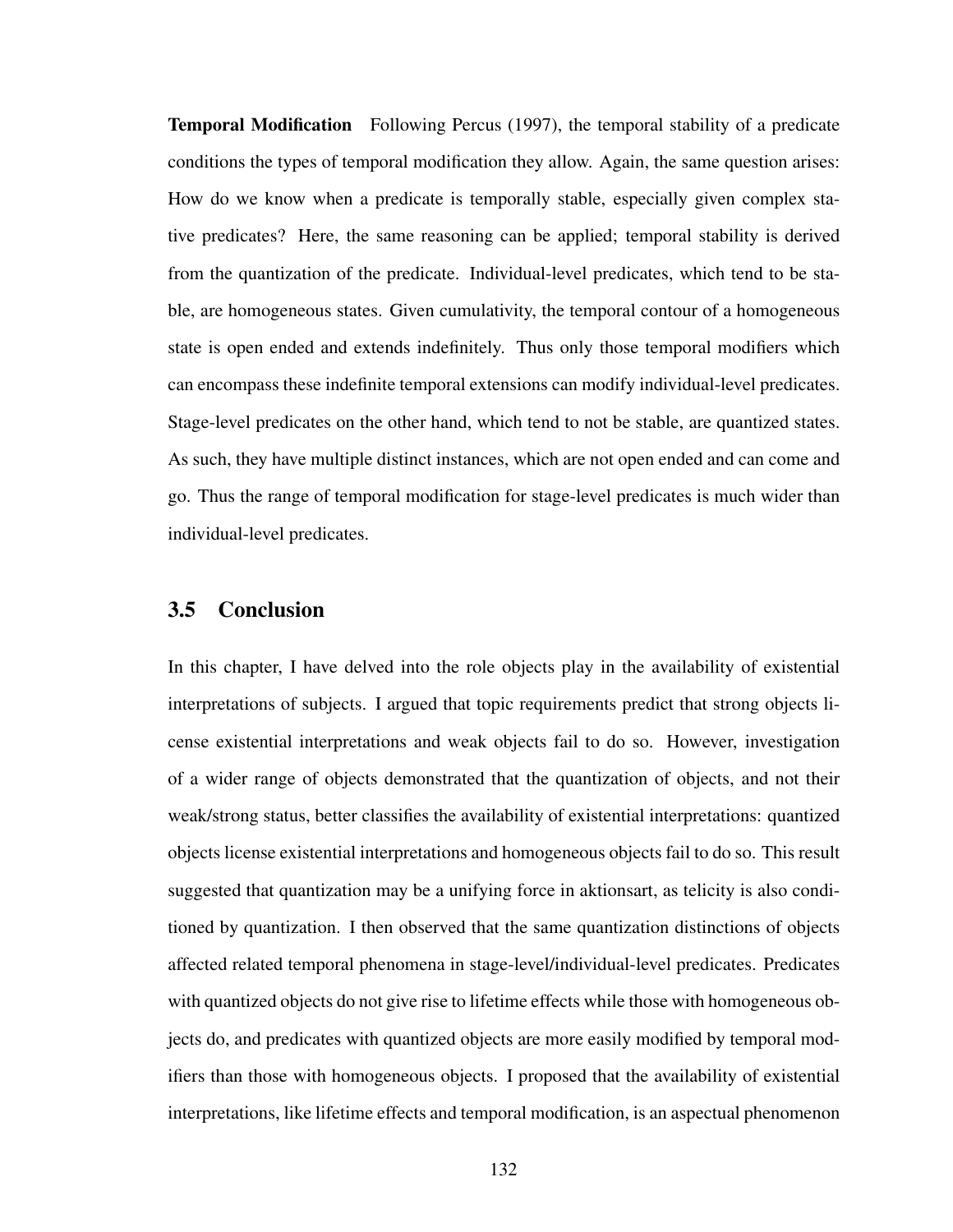based on the internal temporal contour of individuals and their stages. I then proposed that stative and eventive VPs are composed by identical mechanisms, capturing the regularity of quantization across stative and eventive VPs. Finally, I proposed that the difference between states and events comes from their relationship to their external argument which is regulated by the selectional restriction of aktionsart on the operation of Event Identification to compose Voice. The stative Voice head encodes a mapping to object between the part structure of the state and the part structure of the external argument. This part structure then has consequences for the aspectual interpretation of the subject: quantized subjects may have existential interpretations and do not suffer lifetime effects while homogeneous subjects fail to have existential interpretations and also lifetime effects.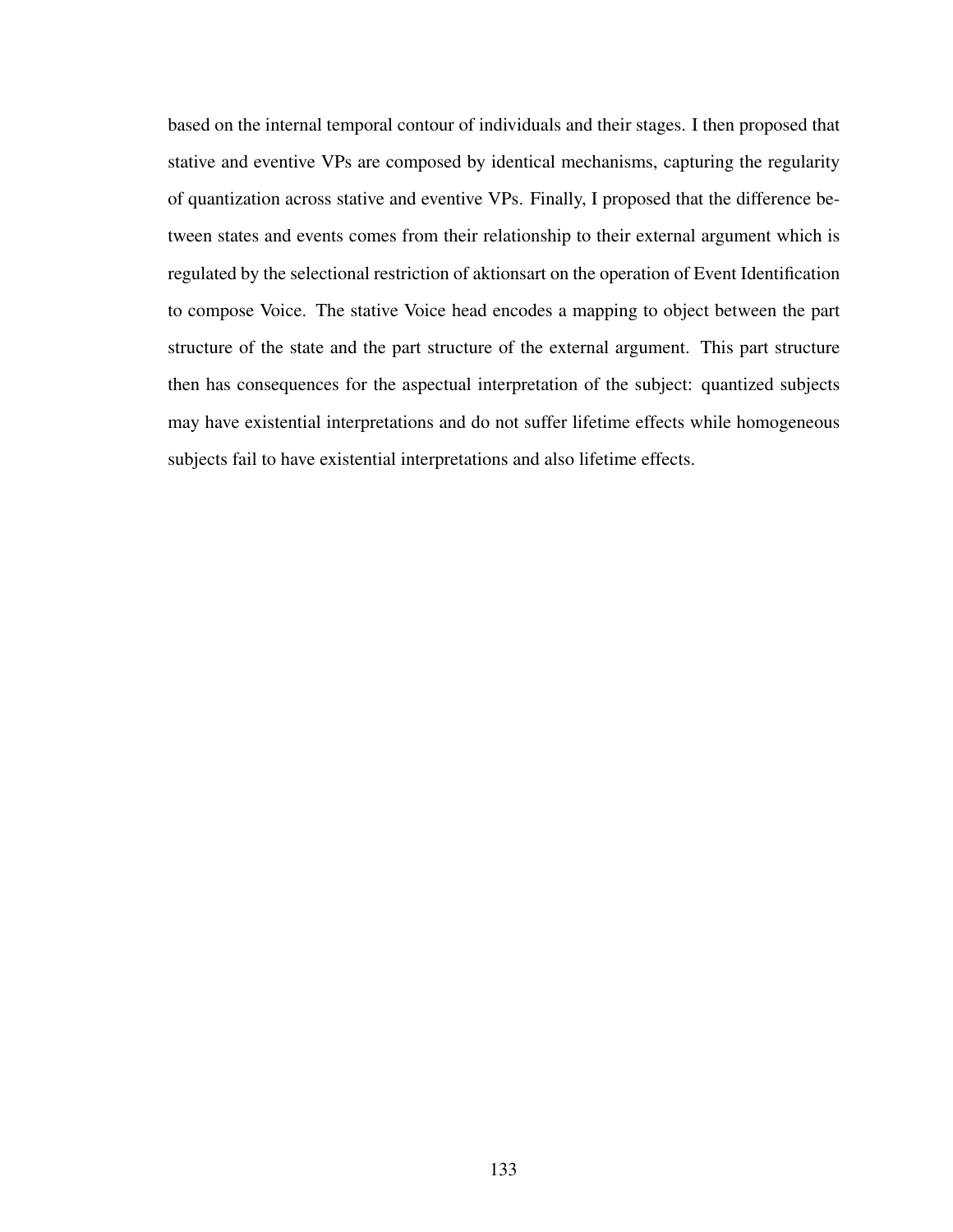### Chapter 4

## ADJECTIVAL PREDICATES AND SCALE STRUCTURES

# 4.1 Introduction

In Chapters 2 and 3, I focused almost exclusively on transitive stative verbal predicates. However, a large majority of stative predicates are adjectival, not verbal. This chapter focuses on predicative adjectives as a source of states and their classification as stagelevel/individual-level predicates. Indeed, the stage-level/individual-level distinction is often highlighted using predicative adjectives such as those in (1) and (2) which demonstrate several stage-level and individual-level behaviors we have encountered in the previous chapters (see especially Section 1.2). (1) and (2) highlight the behaviors of *drunk* and *tall*, a stage-level and individual-level predicate, respectively. As a stage-level predicate, *drunk* is grammatical in *there*-constructions (1a) and licenses an existential interpretation of its subject (1b, 1c). In addition, it does not give rise to lifetime effects (1d). As an individual-level predicate, *tall* is ungrammatical in *there*-constructions (2a) and unable to provide an existential interpretation to its subject (2b, 2c). In addition, it gives rise to lifetime effects (2d).

- (1) a. There are men drunk.
	- b. A man is drunk.
	- c. Men are drunk. (existential possible)

d. John was drunk.  $\leftrightarrow$  John is dead.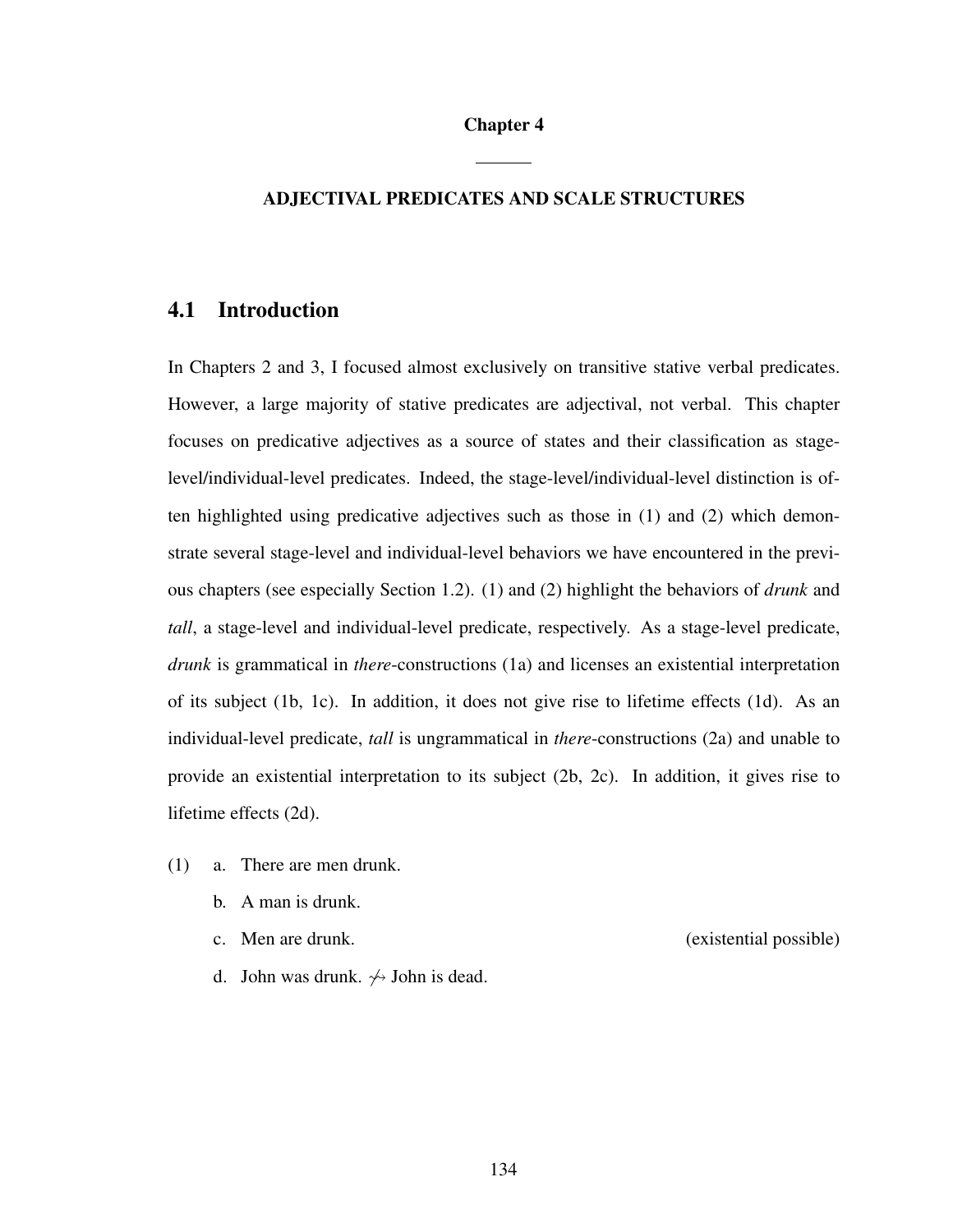- (2) a. \*There are men tall.
	- b. \*A man is tall.
	- c. Men are tall. (generic only)
	- d. John was tall.  $\rightsquigarrow$  John is dead.

However, this pattern of data leads to a question: Why, in the first place, is *drunk* a stage-level predicate and *tall* an individual-level predicate? Indeed, why do predicates behave in stage-level or individual-level ways at all? Is this something we know individually about these predicates (and thus must learn on an individual item-by-item basis and store in its lexical representation), or is this something we derive from other properties of these predicates? And if derived, what are the properties which these predicates all have that allow for such a derivation? Here, I will continue my argument that even if much of the stage-level/individual-level distinction is pragmatic, it is the semantic structure of stagelevel/individual-level predicates which forms the basis for these pragmatic computations and has important consequences for deriving the types of interpretations typically linked to stage-level and individual-level predicates.

With transitive verbal predicates, I argued that the internal argument plays a key role in determining the availability of an existential interpretation of the subject. In a systematic way, quantized objects license an existential interpretation for their subjects and homogeneous objects fail to do so. Non-verbal predicates are also systematic in licensing existential interpretations; however, given they are most often found without arguments like those in verbal predicates, another source for the distinction appears to be required. The focus of this chapter is an exploration of one possible source for the distinction and its relationship to the availability of existential interpretation: the scale structure of adjectives.

This chapter is organized in the following manner. I will first make several observations concerning predicative adjectives and the stage-level/individual-level distinction, focusing on a correlation between the scale structure of the predicate and the predicate's ability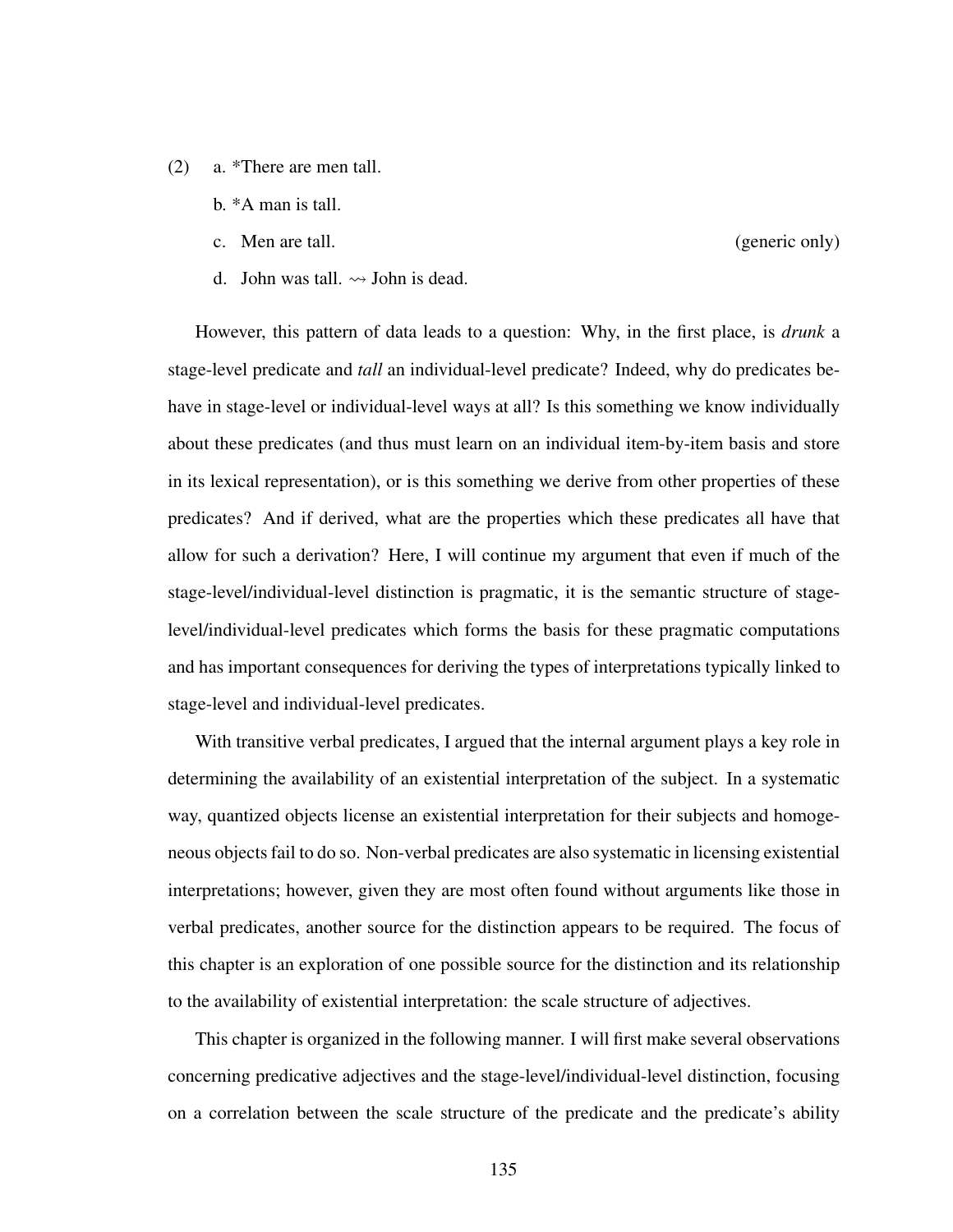to licensing an existential interpretation of its subject. In Section 4.2 I discuss the role scale structure has played in the analysis of gradable predicates. Section 4.3 will highlight recent scalar analyses of the telicity of degree achievements. Using the observations of a relationship between scale structure and telicity, I will argue that scale structure is a case of quantization. I will then propose an analysis of predicative adjectives to capture the part structure mapping between the scale structure of the adjective and the state. Finally, I explore the role objects play in licensing existential interpretations in predicative adjective constructions in Section 4.4

## 4.2 Scale Structure and Stage-level/Individual-level Predicates

In addition to the differences highlighted in (1) and (2), *drunk* and *tall* also differ in their ability to take proportional modifiers.

(3) a. half/100%/completely drunk

b.??half/100%/completely tall

Proportional modifiers have certain semantic requirements; roughly, they are acceptable only with adjectives which map their arguments onto a maximum or minimum point on a scale. Adjectives which are acceptable with proportional modifiers are, therefore, called closed scale adjectives, and likewise those which are unacceptable with proportional modifiers are called open scale adjectives.

One question to be asked at this point is if the scale structure of *drunk* and *tall* is a fact that is unrelated to these adjectives' behavior as stage-level or individual-level, or if these two behaviors are more deeply related to one another. Consider a few more adjectives alongside *drunk* and *tall*.

(4) a. completely full/drunk/necessary b.??completely brown/tall/immoral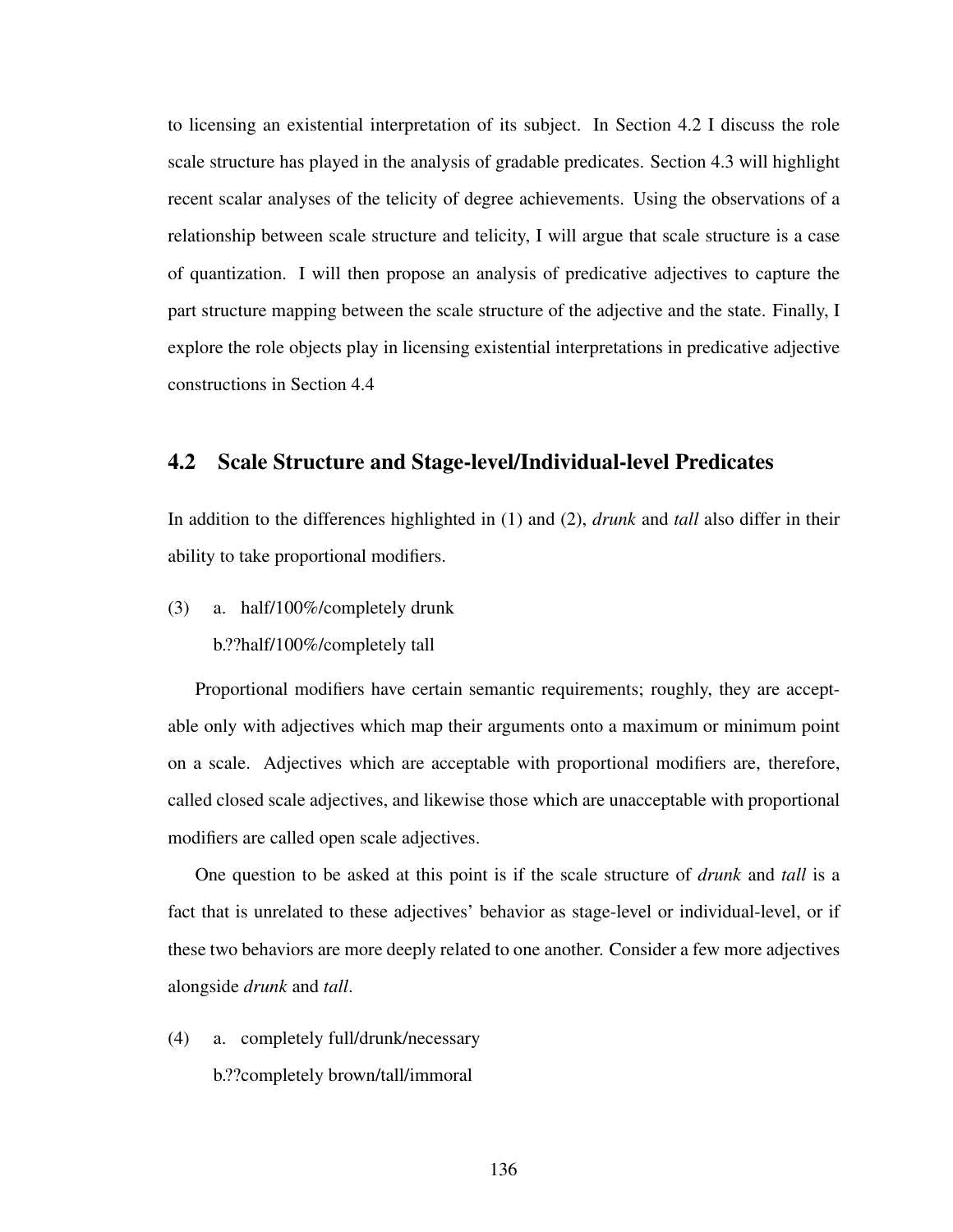When we examine these adjectives in their predicative uses, we find that those adjectives in (4a) which allowed for proportional modifiers also license an existential interpretation of their subject, as in (5); whereas, those adjectives in (4b) which did not allow for proportional modifiers do not license an existential interpretation of their subject, as in (6). The predicates in (5) all license existential interpretation of their subjects. (5a) can mean that there are full whisky bottles, but (6a) cannot mean that there are brown ones.<sup>1</sup> Similarly, (5b) can be about a particular group of Norwegians; whereas, (6b) can only be about Norwegians generally. Finally, even for rather abstract properties, similar relationships between scale structure and stage-level/individual-level behavior are seen. (5c) can mean that there is a particular set of rules needed, but (6c) cannot mean that there is a particular set of rules which are immoral.

| (5) | a. Whiskey bottles are full.  | (existential possible) |
|-----|-------------------------------|------------------------|
|     | b. Norwegians are drunk.      | (existential possible) |
|     | c. Rules are necessary.       | (existential possible) |
| (6) | a. Whiskey bottles are brown. | (generic only)         |
|     | b. Norwegians are tall.       | (generic only)         |
|     | c. Rules are immoral.         | (generic only)         |

This behavior is also seen as a contrast in acceptability when using singular indefinite subjects.

c. #John is very male.

<sup>&</sup>lt;sup>1</sup>The semantics of color adjectives like *brown* have been notoriously difficult to pin down. A recent paper by Kennedy and McNally (2010) has suggested that this is in part because color adjectives are ambiguous between a gradable and nongradable interpretation, which could potentially muddy the scalar source of stage-level/individual-level behavior I am arguing for here. However, gradable and nongradable uses of ambiguous adjectives can be disambiguated using overt degree modifiers, which are acceptable with a gradable adjective and degraded with nongradable predicates, like *American* or *male* (to the extent these are not coercible). Note that even when disambiguated with a degree morpheme, *brown* does not license an existential interpretation of its subject.

<sup>(</sup>i) a. Whiskey bottles are very brown. (generic only)

b. #Southerners are very American.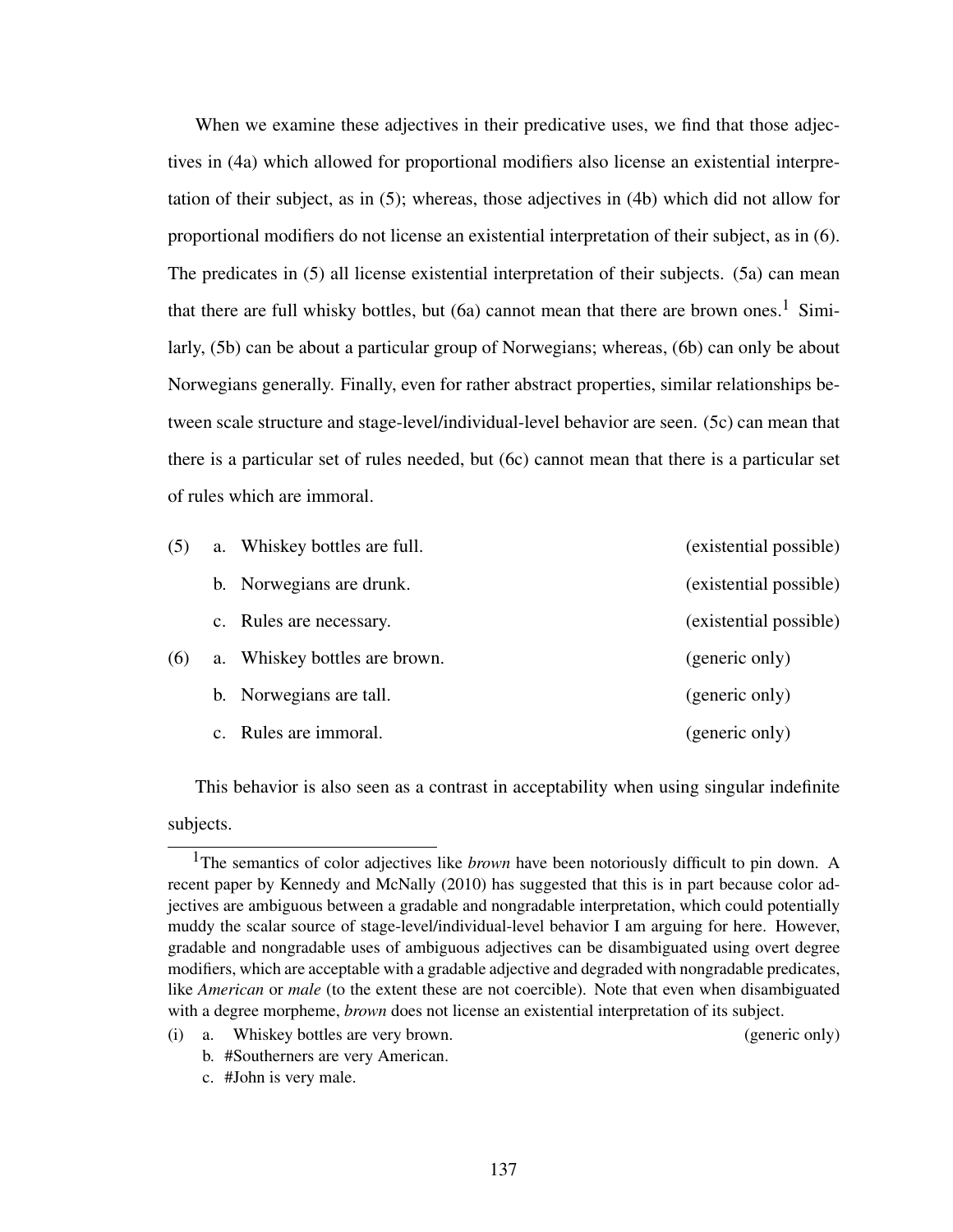- (7) a. A whiskey bottle is full.
	- b. A Norwegian is drunk.
	- c. A rule is necessary.
- (8) a. #A whiskey bottle is brown.
	- b. #A Norwegian is tall.
	- c. #A rule is immoral.

This further examination of closed and open scale predicative adjectives demonstrates that the scale structure of the adjective plays an important role in determining the predicate's stage-level or individual-level behavior.

For adjectival predicates, the scale structure of the underlying adjective appears to affect whether the predicate can license an existential interpretation of its subject. How is it, then, that scale structure affects a predicate's ability to license existential interpretation and does this relate to quantization which was argued to affect the availability of existential interpretations in verbal predicates? To approach these questions, I first overview Kennedy and McNally's (2005) theory of scale structure.

### 4.2.1 The Structure of Scales

Following Kennedy and McNally (2005), scales are defined as triples,  $\langle S, R, \Delta \rangle$ , where *S* is a set of degrees,  $R$  is an ordering on  $S$ , and  $\Delta$  is a value that represents the dimension of measurement. The structure of *S* is taken to be either totally open, closed on either the lower or upper side, or totally closed. Closure is taken as the presence or absence of a minimum/maximum point on the scale. *R* orders the scale as either increasing  $\left(\prec\right)$  for 'positive' adjectives like *warm* or decreasing ( $\succ$ ) for 'negative' adjectives like *cool*. ∆ is some dimension of measurement which distinguishes between different gradable adjectives, such as temperature, width, depth, linear extent, temporal extent, etc.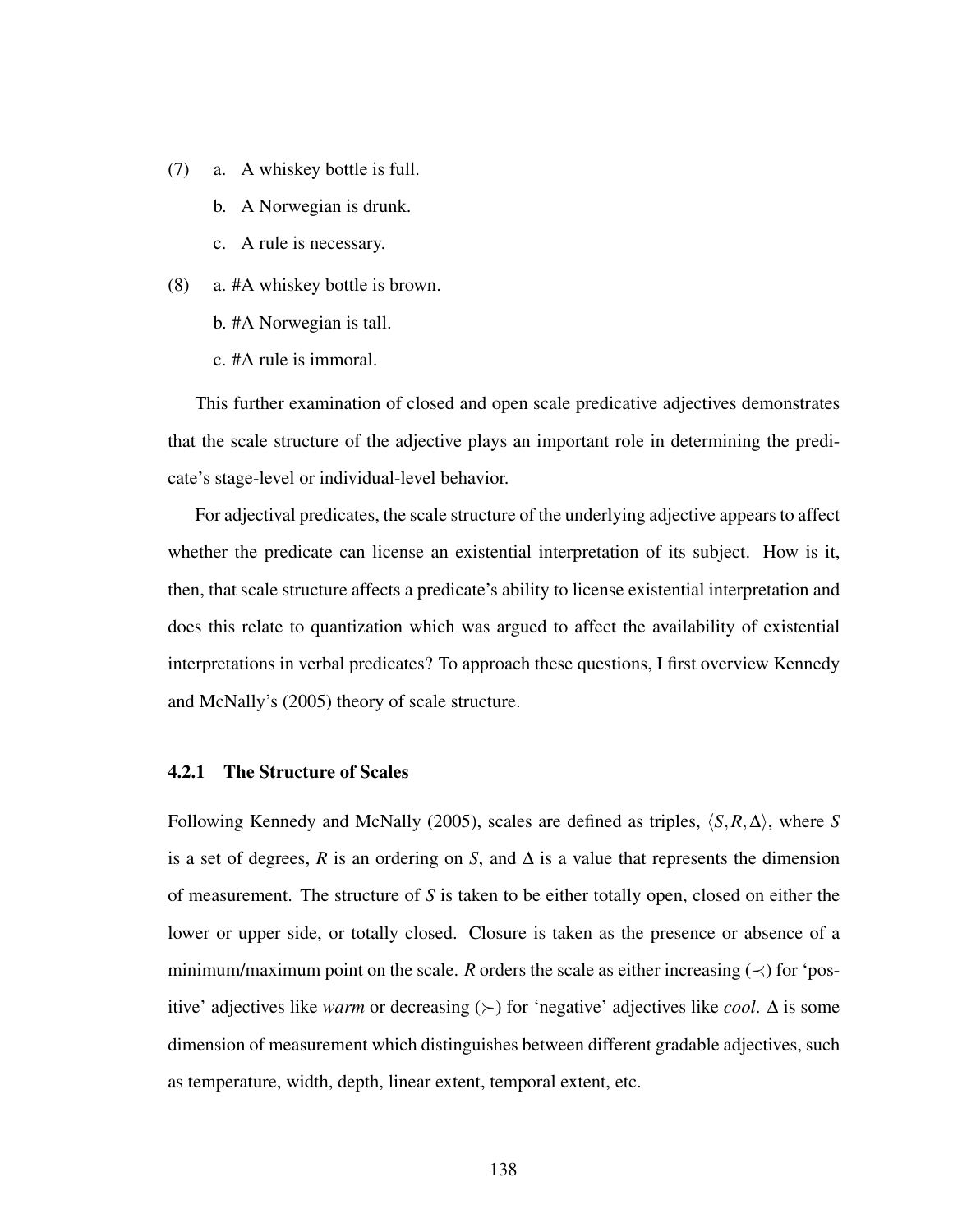As scale closure will be an important feature of scale structure in the following analysis, the following provides further support and exposition of closed and partly closed scales and their relationship to the standard of comparison. As discussed below, closed scale adjectives have an absolute standard of comparison, whereas open scale adjectives have a relative standard of comparison. I will first discuss two properties of scale structure: scale closure and scale standards. I will then discuss how scale structure enters into the composition of predicative adjectives, focusing particular on three different theories of the so-called positive form.

### 4.2.1.1 Scale Closure

The distribution of certain modifiers is sensitive to the structure of scales. As noted above, proportional modifiers in particular have this distribution; they are acceptable with closed scale adjectives as in (9) but are degraded with open scale adjectives as in (10).

- (9) a. The glass is half/mostly full.
	- b. Her eyes were half/most of the way closed.
	- c. These images are half/mostly invisible.
- (10) a.??The rope is half/mostly long.

b.??A 15-year-old horse is half/mostly old.

c.??That car was half/mostly expensive.

Because proportional modifiers like *half* and *completely* make use of maximum and minimum in their interpretation, their acceptability can be used to diagnose the scale structure of an adjective.<sup>2</sup> Given that adjectives come in positive and negative orderings, the ac-

<sup>2</sup>Kennedy and McNally (2005) give the following denotions for *half* and *completely*, where max and min return the maximum and minimum point of the scale, respectively, and diff is a function that returns the difference between two degrees.

<sup>(</sup>i) a.  $[\text{half}] = \lambda g \lambda x \cdot \exists d [\text{diff}(\text{max}(S_g))(d) = \text{diff}(d)(\text{min}(S_g)) \& g(d)(x)]$ <br>b.  $[\text{complete}] = \lambda g \lambda x \cdot \exists d [d = \text{max}(S_o) \& g(d)(x)]$  $\llbracket \text{completely} \rrbracket = \lambda g \lambda x. \exists d \, [d = \max(S_g) \& g(d)(x)]$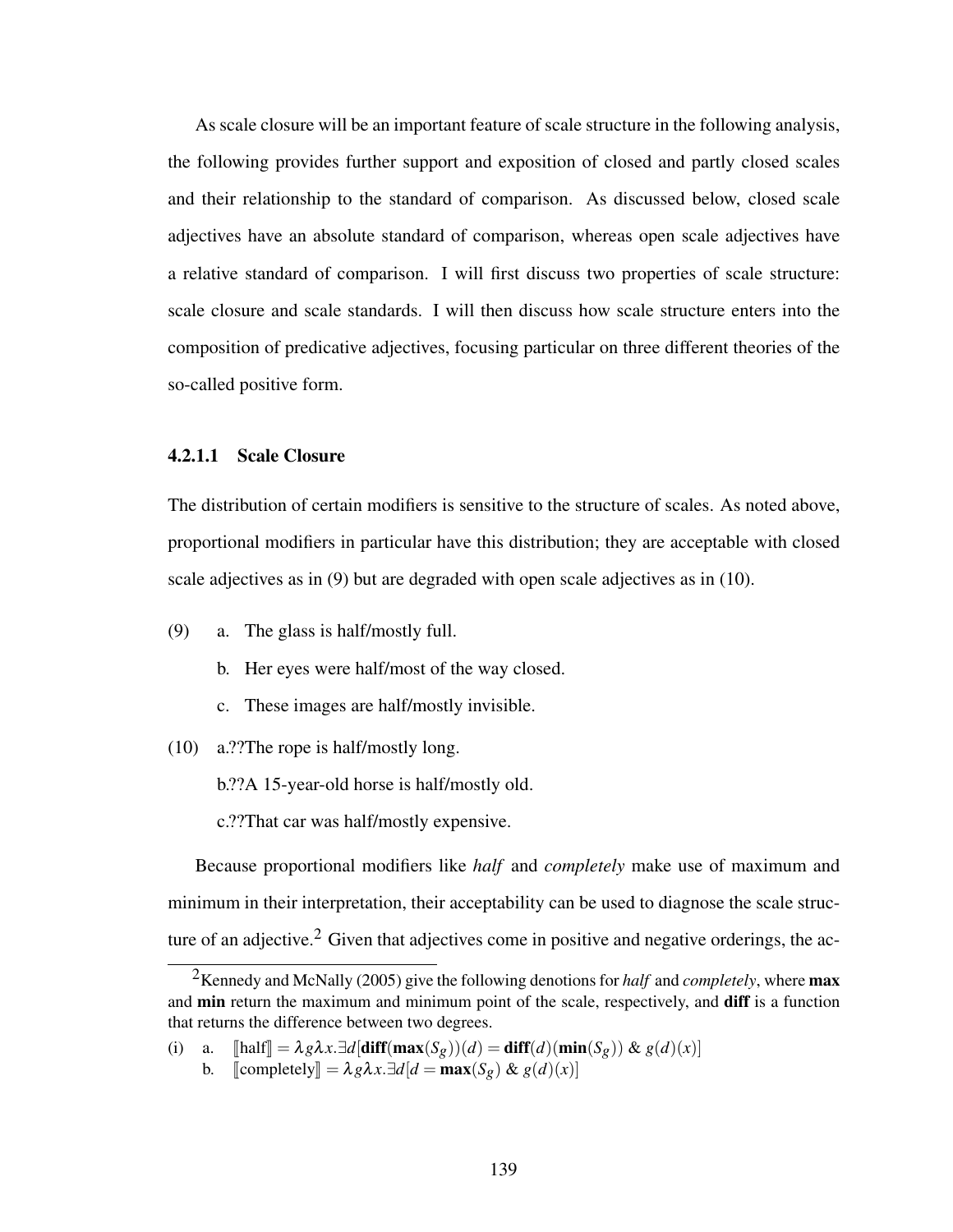ceptability of proportional modifiers with antonym pairs which make use of the same scale (such as *tall/short*, *bent/straight*, *certain/uncertain*, or *full/empty*) can be uses to probe the structure of the scale itself. Kennedy and McNally's (2005) examples of adjective pairings which belong to each of these scale types are given below.

- (11) Open scale pattern
	- a. Her brother is completely ??tall/??short.
	- b. The pond is 100% ??deep/??shallow.
	- c. Max is fully ??eager/??uneager to help.
- (12) Lower closed scale pattern
	- a. The pipe is fully ??bent/straight.
	- b. The room became 100% ??loud/quiet.
	- c. That author is completely ??famous/unknown.
- (13) Upper closed scale pattern
	- a. We are fully certain/??uncertain.
	- b. This product is 100% pure/??impure.
	- c. The treatment is completely safe/??dangerous.
- (14) Closed scale pattern
	- a. The room was 100% full/empty.
	- b. The flower was fully open/closed.
	- c. The figure was completely visible/invisible.

Since proportional modifiers are sensitive to the closure of a scale, they provide evidence for a maximum point on the scale at either the top or bottom. Positive adjectives, which have an increasing ordering relation  $(\prec)$ , can provide evidence for an upper closure, and negative adjectives, which have a decreasing ordering relation  $(\succ)$ , can provide evidence for an lower closure. The following table summarizes the judgment types for positive and negative adjectives.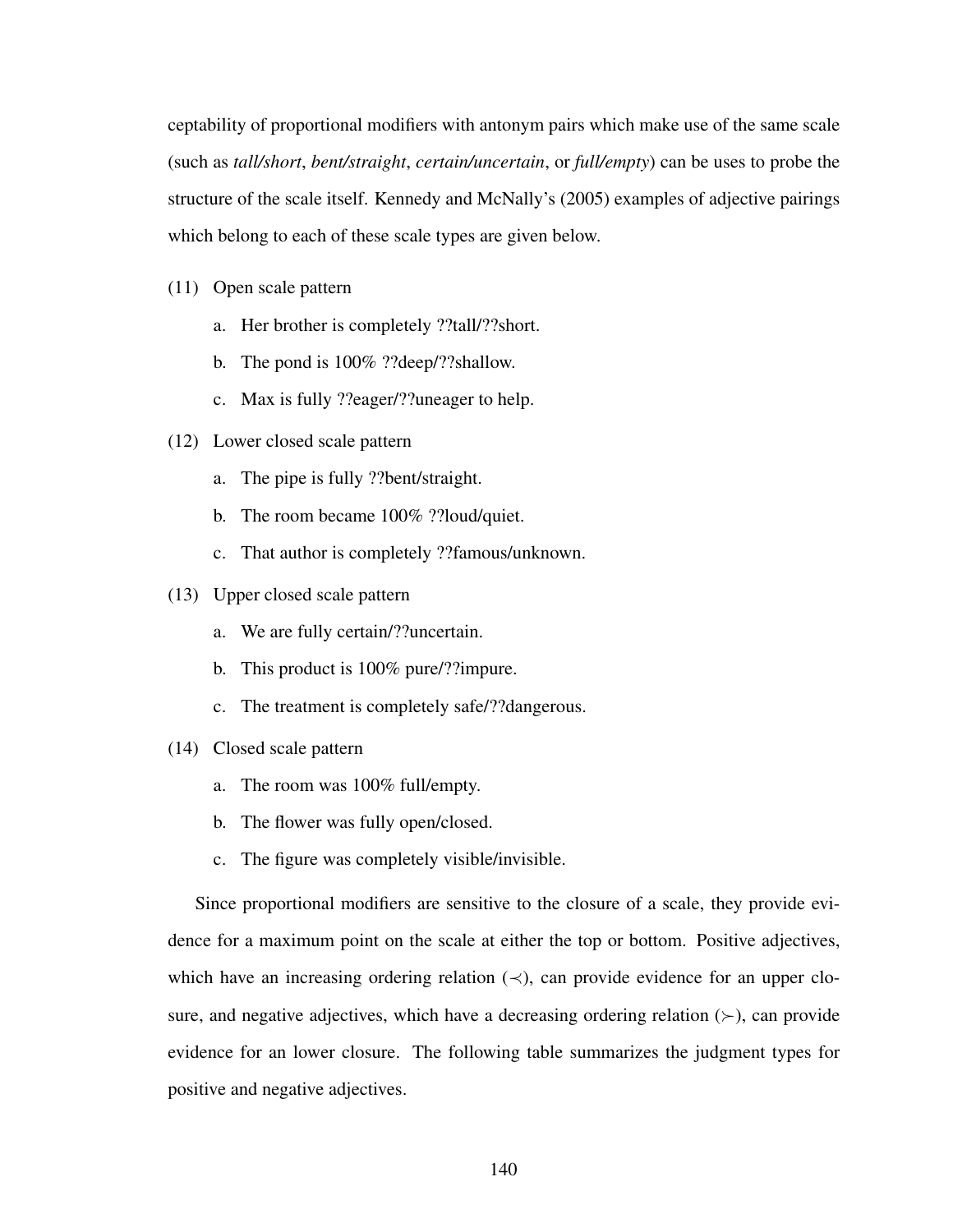Open Lower-Closed Upper-Closed Closed  $[Deg_{max} A_{pos}]$  ?? ??  $\checkmark$  $[Deg_{max} A_{neg}]$  ??  $\checkmark$  ??  $\checkmark$ 

Table 4.1: Summary for Positive and Negative Adjective Judgments

These judgments lead to the typology for scale structures in natural language given in (15).

(15) A typology of scale structures

- a.  $\langle D_{(0,1)}, R, \Delta \rangle$  (Totally) Open Scale
- b. *∖D*<sub>[0,1)</sub>,*R*,∆≀ Lower Closed Scale
- c. h*D*(0,1] ,*R*,∆i Upper Closed Scale
- d. *∖D*<sub>[0,1]</sub>,*R*,∆≀ (Totally) Closed Scale

In other work, Kennedy (1997) argues that the denotations of adjectives are measure functions of type  $\langle e, d \rangle$ ; that is, they take an individual and return the degree of that individual on the relevant scale (see also Svenonius and Kennedy (2006)). The difference between open and closed scale adjectives is encoded with respect to the scale they are relevant to. For instance, *tall* is relevant to a scale of height which is (totally) open, and *full* is relevant to a scale of extent which is (totally) closed. The denotations for both adjectives are given below.

- (16) a.  $\llbracket \text{tall} \rrbracket = \lambda x[\mathbf{m}_{\text{tall}}(x)]$ 
	- b.  $\llbracket \text{full} \rrbracket = \lambda x[m_{\text{full}}(x)]$

I would like to point out that these denotations do not, as one might say, wear their closures on their sleeves. If you did not know the meaning of these adjectives, you could not tell that one was open scale and the other was closed scale. While this may just be a criticism of the notation, it could be the case that this reflects deeper issues for the relationship between the meaning of adjectives and their scalar structure.<sup>3</sup> I will return to this point in Section 4.2.1.3.

<sup>&</sup>lt;sup>3</sup>In a footnote, Kennedy and McNally (2005) provide a bit more explication for what  $m_{\text{tall}}(x)$ and its antonym *short* stand for.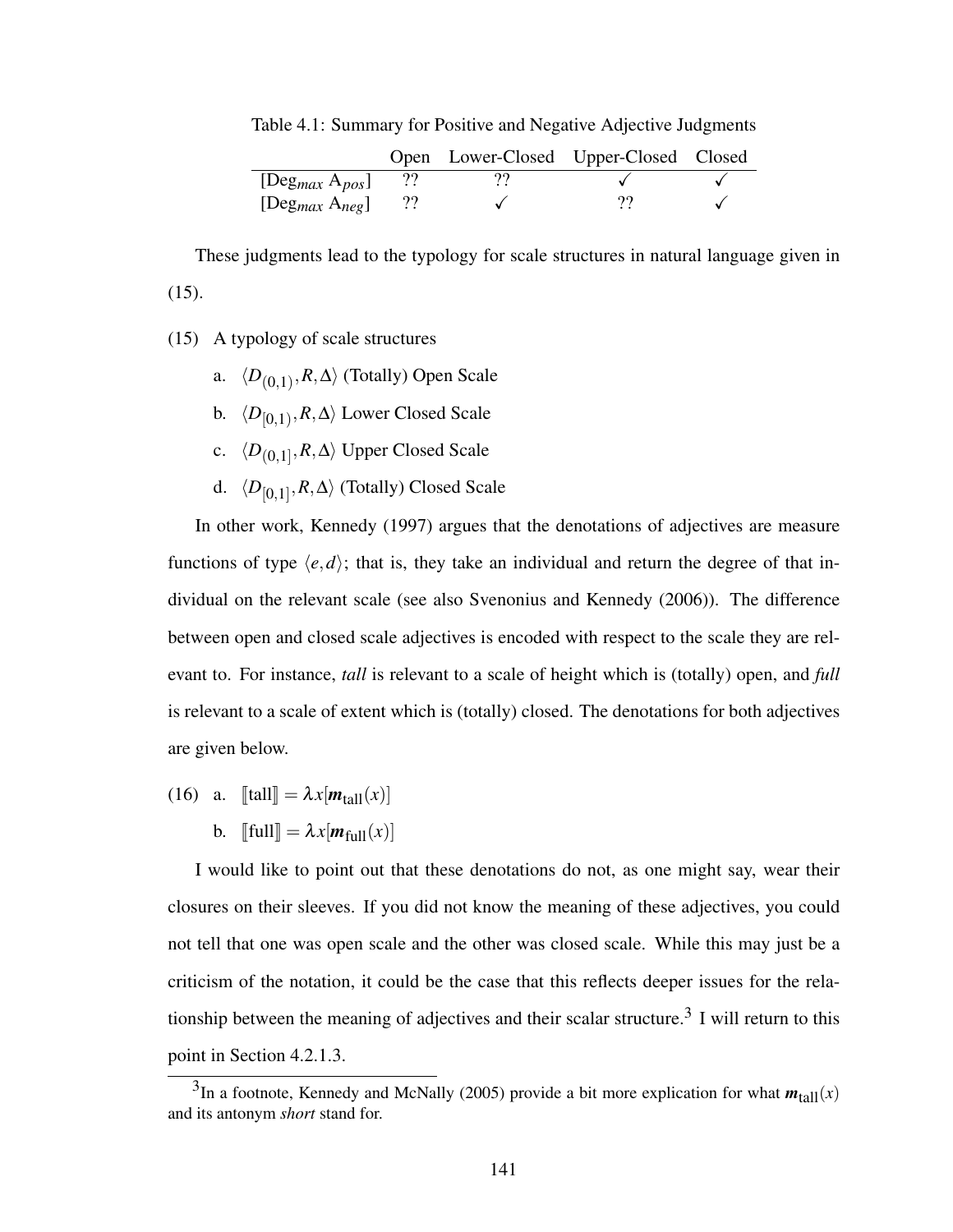### 4.2.1.2 Scale Standards

In addition to their behavior with proportional modifiers, Kennedy and McNally (2005) argue that scale structure also determines the standard of comparison, which may be relative or absolute. In the case of relative standards of comparison, a contextually relevant comparison class must be determined. As such, the truth conditions for sentences in (17) vary based on the comparison class. For instance, to judge the truth of (17c), we must know what the relevant comparison class is. If the standard of comparison is set low, say, in a conversation about accessories, watches may indeed be said to be expensive, but if the standard of comparison is set high, say, in a conversation about NASA space missions, it is no longer the case that watches are truthfully expensive.

- (17) a. The man is tall.
	- b. The basketball player is tall.
	- c. The watch was expensive.
	- d. The moon landing was expensive.

Interestingly, the cases which have a vague relative standard of comparison are also cases of open scale adjectives. This vagueness in the standard of comparison is not found for closed scale adjectives. Sentences such as (18) and (19) are not judged relative to some contextually relevant comparison class. The examples in (18) all have minimum standards: (18a) means that the baby has some non-zero degree of awakeness, not that the baby is awake above some contextually given standard of awakeness. Similarly, the examples in (19) all have maximum standards: (19a) means that the glass is filled to the maximum amount, not that the glass is filled above some contextually given standard of fullness.

- (i) a. **tall:**  $f : H \subseteq U \rightarrow \langle D_{(0,\infty)}, \leq, \text{height} \rangle$ 
	- b. **short**:  $f : H \subseteq U \rightarrow \langle D_{(0,\infty)}, \geq, \text{height} \rangle$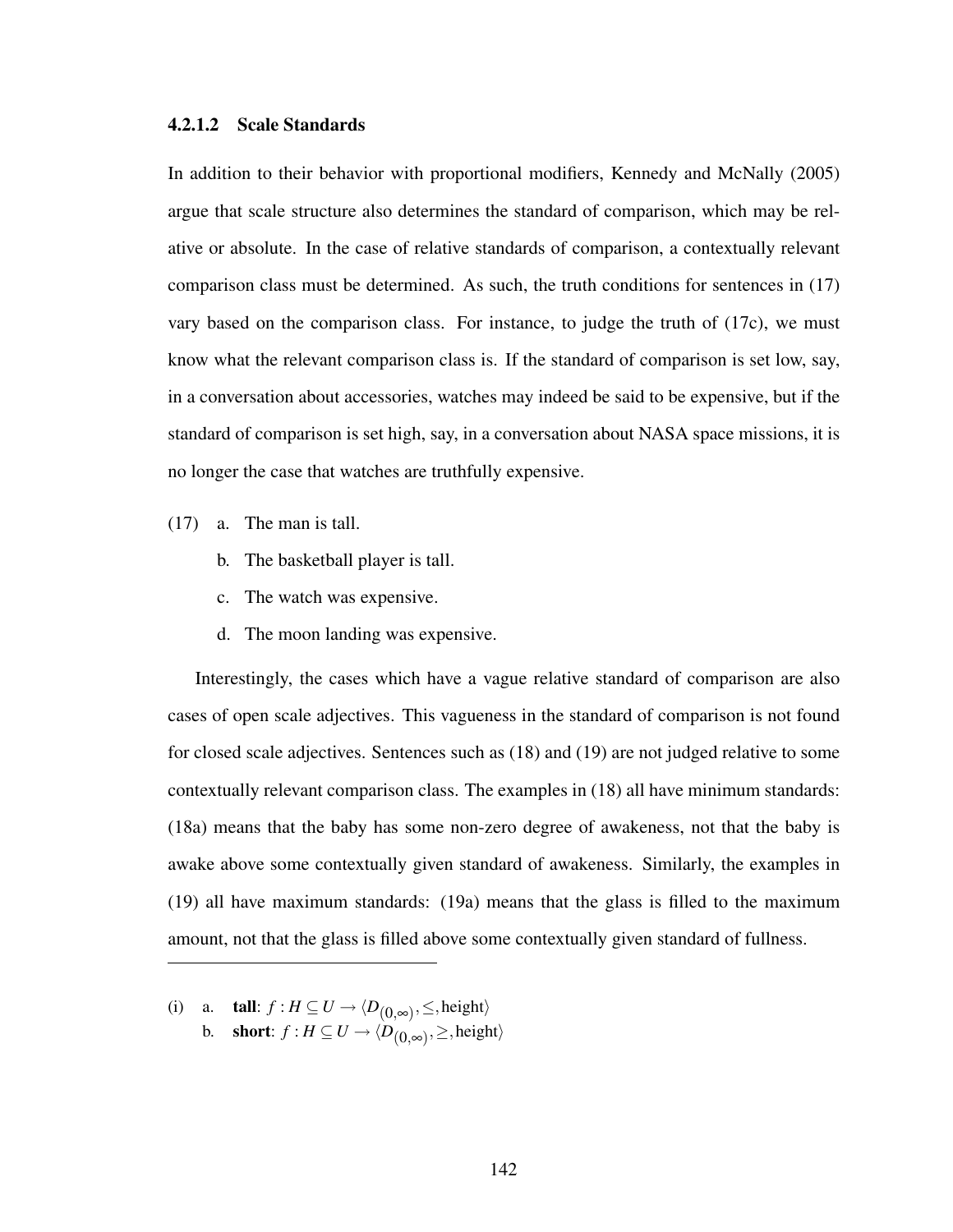- (18) a. The baby is awake.
	- b. The spot is visible.
	- c. The door is open.
	- d. The rod is bent.
- (19) a. The glass is full.
	- b. The road is flat.
	- c. The door is closed.
	- d. The rod is straight.

Kennedy and McNally (2005) argue that the vagueness of the relative standard is directly driven by the need to take into account a contextually relevant set, as this set may change and is not fixed. Absolute standards, however, do not need a contextually relevant set. Instead, they seem to be related more to the individual directly. Interestingly, this relation seems to be linked to some relevant part-structure of the individual. So for a road to be flat, all one needs to do is look at all the parts of the road itself and note whether these are flat or not. There is no need to compare the road to other things that can be measured in terms of flatness. Similarly for a door to be closed, we only need to examine that particular door and how far from the frame it is. One way to consider this is to say that we are looking at all the possible positions for the door to be in, and what closed does is select the one maximum point where the door is fully in line with its frame.<sup>4</sup> Note also that for sentences like *the door is half closed*, we are still looking at door to frame positions, but now the point we are interested in is half way between the most open position and the most closed position.

<sup>&</sup>lt;sup>4</sup>Certainly the observation here which relates part structure to standards is related indirect to the discussion of the quantization of scales in Section 4.3.2.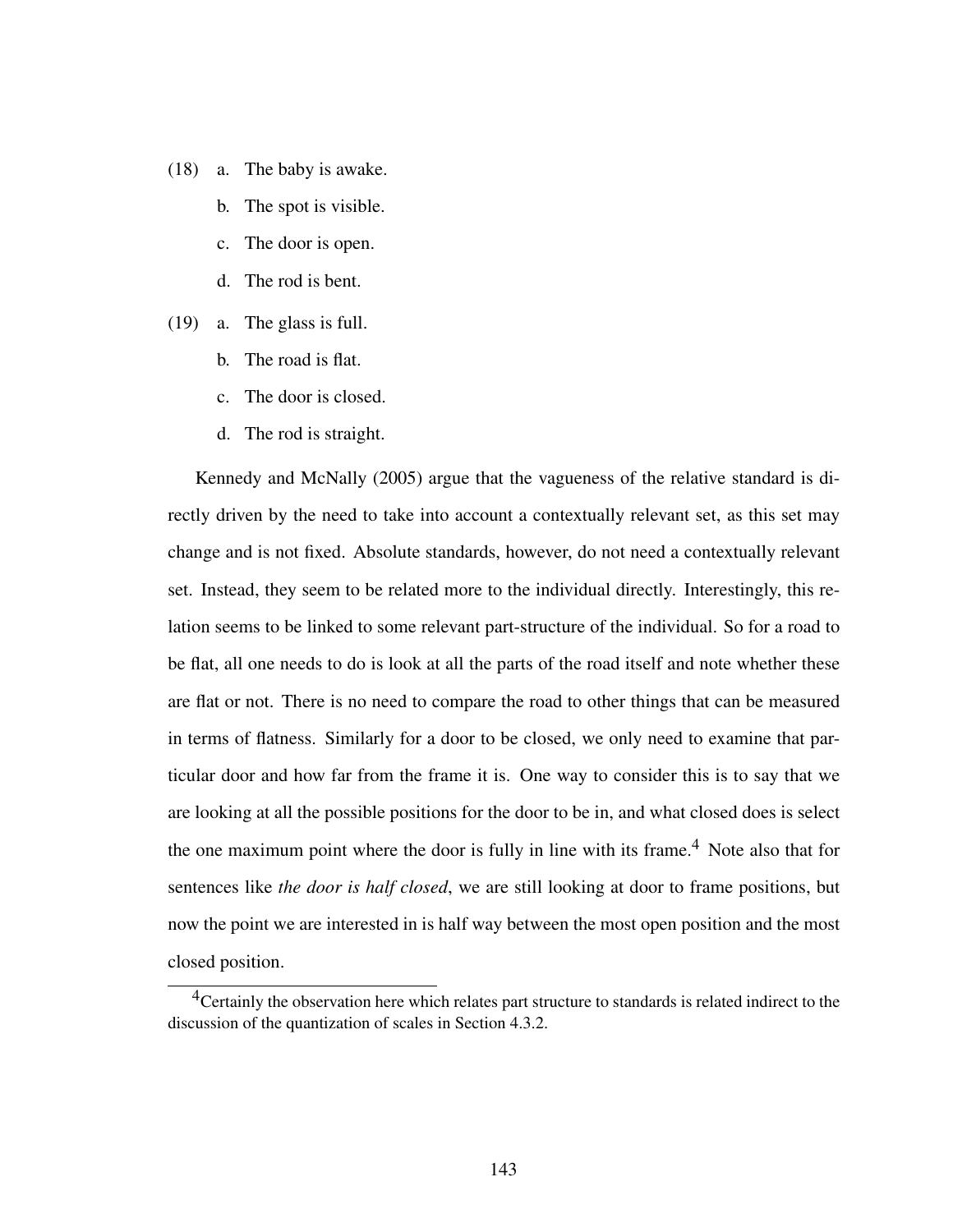### 4.2.1.3 The Positive Form

Adjectives are assumed to be measure functions, type  $\langle e, d \rangle$ , and therefore, they cannot compose directly with an argument to yield a truth condition as a typical predicate does as a property of individuals, type  $\langle e, t \rangle$ . To derive properties of individuals from measure functions, Kennedy (1997) proposed that a null degree morpheme which will be referred to here to as *pos*. The basic denotation of *pos* is given in (20).

$$
(20) \quad [[pos]] = \lambda g \in D_{\langle e,d \rangle} \lambda d\lambda x [\mathbf{R}(g(x))(d)]
$$

When considering the denotations of *pos* morphemes, spelling out the relation *R* that holds between the degree returned by the measure function  $g(x)$  and another degree *d*, the standard of comparison, is important. Since the relation  *depends in part on the scale* structure of the adjective, i.e. closed scale adjectives have absolute standards of comparison while open scale adjectives have relative standards of comparison, capturing the interaction of the *pos* morpheme with the scale structure of the adjective is also important. Below, I review three ways in which *pos* may interact with scale structure, the first two proposed by Kennedy, and the last a new proposal.

Multiple *pos* forms Early approaches by Kennedy required multiple *pos* morphemes where each was sensitive to a particular scale structure. Under a multiple *pos* account, *pos* comes in three flavors which are in complementary distribution. The first, given in (21a), is used with open scale adjectives and returns a property of individuals such that the measurement of the individual with respect to the dimension of the scale is greater than some contextually provided standard of comparison. The second, given in (21b), is used with lower closed scale adjectives and returns a property of individuals such that the measurement of that individual with respect to the dimension of the scale is greater than the minimum of the scale. The third, given in (21c), is used with upper closed scale adjectives and returns a property of individuals such that the measurement of individual with respect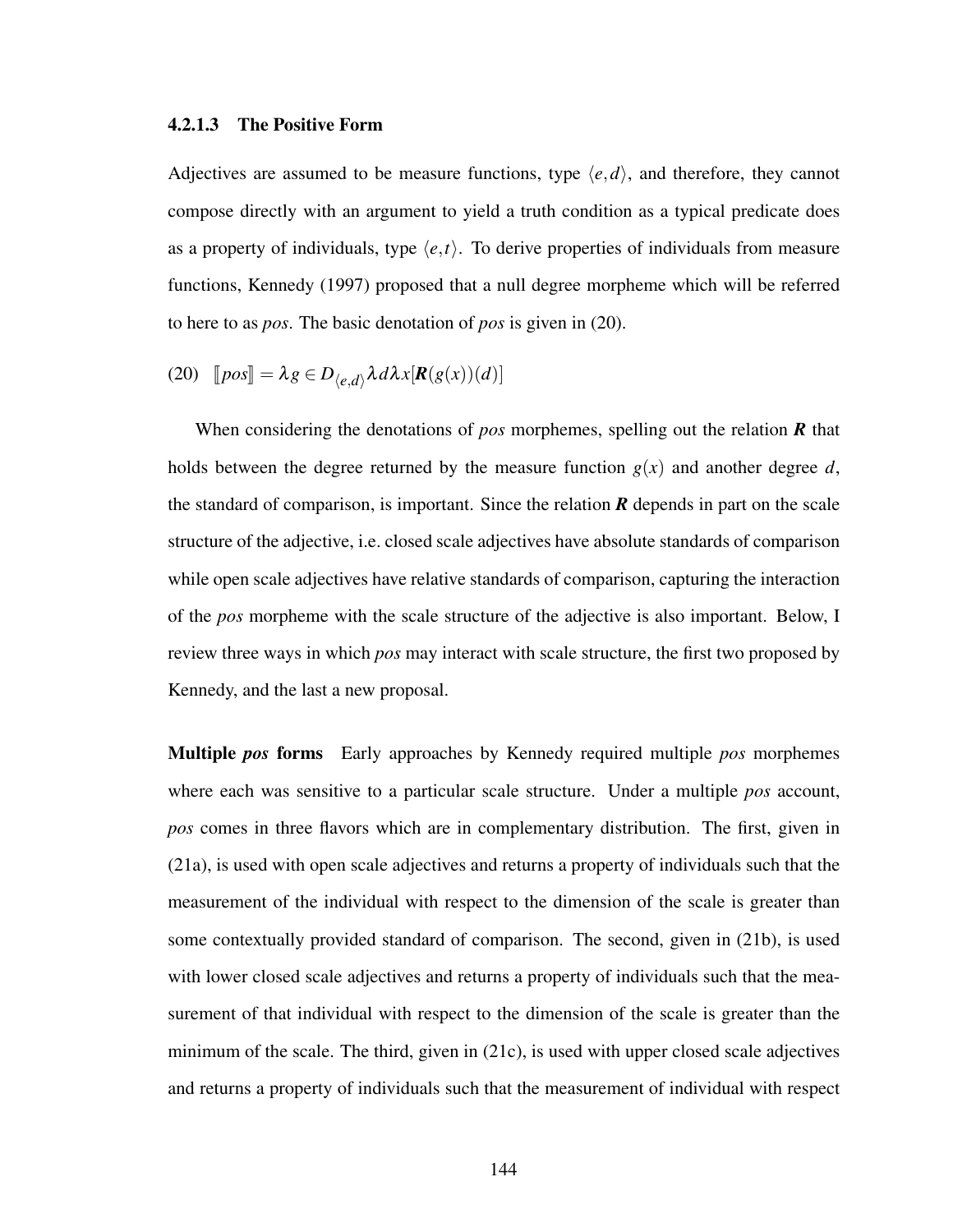to the dimension of the scale is at the maximum point on the scale. An example of each is given in (22).

(21) a.  $[pos_{\text{open}}] = \lambda g \in D_{\langle e,d \rangle} \lambda x[g(x) \succeq \text{stnd}(g)]$ b.  $[pos<sub>lower-closed</sub>] = \lambda g \in D_{\langle e,d \rangle} \lambda x[g(x) \succ \min(g)]$ c.  $[pos_{\text{upper-closed}}] = \lambda g \in D_{\langle e,d \rangle} \lambda x[g(x) = \max(g)]$ 

(22) a. 
$$
\llbracket pos \operatorname{tall} \rrbracket = \lambda x[\operatorname{tall}(x) \succeq \operatorname{stnd}(tall)]
$$

- b.  $\lbrack \lbrack pos \rbrack$  bent $\lbrack \rbrack = \lambda x \lbrack bent(x) \succ min(bent) \rbrack$
- c.  $\lbrack \lbrack pos$  full $\rbrack = \lambda x$ [full(*x*) = **max**(*full*)]

This proposal can cleanly capture the relationship between scale structure and the standard of comparison. There is, however, a conceptual problem – scale structure is introduced twice in the representation: first for the adjective itself, and second when applying the *pos* morpheme. Under this analysis, scale structure is implicitly a checking system; the *pos* morpheme must agree with the scalar property of adjective embedded in its projection.

This can be viewed in two ways. If we view scalar properties as syntactic features, then the *pos* morpheme agrees with the adjective in allowing the lexically specified property to be checked against the properties of the *pos* degree projection. Take, for instance, the adjective *tall* which is assumed to have some relevant open scale property and the derivations in (23). One could argue that the *pos*open morpheme must merge to check that property, resulting in a well formed structure. Merger of *pos*lower-closed or *pos*upper-closed would result in ungrammaticality because the properties of those *pos* morphemes fail to agree with the property of the adjective, placing them on par with ungrammaticality due failure of subject-verb agreement.

If we view scalar properties as semantic, then the *pos* morpheme agrees with the underlying scale structure of the adjective in accessing certain relevant scale structure relationships, such as a minimum/maximum or an ordering. Again, take the adjective *tall* which measures individuals on some relevant open scale structure and the derivations in (23). The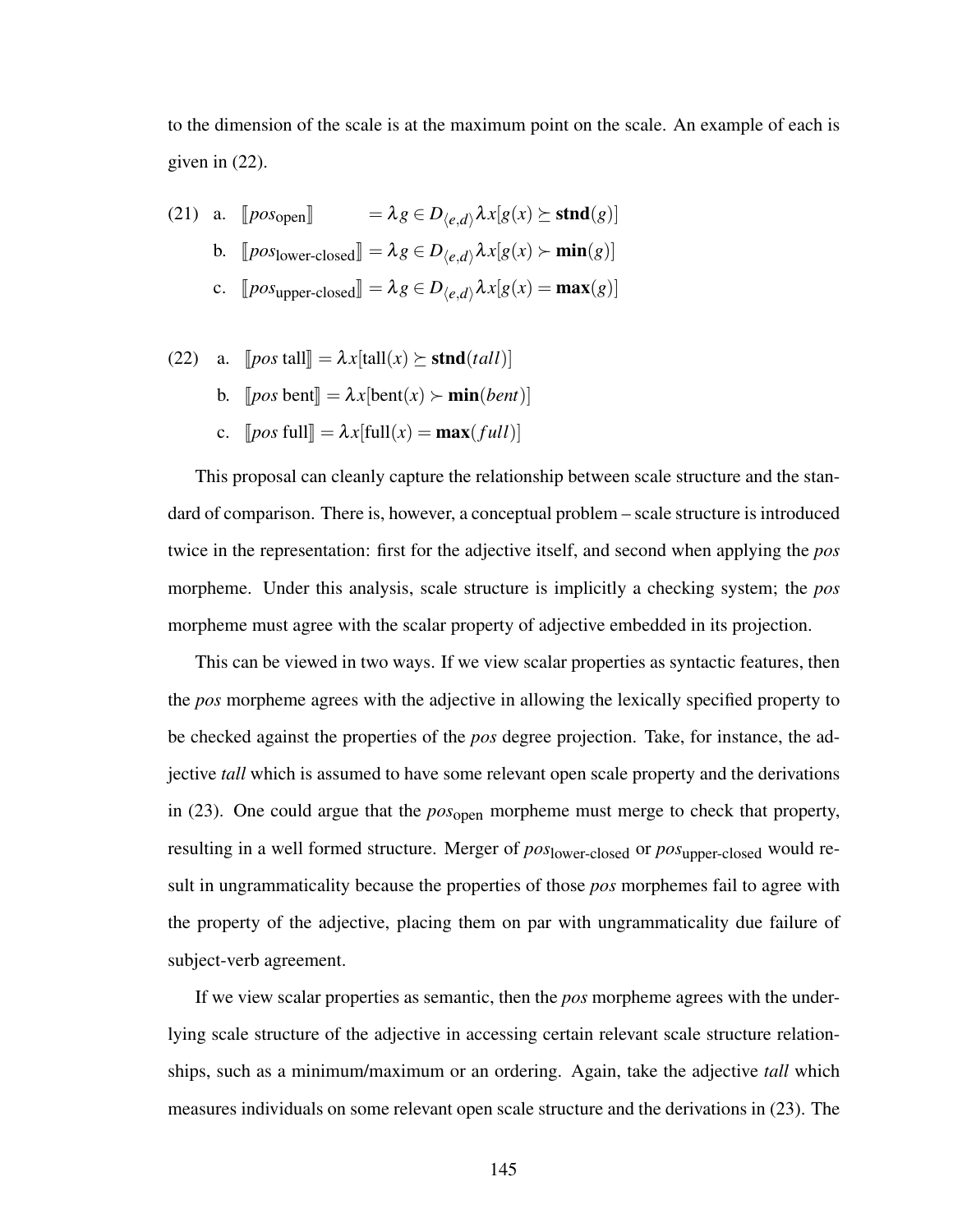*pos*open morpheme is merged to establish the open scale associated standard of comparison. Merger of *pos*lower-closed or *pos*upper-closed results in uninterpretability because of a failure of the scale itself to have a minimum/maximum.<sup>5</sup> Note that this is not the kind of uninterpretability that results from a type clash; the types of the *pos* morphemes are the same, as are the types of the adjectives.



Given either a syntactic or semantic analysis, the projection of certain morphemes which agree with the lexical properties of the embedded terminal node is fundamentally redundant. Why should the functional Degree head reiterate the scalar information of the adjective embedded in its projection by projecting a particular *pos* morpheme given that the adjective is already marked for a particular scale structure. We should do away with one of these markings. Given the use of the *pos* morpheme to create properties of individuals from measure functions, either the *pos* morphemes should be unified leaving the scale structure in the adjective, or adjectives should make no reference to scale structure in their representation and scale structure is instead encoded by *pos* morphemes. We will pursue each of these options in the following sections, respectively.

Unified *pos* form and economy A more recent approach found in Kennedy (2007) unified the *pos* morpheme. Kennedy argues that the meaning the *pos* morpheme contributes to the sentence is to say that the individual has a degree of the measured property that stands out relative to the kind of measurement that the adjective encodes. Here, I use stand-out

<sup>&</sup>lt;sup>5</sup>Note that this is only true of open scale adjectives. Presumably both lower and upper closed scale adjectives can have a contextually supplied standard of comparison. This predicts that there should be no difficulty merging a *pos*open morpheme with a closed scale adjective given that a well formed interpretation results.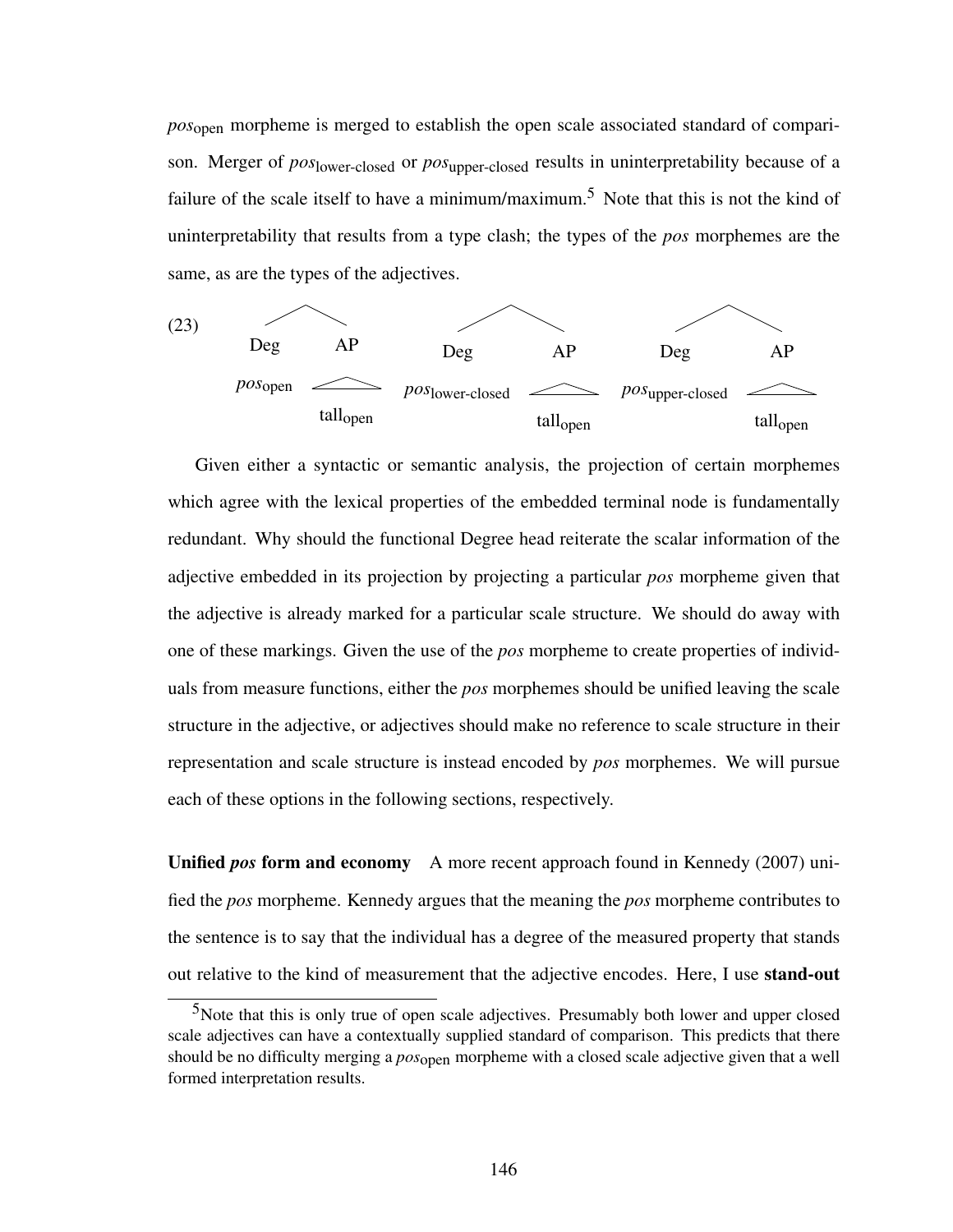to indicate this relation between the measured property of the individual and the standard of comparison.

(24) 
$$
[pos] = \lambda g \in D_{\langle e,d \rangle} \lambda x[\textbf{stand-out}(g(x))(\textbf{stud}(g))]
$$

According to Kennedy, the stand-out relation is realized in three ways. First, it is greater than minimum on the scale if there is a minimum, second it is equal to the maximum if there is a maximum, or third, it is greater than the contextual standard if there is no maximum or minimum. This is given in  $(25)$ .

(25) stand-out(
$$
g(x)
$$
) = 
$$
\begin{cases} \lambda d.d > \min(g) & \text{if } \min(g) \text{ is defined,} \\ \lambda d.d = \max(g) & \text{if } \max(g) \text{ is defined,} \\ \lambda d.d > \text{stnd}(g) & \text{otherwise.} \end{cases}
$$

To derive the difference between closed and open scale adjectives, Kennedy argues for an economy principle which required setting the standard of comparison to the maximum or minimum if that degree is given in the conventional meaning of the adjective.

#### (26) Interpretative Economy

Maximize the contribution of the conventional meanings of the elements of a sentence to the computation of its truth conditions.

The purpose of interpretative economy in the particular case of the positive form is to make the contextual standard of comparison a last resort operation. Since closed scale adjectives come with a "natural transition" depending on the source of their closure, interpretative economy selects that degree as the standard of comparison over a contextually supplied standard of comparison. Lower closed scale adjectives have a transition from a zero to a non-zero degree of measurement as part of their conventional meaning, which economy will prefer over a contextually supplied standard, and upper closed scale adjectives have a transition from a non-maximal to a maximal degree of measurement as part of their conventional meaning, which economy will also prefer over a contextually supplied standard. Examples of closed and open scale adjectives with *pos* are given below. In the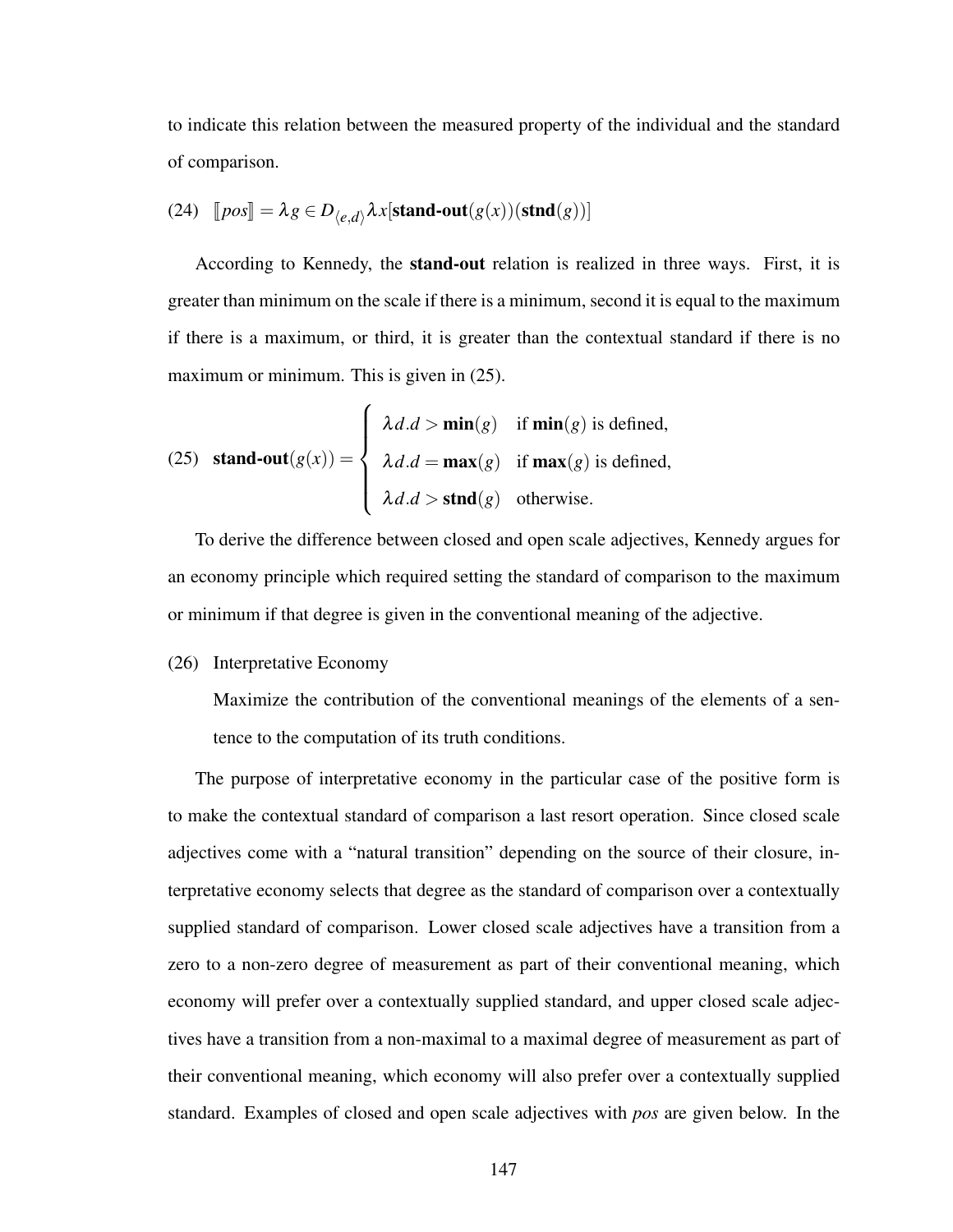case of *full* or *bent*, interpretative economy requires that stand-out take the equal to maximum/minimum interpretation because the *full* scale has a maximum point and the *bent* scale has a minimum point. The *tall* scale, on the other hand, does not have a maximum or minimum point leaving these two realizations of the **stand-out** relation are undefined and a contextually supplied standard of comparison the only option left.

- (27) a.  $\lceil pos \, \text{tall} \rceil = \lambda x[\text{stand-out}(\text{tall}(x))(\text{stnd}(tall)))]$ 
	- b.  $\lceil pos \text{ bent} \rceil = \lambda x[\text{stand-out}(\text{bent}(x))(\text{stud}(bent))]$
	- c.  $\lceil pos \text{ full} \rceil = \lambda x[\text{stand-out}(\text{full}(x))(\text{stnd}(full)))\rceil$

Of course, it is immediately apparent that stand-out has encoded it in the three-way split found in the multiple *pos* morphemes account outlined above. Also, Kennedy has to resort to an economy condition to select the correct meaning in order to unify these representations in this way. Certainly, economy conditions in the grammar are difficult to motivate theoretically and thus become quite suspect (see Jacobson (1998) for instance as an early discussion of the problems with a theory of optimization and economy conditions), and it is not clear that unifying these representations has provided a deeper explanation for the relationship between *pos* and the scale structure of adjectives.

Severing Scale Structure from the Adjective Another way to reduce the redundancy of the initial analysis of scale structure is to sever scale structure from the lexical items themselves. On the face of it, adjectives certainly seem to be the source of scale structure and the lexical scale structure of a wide variety of adjectives is used to explain the unacceptability of proportional modifiers, as in (28). Thus from an initial observation, severing scale structure from the lexical meanings of adjectives seems deeply problematic.

(28)??completely tall/deep/bent/loud/uncertain/dangerous/etc.

However, not all adjectives are unambiguous in the kinds of scalar environments they can occur in. Some adjectives display variable behavior and can occur in either closed or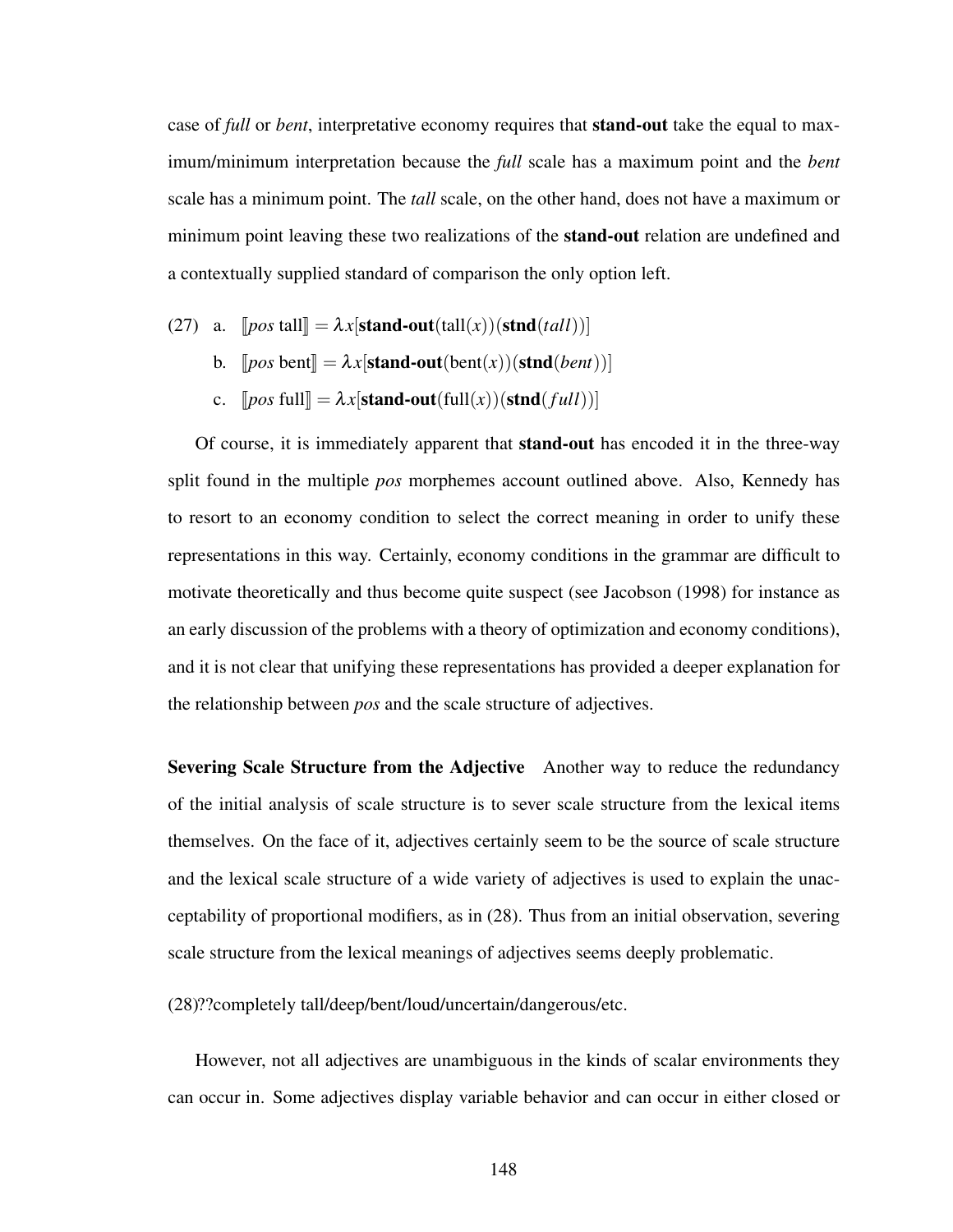open scale environments.<sup>6</sup> Kennedy and McNally (2005) point out that  $\frac{dy}{dx}$ , for instance, is ambiguous between a closed and open scale.

When *dry* is used to describe a (more or less) permanent, stable property such as the average degree of moisture in the atmosphere, it has a relative interpretation. If, however, *dry* is used to describe a transient property like the amount of moisture on a surface, it has an absolute interpretation.

(Kennedy and McNally, 2005, 370)

We will return shortly to the relationship between "(more or less) permanent, stable" and "transient" properties of *dry* and the theory of stage-level/individual-level predicates being pursued in this dissertation. First consider the examples Kennedy and McNally consider. The comparative in (29a) allows for the possibility that both regions are considered to be dry, whereas the comparative in (30a) entails that the plates are not dry. Similarly, the negation in (29b) does not generate the entailment that the region is wet, but the negation in (30b) does generate the entailment that the glasses are wet.

- (29) a. This region of the country is drier than that one (though both are dry).
	- b. This region of the country is not dry (but it's not wet either).
- (30) a. The glasses are drier than the plates (#though both are dry).
	- b. The glasses are not dry (#though they're not wet either).

Kennedy and McNally note that variability between (29) and (30) corresponds to the acceptability of modification by *very* given in (31). Modification with *very* requires a relative standard of comparison which is available only for open scales. Modification of closed scales with *very* are degraded as these have an absolute standard of comparison. Examples like (29), (30), and (31) point to the variable behavior of lexical items given supporting context. As the variable behavior of a property is taken to be diagnostic against a lexical

 $6$ The following discussion owes a deep intellectual debt to Chapter 8 of Borer (2005b).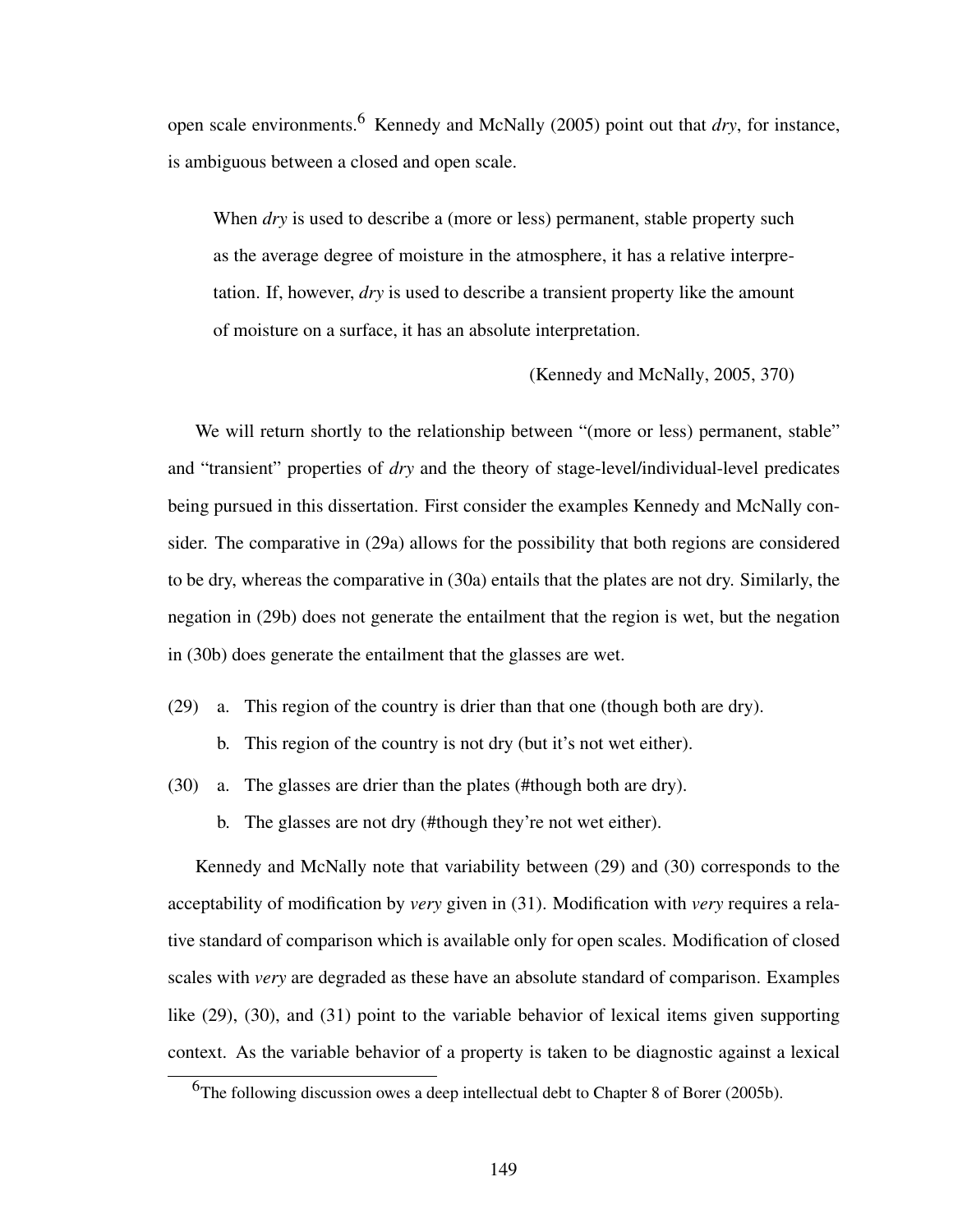theory of that property, these observations point us away from a lexical theory of scale structure.

(31) a. This region of the country is very dry.

b. #The glasses are very dry.

One way to capture this variable behavior is to maintain that there are multiple *pos* morphemes in the grammar, but that adjectives themselves do not encode a scale structure as part of their lexical representations. Instead, the grammar allows all adjectives to occur freely with any *pos* morpheme. Restrictions like those in (28) come about because the resulting concept underlying the meaning of the adjective is unable to coerce its meaning to suit the scalar environment, leading to unacceptability. For the particular case of *dry*, suppose that it can occur with any *pos* morpheme in the grammar and thus be embedded in any scalar environment. When *dry* occurs in the environment of a  $pos<sub>open</sub>$ , a relative standard is required and the concept underlying *dry* coerces to allow this open scale meaning which is supported in contexts like (29). When *dry* occurs in the environment of  $pos<sub>lower-closed</sub>$ , a minimum absolute standard is required and the concept underlying *dry* coerces to allow this minimum point closed scale meaning which is supported in contexts like (30). However, when *dry* occurs occurs in the environment of *pos*<sub>upper-closed</sub>, a maximum absolute standard is required, but the concept underlying *dry* cannot be coerced to having a maximum point closed scale meaning as this conflicts with the conceptual meaning of *dry*, no amount of contextual support is able to remedy the conflict between the grammar's requirements and the concept's flexibility, and unacceptability results. Thus we do not expect to find examples of *dry* being used in upper-closed scale contexts.<sup>7</sup>

 $7A$  recent proposal in Park (2008) proposes that the gradability of a predicate is severed from the lexical predicate and is carried instead by functional structure. Adjectives like those in (i) are typically thought to be nongradable; however, they can occur with degree modifiers.

<sup>(</sup>i) a. This necklace is very/so golden.

b. These ceramics are very/so Japanese.

c. This bill is very/so fake.

Park argues that adjectives are properties of individuals, and a functional projection *G*, given in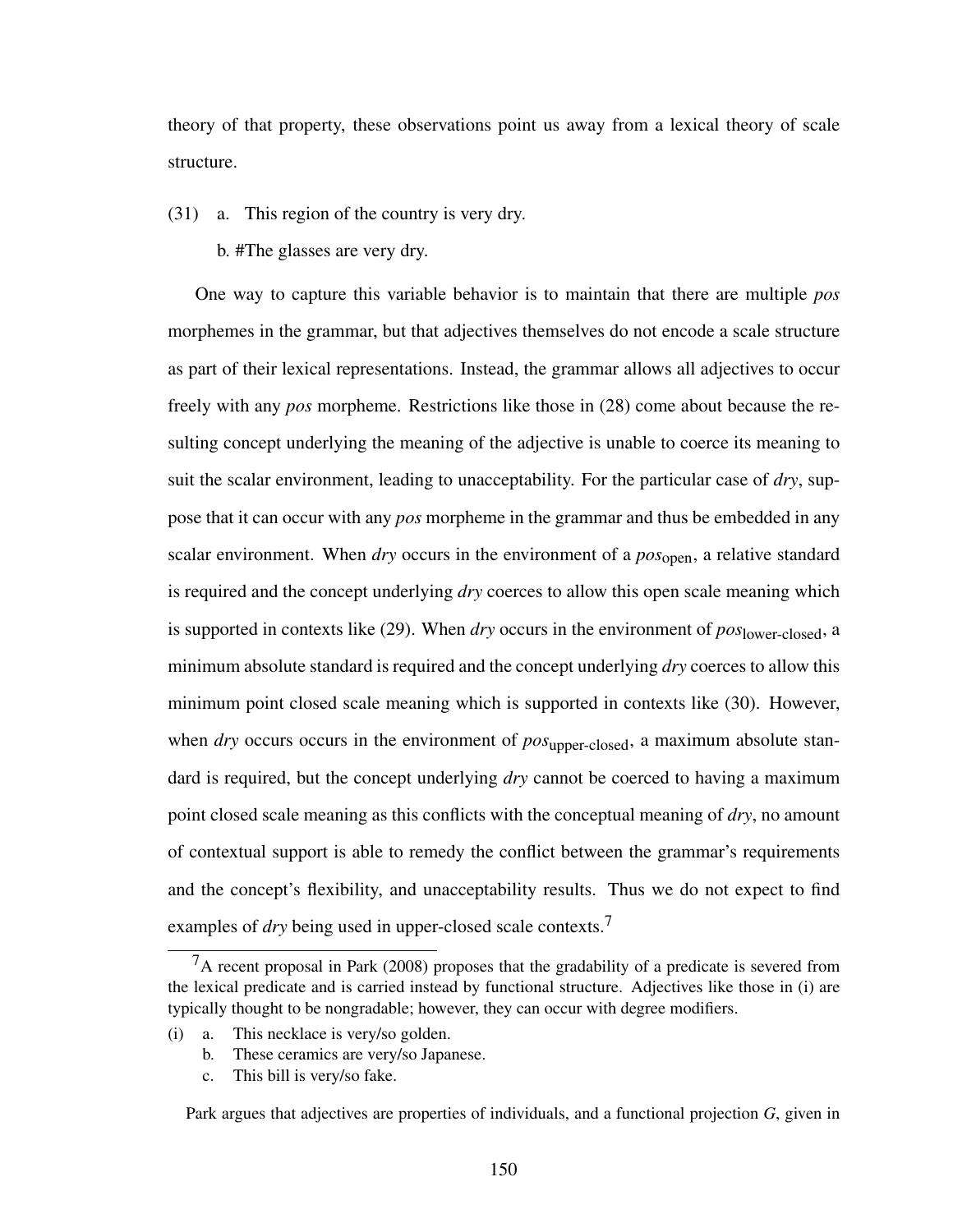Under this account, the scale structure of *dry*, or any adjective, is seen as a consequence of it occurring in the environment of a particular type of *pos* morpheme. Restrictions which appear to be carried by adjectives are regulated to a conflict between satisfaction of the grammatical requirements and the constraints of the conceptual system. While it is unclear what mechanisms the cognitive system employs to coerce concepts and what restrictions conceptual systems place on concepts generally, accepting that extralinguistic systems play a role in our acceptability judgments allows us to account for the variable behavior of adjectives in these examples.

Returning now to Kennedy and McNally's observation of the distinction between "(more or less) permanent, stable" and "transient" properties of *dry*, these temporal characteristics are certainly suggestive of the stage-level/individual-level distinction. Evidence that the scale structure possibilities of *dry* are related to the availability of existential interpretation of subjects is given in  $(32)$  and  $(33)$ .<sup>8</sup>

- (32) a. Regions are dry. (generic only) b. Glasses are dry. (existential possible)
- (33) a. #A region is dry.
	- b. A glass is dry.

The observation here, related to Kennedy and McNally's, is that the extent to which existential interpretation of the subject is licensed in a sentence is related to the extent to

<sup>(</sup>iia), turns these into gradable predicates.

|  | (ii) a. $\llbracket G \rrbracket = \lambda P_{\langle e,t \rangle} \lambda d\lambda x.x$ is P to d | type $\langle \langle e,t \rangle, \langle d, \langle e,t \rangle \rangle \rangle$ |
|--|----------------------------------------------------------------------------------------------------|------------------------------------------------------------------------------------|
|  | b. $\llbracket \text{tall} \rrbracket = \lambda x . x$ is tall                                     | type $\langle e, t \rangle$                                                        |
|  | c. $\llbracket G \text{ tall} \rrbracket = \lambda d\lambda x.x$ is tall to d                      | type $\langle d, \langle e, t \rangle \rangle$                                     |

<sup>8</sup>Note that as observed in Section 1.4.5 and elsewhere, the additional locative *of the country* changes the availability of existential interpretation.

- (i) a. Regions of the country are dry. (existential possible)
	- b. A region of the country is dry.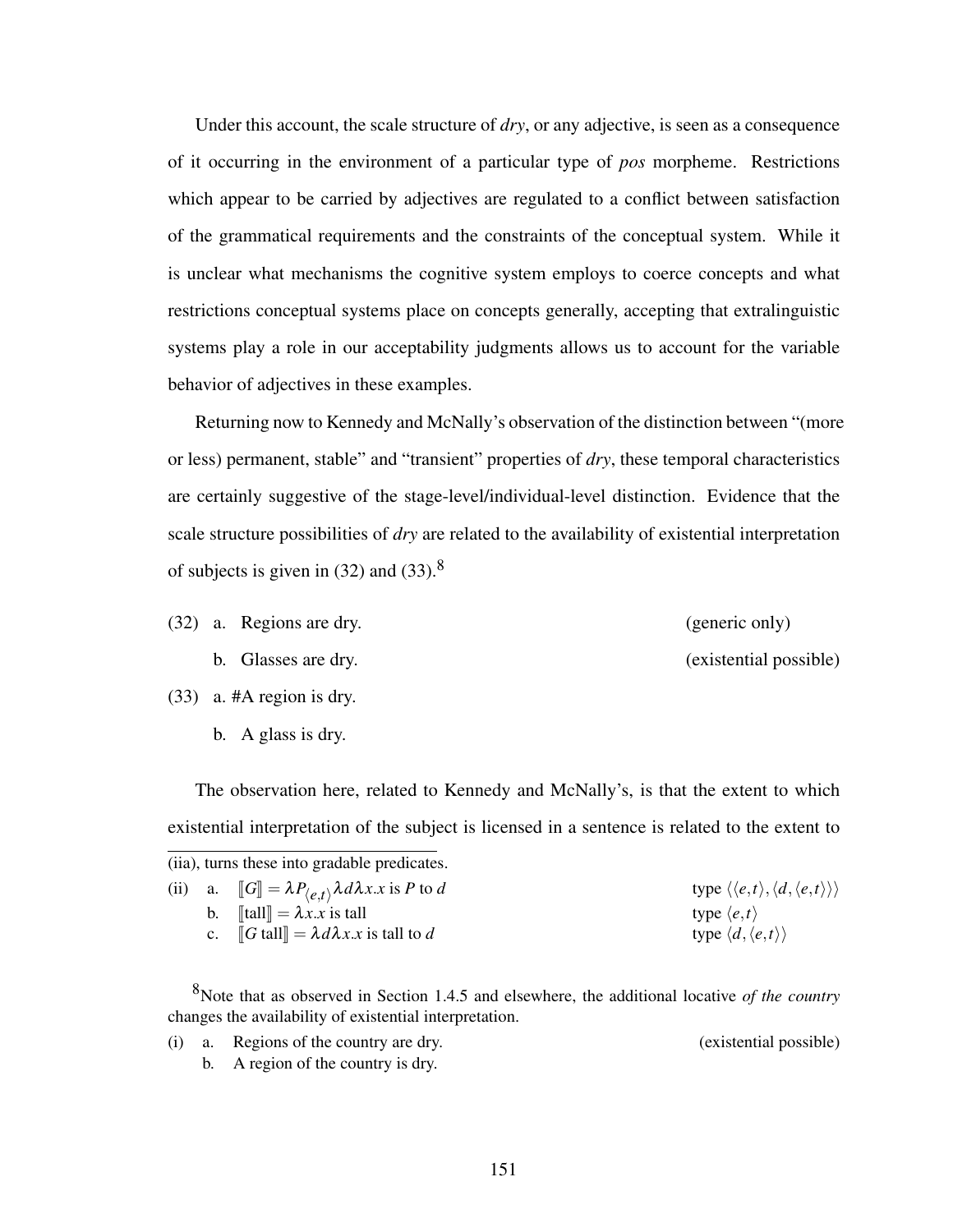which the predicate can receive a closed scale interpretation as diagnosed by the acceptability of *very*. What seems to be important then, is not so much the particular lexical items themselves, but the particular structures they are embedded in. The apparently strong restrictions of some adjectives may have more to do with the inability of the underlying concepts they evoke to conform to the requirements of the scalar environment than they do with a fact about the semantic contribution of adjectives.

## 4.3 Scale Structure in Eventualities

## 4.3.1 Scale Structure in Events

Having established a theory of scale structure, I have not yet linked the availability of existential interpretations to the underlying scale structure of the predicate. However, an analogy between the behavior of telicity in events and existential interpretation in states based on the previous literature on degree achievements can guide an analysis as it did in Section 3.4.

To understand how scale structure derives the aspectual behavior a predicate, I focus first on eventive predicates. A series of papers (Hay et al., 1999; Kennedy and McNally, 1999, 2005; Kennedy and Levin, 2002, 2008) has explored the relationship between scale structure and aspectual structure. These papers have highlighted the unusual properties of degree achievements which were first examined by Dowty (1979). Dowty worried about degree achievements because they not only have a terminative interpretation (34), but can also receive a natural durative interpretation (35), even without bare plural or mass noun phrases.<sup>9</sup>

<sup>&</sup>lt;sup>9</sup>Importantly, *the soup* in (34) and (35) is the internal argument. Note that if the internal argument of degree achievements is a bare plural or mass noun, the terminative interpretation is blocked. The internal argument is critical for terminative interpretation of unambiguously telic degree achievements as well, as I will argue in Section 4.3.1.1.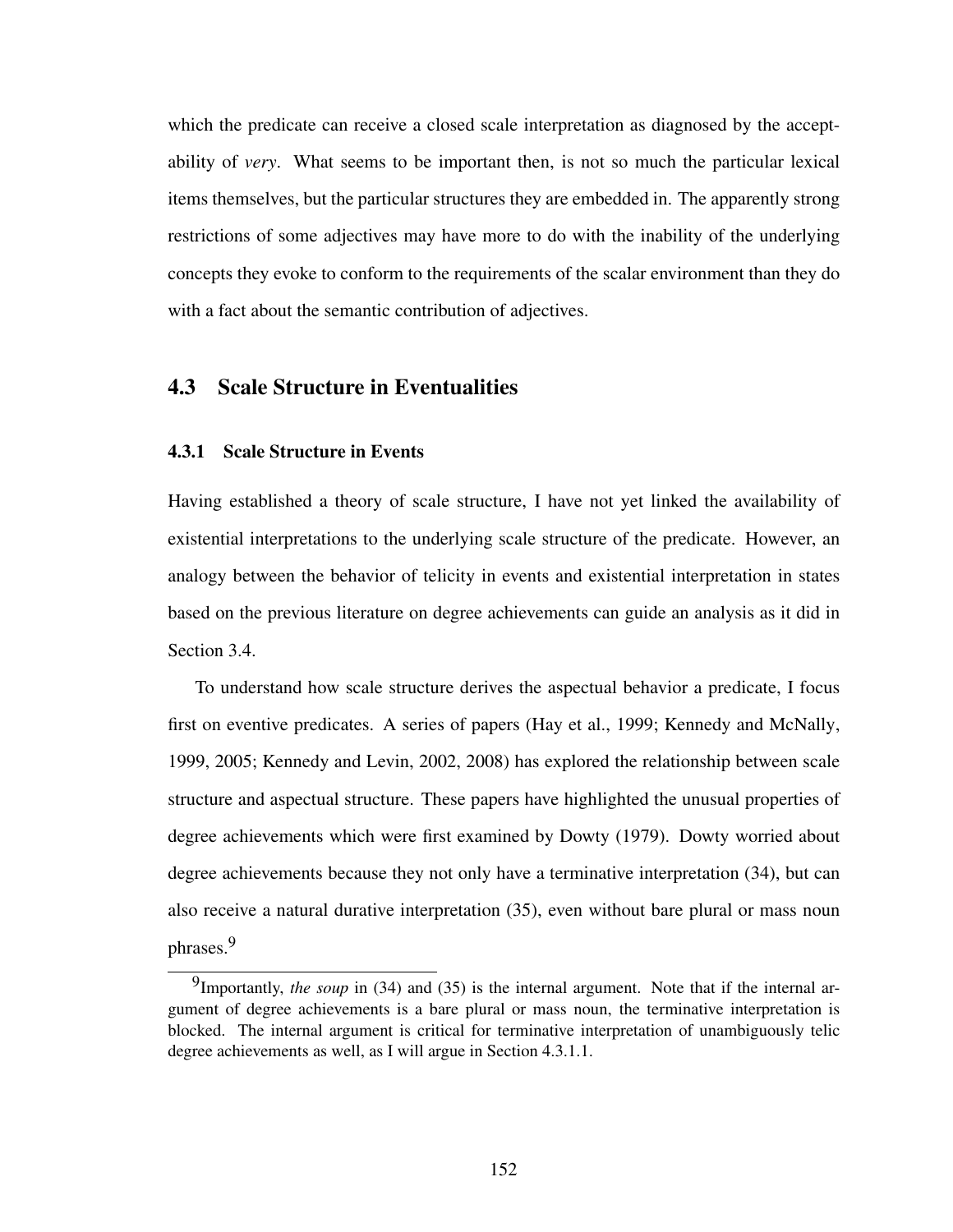|  | (34) a. The soup cooled in 10 minutes.    | (terminative) |
|--|-------------------------------------------|---------------|
|  | b. The ship sank in an hour.              | (terminative) |
|  | $(35)$ a. The soup cooled for 10 minutes. | (durative)    |
|  | b. The ship sank for an hour.             | (durative)    |

Interestingly, not all degree achievements have this kind of alternative. Some of these predicates are strongly atelic (36) while others are strongly telic (37).

|  | $(36)$ a. The gap between the boats widened for/??in a few minutes. |  |                                         |  |
|--|---------------------------------------------------------------------|--|-----------------------------------------|--|
|  | b. The recession deepened                                           |  | for/??in several years.                 |  |
|  | (37) a. The sky darkened                                            |  | ??for/ in an hour.                      |  |
|  | b. The shirt dried                                                  |  | ??for/ in several hours.                |  |
|  | c. The sink emptied                                                 |  | ??for/ in a few minutes. (Kearns, 2007) |  |

In addition, degree achievements with proportional modifiers or measure phrases do not exhibit variable telicity; they are unambiguously telic.<sup>10</sup>

 $10$ Proportional modifiers generally require a telic predicate (Schmitt, 1996). This data demonstrates another link between the licensing of telicity and the properties of closed scale adjectives.

- (i) a. John half-ate an apple.
	- b. ??John half-ate apples.
	- c. \*John half-ate bread.
	- d. John half-ate the bread.
- (ii) a. John ate an apple completely.
	- b. ??John ate apples completely.
	- c. \*John ate bread completely.
	- d. John ate the bread completely.
- (iii) a. John completely ate an apple.
	- b. ??John completely ate apples.
	- c. \*John completely ate bread.
	- d. John completely ate the bread.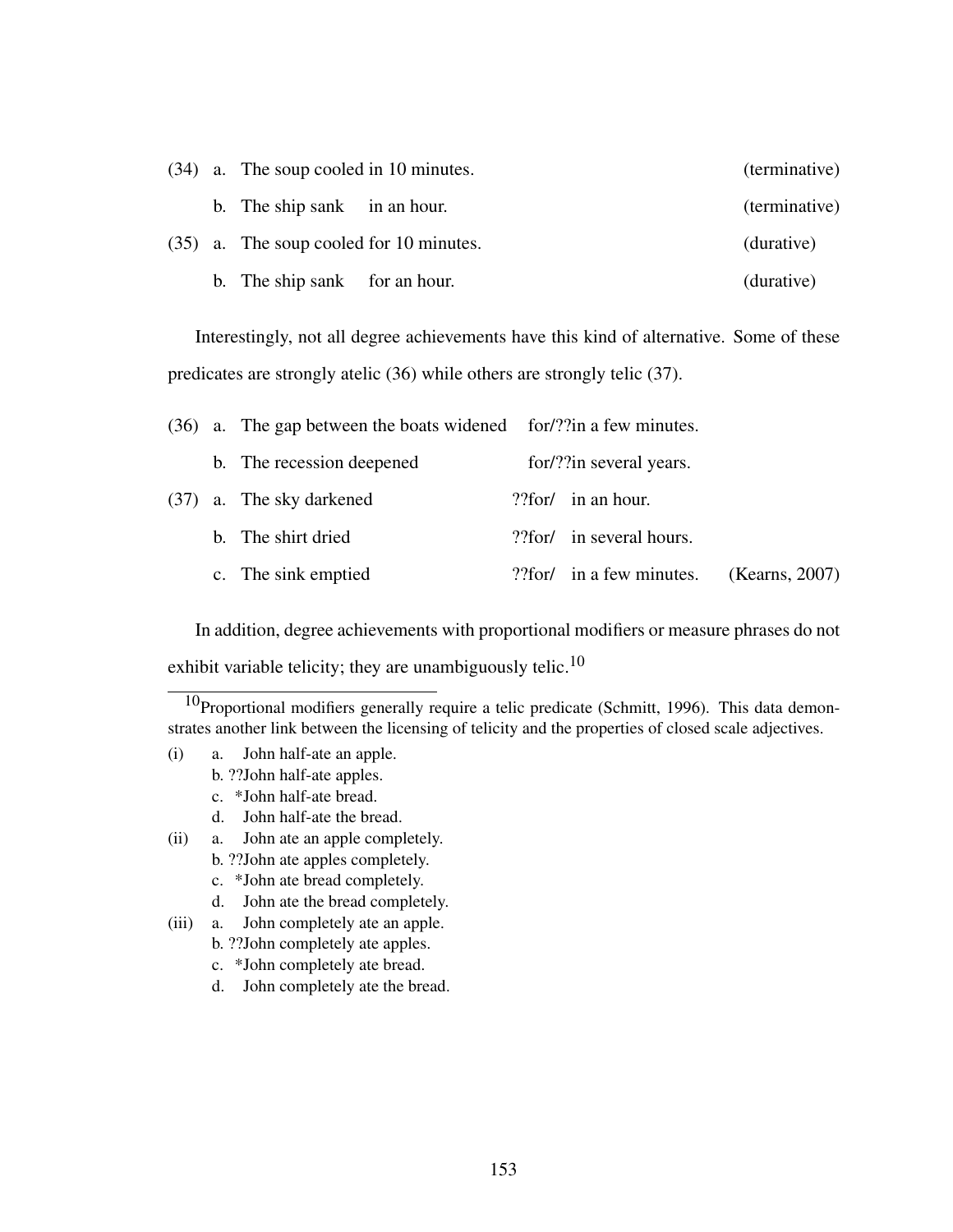- (38) a. The soup completely cooled ??for/in an hour.
	- b. The basin filled halfway ??for/in an hour.
- (39) a. The soup cooled 17 degrees ??for/in an hour.
	- b. The gap widened 6 inches ??for/in an hour.

Kennedy and Levin (2008), improving on Hay et al. (1999) and Kennedy and Levin (2002), propose an account of degree achievements which takes them to be functions that measure the degree to which an object undergoes change of a scalar property through its participation in the event. An important contribution of this work is demonstrating a link between the scale structure of the adjective forming the core of the degree achievement and the structure of the event expressed by the VP.

Kennedy and Levin propose that degree achievement verbs are built from the measure function underlying the adjectival core. The measure function in degree achievements, however, is of a special kind. First, they argue that the measure function is actually a difference function, as found in comparatives and argued for in Kennedy and McNally (2005).

(40) Difference functions

For any measure function *m* from objects and times to degrees on a scale *S*, and for any  $d \in S$ ,  $m_d^{\uparrow}$  $\frac{1}{d}$  is a function just like *m* except that:

- 1. its range is  $\{d' \in S | d \preceq d'\}$ , and
- 2. for any *x*,*t* in the domain of **m**, if  $m(x)(t) \le d$  then  $m_d$  $d^{(x)}(t) = d$ .

In degree achievements, the difference function is sensitive to event participation, or affectedness (Tenny, 1987), of the object. Kennedy and Levin capture this by proposing that a degree achievement denotes a measure of change function. This function takes an object and an event and returns the degree of change to the object in the property measured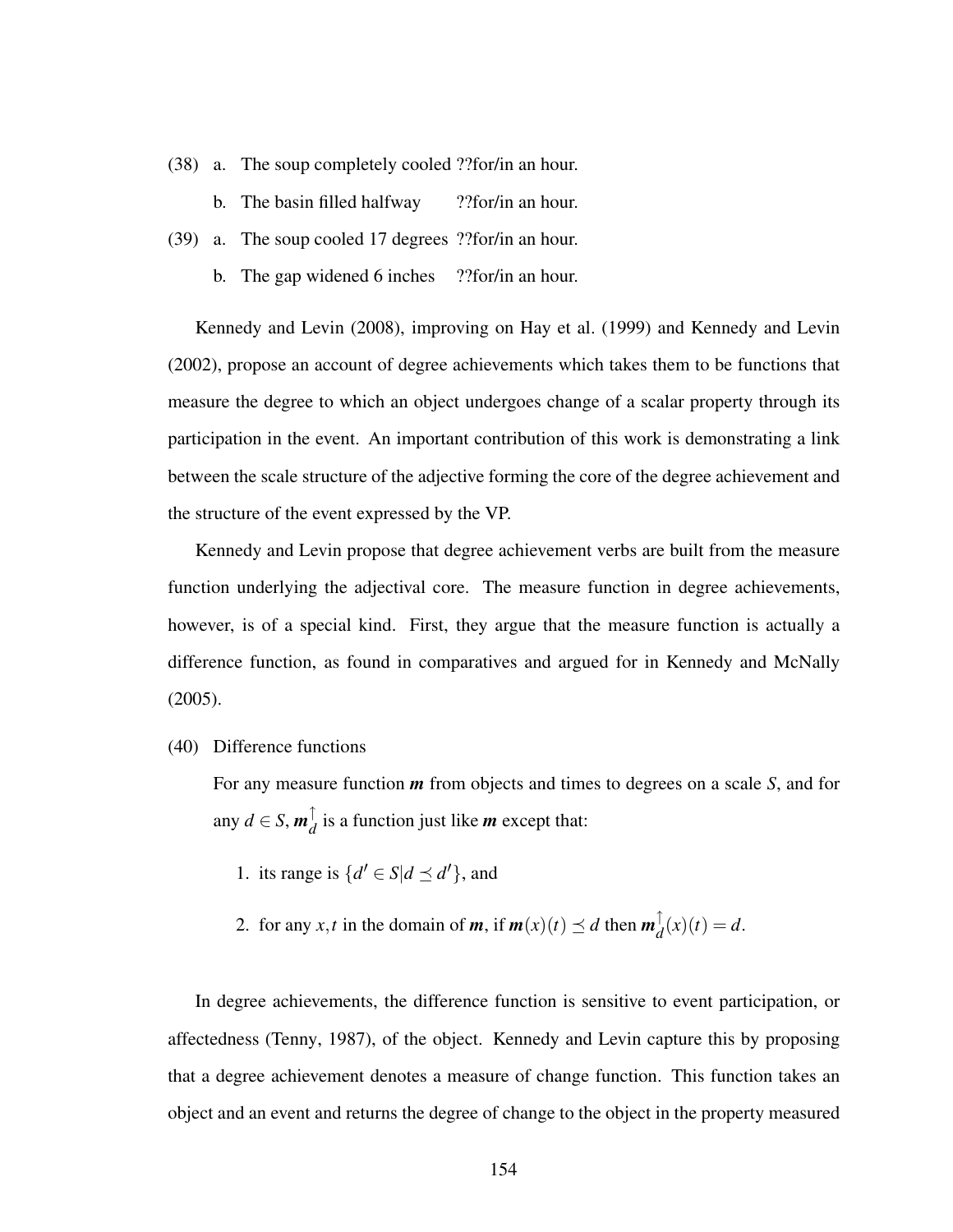due to its participation in the event. It maps the object onto a derived difference scale whose minimal element is the degree that the object possesses at the beginning of the event. The output is the difference between the degree the object possesses at the end of the event compared to the beginning of the event.

(41) Measure of change

For any measure function  $m$ ,  $m_{\Delta} = \lambda x \lambda e.m_{m(x)(init(e))}^{\uparrow}(x)(fin(e))$ 

Like other measure functions, the measure of change function does not combine directly with its argument. To derive a property of events, the measure of change must combine with some degree morphology. Essentially, Kennedy and Levin propose a verbal *pos* morpheme which takes a measure of change function and derives a property of individuals and events.

(42) 
$$
[pos_{v}] = \lambda g \in D_{m_{\Delta}} \lambda x \lambda e[g(x)(e) \succeq \text{stnd}(g)]
$$

This analysis captures the telicity in the following way. When *m* is a function to a closed scale, the standard of comparison must be directed to an endpoint. The positive form of a lower-closed scale is true of an object just in case the object has a non-zero degree of the measured property. The positive form of an upper closed scale adjective is true of an object just in case it has a maximal degree of the measured property. Context-dependent standards of comparison are available only for the positive form of adjectives that denote measure functions to open scales.

Because they are difference functions, measure of change functions always have a minimum on their measured scale, i.e. the degree of the object at the beginning of the event. Therefore, degree achievements always allow a minimum standard interpretation where it is true of an object and an event as long as the measure of change function returns a non-zero degree when applied to the object and event. The object always undergoes a positive change in the measured property due to its participation in the event. This minimum standard interpretation corresponds to the durative (atelic) interpretation.

In addition to having the minimum standard interpretation, measure of change functions derived from upper closed scale adjectives have a maximum standard interpretation. The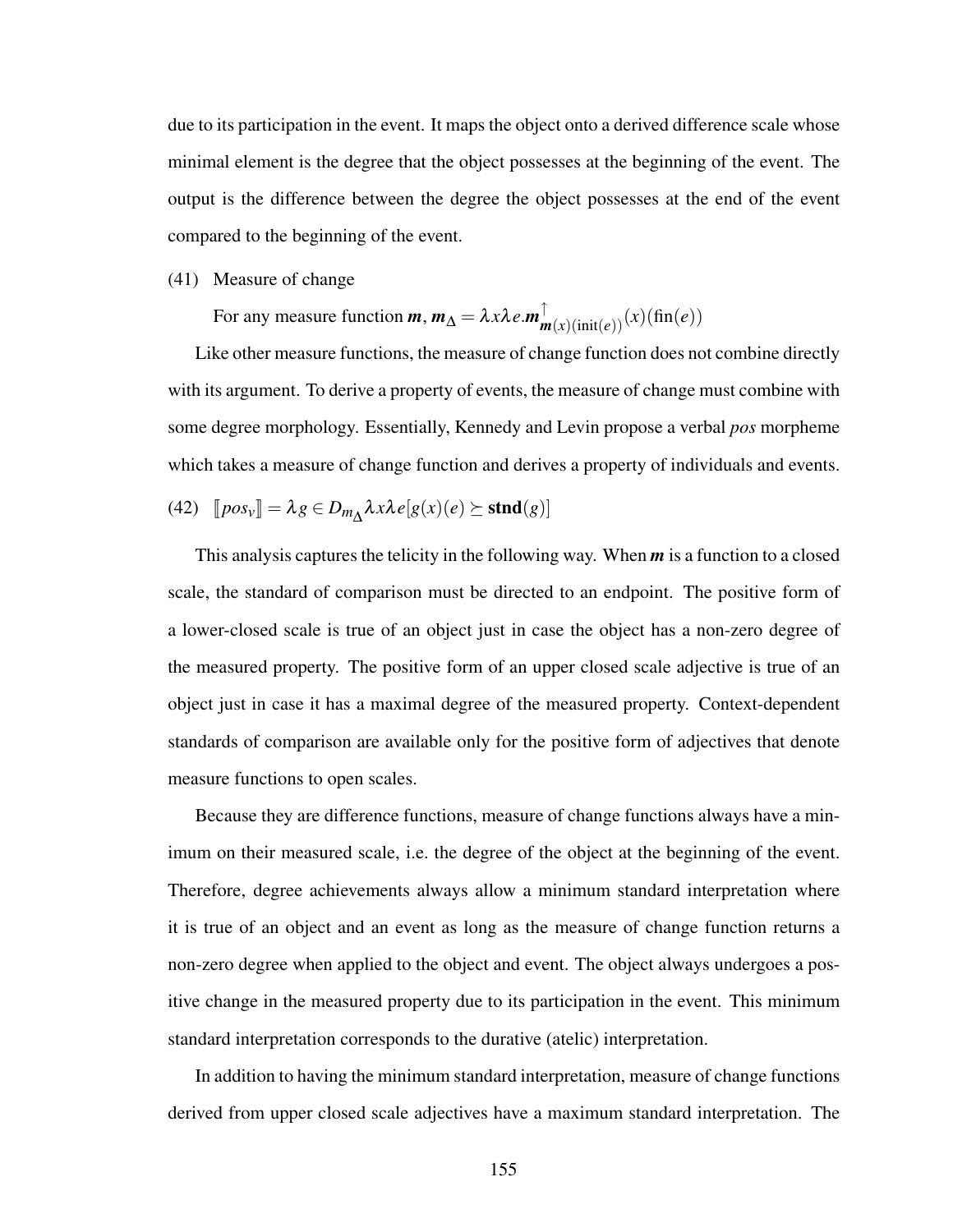maximum point is inherited from the closed scale of the adjective. Thus there are two potential standards of comparison consistent with interpretive economy. Kennedy and Levin invoke Grice's Maxium of Quantity to capture the robust terminative interpretation of upper closed scale degree achievements: since the maximum standard entails the minimum standard, the maximum standard is more informative and thus preferred.

An example of each of these is given in (43) and (44). In the case of (43), the measure of change function wide<sub> $\Delta$ </sub> builds in a minimum standard. Since there is no maximum point to inherit (as *wide* is an open scale adjective), the interpretation is atelic in which the width of the gap increased by some amount above the initial width of the gap at the beginning of the event. In the case of (44), although there is a minimum standard based on the measure of change function straight<sub> $\Lambda$ </sub>, the measure of change function also inherits the maximum point on the bent-straight scale. This predicts that (44) will be ambiguous between a telic and an atelic interpretation. By the Maxium of Quantity, the telic interpretation is preferred.

- (43) a. The gap widened.
	- b.  $\lambda e.\text{wide}_{\Delta}(\text{the-gap})(e) \succeq \text{stnd}(\text{wide}_{\delta})$
- (44) a. The rope straightened.
	- b.  $\lambda e$ .straight<sub> $\Delta$ </sub>(the-rope)(*e*)  $\succeq$  stnd(straight<sub> $\delta$ </sub>)

Kennedy and Levin's analysis of degree achievements captures those which are atelic by means of the minimum standard created by the measure of change function as in (36), and those which are (strongly preferred) telic by means of accessing the maximum standard inherent in upper-closed scale adjectives as in (37).

### 4.3.1.1 Issues for the Measure of Change

In the following sections I discuss several issues raised by Kennedy and Levin's (2008) analysis of degree achievements, including those degree achievements which display truly variable behavior, the role played by context, and how arguments affect degree achievement telicity.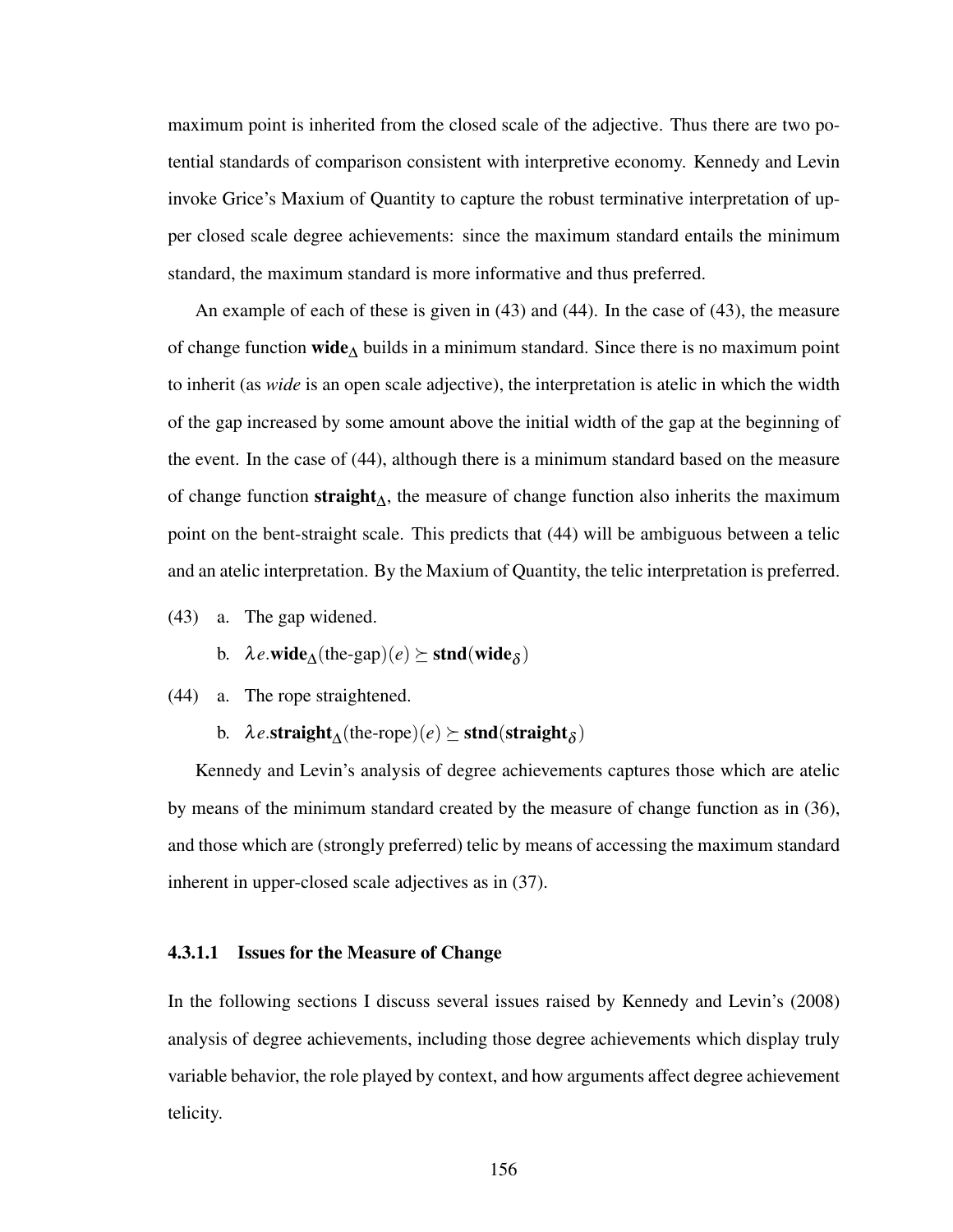Capturing Variable Behavior The above analysis does well with atelic and (strongly preferred) telic degree achievements. Things are less clear with degree achievements which show variable telicity, repeated in (45). According to Kennedy and Levin, the telic interpretation of (45a) is derived from a conventionalized meaning "has a stabilized temperature" or "at room temperature" of *cool*, which allows cool<sup>∆</sup> to inherit a maximum point. The atelic interpretation of (45b) then derives from the norm-based meaning of *cool* which has no maximum point. As such, variable telicity of degree achievements is fundamentally a phenomenon of lexical ambiguity for Kennedy and Levin – two adjectives *cool*, each with a different standard of comparison, and thus a different scale structure, are needed.

(45) a. The soup cooled in 10 minutes.

b. The soup cooled for 10 minutes.

There are however, several precedents for telic predicates receiving atelic interpretations to which I now turn.

The first issue to be addressed is the role of a telos, or event(uality) end point, in the interpretation of telicity. Do telic predicates in fact require a telos to have a telic interpretation? Schein (2002) argues in the negative. He observes that there are telic predicates which do not require a telos like (46). He notes that (46) can be true at the point at which the is a visible haze seen everywhere, say at time  $t_1$  after one began filling the room with smoke at  $t_0$ , but one can also continue to fill the room with smoke until time  $t_2$ , making the haze more dense, perhaps. So even though there is an event from  $t_0$  to  $t_1$  that made (46) true, there is a larger event from  $t_0$  to  $t_2$  that also is true of (46). In this way, there is no sense in which the telic predicate has a telos. Instead, what seems to matter is that there is some subpart of the event which does not fall under the event description of the predicate, say, for instance any filling-the-room-with-smoke event that begins at  $t_0$  but ends before a visible haze is seen everywhere at *t*<sup>1</sup> .

(46) The room filled (up) with smoke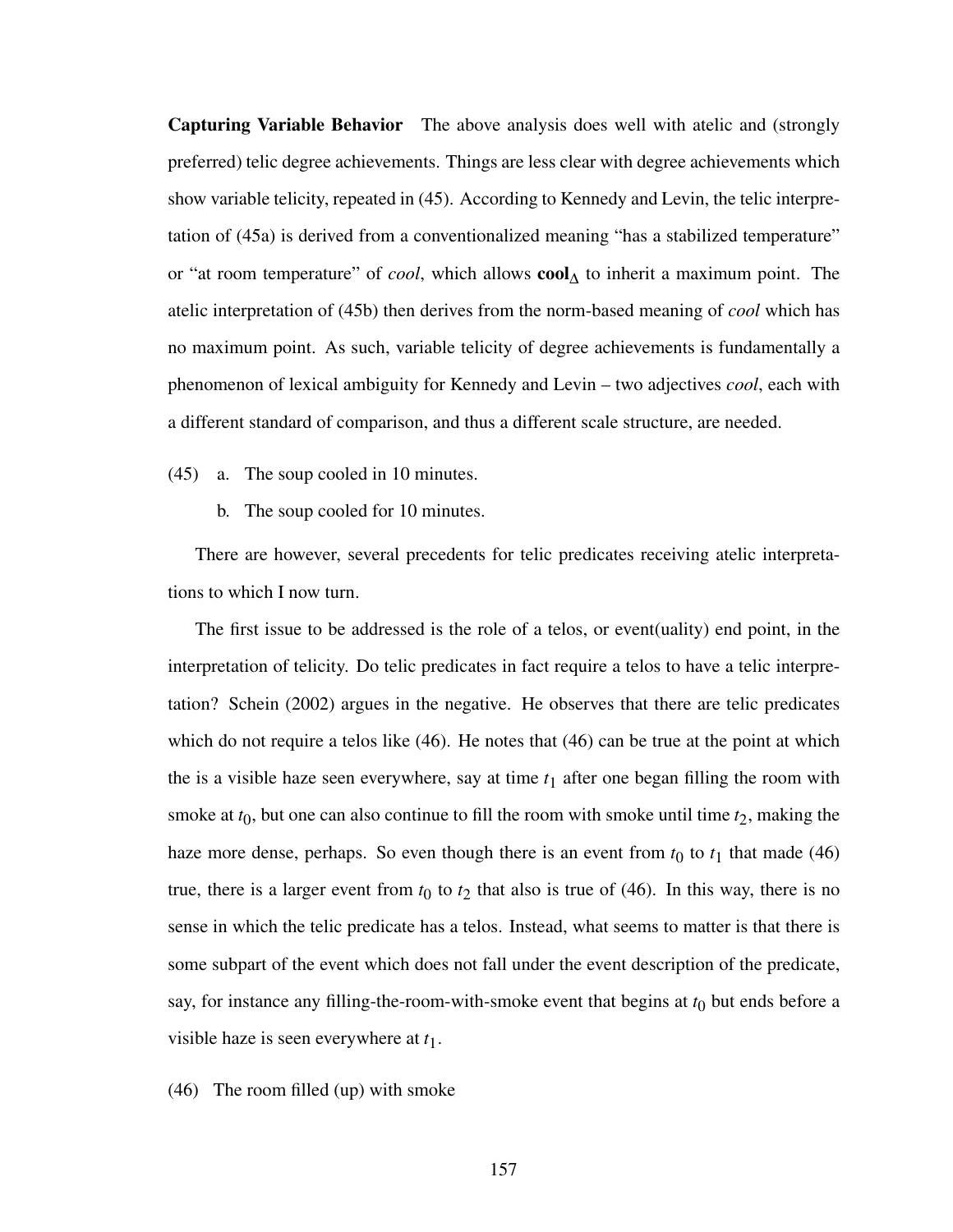Borer (2005b) also notes difficulty with the telos of telic predicates in examples like (47). She points out that a salient interpretation of this sentence is one in which the boat has gone under the bridge and emerged on the other side. Here again, there are events which are bigger than the smallest event under which  $(47)$  is true; however, subevents smaller than this smallest true event are subparts of the event which do not fall under the event description of the predicate. In Borer's words, "for examples such as *eat more than three apples*, or *fill the room with smoke*, a degree of change is measurable, although it need not coincide with the terminal point of the entire event" (150). Degree achievements, then, may also be no different from other telic predicates which receive a telic interpretation although no necessary telos, or endpoint, is reached.

(47) The boat floated under the bridge in an hour.

Perhaps variable telicity degree achievements are like these telic predicates in that they do not have a classic telos. Some evidence that this might be the case is given in (48) where a telic interpretation can be reached, and yet the event can continue uninterrupted.

(48) The soup cooled in 10 minutes, and continued to cool 30 more minutes after that.

A second, related issue, are telic predicates which can receive atelic interpretations more generally. Examples inspired by my initial misreading of a pair of examples in Kratzer (2004) demonstrate the ability for many telic predicates to receive atelic interpretations. Although (49) is arguably a telic predicate (felicitously combining with *in two hours* in (49b)), example (49a) is not uninterpretable. A possible interpretation of this sentence is one in which the mitten-knitting event is partially complete, leaving us with an incomplete mitten. It appears that *for an hour* can peer into a predicate's event structure and single out those parts which are homogeneous, particularly for accomplishment predicates.

- (49) a. Mary knitted a mitten for an hour.
	- b. Mary knitted a mitten in two hours.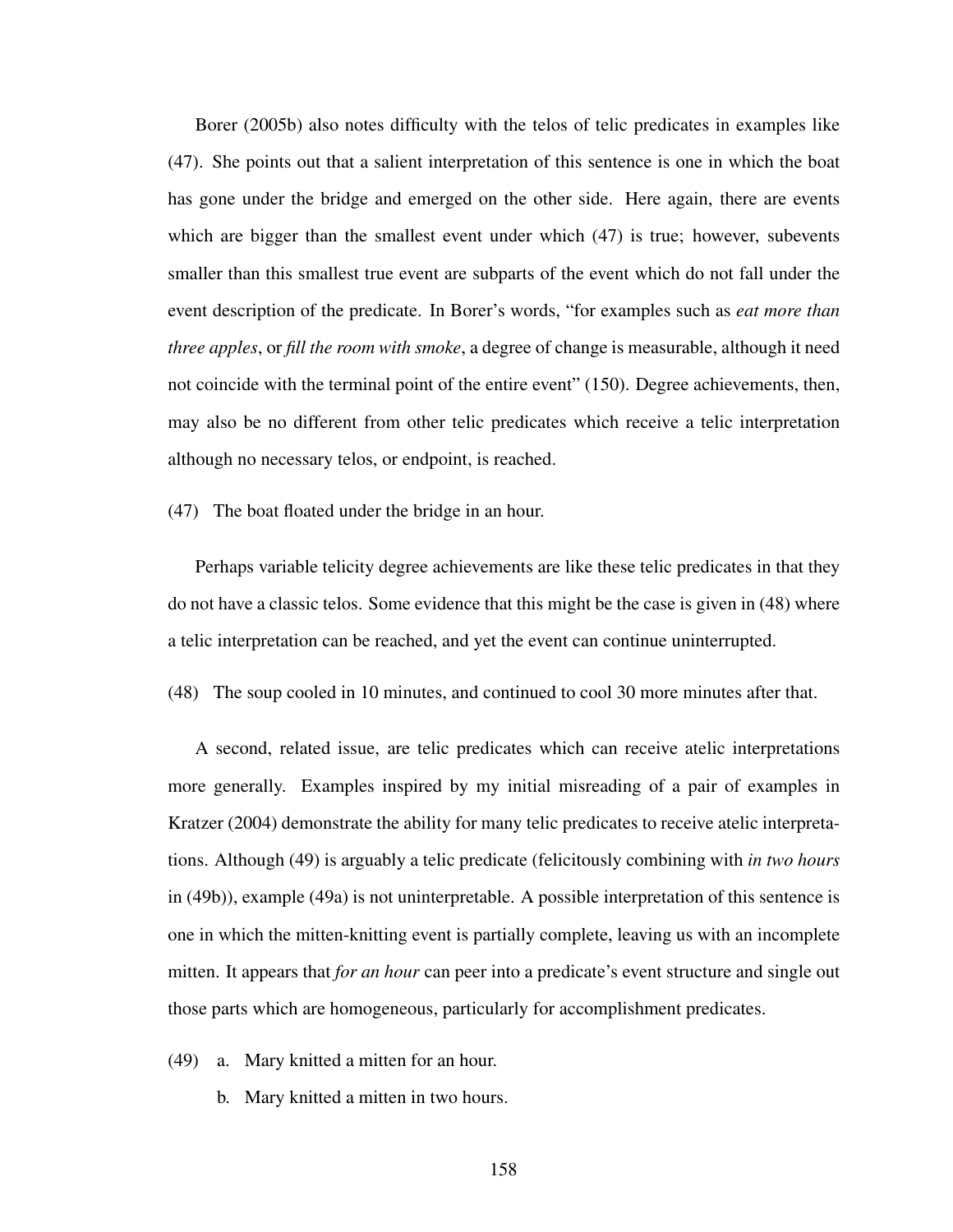Perhaps variable telicity degree achievements is a case of incomplete events. The soup is taken to have undergone some amount of cooling, and still continues to cool outside of the time specified, as in (50a). Indeed, a salient reading of (45a) is one in which the soup itself is still warm enough to eat, as in (50b).

(50) a. The soup cooled (for 10 minutes), and continued to cool (for another 30 minutes).

b. The soup cooled (for 10 minutes), but it was still warm enough to eat.

In this way, we might address the ambiguity approach of Kennedy and Levin's (2008) norm-based standard and conventionalized maximum of the underlying adjective as a question of when we can actually access the subparts of a bigger event.

The Role of Context Kennedy and Levin (2002) initially observed that closed scale adjectives do not always have telic interpretation, using examples like those in (51). In discussing these Kennedy and Levin say that context and world knowledge can play a role in determining the telicity of a degree achievement. This position is refined in Kennedy and Levin (2008) by appealing to the (derived) minimal element of derived measure of functions and interpretative economy, suggest that all degree achievements have atelic uses when interpretative economy selects the minimal element as the standard and the pragmatic strengthening of the maximum element is overcome.

- (51) a. I straightened the rope, but not completely.
	- b. The tailor lengthened my pants, but not completely.

What is most striking about the role of context, however, is its inability to push around grammatically determined telicity. When telicity is licensed by an overt proportional modifier or measure phrase, context cannot cancel the telicity of the predicate (Borer, 2005b).

(52) a. #They straightened the rope completely, but the rope isn't completely straight.

b. #They widened the road 5 meters, but the road didn't increase in width by 5 meters.

Kennedy and Levin (2008) addresses this short coming of their previous research by positing a verbal measure head  $\mu_{\nu}$ , given in (53), which combines the adjective with the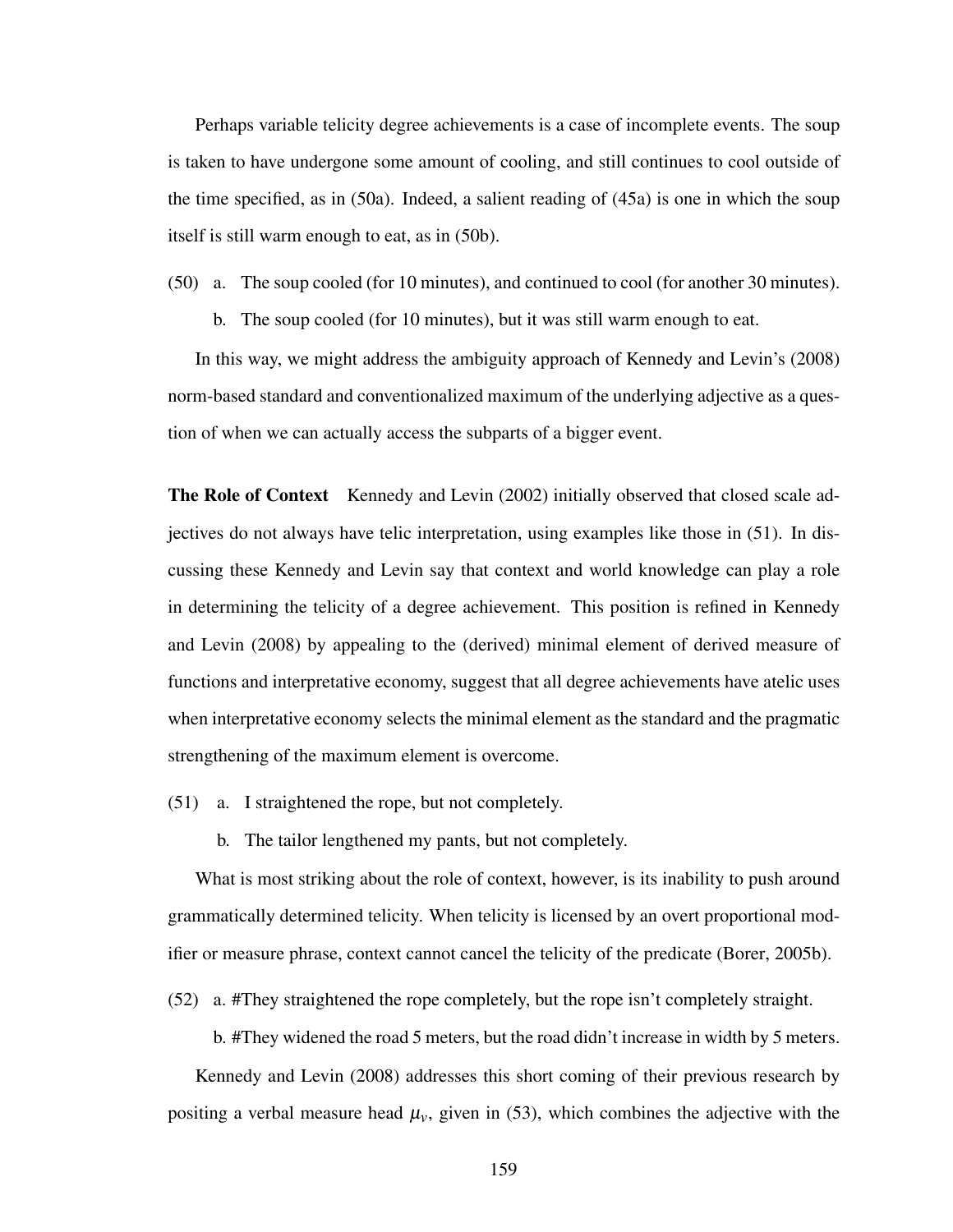measure phrase to derive a property of events and individuals. This  $\mu<sub>v</sub>$  morpheme does not make use of the standard of comparison, and thus does not fall under the purview of interpretative economy.

$$
(53) \quad [\![\mu_v]\!] = \lambda g \in D_{m_\Delta} \lambda \, d\lambda x \lambda e[g(x)(e) \preceq d]
$$

(54) a. straighten the rope several feet.

- b. lengthen my pants 2 inches.
- c. widen the road 5 meters.
- (55) a.  $\lambda e$  [**straight**(rope)(*e*)  $\leq$  several-feet]
	- b.  $\lambda e$  [lengthen(pants)(*e*)  $\leq$  2-inches]
	- c.  $\lambda e$  [wide(road)(*e*)  $\leq$  5-meters]

What this suggests is that the role played by the adjectives themselves is diminished somewhat. Even open scale adjectives can combine with measure phrases to create telic predicates. Indeed, anytime a  $pos_{\text{upper-closed}}$  or  $\mu$  morpheme is require in the derivation, a telic predicate results. Keeping in mine the discussion about variable behavior above, Kennedy and Levin's system seems to rely too heavily on the adjectival core of degree achievements when it may be these other morphemes which play the key roles in determining telicity.

**The Role of Arguments** I would like to return for a moment to the key role arguments played in determining the telicity of a predicate with respect to degree achievements. Interestingly, although upper-closed scale adjectives are claimed to license a telic interpretation, they can do so only in the presence of a quantized internal argument, as is shown in the following examples. This is observed in variable behavior degree achievements, as in (56) and also in strongly telic degree achievements repeated and extended in (57) and (58).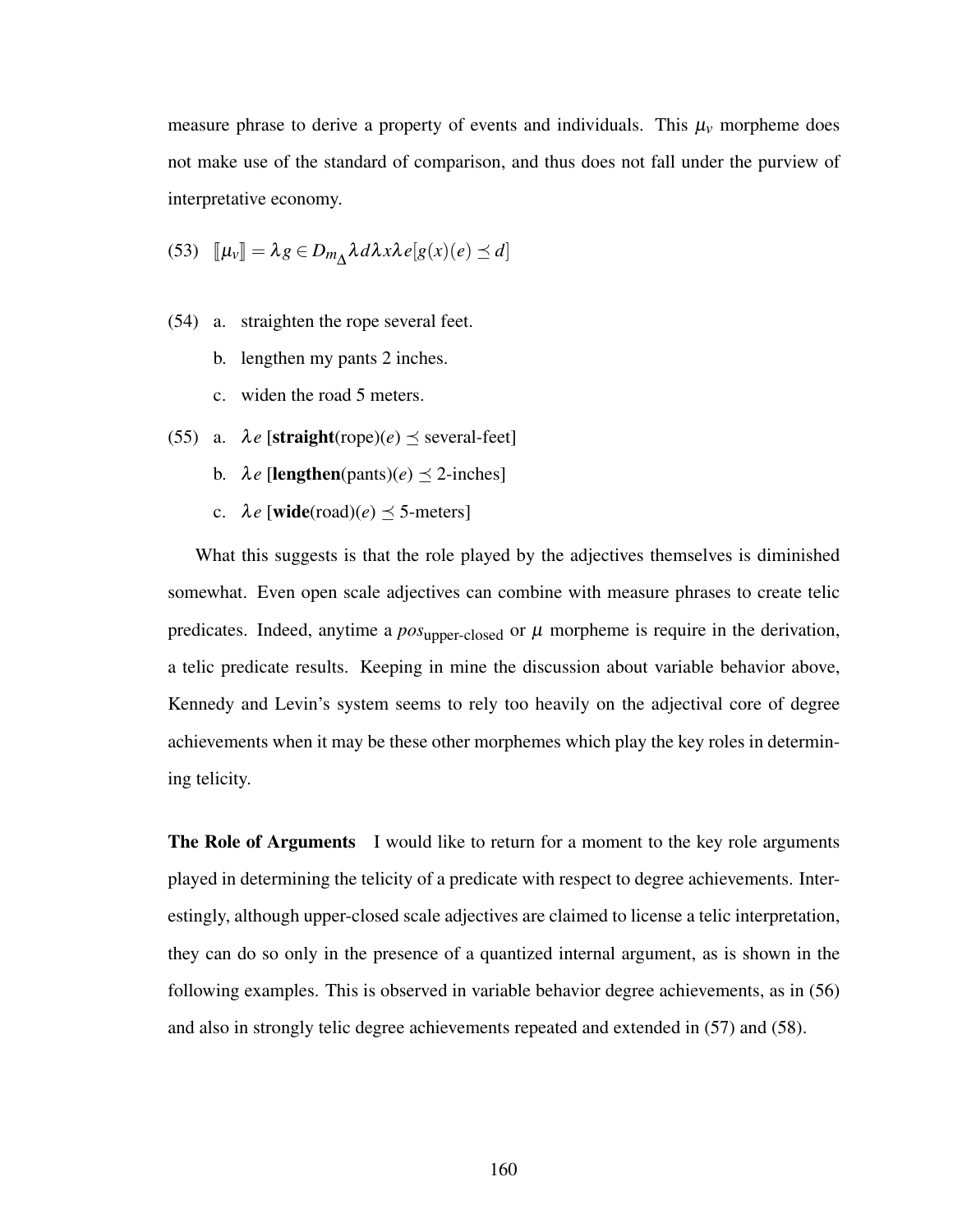- (56) a. The soup cooled in 10 minutes.
	- b. #Soup cooled in 10 minutes.
	- c. John cooled the soup in 10 minutes.
	- d. #John cooled soup in 10 minutes.
- (57) a. The shirt dried in 10 minutes.
	- b. #Shirts dried in 10 minutes.
	- c. The sun dried the shirt in 10 minutes.
	- d. #The sun dried shirts in 10 minutes.
- (58) a. The sink emptied in 10 minutes.
	- b. #Sinks emptied in 10 minutes.
	- c. Mary emptied the sink in 10 minutes.
	- d. #Mary emptied sinks in 10 minutes.

It is a bit surprising that even the strongly telic degree achievement require the presence of a quantized internal argument to create a telic predicate and that in the presence of a homogeneous internal argument they fail to create telic predicates given that there are achievement verbs which license telic interpretations even in the presence of a homogeneous internal argument (Mittwoch, 1991; Borer, 2005b, and see Section 2.3.1.2). This provides evidence that the underlying scale structure of the adjective is not sufficient for a telic interpretation and argues that the behavior of degree achievements is more like that of non-achievement eventive verbs than achievement verbs.

Also relevant to the discussion is whether the underlying scale structure of the adjective is necessary. Indeed, strongly atelic degree achievements do not necessarily provide a case for activity verbs, i.e. verbs which fail to give rise to telic interpretations even with quantized internal arguments (see Section 2.3.1.1). Kennedy and Levin (2002) point out several examples of typical strongly atelic degree achievements which can receive telic interpretations given certain arguments.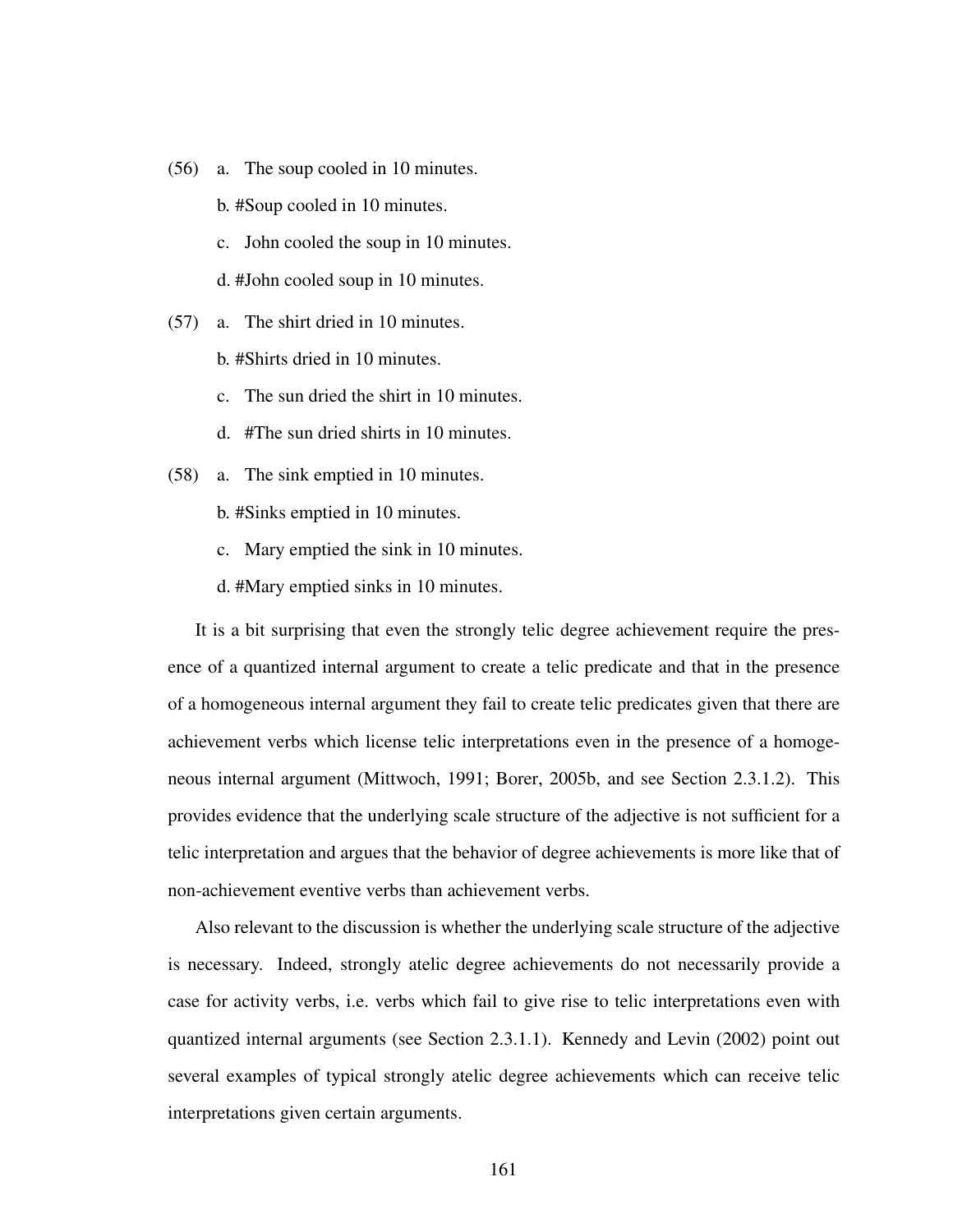| (59) | a. Kim is lowering the heat.                                                               | $\rightarrow$ Kim has lowered the heat.    |
|------|--------------------------------------------------------------------------------------------|--------------------------------------------|
|      | b. The temperature is falling.                                                             | $\rightarrow$ The temperature has fallen.  |
|      | c. The traffic is lengthening my commute. $\rightarrow$ The traffic has lengthened my com- |                                            |
|      |                                                                                            | mute.                                      |
| (60) | a. Kim is lowering the blind.                                                              | $\rightarrow$ Kim has lowered the blind.   |
|      | b. The curtain is falling.                                                                 | $\rightarrow$ The curtain has fallen.      |
|      | c. The tailor is lengthening my pants.                                                     | $\rightarrow$ The tailor has lengthened my |
|      |                                                                                            | pants.                                     |

### 4.3.1.2 Interim Conclusion

In their analysis of degree achievements, Kennedy and Levin (2008) propose that the telicity of degree achievements is tightly related to the scale structure of their underlying adjective. Having no maximum degree and thus no maximum standard of comparison, open scale and lower closed scale degree achievements are atelic. Upper closed scales, however, have a maximum degree and thus a maximum standard of comparison. This allows them to be telic under certain conditions.

#### 4.3.2 The Quantization of Scales

Setting aside certain clarifications considered in the previous section, broadly speaking the telicity of degree achievements is sensitive to scale structure underlying the meaning of the adjective. But why is this the case? I address this question in this section, beginning with Kennedy and Levin's (2008) proposal that the connection between telicity and scale structure is related to *natural transitions*:

The difference between adjectives that use closed measurement scales and those that use open ones is that the former come with 'natural transitions':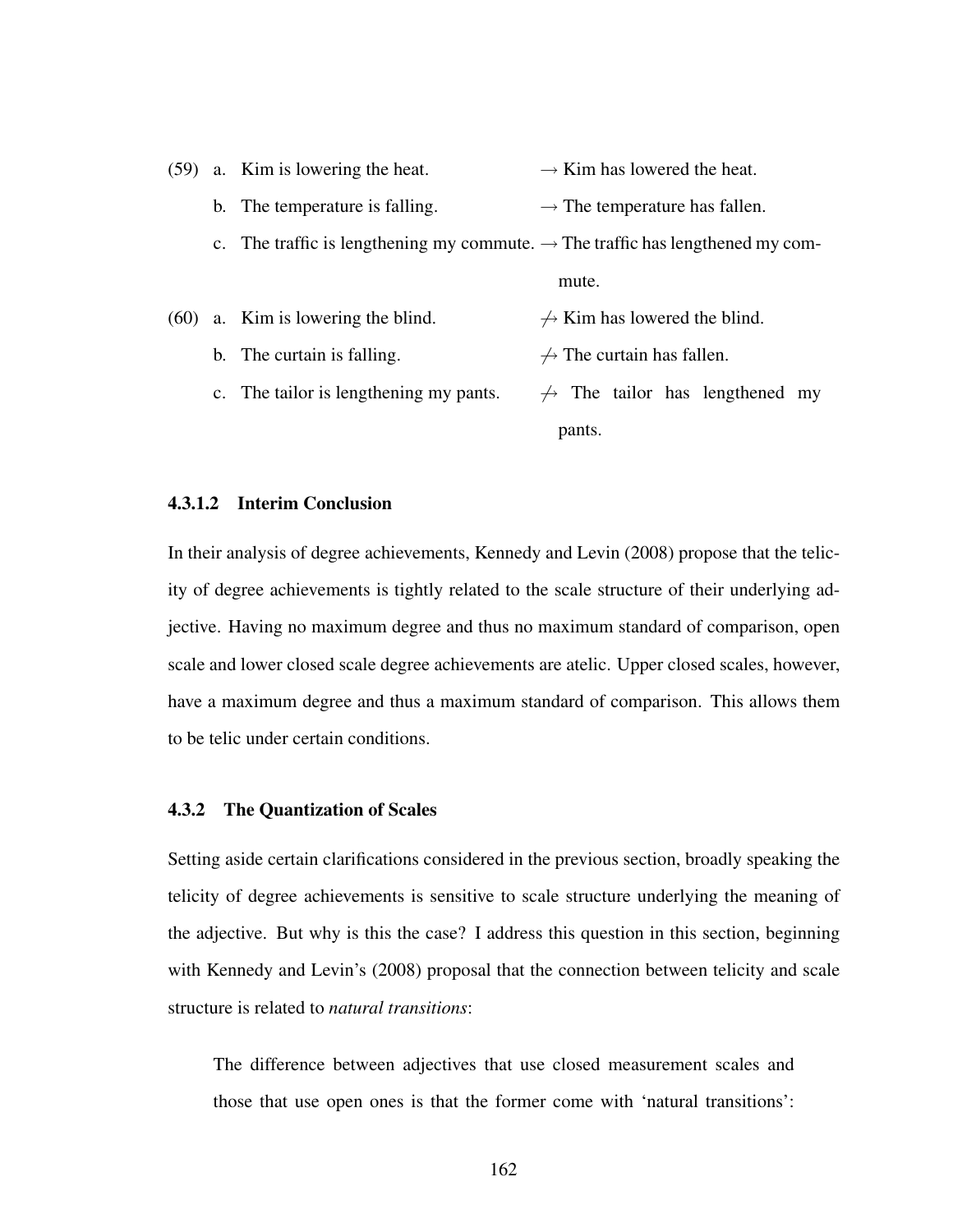the transition from a zero to a non-zero degree on the scale (from not having any degree of the measured property to having some of it) in the case of an adjective with a lower closed scale, or the transition from a non-maximal to a maximal degree (from having an arbitrary degree of the measured property to having a maximal degree of it) in the case of an adjective with an upper closed scale. (Kennedy and Levin, 2008, 169)

There is a natural intuition that natural transitions are linked to the licensing of telic interpretation. But what is meant here by natural transition? While the intuition that a maximum or minimum point on a scale may act as a salient point of transition, and to "stand out" on a property of a closed-scale adjective is to have that property to the maximum/minimum degree as proposed in Kennedy (2007), we would like to better understand why this is the case. One way we might conceive of a natural transition is in terms of quantifiable divisions as discussed in Borer (2005a,b); indeed, Hay et al. (1999) and Kennedy and Levin (2002) originally proposed that natural transitions were quantized degrees of change. The denotation in (61) is a (slightly modified) example taken from Kennedy and Levin (2002) with the conditions relating quantization to telicity in (62).

- (61)  $\Box$  [lengthen the icicle $\Box$  =  $\lambda e \exists d \Box$  [ the length of the icicle at the end of  $e =$  the length of the icicle at the beginning of  $e + d$  ]
- (62) a. If *d* is quantized, *lengthen the icicle* is true only of events whose endpoints correspond to that point in time at which the length of the icicle has increased by *d*.
	- b. If *d* is not quantized, *lengthen the icicle* is true of any event of icicle-lengthening.

The degree *d* in (61) is comparable to the relationship between the degree of the affected object at the end of the event and the standard of comparison in Kennedy and Levin's (2008) measure of change analysis. Kennedy and Levin (2002) argue that a quantized degree *d* can be inferred from the structure of closed scales – it is the degree required to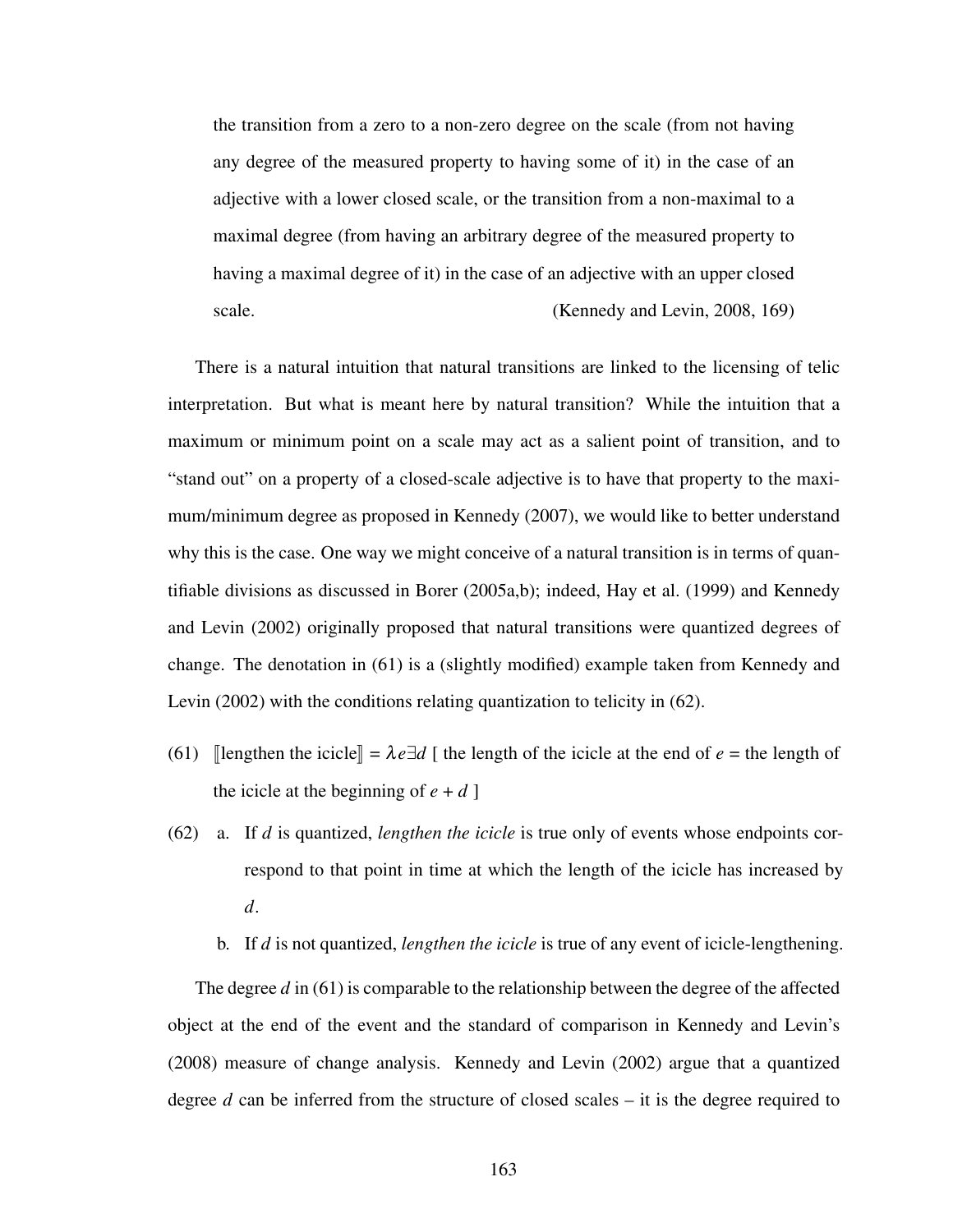reach the maximum point on the scale. This inference is updated in a measure of change analysis where the maximum point is set as the standard of comparison for upper-closed scales. Thus, those cases where Kennedy and Levin (2002) say that *d* is quantized are the same cases where Kennedy and Levin's (2008) measure of change function has a maximum standard of comparison, which is a natural transition. This underlying relationship between scale structure, natural transitions, and quantization leads to the following extension of Kennedy and Levin's theory which I state in (63).

(63) Kennedy-Levin Extension

Scale structure is a case of quantization.

As a reminder, I have adopted definitions from Borer (2005a,b) for quantization for the purposes of this dissertation, repeated in (64). In Section 3.2.2.2, I observed that quantization distinguishes between homogeneous (mass noun and bare plural) and quantized nominals. Quantization is also thought to distinguish between atelic and telic predicates and, I have argued, individual-level and stage-level states. These are presented in Table 4.2.

## (64) a. *Quantity*: P is *quantity* iff P is not *homogeneous*.

- b. *Homogeneous*: P is *homogeneous* iff P is *cumulative* and *divisive*.
	- i. P is *cumulative* iff  $\forall x, y$ [ $P(x) \& P(y) \rightarrow P(x \cup y)$ ] P is *cumulative* iff for all x and y with property P, the union of x and y also has property P.
	- ii. P is *divisive* iff ∀*x*[*P*(*x*) → ∃*y*[*P*(*y*) & *y* < *x*] & ∀*x*, *y*[*P*(*x*) & *P*(*y*) & *y* <  $x \rightarrow P(x-y)$ ]]

P is *divisive* iff for all x with property P there is a proper part y of x which also has property P, and for all x and y with property P if y is a proper part of x then the subtraction of y from x also has property P.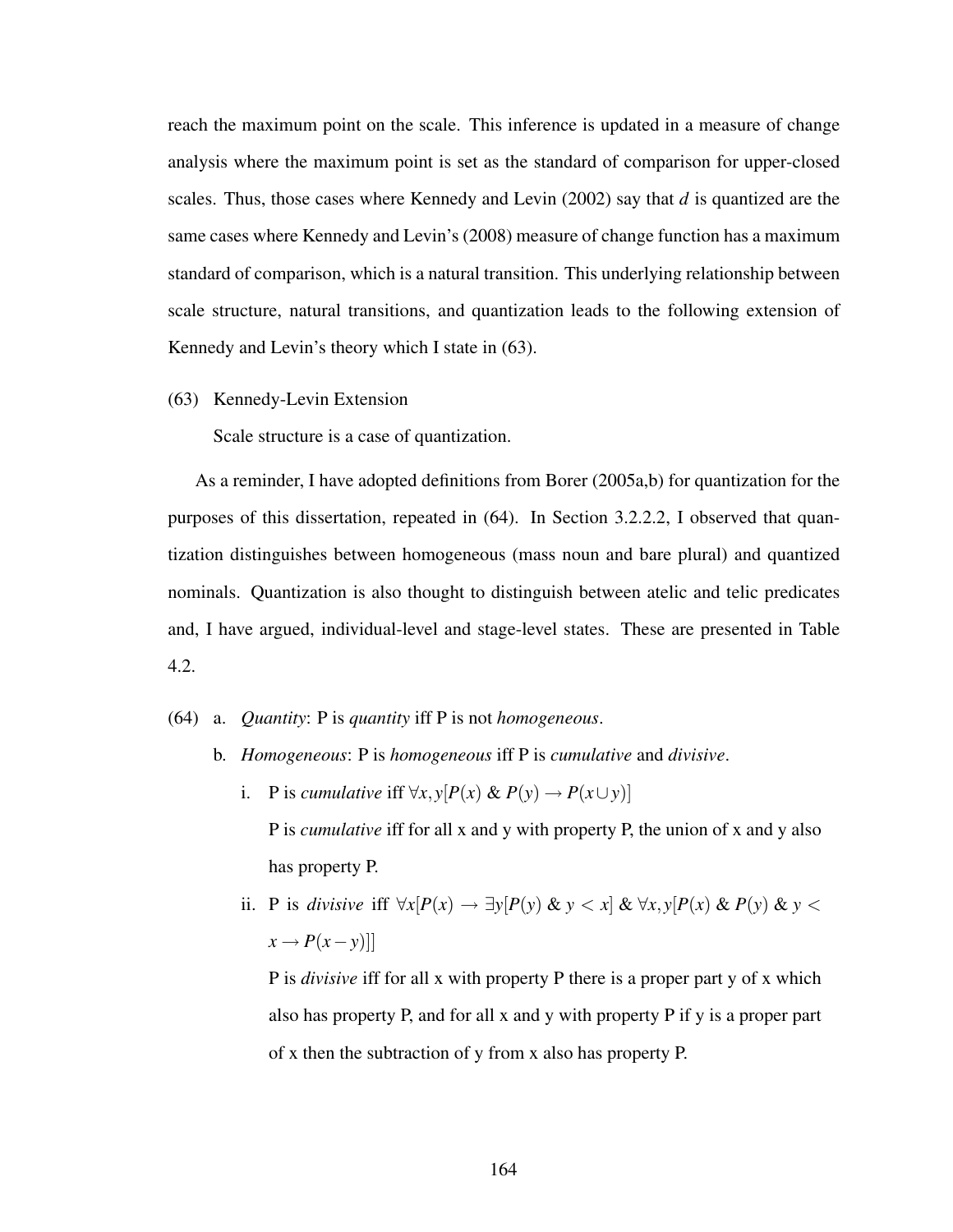|                 | Homogeneous             | Quantized   |
|-----------------|-------------------------|-------------|
| <b>Nominals</b> | mass nouns/bare plurals | others      |
| Events          | atelic                  | telic       |
| <b>States</b>   | individual-level        | stage-level |

Table 4.2: Examples of Quantization Structures

Here, I explore the hypothesis set forth in the Kennedy-Levin Extension; namely, that open scales which lack natural transitions are homogeneous and closed scales which have natural transitions are quantized.

### 4.3.2.1 The Part Structure of Scales

An initial barrier for the application of the definitions of quantization to scale structures is that it is not particularly obvious how part-structure applies to scale structure. Unlike individuals, which are considered separable entities, scales do not provide an intuitive way of summing together. *Apples* plus *apples* intuitively gives *apples*, but what about *tall* plus *tall*? How are we to understand notions like part of a degree or subtraction of degrees? In (65), I present the definition for a degree given in Kennedy (2001).<sup>11</sup>

(65) A degree *d* is a convex nonempty subset of a scale *S* such that

∀*p*<sup>1</sup> , *p*<sup>2</sup> ∈ *d*,∀*p*<sup>3</sup> ∈ *S*, *p*<sup>1</sup> ≺ *p*<sup>3</sup> ≺ *p*<sup>2</sup> → *p*<sup>3</sup> ∈ *d*

Given that degrees are sets, I make use of natural set-theoretic operations to define what a part of a degree is in  $(66a)$ <sup>12</sup>. These set-theoretic operations also lend themselves to natural definitions for the operations needed to define the part structure of scales. Subtraction

(i) Remainder Principle ∀*x*, *y* ∈ *UP*[*x* <*P y* → ∃!*r*[¬[*r* ⊗*x*] & *x*⊗*r* = *y*]]

 $12$ Note the difference between being a part of a degree and a proper part of a degree. A degree is a part of itself, but not a proper part of itself.

 $11$ Another attempt to unify degree-based and mereological theories is Gawron (2007) which focused on the remainder principle in part-structure found in Krifka (1998) to link degrees to partstructures. Essentially, *r* is the difference between *x* and *y*.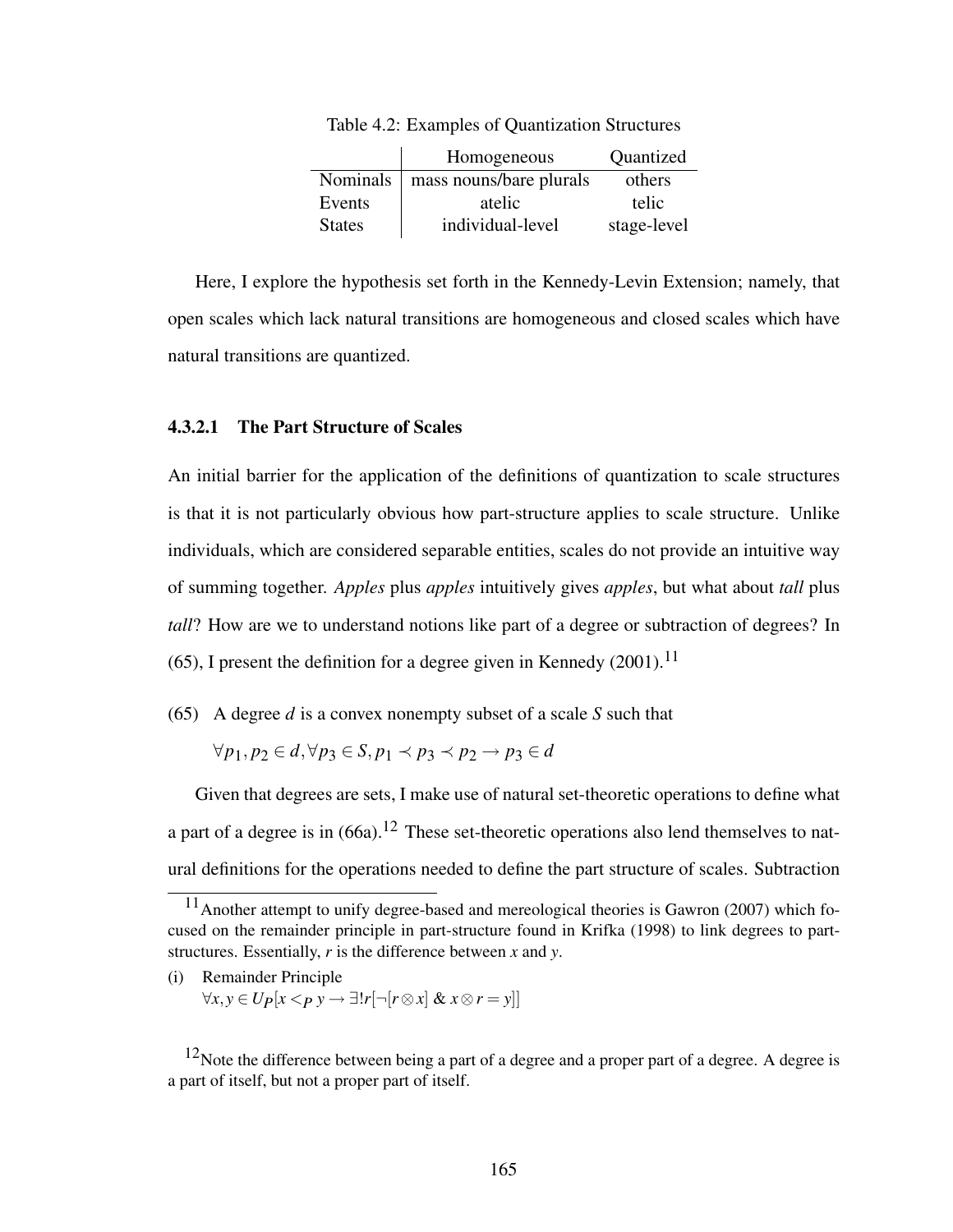of degrees is defined using set complement in (66c) which stays faithful to the application of subtraction as discussed in Borer (2005a,b) for the quantization of nominals and events.

- (66) For all degrees  $d_1$ ,  $d_2$  of a scale *S*,
	- a. Part of Degree:  $d_2 \leq d_1 = \det d_1 \cup d_2 = d_1$
	- b. Proper Part of Degree:  $d_2 < d_1 = \text{def } d_1 \neq d_2 \& d_1 \cup d_2 = d_1$
	- c. Subtraction of Degrees:  $d_1 d_2 = \det d_1/d_2$

Given the above assumptions concerning the parts of degrees, we can now ask whether quantization makes a distinction between open and closed scales. To the degree that these approaches capture the phenomenon, we will have formal notion of natural transition.

Open Scales Consider first the case of the open scale of height and the adjective *tall*. As a measure function, *tall* takes an individual and returns the degree of height of that individual. For the scale structure of *tall* to be cumulative, any two degrees of tallness must union to be a degree of tallness. For the scale structure of *tall* to be divisive, any degree of tallness must have a proper part which also is a degree of tallness and the subtraction of any two degrees of tallness in which one is a proper part of the other must yield a degree which also falls under tallness.

*Cumulative*: Assume we have two individuals, Anthony *a* and Cleopatra *c*, such that the examples in (67) are judged true.

- (67) a. Anthony is tall.  $tall(a) > stnd(tall)$ 
	- b. Cleopatra is tall.  $tall(c) > stnd(tall)$

Then there is a degree  $d_a = \text{tall}(a)$  and a degree  $d_c = \text{tall}(c)$ , and  $d_a \succ \text{stnd}(\text{tall})$  and  $d_c \succ$  **stnd**(tall). Suppose that Anthony was taller than Cleopatra, such that  $d_a \succ d_c$ . The question is: do  $d_a \cup d_c$  yield a degree of tallness? Since  $d_a \cup d_c = d_a$ , and  $d_a$  is the degree of height of Anthony, and (67a) is true, then  $d_a$  is a degree of tallness, and open scales are cumulative.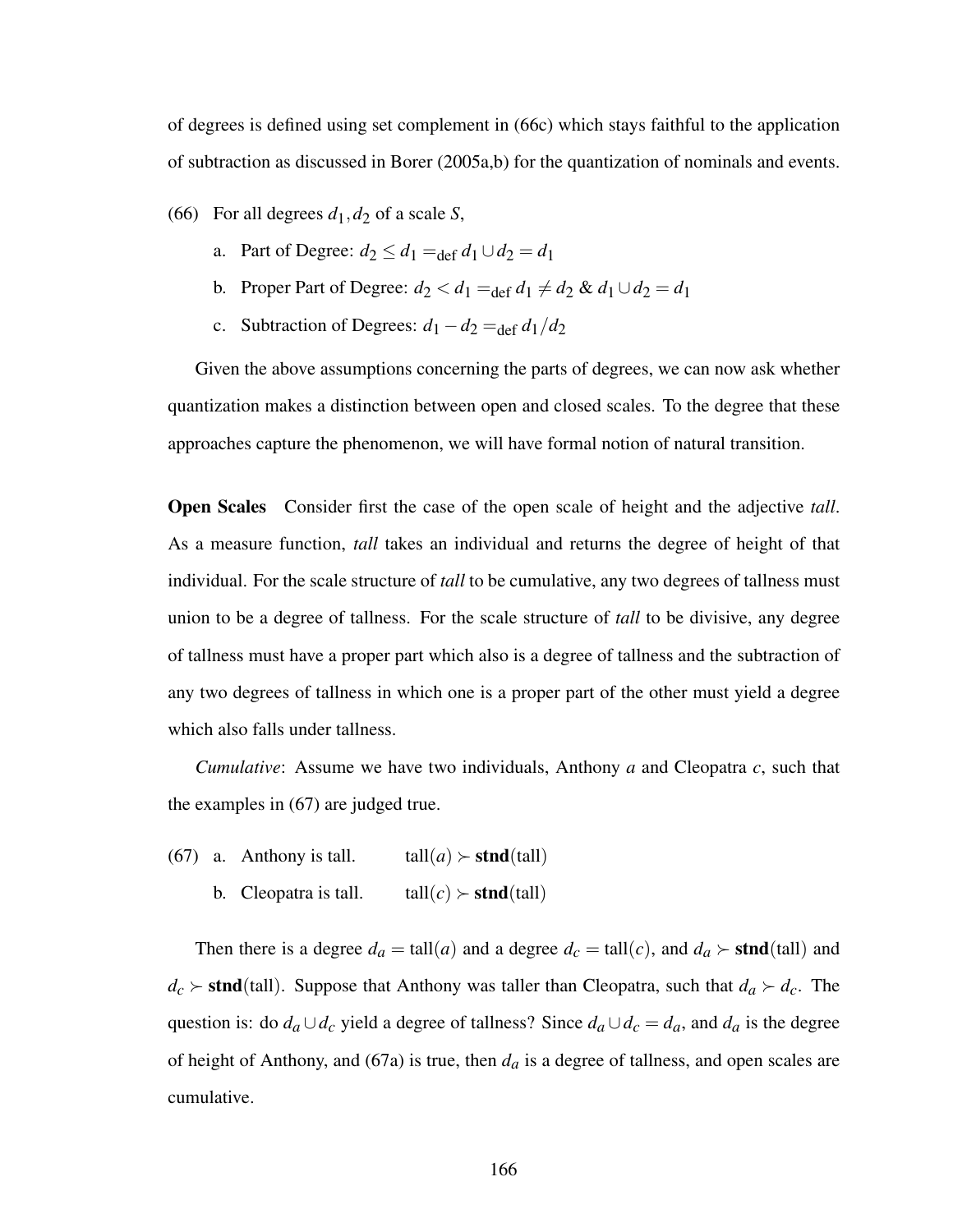*Divisive*: Assume again that (67a) is true; that is,  $d_a \succ \text{stnd}(\text{tall})$ . Assuming that the scale of height is dense, then there is a degree  $d_b \prec d_a$  such that  $d_b \prec d_a$  and  $d_b \succ \text{stnd}(\text{tall})$ , satisfying divisive's first conjunct. Now, as a (totally) open scale,  $S_{height} = (0, \infty)$ . As subsets of  $S_{height}$ ,  $d_a = (0, p_a)$ ,  $d_b = (0, p_b)$ , and  $p_b$  is less than  $p_a$ . Then  $d_b - d_a = [p_b, p_a)$ . Note of course that this interval contains values which are all heights that count as tall, satisfying divisive's second conjunct. Having satisfied both conjuncts, open scales are divisive.

Since open scales are both cumulative and divisive, they are homogeneous.

Closed Scales Now consider the case of the closed scale of extent and the adjective *full*. As a measure function, *full* takes an individual and returns the degree of extent of that individual. For the scale structure of *full* to be cumulative, any two degrees of fullness must union to be a degree of fullness. For the scale structure of *full* to be divisive, any degree of fullness must have a proper part which also is a degree of fullness and the subtraction of any two degrees of fullness in which one is a proper part of the other must yield a degree which also falls under fullness.

*Cumulative*: Assume we have two individuals, the bottle *b* and the cup *c*, such that the examples in (68) are judged true.

(68) a. The bottle is full.  $\text{full}(b) = \max(\text{full})$ b. The cup is full.  $\text{full}(c) = \max(\text{full})$ 

Then there is a degree  $d_b = \text{full}(b)$  and a degree  $d_c = \text{full}(c)$ , and  $d_b = \text{max}(\text{full})$ and  $d_c = \max(\text{full})$ . Note that since the scale of extent is (totally) closed,  $S_{\text{extent}} = [0,1]$ ,  $d_b = d_c = [0, 1]$ . Clearly then  $d_b \cup d_c = [0, 1]$ , which is the maximum degree, and closed scales are cumulative.

*Divisive*: Assume again that (68a) is true; that is,  $d_b = \max(\text{full})$ . Since  $d_b = [0,1]$ , i.e. the maximum degree of extent, then there cannot be a degree  $d_a$  such that  $d_a < d_b$  and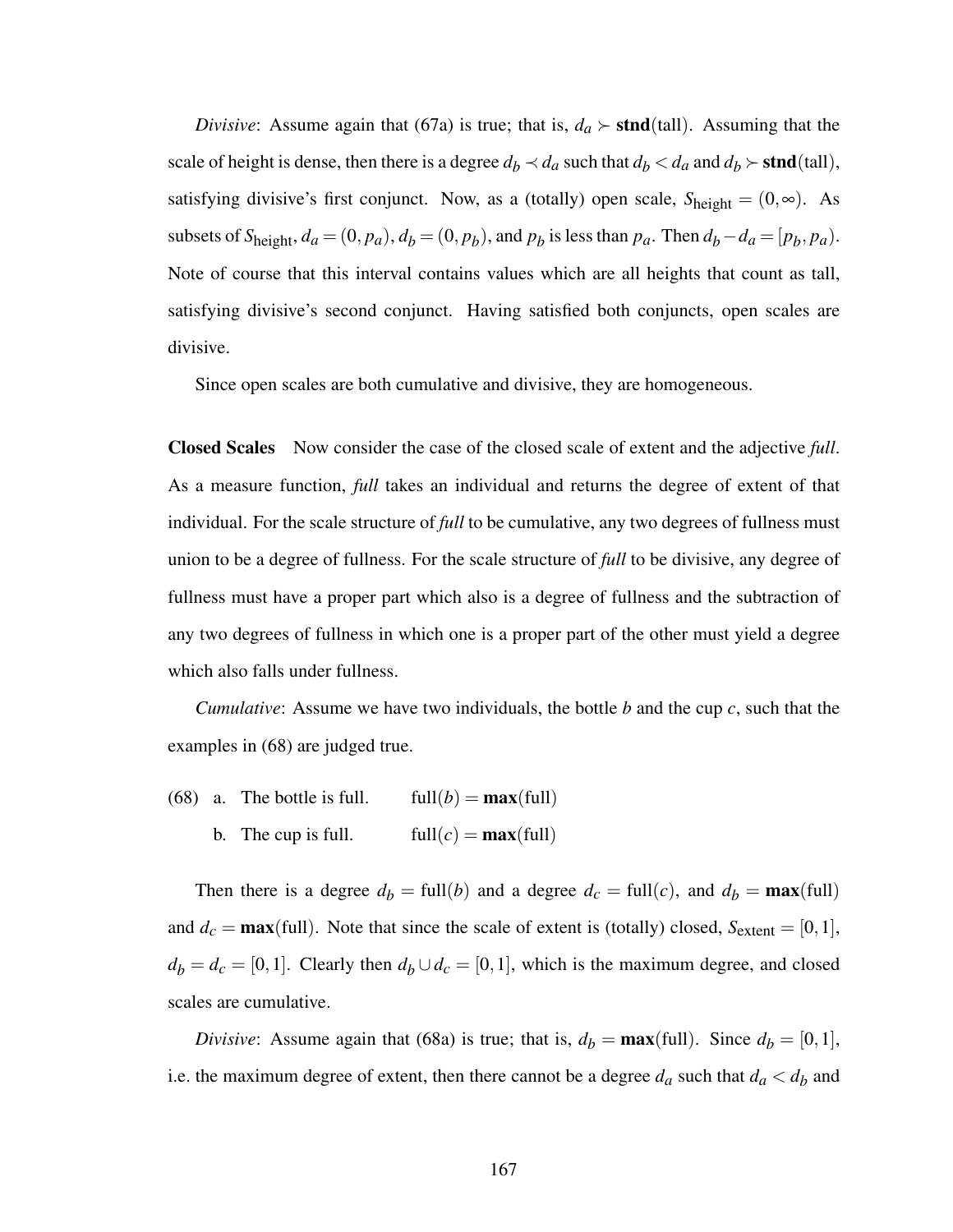$d_a = \max(\text{full})$ , as any proper part of  $d_b$  will fail to include the maximum point on the scale. As such, close scales fail to satisfying divisive's first conjunct and are not divisive.

Since closed scales are cumulative but not divisive, they are quantized.

Lower-, Upper-, or Totally Closed Scales Above, I did not distinguish between the three types of "closed" scales. The reason is that the classification of adjectives as opened or closed depends on the orientation of the adjective alongside the structure of the scale. When the adjective is oriented towards a closure then it behaves as closed; otherwise, it behaves as open. For instance, the scale of bentness has a lower-closure, and the adjective *straight* is oriented towards that closure and behaves as closed. The adjective *bent*; however, although it comes from a scale which has a lower closure, is not oriented towards that closure, and as such behaves as open. Similarly, the scale of purity has an upper-closure, and the adjective *pure* is oriented towards that closure and behaves as closed. The adjective *impure*; however, is not oriented towards that closure although it comes from a scale which has an upper closure, and thus behaves as open.

Interestingly then, *straight* and *pure* will fail divisive's first conjunct in the same way *full* does, and thus be quantized; they do not have a proper part that also falls under *straight*/*pure* in their positive forms. Conversely, *bent* and *impure* will be both cumulative and divisive, and thus be homogeneous.

#### 4.3.2.2 Summary

Having provided straightforward definitions to apply part structure to scales, the hypothesis laid out in the Kennedy-Levin Extension in (63) that scale structure is a special type of part-structure which is sensitive to quantization is confirmed. Open scale adjectives are homogeneous and closed scale adjectives are quantized.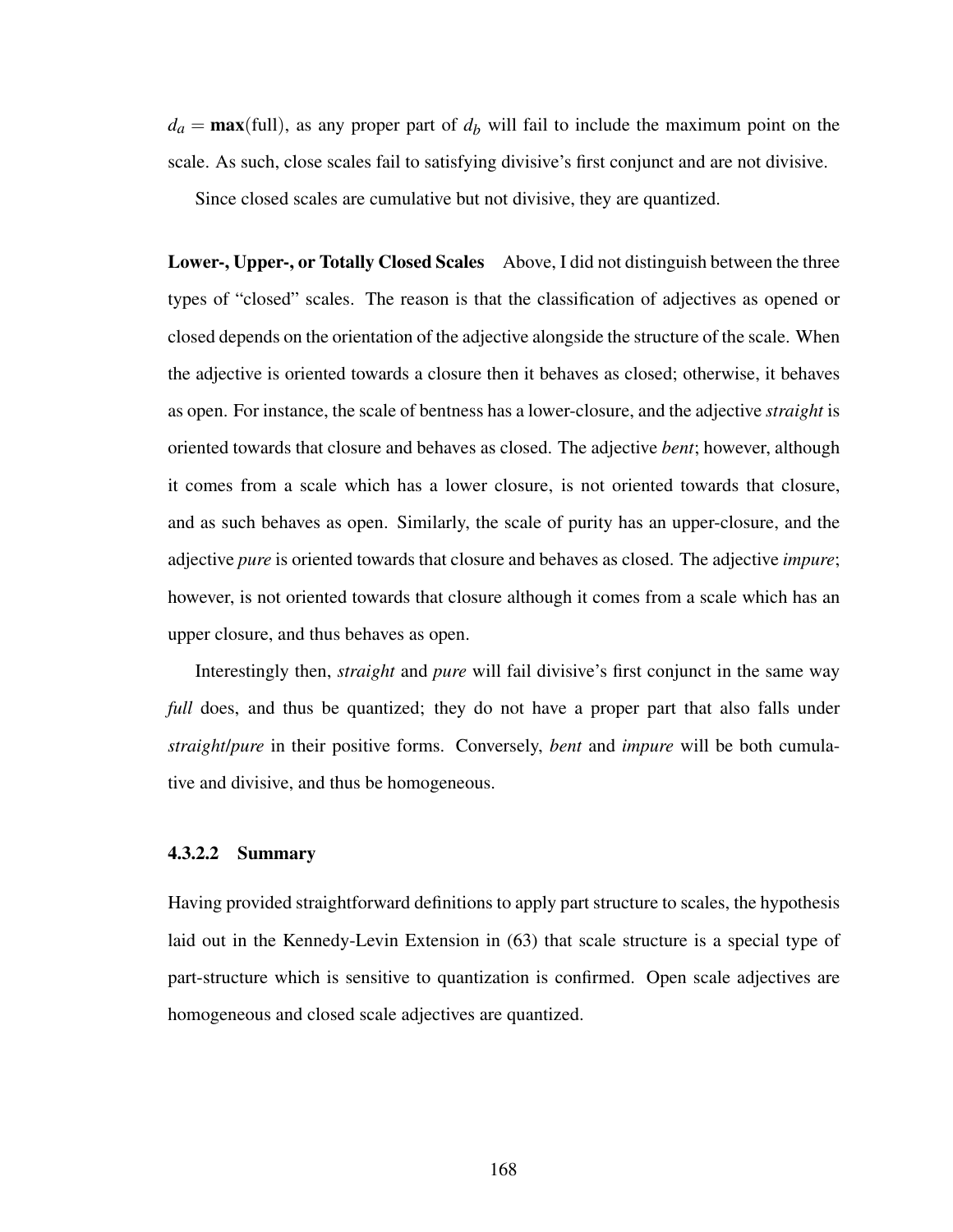### 4.3.3 Scale Structure in States

I return now to the original question of how scale structure can affect the availability of existential interpretation of the subject and other relevant stage-level/individual-level behaviors. As in the case of verbal stative predicates where the quantization of the internal argument affected the availability of existential interpretations, here I will argue that for adjectival predicates, the quantization of their scale structure is the relevant aspect deriving the availability of existential interpretation.

To be addressed presently is the mechanism by which the quantization of scale structure comes to impact the behavior of states. Consider, in brief, the relationship that Kennedy and McNally (1999) propose concerning the relationship between scale structure and telicity. They observed that deverbal adjectives whose underlying verbs have incremental themes allow proportional modifiers, as in (70), while those that do not have incremental themes do not, as in (69). Since the acceptability of proportional modifiers is diagnostic of the scale structure of the adjective, they propose that the event structure of the underlying verbs derives the scale structure of their derived adjectival form.

- (69) a.??a completely looked for/expected reaction b.??a fully driven/pushed car c.??a completely watched suspect
- (70) a. a completely loaded wagon
	- b. a fully written novel
	- c. a partially eaten meal

Kennedy and McNally argue that the relationship between having an incremental theme and deriving a closed scale adjective comes about because the incremental theme of the underlying verb place a constraint on the scale structure that the deverbal adjective can realize. What is special about verbs with incremental themes is that they can establish a homomorphic relationship between the event and some property of their internal arguments. They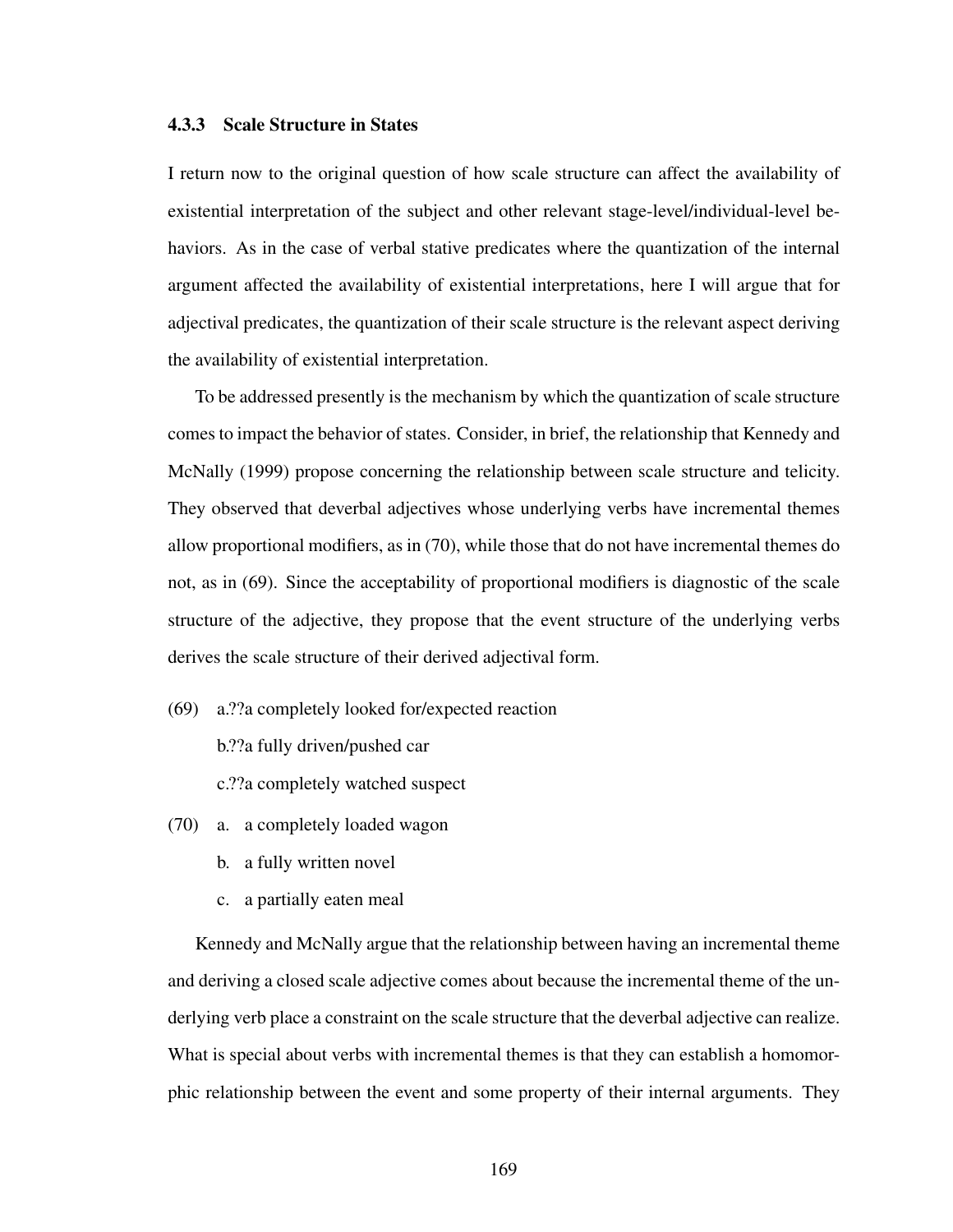argue this homomorphic relationship is what derives the deverbal adjective's scalar behavior.

. . . it is precisely this homomorphism [between events and their incremental theme arguments] that is responsible for the scalar properties of the derived adjectives, because it provides a template for building a closed scale, specifically a scale with a lower endpoint that corresponds to the minimal (sub)event involving (a minimal part of) the incremental theme or the relevant measurable property, and an upper endpoint that corresponds to the maximal event involving (all of) the incremental theme/property.

With respect to the specific example in (70a), they state the following:

Since we can define a beginning point and endpoint for this event (corresponding to when the truck is empty and full, respectively), we can identify a lower bound and upper bound for the scale of "loadedness" of the truck.

(Kennedy and McNally, 1999)

Therefore, building the scale structure of deverbal adjectives requires mapping from the underlying event structure of the verbs. Those verbs with incremental themes allow for the identification of closures to their constructed scales because the minimal and maximal (sub)events are construed as being the minimum and maximum degrees on the constructed scale.<sup>13</sup>

- (i) a. John wrote ??in a month.
	- b. John wrote papers ??in a month.
	- c. John wrote a paper in a month.

Given that these verbs require their internal argument to license telicity, how they delimit minimal/maximal (sub)events for their deverbal adjectives is not clear. Certainly, the head noun is not acting like an internal argument as the examples in (ii) are still acceptable with proportional modifiers even though the head nouns are all homogeneous.

<sup>&</sup>lt;sup>13</sup>Importantly, having an incremental theme is not a sufficient condition to license telic interpretation; the properties of the internal argument also matter.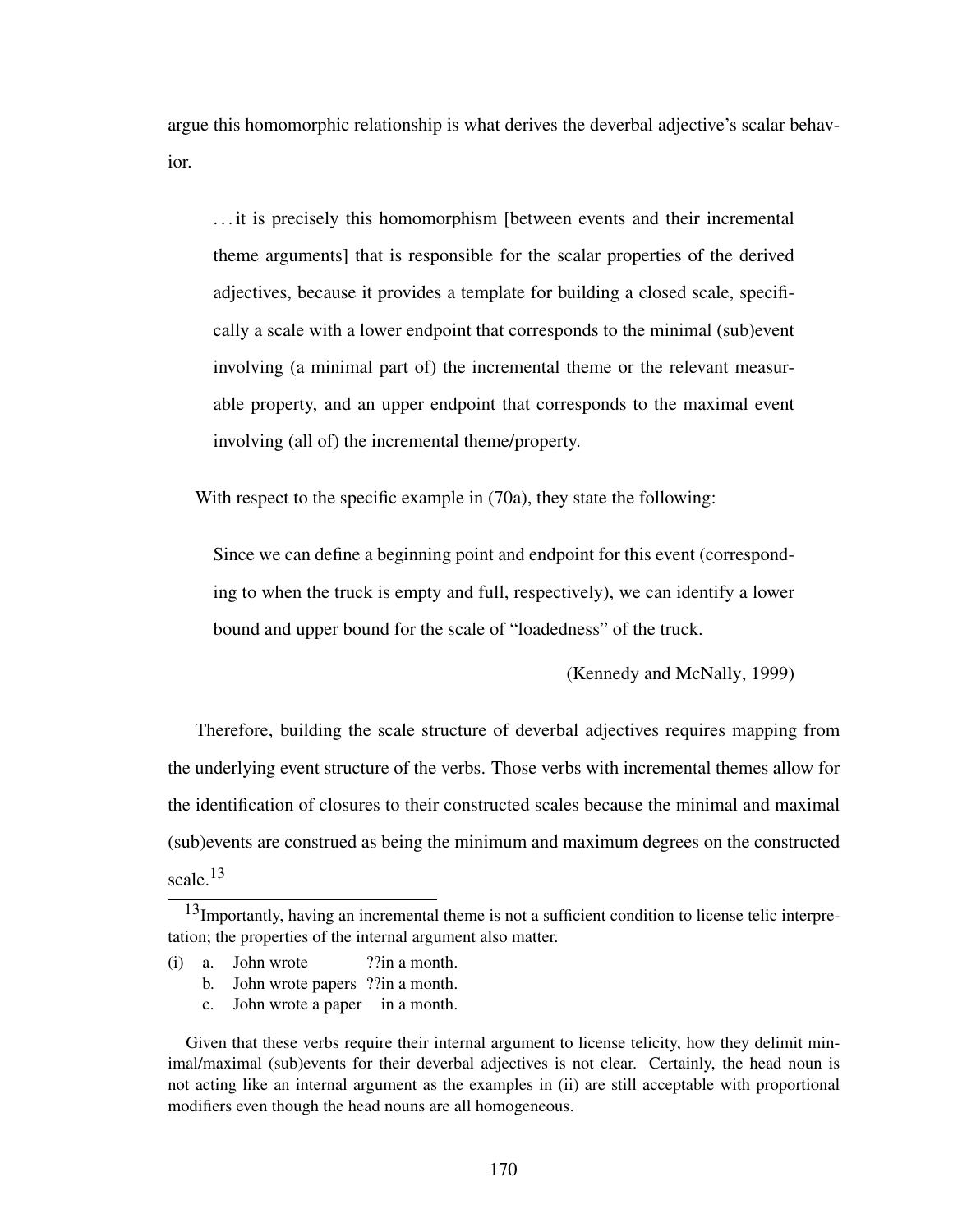Consider this analysis from the perspective of adjectival predicates whose scale structure is affecting the resulting structure of the state. Following Kennedy and McNally, if a mapping from scale structure to event structure is sensitive to the presence or absence of maximum or minimum degrees in a manner similar to the way a mapping from event structure to scale structure is sensitive to the incremental theme of the verb, then the properties of an eventuality resulting from a scale to event structure mapping may reflect the underlying quantization of the scale structure of the adjective, even in stative predicates.

### 4.3.3.1 Deriving Adjectival Predicates: Two Approaches

*posv* Mapping A direct method to map scale structure onto the event structure of the emerging predicate is to encode the homomorphism between scale structure and eventualities on the *posv* morpheme, which takes the measure function of the adjective and derives a property of eventualities (Kennedy and Levin, 2008). This approach is similar to the propose made in Chapter 3 for the denotation of accusative case, following Kratzer (2004), in that  $pos_v$  encodes a mapping to events. The mapping in (71) imparts the part structure of the scale to the part structure of the eventuality.<sup>14</sup>

 $\mathcal{L}(71)$   $\llbracket pos_v \rrbracket = \lambda g \in D_{m_{\Delta}} \lambda e \exists x [g(x)(e) \succeq \textbf{stnd}(g) \& \forall d'[d' \leq g(x)(e) \& d' \succeq \textbf{stnd}(g) \rightarrow 0]$  $\exists e'[e' < e \& g(x)(e') = d']$ 

The resulting derivation is as follows. *pos*<sup>*v*</sup> merges with adjectives, turning a measure function from individuals to degrees into a property of eventualities.

- (ii) a. fully written papers
	- b. completely loaded furniture
	- c. partially eaten applesauce

<sup>14</sup>Note that  $pos_v$  as defined here as type  $\langle \langle e, d \rangle, \langle s, t \rangle \rangle$  preforms the usual function of a *pos* morpheme, type  $\langle \langle e, d \rangle, \langle e, t \rangle$ . Since states are, in a certain sense, properties of (stages of) individuals, the distinction between type  $\langle s,t \rangle$  and type  $\langle e,t \rangle$  is quite blurred, and we could perhaps argue that the denotation of adjectives is actually of type  $\langle \alpha, d \rangle$  where  $\alpha$  ranges over both (stages of) individuals and states. Indeed, there has been some discussion about deriving degrees and states from one another, but this project would take us too far afield.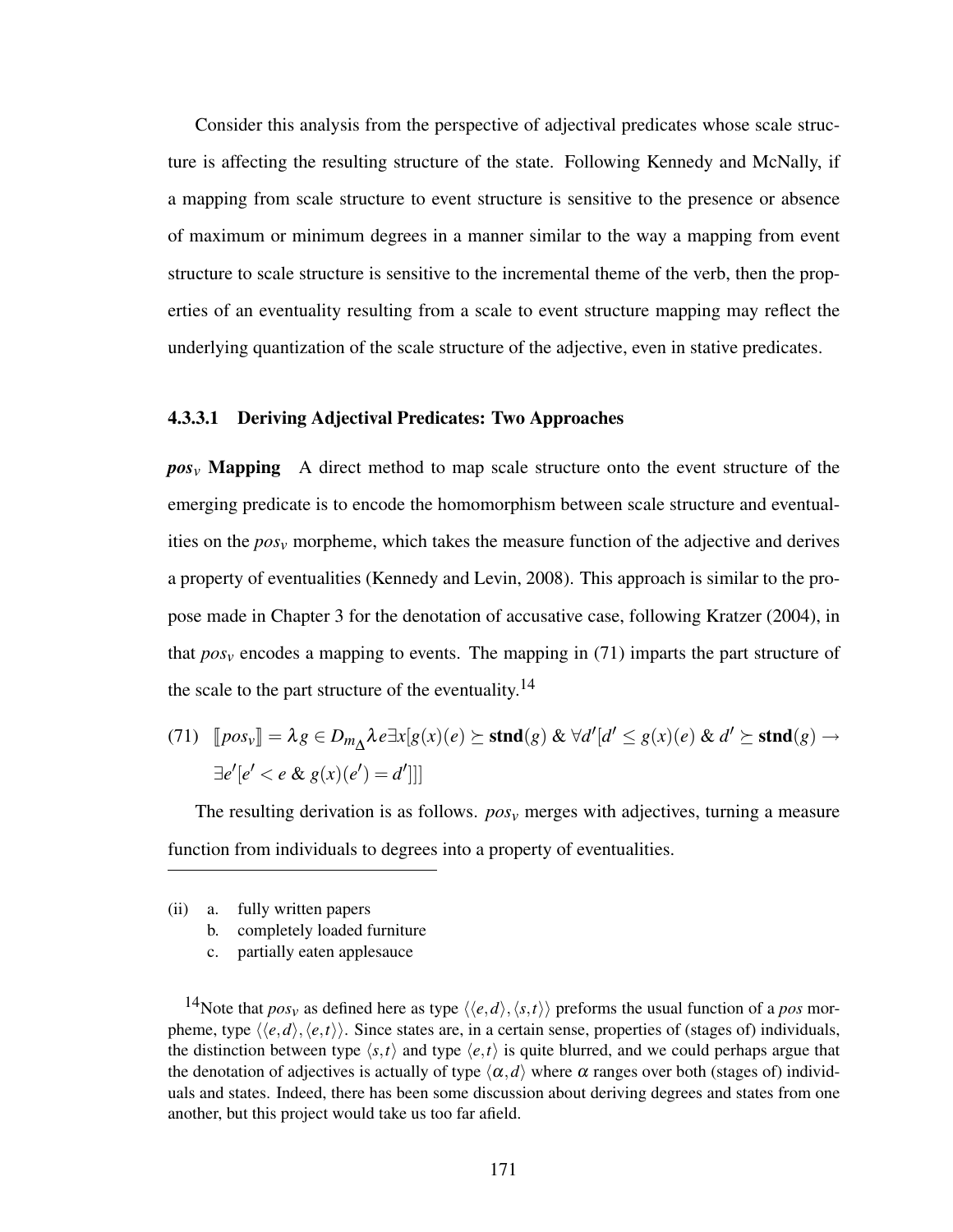$$
\langle 72 \rangle \qquad \qquad \langle s, t \rangle
$$

 $P^{OS}v \langle \langle e, d \rangle, \langle s, t \rangle \rangle$  A $\langle e, d \rangle$ 

Consider how this analysis works for open scale adjectives like (73a). The *posv* morpheme performs two tasks. First, as with Kennedy and Levin (2008), *posv* maps a measure function into a property of events. What the analysis here adds to this a type of mapping to events. For every subdegree which is still at or greater than the standard, the mapping to events proposes the existence of a substate such that the substate is a state of being equal to that degree. Since *brown* is open scale, there is always a (dense) set of subdegrees which are still at or above the standard for *brown*. <sup>15</sup> Therefore, the mapping to events will assert the existence of a (dense) set of substates that are states of being equal to that degree of being brown. As such, the state itself is homogeneous.

For closed scale adjectives like (73b), the *posv* morpheme also maps the measure function into a property of events with the addition of a mapping to events. Again, for every subdegree which is still at or greater than the standard, the mapping to events proposes the existence of a substate such that the substate is a state of being equal to that degree. Since *full* is closed scale, there is only one way to be full and that is to be the maximum degree on the scale. Therefore, the mapping to events will assert the existence of a substate which is also at the maximum degree on the scale, which is the state itself. As such, the state is quantized.

 $15$ Of course, it is logically possible that the subject may be precisely equal to the standard, such that the case of *John is tall* with the standard of height as 6'5" and John as 6'5"; however, I believe vagueness precludes this logical possibility. Indeed, from the uncertainty of measurement, the relative contextual standard of comparison, and even the grain size of the units alone, vagueness will creep into the verification of a statement like *John is tall*.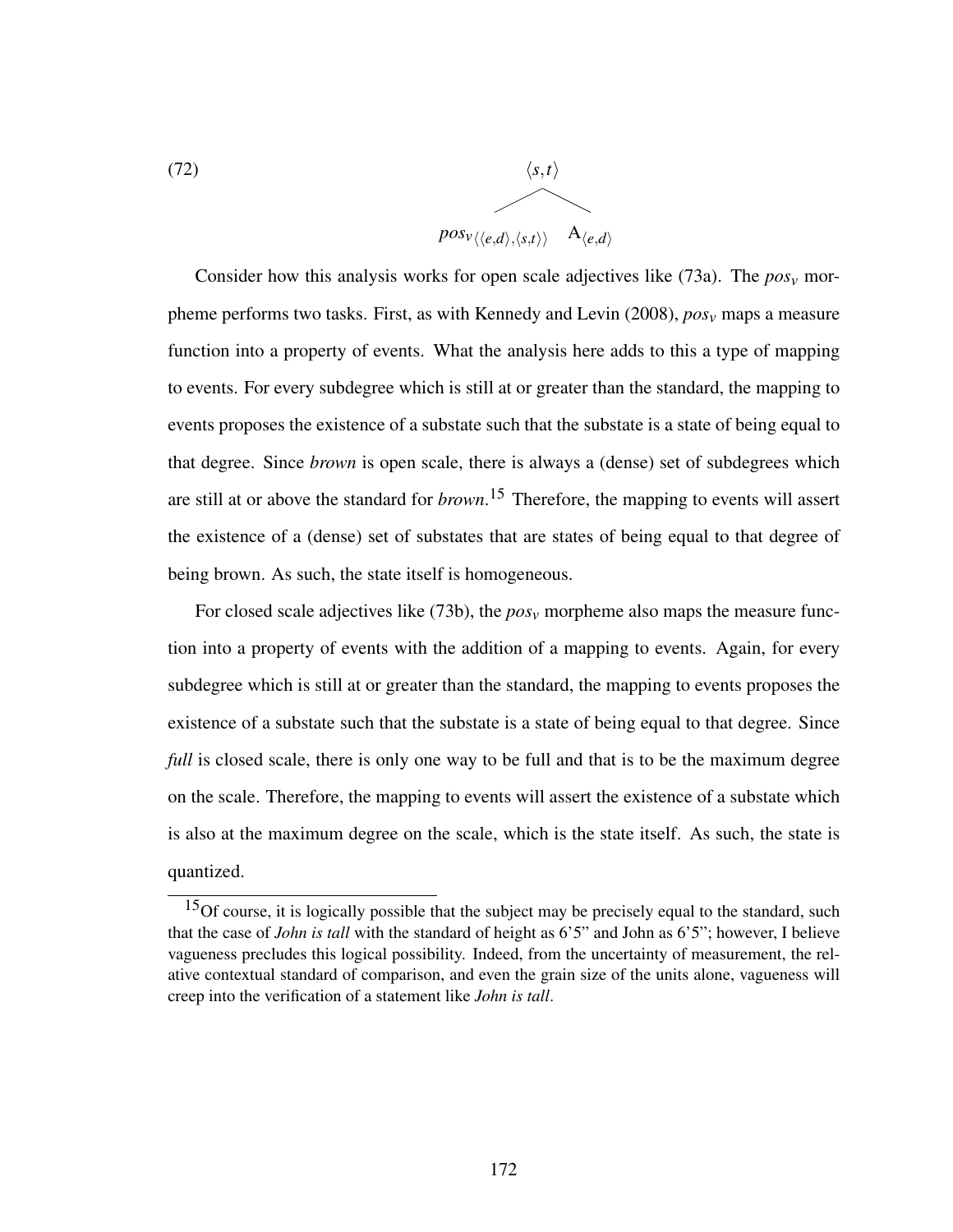- (73) a.  $[\text{pos}_{\nu} \text{ brown}] = \lambda s \exists x [\text{brown}(x)(s) \succeq \text{stud}(\text{brown}) \& \forall d'[d$  $<\,$  $\text{brown}(x)(s) \& d' \succeq \text{stnd}(\text{brown}) \rightarrow \exists s' [s' < s \& \text{brown}(x)(s') = d']$ 
	- b.  $[\text{pos}_v \text{ full}] = \lambda s \exists x [\text{full}(x)(s) \succeq \text{stnd}(\text{full}) \& \forall d' [d' \leq \text{full}(x)(s) \& d' \succeq$  $\text{stnd}(\text{full}) \rightarrow \exists s' [s' < s \& \text{full}(x)(s') = d']$

Once we have a property of eventualities, we are in the same situation as we were when composing the stative VP of verbal predicates. In Section 3.4.2.3, I propose that the stative Voice head supplies the external argument and also maps the part structure of the state to the part structure of the individual. The denotation of Voice is repeated in (74), and its composition follows in (75).

(74) 
$$
\llbracket \text{Voice}_{S} \rrbracket = \lambda x \lambda e [\text{Holder}(x)(s) \& \forall s'[s' \leq s \rightarrow \exists x'[x' \leq x \& \text{Holder}(x')(s')]]]
$$
\n(75)

The full derivation of examples (6a) and (5a) are given in (76a) and (76b) below. In both cases, the mapping to objects introduced by the stative Voice head asserts the existence of a stage, i.e. a part, of the subject for every substate. Since open scale adjectives compose with  $pos<sub>v</sub>$  to create a (dense) set of substates, their subjects will also have a dense set of stages, as in (76a). Closed scale adjective, on the other hand, compose with  $pos<sub>v</sub>$  to yield only a single state, and thus their subjects will be represented by only a single stage, as in (76b).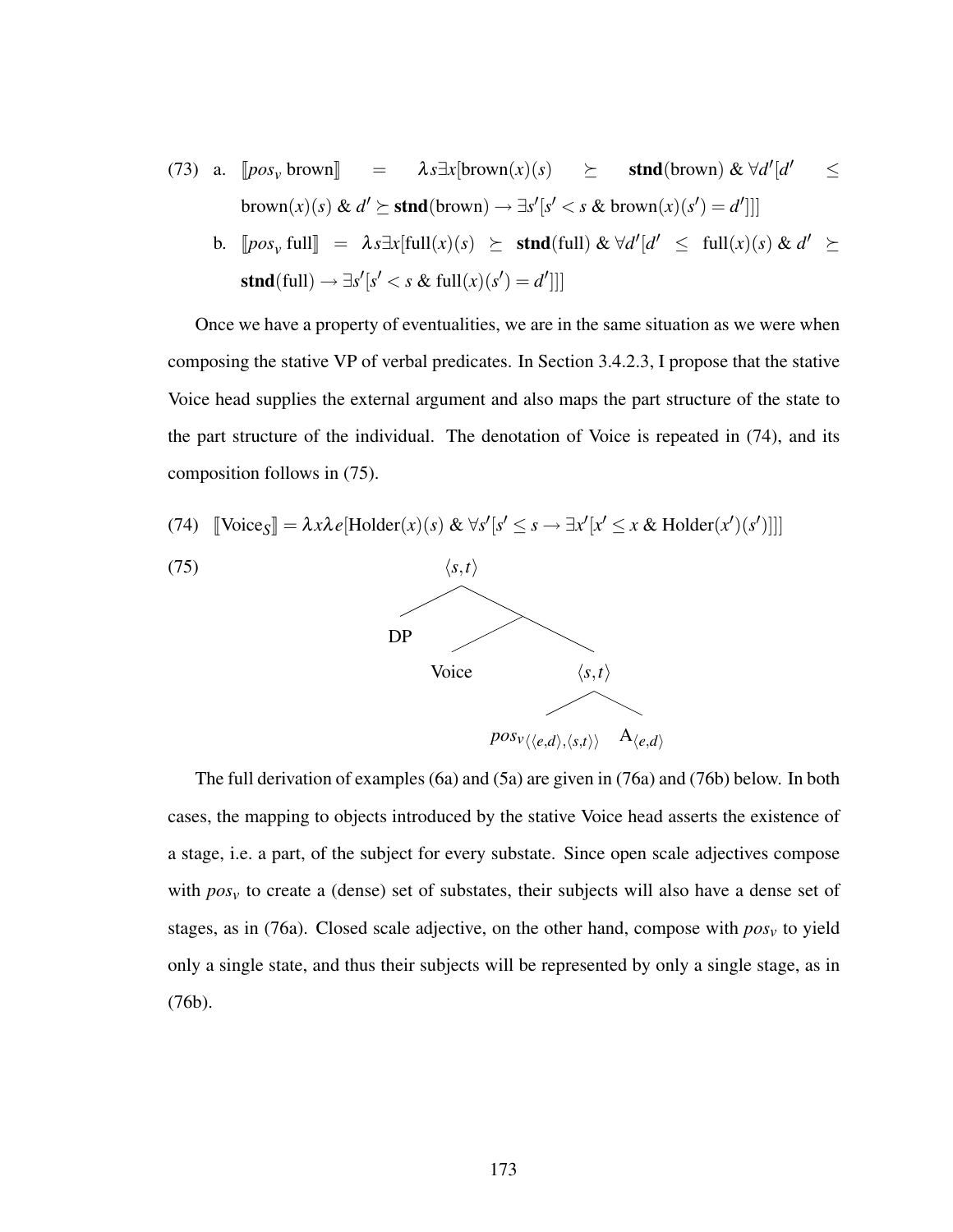- (76) a. [Whiskey bottles are brown] =  $\lambda s$  [Holder(whiskey-bottles)(*s*) &  $\forall s'$  [ $s' \leq s \rightarrow$  $\exists y'[y' \le \text{whiskey-bottles} \& \text{Holder}(y')(s')] \& \exists x[\text{brown}(x)(s) \succeq \text{stud}(\text{brown}) \& \exists y$  $\forall d' [d' \leq \text{brown}(x)(s) \& d' \geq \text{stnd}(\text{brown}) \rightarrow \exists s' [s' < s \& \text{brown}(x)(s') = d']]]$ 
	- b. [Whiskey bottles are full] =  $\lambda s$  [Holder(whiskey-bottles)(*s*) &  $\forall s'$  [ $s' \leq s \rightarrow$  $\exists y'[y' \le \text{whiskey-bottles } \& \text{Holder}(y')(s')] \& \exists x[\text{full}(x)(s) \succeq \text{stnd}(\text{full}) \& \exists y$  $\forall d'[d' \leq \text{full}(x)(s) \& d' \succeq \text{stnd}(\text{full}) \rightarrow \exists s'[s' < s \& \text{full}(x)(s') = d']]]$

On a brief note before I turn to a second way to derive scale structure effects on states, one way to understand the aspectual interpretation derived from open and closed scale adjectives is to return to the idea of temporal stability in Section 3.3.2 and analyzed in Section 3.4.2.5. Since there are many ways to satisfy *brown*, slight perturbations at different points in time are unlikely to change the truth of a statement like *Whiskey bottles are brown*. However, since there is only one way to satisfy *full*, even slight perturbations across time can easily change the truth of a statement like *Whiskey bottles are full*.

Case on Predicative Adjectives Assuming as we did in Section 3.4.2.1 that the mechanisms composing the VP are the same, we may pursue an analysis more similar to the one given to stative verbal predicates even though the adjectival predicates here have no internal argument. As a reminder, the derivation of a transitive VP involved an accusative head, repeated in (77), which mapped the part structure of the internal argument to the part structure of the eventuality argument. The derivation of a transitive stative is repeated in (78).

(77) 
$$
[acc] = \lambda R_{\langle e, \langle s, t \rangle \rangle} \lambda x \lambda e[R(x)(e) \& \exists f[\text{measure}(f) \& \forall x'[x' \leq f(x) \rightarrow \exists e'[e' \leq e \& R(x')(e')]]]]
$$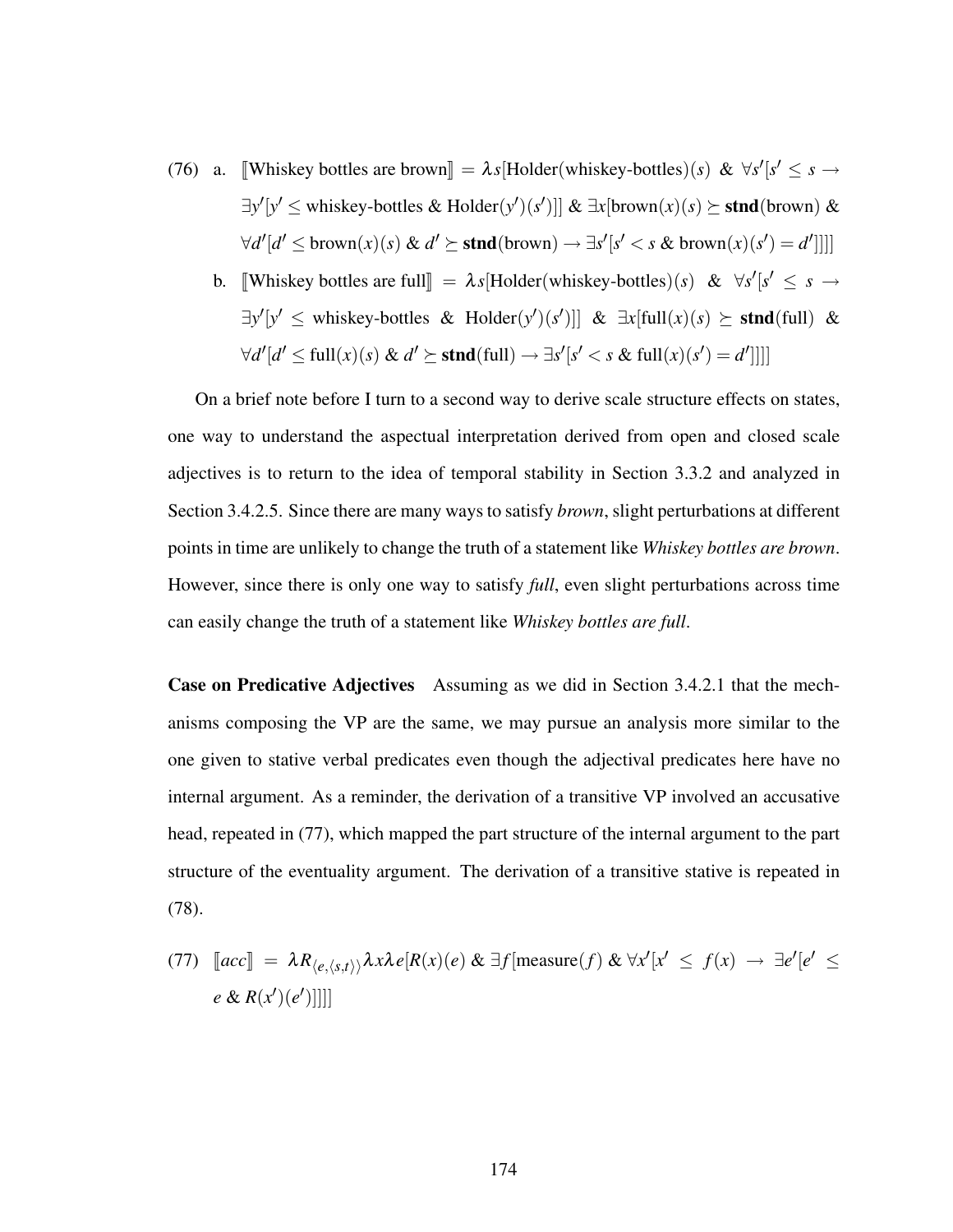

If we assume that the copula also expresses a relation similar to transitive stative verbs, the question then is whether adjectives themselves somehow fulfill the role that the internal argument does in transitive statives. Certainly, we cannot rely on adjectives alone, which represent measure functions. However, consider the following possibility: once combined with a *pos* morpheme, adjectives express a property of individuals, type  $\langle e, t \rangle$ . Following Chierchia (1984) and Partee (1987), type shifting operations such as *iota* (*t*) or *nom* (<sup>∩</sup>) can apply to turn properties of individuals into individuals, i.e.  $\langle e, t \rangle \rightarrow e$ . *Iota* operators map a singleton set onto its unique member, and *nom* operators map properties of individuals onto their individual-correlates. *Iota* seems to be the wrong operator for our case here as we are not assuming a singleton set for every type-shifted adjective. Indeed, it is unclear what the unique individual of an adjective would be. However, as we have seen that states and the stages of individuals are very similar ontological creatures, the *nom* operator appears to supply an appropriate meaning, mapping properties of (stages of) individuals, type  $\langle e, t \rangle$ , to (stages of) individuals, type *e*. Being of type *e*, this denotation forms the right input for the denotation of accusative case. An example of the derivation this would require is given in  $(79)$ <sup>16</sup>

<sup>16</sup>Partee (1987) assumes that type-shifts do not enter into the syntax; however, I believe that requiring syntactic expression better constrains type-shifting operations, and as such introduce the *nom* operator into the syntactic derivation in (79).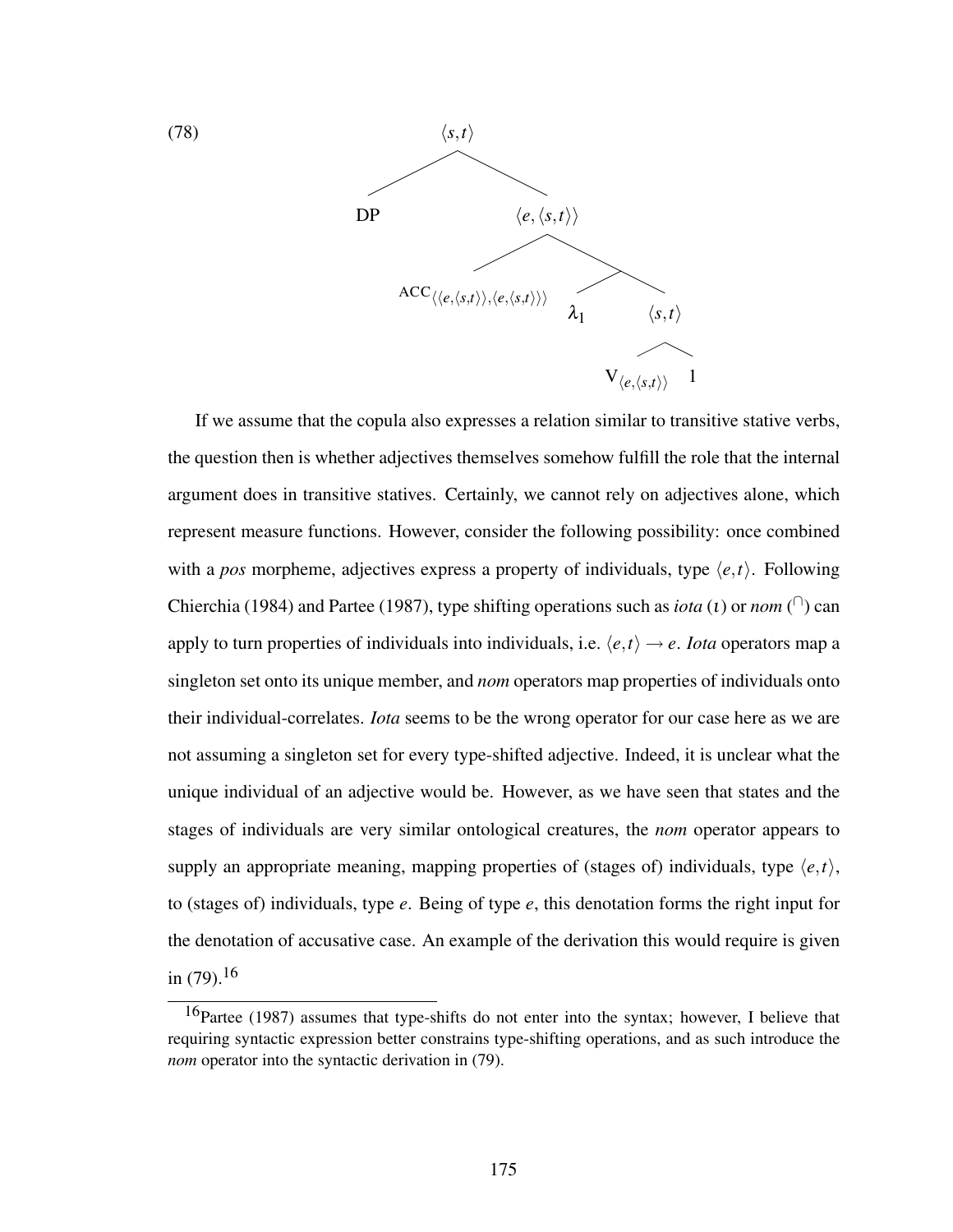

Note that this approach requires an explanation of what the individual denoted by (79) could be. To understand the ontological commitment here, consider the meaning of (80a) and (80b), which are roughly the meaning of 'brownness' and 'fullness', respectively. First consider (80a). After application of *pos* to the measure function *brown*, the *nom* operator applies, producing all the possible ways an individual can be brown. Note that there are many, many ways to be brown (indeed any shade of brown will do); the individual must only equal or exceed the standard of brownness on the color scale. This is a large (and possibly dense) set. Now consider (80b). Again, after application of *pos* to the measure function *full*, the *nom* operator applies, producing all the ways an individual can be full. Note here that there is only one way to be full; the individual must equal the maximum degree on the extent scale. As such, this produces a single individual-correlate, which though abstract, is a singleton set.

(80) a.  $[\![ \cap \text{pos brown} ]\!] = \cap \lambda x.x \succeq \text{stnd}(\text{brown})$ b.  $[\![ \cap \text{pos full}]\!] = \cap \lambda x.x \succeq \text{stnd}(\text{full})$ 

The approach here then is similar to that found in Section 3.4.2.1 with the modification that the source of the quantization of the state is now the result of a mapping from the part structure the scale structure of the adjective (mediated by the *nom* operator) to the part structure of the state by ACC. Following Kratzer (2004) again, the composition of the adjectival scale structure with the state is achieved through the derivation given in (82). V is assumed to be the copula *be* with the denotation given in  $(81)$ .<sup>17</sup>

<sup>&</sup>lt;sup>17</sup>This denotation of *be* is somewhat non-standard as I am assuming that Kratzer's (1996) sev-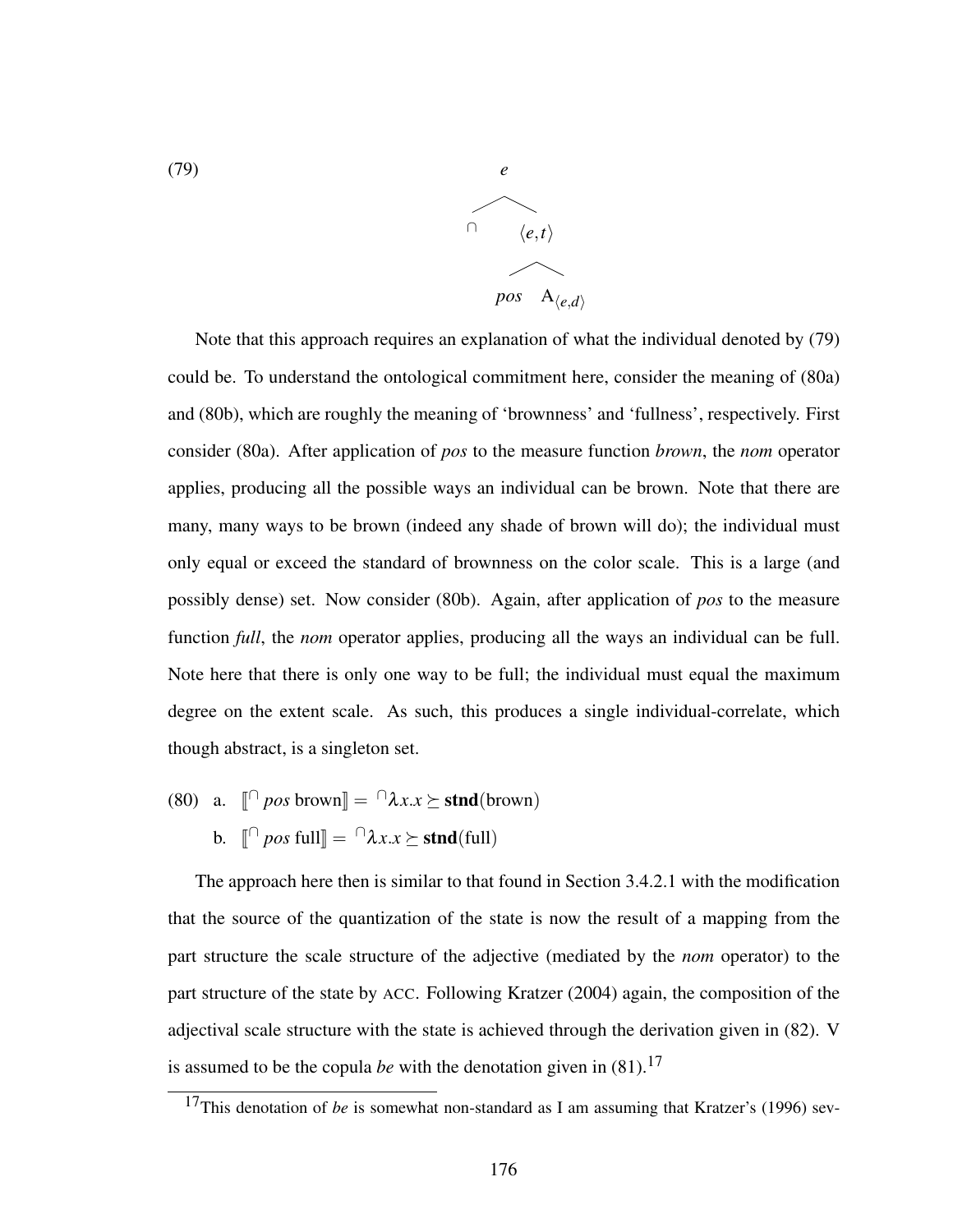

Examples for the predicates of (6a) and (5a) are given in (83a) and (83b) respectively, suppressing Kratzer's (2004) measure *f* (see Section 3.4.2.1 for further discussion on measure  $f$ ). In (83a), the part structure of the state inherits the part structure of the individualcorrelates of *brown* discussed above. Since *brown* is open scale, there is a (dense) part structure of all the shades of brown. For each of these parts, the mapping to events asserts the existence of a substate which is a state of being that shade of brown. In (83b), the part structure of the state inherits the part structure of the individual-correlates of *full* discussed above. Since *full* is closed scale, there is only a single individual-correlate, which is associated with the maximum degree on the extent scale. Since there is only one part of the individual-correlate of *full*, the mapping to events asserts the existence of only a single substate which is identical to the state of being full.

- (83) a. [be brown] =  $\lambda s.\text{be}(\lambda x \times \Sigma) \geq \text{stnd}(\text{brown})$  $(s) \& \forall x'[x' \leq (\lambda x \cdot x \Sigma)$  $\text{stnd}(\text{brown})) \rightarrow \exists s' [s' \leq s \& \text{be}(x')(s')]$ 
	- b. [be full] =  $\lambda s.\text{be}(\bigcap \lambda x.x \succeq \text{stnd}(\text{full}))(s) \& \forall x'[x' \leq (\bigcap \lambda x.x \succeq \text{stnd}(\text{full})) \rightarrow$  $\exists s'[s' \leq s \& \text{be}(x')(s')]$

ering theory applies to copula verbs to remain as close to the analysis of verbal statives given in Chapter 3 as possible. The content of *be* introduces the state argument *e* and relates its internal argument *x* to a state *e* such that the resulting state *e* is a state of being *x*.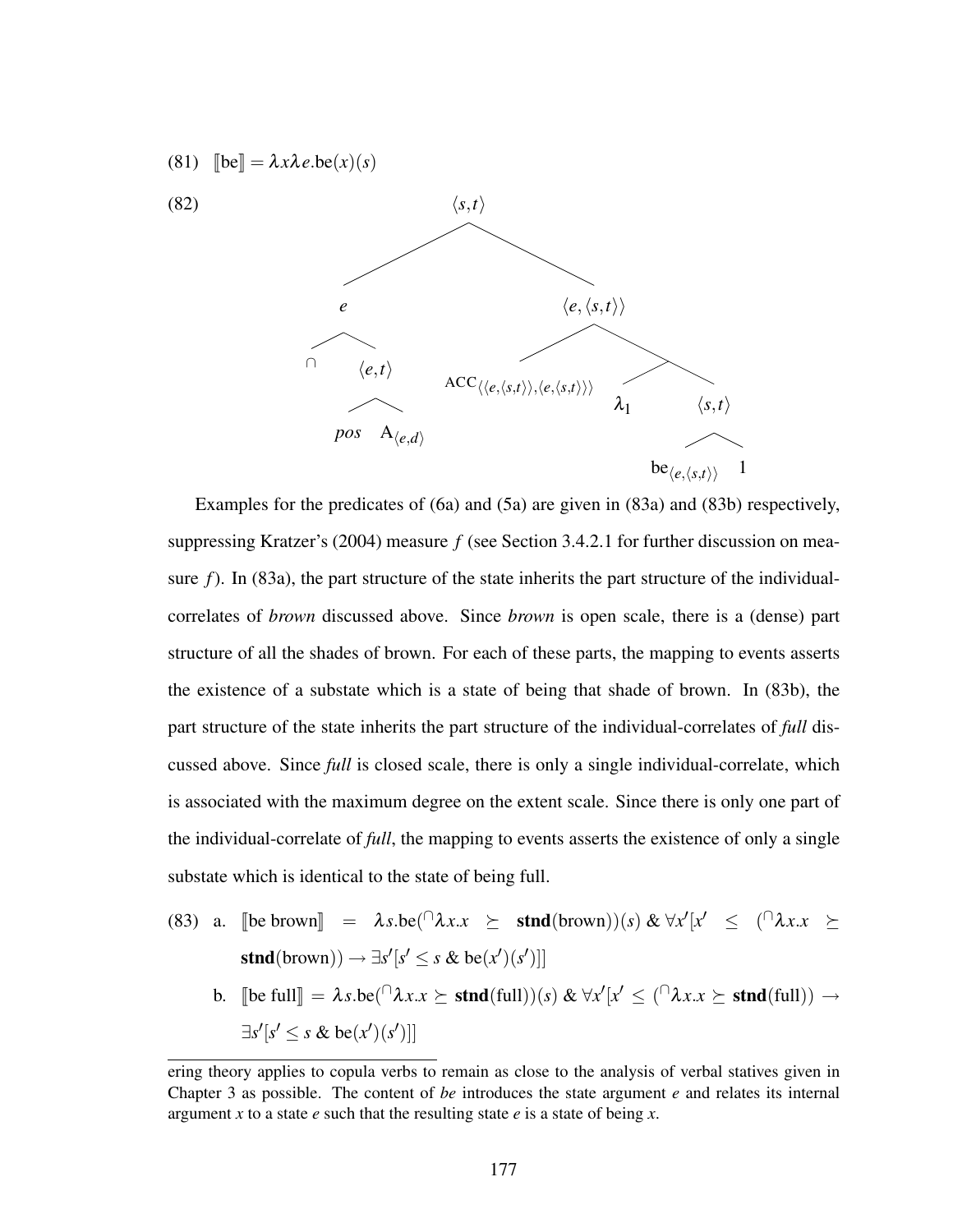As in the previous analysis, once the VP is composed, the stative Voice head discussed above and in Section 3.4.2.3 introduces the external argument and maps the part structure of the state to the part structure of the individual.



- (85) a. [whiskey bottles are brown] =  $\lambda s$ .[Holder(whiskey-bottles)(*s*) &  $\forall s'[s' \le s \rightarrow s']$  $\exists y'[y' \le \text{whiskey-bottles} \& \text{Holder}(y')(s')] \& \text{be}(\bigcap \lambda x.x \succeq \text{stnd}(\text{brown}))(s) \& \text{attned}(\lambda x.x)$  $\forall x' [x' \leq (\bigcap \lambda x.x \succeq \textbf{stnd}(\text{brown})) \rightarrow \exists s' [s' \leq s \& \textbf{be}(x')(s')]$ 
	- b. [whiskey bottles are full] =  $\lambda e$ .[Holder(whiskey-bottles)(*s*) &  $\forall s'[s' \leq s \rightarrow s']$  $\exists y'[y' \le \text{whiskey-bottles} \& \text{Holder}(y')(s')] \& \text{be}(\bigcap \lambda x.x \succeq \text{stnd}(\text{full}))(s) \&$  $\forall x' [x' \leq (\bigcap \lambda x.x \succeq \textbf{stnd}(\text{full})) \rightarrow \exists s' [s' \leq s \& \textbf{be}(x')(s')]$

## 4.3.3.2 A Note on Silent Locatives

I want to return briefly to theories which argue that the requirements of a topic for clauses drives the availability of an existential interpretation of subjects raised in Section 1.4.5 in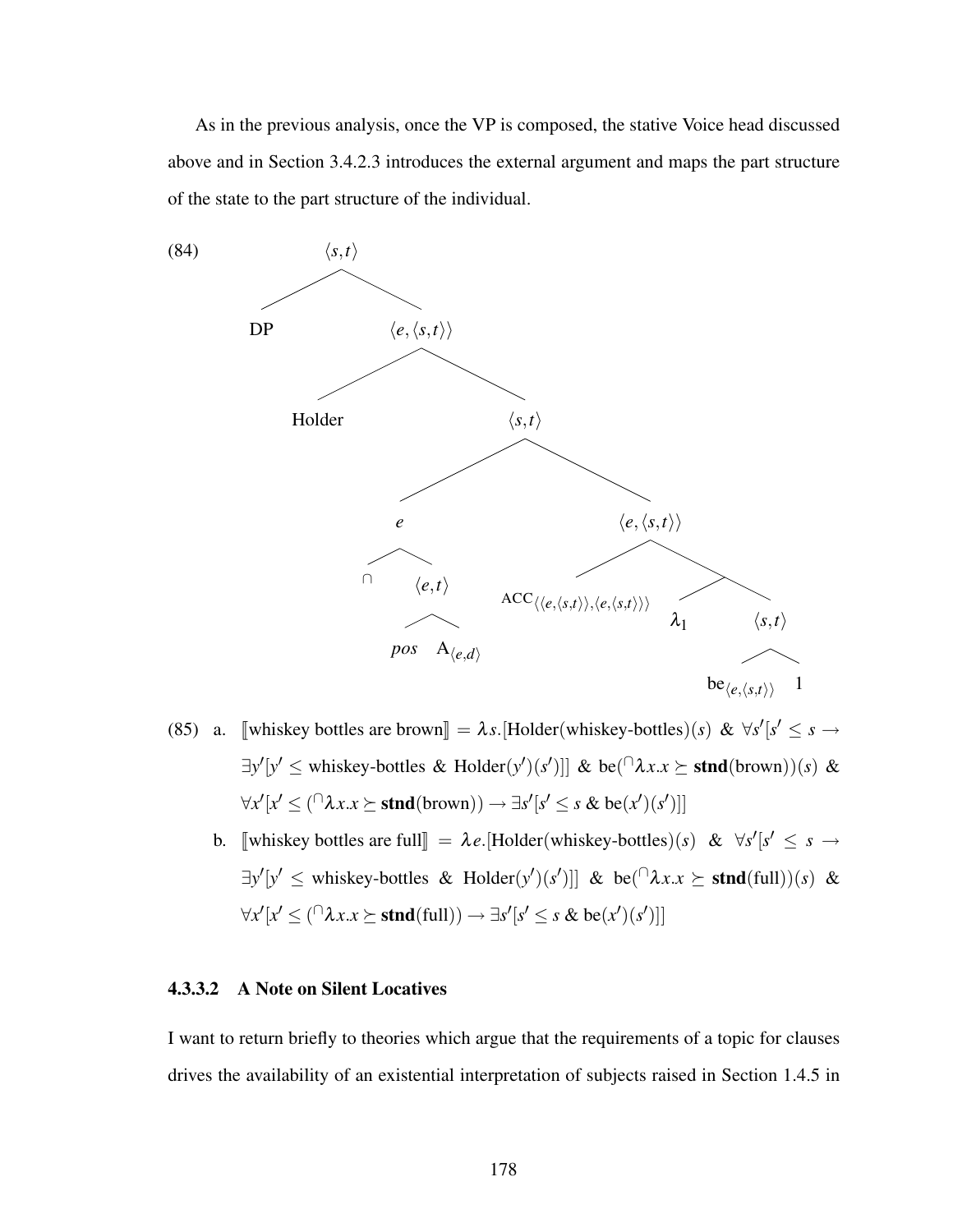light of the current discussion of the theory developed here which links the availability of existential interpretation to the scale structure of the adjective.

For individual-level adjectival predicates, Jäger (2001) proposes that the existential interpretation of the subject is blocked because the subject of the adjectival predicate is the only possible argument around that can satisfy the topic requirement. The subject of stagelevel adjectival predicates, however, can receive existential interpretation, suggesting that another argument must be present to satisfy the topic requirement. Jäger first argues that these are not thetic statements; that is, they do not report an event and therefore he cannot appeal to an event argument as the topic of stage-level adjectival predicates.<sup>18</sup> Jäger proposes that adjectives like *available*, *visible*, and *present* have an implicit argument (i.e. available to *whom*, visible to *whom*, present *where*) that is anaphoric to the discourse and may be construed as topics. This is what allows the subject to receive existential interpretation, as it is not the topic. A similar proposal is also put forward in Kratzer and Selkirk (2007) who propose to represent these implicit arguments as silent locatives or temporal modifiers.

While the particular adjectives Jäger argues provide a strong intuition for their particular implicit arguments, it is unclear how other adjectives which also allow an existential interpretation of their subjects like *drunk* or *dead* can be handled through implicit arguments. Perhaps, like *present*, these adjectives have an implicit *where* argument, but it is unclear how, if we extend implicit *where* arguments to these adjectives what it is that pre-

- (i) a. (weil) die Berge ja sichtbar sind (because) the mountains PRT visible are '(because) the mountains are visible'
	- b. (weil) ja die Berge sichtbar sind (because) PRT the mountains visible are '(because) the mountains are visible'

 $18$ Jäger (2001) argues that (ia) and (ib) are distinguished in terms of categorical and thetic statements respectively. (ia) is a statement about the mountains (and the mountains have to already be introduced in the discourse). (ib) is a statement about a scene or event (and the mountains may or may not already be introduced in the discourse).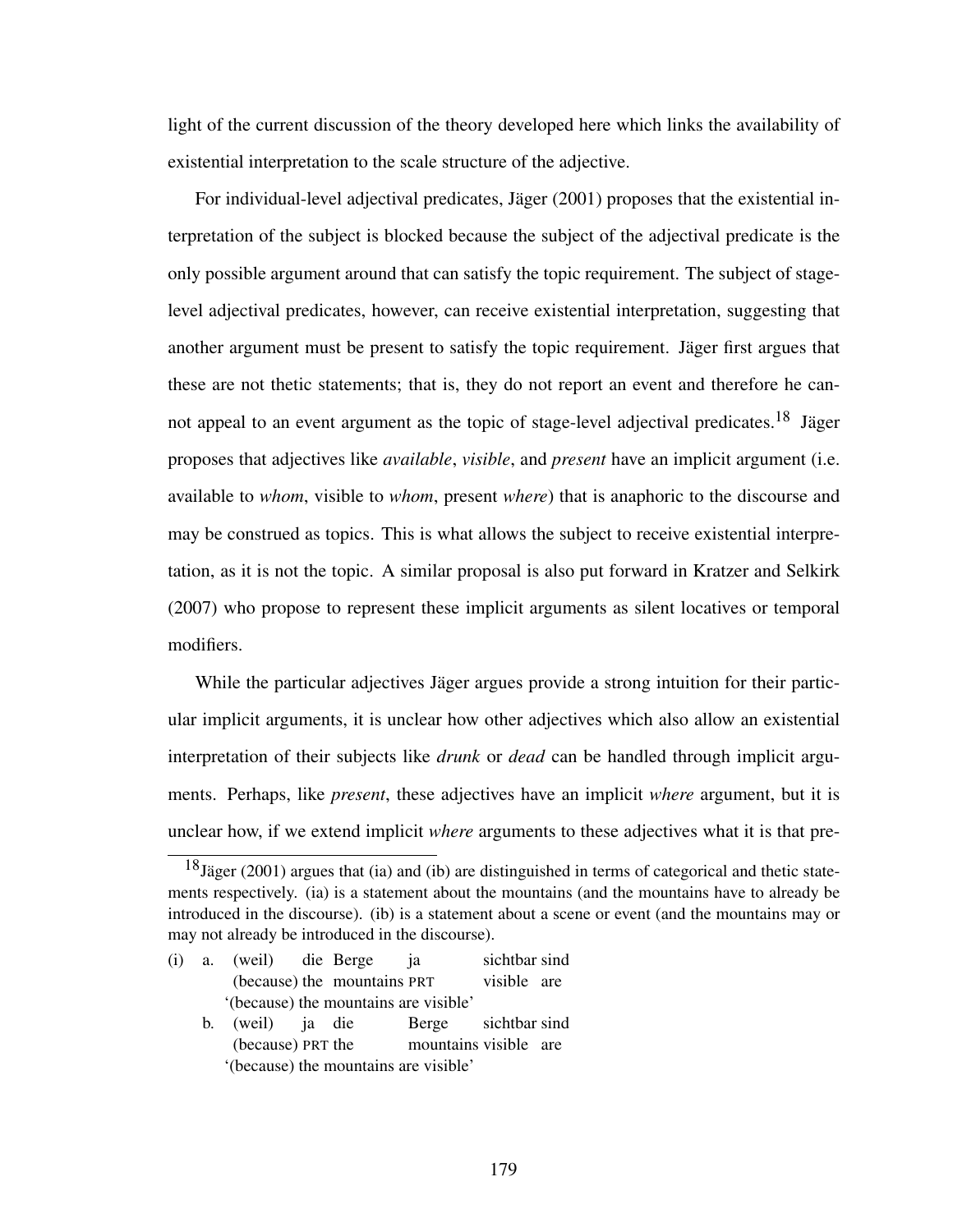vents us from extending them to adjectives like *altruistic* and *tall* as it seems to be the case that an individual is altruistic or tall at some place just as he can be drunk or dead at some place. What is needed for these cases is a better understanding of what implicit arguments are and how they can be constrained, a matter I will set aside here as another issue currently presses upon us: why should scale structure matter for the representation of topics?

Unlike the an analysis with internal arguments of verbal predicates, what is unclear concerning a topic-based analysis of stage-level/individual-level predicates is why a closed scale adjective would lead to an existential interpretation of a subject. Certainly, Jäger's approach addresses the verbal predicate alternations because he allows for non-subject arguments to be topics (though see Section 3.2.3). But why should having an endpoint on a scale change the topichood of sentences?

Of course, it should be pointed out that one of the unifying features all of these adjectives share is that they are all closed scale.

## (86) completely/half available/visible/present/drunk/dead

Under the present analysis, these adjectives allow for existential interpretation of subjects because they are quantized. To rescue a topic-based account of this effect, one would have to claim in some way that the end point of a scale is (or is related to) the topic. Perhaps there is a way of capturing this by claiming that maximum/minimum degree can be topic, but such an approach would be highly speculative, and lacks the support of currently better understood properties like quantization which have been independently proposed.

# 4.4 Arguments in Adjectival Predicates

In the previous sections I observed that the scale structure of predicative adjectives affects the interpretation of their subjects. In all of these cases, the predicative adjective has only one argument, the subject itself. However, as has been observed in verbal predicates, other arguments can play a role in the interpretation of subjects, and there are cases where pred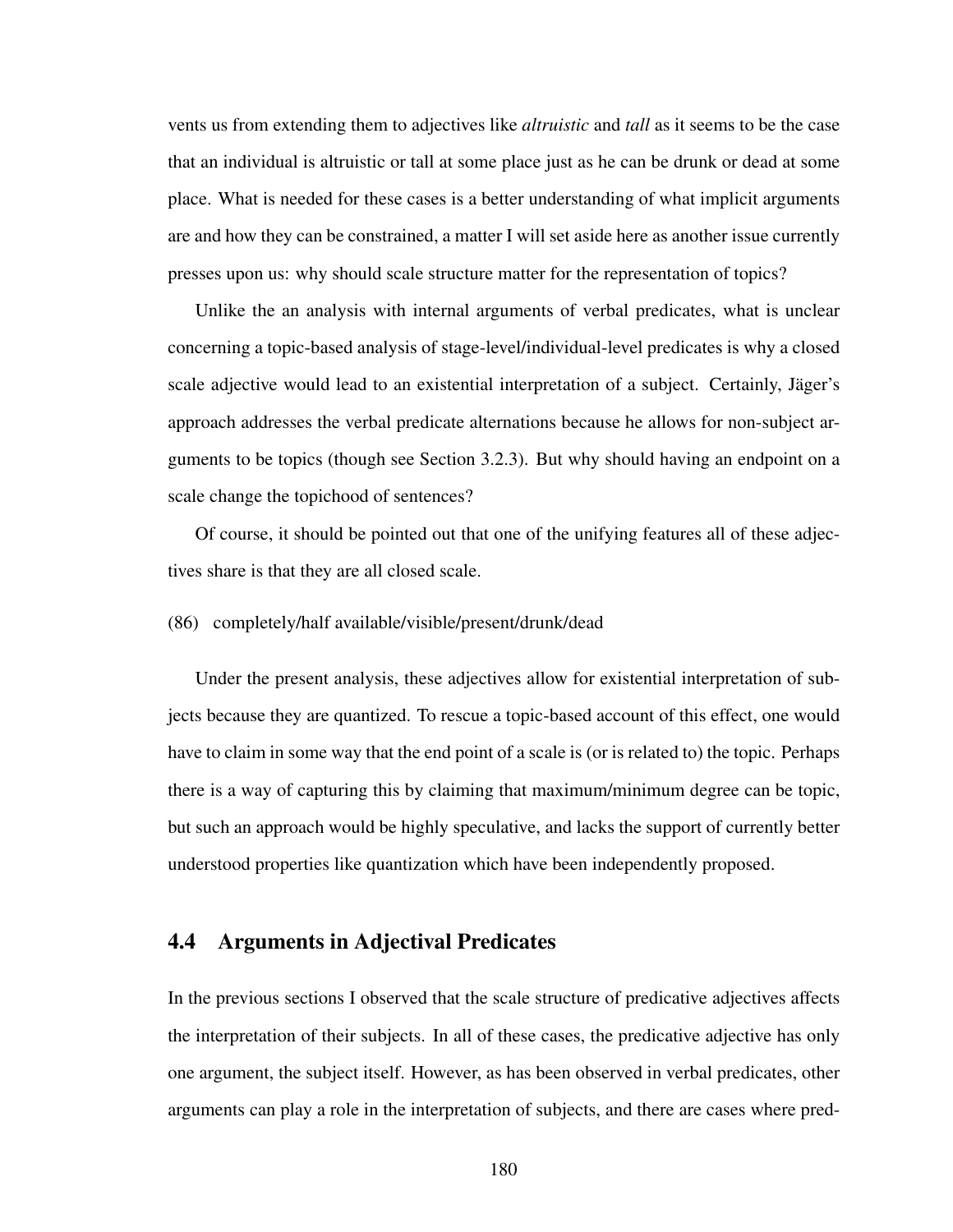icative adjectives take what appear to be multiple arguments. The prediction is that these arguments also shape the behavior of the predicate in a manner similar to that found with verbal predicates. Here we explore the properties of adjectival arguments and their effect on the stage-level/individual-level distinction.

## 4.4.1 Adjectival Arguments and Alternations

My starting point concerning the arguments of adjectival predicates is the alternation found in evaluative adjectives discussed in Cinque (1990), Stowell (1991), Bennis (2000, 2004) and Landau (2006, 2009). Examples (87) to (89) are taken from Landau (2009) who notes the following characteristics of the alternations: the external argument of the (a) examples appears as an optional PP (*of*-DP) in the (b) examples of (87) and (88), the internal argument of the (a) examples cannot appear in the (b) examples, and the external argument of the (a) examples supports either a stage-level or individual-level interpretation while the (b) examples are necessarily stage-level with respect to the external argument.

- (87) a. John was very generous (to Mary).
	- b. That tribute was very generous (of John) (\*to Mary).
- (88) a. John was very irritating (to Mary).
	- b. That comment was very irritating (of John (\*to Mary)).
- (89) a. John was very confused (about Mary).
	- b. John's manner was very confused (\*about Mary).

In particular, I will focus on a claim first made in Stowell (1991) that the (a) examples are stage-level/individual-level, whereas the (b) examples are stage-level only. I will call the alternation found in (87) and (88) the object expression alternation since the object of the generosity (the tribute) and the object of the irritation (the comment) are expressed overtly in the (b) examples.<sup>19</sup> I will call the alternation found in (89) the manner alternation

<sup>&</sup>lt;sup>19</sup>The difference between these two examples is whether the *to*-DP can be expressed when the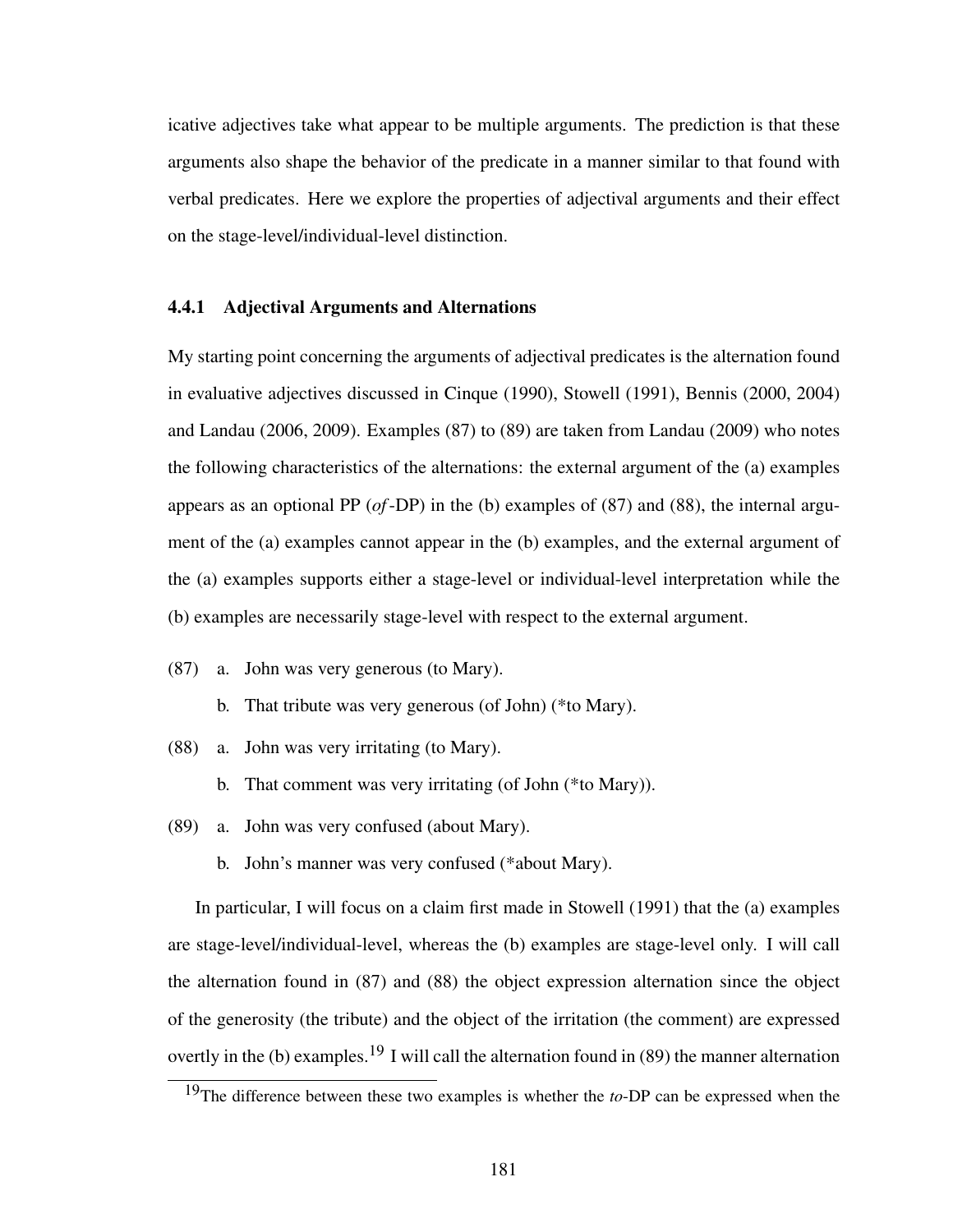since it is John's confusing manner, for instance, which is expressed in the (b) examples. Following Landau (2009) I will call the (a) examples the basic evaluative adjectives and the (b) examples the derived evaluative adjectives.

Note first that the (a) examples are those which allow for what appears to be an internal argument. Example (90) demonstrates that this internal argument can effect the existential interpretation of subjects. Without the internal argument, the bare plural receives a generic interpretation, as in (90a). However, when an internal argument is present, the type of the argument matters. When the internal argument is a bare plural as in (90b), the subject fails to have an existential interpretation. However, a demonstrative argument can trigger an existential interpretation for the subject as in (90c). These examples bare the same striking similarity to the alternation of telicity I observed in Section 1.3.1 for transitive verbal statives and the resulting discussion which followed in Chapter 3.

|  | (90) a. Tycoons are very generous.         | (generic only)         |
|--|--------------------------------------------|------------------------|
|  | b. Tycoons are very generous to others.    | (generic only)         |
|  | c. Tycoons are very generous to this bank. | (existential possible) |

Stowell and others may have expected this kind of alternation in the availability of existential interpretation for the (a) examples, which are claimed to be stage-level or individuallevel. However, the claim about the (b) examples is that they are all stage-level, and thus should only have existential interpretations of their subjects. Beginning with the object expression alternations, we can see that the subjects of the (b) examples all have overt determiners, which would obfuscate the availability of an existential interpretation. Replacing these subjects with bare plural subjects allows us to detect the availability of an existential interpretation in these predicates.

external argument is expressed through an *of*-DP phrase. In example (87) the two arguments are not related to one another – the *to*-DP phrase cannot be expressed. In example (88) the two arguments are related more closely to one another. If the *of*-DP is expressed, then the *to*-DP cannot be. However, if the *of*-DP is not expressed, the *to*-DP can be expressed.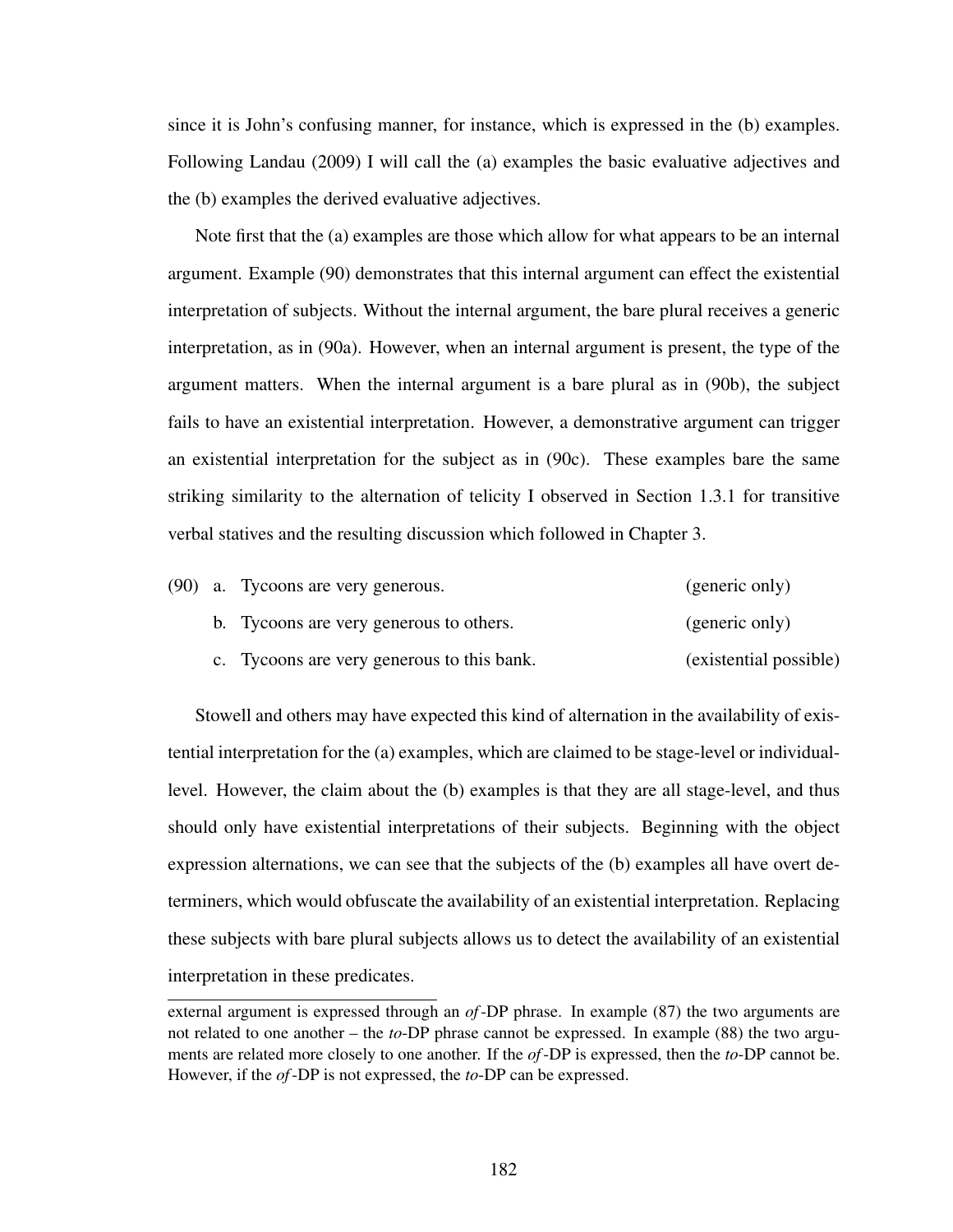|  | (91) a. Donations are very generous (of tycoons). | (generic only) |
|--|---------------------------------------------------|----------------|
|  | b. Comments are very irritating (of reviewers).   | (generic only) |

The (b) example of manner expression alternation displays a similar pattern.

(92) Tycoons' manners are very confusing (to people). (generic only)

In each of these cases, the subject, now a bare plural which contrasts in its interpretation in stage-level and individual-level predicates, fails to be interpreted existentially. It seems that the non-subject arguments themselves trigger stage-level or individual-level behavior and these particular alternations are not linked to stage-level or individual-level behavior, contra Stowell and others.

## 4.4.2 What about Scale Structure?

The theory being proposed in this chapter has argued that the scale structure of adjectives affects the stage-level/individual-level status of the predicate. What, then, is the scalar structure of evaluative adjectives? Landau (2009) given the following list of evaluative adjectives.

(93) Evaluative adjectives in English

rude, mean, clever, smart, nice, kind, silly, imprudent, impolite, generous, courteous, cruel, mad, mischievous, considerate, humane, pretentious, humble, modest, sadistic, masochistic, intelligent, stupid, dumb, idiotic, noble, cowardly, cunning, farsighted, skillful, selfish, crazy, foolish

These adjectives all resist proportional modification, as seen in (94). Evaluative adjectives, then, are open scale adjectives. Having a homogeneous scale structure, these adjectives are predicted to fail to license existnetial interpretation, as was seen in (90a), (91), and (92).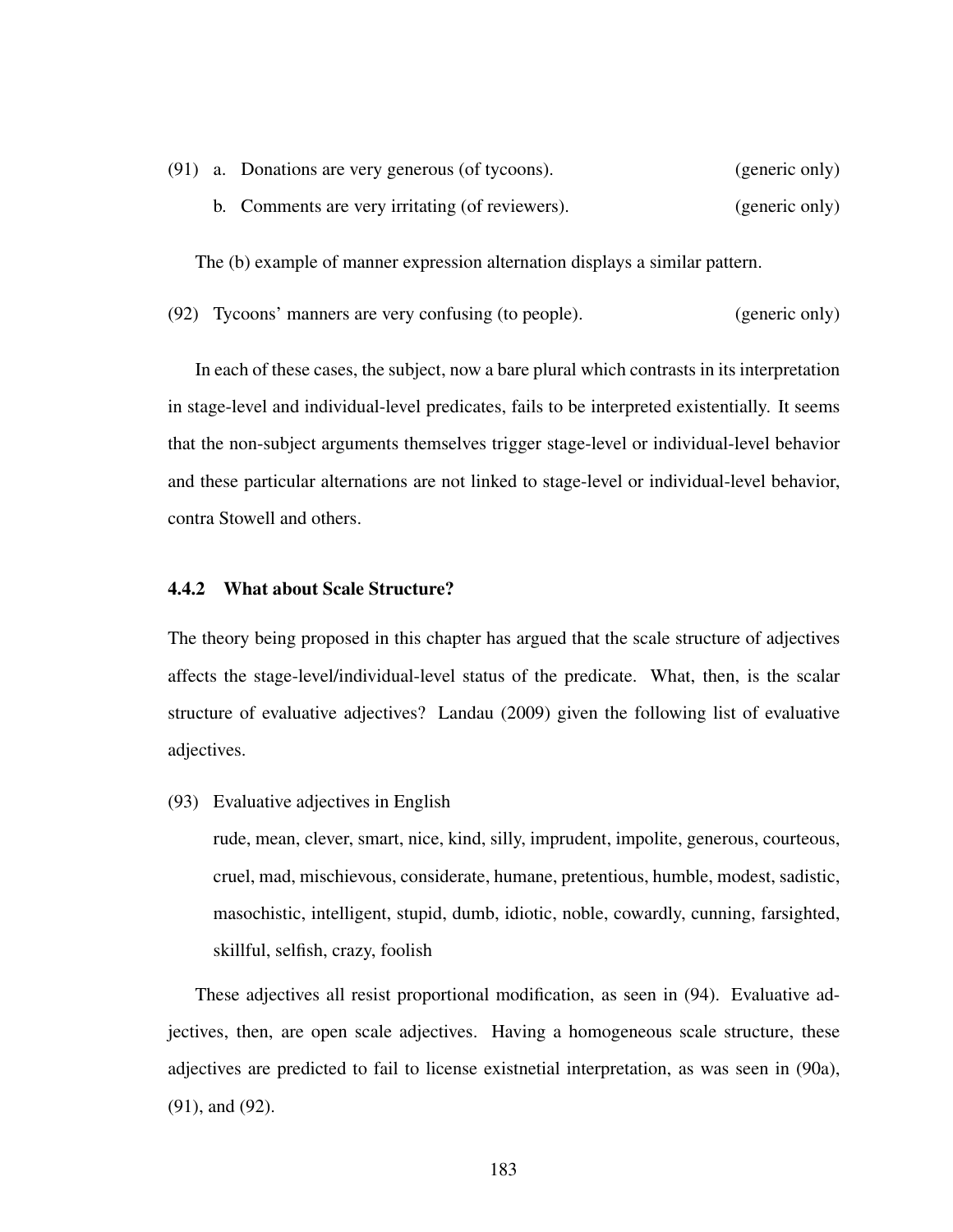(94)??completely/half rude/mean/clever/smart/. . .

Since evaluative adjectives are all open scale, we cannot observe the interaction between scale structure and objects. If closed scale adjectives behave in stative predicates as they do in degree achievements, we expect the role of the object to be dominant in determining the stage-level/individual-level behavior of the predicate: in the presence of a homogeneous object, they will fail to license an existential interpretation of their subject. Certainly there is a difference in that the predicative adjective constructions we have been studying so far have had only a single argument; whereas, degree achievements are transitive. Therefore, fully exploring this hypothesis will have to await further research; however, the contrast between (95a) and (95b) using the adjective *full*, a closed-scale adjective, suggests that this is on the right track.

(95) a. Cans are full of beans. (generic only)

b. Cans are full of these beans. (existential possible)

Note, briefly, that the discovery that internal arguments override the effects of scale structure on the availability of an existential interpretation would also lend support for the second analysis given in Section 4.3.3.1. In that analysis, the adjective acts as the internal argument of the copula verb, raising to the same position as the internal argument of a transitive verbal stative predicate, as given in Section 3.4.2.1. One way to capture the blocking of scale structure effects by an internal argument would be to claim that both the internal argument and the adjective are competing for the same position. Given a mechanism in which raising targets the internal argument over the adjective, blocking effects would be expected for transitive adjectival predicates as the adjective never forms the proper configuration to affect the quantization of the state.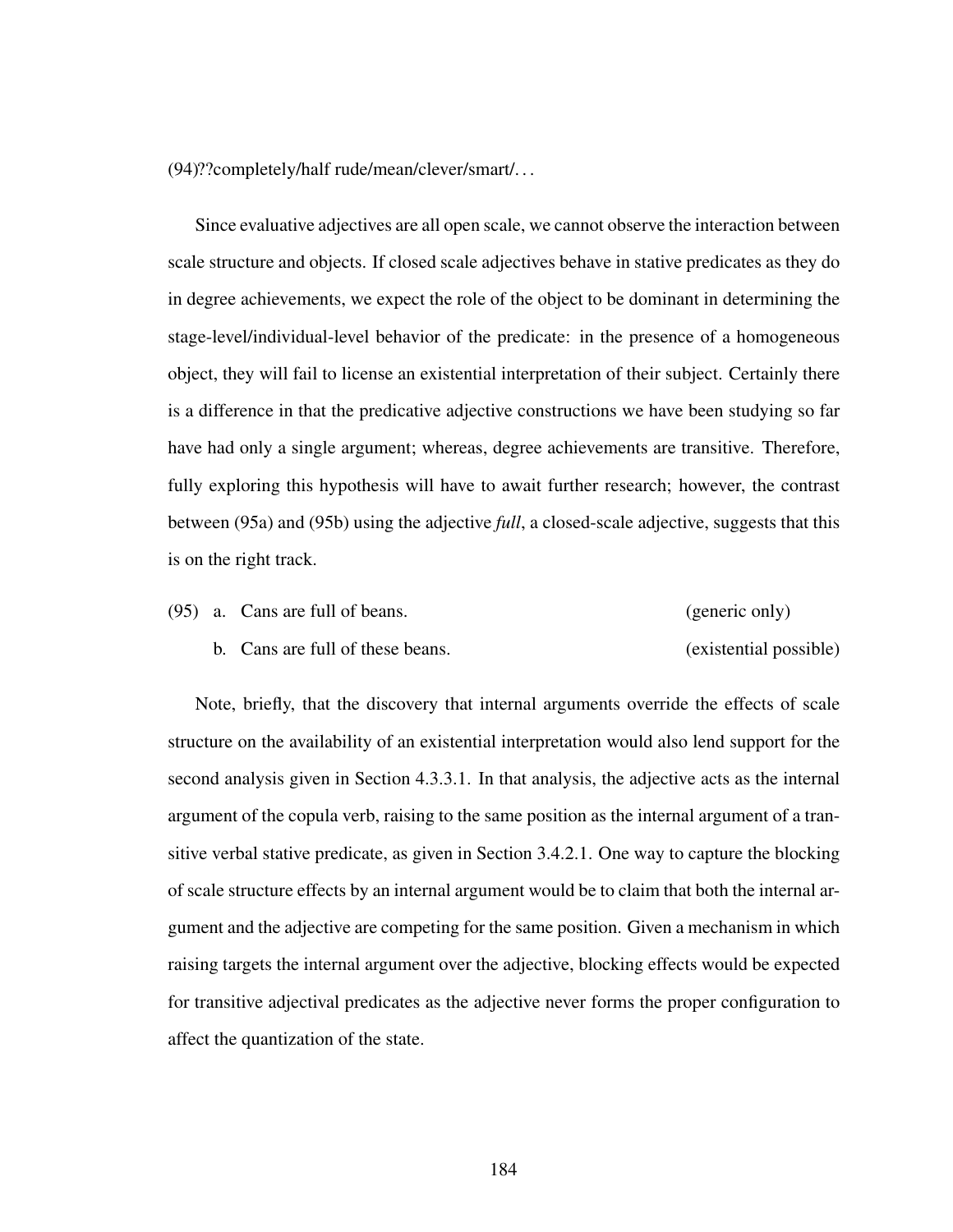# 4.5 Chapter Summary

In this chapter, I returned to an observation made in Chapter 1 that the availability of existential interpretation is conditioned by the scale structure of the adjective in predicative adjectives. I then reviewed an approach to scale structure in which adjectives represent measure functions which require degree morphology to be interpreted as a property of individuals. I then turned to previous research on the relationship between scale structure and telicity for degree achievements, which are argued to be derived from an underlying adjective. As with the relationship between objects and telicity, this suggested that scale structure may be a special case of quantization. I showed that, indeed, open scales are homogeneous, and closed scales are quantized as they fail divisive requirements. I then proposed two mechanisms which create a mapping between scale structure and eventuality structure, noting that we can stay close to the analysis proposed in Chapter 3. Finally, I turned to those adjectives which take non-subject arguments, which I observed have the same affect on the availability of existential interpretation as their verbal counter parts. Quantized objects license an existential interpretation of their subjects while homogeneous objects fail to do so. This suggests that statives in general, whether introduced by verbal or adjectival predicates are subject to the same effects, with quantization forming a core explanation of their behavior.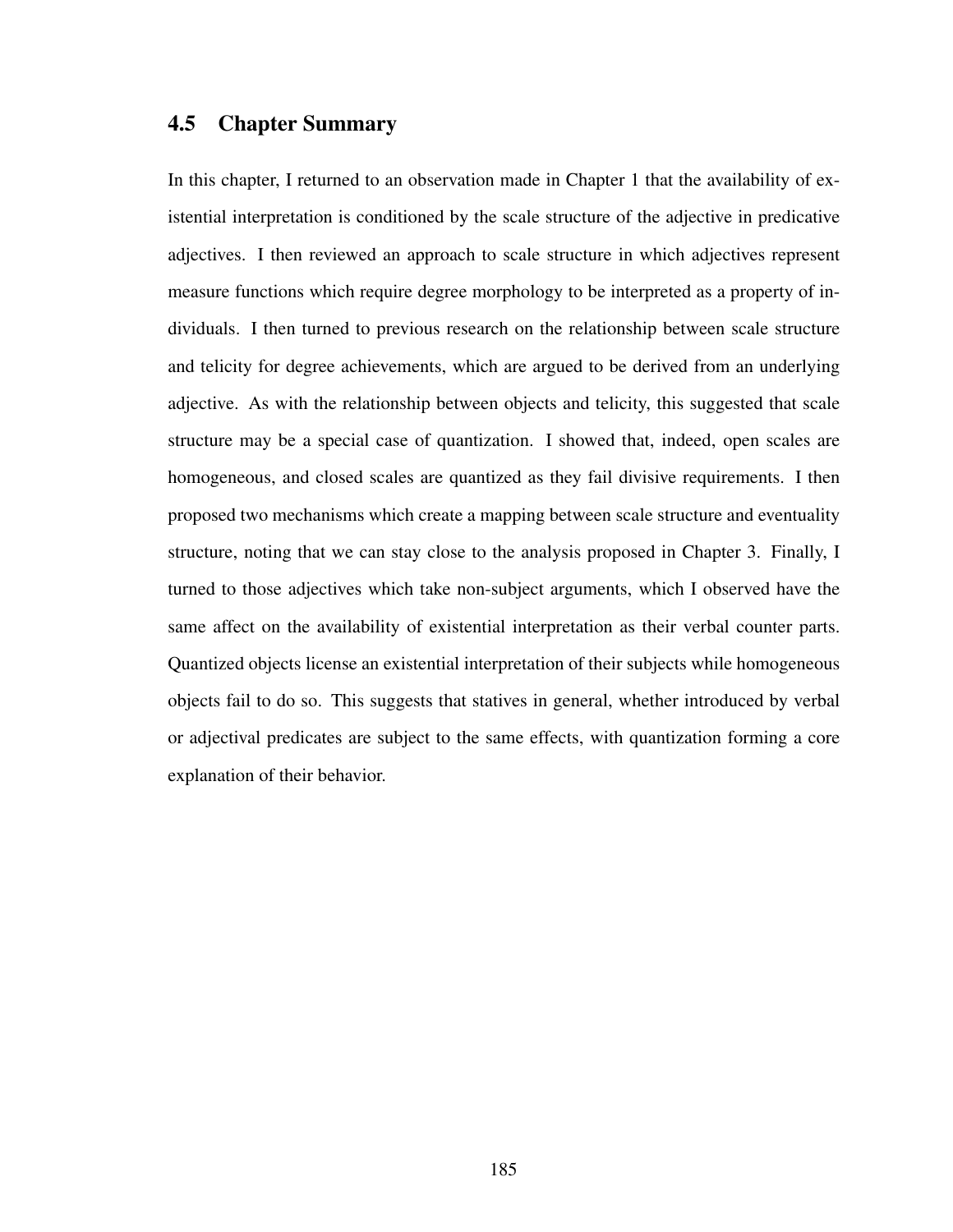## Chapter 5

## CONCLUSIONS AND SPECULATIONS

Throughout this dissertation, I have ultimately been concerned with the aspectual characterization of states. How are the subtypes of states, i.e. stage-level and individual-level (following Fernald's Generalization), represented and why do they manifest the aspectual interpretations they do? To address questions like these, I have been pursuing an analogy between telicity in events and the availability of existential interpretation for subjects in states. What has emerged is a unified theory of aktionsart in which quantization plays a critical role in determining the aspectual behavior of states.

## 5.1 Recap of the Dissertation

Guided by the classic arguments put forth in Verkuyl (1972), I argued in Chapter 2 that stage-level/individual-level states are not represented by the verb (or any other morpheme for that matter). Instead, states are, as Verkuyl (1972) claims for events, a "configurational category" which are compositionally determined. For evidence of this position, I recalled Fernald's (1994) observations on the effect objects have on the availability of an existential interpretation of their subjects, a property distinguishing stage-level and individual-level states. In addition, I noted that the kinds of objects which trigger an alternation of existential interpretation are also argued to be actively involved in the configuration of telicity. This structural analogy between events and states invited a proposal for a unified theory of aktionsart: states and events are composed by the same mechanisms. I first pursued this analogy within the domain of verbs in search for the stative analogues of verbs whose predicates are insensitive to objects. This investigation failed to find such stative verbs, as all stative verbs under scrutiny alternated in the availability of existential interpretations.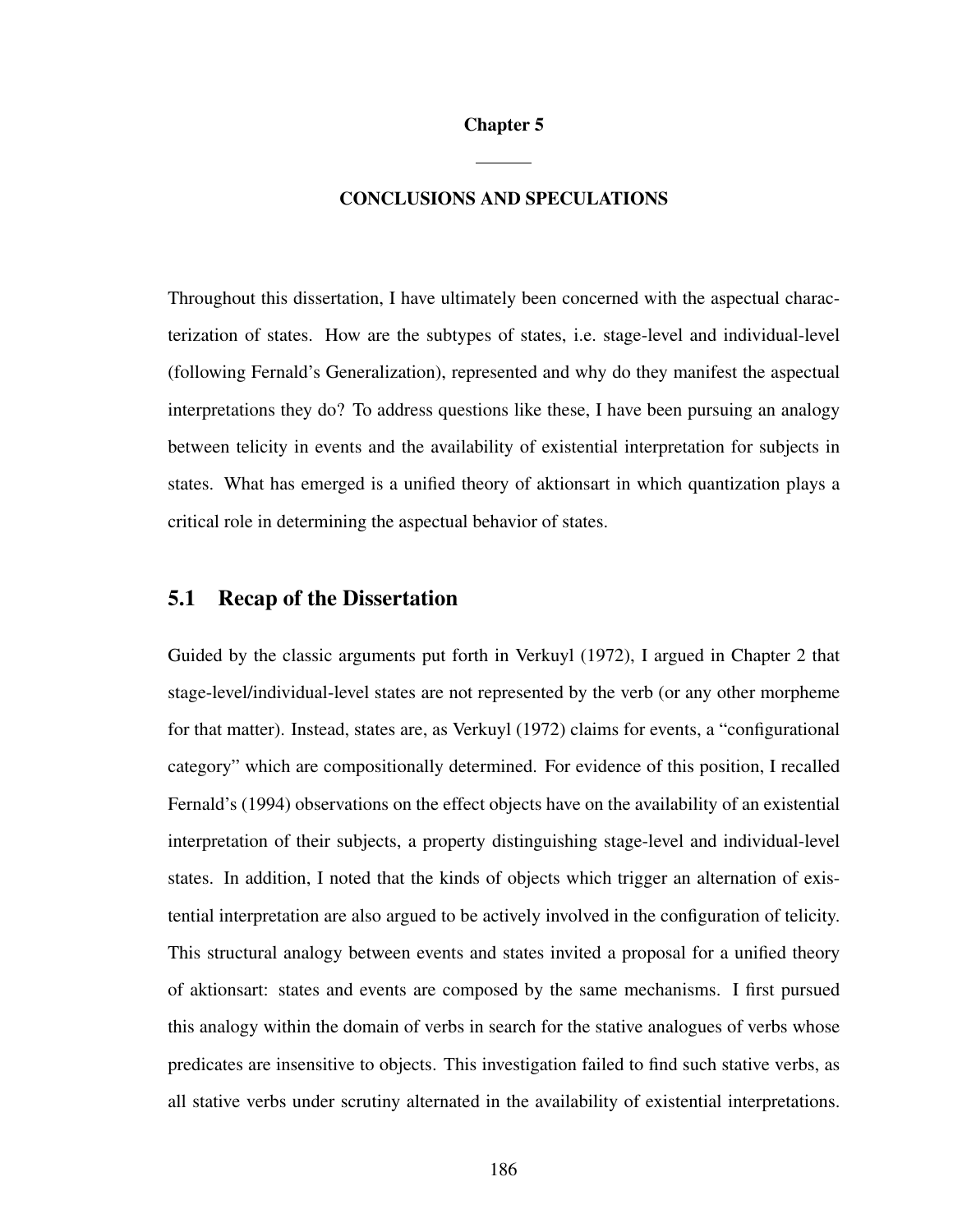Surprisingly, unlike eventive verbs, stative verbs behave regularly concerning their composition with objects.

The composition of verbs with their objects became the core focus of Chapter 3. I investigated a range of object types to distinguish between the emerging theory of aktionsart, which at its core is a theory of the expression of quantization, and the theory in the literature which argues that Fernald's (1994) observations of object effects in stative predicates were due to the information structure of the clause. This investigation found that, indeed, quantization properly characterizes which objects trigger the availability of existential interpretations. Given this result, I further observed that the temporal interpretation of stative predicates is also effected by objects and proposed that the availability of an existential interpretation of a subject is an aspectual property based on the representation of stages of individuals. Given this close correspondence with other aspectual phenomenon, I analyzed the composition of stative predicates on par with eventive predicates, following Kratzer (2004), and further arguing that the mapping of the part structure of the state to its subject was controlled by Voice, expanding on Kratzer's (1996) proposal for the representation of external arguments.

Chapter 4 returned to predicative heads and focused on predicative adjectives in light of the emerging theory of aktionsart as unified by quantization. There, I proposed that the scale structure of adjectives may not be part of an adjective's lexical representation and further, in line with research on the relationship between scale structure and telicity, that scale structure itself is a special case of quantization. As such, the behavior of states introduced by predicative adjectives are regulated by their scale structure, which ultimately is an expression of quantization. I argue that this can be seen as a result of the same compositional mechanisms operating over adjectives as I argued to operate over verbs. I further observed that, when present, the objects of predicative adjectives also affect the availability of existential interpretations. Thus verbal and adjectival stative predicates not only follow the same compositional mechanisms, but are affected by the same argument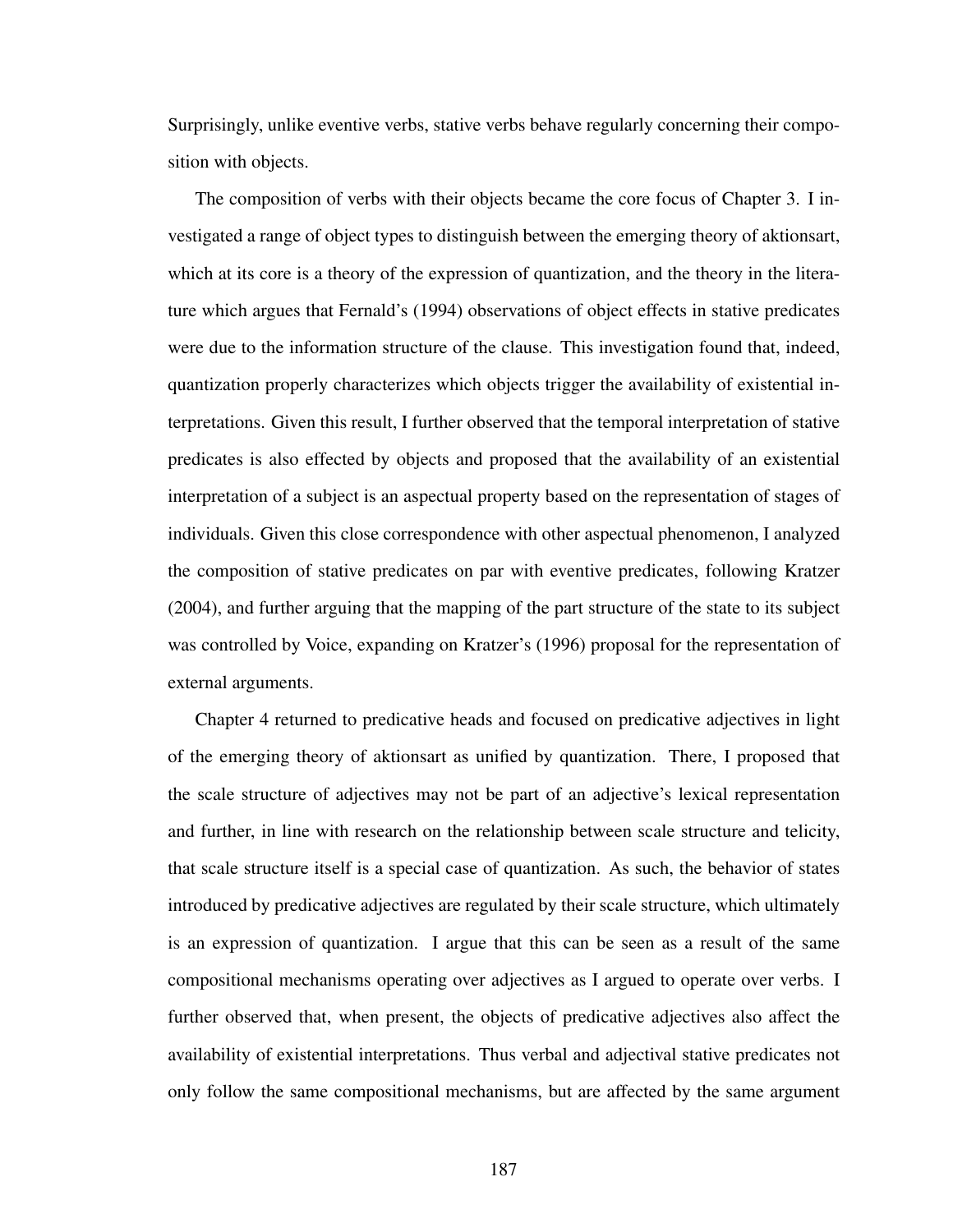configurations.

Taken together, a unified theory of aktionsart has emerged with quantization as its core. The aspectual behavior of both states and events can be characterized by quantization and the quantization of other expressions compositionally affects this aspectual behavior.

# 5.2 Why Quantization?

Given its unifying character, we might ask what quantization is doing in natural language. Why do quantized/homogeneous representations give rise to different interpretations for a variety of language expressions, given in Table  $5.1$ ?<sup>1,2</sup>

Table 5.1: Quantized Structures

|               | Homogeneous          | Quantized          |
|---------------|----------------------|--------------------|
| Events        | atelic               | telic              |
| Nominals      | unspecified quantity | specified quantity |
| Scales        | open scale           | closed scale       |
| <b>States</b> | individual-level     | stage-level        |

Fundamentally, I take quantization to be about whether an expression supports a representation with the ability to individuate and count. Quantization is a condition for individuation. Interestingly, when looking at nominal expressions where intuitions are often somewhat clear, we find many arguments that individuation is not a function of plural morphology. Borer (2005a) notes that the atelic predicates in (1) with bare plural (homogeneous) objects do not have to implicate atomic individuals for their interpretation. While compatible with such an interpretation, these predicates do not have to affect atomic individuals. In (1a), no individual atomic apple need have been fully eaten – a single bite could

 $<sup>1</sup>I$  have said very little about the role of prepositions and their phrases in this dissertation. How-</sup> ever, given work by Zwarts (2005) and others demonstrating the interaction between different types of prepositional phrases and telicity, and discussion of their 'aspect', one could make the argument that quantization is also operative in this domain – a view expected under the emerging theory here.

<sup>&</sup>lt;sup>2</sup>One final reminder that I have adopted definitions from Borer (2005a,b) for quantization, but using the terms quantized to refer to those expressions which Borer would call quantity and the term quantization to refer to the quantized/homogeneous distinction.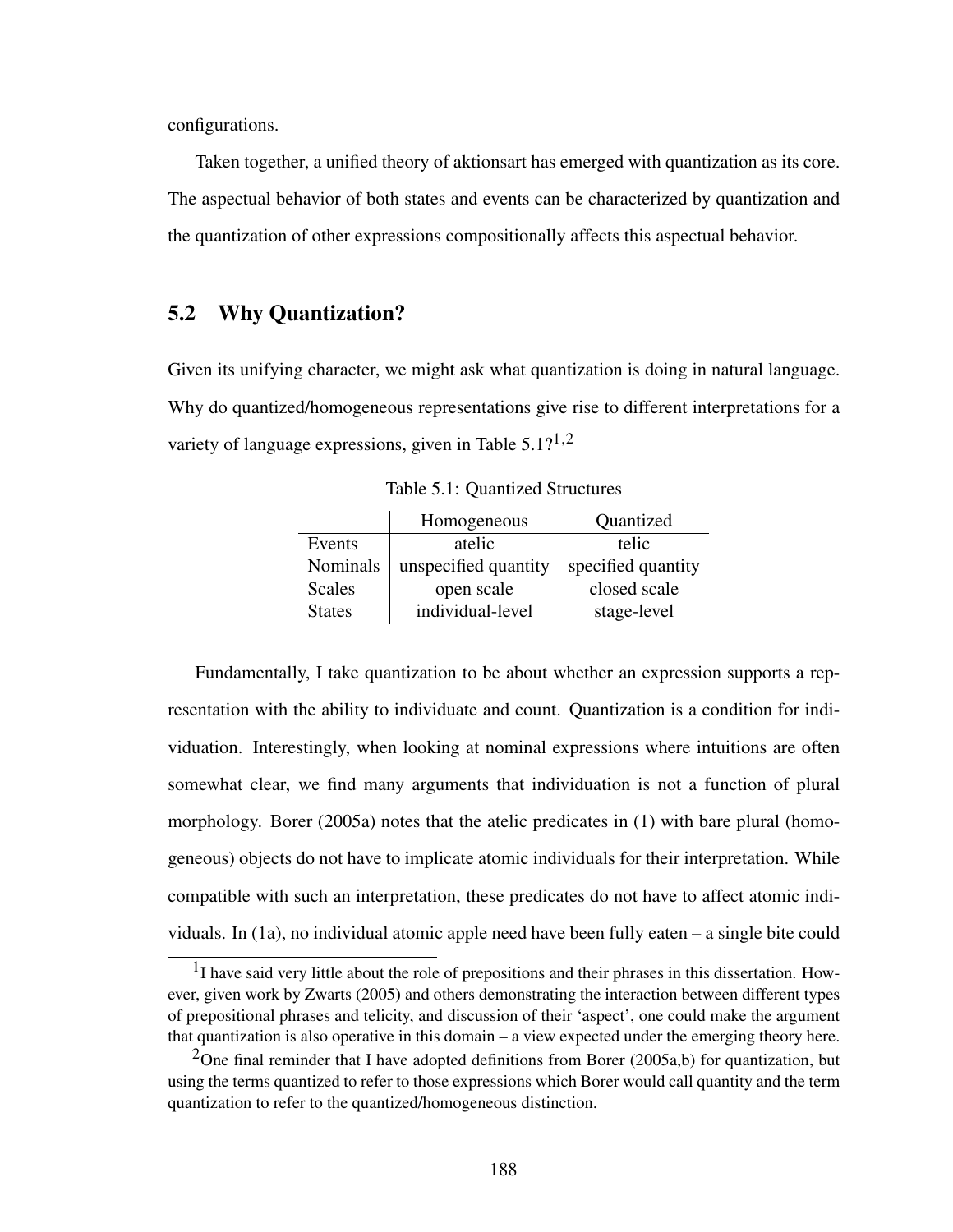have been taken out of each apple, for instance. Telic predicates with quantized objects, however, do affect the whole object in some way. A whole individual atomic apple must be affected in (2a).

| (1) | a. Kim ate apples this afternoon               | *in an hour       |
|-----|------------------------------------------------|-------------------|
|     | b. Pat built houses                            | *in three months. |
|     | c. My kid sister drew circles                  | *in half an hour. |
| (2) | a. Kim ate the apple this afternoon in an hour |                   |
|     | b. Pat built several houses                    | in three months.  |
|     |                                                |                   |

c. My kid sister drew two circles in half an hour.

Individuals, an intuitively useful representation, seem to come about through quantized expressions. But what about other domains? Are quantized events individuated? What about quantized states? It seems, based at least on their aspectual interpretation, that the individuation of eventualities is related to quantization. Certainly in the literature on telicity, telic events have held a privileged status as those which can combine with modifiers which delimit their temporal extent. The boundaries for *eat an apple* events can be individuated and counted on account of their quantized object. *Eat apples* events are much less clear. Similarly, stage-level states also seem capable of individuating and delimiting particular stages of an individual; whereas, individual-level states require abstracting over often a few stages of an individual and making a generalization about the individual itself. The representations of each of these quantized expressions individuate because they have quantifiable divisions.

And what of quantized scales? Certainly to say that they somehow individuate at first blush may seem strange, but consider the following scenarios. If there are two glasses on a table, and I ask you to hand me the tall glass, you will probably comply by grabbing the taller of the two glasses. But, if there are two glasses brimming with water sitting on a table, and I ask you to hand me the full glass, you would consider my request infelicitous. Since both glasses, regardless of their shape or size count as full, you have no way to select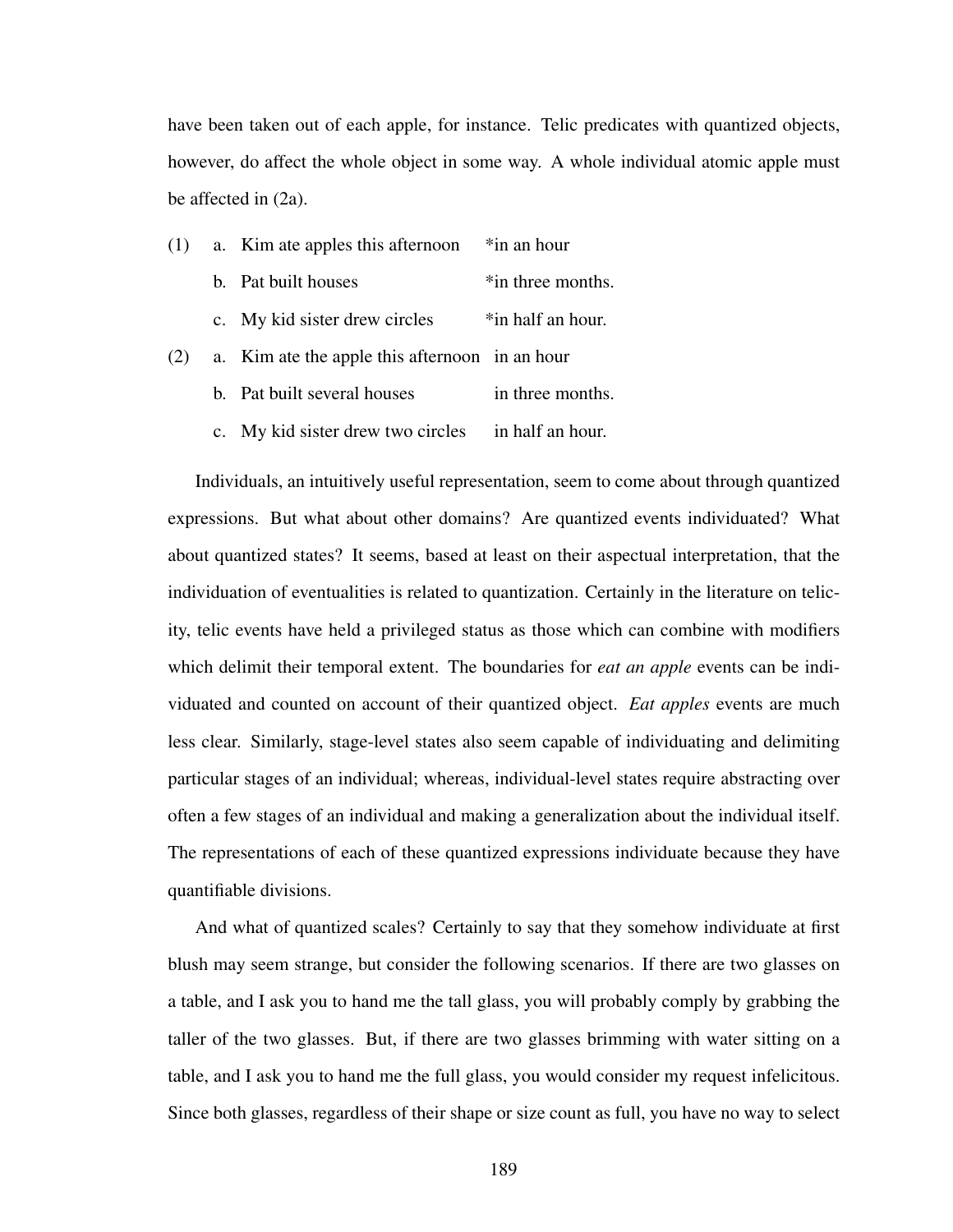one of the glasses. An expression like *the tall glass* requires comparison – it cannot pick out a glass by itself. An expression like *the full glass*, however, seems to individuate each glass with respect to itself. Either the glass is full or it is not, and no other glass will inform this decision.

Of course more should and probably will be said about individuation in natural language, but I want to turn briefly to the role of quantization in other cognitive systems and think about a question raised as early as Chomsky (1957, 93): "How are the syntactic devices available in a given language put to work in the actual use of this language"; that is, how might quantized/homogeneous expressions be put to use in cognition more generally?

# 5.3 Quantization and Other Cognitive Systems

One way to think about the role of quantization is to ask basic questions about what quantized and homogeneous expressions mean. Going "beyond the truth conditions" for quantized/homogeneous expression and following discussion in Pietroski et al. (2009), we can ask how quantized and homogeneous expressions are verified by speakers; that is, how speakers understand and represent quantized and homogeneous expressions and how those representations relate to extra-linguistic cognition. Unfortunately, eventualities and scales are perhaps too difficult to deal with directly. However, quantization is also operative in the nominal domain and there is now a large body of research on how physical object, the possible referents of nominals, behave in other cognitive systems. As such, I will limit my focus here to the quantization of nominals.

Understanding how the quantization of nominals might be implicated in extra-linguistic systems will require some theory of reference, a rather difficult and controversial notion. To simplify a bit, consider the following situations. Suppose for instance that a speaker says *Apples are on the table*. Taking for granted the identification of the table and sticking with visual information only, verification of this expression requires directing one's gaze to the table and allowing visual perception to perceive some group of apples (of possibly any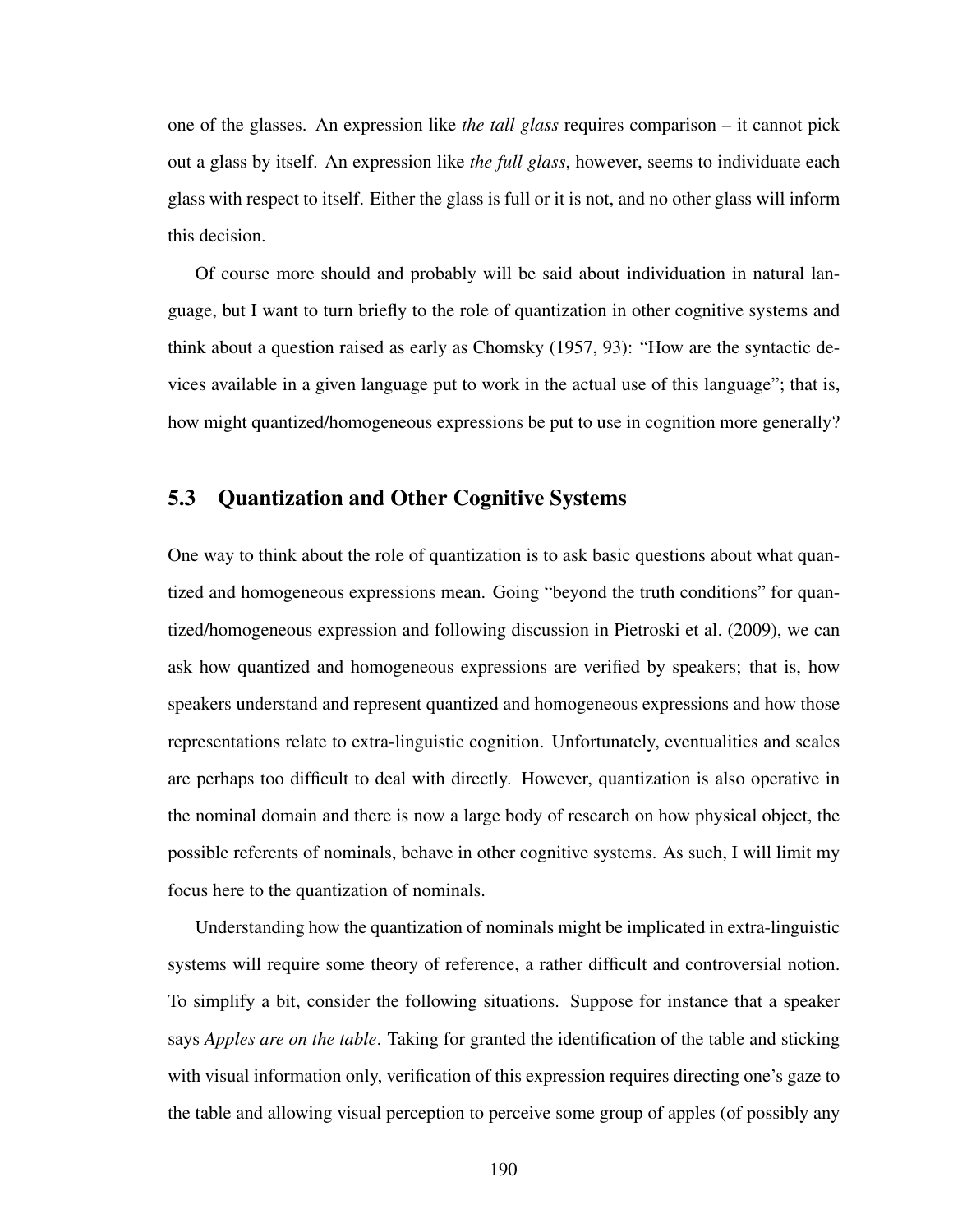number) on the table top. Now suppose a speaker says *Three apples are on the table*. At first glance, a similar verification process is in order: one's gaze is directed to the table and visual perception is deployed to perceive some group of three apples on the table top. But consider again what must take place in the second example. Not only is visual perception required, but some way to count. This suggests that quantized expressions may engage particular cognitive systems for verification not used for homogeneous expressions. But what are these systems and how do they interface with linguistic representations? Questions like these take us to the boarder of what is understood about the link between the meanings of sentences and the way the cognitive system makes use of these meaning representations – issues reaching far beyond this dissertation. Here, I want to provide a sketch of how quantized/homogeneous representations may be used by the visual system.

## 5.3.1 Nominal Reference and the Visual System

A recent discussion by Levine (2010) provides an initial starting point. He discusses demonstrative thoughts, akin to linguistic demonstratives, as points where thought makes contact with the world, saying "there have to be links with the world that do not employ the contents of other representations. . . if thought is to make contact with the world at all" (174). Reference, then, seems to necessarily rely on non-intentional processes, i.e. mental processes whose inputs are not mental representations, but whose outputs are mental representations. He c onsiders the following: in the context of having a fly buzzing around the room, how does the thought *That fly is annoying*, and in particular *that fly*, make contact with the fly. Also restricting himself to visual perception, he proposes that *that fly* makes contact with the fly through a combination of visual perception, attention, and "mental pointing". Levine argues that the non-intentional process involved in mental demonstratives is arrived at through the percept, the thought *that fly* "gets to be about the fly because it points to a percept selected by attention, and that percept is about the fly" (182)

But how, then, is a percept created? Exploring this question to any reasonable degree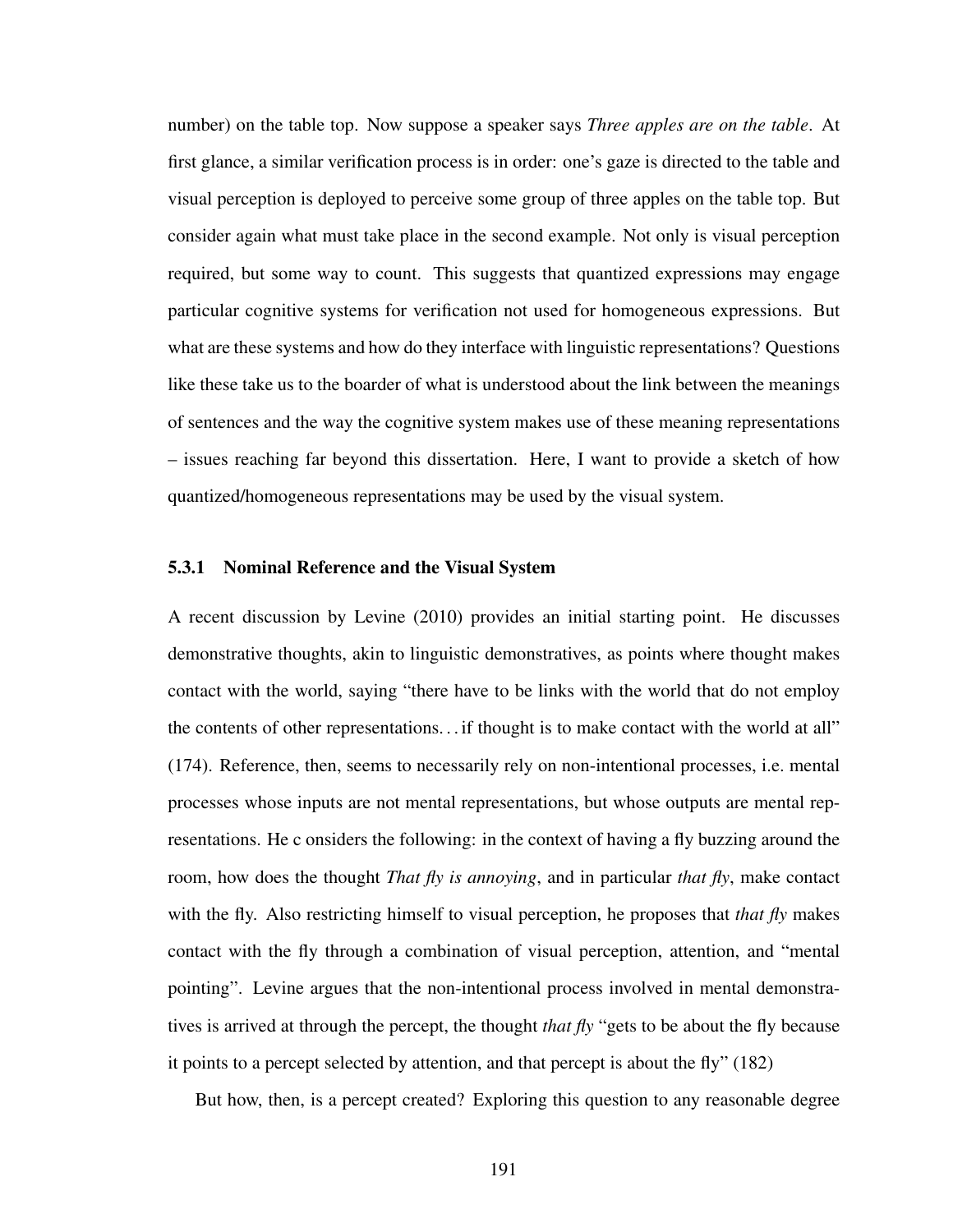would take us far afield, but below I briefly review one theory and point suggestively where I think this theory makes contact with the quantized/homogeneous representations of nominals.

Pursuing one line of research, Pylyshyn (2001, 2003, 2007) argues that the visual system makes contact with the external world through FINgers of INSTantiation (FINSTs).<sup>3</sup> FINSTs are a visual mechanism – a small number of indicies which allows percepts to acquire their referents without appeal to cognition. Visual objects are taken to be collections of spatio-temporally distributed features, such as color, shape, motion, etc. Pylyshyn proposes that when a visual objects is detected, by virtue of it possessing the right kind of spatio-temporal feature distributions,<sup>4</sup> a FINST is automatically deployed and attached to that object. Attention may then act on FINSTs to select them for further cognitive processes about the object which the FINST is attached to, perhaps causing the construction of an object file representation (Kahneman et al., 1992, and many others).

One reason Pylyshyn pursues FINST theory is because FINSTs provide an operation that connects physical objects to their mental representations. Cognition cannot reach out into the world an select a object, say a fly, by means of applying *fly* to it. Instead, the object instantiating a proper collection of spatio-temporal features causes a FINST to be deployed to refer to that collection of features. Although the object is the referent of that FINST, none of the feature information which caused the FINST to be deployed is represented by the FINST itself. Once an object, again say a fly, has a FINST attached to it, cognition can be applied to it, say by applying the predicate *fly* to it. The causal path which starts with a physical object and ends with the deployment of a FINST is not intentional. No

 $3$ Certainly, FINSTs theory is currently being debated in the literature and several alternative mechanisms have been proposed to account for the kinds of behavior which FINSTs are proposed to account for. I will, however, adopt FINSTs here as I find them to be a particularly clear example of a kind of referential mechanism which both satisfies Levine's (2010) non-intentional requirement and appears to be sensitive to (some types of) quantized/homogenous representation.

 $^{4}$ Pylyshyn argues that what counts as the right kind of spatio-temporal feature distribution may not be a natural class and empirical investigation will be required to uncover exactly what configurations can and cannot capture a FINST.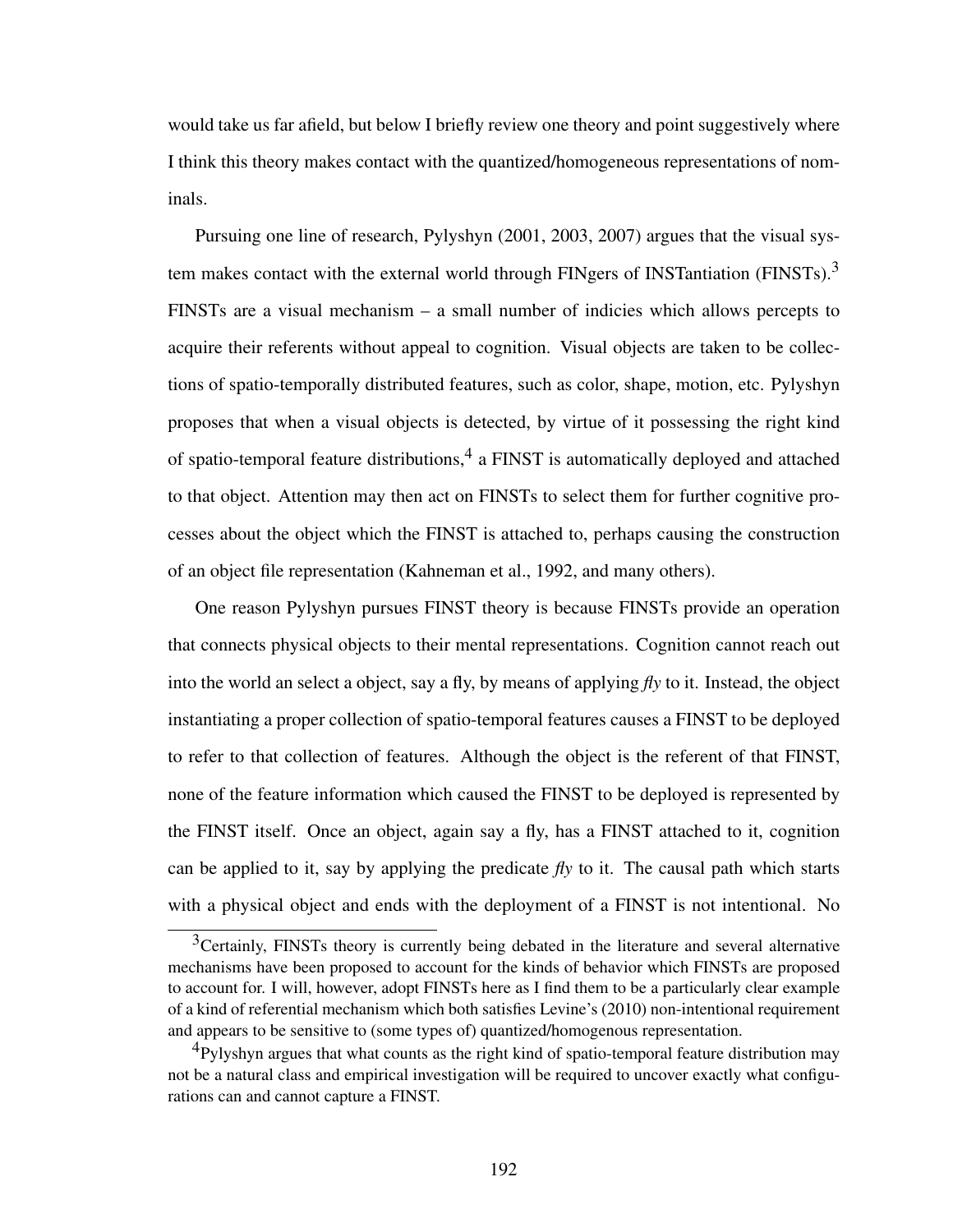representation mediates it and all of the processes are pre-attentive.

One source of evidence for FINSTs comes from a series of studies involving multiple object tracking. In these experiments, subjects are presented with a large number of objects on a computer screen. After appearing on the screen, a subset of those objects are cued and the subject is told to attend to these objects, track their movement, and to identify these objects when everything stops moving. After being cued, all the objects on the screen move around for some period of time. A typical display drawn from these experiments is given in Figure 5.1 A.1 to A.3. Interestingly, subjects are very good at tracking and identifying, on average, up to four objects, but when the number of objects cued is more than four, subjects become unable to track and identify the set of objects. Pylyshyn argues that this is because the visual system only supplies us with four FINSTs. Once exhausted, the visual system becomes unable to index all the cued objects, and the system, for lack of a better term, crashes.<sup>5</sup>

FINSTs impose other limits on what the visual system may treat as an object. In particular, a physical object must continue to behave like a physical object, for instance, maintaining rigidity and cohesion across time and space. Using multiple object tracking, van Marle and Scholl (2003), for instance, find that subjects fail to be able to track "substances" – objects which seem to pour from place to place instead of moving rigidly. Screen shots from an example trial are given in Figure 5.1 B.1 to B.3. Mitroff et al. (2004, 2005) also observes that objects must persist as being objects for the visual system to continue treating them as objects. When a single object splits into two, the information contained in that object is disrupted. Similarly, when two objects in motion merge together, the information contained in one of those objects is lost.<sup>6</sup>

 $<sup>5</sup>$ Interestingly, this is also the limit to the number of objects which can be visually subitized,</sup> that is quickly counted. When presented with short presentations of an unknown number of objects, subject preform at ceiling as long as there are only four or fewer objects present. Performance drops off at numbers greater than four. If FINSTs are implicated in identifying and counting objects, then this set of findings converges with the same limits found in multiple object tracking.

<sup>&</sup>lt;sup>6</sup>Object splitting and merger may also relate to quantized/homogeneous representations. The ability to split into two objects is similar to being divisive, whereas the ability to merge into a single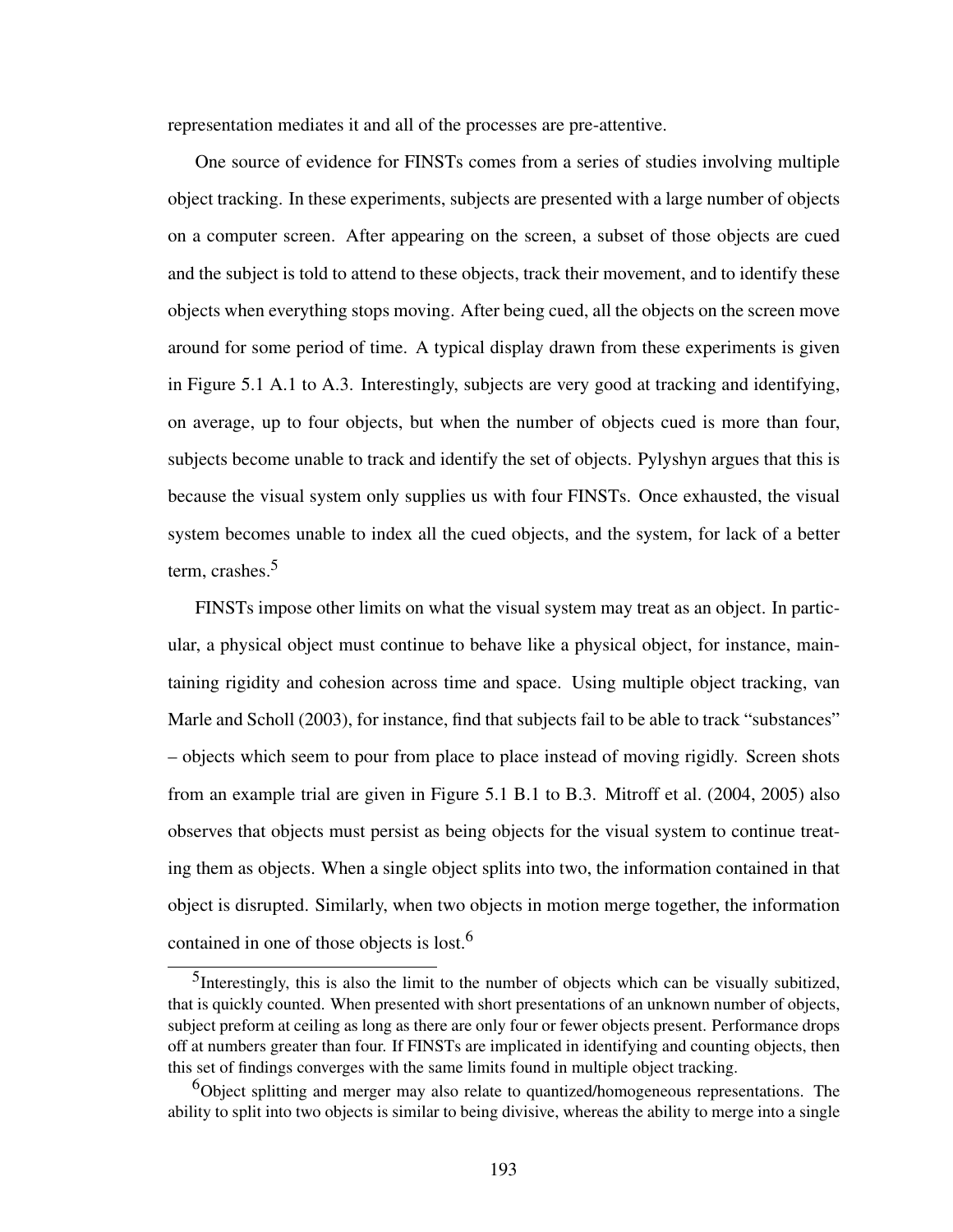

Figure 5.1: Examples of Multiple Object Tracking

Consider for a moment what the linguistic descriptions of these different types of multiple object tracking (Figure 5.1 A vs. 5.1 B) could be, abstracting somewhat from possible interfering factors and focusing only on the types of nominals.<sup>7</sup> When presented with a display like the one given in Figure 5.1 A and cued by four or fewer blinking squares, subjects

object is similar to being cumulative.

 $<sup>7</sup>$  In particular, subjects seem to be able to create object files for collections of similar objects and</sup> exceed the four object limit. Halberda et al. (2006) observes that subjects can select and separate large groups of circles by their color feature. A. Treisman (p.c.) proposes that object files themselves can be created for similar objects, with "summary statistics" such as average shape and size and approximate number encoded in them.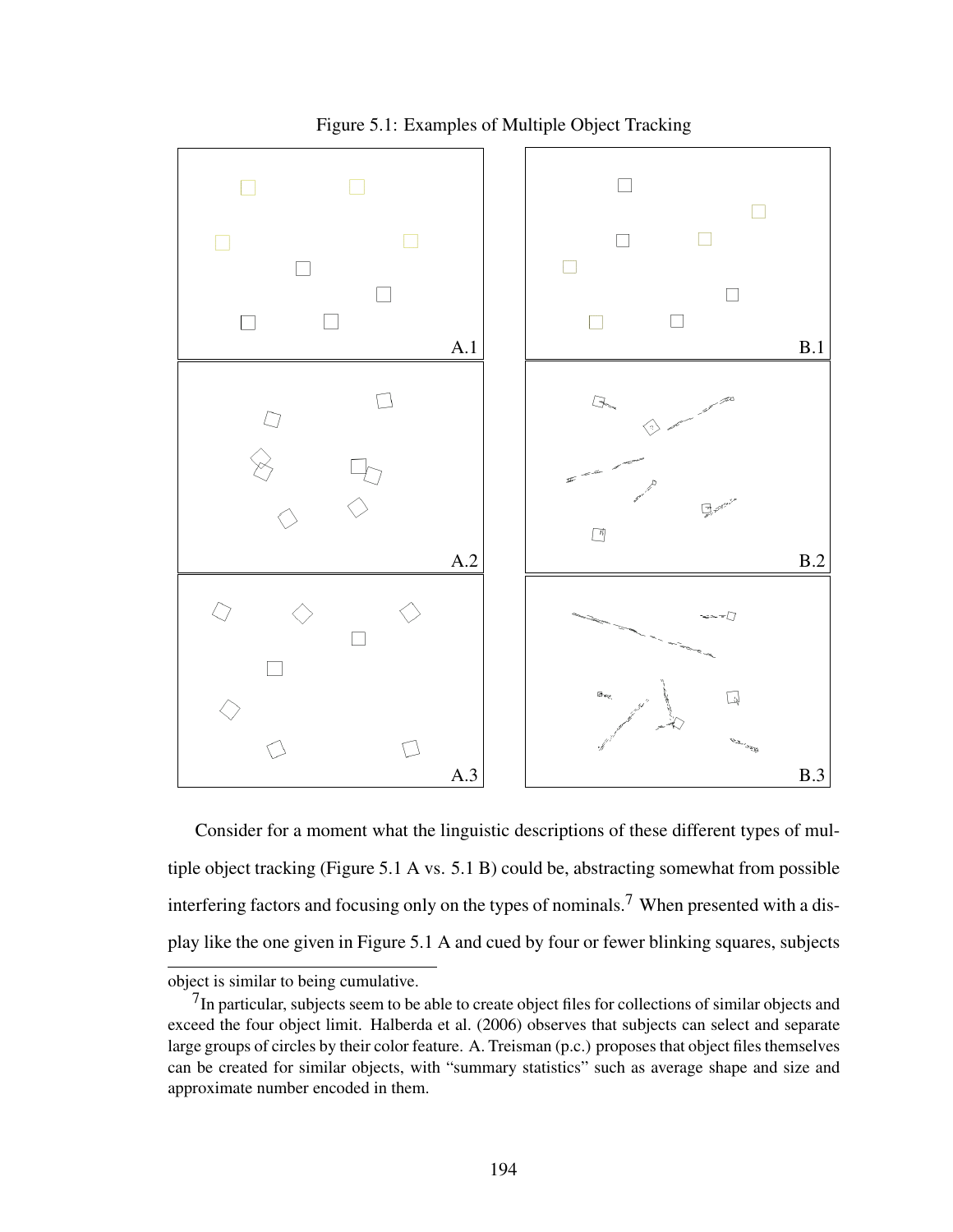could truthfully report the event as (3a). Importantly, the reports in (3b) and (3c) would be infelicitous. Now, if subjects were presented with the same screen, but cued by six or seven blinking squares, they would not report the event by saying (3a). Instead, a report like (3b) seems more likely, especially if the total number of squares on the screen was extremely large.<sup>8</sup> Finally, if subjects were presented with a display like the one given in Figure 5.1 B, regardless of the number of initially cued squares, they could truthfully report (3c), and given the manner of the "pouring" movement, (3a) and (3b) seem somewhat false as no square really moved.

- (3) a. Those four squares moved about the screen.
	- b. Squares moved around the screen.
	- c. Stuff moved around the screen.

In light of the possible relationship between the linguistic expressions in (3) and the discussion of the constraints on how the visual system deploys FINSTs, consider the following. The events in which subjects are able to successfully track objects, i.e. deploy FINSTs, are those events when they are able to truthfully use quantized expressions. When subjects fail to be able to track objects, either because the number required exceeds the number of FINSTs available to the system or because the objects fail to behave like physical objects which prevents FINSTs from indexing them, homogeneous expressions become much more likely. What quantized nominals may do then is inform the cognitive system that the object is "FINSTable"; that is, the visual system should be able to deploy a FINST for the object. This relationship is summarized in Table 5.2

Table 5.2: Quantization of Nominals and FINSTs

|                 | Homogeneous          | Quantized          |
|-----------------|----------------------|--------------------|
| <b>Nominals</b> | unspecified quantity | specified quantity |
| Visual Objects  | No FINST             | <b>Grab FINSTs</b> |

<sup>8</sup>Of course subjects could say *A bunch of squares. . .* , though here they are possibly relying on a collective object file or similar representation to support the "truth" of the nominal.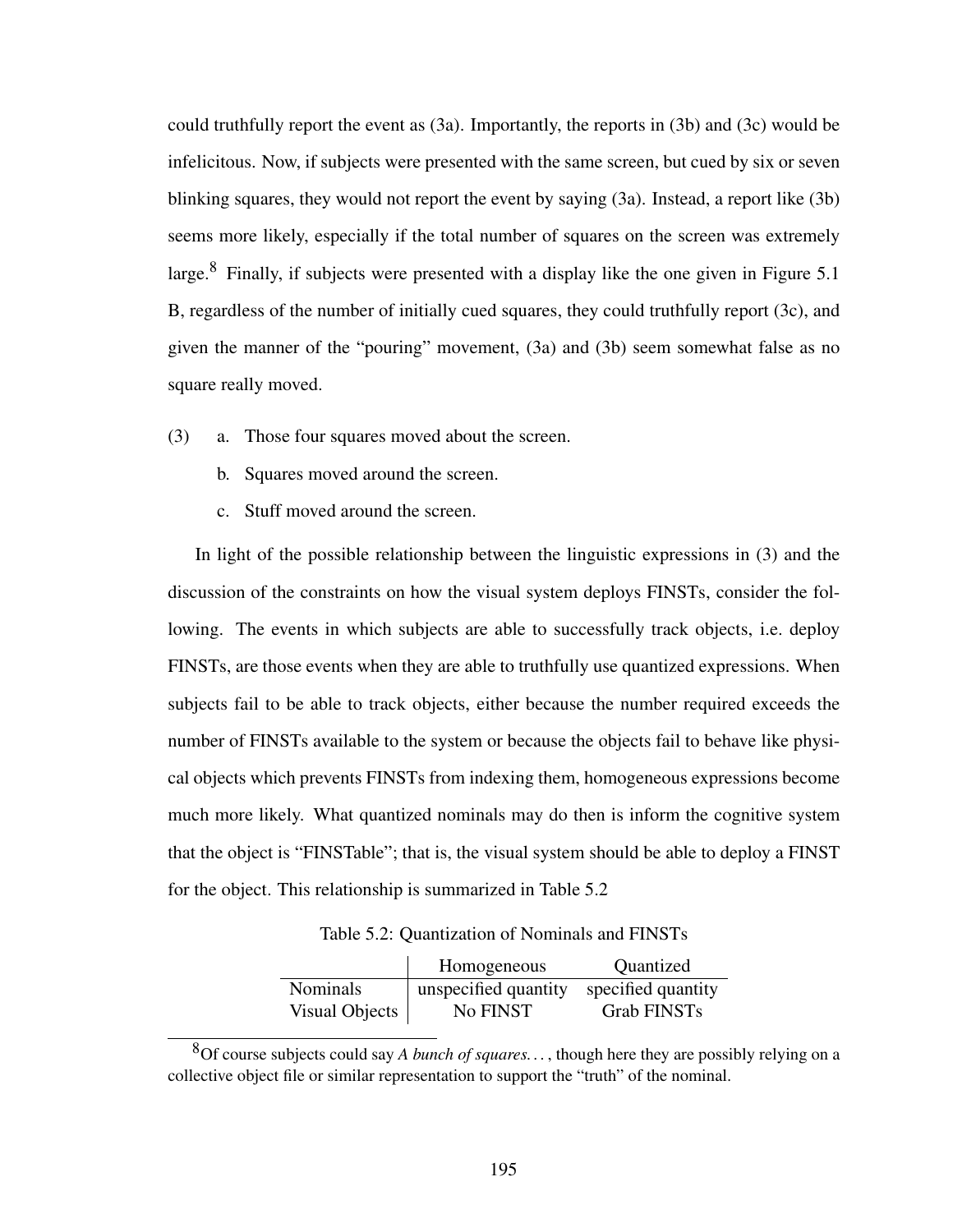Extending this kind of verificational strategy to other cognitive domains is not simple, but there is evidence that in event perception, subjects segment events by mentally represented boundaries, often based on certain kinds of motion information (Zacks and Tversky, 2001; Zacks et al., 2007). If such boundaries act to delimit events in certain ways, we might expect different kinds of event descriptions to be reported which change based on the presence or absence of the proper boundary.

# 5.4 Final Thoughts

States are not a uniform aspectual type. Instead, like events, they have different internal temporal constitutions. Also like events, the arguments related to states affect the kind of aspectual interpretation that results. In all cases, the underlying representational distinction is one of quantization, suggesting that the theory of aktionsart is unified by quantization.

Quantization also plays a wider role in the grammar. While is it well known that nominal expressions can be divided into those that are quantized and those that are homogeneous, the scale structure of adjectives also seems to be a case of quantization. While this can be independently demonstrated in each domain, both the quantization of nominals and scale structure affect the aspectual interpretation of states and events, suggesting that quantized/homogeneous representations interact with one another in a compositional way. Given its far reaching and interactive role in grammar, quantization appears to be part of the core of linguistic representation.

Indeed, if quantization is core to the linguistic system, we may expect it to play a significant role in the realm of other cognition systems. While only the briefist of sketches was outlined above, pursuing links between linguistic and extra-linguistic domains of cognition may provide us with ways to better understand language and its role in cognition more generally.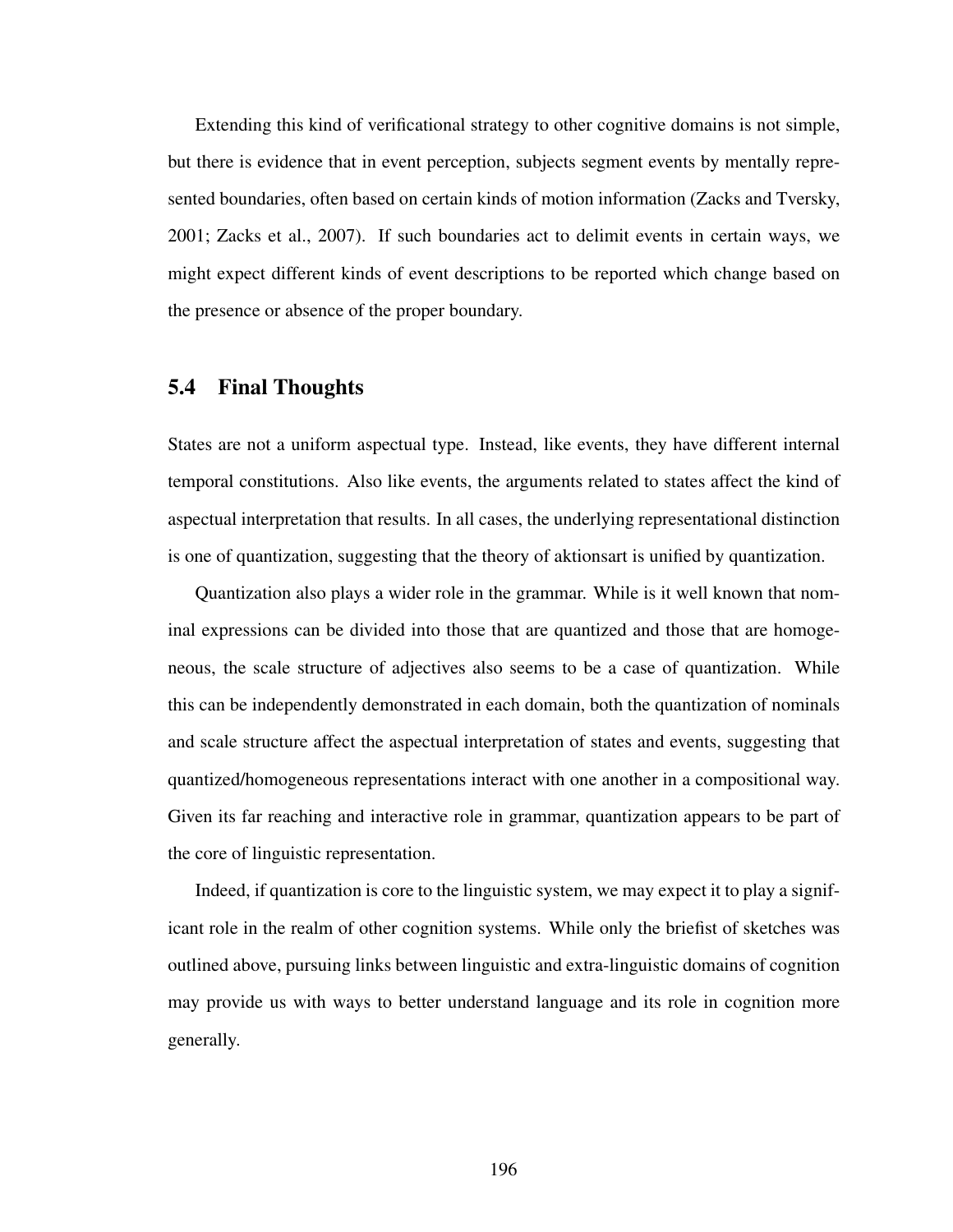## BIBLIOGRAPHY

- Abney, Steven P. 1987. The English noun phrase in its sentential aspect. Doctoral Dissertation, MIT.
- Allen, Robert L. 1966. *The verb system of present-day American English*. The Hague: Mouton.
- Arche, Maria J. 2006. *Individuals in time*. Linguistik Aktuell/Linguistics Today. John Benjamins Publishing Company.
- Bach, Emmon. 1981. On time, tense, and aspect: An essay in English metaphysics. In *Radical pragmatics*, ed. P. Cole, 63–81. New York: Academic Press.
- Bach, Emmon. 1986. The algebra of events. *Linguistics and Philosophy* 5–16.
- Bale, Alan C., and David Barner. 2009. The interpretation of functional heads: Using comparatives to explore the mass/count distinction. *Journal of Semantics* 26:217.
- Barner, David, and Jesse Snedeker. 2005. Quantity judgments and individuation: Evidence that mass nouns count. *Cognition* 97:41–66.
- Bennett, Michael, and Barbara Partee. 1978. *Towards the logic of tense and aspect*. Bloomington: Indiana University Linguistics Club.
- Bennis, Hans. 2000. Adjectives and argument structure. In *Lexical specification and lexical insertion*, ed. P. Coopmans, M. Everaert, and J. Grimshaw, 27–67. John Benjamins Publishing Company.
- Bennis, Hans. 2004. Unergative adjectives and psych verbs. In *The unaccusativity puzzle: Explorations of the syntax-lexicon interface*, ed. A. Alexiadou, E. Anagnostopoulou, and M. Everaert, 84–113. Oxford University Press, USA.
- Bolinger, Dwight. 1967. Adjectives in English: Attribution and predication. *Lingua* 18:1– 34.
- Bolinger, Dwight. 1973. Essence and accident: English analogs of Hispanic *ser*–*estar*. In *Issues in linguistics: Papers in honor of Henry and Renee Kahane*, ed. B. B. Kachru, 58–69. Urbana: University of Illinois Press.
- Borer, Hagit. 1994. The projection of arguments. In *Occasional papers in linguistics*, ed. E. Benedicto and J. Runner, volume 17, 19–47. University of Massachusetts.
- Borer, Hagit. 1998. Deriving passive without theta roles. In *Morphology and its relation to phonology and syntax*, ed. S. Lapointe, P. Farrell, and D. Brentari., 60–99. Stanford, CSLI.
- Borer, Hagit. 2005a. *In name only*. Oxford: Oxford University Press.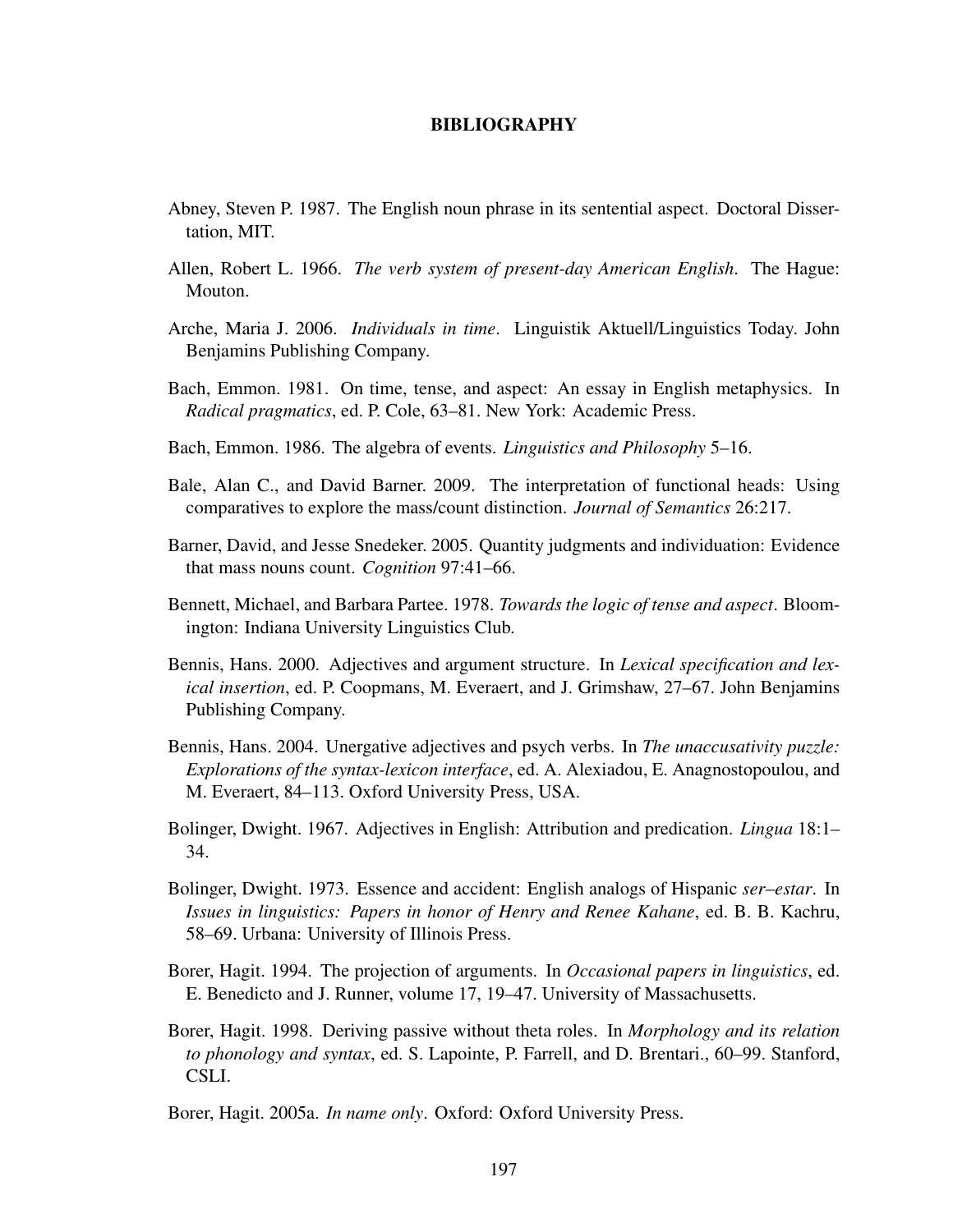Borer, Hagit. 2005b. *The normal course of events*. Oxford: Oxford University Press.

- Borer, Hagit. 2005c. Some notes on the syntax of quantity. In *Aspectual inquiries*, ed. P. Kempchinsky and R. Slabakova, 41–68. Dordrecht: Springer.
- Borthen, Kaja. 2003. Norwegian bare singulars. Doctoral Dissertation, Norwegian University of Science and Technology.
- Carlson, Gregory N. 1977. Reference to kinds in English. Doctoral Dissertation, University of Massachusetts, Amherst.
- Carlson, Gregory N. 1979. Generics and atemporal "when". *Linguistics and Philosophy* 3:49–98.
- Carlson, Gregory N. 2009. Generics and concepts. In *Kinds, things and stuff* , ed. F. J. Pelletier. Oxford University Press.
- Carlson, Lauri. 1981. Aspect and quantification. In *Tense and aspect*, ed. P.J.; Tedeschi and A. Zaenen, volume 14 of *Syntax and semantics*, 31–64. New York: Academic Press.
- Chang, Jung-hsing. 2003. State eventualities and aspect marker *le* in Chinese. *Taiwan Journal of Linguistics* 1:97–110.
- Chierchia, Gennaro. 1984. Topics in the syntax and semantics of infinitives and gerunds. Doctoral Dissertation, University of Massachusetts, Amherst.
- Chierchia, Gennaro. 1995. Individual-level predicates as inherent generics. In *The generic book*, ed. G.N. Carlson and F.J. Pelletier, 176–223. University of Chicago Press.
- Chomsky, Noam. 1957. *Syntactic structures*, volume 4 of *Janua linguarum*. The Hague: Mouton.
- Cinque, Guglielmo. 1990. Ergative adjectives and the lexicalist hypothesis. *Natural Language & Linguistic Theory* 8:1–39.
- Diesing, Molly. 1992. *Indefinites*. MIT Press.
- Dobrovie-Sorin, Carmen. 1997. Types of predicates and the representation of existential readings. In *Proceedings of Semantics and Linguistic Theory*, volume 7, 117–134.
- Dowty, David. 1989. On the semantic content of the notion 'thematic role'. In *Properties, types, and meaning: Semantic issues*, ed. G. Chierchia, B Partee, and R. Turner, volume 2. Springer.
- Dowty, David. 1991. Thematic proto-roles and argument selection. *Language* 67:547–619.
- Dowty, David R. 1979. *Word meaning and Montague grammar: The semantics of verbs and times in generative semantics and in Montague's PTQ*. Springer.
- Escandell-Vidal, Victoria, and Manuel Leonetti. 2002. Coercion and the stage/individual distinction. In *From words to discourse*, ed. J. Gutierrez-Rexach, 159–179. Elsevier.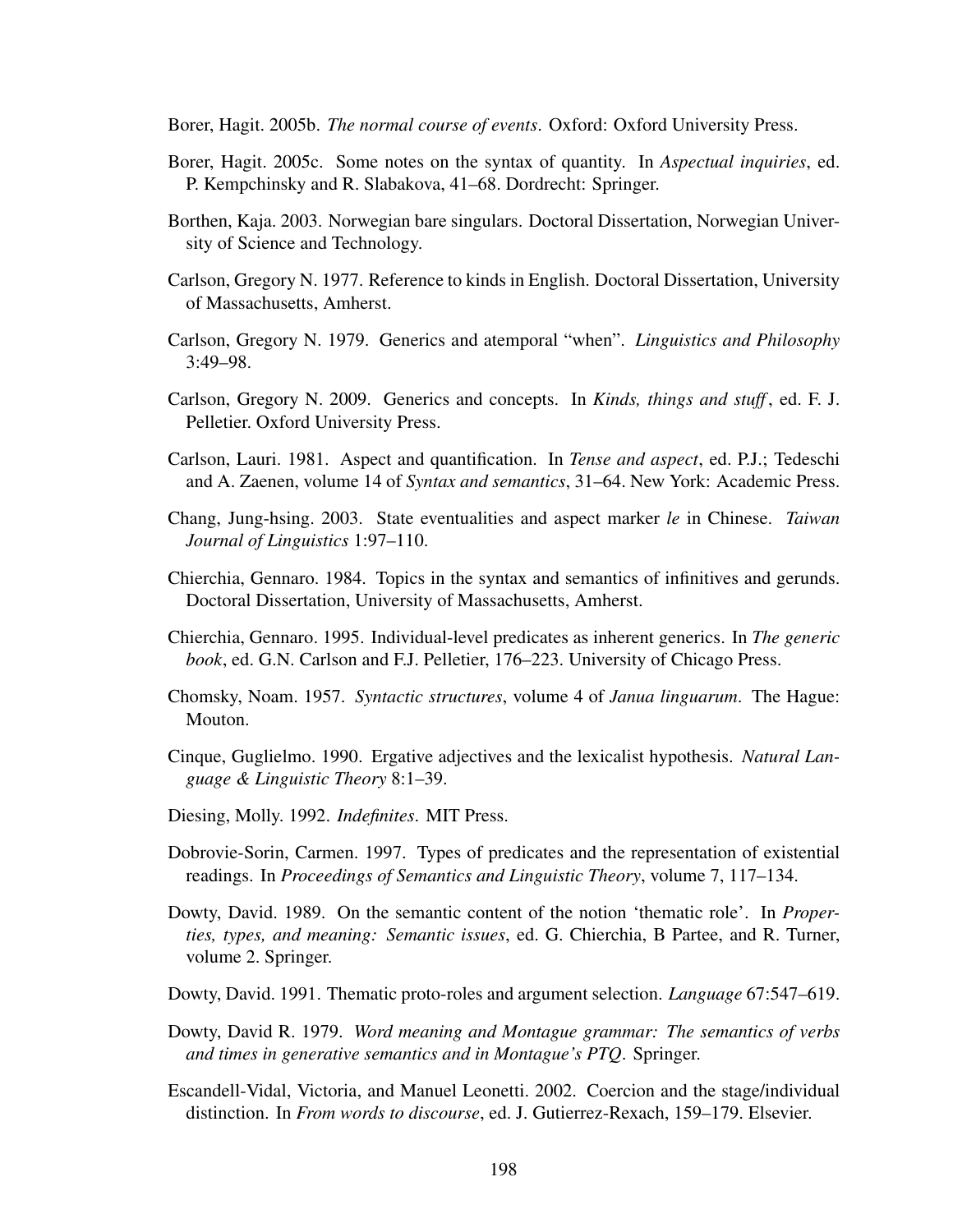- Fernald, Theodore B. 1994. On the nonuniformity of the individual- and stage-level effects. Doctoral Dissertation, University of California, Santa Cruz.
- Fernald, Theodore B. 1999. Evidential coercion: Using individual-level predicates in stagelevel environments. *Studies in the Linguistic Sciences* 43–63.
- Fernald, Theodore B. 2000. *Predicates and temporal arguments*. Oxford: Oxford University Press.
- Filip, Hana. 1999. *Aspect, eventuality types, and nominal reference*. Garland, New York.
- Gawron, Jean M. 2007. Unifying degree-based and mereological accounts of gradual change. Presented at the The Syntax and Semantics of Measurability Conference, University of Tromsø.
- Glasbey, Sheila. 1997. I-level predicates that allow existential readings for bare plurals. In *Proceedings of Semantics and Linguistic Theory VII*, ed. A. Larson, 169–179. Cornell University, Ithica, NY.
- Glasbey, Sheila. 2007. Existential readings for bare plurals in object position. In *Event structures in linguistic form and interpretation*, ed. J. Dölling, T. Heyede-Zybatow, and M. Schäfer, 355. Berlin: Walter De Gruyter.
- Green, Lisa. 2000. Aspectual be–type constructions and coercion in African American English. *Natural Language Semantics* 8:1–25.
- Halberda, Justin, Sean F. Sires, and Lisa Feigenson. 2006. Multiple spatially overlapping sets can be enumerated in parallel. *Psychological Science* 17:572–576.
- Harley, Heidi, and Rolf Noyer. 2000. Formal versus encyclopedic properties of vocabulary: Evidence from nominalizations. In *The lexicon-encyclopedia interface*, ed. B. Peeters, 349–374. Elsevier.
- Hay, Jennifer, Chris Kennedy, and Beth Levin. 1999. Scalar structure underlies telicity in "degree achievements". In *Proceedings of Semantics and Linguistic Theory IX*, ed. T. Mathews and D. Strolovitch, 127–144.
- Heim, Irene. 1982. The semantics of definite and indefinite noun phrases. Doctoral Dissertation, University of Massachusetts: Amherst.
- Heycock, Caroline. 1994. Focus projection in Japanese. In *Proceedings of the Northeastern Linguistics Society*, volume 24, 159–187.
- Higginbotham, James, and Gillian Ramchand. 1997. The stage-level/individual-level distinction and the mapping hypothesis. In *Oxford University Working Papers in Linguistics, Philology and Phonetics*, volume 2, 53–83.
- Hinrichs, Erhard W. 1985. A compositional semantics for aktionsarten and NP reference. Doctoral Dissertation, The Ohio State University.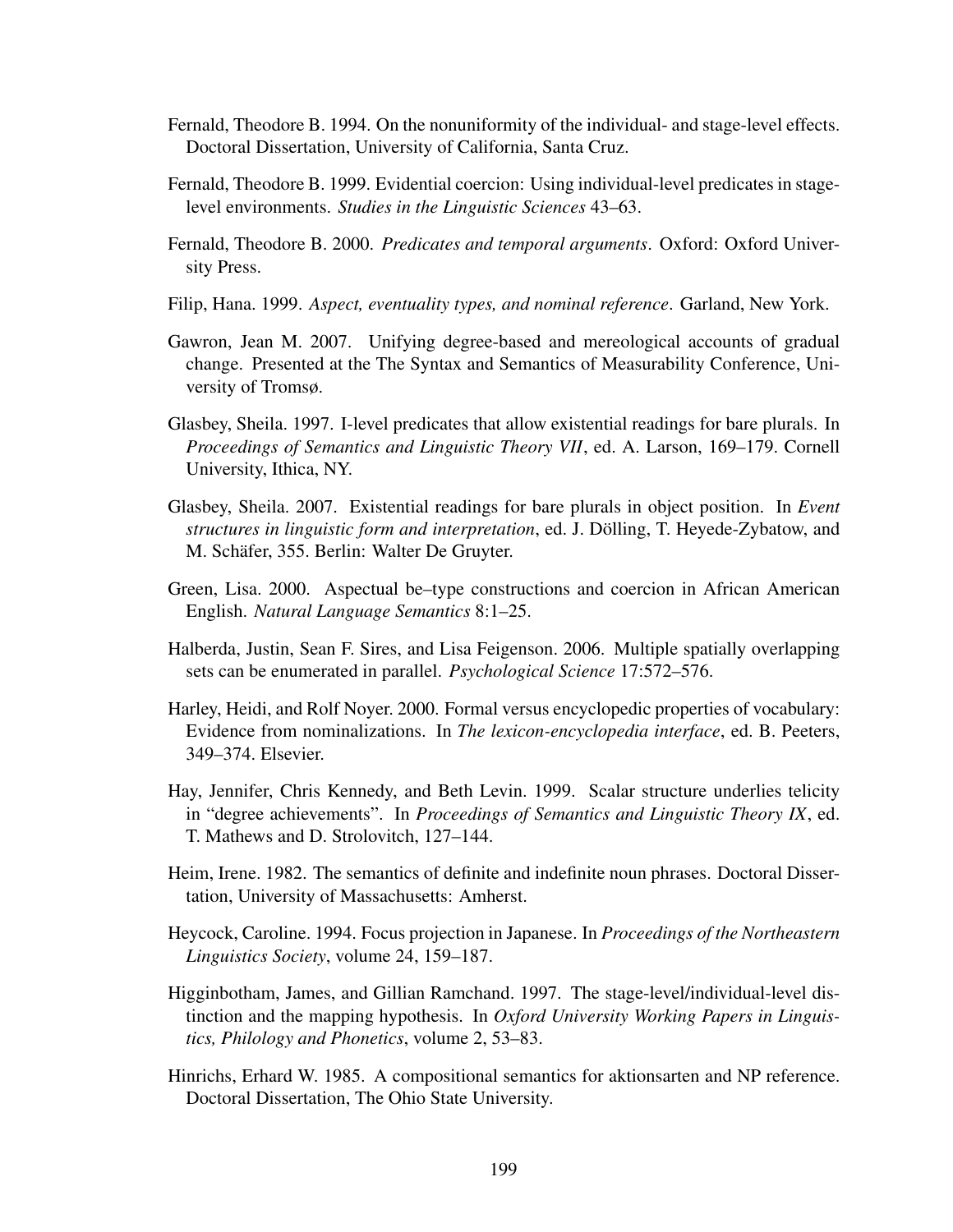- Hoeksema, Jack. 1983. Plurality and conjunction. In *Studies in model-theoretic semantics*, ed. Alice ter Meulen, volume 1, 63–83. Dordrecht: Foris.
- Hoekstra, Teun. 1992. Aspect and theta theory. In *Thematic structure: Its role in grammar*, ed. I. Roca, 145–174. Walter de Gruyter.
- Holtheuer, Carolina. 2009. Learning *Ser* and *Estar*: A study of production and comprehension in Chilean Spanish. Doctoral Dissertation, The Australian National University.
- de Hoop, Helen. 1996. *Case configuration and noun phrase interpretation*. Routledge.
- Iatridou, Sabine. 2000. The grammatical ingredients of counterfactuality. *Linguistic Inquiry* 31:231–270.
- Jackendoff, Ray. 1991. Parts and boundaries. *Cognition* 41:9–45.
- Jacobson, Pauline. 1998. Where (if anywhere) is transderivationality located? In *Syntax and semantics: The limits of syntax*, ed. Peter Culicover and Louise McNally, volume 29, 303–336. New York: Academic Press.
- Jäger, Gerhard. 1997. The stage/individual contrast revisited. In *Proceedings of the West Coast Conference on Formal Lingusitics*, volume 15, 225–239.
- Jäger, Gerhard. 1999. Stage levels, states, and the semantics of the copula. In *ZAS Papers in Linguistics*, volume 14, 65–94.
- Jäger, Gerhard. 2001. Topic-comment structure and the contrast between stage level and individual level predicates. *Journal of Semantics* 18:83–126.
- Kahneman, Daniel, Anne Treisman, and Brian J. Gibbs. 1992. The reviewing of object files: Object-specific integration of information. *Cognitive Psychology* 24:175–219.
- Kamp, Hans. 1979. Events, instants and temporal reference. In *Semantics from different points of view*, ed. R. Bauerle, U. Egli, and A. von Stechow, 376–417. Berlin: Springer-Verlag.
- Kamp, Hans. 1984. A theory of truth and semantic representation. In *Truth, interpretation and information: Selected papers from the third Amsterdam colloquium*, ed. J. Groenendijk, 1–41. Foris, Dordrecht.
- Katz, Graham. 2008. Manner modification of state verbs. In *Adjectives and adverbs: Syntax, semantics, and discourse*, ed. L. McNally and C. Kennedy, 220–248. Oxford University Press.
- Kearns, Kate. 2003. Durative achievements and individual-level predicates on events. *Linguistics and Philosophy* 26:595–635.
- Kearns, Kate. 2007. Telic senses of deadjectival verbs. *Lingua* 117:26–66.
- Kennedy, Chris. 1997. Projection the adjective: The syntax and semantics of gradability and comparison. Doctoral Dissertation, University of California, Santa Cruz.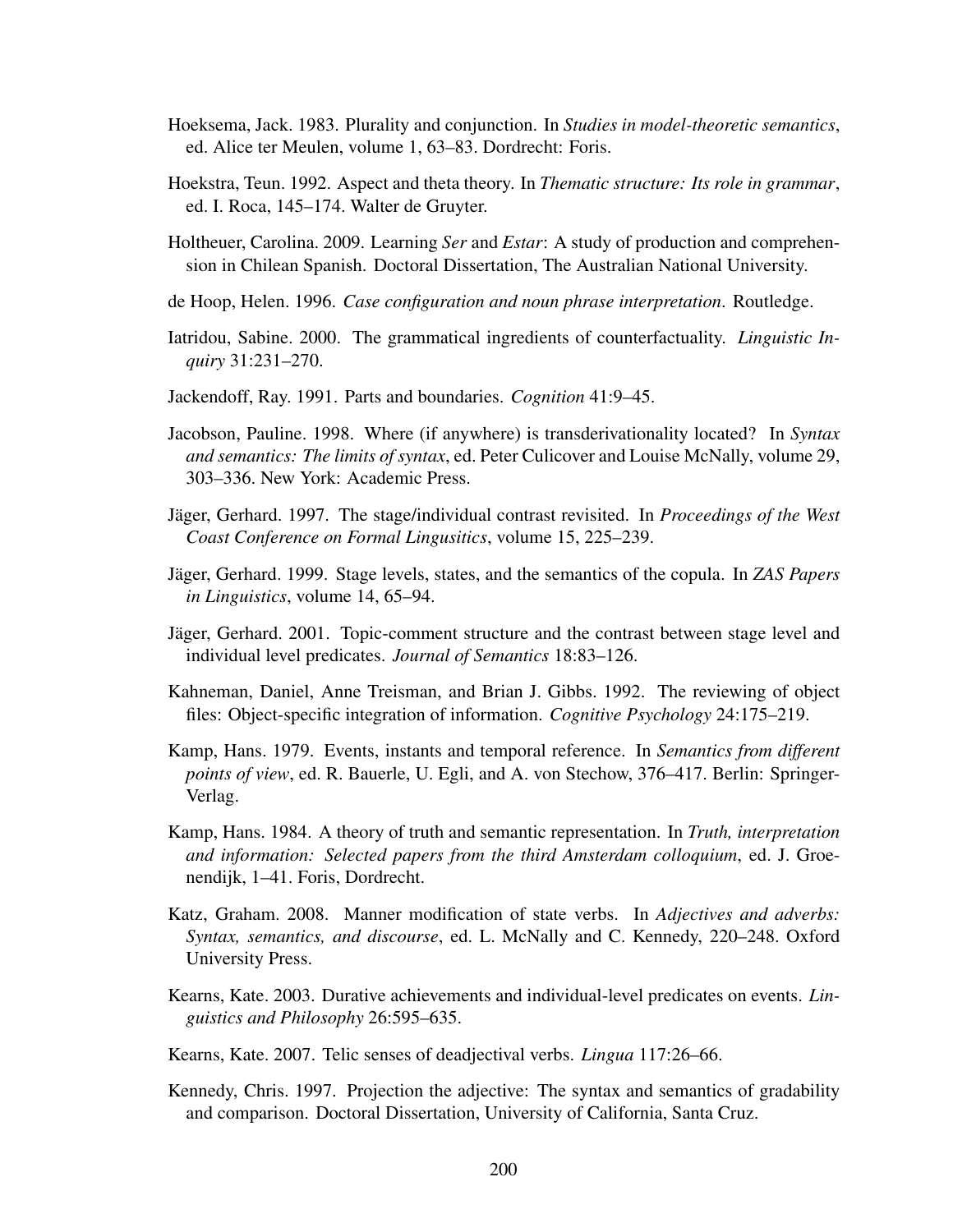- Kennedy, Chris. 2001. Polar opposition and the ontology of 'degrees'. *Linguistics and Philosophy* 24:33–70.
- Kennedy, Chris. 2007. Vagueness and grammar: The semantics of relative and absolute gradable adjectives. *Linguistics and Philosophy* 30:1–45.
- Kennedy, Chris, and Beth Levin. 2002. Telicity corresponds to degree of change. Handout, Topics in the Grammar of Scalar Expressions, UCLA.
- Kennedy, Chris, and Beth Levin. 2008. Measure of change: The adjectival core of degree achievements. In *Adjectives and adverbs: Syntax, semantics and discourse*, 156–182. Oxford University Press.
- Kennedy, Chris, and Louise McNally. 1999. From event structure to scale structure: Degree modification in deverbal adjectives. In *Proceedings of semantics and linguistic theory ix*, ed. T. Matthews and D. Strolovitch, 163–180. CLC Publications.
- Kennedy, Chris, and Louise McNally. 2005. Scale structure, degree modification, and the semantics of gradable predicates. *Language* 81:345–381.
- Kennedy, Chris, and Louise McNally. 2010. Color, context, and compositionality. *Synthese* 174:79–98.
- Kiparsky, Paul. 1998. Partitive case and aspect. In *The projection of arguments: Lexical and compositional factors*, ed. M. Butt and W. Geuder, 265–307. CSLI, Stanford, CA.
- Kratzer, Angelica. 1988/1995. Stage-level/individual-level predicates. In *The generic book*, ed. G.N. Carlson and F.J. Pelletier, 125–175. University of Chicago Press.
- Kratzer, Angelica. 1996. Severing the external argument from its verb. In *Phrase structure and the lexicon*, ed. J. Rooryck and L. Zaring, 109–137. Dordrecht, Kluwer.
- Kratzer, Angelica. 2004. Telicity and the meaning of objective case. In *The syntax of time*, ed. J. Guéron and J. Lecarme, 389–424. The MIT Press.
- Kratzer, Angelica, and Elisabeth Selkirk. 2007. Phase theory and prosodic spellout: The case of verbs. *The Linguistic Review* 24:93–135.
- Krifka, Manfred. 1989. Nominal reference, temporal constitution and quantification in event semantics. In *Semantics and contextual expression*, ed. J. van Benthem R. Bartsch and P. van Emde Boas, 75–115. Foris: Dordrecht.
- Krifka, Manfred. 1992. Thematic relations as links between nominal reference and temporal constitution. In *Lexical matters*, ed. I.A. Sag and A. Szabolcsi, 29–53. Cambridge University Press.
- Krifka, Manfred. 1998. The origins of telicity. In *Events and grammar*, ed. S. Rothstein, 197–235. Kluwer Academic Publishers.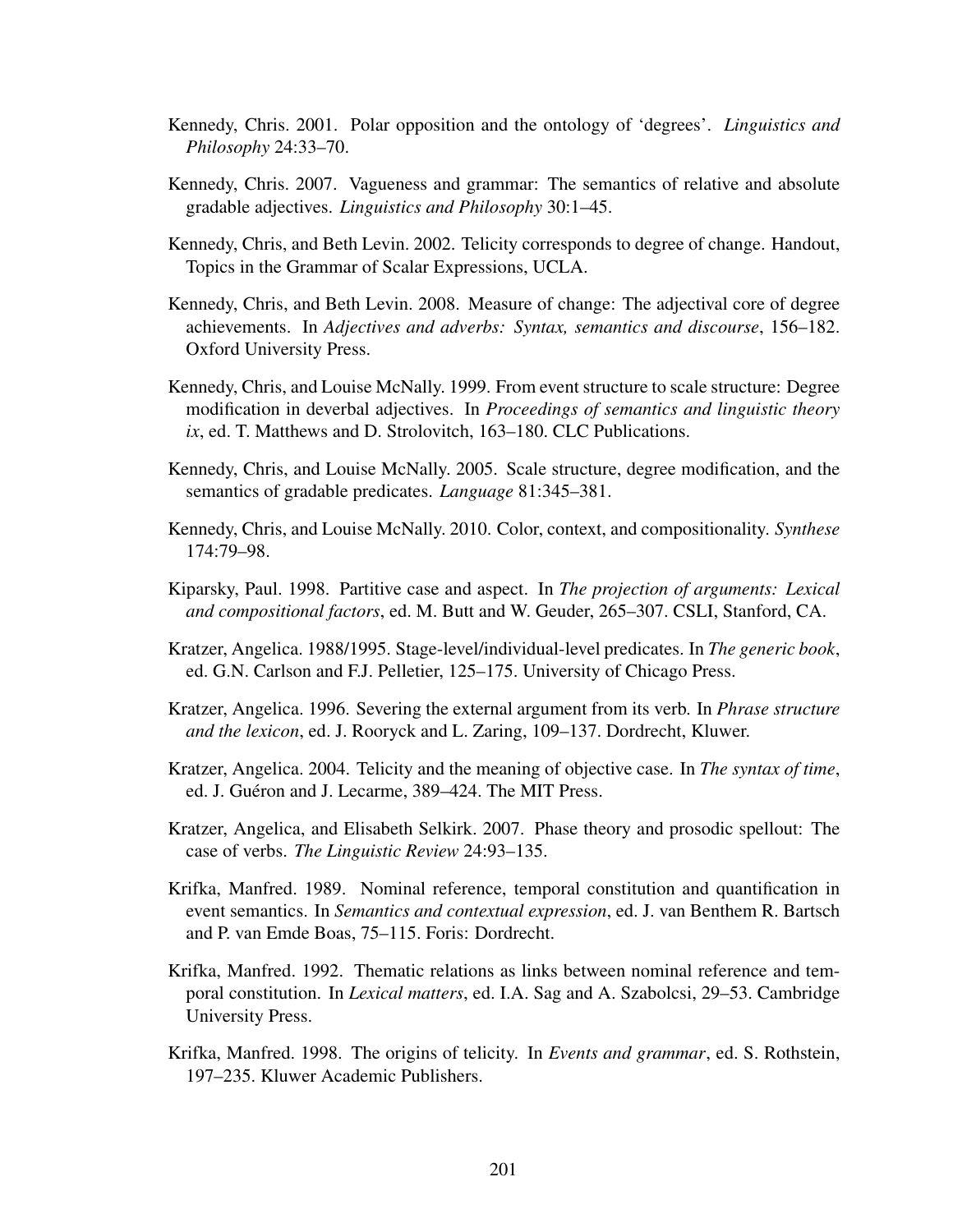- Krifka, Manfred, Francis J. Pelletier, Gregory N. Carlson, Alice ter Meulen, Gennaro Chierchia, and Godehard Link. 1995. Genericity: An introduction. In *The generic book*, ed. G. Carlson and J. Pelletier, 1–124. University Of Chicago Press.
- Kuroda, Shige-Yuki. 1972. The categorical and the thetic judgment: Evidence from Japanese syntax. *Foundations of language* 9:153–185.
- Kuroda, Shige-Yuki. 1992. Judgment forms and sentence forms. In *Japanese syntax and semantics: Collected papers*, 13–77. Dordrecht: Kluwer.
- Ladusaw, William A. 1994. Thetic and categorical, stage and individual, weak and strong. In *Proceedings of Semantics and Linguistic Theory IV*, ed. M. Harvey and L. Santelmann, 220–229. Ithaca, NY.
- Lakoff, George. 1970. *Irregularity in syntax*. Holt, Rinehart & Winston of Canada Ltd.
- Landau, Idan. 2006. Ways of being rude. Manuscript, Ben Gurion University.
- Landau, Idan. 2009. Saturation and reification in adjectival diathesis. *Journal of Linguistics* 45:315–361.
- Larson, Richard K. 1998. Events and modification in nominals. Manuscript, SUNY Stony Brook.
- Lasnik, Howard, and Robert Fiengo. 1974. Complement object deletion. *Linguistic Inquiry* 5:535–571.
- Lee, Chungmin. 1996. Generic sentences are topic constructions. In *Reference and referent accessibility*, ed. T. Fretheim and J.K. Gundel, 213–222. John Benjamins Amsterdam/Philadelphia.
- Lee, Chungmin. 2009. Genericity and topicality. Presented at the Genericity: Interpretation and Use conference, École Normale Supérieure.
- Levine, Joseph. 2010. Demonstrative thought. *Mind & Language* 25:169–195.
- Link, Godehard. 1998. *Algebraic semantics in language and philosophy*. Stanford, CA: CSLI Publications.
- Luján, Marta. 1981. The Spanish copulas as aspectual indicators. *Lingua Amsterdam* 54:165–210.
- MacDonald, Jonathan E. 2006. The syntax of inner aspect. Doctoral Dissertation, Stony Brook University.
- MacDonald, Jonathan E. 2008a. Domain of aspectual interpretation. *Linguistic Inquiry* 39:128–147.
- MacDonald, Jonathan E. 2008b. *The syntactic nature of inner aspect: A minimalist perspective*. John Benjamins Publishing Company.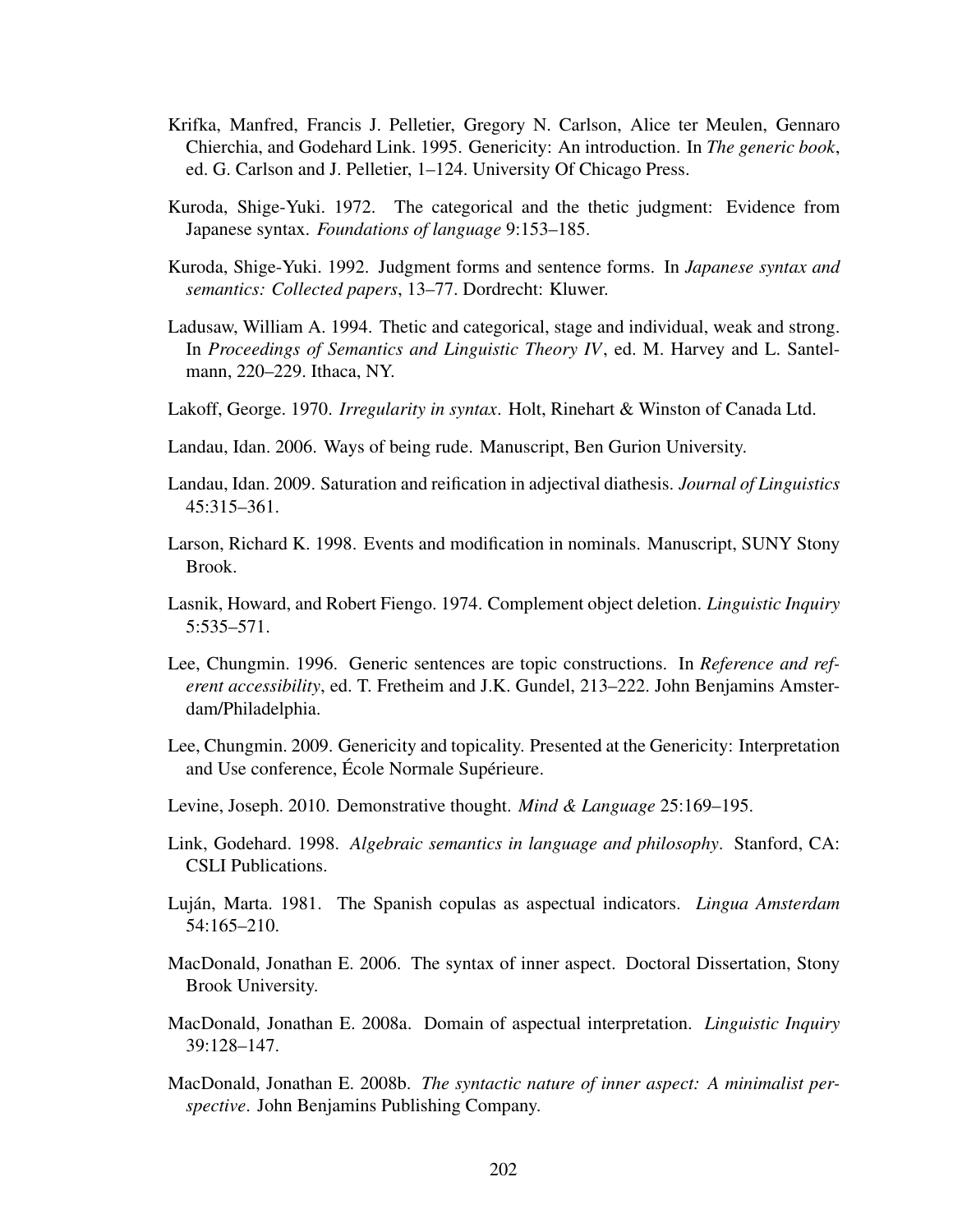- Magri, Giorgio. 2006. The blindness hypothesis and individual level predicates. In *Proceedings of Semantics and Linguistic Theory XVI*. CLC Publications, Cornell University, Ithaca.
- Magri, Giorgio. 2009. A theory of individual-level predicates based on blind mandatory scalar implicatures. *Natural Language Semantics* 17:245–297.
- Maienborn, Claudia. 2004. A pragmatic explanation of the stage level/individual level contrast in combination with locatives. In *Proceedings of the western conference on linguistics*, ed. B. Agbayani, V. Samiian, and B. Tucker, volume 15, 158–179. Fresno: CSU.
- Marantz, Alec. 1984. *On the nature of grammatical relations*. The MIT Press.
- Marín, Rafael. 2009. Spanish individual-level and stage-level adjectives revisited. Manuscript, Université de Lille.
- Marín, Rafael. 2010. Spanish adjectives within bounds. In *Adjectives: Formal analyses in syntax and semantics*, ed. P.C. Hofherr and O. Matushansky. John Benjamins Publishing Company.
- Marín, Rafael, and Louise McNally. 2005. The aktionsart of Spanish reflexive psychological verbs. In *Proceedings of Sinn und Bedeutung*, ed. E. Maier, C. Bary, and J. Huitink, volume 9, 212–225.
- Marín, Rafael, and Louise McNally. to appear. Inchoativity, change of state, and telicity: Evidence from Spanish reflexive psychological verbs. *Natural Language and Linguistic Theory* .
- van Marle, Kristy, and Brian J. Scholl. 2003. Attentive tracking of objects versus substances. *Psychological Science* 14:498.
- McNally, Louise. 1994. Adjunct predicates and the individual/stage distinction. In *Proceedings of West Coast Conference on Formal Linguistics*, volume 12, 561–576.
- McNally, Louise. 1998a. Existential sentences with existential quantification. *Linguistics and Philosophy* 21:353–392.
- McNally, Louise. 1998b. Stativity and theticity. In *Events and grammar*, ed. S. Rothstein, 293–307. Kluwer Academic Publishers.
- McNally, Louise, and Veerle Van Geenhoven. 1998. Redefining the weak/strong distinction. Paper presented at the Second Paris Syntax and Semantics Colloquium.
- Milsark, Gary. 1974. Existential sentences in english. Doctoral Dissertation, MIT.
- Milsark, Gary. 1977. Towards the explanation of certain peculiarities of existential sentences in English. *Linguistic Analysis* 3:1–29.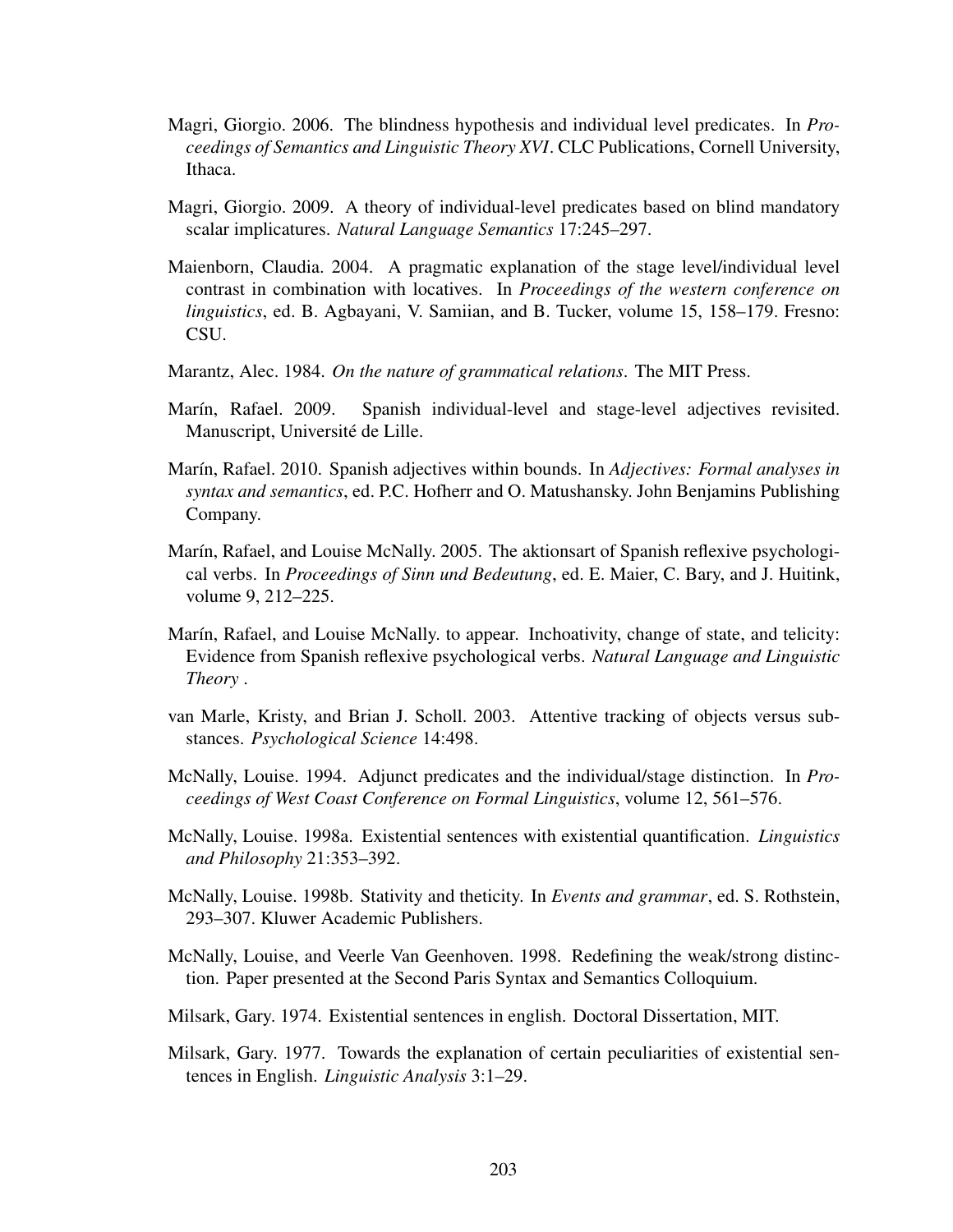- Mitroff, Stephen R., Brian J. Scholl, and Karen Wynn. 2004. Divide and conquer. *Psychological Science* 15:420.
- Mitroff, Stephen R., Brian J. Scholl, and Karen Wynn. 2005. One plus one equals one: The effects of merging on object files. Presented at the Annual Meeting of the Psychonomic Society, Toronto, Canada.
- Mittwoch, Anita. 1991. In defense of Vendler's achievements. *Belgian Journal of Linguistics* 6:71–84.
- Mittwoch, Anita. 2007. Tenses for the living and the dead: Lifetime inferences reconsidered. In *Theoretical and crosslinguistic approaches to the semantics of aspect*, ed. S. Rothstein, 171–187. John Benjamins Publishing Company.
- Moens, Marc, and Mark Steedman. 1988. Temporal ontology and temporal reference. *Computational linguistics* 14:15–28.
- Moltmann, Friederike. 2009. The semantics of existence. Manuscript, Universiteé Paris.
- Mourelatos, Alexander P.D. 1978. Events, processes, and states. *Linguistics and Philosophy* 2:415–434.
- Musan, Renate. 1995. On the temporal interpretation of noun phrases. Doctoral Dissertation, MIT.
- Musan, Renate. 1997. Tense, predicates, and lifetime effects. *Natural Language Semantics* 5:271–301.
- Nishida, Chyio. 1994. The Spanish reflexive clitic *se* as an aspectual class marker. *Linguistics* 32:425–458.
- Olsen, Mari B. 1994. The semantics and pragmatics of lexical aspect features. *Studies in the linguistic sciences* 24:361–375.
- Olsen, Mari B. 1997. *A semantic and pragmatic model of lexical and grammatical aspect*. Garland Publishing.
- Park, So-Young. 2008. Functional categories: The syntax of DP and DegP. Doctoral Dissertation, University of Southern California.
- Partee, Barbara. 1984. Nominal and temporal anaphora. *Linguistics and philosophy* 7:243– 286.
- Partee, Barbara. 1987. Noun phrase interpretation and type-shifting principles. In *Studies in discourse representation theory and the theory of generalized quantifiers*, volume 8, 115–143. Foris Publications.
- Percus, Orion J. 1997. Aspects of a. Doctoral Dissertation, MIT.
- Pietroski, Paul, Jeffrey Lidz, Tim Hunter, and Justin Halberda. 2009. The meaning of 'most': Semantics, numerosity, and psychology. *Mind and Language* 24:554–585.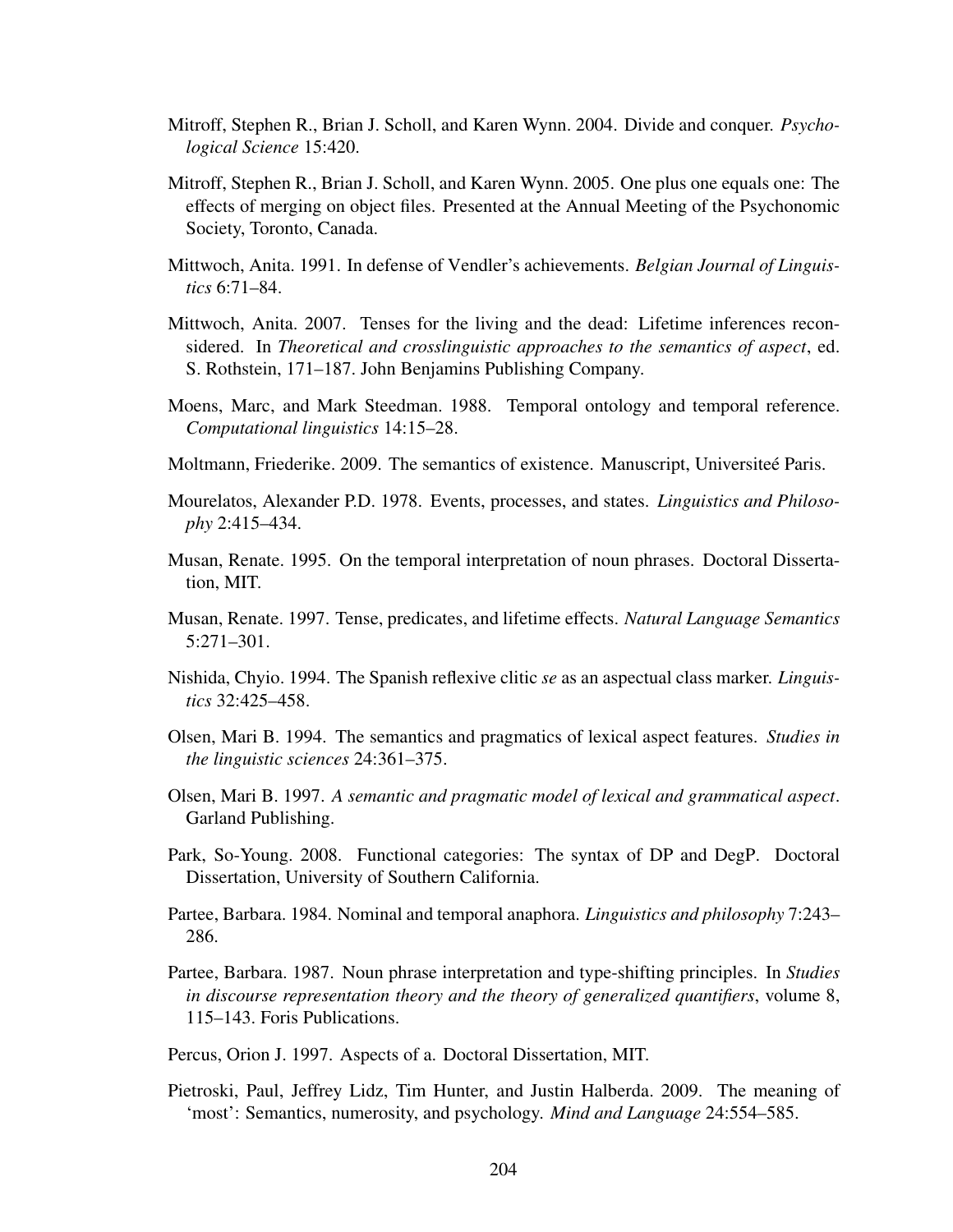- Piñón, Christopher. 2008. Aspectual composition with degrees. In *Adjectives and Adverbs: Syntax, Semantics, and Discourse*, 183–219.
- Pylkkänen, Liina. 2002. Introducing arguments. Doctoral Dissertation, MIT.
- Pylyshyn, Zenon W. 2001. Visual indexes, preconceptual objects, and situated vision. *Cognition* 80:127–158.
- Pylyshyn, Zenon W. 2003. *Seeing and visualizing: It's not what you think*. The MIT Press.
- Pylyshyn, Zenon W. 2007. *Things and places: How the mind connects with the world*. The MIT Press.
- Quine, Willard V.O. 1960. *Word and object*. The MIT Press.
- Ramchand, Gillian. 1997. *Aspect and predication: The semantics of argument structure*. Oxford University Press.
- Ramchand, Gillian. 2008. *Verb meaning and the lexicon*. Cambridge University Press.
- Rapoport, Tova. 1991. Adjunct-predicate licensing and D-structure. *Syntax and semantics* 25:159–187.
- Raposo, Eduardo, and Juan Uriagereka. 1995. Two types of small clauses (Toward a syntax of theme/rheme relations). In *Syntax and semantics: Small clauses*, ed. A. Cardinaletti and M. Guasti, volume 28, 179–206. San Diego, CA: Academic Press.
- Rijkhoff, Jan N.M. 1991. Nominal aspect. *Journal of Semantics* 8:291.
- Ritter, Elizabeth. 1991. Two functional categories in noun phrases: Evidence from Modern Hebrew. In *Perspectives on phrase structure*, ed. Susan Rothstein, volume 25 of *Syntax and Semantics*, 37–62. New York: Academic Press.
- Ritter, Elizabeth. 1995. On the syntactic category of pronouns and agreement. *Natural Language & Linguistic Theory* 13:405–443.
- Roby, David B. 2007. Aspect and the categorization of states: The case of *ser* and *estar* in Spanish. Doctoral Dissertation, University of Texas at Austin.
- Rooth, Mats E. 1985. Association with focus. Doctoral Dissertation, University of Massachusetts.
- Rosen, Sara T. 1999. The syntactic representation of linguistic events. *Glot International* 4:3–11.
- Rothstein, Susan D. 2004. *Structuring events: A study in the semantics of lexical aspect*. Blackwell Publishing.
- Schein, Barry. 2002. Events and the semantic content of thematic relations. In *Logical form, language and semantic content: On contemporary developments in the philosophy of language & linguistics*, ed. G. Preyer and G. Peter, 263–344. Oxford University Press.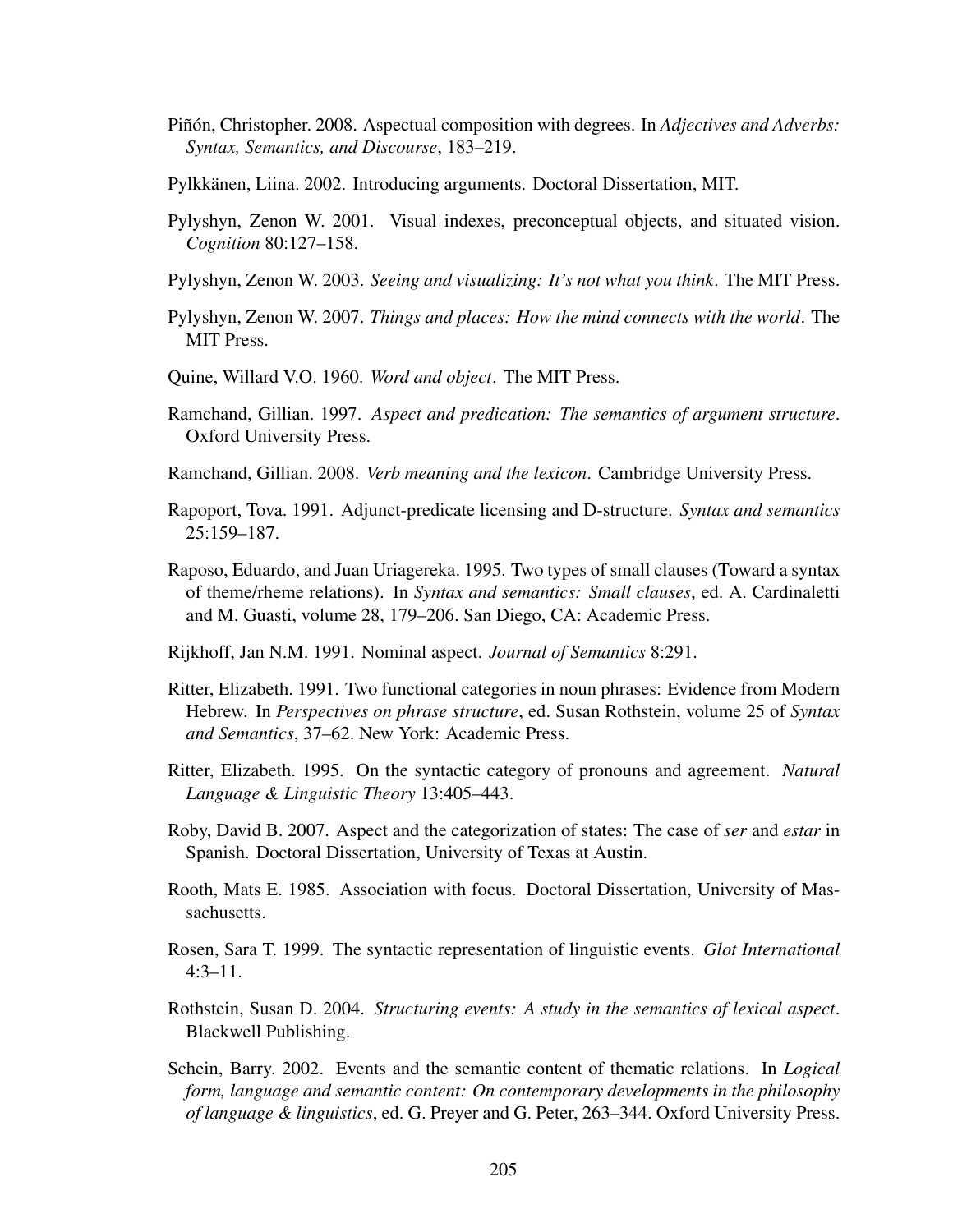- Schmitt, Christina. 1996. Aspect and the syntax of noun phrases. Doctoral Dissertation, University of Maryland.
- Schmitt, Cristina. 1992. *Ser* and *Estar*: A matter of aspect. In *Proceesings of Northeastern Linguistics Society*, 411–425.
- Schmitt, Cristina. 2005. Semi-copulas: Event and aspectual composition. In *Aspectual inquiries*, ed. P. Kempchinsky and R. Slabakova, 121–145. Kluwer.
- Schubert, Lenhart K., and Francis J. Pelletier. 1987. Problems in the representation of the logical form of generics, plurals, and mass nouns. In *New directions in semantics*, ed. E. LePore, 385–451. London: Academic Press.
- Smith, Carlota S. 1997. *The parameter of aspect*. Springer.
- Smollett, Rebecca. 2005. Quantized direct objects don't delimit after all. In *Perspectives on aspect*, ed. H.J. Verkuyl, H. de Swart, and A. van Hout, 41–59. Springer.
- Stowell, Timothy. 1991. The alignment of arguments in adjective phrases. In *Perspectives on phrase structure: Heads and licensing*, volume 25 of *Syntax and Semantics*. Academic Press.
- Stump, Gregory T. 1985. *The semantic variability of absolute constructions*. Kluwer Academic Publications.
- Svenonius, Peter, and Chris Kennedy. 2006. Northern Norwegian degree questions and the syntax of measurement. In *Phrases of interpretation*, ed. M. Frascarelli, 133–161. The Hague: Mouton de Gruyter.
- Szabolcsi, Anna. 1986. Indefinites in complex predicates. *Theoretical Linguistic Research*  $2:47 - 83$ .
- Tenny, Carol L. 1987. Grammaticalizing aspect and affectedness. Doctoral Dissertation, Massachusetts Institute of Technology.
- Tenny, Carol L. 1994. *Aspectual roles and the syntax-semantics interface*. Springer.
- Thompson, Ellen. 2006. The structure of bounded events. *Linguistic Inquiry* 37:211–228.
- Travis, Lisa. 2005. Articulated vPs and the computation of aktionsart. In *Aspectual inquiries*, ed. P. Kempchinsky and R. Slabakova, 69–94. Kluwer.
- Vendler, Zeno. 1957. Verbs and times. *Philosophical Review* 66:143–160.
- Verkuyl, Henk J. 1972. *The compositional nature of the aspects*, volume 15 of *Foundations of Language Supplementary Series*. Dordrecht: Reidel.
- Verkuyl, Henk J. 1987. Nondurative closure of events. In *Studies in discourse representation theory and the theory of generalized quantifiers*, ed. J.A.G. Groenendijk, M. Stokhof, and F. Veltman, 87–113. Institute for Language, Logic and Computation: Amsterdam.